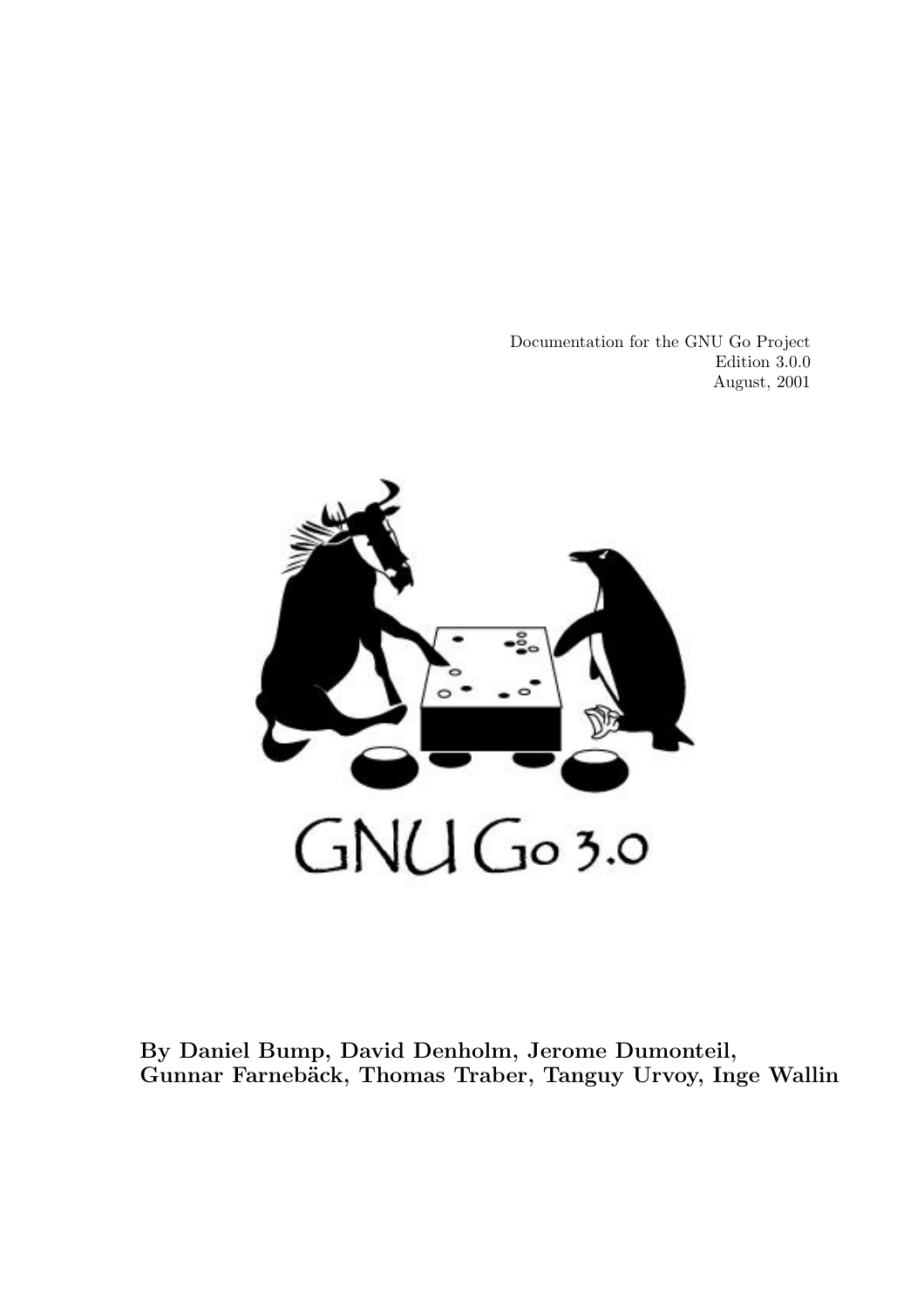Copyright  $\odot$  1999, 2000, 2001 Free Software Foundation, Inc.

This is Edition 3.0.0 of The GNU Go Project documentation, for the 3.0 version of the GNU GO program.

Published by the Free Software Foundation 675 Massachusetts Avenue Cambridge, MA 02139-3309 USA Phone: +1-617-876-3296

Permission is granted to make and distribute verbatim or modified copies of this manual is given provided that the terms of the GNU Free Documentation License (see Section A.2 [GFDL], page 179) are respected.

Permission is granted to make and distribute verbatim or modified copies of the program GNU Go is given provided the terms of the GNU General Public License (see Section A.1 [GPL], page 173) are respected.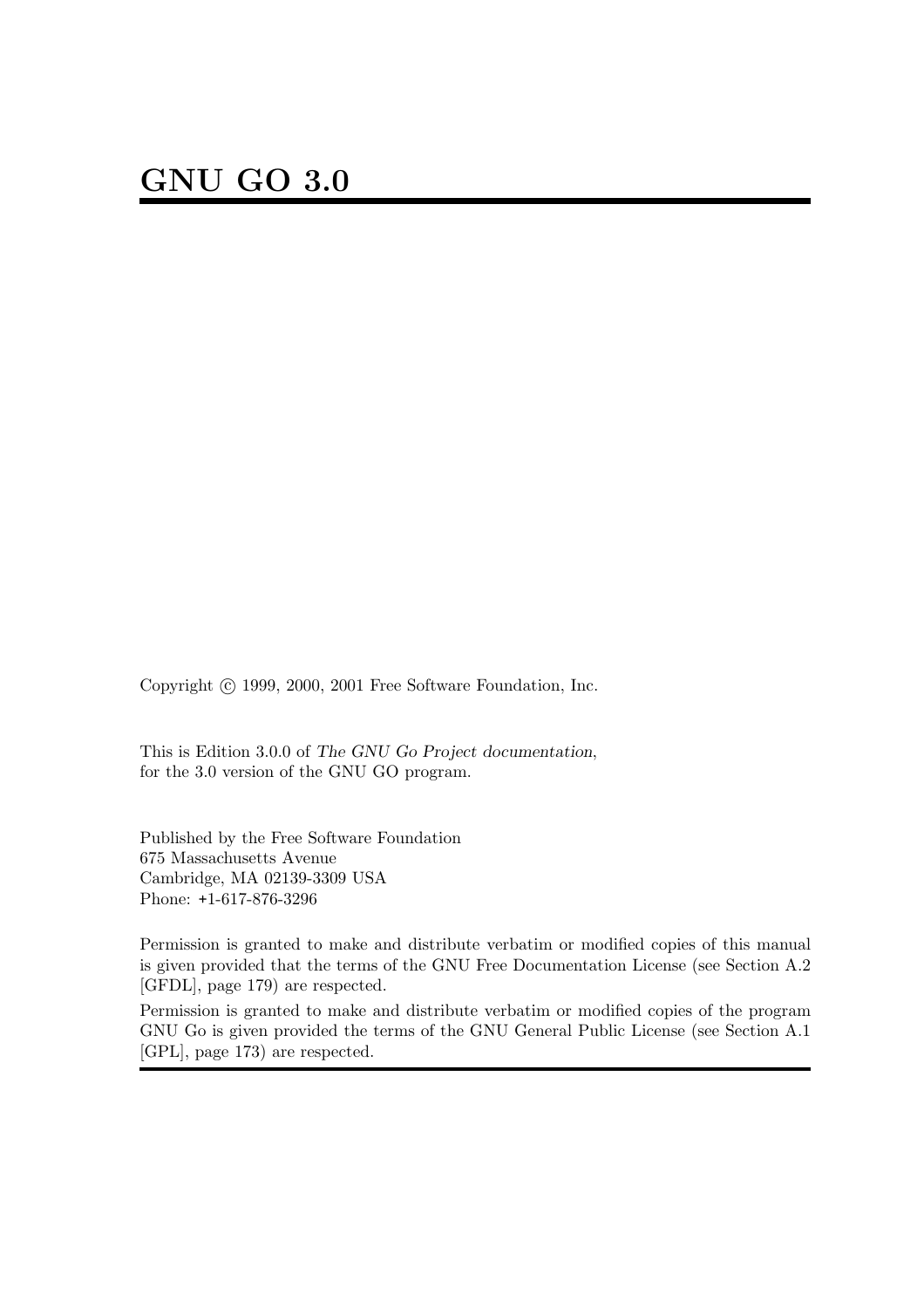# 1 Introduction

This is GNU Go 3.0, a Go program. Development versions of GNU Go may be found at http://www.gnu.org/software/gnugo/devel.html. Contact us at gnugo@gnu.org if you are interested in helping.

# 1.1 About GNU Go and this Manual

The challenge of Computer Go is not to **beat** the computer, but to **program** the computer.

In Computer Chess, strong programs are capable of playing at the highest level, even challenging such a player as Garry Kasparov. No Go program even as strong as amateur shodan exists. The challenge is to write such a program.

To be sure, existing Go programs are strong enough to be interesting as opponents, and the hope exists that some day soon a truly strong program can be written.

GNU Go is getting stronger. For one thing, we've paid a lot of attention to life and death. GNU Go 3.0 can consistently give GNU Go 2.6 a four stone handicap. In a four stone game against GNU Go 2.6, GNU Go 3.0 very often kills a group.

Until now, Go programs have always been distributed as binaries only. The algorithms in these proprietary programs are secret. No-one but the programmer can examine them to admire or criticise. As a consequence, anyone who wished to work on a Go program usually had to start from scratch. This may be one reason that Go programs have not reached a higher level of play.

Unlike most Go programs, GNU Go is Free Software. Its algorithms and source code are open and documented. They are free for any one to inspect or enhance. We hope this freedom will give GNU Go's descendents a certain competetive advantage.

Here is GNU Go's Manual. There are doubtless inaccuracies. The ultimate documentation is in the commented source code itself.

The first three chapters of this manual are for the general user. Chapter 3 is the User's Guide. The rest of the book is for programmers, or persons curious about how GNU Go works. Chapter 4 is a general overview of the engine. Chapter 5 introduces various tools for looking into the GNU Go engine and finding out why it makes a certain move, and Chapters 6–7 form a general programmer's reference to the GNU Go API. The remaining chapters are more detailed explorations of different aspects of GNU Go's internals.

# 1.2 Copyrights

Copyright 1999, 2000, 2001 by the Free Software Foundation except for the files 'gmp.c' and 'gmp.h', which are copyrighted by Bill Shubert (wms@igoweb.org).

All files are under the GNU General Public License (see Section A.1 [GPL], page 173), except 'gmp.c', 'gmp.h', 'gtp.c', 'gtp.h', the files 'interface/html/\*' and 'win/makefile.win'.

The two files 'gmp.c' and 'gmp.h' were placed in the public domain by William Shubert, their author, and are free for unrestricted use.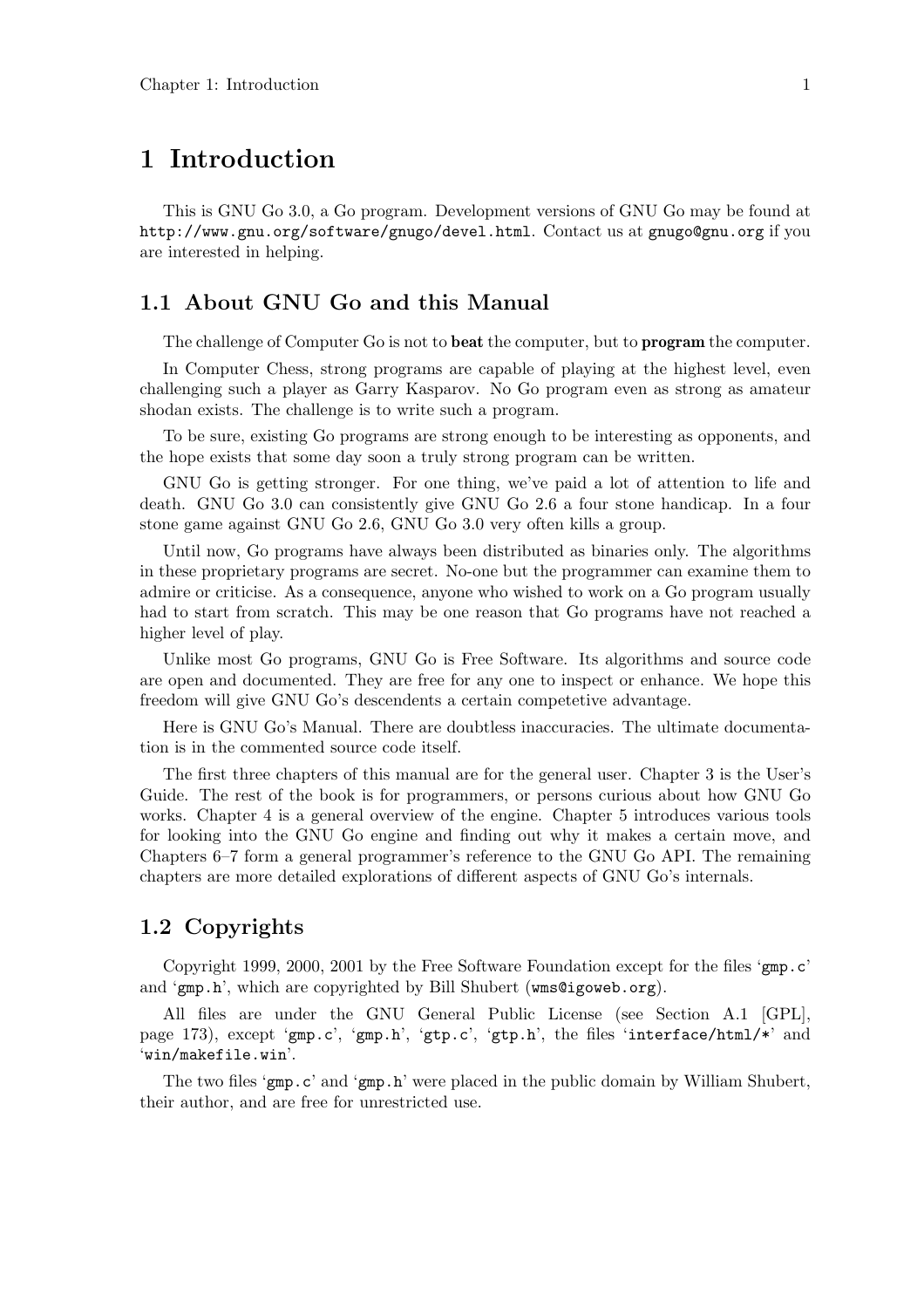The files 'gtp.c' and 'gtp.h' are copyright the Free Software Foundation. In the interests of promoting the Go Text Protocol these two files are licensed under a less restrictive license than the GPL and are free for unrestricted use (see Section A.3 [GTP License], page 185).

The files 'interface/html/\*' are not part of GNU Go but are a separate program and are included in the distribution for the convenience of anyone looking for a CGI interface to GNU Go. They were placed in the public domain by their author, Douglas Ridgway, and are free for unrestricted use. The file 'win/makefile.win' is also in the public domain and is free for unrestricted use.

# 1.3 Authors

GNU Go maintainers are Daniel Bump and Gunnar Farnebäck. GNU Go authors (in chronological order of contribution) are Man Li, Daniel Bump, David Denholm, Gunnar Farnebäck, Nils Lohner, Jerome Dumonteil, Tommy Thorn, Nicklas Ekstrand, Inge Wallin, Thomas Traber, Douglas Ridgway, Teun Burgers, Tanguy Urvoy, Thien-Thi Nguyen, Heikki Levanto, Mark Vytlacil, Adriaan van Kessel, Wolfgang Manner, Jens Yllman and Don Dailey.

# 1.4 Thanks

We would like to thank Arthur Britto, Tim Hunt, Piotr Lakomy, Paul Leonard, Jean-Louis Martineau, Andreas Roever and Pierce Wetter for helpful correspondence. Thanks to everyone who stepped on a bug (and sent us a report)!

Thanks to Gary Boos, Peter Gucwa, Martijn van der Kooij, Michael Margolis, Trevor Morris, Mans Ullerstam, Don Wagner and Yin Zheng for help with Visual C++.

And thanks to Alan Crossman, Stephan Somogyi, Pierce Wetter and Mathias Wagner for help with Macintosh.

Special thanks to Ebba Berggren for creating our logo, based on a design by Tanguy Urvoy and comments by Alan Crossman. The old GNU Go logo was adapted from Jamal Hannah's typing GNU: http://www.gnu.org/graphics/atypinggnu.html. Both logos can be found in 'doc/newlogo.\*' and 'doc/oldlogo.\*'.

We would like to thank Stuart Cracraft, Richard Stallman and Man Lung Li for their interest in making this program a part of GNU, William Shubert for writing CGoban and gmp.c, Rene Grothmann for Jago and Erik van Riper and his collaborators for NNGS.

# 1.5 The GNU Go Task List

You can help make GNU Go the best Go program.

This is a task-list for anyone who is interested in helping with GNU Go. If you want to work on such a project you should correspond with us until we reach a common vision of how the feature will work!

A note about copyright. The Free Software Foundation has the copyright to GNU Go. For this reason, before any code can be accepted as a part of the official release of GNU Go, the Free Software Foundation will want you to sign a copyright assignment.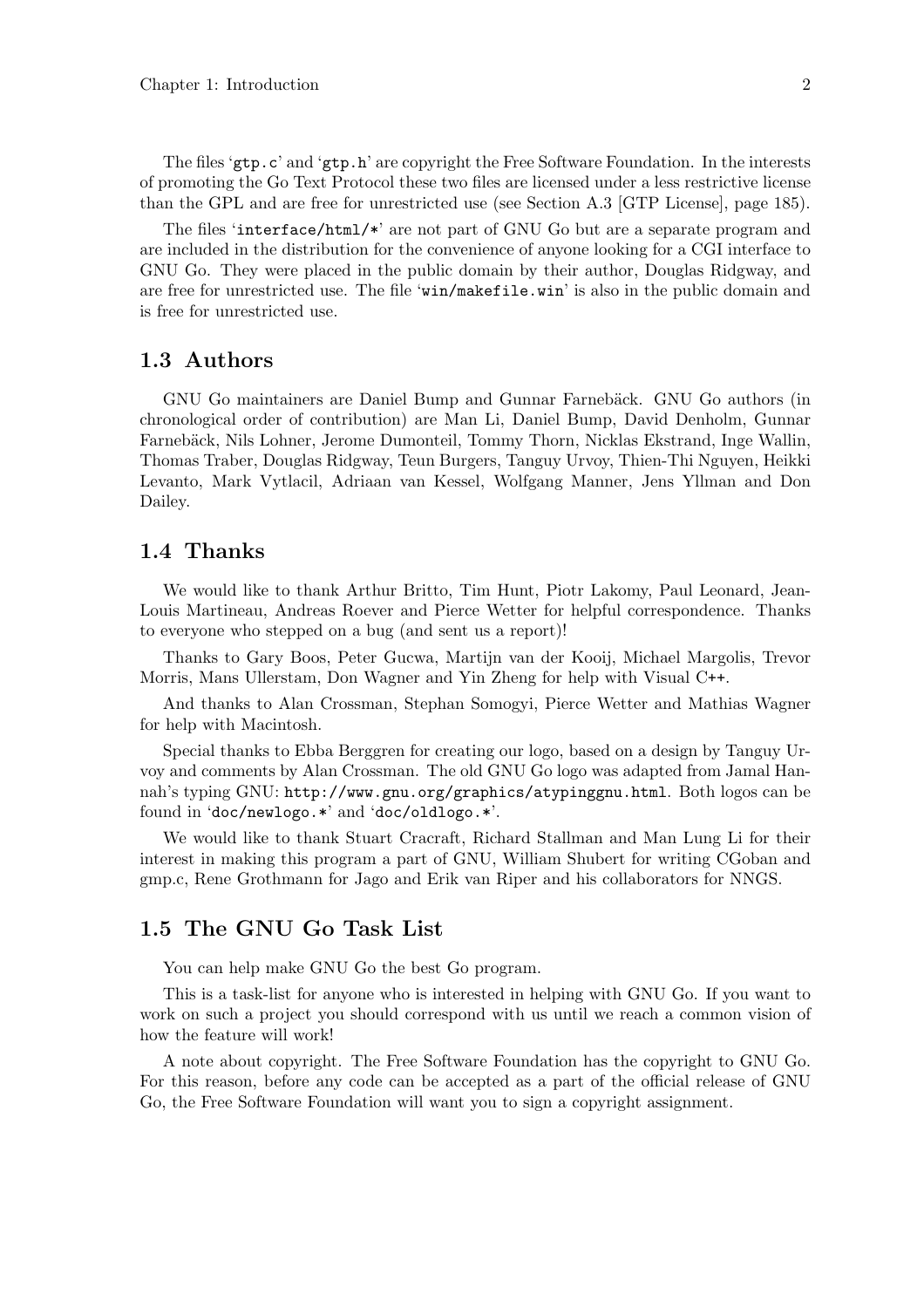Of course you could work on a forked version without signing such a disclaimer. You can also distribute such a forked version of the program so long as you also distribute the source code to your modifications under the GPL (see Section A.1 [GPL], page 173). But if you want your changes to the program to be incorporated into the version we distribute we need you to assign the copyright.

Please contact the GNU Go maintainers, Daniel Bump (bump@math.stanford.edu) and Gunnar Farnebäck ( $gf@isy.liu.se$ ), to get more information and the papers to sign.

Below is a list of things YOU could work on. We are already working on some of these tasks, but don't let that stop you. Please contact us or the person assigned to task for further discussion.

1. Report and fix bugs.

Bugs are an important cause of weakness in any Go program! If you can, send us bug FIXES as well as bug reports. If you see some bad behavior, figure out what causes it, and what to do about fixing it. And send us a patch! If you find an interesting bug and cannot tell us how to fix it, we would be happy to have you tell us about it anyway. Send us the sgf file (if possible) and attach other relevant information, such as the GNU Go version number. In cases of assertion failures and segmentation faults we probably want to know what operating system and compiler you were using, in order to determine if the problem is platform dependent.

2. Extend the regression test suites.

See the texinfo manual in the doc directory for a description of how to do this. In particular it would be useful with test suites for common life and death problems. Currently second line groups, L groups and the tripod shape are reasonably well covered, but there is for example almost nothing on comb formations, carpenter's square, and so on. Other areas where test suites would be most welcome are fuseki, tesuji, and endgame.

3. Tune the pattern databases.

This is a sort of art. It is not necessary to do any programming to do this since most of the patterns do not require helpers. We would like it if a few more Dan level players would learn this skill.

- 4. Extend and tune the Joseki database.
- 5. Rewrite the semeai module

The semeai module is vastly in need of improvement. In fact, semeai can probably only be analyzed by reading to discover what backfilling is needed before we can make atari.

6. Write a connection analysis module.

The connection analysis is today completely static and has a hard time identifying mutually dependent connections or moves that simultaneously threatens two or more connections. This could be improved by writing a connection reader, which like the owl code uses pattern matching to find a small amount of key moves to try.

7. Speed up the tactical reading.

GNU Go is reasonably accurate when it comes to tactical reading, but not always very fast. The main problem is that too many ineffective moves are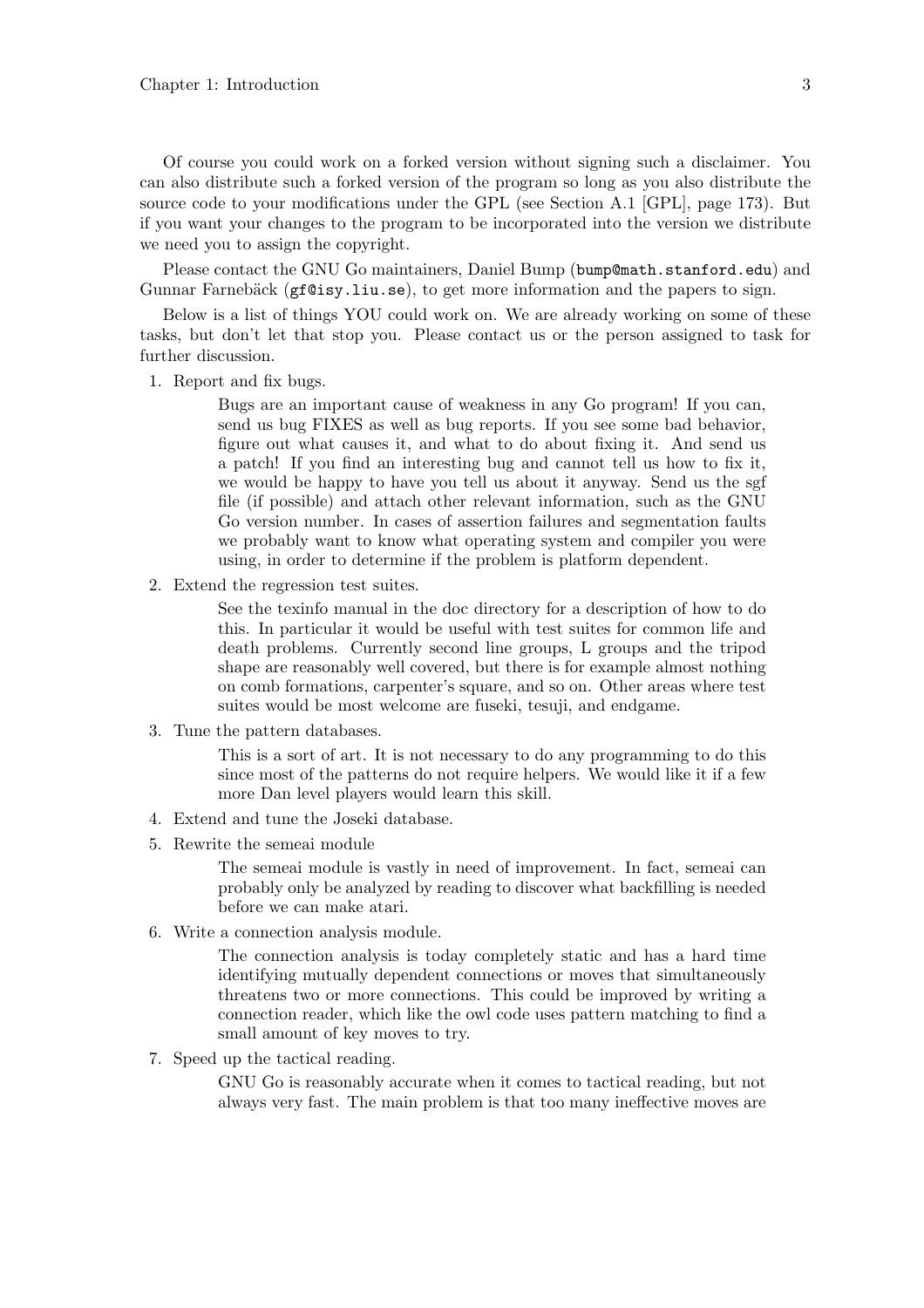tested, leading to strange variations that shouldn't need consideration. To improve this the move generation heuristics in the reading code needs to be refined. Some improvements should also be possible to obtain by tuning the move ordering.

8. Automatically search for errors.

In some positions GNU Go may report a group as alive or connected with a living group. But after the opponent has placed one stone GNU Go may change the status to dead, without going through a critical status. It would be nice if these positions could be automatically identified and logged for later analysis.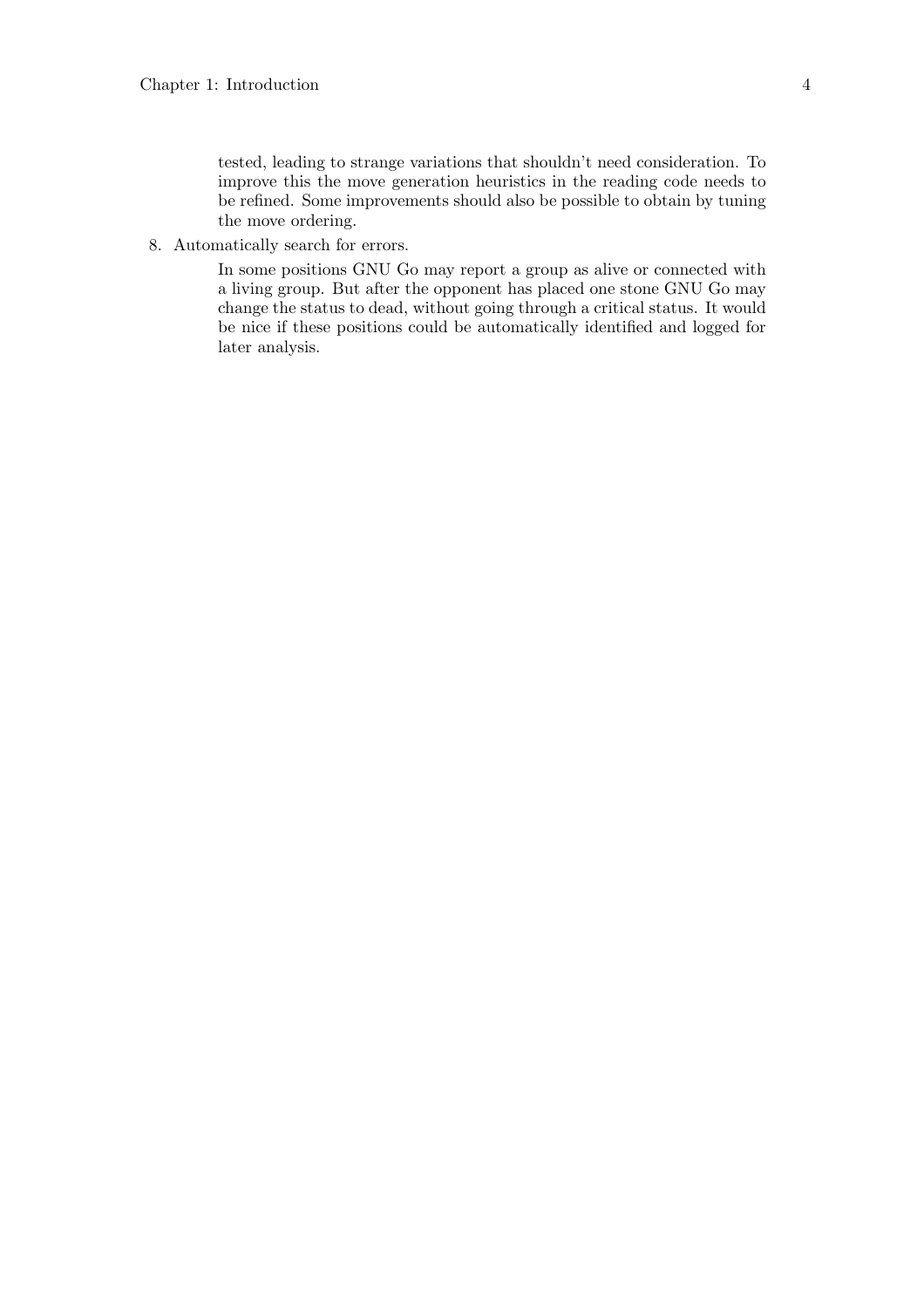# 2 Installation

You can get the most recent version of GNU Go ftp.gnu.org or a mirror (see http://www.gnu.org/order/ftp.html for a list). You can read about newer versions and get other information at http://www.gnu.org/software/gnugo/.

# 2.1 GNU/Linux and Unix

Untar the sources, change to the directory gnugo-3.0.0. Now do:

```
./configure [OPTIONS]
make
```
The most important configure options, cache size, default level and dfa will be explained in detail in the next section (see  $\langle$ undefined $\rangle$  [Configure Options], page  $\langle$ undefined $\rangle$ ). Probably you do not need to set these unless you are dissatisfied with GNU Go's performance for any reason.

As an example,

#### ./configure --enable-cache-size=32 --enable-level=8

creates a 48 Mb cache in RAM and sets the level to 8. Both these defaults can be overridden at run time.

If you do not specify any options, the default level is 10 (highest supported), and the default cache size is 16, and the DFA is not enabled.

If you have a slow machine or find GNU Go too slow you may want to decrease the default level. At level 8 the engine is playing about 1.6 times faster than at level 10.

Increasing the cache size will improve performance up to a point — once the cache is so large that it cannot be kept in RAM, GNU Go will start swapping (characterized by frequent hard drive accesses) and performance will degrade.

You have now made a binary called 'interface/gnugo'. Now (running as root) type

```
make install
```
to install gnugo in '/usr/local/bin'.

There are different methods of using GNU Go. You may run it from the command line by just typing:

#### gnugo

but it is nicer to run it using CGoban 1 (under X-Windows) or Jago (on any platform with a Java runtime environment).

You can get the most recent version of CGoban 1 from Bill Shubert's web site: http://www.igoweb.org/~wms/comp/cgoban/index.html The CGoban version number MUST be 1.9.1 at least or it won't work. CGoban 2 will not work.

See Section 3.2 [CGoban], page 10, for instructions on how to run GNU Go from Cgoban, or See Section 3.5 [Jago], page 12, for Jago.

There are three options which you should consider configuring, particularly if you are dissatisfied with GNU Go's performance.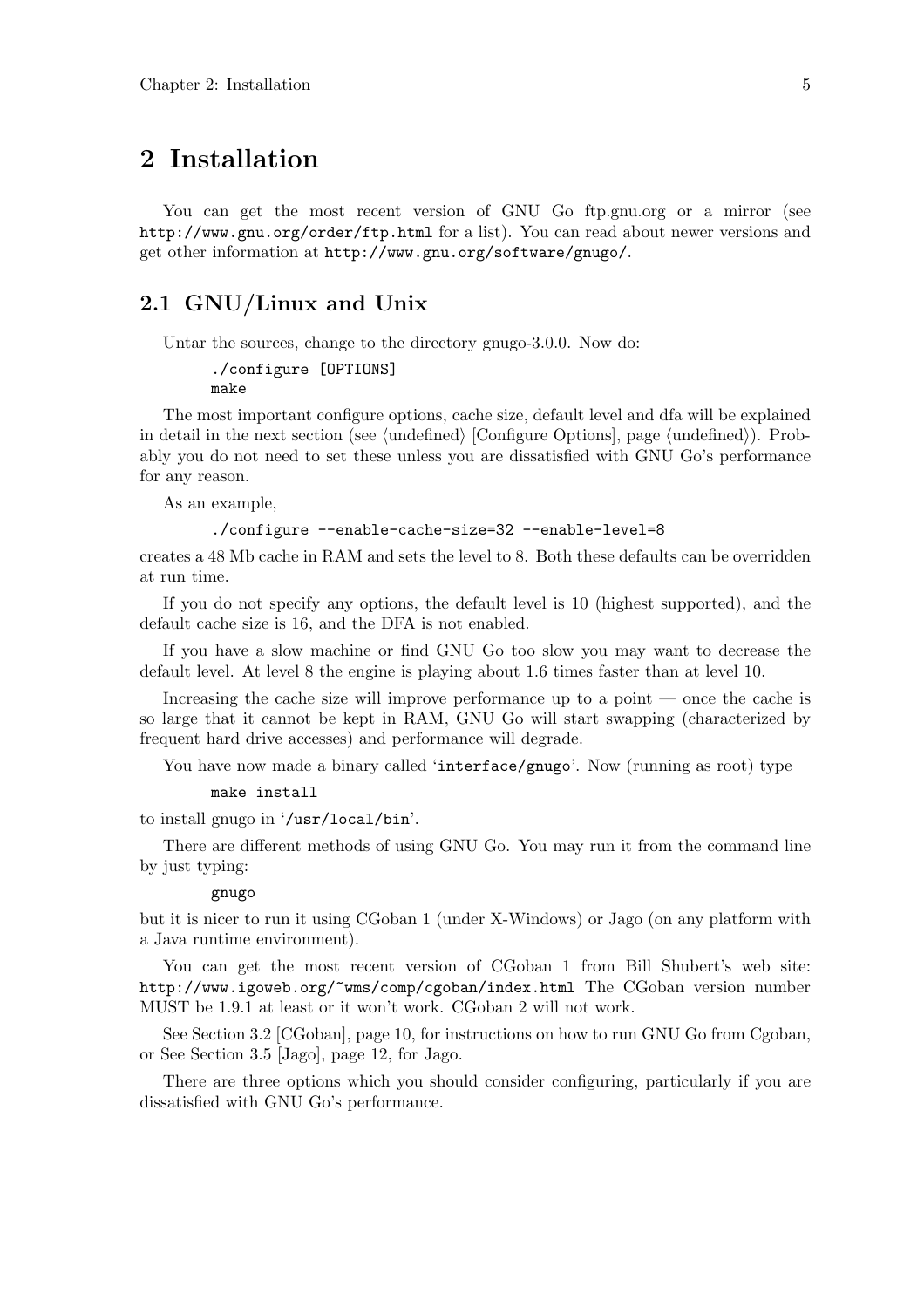### 2.1.1 Ram Cache

By default, GNU Go makes a cache of 16 Megabytes in RAM for its internal use. The cache is used to store intermediate results during its analysis of the position.

Increasing the cache size will often give a modest speed improvement. If your system has lots of RAM, consider increasing the cache size. But if the cache is too large, swapping will occur, causing hard drive accesses and degrading performance. If your hard drive seems to be running excessively your cache may be too large. On GNU/Linux systems, you may detect swapping using the program 'top'. Use the 'f' command to toggle SWAP display.

You may override the size of the default cache at compile time by running one of:

./configure --enable-cache-size=n

to set the cache size to n megabytes. For example

./configure --enable-cache-size=48

creates a cache of size 48 megabytes. If you omit this, your default cache size will be 16 MB. You must recompile and reinstall GNU Go after reconfiguring it by running make and make install.

You may override the compile-time defaults by running gnugo with the option '--cache-size n', where n is the size in megabytes of the cache you want, and '--level' where n is the level desired. We will discuss setting these parameters next in detail.

### 2.1.2 Default Level

GNU Go can play at different levels. Up to level 10 is supported. At level 10 GNU Go is much more accurate but takes an average of about 1.6 times longer to play than at level 8.

The level can be set at run time using the '--level' option. If you don't set this, the default level will be used. You can set the default level with the configure option '--enable-level=n'. For example

```
./configure --enable-level=9
```
sets the default level to 9. If you omit this parameter, the compiler sets the default level to 10. We recommend using level 10 unless you find it too slow. If you decide you want to change the default you may rerun configure and recompile the program.

### 2.1.3 DFA Configure Option

If you ./configure --enable-dfa you get the experimental DFA (Discrete Finite-State Automata) pattern matcher. This will result in a larger but somewhat faster engine. The option is considered experimental because it is new and harder to debug but sufficiently tested that it is probably safe.

# 2.2 Compiling GNU Go on Microsoft platforms

GNU Go is being developed on Unix variants. GNU Go is easy to build and install on those platforms. GNU Go 3.0 has support for building on MS-DOS, Windows 3.x, Windows NT/2000 and Windows 95/98.

There are two approaches to building GNU Go on Microsoft platforms.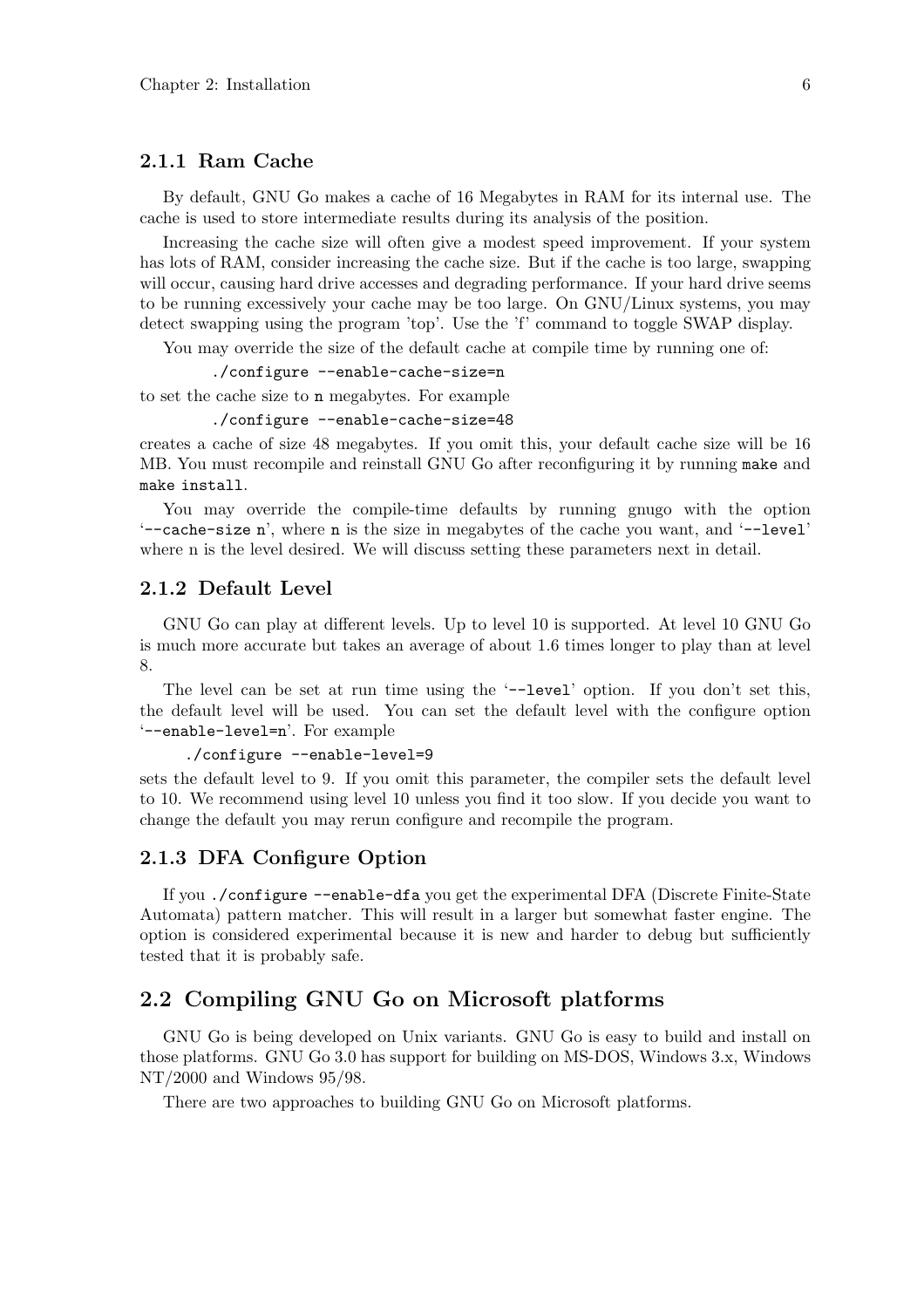1. The first approach is to install a Unix-like environment based on ports of GCC to Microsoft platforms. This approach is fully supported by the GNU Go developers and works well. Several high quality free Unix-environments for Microsoft platforms are available.

One benefit of this approach is that it is easier to participate in Gnu Go's development. These unix environments come for instance with the 'diff' and 'patch' programs necessary to generate and apply patches.

Another benefit of the unix environments is that development versions (which may be stronger than the latest stable version) can be built too. The supporting files for VC are not always actively worked on and consequently are often out of sync for development versions, so that VC will not build cleanly.

2. The second approach is to use compilers such as Visual C developed specially for the Microsoft platform. GNU Go 2.6 and later support Visual C. Presently we support Visual C through the project files which are supplied with the distribution.

The rest of this section gives more details on the various ways to compile GNU go for Microsoft platforms.

# 2.2.1 Windows 95/98, MS-DOS and Windows 3.x using DJGPP

On these platforms DJGPP can be used. GNU Go installation has been tested in a DOS-Box with long filenames on Windows 95/98. GNU Go compiles out-of-the box with the DJGPP port of GCC using the standard Unix build and install procedure.

Some URLs for DJGPP:

DJGPP home page: http://www.delorie.com/djgpp/

DJGPP ftp archive on simtel:

ftp://ftp.simtel.net/pub/simtelnet/gnu/djgpp/v2/

ftp://ftp.simtel.net/pub/simtelnet/gnu/djgpp/v2gnu/

Once you have a working DJGPP environment and you have downloaded the gnugo source available as gnugo-3.0.0.tar.gz you can build the executable as follows:

```
tar zxvf gnugo-3.0.0.tar.gz
cd gnugo-3.0.0
./configure
make
```
Optionally you can download glib for DJGPP to get a working version of snprintf.

#### 2.2.2 Windows NT, Windows 95/98 using Cygwin

On these platforms the Cygwin environment can be installed. Recent versions of Cygwin install very easily with the setup program available from the cygwin homepage. <http://sourceware.cygnus.com/cygwin/. GNU Go compiles out-of-the box using the standard Unix build procedure on the Cygwin environment. After installation of cygwin and fetching 'gnugo-3.0.0.tar.gz' you can type:

```
tar zxvf gnugo-3.0.0.tar.gz
cd gnugo-3.0.0
```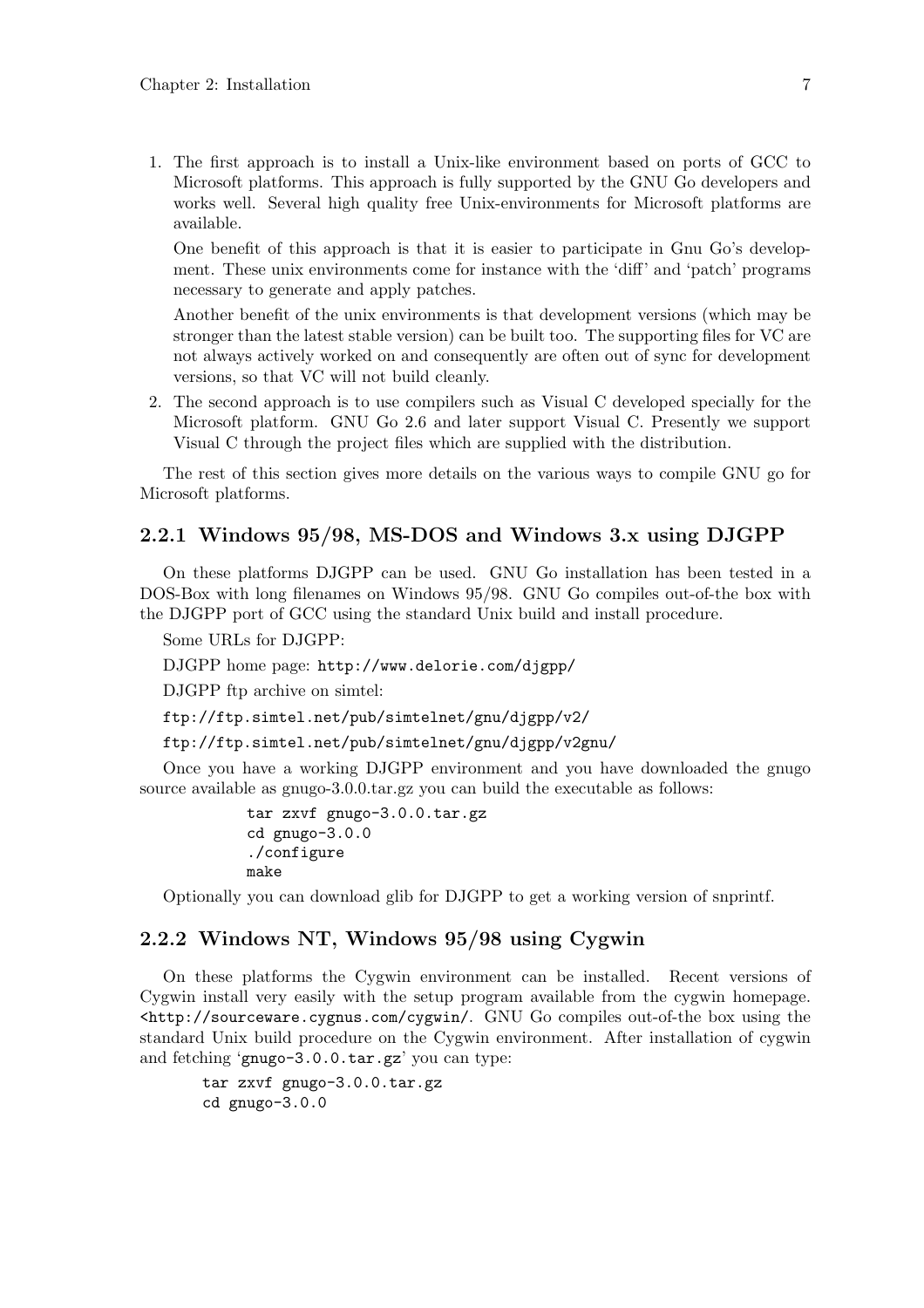# ./configure

make

The generated executable is not a stand-alone executable: it needs cygwin1.dll that comes with the Cygwin environment. cygwin1.dll contains the emulation layer for Unix.

Cygwin Home page: http://sourceware.cygnus.com/cygwin/

Optionally you can use glib to get a working version of snprintf. Glib builds out of the box on cygwin.

### 2.2.3 Windows NT, Windows 95/98 using MinGW32

The Cygwin environment also comes with MinGW32. This generates an executable that relies only on Microsoft DLLs. This executable is thus completely comparable to a Visual C executable and easier to distribute than the Cygwin executable. To build on cygwin an executable suitable for the win32 platform type the following at your cygwin prompt:

```
tar zxvf gnugo-3.0.0.tar.gz
cd gnugo-3.0.0
env CC='gcc -mno-cygwin' ./configure
make
```
# 2.2.4 Windows NT, Windows 95/98 using Visual C and project files

We assume that you do not want to change any configure options. If you do, you should edit the file 'config.vc'. Note that when configure is run, this file is overwritten with the contents of 'config.vcin', so you may also want to edit 'config.vcin', though the instructions below do not have you running configure.

- 1. Open the VC++ 6 workspace file gnugo.dsw
- 2. Set the gnugo project as the active project (right-click on it, and select "Set as Active Project". Select 'Build' from the main menu, then select 'Build gnugo.exe', this will make all of the runtime subprojects.

Notes:

• a) The build can also be done from the command line:

#### msdev gnugo.dsw /make "gnugo - Win32 Release"

- b) The default configuration is 'Debug', build the optimized version by selecting 'Build' from the main menu , then select 'Set active Configuration' and click on 'gnugo - Win32 Release'. See the Visual Studio help for more on project configurations.
- c) A custom build step in the first dependent subproject (utils) copys config.vc to config.h in the root directory. If you want to modify config.h, copy any changes to config.vc. In particular if you want to change the default level or default cache size, whose significance is discussed in See Section 2.1 [GNU/Linux and Unix], page 5, you must edit this file.
- d) This project was built and tested using VC version 6.0. It has not been tested, and will most likely not work with earlier versions of VC.
- e) If for any reason some or all of the automatically built files in the patterns directory do not build you can run mkpat on the command line to make these files. For reference here are the recommended mkpat options: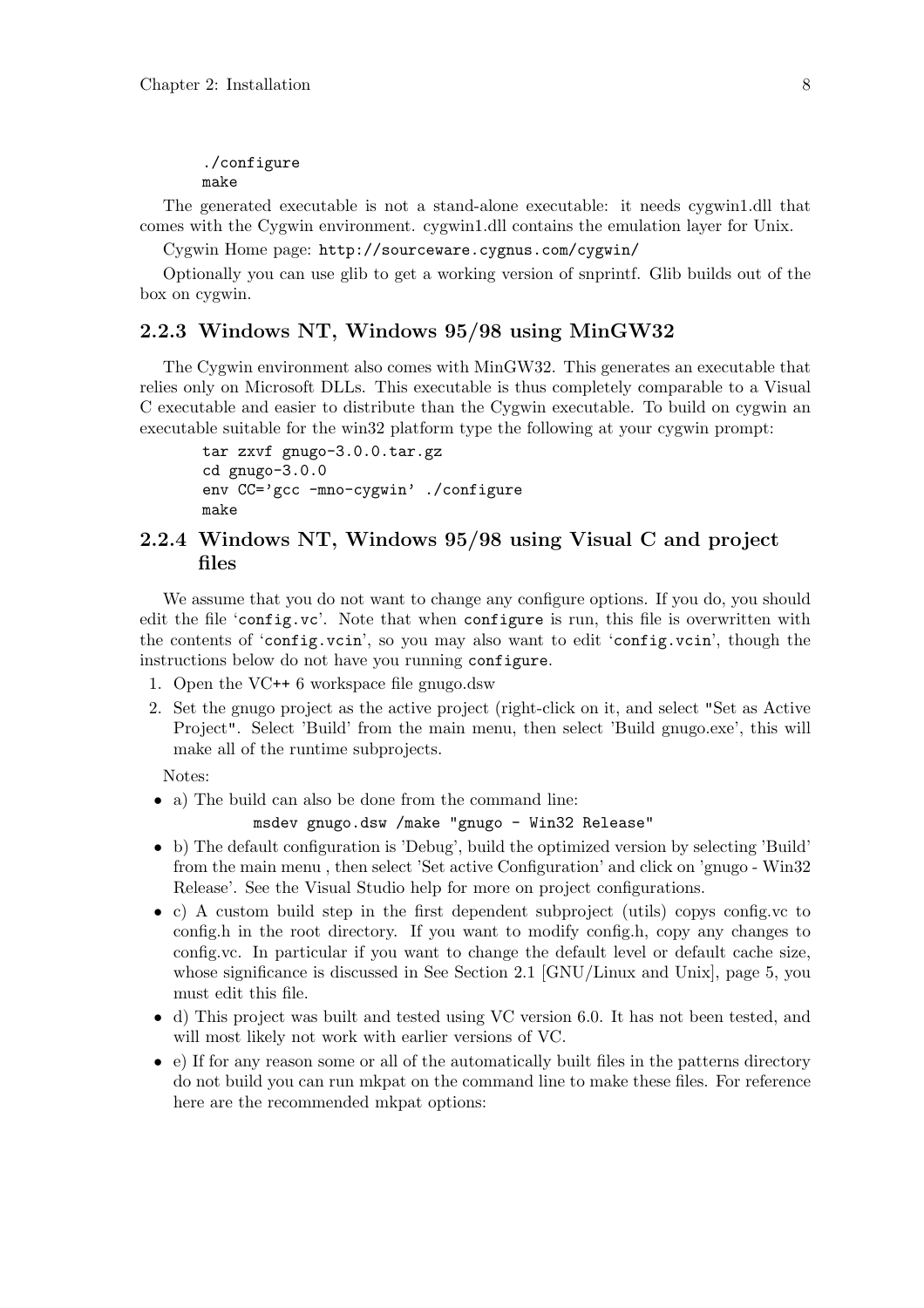| FILE             |               | MKPAT OPTIONS           | INPUT FILES               |
|------------------|---------------|-------------------------|---------------------------|
| conn.c           | mkpat -c conn |                         | conn.db                   |
| patterns.c       | mkpat -b pat  |                         | patterns.db, patterns2.db |
| apatterns.c      |               | mkpat -X attpat         | attack.db                 |
| dpatterns.c      | mkpat defpat  |                         | defense.db                |
| influence.c      |               | mkpat -c influencepat   | influence.db              |
| endgame.c        |               | mkpat -b endpat         | endgame.db                |
| owl_attackpat.c  |               | mkpat -b owl_attackpat  | owl_attackpats.db         |
| owl_vital_apat.c |               | mkpat -b owl_vital_apat | owl_vital_apats.db        |
| owl_defendpat.c  |               | mkpat -b owl_defendpat  | owl_defendpats.db         |
| fuseki9.c        |               | mkpat -b -f fuseki9     | fuseki9.db                |
| fuseki19.c       |               | mkpat -b -f fuseki19    | fuseki19.db               |
| josekidb.c       |               | mkpat -b joseki         | hoshi.db, komoku.db,      |
|                  |               |                         | sansan.db, takamoku.db    |
|                  |               |                         | mokuhazushi.db            |

### 2.2.5 Running GNU Go on Windows NT and Windows 95/98

GNU Go does not come with its own graphical user interface. The Java client jago can be used.

To run Jago you need a Java Runtime Environment (JRE). This can be obtained from http://www.javasoft.com/. This is the runtime part of the Java Development Kit (JDK) and consists of the Java virtual machine, Java platform core classes, and supporting files. The Java virtual machine that comes with I.E. 5.0 works also.

Jago: http://mathsrv.ku-eichstaett.de/MGF/homes/grothmann/jago/Go.html

- 1. Invoke GNU Go with gnugo --quiet --mode gmp
- 2. Run gnugo --help from a cygwin or DOS window for a list of options
- 3. optionally specify --level <level> to make the game faster

Jago works well with both the Cygwin and MinGW32 executables. The DJGPP executable also works, but has some problems in the interaction with jago after the game has been finished and scored.

### 2.3 Macintosh

If you have Mac OS X you can build GNU Go using Apple's compiler, which is derived from GCC. We recommend adding the flag -no-cpp-precom to CFLAGS.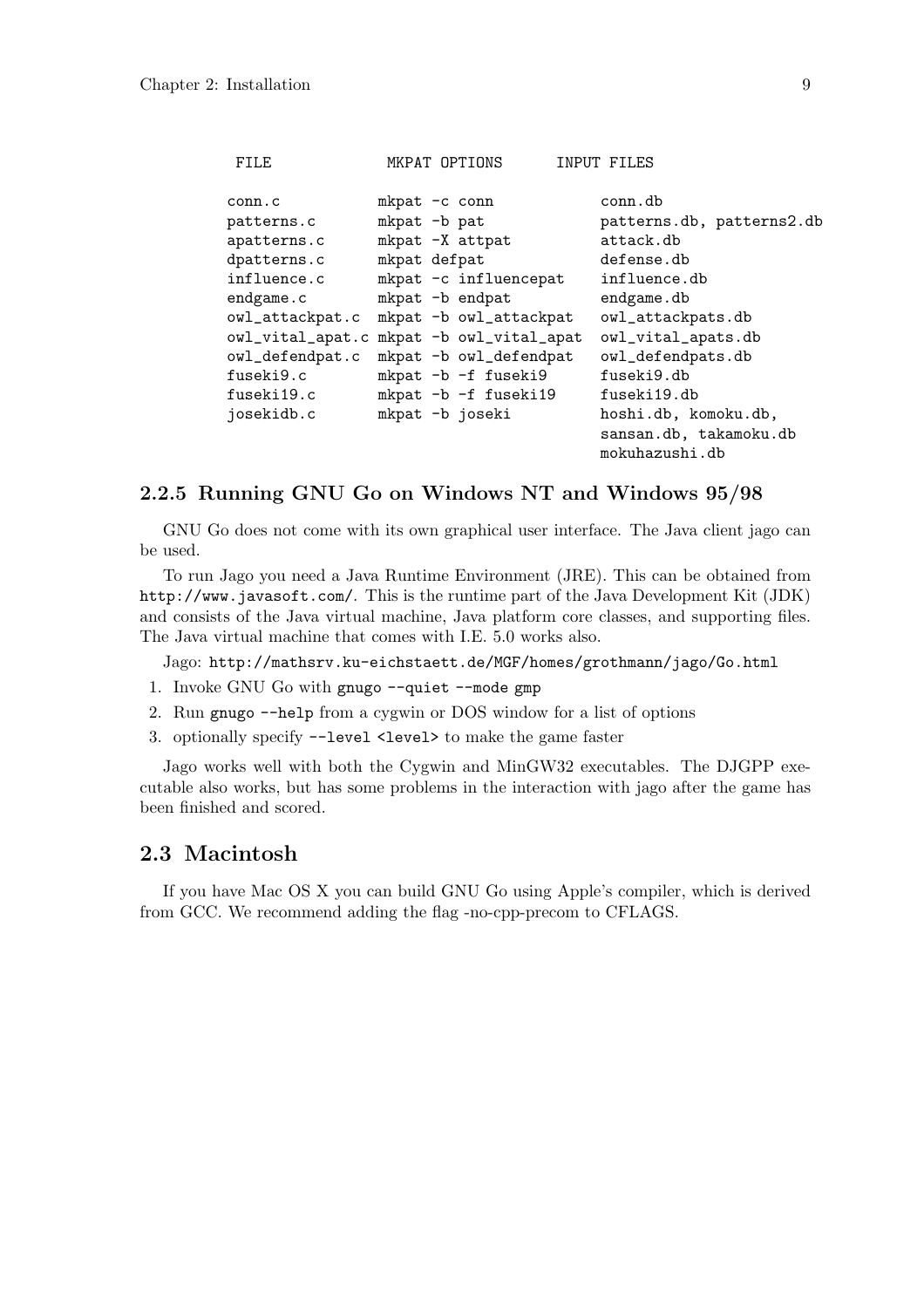# 3 Using GNU Go

# 3.1 Getting Documentation

You can obtain a printed copy of the manual by running make gnugo.ps in the 'doc/'directory, then printing the resulting postscript file. The manual contains a great deal of information about the algorithms of GNU Go.

On platforms supporting info documentation, you can usually install the manual by executing 'make install' (running as root) from the 'doc/' directory. The info documentation can be read conveniently from within Emacs by executing the command Control-h i.

Documentation in 'doc/' consists of a man page 'gnugo.6', the info files 'gnugo.info', 'gnugo.info-1', ... and the Texinfo files from which the info files are built. The Texinfo documentation contains this User's Guide and extensive information about the algorithms of GNU Go, for developers.

If you want a typeset copy of the Texinfo documentation, you can make gnugo.dvi or make gnugo.ps in the 'doc/' directory.

You can make an HTML version with the command makeinfo --html gnugo.texi. Better HTML documentation may be obtained using texi2html -split\_chapter gnugo.texi. You can obtain the texi2html utility (version 1.61 or later) from http://www.mathematik.uni-kl.de/~obachman/Texi2html/. (See also http://texinfo.org/texi2html/.)

User documentation can be obtained by running gnugo  $-\text{help}$  or man gnugo from any terminal, or from the Texinfo documentation.

Documentation for developers is in the Texinfo documentation, and in comments throughout the source. Contact us at gnugo@gnu.org if you are interested in helping to develop this program.

# 3.2 Running GNU Go via CGoban

This is an extremely nice way to run GNU Go. CGoban provides a beautiful graphic user interface under X-Windows.

Start CGoban. When the CGoban Control panel comes up, select "Go Modem". You will get the Go Modem Protocol Setup. Choose one (or both) of the players to be "Program," and fill out the box with the path to gnugo. After clicking OK, you get the Game Setup window. Choose "Rules Set" to be Japanese (otherwise handicaps won't work). Set the board size and handicap if you want.

If you want to play with a komi, you should bear in mind that the GMP does not have any provision for communicating the komi. Because of this misfeature, unless you set the komi at the command line GNU Go will have to guess it. It assumes the komi is 5.5 for even games, 0.5 for handicap games. If this is not what you want, you can specify the komi at the command line with the '--komi' option, in the Go Modem Protocol Setup window. You have to set the komi again in the Game Setup window, which comes up next.

Click OK and you are ready to go.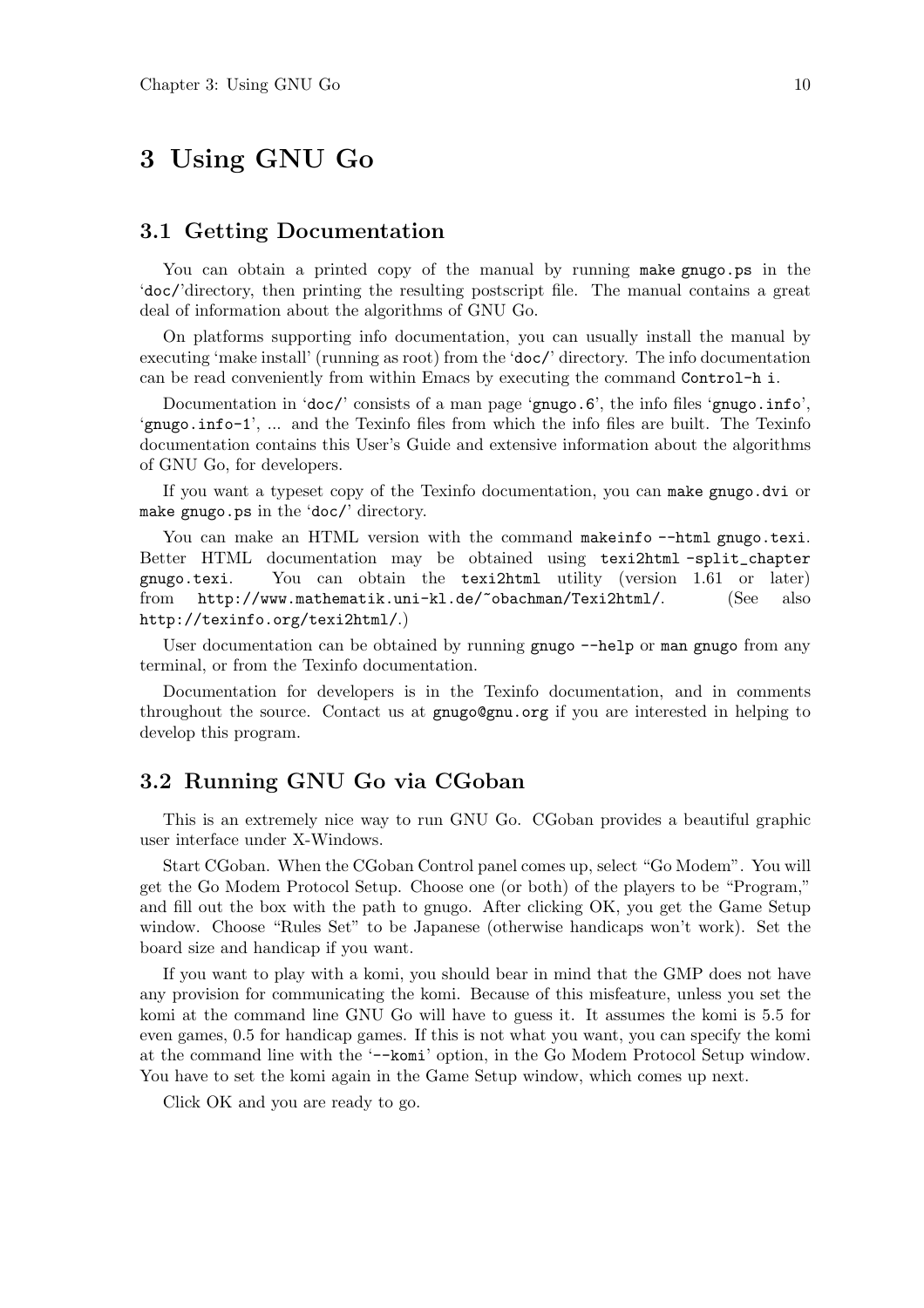In the Go Modem Protocol Setup window, when you specify the path to GNU Go, you can give it command line options, such as '--quiet' to suppress most messages. Since the Go Modem Protocol preempts standard I/O other messages are sent to stderr, even if they are not error messages. These will appear in the terminal from which you started CGoban.

# 3.3 Ascii Interface

Even if you do not have CGoban installed you can play with GNU Go using its default Ascii interface. Simply type gnugo at the command line, and GNU Go will draw a board. Typing help will give a list of options. At the end of the game, pass twice, and GNU Go will prompt you through the counting. You and GNU Go must agree on the dead groups—you can toggle the status of groups to be removed, and when you are done, GNU Go will report the score.

You can save the game at any point using the save filename command. You can reload the game from the resulting SGF file with the command gnugo  $-1$  filename  $-$ -mode ascii. Reloading games is not supported when playing with CGoban. However you can use CGoban to save a file, then reload it in ascii mode.

# 3.4 GNU Go mode in Emacs

You can run GNU Go from Emacs. This has the advantage that you place the stones using the cursor arrow keys. This may require Emacs 20.4 or later—it has been tested with Emacs 20.4 but does not work with Emacs 19 or Emacs 20.2.

Load 'interface/gnugo.el', either by M-x load-file, or by copying the file into your 'site-lisp' directory and adding a line

(autoload 'gnugo "gnugo" "GNU Go" t)

in your '.emacs' file.

Now you may start GNU Go by M-x gnugo. You will be prompted for command line options see Section 3.9 [Invoking GNU Go], page 12. Using these, you may set the handicap, board size, color and komi.

You can enter commands from the GNU Go ASCII interface after typing ':'. For example, to take a move back, type ':back', or to list all commands, type ':help'.

Here are the default keybindings:

• 'Return' or 'Space'

Select point as the next move. An error is signalled for invalid locations. Illegal locations, on the other hand, show up in the GNUGO Console buffer.

```
\bullet 'q' or 'Q'
```
Quit. Both Board and Console buffers are deleted.

 $\bullet$  'R'

Resign.

 $\bullet$   $C-1'$ 

Refresh. Includes restoring default window configuration.

 $\bullet$  'M-\_'

Bury both Board and Console buffers (when the boss is near).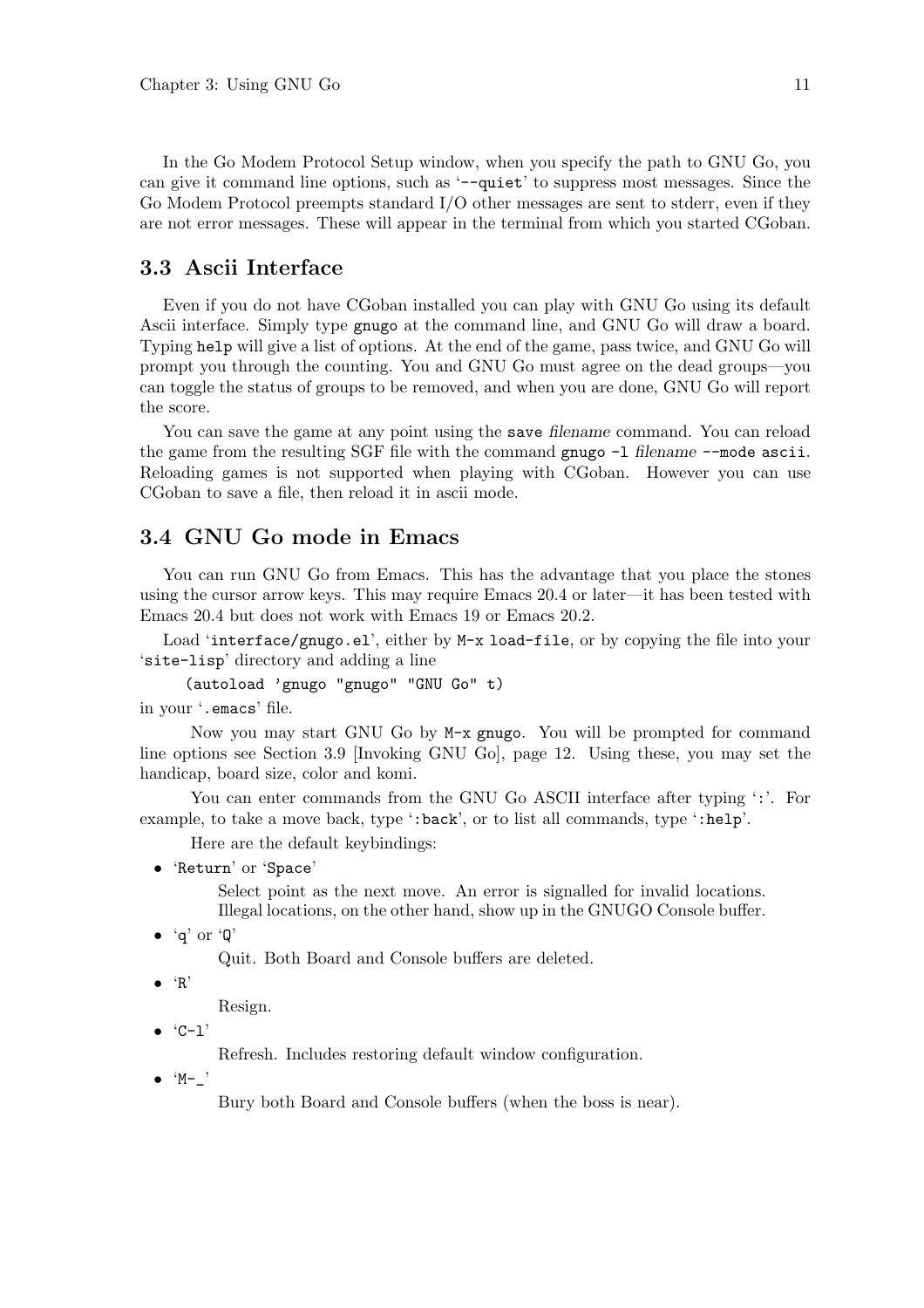• 'p'

Pass; i.e., select no location for your move.

 $\bullet$   $\cdot$  : '

Extended command. After typing the ':' you can type a command for GNU Go. The possible commands are as in See Section 3.3 [Ascii], page 11.

# 3.5 Running GNU Go via Jago

Jago, like CGoban is a client capable of providing GNU Go with a graphical user interface. Unlike CGoban, it does not require X-Windows, so it is an attractive alternative under Windows. You will need a Java runtime environment. Obtain Jago at

http://mathsrv.ku-eichstaett.de/MGF/homes/grothmann/jago/Go.html and follow the links there for the Java runtime environment.

# 3.6 The Go Modem Protocol and Go Text Protocol

The Go Modem Protocol (GMP) was developed by Bruce Wilcox with input from David Fotland, Anders Kierulf and others, according to the history in http://www.britgo.org/tech/gmp.html.

Any Go program *should* support this protocol since it is a standard. Since CGoban supports this protocol, the user interface for any Go program can be done entirely through CGoban. The programmer can concentrate on the real issues without worrying about drawing stones, resizing the board and other distracting issues.

GNU Go 3.0 introduces a new protocol, the Go Text Protocol (see Chapter 20 [GTP], page 164) which we hope can serve the functions currently used by the GMP.

# 3.7 Computer Go Tournaments

Computer Tournaments currently use the Go Modem Protocol. The current method followed in such tournaments is to connect the serial ports of the two computers by a "null modem" cable. If you are running GNU/Linux it is convenient to use CGoban. If your program is black, set it up in the Go Modem Protocol Setup window as usual. For White, select "Device" and set the device to '/dev/cua0' if your serial port is COM1 and '/dev/cua1' if the port is COM2.

# 3.8 Smart Go Format

The Smart Go Format (SGF), is the standard format for storing Go games. GNU Go supports both reading and writing SGF files. The SGF specification (FF[4]) is at: http://www.red-bean.com/sgf/

# 3.9 Invoking GNU Go: Command line options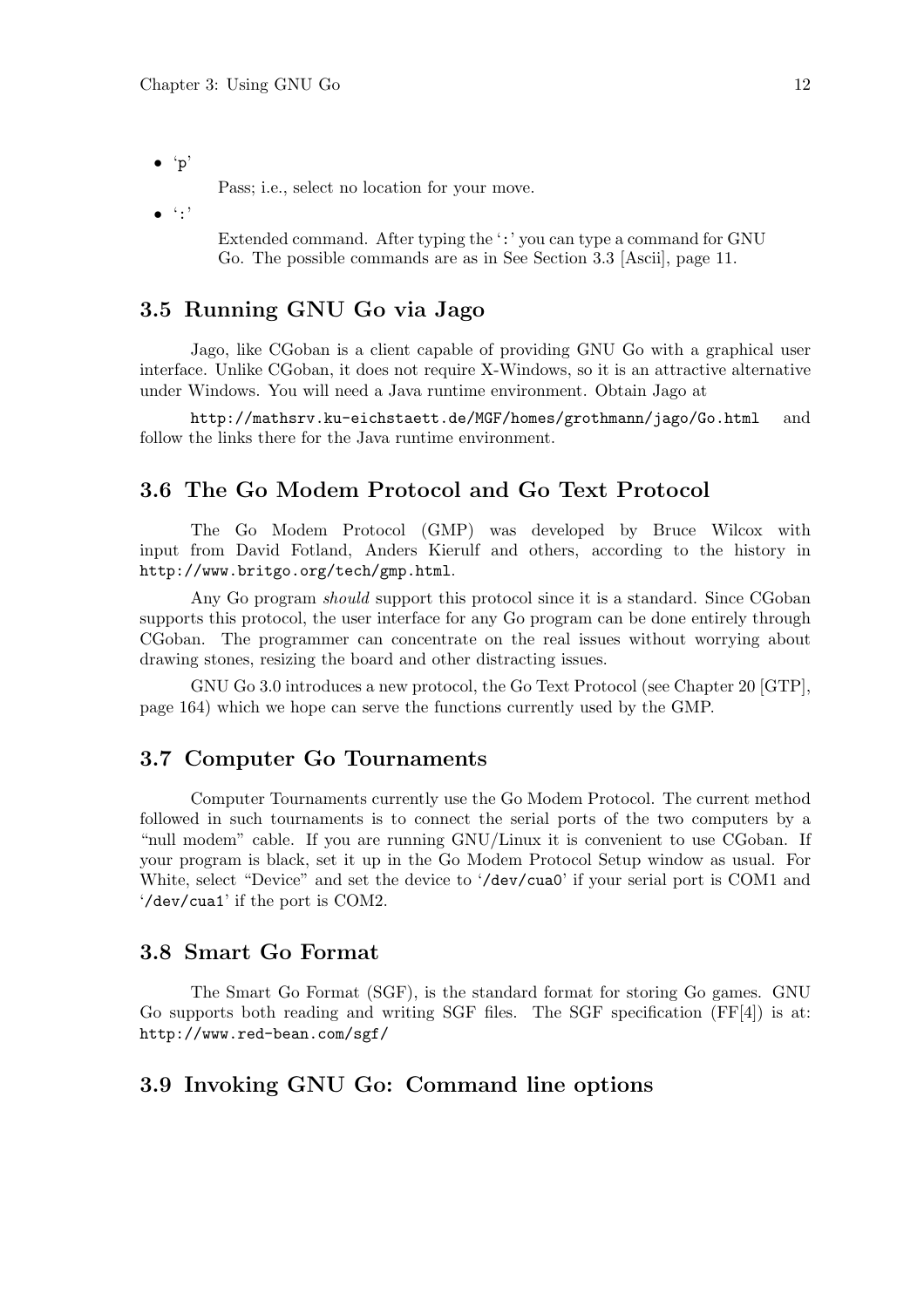### 3.9.1 Some basic options

 $'--he1p', -h'$ 

Print a help message describing the options. This will also tell you the defaults of various parameters, most importantly the level and cache size. The default values of these parameters can be set before compiling by configure. If you forget the defaults you can find out using '--help'.

'--boardsize size'

Set the board size

'--komi num'

Set the komi

'--level level'

GNU Go can play with different strengths and speeds. Level 10 is the default. Decreasing the level will make GNU Go faster but less accurate in its reading.

```
'--quiet', '--silent'
```
Don't print copyright and other messages. Messages specifically requested by other command line options, such as '--trace', are not supressed.

'-l', '--infile filename'

Load the named SGF file

 $'-L$ ,  $'-$ -until move'

Stop loading just before the indicated move is played. move can be either the move number or location.

'-o', '--outfile filename'

Write sgf output to file

'--mode mode'

Force the playing mode ('ascii', 'test,' 'gmp' or 'gtp'). The default is ASCII, but if no terminal is detected GMP (Go Modem Protocol) will be assumed. In practice this is usually what you want, so you may never need this option.

### 3.9.2 Other general options:

 $'-M'$ ,  $'--cache-size megs'$ 

Memory in megabytes used for hashing. The default size is 16 unless you configure gnugo with the command configure --enable-cachesize=size before compiling to make size the default (see Chapter 2 [Installation], page 5). GNU Go stores results of its reading calculations in a Hash table (see Section 14.2 [Hashing], page 125). If the Hash table is filled, it is emptied and the reading continues, but some reading may have to be repeated that was done earlier, so a larger cache size will make GNU Go run faster, provided the cache is not so large that swapping occurs. Swapping may be detected on GNU/Linux machines using the program top. However if you have ample memory or if performance seems to be a problem may want to increase the size of the Hash cache using this option.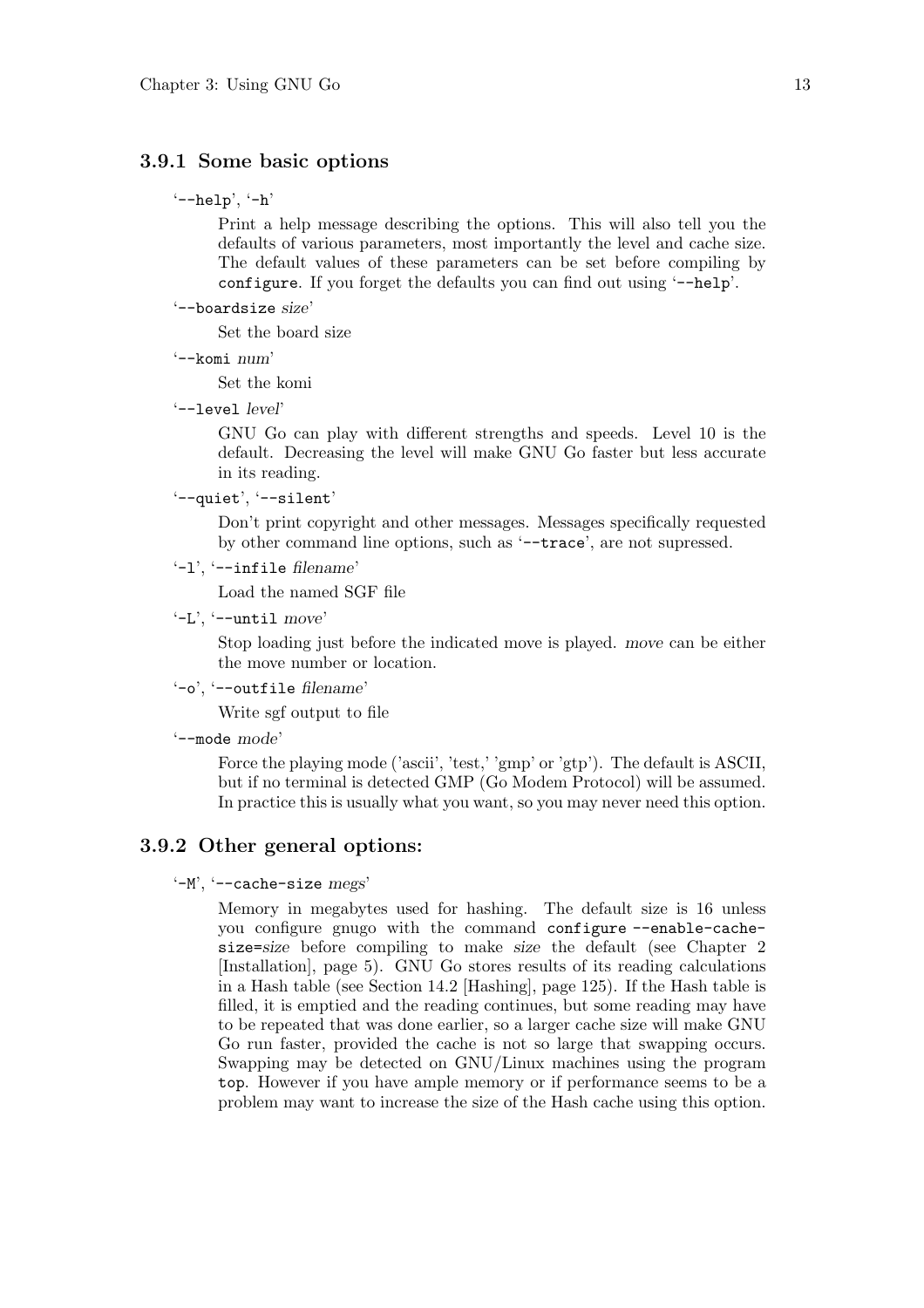'--chinese-rules'

Use Chinese rules. This means that the Chinese or Area Counting is followed. It may affect the score of the game by one point in even games, more if there is a handicap (since in Chinese Counting the handicap stones count for Black).

'--japanese-rules'

Use Japanese Rules. This is the default unless you specify '--enable-chinese-rules' as a configure option.

'--copyright': Display the copyright notice

'--version' or '-v': Print the version number

'--printsgf filename': Create an SGF file containing a diagram of the board. Useful with  $-L'$  to create diagrams from games.

#### 3.9.3 Other options affecting strength and speed

The single parameter '--level' is a convenient way of choosing whether to play stronger or faster. This single parameter controls a host of other parameters which may optionally be set individually at the command line. The default values of these parameters may be found by running gnugo --help. Unless you are working on the program you probably don't need these options. Instead, just adjust the single variable '--level'.

These options are of use to developers tuning the program for performance and accuracy.

 $\bullet$   $\left(-D\right), \left(-\text{depth } depth\right)$ 

Deep reading cutoff. When reading beyond this depth (default 14) GNU Go assumes that any string which can obtain 3 liberties is alive. Thus GNU Go can read ladders to an arbitrary depth, but will miss other types of capturing moves.

#### • '--branch-depth'

This sets the branch\_depth, typically a little below the depth. Between branch\_depth and depth, attacks on strings with 3 liberties are considered but branching is inhibited, so fewer variations are considered.

```
\bullet '-B', '--backfill-depth depth'
```
Deep reading cutoff. Beyond this depth (default 9) GNU Go will no longer try backfilling moves in its reading.

 $'-$ -backfill2-depth  $depth'$ 

Another depth controlling how deeply GNU Go looks for backfilling moves. The moves tried below backfill2\_depth are generally more obscure and time intensive than those controlled by backfill\_depth, so this parameter has a lower default.

 $\bullet$  '-F', '--fourlib-depth depth'

Deep reading cutoff. When reading beyond this depth (default 5) GNU Go assumes that any string which can obtain 4 liberties is alive.

 $(-K)$ ,  $\left(-k\right)$ -depth  $depth$ 

Deep reading cutoff. Beyond this depth (default 8) GNU Go no longer tries very hard to analyze kos.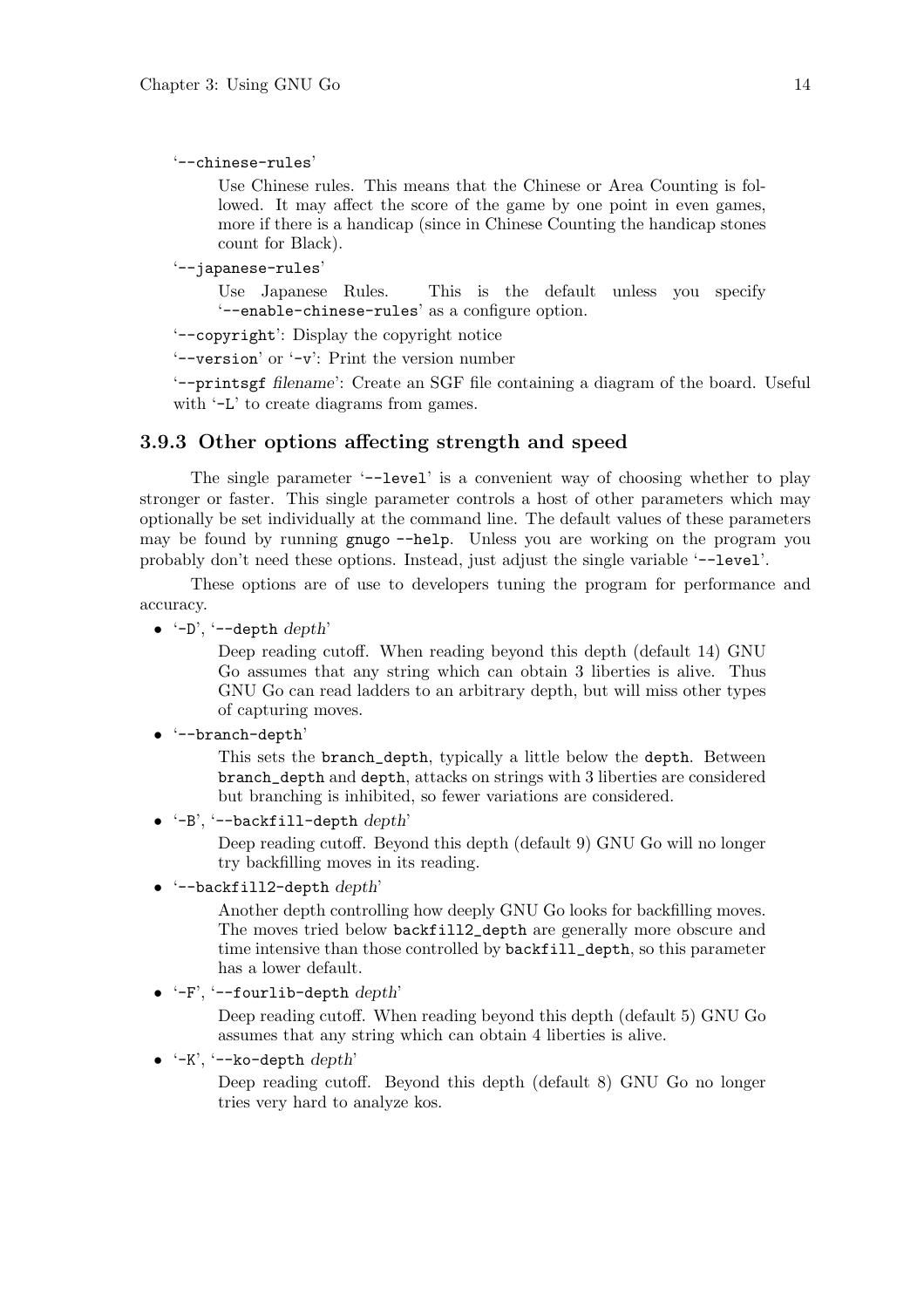$\bullet$  '--branch-depth depth'

Deep reading cutoff. Below this depth (default 8), GNU Go still tries to attack strings with only 3 liberties, but only tries one move at each node.

 $\text{``--aa\_depth depth''}$ 

The reading function atari\_atari looks for combinations beginning with a series of ataris, and culminating with some string having an unexpected change in status (e.g. alive to dead or critical). This command line optio sets the parameter aa\_depth which determines how deeply this function looks for combinations.

• '--superstring-depth'

A superstring (see Section 14.5 [Superstrings], page 135) is an amalgamation of tightly strings. Sometimes the best way to attack or defend a string is by attacking or defending an element of the superstring. Such tactics are tried below superstring\_depth and this command line option allows this parameter to be set.

The preceeding options are documented with the reading code (see Section 14.1 [Reading Basics], page 122).

- 'owl-branch' Below this depth Owl only considers one move. Default 8.
- 'owl-reading' Below this depth Owl assumes the dragon has escaped. Default 20.
- 'owl-node-limit' If the number of variations exceeds this limit, Owl assumes the dragon can make life. Default 10000. We caution the user that increasing owl\_node\_ limit does not necessarily increase the strength of the program.
- '--level amount'

The higher the level, the deeper GNU Go reads. Level 10 is the default. If GNU Go plays too slowly on your machine, you may want to decrease it.

### 3.9.4 Ascii Mode Options

```
'--color color'
```
Choose your color ('black' or 'white')

'--handicap number'

Choose the number of handicap stones (0–9)

### 3.9.5 Development options:

```
'--replay color'
```
Replay all moves in a game for either or both colors. If used with the '-o' option the game record is annotated with move values. This option requires '-l filename'. The color can be:

white: replay white moves only

black: replay black moves only

both: replay all moves

When the move found by genmove differs from the move in the sgf file the values of both moves are reported thus: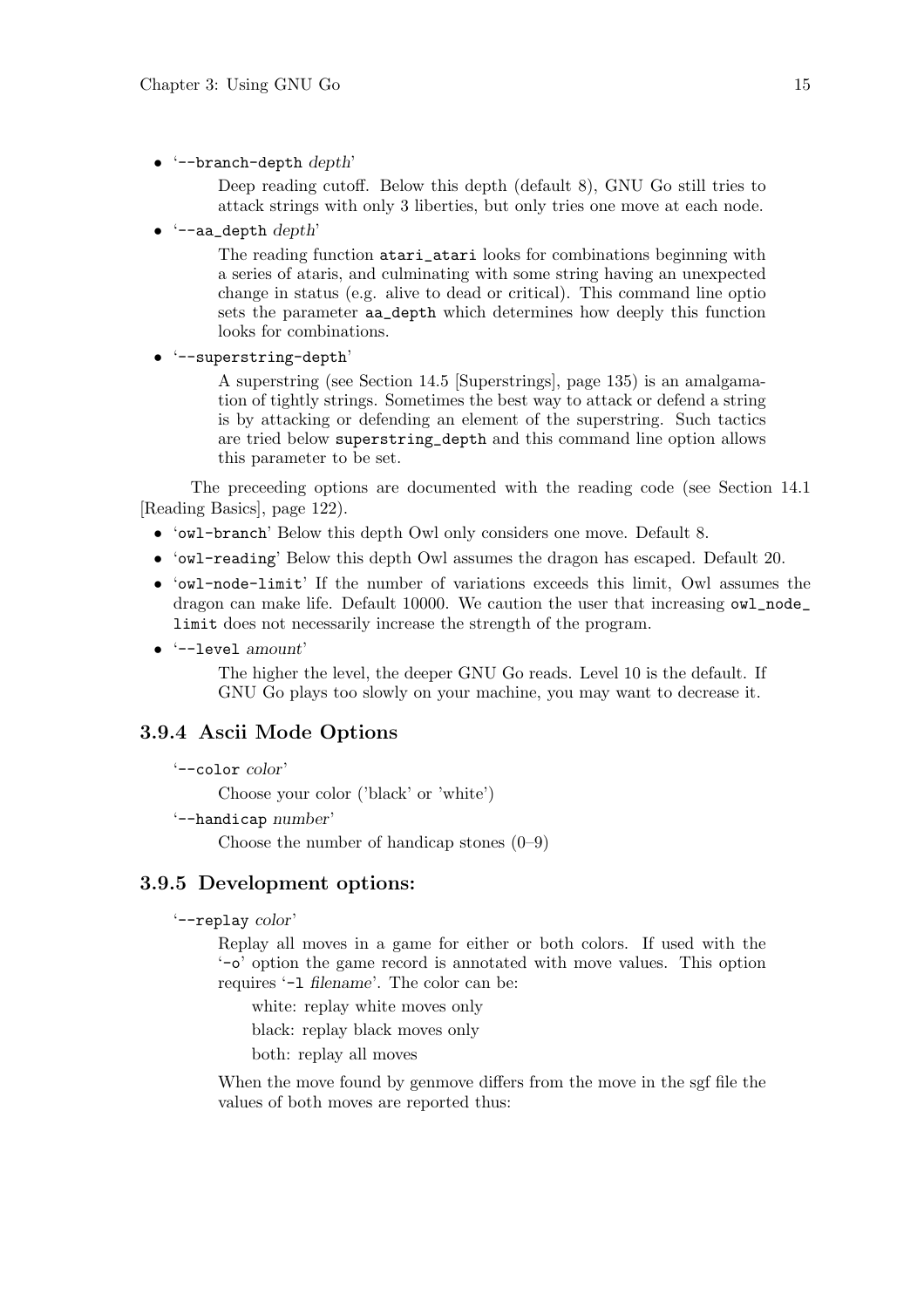Move 13 (white): GNU Go plays  $C6$  (20.60) - Game move F4 (20.60) This option is useful if one wants to confirm that a change such as an speedup or other optimization has not affected the behavior of the engine. Note that when the several moves have the same top value (or nearly equal) the move generated is not deterministic (though it can be made deterministic by starting with the same random seed). Thus a few deviations from the move in the sgf file are to be expected. Only if the two reported values differ should we conclude that the engine plays differently from the engine which generated the sgf file. See Chapter 21 [Regression], page 170.

'-a', '--allpats'

Test all patterns, even those smaller in value than the largest move found so far. This should never affect GNU Go's final move, and it will make it run slower. However this can be very useful when "tuning" GNU Go. It causes both the traces and the output file  $(50)$  to be more informative.

'-T', '--printboard': colored display of dragons.

Use rxvt, xterm or Linux Console. (see Section 5.8 [Colored Display], page 33)

'-E': colored display of eye spaces

Use rxvt, xterm or Linux Console. (see Section 5.8 [Colored Display], page 33)

 $'-d'$ ,  $'-deb \cdot \text{level}'$ 

Produce debugging output. The debug level is given in hexadecimal, using the bits defined in the following table from 'engine/gnugo.h'.

DEBUG INFLUENCE 0x0001 DEBUG EYES 0x0002 DEBUG\_OWL 0x0004 DEBUG ESCAPE 0x0008 DEBUG MATCHER 0x0010 DEBUG DRAGONS 0x0020 DEBUG SEMEAI 0x0040 DEBUG LOADSGF 0x0080 DEBUG HELPER 0x0100 DEBUG READING 0x0200 DEBUG\_WORMS  $0x0400$ DEBUG MOVE REASONS 0x0800

 $'-H'$ ,  $'-$ -hash  $level'$ 

hash (see 'engine/gnugo.h' for bits).

 $'-w'$ ,  $'--worms'$ 

Print more information about worm data.

 $'-m'$ ,  $'--movo level'$ 

moyo debugging, show moyo board. The level is fully documented elsewhere (see Section 5.8 [Colored Display], page 33).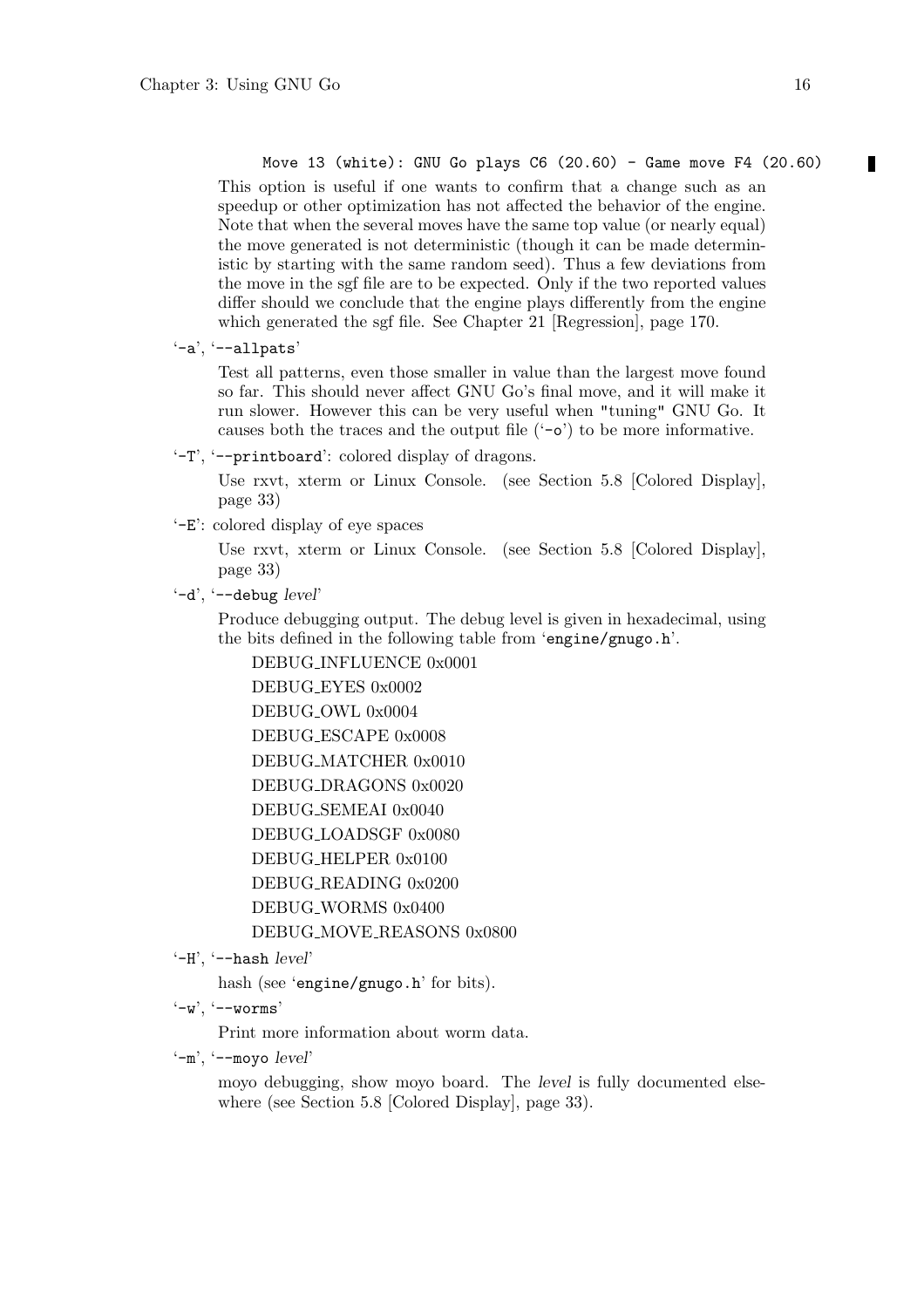'-b', '--benchmark number'

benchmarking mode - can be used with '-l'.

 $'-s'$ ,  $'--stack'$ 

stack trace (for debugging purposes).

'-S', '--statistics'

Print statistics (for debugging purposes).

 $'-t'$ ,  $'--trace'$ 

Print debugging information. Use twice for more detail.

 $'-r'$ ,  $'-$ -seed seed'

Set random number seed. This can be used to guarantee that GNU Go will make the same decisions on multiple runs through the same game. If seed is zero, GNU Go will play a different game each time.

'--decide-string location'

Invoke the tactical reading code (see Chapter 14 [Tactical Reading], page 122 to decide whether the string at location can be captured, and if so, whether it can be defended. If used with  $\sim$ - $\circ$ , this will produce a variation tree in SGF.

'--decide-dragon location'

Invoke the owl code (see Section 15.1 [The Owl Code], page 141) to decide whether the dragon at location can be captured, and whether it can be defended. If used with '-o', this will produce a variation tree in SGF.

'--score method'

Requires '-l'. method can be "end", "last", "aftermath" or a move. "end" and "aftermath" are appropriate when the game is complete, or nearly so, and both try to supply an accurate final score. The other options may be used to get an estimate during the middle of the game. Any of these options may be combined with '--chinese-rule' if you want to use Chinese (Area) counting.

last

load the sgf file up to the last move, then estimate territory using the Bouzy 5/21 algorithm (see Chapter 17 [Moyo], page 152).

end

finish the game by selfplaying from the end of the file until two passes, then estimate territory using the Bouzy 5/21 algorithm (see Chapter 17 [Moyo], page 152).

aftermath

finish the game by selfplaying from the end of the file until two passes, then estimate territory using the most accurate scoring algorithm available. Slower than '--score last', and while these algorithms usually agree, if they differ, '--score aftermath' is most likely to be correct.

#### move, e.g. '--score J17'

load file until move is reached and estimate territorial balance using the Bouzy  $5/21$  algorithm. The '--score end'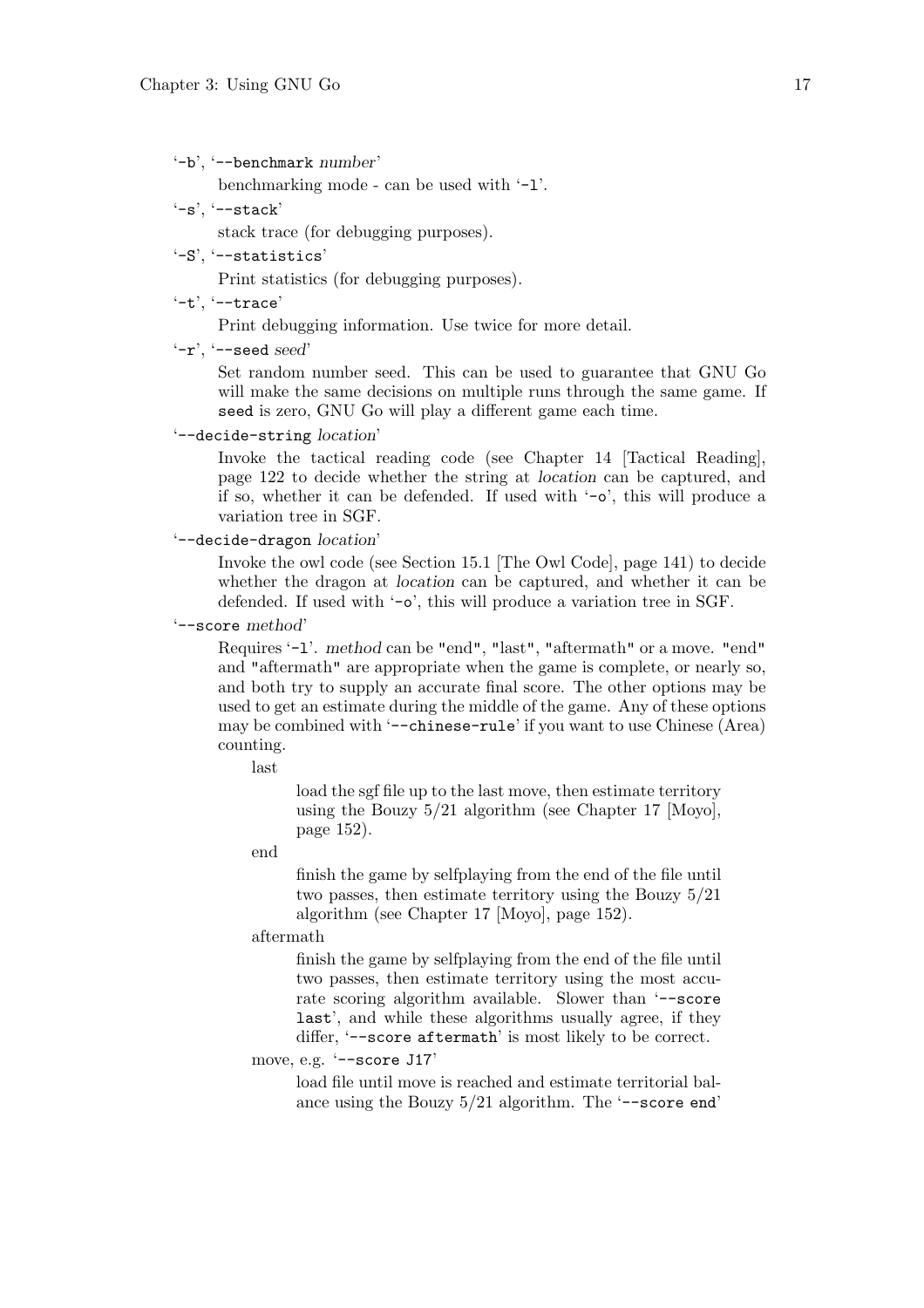and '--score aftermath' options are only useful at or near the end of the game, so if you want an estimate of the score in the middle, use this method.

### '--printsgf output file'

load SGF file, output final position (requires '-1') as another SGF file. Illegal moves are indicated with the private IL property. This property is not used in the FF4 SGF specification, so we are free to preempt it. This feature is used in the CGI interface in 'interface/html/gg.cgi'.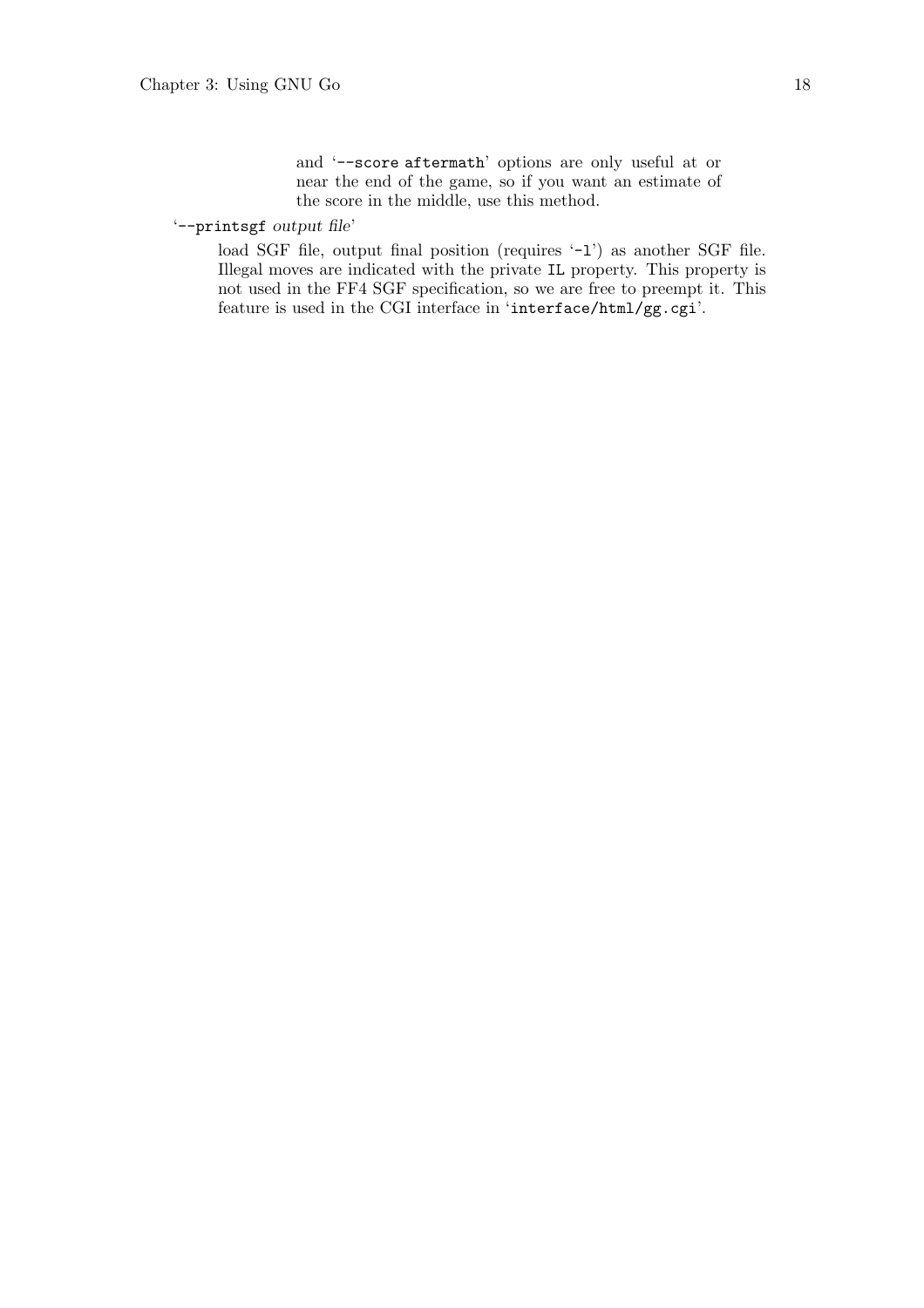# 4 GNU Go engine overview

This chapter is an overview of the GNU Go internals. Further documentation of how any one module or routine works may be found in later chapters or comments in the source files.

# 4.1 Definitions

A worm is a maximal set of vertices on the board which are connected along the horizontal and vertical lines, and are of the same color, which can be BLACK, WHITE or EMPTY. The term EMPTY applied to a worm means that the worm consists of empty (unoccupied) vertices. It does **not** mean that that the worm is the empty set. A string is a nonempty worm. An empty worm is called a cavity. If a subset of vertices is contained in a worm, there is a unique worm containing it; this is its worm closure. (see Section 10.1 [Worms], page 67.)

A dragon is a union of strings of the same color which will be treated as a unit. If two strings are in the same dragon, it is the computer's working hypothesis that they will live or die together and are effectively connected. (see Section 10.7 [Dragons], page 76.)

A superstring is a less commonly used unit which is the union of several strings but generally smaller than a dragon. The superstring code is in 'engine/utils.c'. The definition of a superstring is slightly different if the code is called from 'owl.c' or from 'reading.c'.

# 4.2 Move Generation Basics

The engine of GNU Go takes a positions and a color to move and generates the (supposedly) optimal move. This is done by the function genmove() in 'engine/genmove.c'.

The move generation is done in three passes:

- 1. information gathering
- 2. different modules propose moves
- 3. The values of the moves are weighted together and the best move is selected

### 4.2.1 Information gathering

The information gathering is done by a function examine\_position(), which will be discussed in greater detail in the next section. Such information could be life and death of the groups, information about moyos, connection of groups and so on. Information gathering is performed by examine\_position, which in turn calls:

• make worms()

Collect information about all connected sets of stones (strings) and cavities. This information is stored in the worm[][] array. (see Section 10.1 [Worms], page 67)

• compute\_initial\_influence()

Decides which areas of the board are influenced by which player. This function is run a second time later at the end of  $\texttt{make\_dragons}()$ , since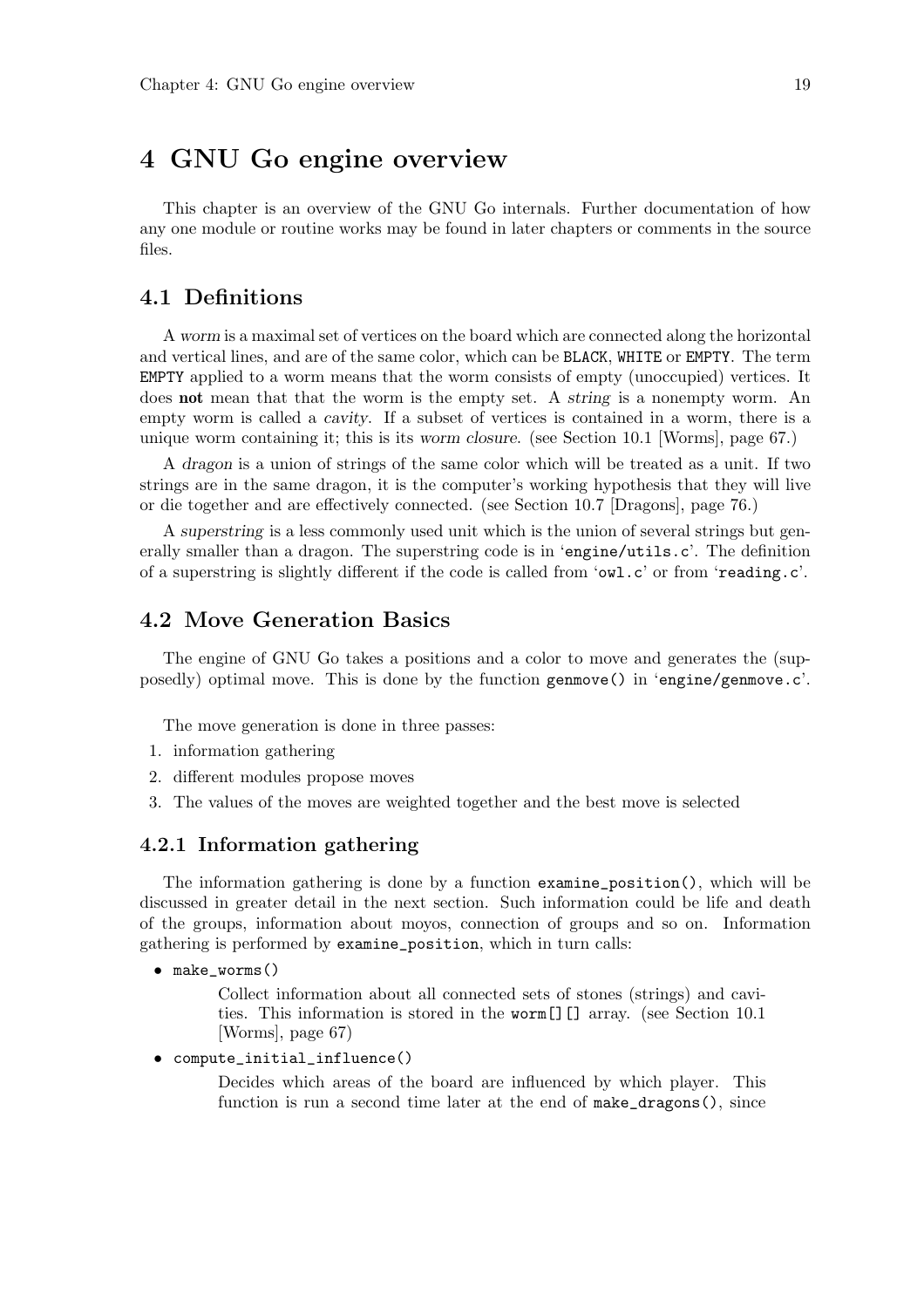GNU Go's opinion about the safety of groups may change, and it is important to have the influence function as accurate as possible. see Chapter 16 [Influence], page 145

• make\_dragons()

Collect information about connected strings, which are called dragons. Important information here is number of eyes, life status, and connectedness between string. (see Section 10.7 [Dragons], page 76.)

A more detailed

## 4.2.2 Move generation in GNU Go 3.0

Once we have found out all about the position it is time to generate the best move. Moves are proposed by a number of different modules called move generators. The move generators themselves do not set the values of the moves, but enumerate justifications for them, called move reasons. The valuation of the moves comes last, after all moves and their reasons have been generated.

The move generators in version 3.0 are:

• fuseki()

Generate a move in the early fuseki.

• semeai()

Find out if two dead groups of opposite colors are next to each other and, if so, try to kill the other group. This module will eventually be rewritten along the lines of the owl code.

• shapes()

Find patterns from 'patterns/patterns.db' in the current position. Each pattern is matched in each of the 8 possible orientations obtainable by rotation and reflection. If the pattern matches, a so called "constraint" may be tested which makes use of reading to determine if the pattern should be used in the current situation. Such constraints can make demands on number of liberties of strings, life and death status, and reading out ladders, etc. The patterns may call helper functions, which may be hand coded (in 'patterns/helpers.c') or autogenerated.

The patterns can be of a number of different classes with different goals. There are e.g. patterns which try to attack or defend groups, patterns which try to connect or cut groups, and patterns which simply try to make good shape. In addition to the large pattern database called by shapes(), pattern matching is used by other modules for different tasks throughout the program. See Chapter 12 [Patterns], page 92, for a complete documentation of patterns.

• atari\_atari()

See if there are any combination threats and either propose them or defend against them.

• owl\_reasons()

The Owl Code (see Section 15.1 [The Owl Code], page 141) which has been run during examine\_position), before owl\_reasons() executes, has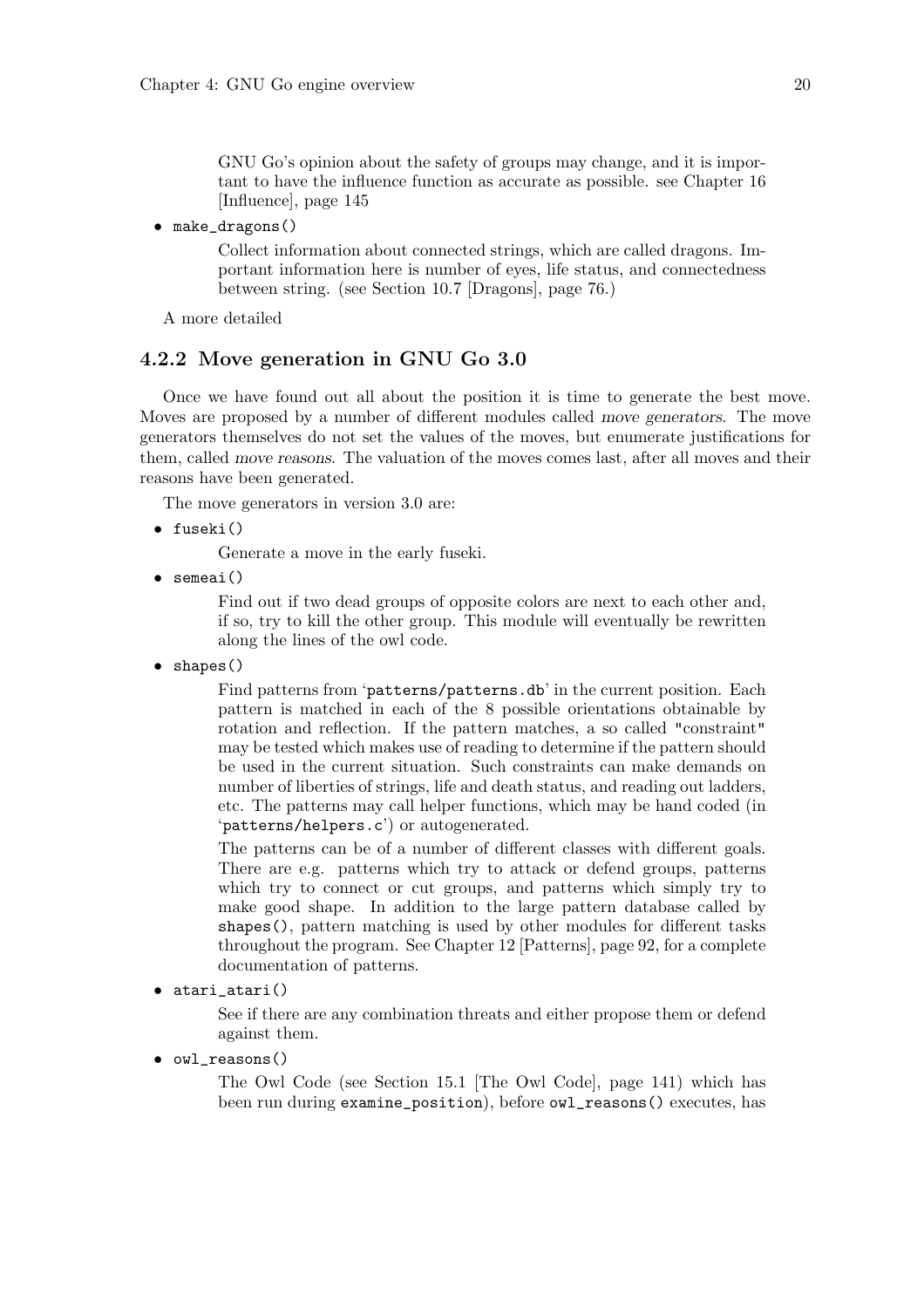decided whether different groups can be attacked. The module review\_ owl\_reasons reviews the statuses of every dragon and assigns move reasons for attack and defense. Unlike the other move generation modules, this one is called from examine\_position().

• endgame\_shapes()

If no move is found with a value greater than 6.0, this module matches a set of extra patterns which are designed for the endgame. The endgame patterns can be found in 'patterns/endgame.db'.

```
• revise semeai()
```
If no move is found, this module changes the status of opponent groups involved in a semeai from DEAD to UNKNOWN. After this, genmove runs shapes and endgame\_shapes again to see if a new move turns up.

```
• fill_liberty()
```
Fill a common liberty. This is only used at the end of the game. If necessary a backfilling or backcapturing move is generated.

### 4.2.3 Selecting the Move

After the move generation modules have run, the best ten moves are selected by the function review\_move\_reasons. This function also does some analysis to try to turn up other moves which may have been missed. The modules revise\_semeai() and fill\_ liberty are only run if no good move has been discovered by the other modules.

# 4.3 Examining the Position

In this section we summarize the sequence of events when examine\_position() is run from genmove(). This is for reference only. Don't try to memorize it.

```
purge persistent reading cache (see Section 14.2.5 [Persistent Cache], page 131)
make_worms() (see Section 10.1 [Worms], page 67):
 build_worms() finds and identifies the worms
 compute effective size of each worm
 unconditional_life()
 find_worm_attacks_and_defenses():
   for each attackable worm:
    set worm.attack
    add_attack_move()
   find_attack_patterns() to find a few more attacks
   for each defensible worm
    set worm.defend
    add_defense_move
    if point of attack is not adjacent to worm see if it defends
   find_defense_patterns() to find a few more defenses
   for each attackable worm try each liberty
    if it attacks add_attack_move
    if it defends add_defense_move
 find kos.
 for each worm
```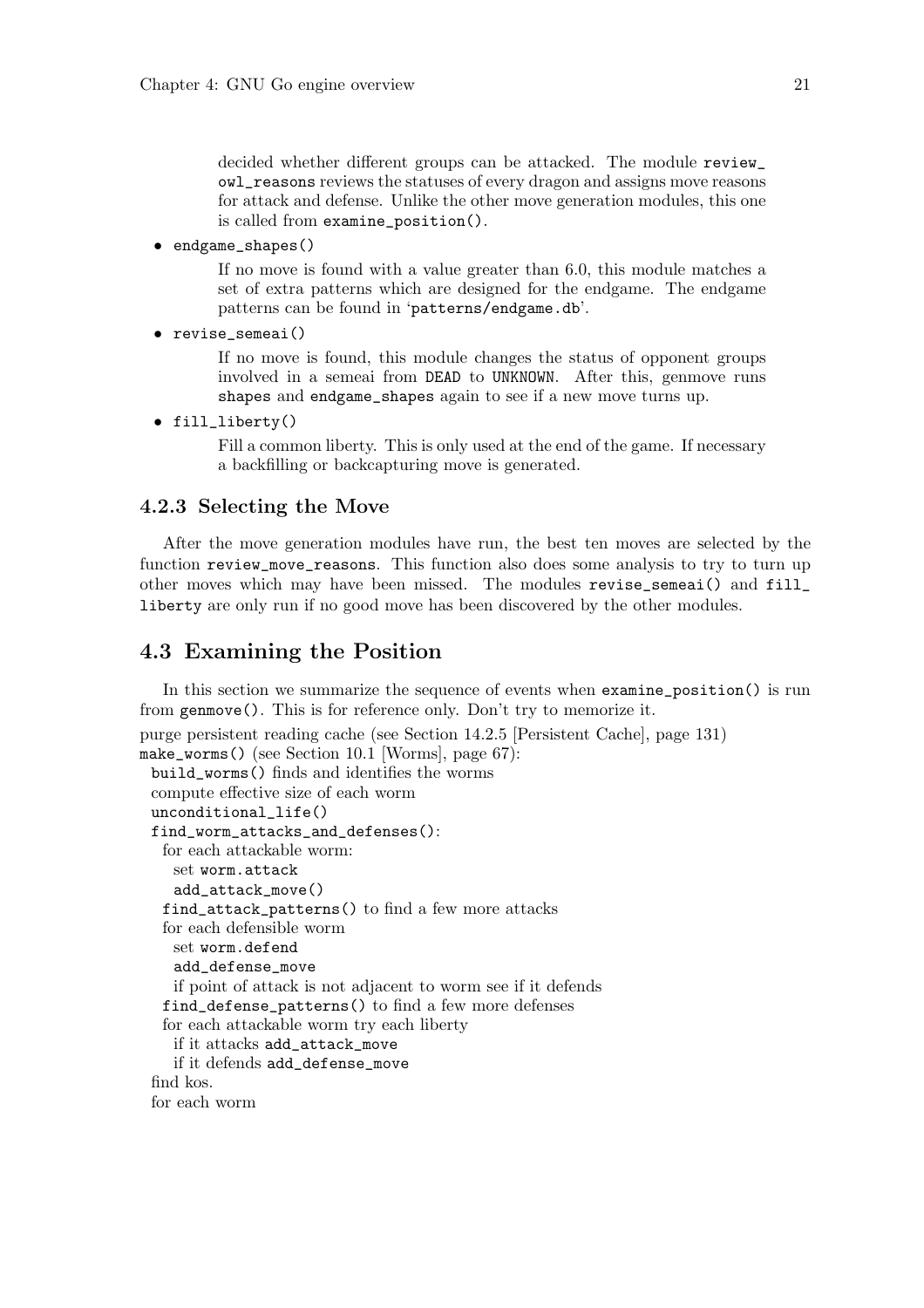```
find higher order liberties
 find cutting points (worm.cutstone)
 for each worm compute the genus (see Section 10.1 [Worms], page 67)
 small_semeai()
 try to improve values of worm.attack and worm.defend
 try to repair situations where adjacent worms can be
  both attacked and defended
 find worm lunches
 find worm threats
compute_initial_influence() (see Chapter 16 [Influence], page 145)
 compute_influence()
  find_influence_patterns()
 at each intersection accumulate_influence()
 segment_influence()
make_dragons() (see Section 10.7 [Dragons], page 76)
 initialize dragon data
 find the inessential worms
 make domains()
  initialize eye data
  compute_primary_domains()
  fill out arrays black eye and white eye
    describing eyeshapes
  find cuts()
  for every eyespace
    originate_eye()
  count neighbors()
 find_connections()
 amalgamate dragons sharing an eyespace
 initialize_supplementary_dragon_data()
 find adjacent worms which can be captured (dragon lunches)
 find topological half eyes and false eyes
 modify_eye_spaces()
 for each eye space
  compute_eyes()
  store the results in black eye, white eye arrays
 compute the genus of each dragon
 for each dragon
  compute_escape()
 resegment_initial_influence()
 for each dragon
   influence_get_moyo_size()
 for each dragon
   compute_dragon_status()
 find_neighbor_dragons()
 purge_persistent_owl_cache()
 for each dragon which seems surrounded
   try owl_attack() and owl_defend()
   if appropriate find owl threats
 for each dragon
```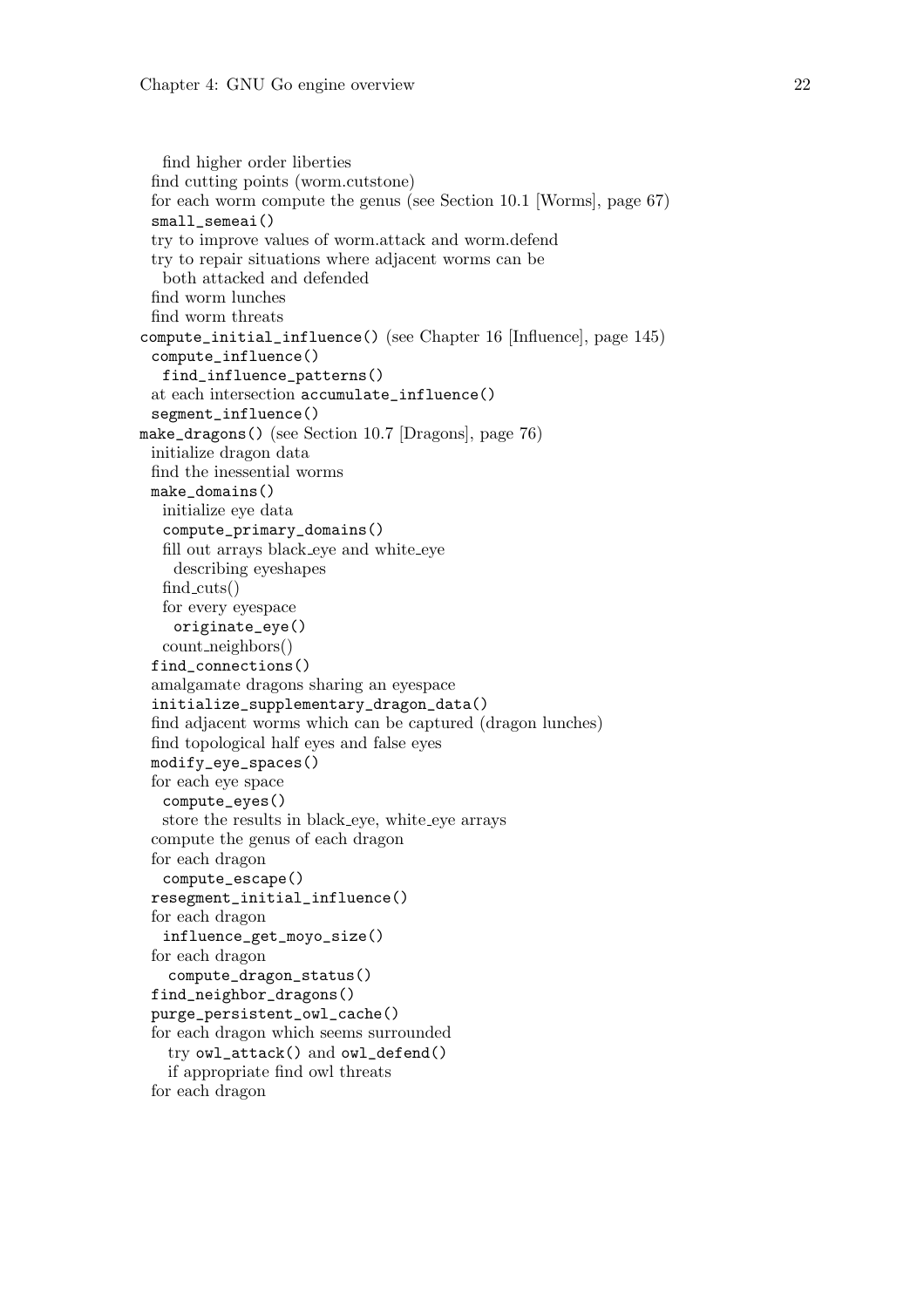```
set dragon.matcher status
 for each dragon
   set dragon2.safety
 semeai()
 revise opinion of which worms are inessential
 count non-dead dragons of each color
owl_reasons() (see Section 15.1 [The Owl Code], page 141)
compute_initial_influence() again (see Chapter 16 [Influence], page 145)
```
# 4.4 Sequence of Events

In this section we summarize the sequence of events during the move generation and selection phases of genmove(), which take place after the information gathering phase has been completed.

```
fuseki()
shapes()
review_move_reasons()
 find_more_attack_and_defense_moves()
 remove_opponent_attack_and_defense_moves()
 do_remove_false_attack_and_defense_moves()
 examine_move_safety()
 induce_secondary_move_reasons()
 value_moves()
 find the ten best moves
if the value of the best move is \leq 6.0endgame_shapes()
if no move found yet
 revise_semeai()
 shapes()
 endgame_shapes()
if still no move found
 fill_liberty()
if still no move found
  pass
```
# 4.5 Roadmap

The GNU Go engine is contained in two directories, 'engine/' and 'patterns/'. Code related to the user interface, reading and writing of smart go format files and testing are found in the directories 'interface/', 'sgf/', and 'regression/'. Code borrowed from other GNU programs is contained in 'utils/'. Documentation is in 'doc/'.

In this document we will describe some of the individual files comprising the engine code in 'engine/' and 'patterns/'. In 'interface/' we mention two files:

'gmp.c'

This is the Go Modem Protocol interface (courtesy of William Shubert and others). This takes care of all the details of exchanging setup and moves with Cgoban, or any other driving program recognizing the Go Modem Protocol.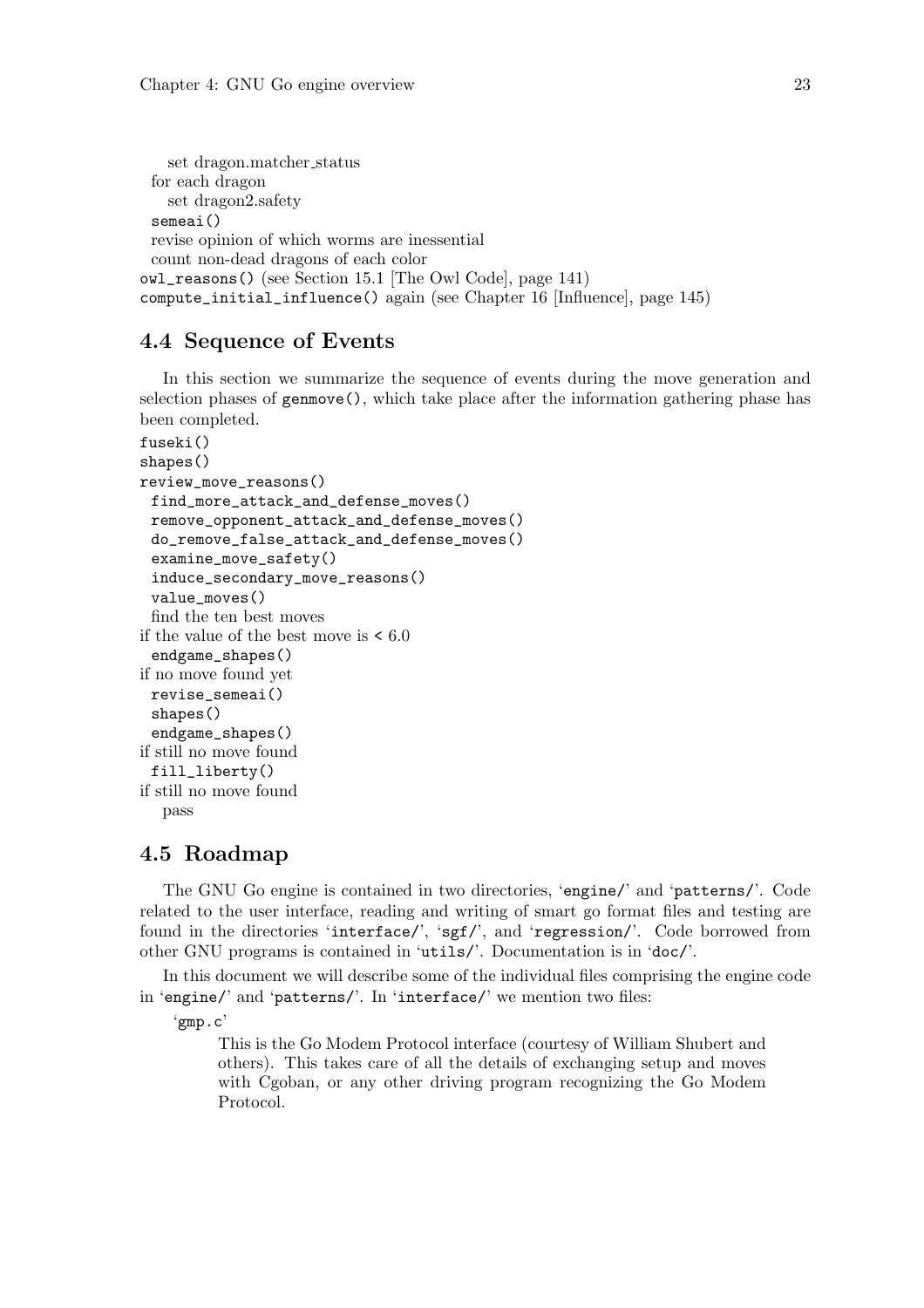'main.c'

This contains main(). The 'gnugo' target is thus built in the 'interface/' directory.

# 4.5.1 Files in 'engine/'

In 'engine/' there are the following files:

• 'aftermath.c'

Contains algorithms which may be called at the end of the game to generate moves that will generate moves to settle the position, if necessary playing out a position to determine exactly the status of every group on the board, which GNU Go can get wrong, particularly if there is a seki. This module is the basis for the most accurate scoring algorithm available in GNU Go.

• 'board.c'

This file contains code for the maintenance of the board. For example it contains the important function trymove() which tries a move on the board, and popgo() which removes it by popping the move stack. At the same time vital information such as the number of liberties for each string and their location is updated incrementally.

• 'clock.c'

Clock code, including code allowing GNU Go to automatically adjust its level in order to avoid losing on time in tournaments.

• 'dragon.c'

This contains make\_dragons(). This function is executed before the movegenerating modules shapes() semeai() and the other move generators but after make\_worms. It tries to connect worms into dragons and collect important information about them, such as how many liberties each has, whether (in GNU Go's opinion) the dragon can be captured, if it lives, etc.

• 'fuseki.c'

Generates fuseki (opening) moves from a database.

• 'filllib.c'

Code to force filling of dame (backfilling if necessary) at the end of the game.

• 'genmove.c'

This file contains genmove() and its supporting routines, particularly examine\_position().

• 'globals.c'

This contains the principal global variables used by GNU Go.

• 'gnugo.h'

This file contains declarations forming the public interface to the engine.

• 'hash.c' and 'cache.c'

Hashing code implementing Zobrist hashing. (see Section 14.2 [Hashing], page 125) The code in 'hash.c' provides a way to hash board positions into compact descriptions which can be efficiently compared. The code in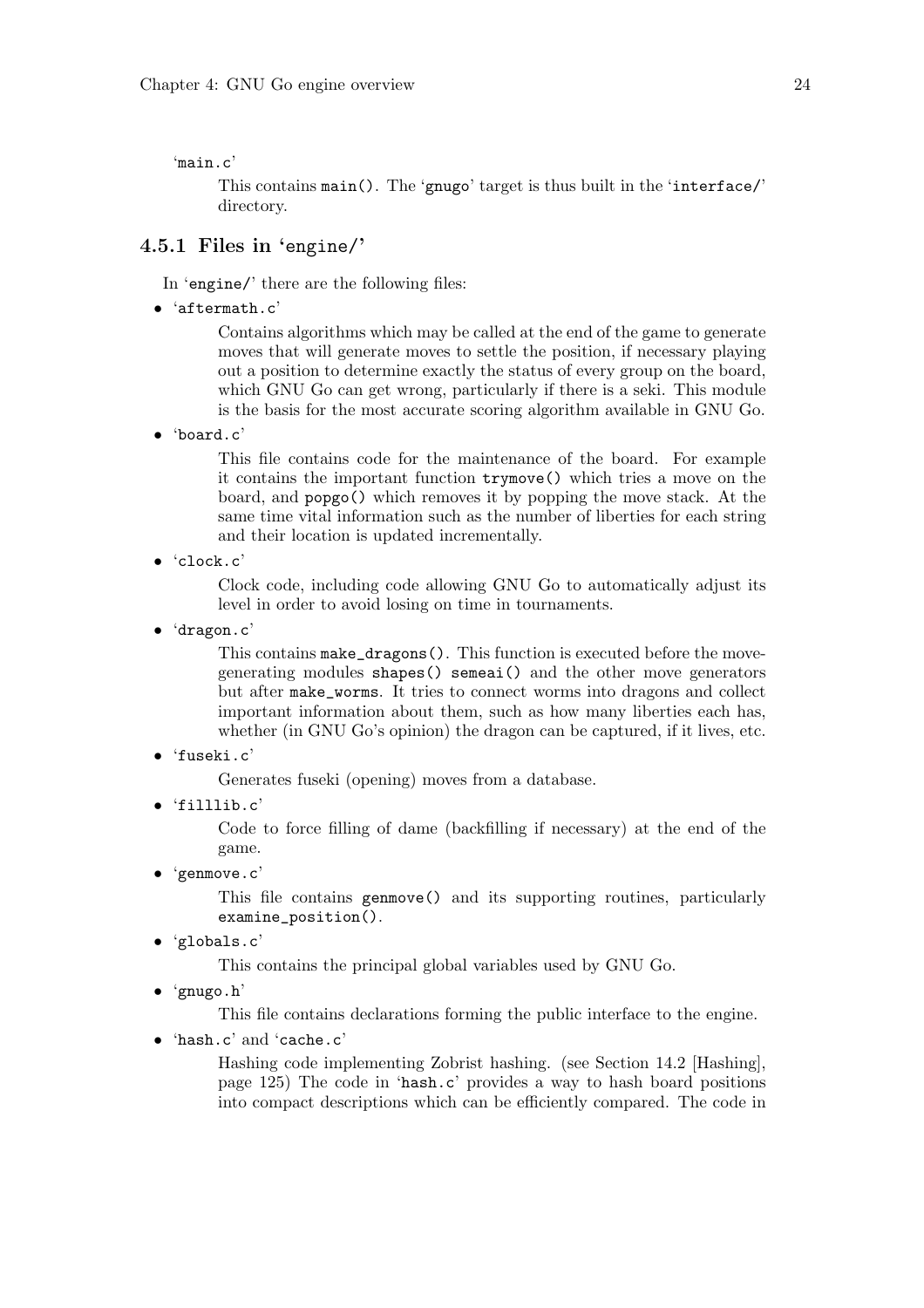'cache.c' implements a kind of database for storing reading results, so they can be quickly retrieved. The caching code uses the board hashes as keys to the database. They are split since these functionalities are sufficiently demarked that either file could be reimplemented without affecting the other one. Note also that matchpat() uses the hashing code without also using the caching code.

• 'hash.h' and 'cache.h'

Header files for hash.c and cache.c.

• 'influence.c' and 'influence.h'.

This code determines which regions of the board are under the influence of either player. (see Chapter 16 [Influence], page 145)

• 'liberty.h'

Header file for the engine. The name "liberty" connotes freedom (see Appendix A [Copying], page 173).

• 'life.c'

The code in this file contains an alternative approach to life and death based on reading instead of the static approach in 'optics.c'. This code is experimental. It is reasonably accurate but too slow. It is activated when gnugo is invoked with the '--life' option.

• 'matchpat.c'

This file contains the pattern matcher matchpat(), which looks for patterns at a particular board location. The actual patterns are in the 'patterns/' directory. The function matchpat() is called by every module which does pattern matching, notably shapes.

• 'move\_reasons.c'

This file contains the code which assigns values to every move after all the move reasons are gen

• 'optics.c'

This file contains the code to recognize eye shapes, documented in See Chapter 11 [Eyes], page 82.

• 'owl.c'

This file does life and death reading. The paradigm is that moves are played by both players trying to expand and shrink the eyespace until a static configuration is reached where it can be analyzed by the code in 'optics.c' or 'life.c'.

• 'printutils.c'

Print utilities

• 'reading.c'

This file contains code to determine whether any given string can be attacked or defended. See Chapter 14 [Tactical Reading], page 122, for details.

• 'score.c'

Implements the Bouzy algorithms (see Chapter 17 [Moyo], page 152) and contains code for scoring the game.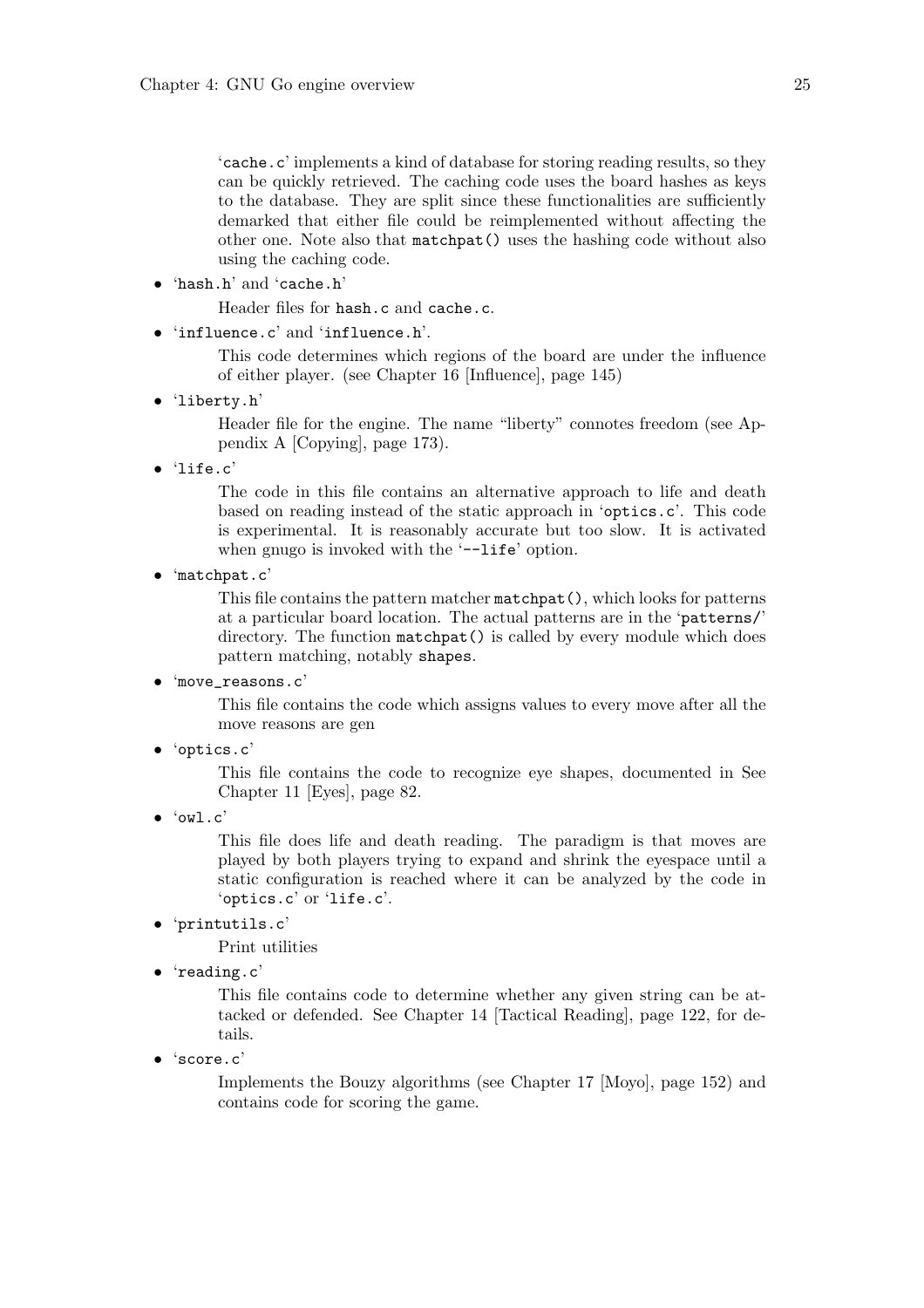• 'semeai.c'

This file contains semeai(), the module which tries to win capturing races. This module does not work particularly well and will eventually be replaced.

• 'shapes.c'

This file contains shapes(), the module called by genmove() which tries to find moves which match a pattern (see Chapter 12 [Patterns], page 92).

• 'showbord.c'

This file contains showboard(), which draws an ASCII representation of the board, depicting dragons (stones with same letter) and status (color). This was the primary interface in GNU Go 1.2, but is now a debugging aid.

• 'worm.c'

This file contains make\_worms(), code which is run at the beginning of each move cycle, before the code in 'dragon.c', to determine the attributes of every string. These attributes are things like liberties, wether the string can be captured (and how), etc

• 'utils.c'

An assortment of utilities, described in greater detail below.

### 4.5.2 Files in 'patterns/'

The directory 'patterns/' contains files related to pattern matching. Currently there are several types of patterns. A partial list:

- move generation patterns in 'patterns.db' and 'patterns2.db'
- move generation patterns in files 'hoshi.db' etc. which are automatically build from the files 'hoshi.sgf' etc. These comprise our small Joseki library.
- patterns in 'owl\_attackpats.db', 'owl\_defendpats.db' and 'owl\_vital\_apats.db'. These generate moves for the owl code (see Section 15.1 [The Owl Code], page 141).
- Connection patterns in 'conn.db' (see Section 12.9 [Connections Database], page 104)
- Influence patterns in 'influence.db' and 'barriers.db' (see Chapter 16 [Influence], page 145)
- eye patterns in 'eyes.db' (see Chapter 11 [Eyes], page 82).

The following list contains, in addition to distributed source files some intermediate automatically generated files such as patterns.c. These are C source files produced by "compiling" various pattern databases, or in some cases (such as 'hoshi.db') themselves automatically generated pattern databases produced by "compiling" joseki files in Smart Go Format.

 $\bullet$  'conn.db':

Database of connection patterns.

• 'conn.c':

Automatically generated file, containing connection patterns in form of struct arrays, compiled by mkpat from 'conn.db'.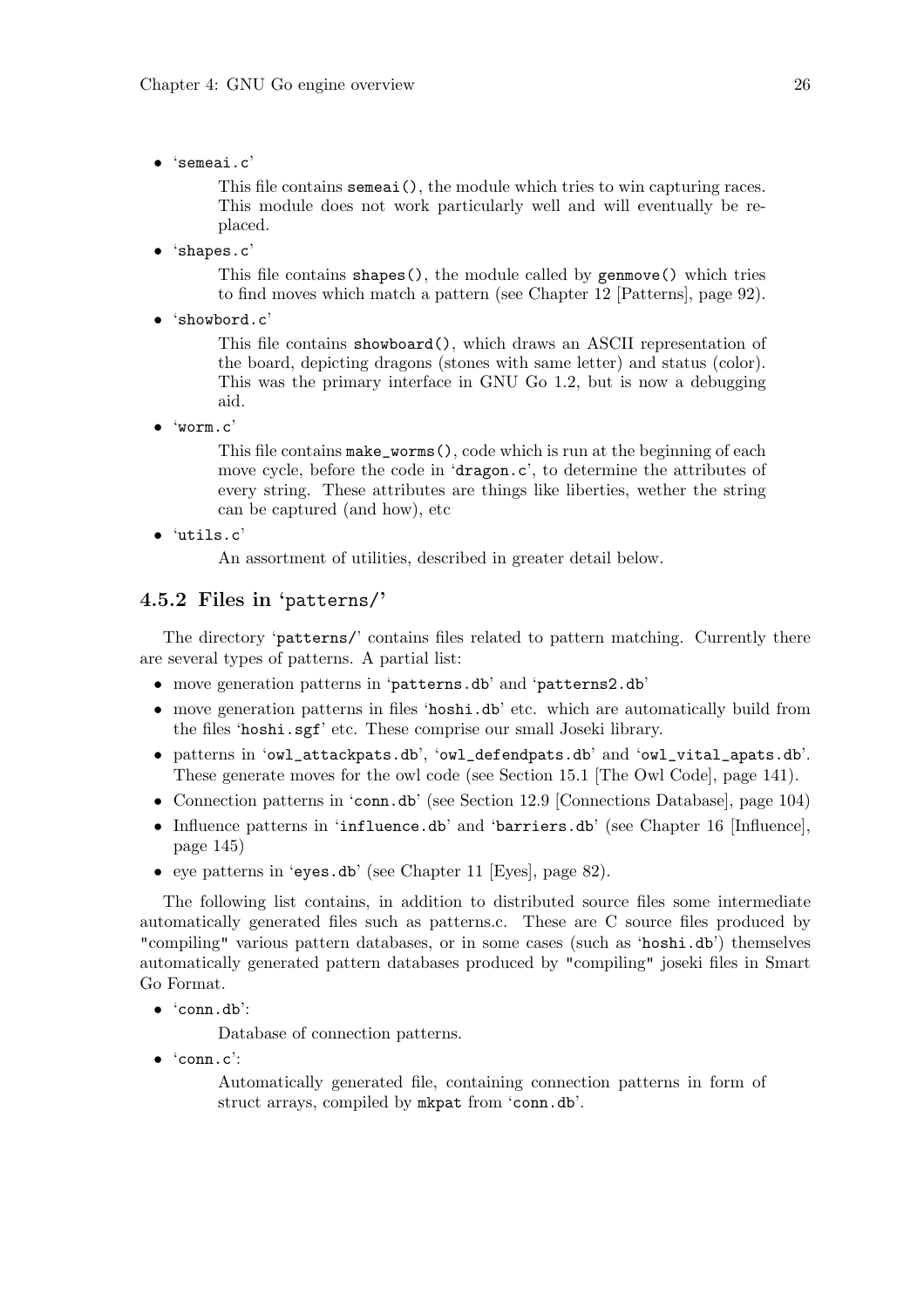• 'eyes.c':

Automatically generated file, containing eyeshape patterns in form of struct arrays, compiled by mkpat from 'eyes.db'.

• 'eyes.h':

Header file for 'eyes.c'.

• 'eyes.db':

Database of eyeshape patterns. See Chapter 11 [Eyes], page 82, for details.

• 'helpers.c':

These are helper functions to assist in evaluating moves by matchpat.

• 'hoshi.sgf':

Smart Go Format file containing 4-4 point openings

 $\bullet$  'hoshi.db'

Automatically generated database of 4-4 point opening patterns, make by compiling 'hoshi.sgf'

• 'joseki.c':

Joseki compiler, which takes a joseki file in Smart Go Format, and produces a pattern database.

• 'komoku.sgf':

Smart Go Format file containing 3-4 point openings

• 'komoku.db':

Automatically generated database of 3-4 point opening patterns, make by compiling 'komoku.sgf'

• 'mkeyes.c':

Pattern compiler for the eyeshape databases. This program takes 'eyes.db' as input and produces 'eyes.c' as output.

• 'mkpat.c':

Pattern compiler for the move generation and connection databases. Takes the file patterns.db together with the autogenerated Joseki pattern files hoshi.db, komoku.db, sansan.db, 'mokuhadzushi.db', 'takamoku.db' and produces 'patterns.c', or takes 'conn.db' and produces 'conn.c'.

• 'mokuhazushi.sgf':

Smart Go Format file containing 5-3 point openings

• 'mokuhazushi.db':

Pattern database compiled from mokuhadzushi.sgf

• 'sansan.sgf':

Smart Go Format file containing 3-3 point openings

• 'sansan.db':

Pattern database compiled from 'sansan.sgf'

• 'takamoku.sgf':

Smart Go Format file containing 5-4 point openings

• 'takamoku.db':

Pattern database compiled from takamoku.sgf.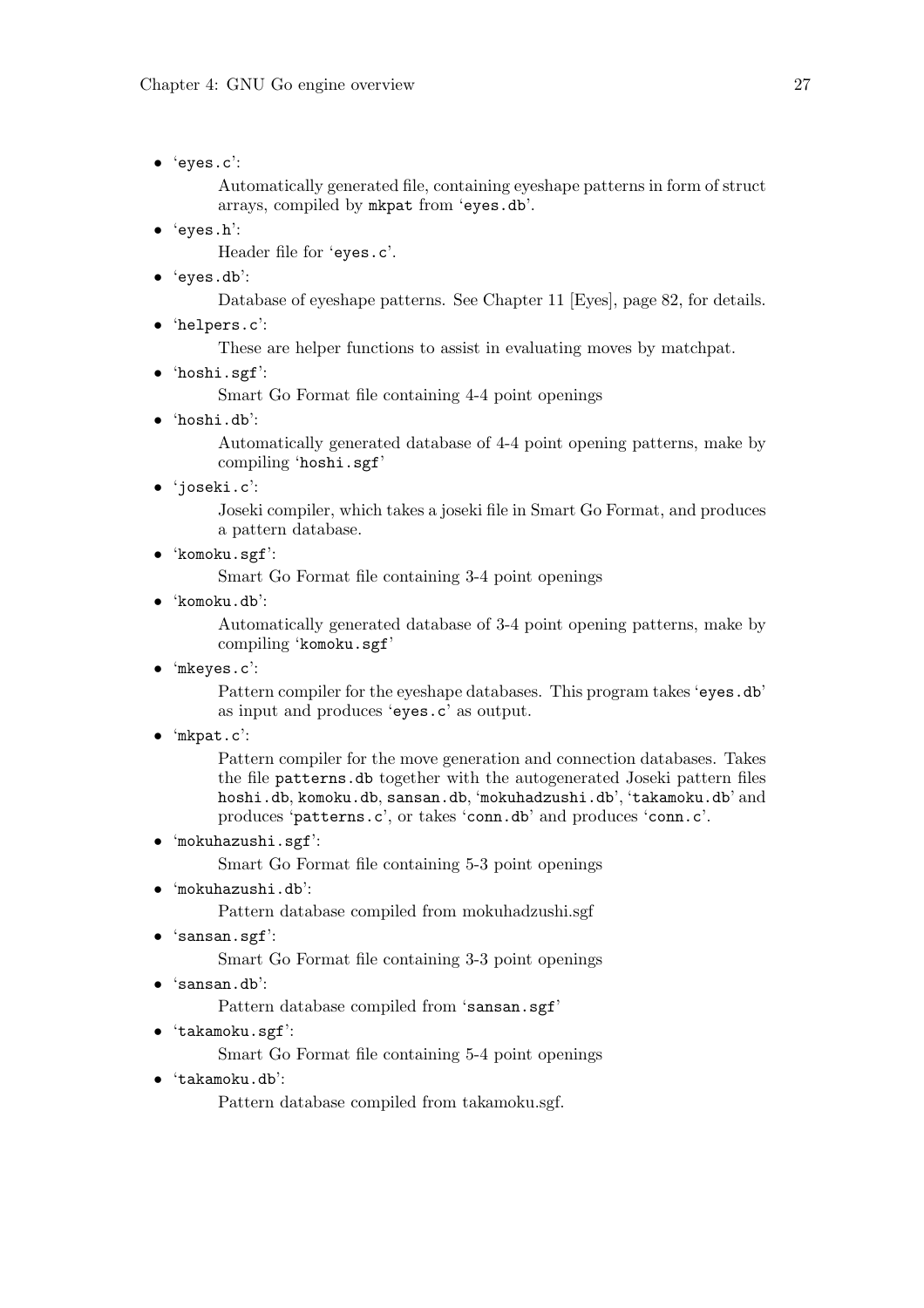• 'patterns.c':

Pattern data, compiled from patterns.db by mkpat.

• 'patterns.h':

Header file relating to the pattern databases.

• 'patterns.db' and 'patterns2.db':

These contain pattern databases in human readable form.

### 4.6 Coding styles and conventions

### 4.6.1 Coding Conventions

Please follow the coding conventions at: http://www.gnu.org/prep/standards\_ toc.html

Please preface every function with a brief description of its usage.

Please help to keep this Texinfo documentation up-to-date.

### 4.6.2 Tracing

A function gprintf() is provided. It is a cut-down printf, supporting only %c, %d, %s, and without field widths, etc. It does, however, add some useful facilities:

 $\bullet\quad$  %m:

Takes two parameters, and displays a formatted board co-ordinate.

• indentation:

Trace messages are automatically indented to reflect the current stack depth, so it is clear during read-ahead when it puts a move down or takes one back.

• "outdent":

As a workaround, %o at the beginning of the format string suppresses the indentation.

A variant mprintf sends output to stderr. Normally gprintf() is wrapped in one of the following:

 $TRACE(fmt, \ldots)$ :

Print the message if the 'verbose' variable  $> 0$ . (verbose is set by  $-t$  on the command line)

#### DEBUG(flags, fmt, ...):

While TRACE is intended to afford an overview of what GNU Go is considering, DEBUG allows occasional in depth study of a module, usually needed when something goes wrong. flags is one of the DEBUG\_\* symbols in 'engine/gnugo.h'. The DEBUG macro tests to see if that bit is set in the debug variable, and prints the message if it is. The debug variable is set using the -d command-line option.

The variable verbose controls the tracing. It can equal 0 (no trace), 1, 2, 3 or 4 for increasing levels of tracing. You can set the trace level at the command line by  $-t$  for verbose=1, '-t -t' for verbose=2, etc. But in practice if you want more verbose tracing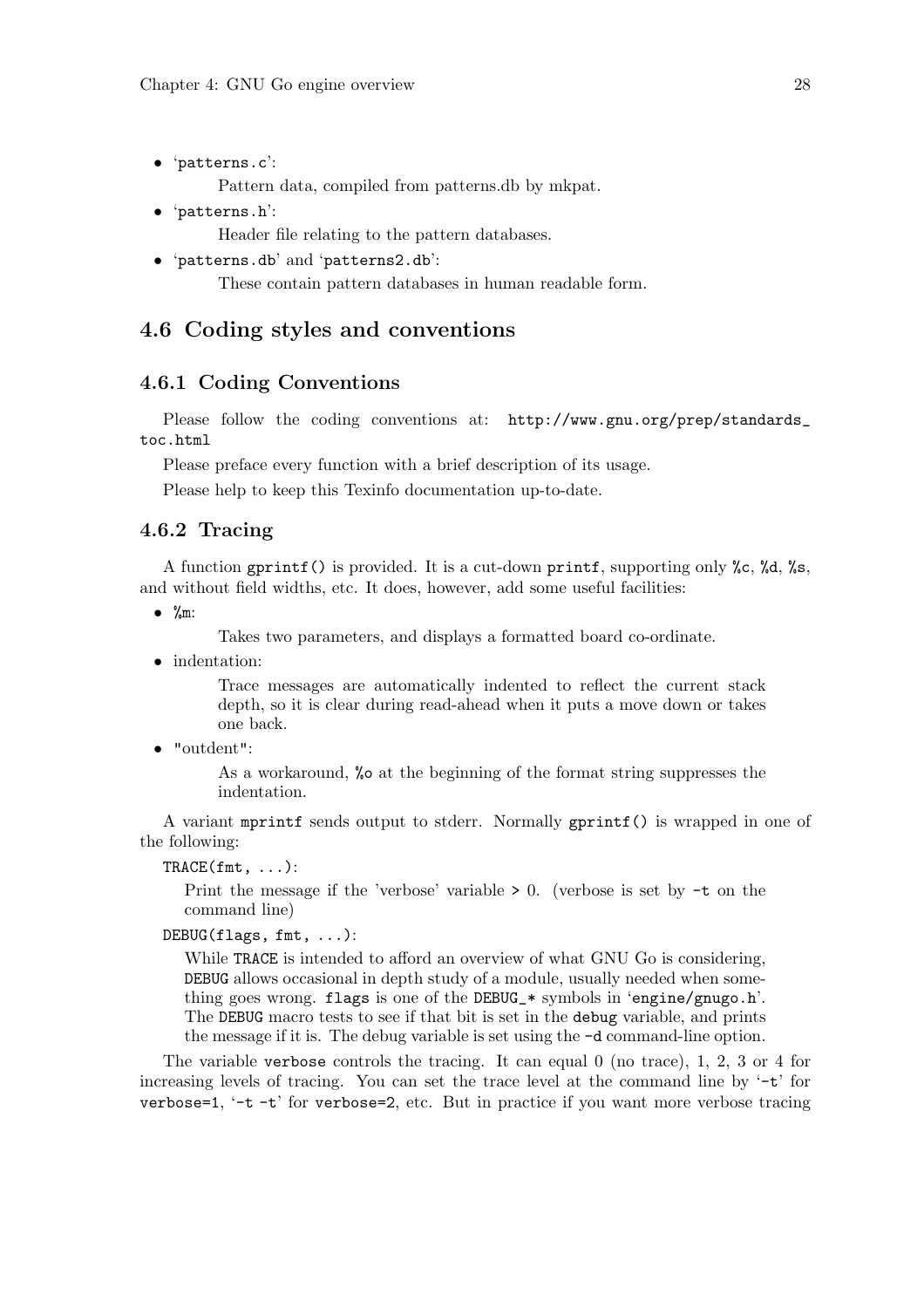than level 1 it is better to use gdb to reach the point where you want the tracing; you will often find that the variable verbose has been temporarily set to zero and you can use the gdb command set var verbose=1 to turn the tracing back on.

#### 4.6.3 Assertions

Related to tracing are assertions. Developers are strongly encouraged to pepper their code with assertions to ensure that data structures are as they expect. For example, the helper functions make assertions about the contents of the board in the vicinity of the move they are evaluating.

ASSERT() is a wrapper around the standard C assert() function. In addition to the test, it takes an extra pair of parameters which are the co-ordinates of a "relevant" board position. If an assertion fails, the board position is included in the trace output, and showboard() and popgo() are called to unwind and display the stack.

# 4.6.4 FIXME

We have adopted the convention of putting the word FIXME in comments to denote known bugs, etc.

# 4.7 Navigating the Source

If you are using Emacs, you may find it fast and convenient to use Emacs' built-in facility for navigating the source. Switch to the root directory 'gnugo-3.0.x/' and execute the command:

#### find . -print|grep "\.[ch]\$"|xargs etags

This will build a file called 'gnugo-3.0.x/TAGS'. Now to find any GNU Go function, type M-. and enter the command which you wish to find, or just RET if the cursor is at the name of the function sought.

The first time you do this you will be prompted for the location of the TAGS table. Enter the path to 'gnugo-3.0.x/TAGS', and henceforth you will be able to find any function with a minimum of keystrokes.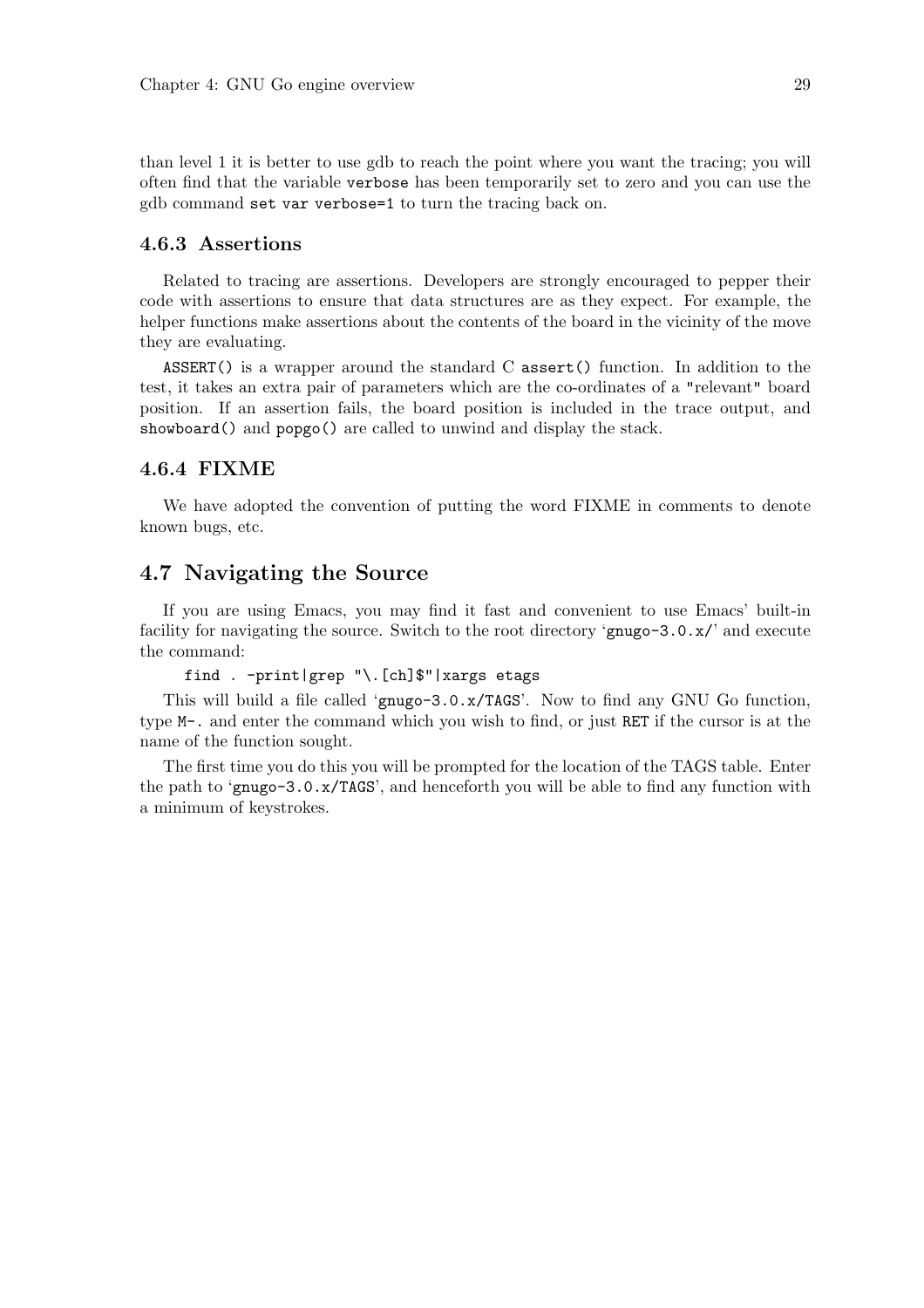# 5 Analyzing GNU Go's moves

In this chapter we will discuss methods of finding out how GNU Go understands a given position. These methods will be of interest to anyone working on the program, or simply curious about its workings.

We assume that you have a game GNU Go played saved as an sgf file, and you want to know why it made a certain move.

### 5.1 Interpreting Traces

A quick way to find out roughly the reason for a move is to run

gnugo -l filename -t -L move number

(You may also want to add '--quiet' to suppress the copyright message.) In GNU Go 3.0, the moves together with their reasons are listed, followed by a numerical analysis of the values given to each move.

If you are tuning (see Section 12.11 [Tuning], page 106) you may want to add the  $-$ a' option. This causes GNU Go to report all patterns matched, even ones that cannot affect the outcome of the move. The reasons for doing this is that you may want to modify a pattern already matched instead of introducing a new one.

If you use the  $-\mathbf{w}'$  option, GNU Go will report the statuses of dragons around the board. This type of information is available by different methods, however (see Section 5.6 [Debugboard], page 32, see Section 5.8 [Colored Display], page 33).

### 5.2 The Output File

If GNU Go is invoked with the option '-o filename' it will produce an output file. This option can be added at the command line in the Go Modem Protocol Setup Window of CGoban. The output file will show the locations of the moves considered and their weights. It is worth noting that by enlarging the CGoban window to its fullest size it can display 3 digit numbers. Dragons with status DEAD are labelled with an 'X', and dragons with status CRITICAL are labelled with a '!'.

If you have a game file which is not commented this way, or which was produced by a non-current version of GNU Go you may ask GNU Go to produce a commented version by running:

```
gnugo --quiet -l <old file> --replay <color> -o <new file>
```
Here  $\alpha$  color can be 'black,' 'white' or 'both'. The replay option will also help you to find out if your current version of GNU Go would play differently than the program that created the file.

# 5.3 Checking the reading code

The '--decide-string' option is used to check the tactical reading code (see Chapter 14 [Tactical Reading], page 122). This option takes an argument, which is a location on the board in the usual algebraic notation (e.g. '--decide-string C17'). This will tell you whether the reading code (in 'engine/reading.c') believes the string can be captured, and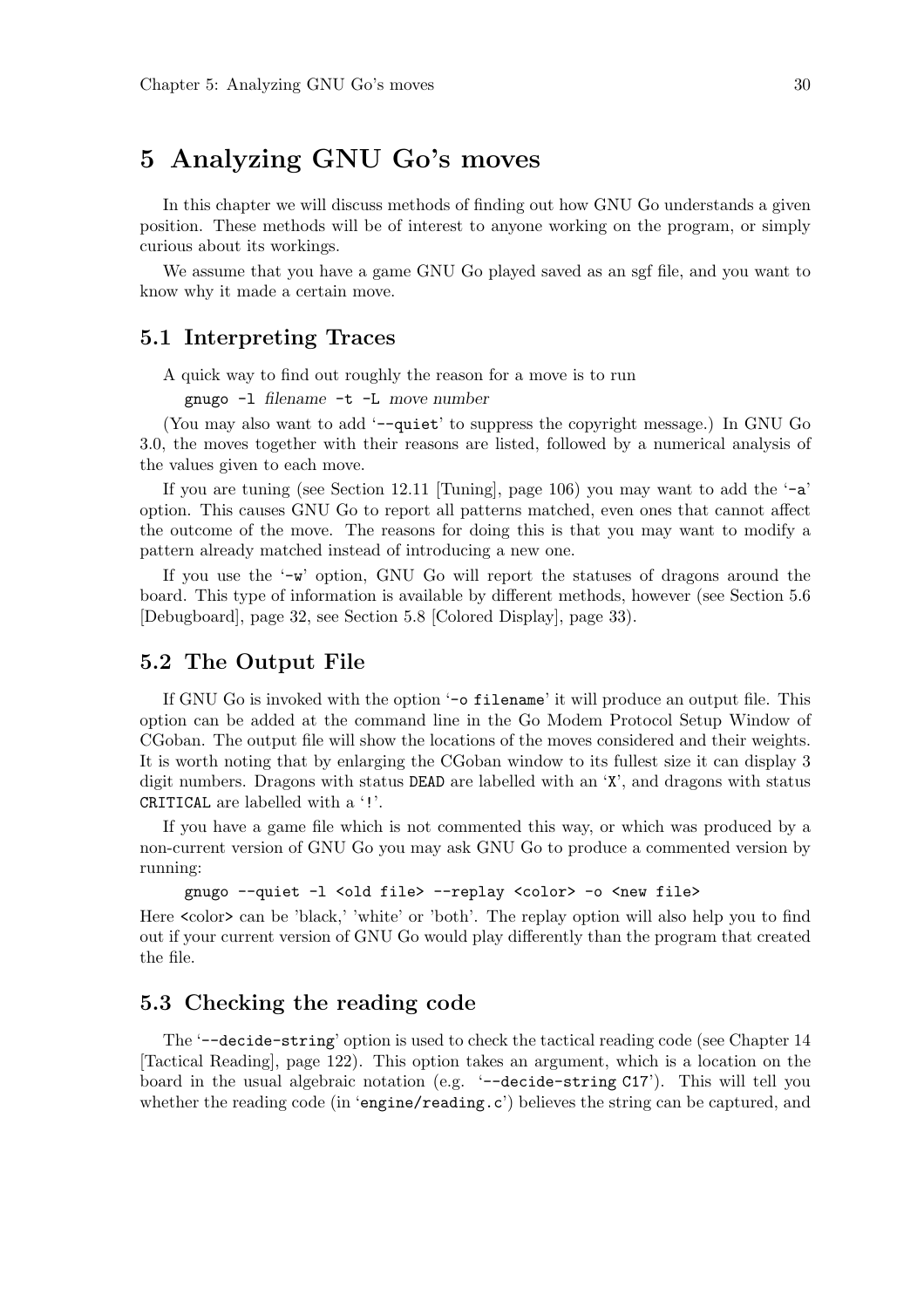if so, whether it believes it can be defended, which moves it finds to attack or defend the move, how many nodes it searched in coming to these conclusions. Note that when GNU Go runs normally (not with '--decide-string') the points of attack and defense are computed when make\_worms() runs and cached in worm.attack and worm.defend.

If used with an output file ('-o filename') '--decide-string' will produce a variation tree showing all the variations which are considered. This is a useful way of debugging the reading code, and also of educating yourself with the way it works. The variation tree can be displayed graphically using CGoban.

At each node, the comment contains some information. For example you may find a comment:

attack4-B at D12 (variation 6, hash 51180fdf) break\_chain D12: 0 defend3 D12: 1 G12 (trivial extension)

This is to be interpreted as follows. The node in question was generated by the function attack3() in 'engine/reading.c', which was called on the string at D12. Of the data in parentheses tells you the values of count\_variations and hashdata.hashval.

The second value ("hash") you probably will not need to know unless you are debugging the hash code, and we will not discuss it. But the first value ("variation") is useful when using the debugger  $gdb$ . You can first make an output file using the  $\sim$  option, then walk through the reading with gdb, and to coordinate the SGF file with the debugger, display the value of count\_variations. Specifically, from the debugger you can find out where you are as follows:

(gdb) set dump\_stack() B:D13 W:E12 B:E13 W:F12 B:F11 (variation 6)

If you place yourself right after the call to trymove() which generated the move in question, then the variation number in the SGF file should match the variation number displayed by  $\text{dump\_stack}($ ), and the move in question will be the last move played (F11 in this example).

This displays the sequence of moves leading up to the variation in question, and it also prints count\_variations-1.

The second two lines tell you that from this node, the function break\_chain() was called at D12 and returned 0 meaning that no way was found of rescuing the string by attacking an element of the surrounding chain, and the function defend3() was called also at D12 and returned 1, meaning that the string can be defended, and that G12 is the move that defends it. If you have trouble finding the function calls which generate these comments, try setting sgf\_dumptree=1 and setting a breakpoint in sgf\_trace.

# 5.4 Checking the Owl code

You can similarly debug the Owl code using the option '--decide-dragon'. Usage is entirely similar to '--decide-string', and it can be used similarly to produce variation trees. These should be typically much smaller than the variation trees produced by '--decide-string'.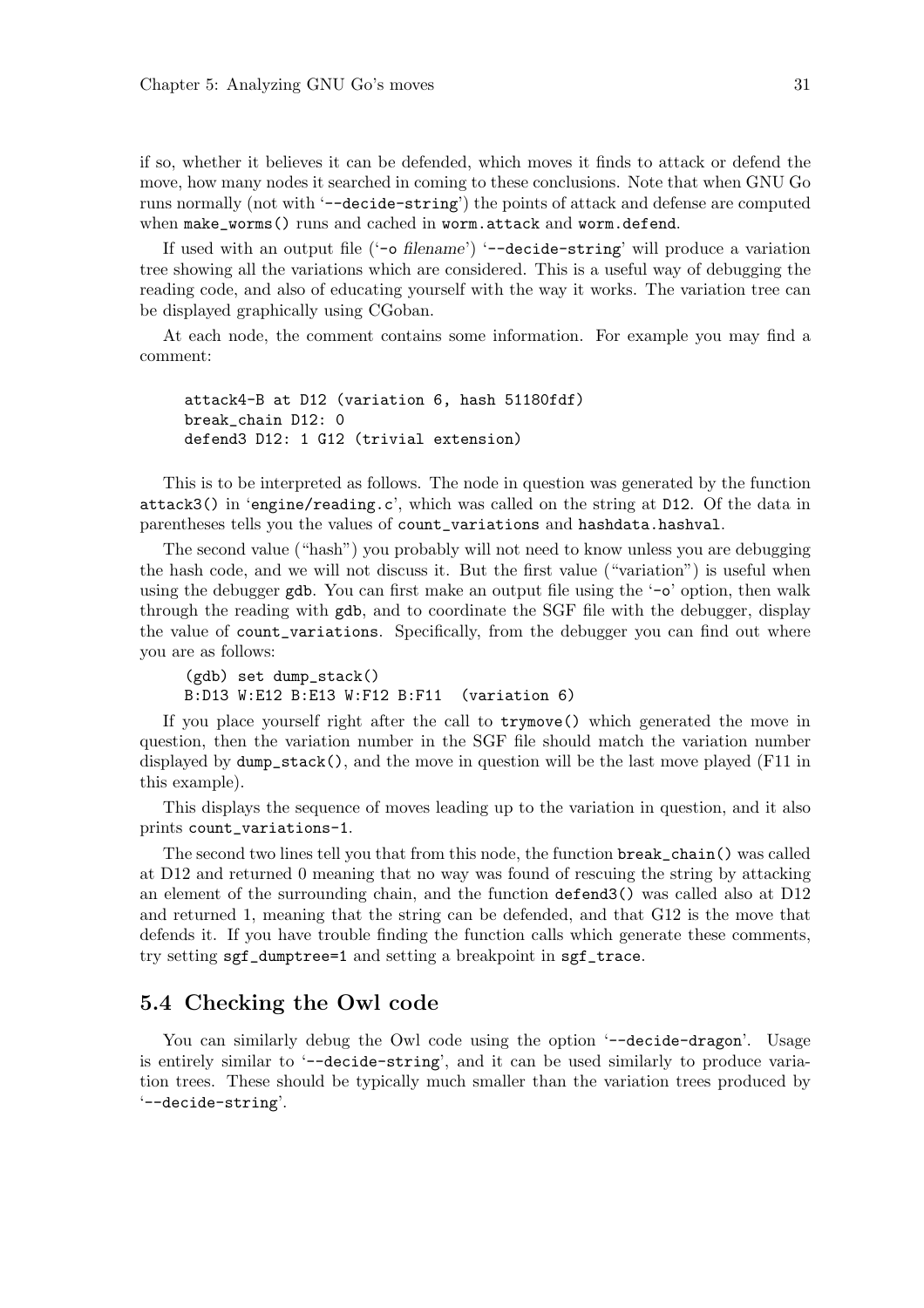# 5.5 GTP and GDB techniques

You can use the Go Text Protocol (see Chapter 20 [GTP], page 164) to determine the statuses of dragons and other information needed for debugging. The GTP command dragon\_data P12 will list the dragon data of the dragon at P12 and worm\_data will list the worm data; other GTP commands may be useful as well.

You can also conveniently get such information from GDB. A suggested '.gdbinit' file may be found in See Section 14.7 [Debugging], page 138. Assuming this file is loaded, you can list the dragon data with the command:

(gdb) dragon P12

Similarly you can get the worm data with worm P12.

### 5.6 Debugboard

A useful utility called debugboard is made in the 'interface/debugboard/' directory. This can be run in an Xterm. Use a smaller font since it requires 50 rows and 80 columns. This runs examine\_position(), then makes a graphical display of the board. Using the cursor movement keys, you can move around the board and find out the contents of the worm, dragon and eye arrays.

### 5.7 Scoring the game

GNU Go can score the game. If done at the last move, this is usually accurate unless there is a seki. Normally GNU Go will report its opinion about the score at the end of the game, but if you want this information about a game stored in a file, use the '--score' option.

gnugo --score last -l filename

loads the sgf file to the end of the file and estimates the winner after the last stored move by estimating the territory.

gnugo --score end -l filename

loads the sgf file and GNU Go continues to play after the last stored move by itself up to the very end. Then the winner is determined by estimating the territory.

gnugo --score aftermath -l filename

loads the sgf file and GNU Go continues to play after the last stored move by itself up to the very end. Then the winner is determined by the most accurate algorithm available. Slower but more accurate than '--score end'.

gnugo --score L10 -l filename

loads the sgf file until a stone is placed on L10. Now the winner will be estimated as with gnugo --score last.

Any of these commands may be combined with '--chinese-rules' if you want to use Chinese (area) counting.

gnugo --score 100 -l filename

loads the sef file until move number 100. Now the winner will be estimated as with gnugo --score last.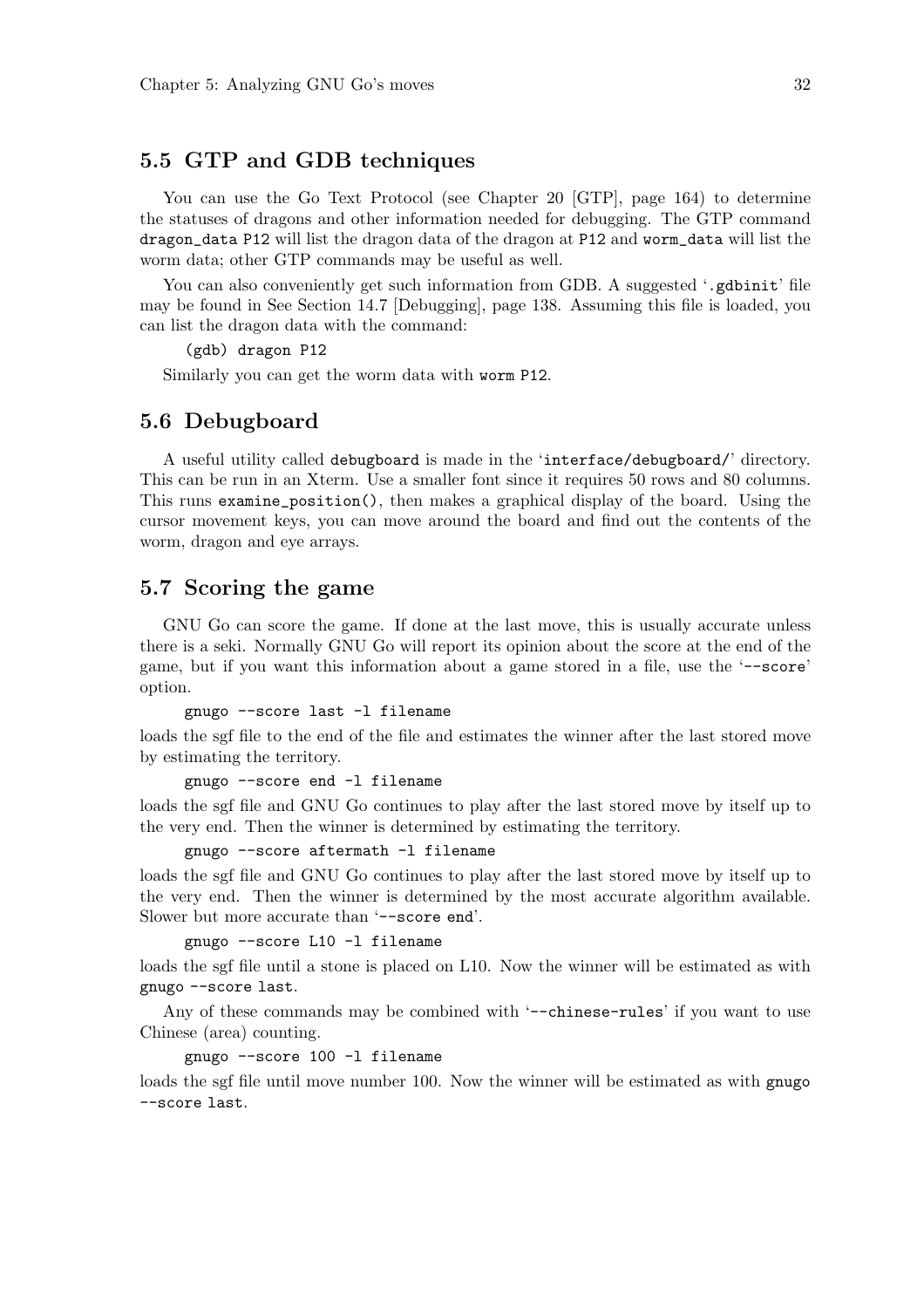If the option '-o outputfilename' is provided, the results will also be written as comment at the end of the output file.

# 5.8 Colored Display

Various colored displays of the board may be obtained in a color xterm or rxvt window. Xterm will only work if xterm is not compiled with color support. If the colors are not displayed on your xterm, try rxvt. You may also use the Linux console. The colored display will work best if the background color is black; if this is not the case you may want to edit your '.Xdefaults' file or add the options '-bg black -fg white' to xterm or rxvt.

### 5.8.1 Dragon Display

You can get a colored ASCII display of the board in which each dragon is assigned a different letter; and the different matcher\_status values (ALIVE, DEAD, UNKNOWN, CRITICAL) have different colors. This is very handy for debugging. Actually two diagrams are generated. The reason for this is concerns the way the matcher status is computed. The dragon status (see Section 10.7 [Dragons], page 76) is computed first, then for some, but not all dragons, a more accurate owl status is computed. The matcher status is the owl status if available; otherwise it is the dragon\_status. Both the dragon\_status and the owl\_status are displayed. The color scheme is as follows:

```
green = alive
cyan = dead
red = critical
yellow = unknown
magenta = unchecked
```
To get the colored display, save a game in sgf format using CGoban, or using the '-o' option with GNU Go itself.

Open an xterm or rxvt window.

Execute gnugo -l [filename] -L [movenum] -T to get the colored display.

Other useful colored displays may be obtained by using instead:

## 5.8.2 Eye Space Display

Instead of  $-T$ , try this with  $-E$ . This gives a colored display of the eyespaces, with marginal eye spaces marked '!' (see Chapter 11 [Eyes], page 82).

#### 5.8.3 Moyo Display

The option '-m level' can give colored displays of the various quantities which are computed in 'engine/moyo.c'.

The moyos found by GNU Go can be displayed from an xterm or rxvt window or from the Linux console using the '-m' option. This takes a parameter:

 $'$ -m  $|_{\text{evol}}$ use or (hexadecimal) cumulative values for printing these reports :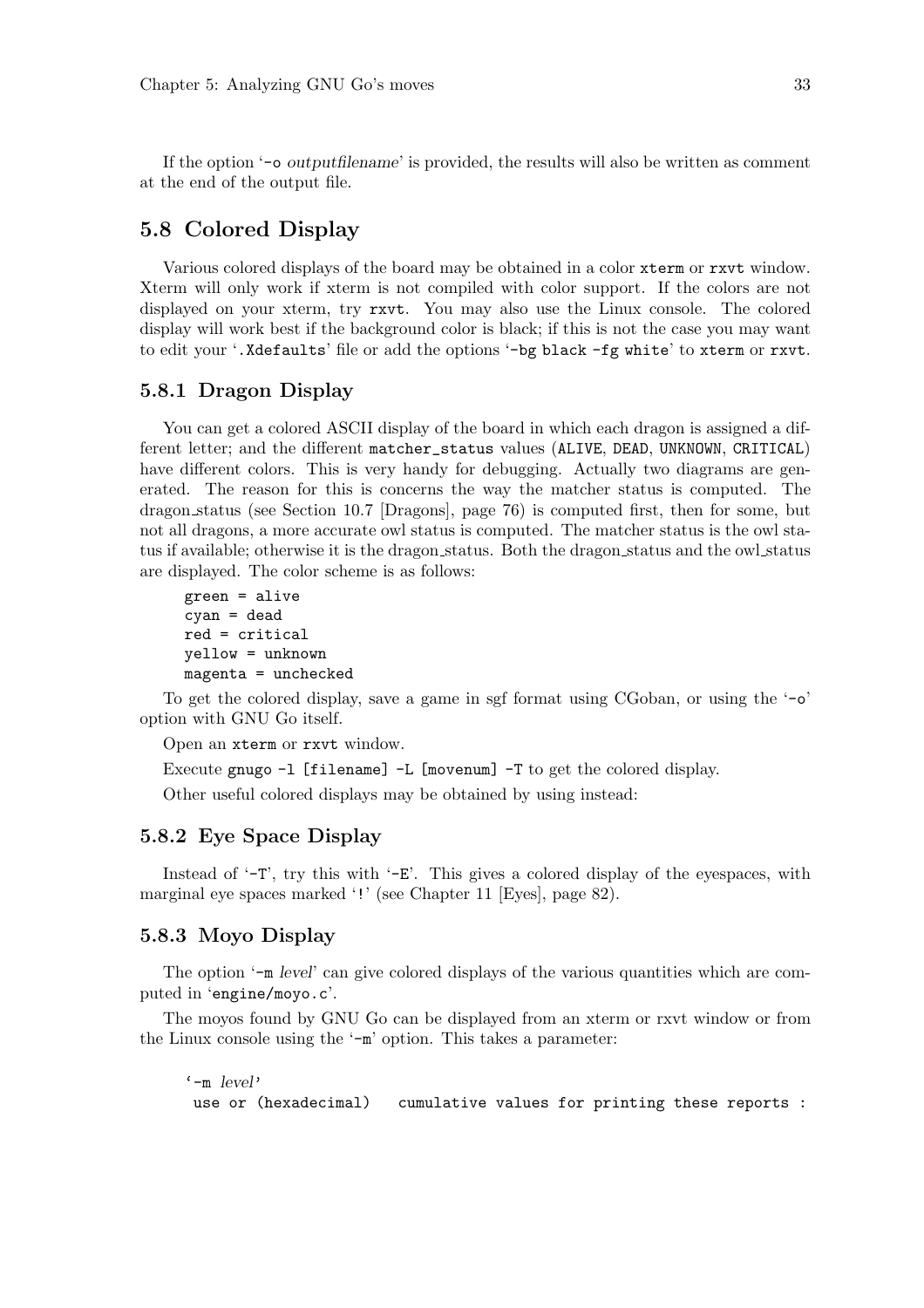|                | 0x01 | ascii printing of territorial evaluation (5/21) |
|----------------|------|-------------------------------------------------|
| $\overline{2}$ | 0x02 | ascii printing of moyo evaluation (5/10)        |
| 4              | 0x04 | ascii printing of area $(4/0)$                  |
| 8              | 0x08 | print initial moyo influence                    |
| 16             | 0x10 | print influence                                 |
| 32             | 0x20 | numeric influence                               |
| 64             | 0x40 | moyo strength                                   |
| 128            | 0x80 | moyo attenuation                                |
|                |      |                                                 |

The first three options are somewhat superceded because these data are no longer used by the engine.

These options can be combined by adding the levels. Levels 16, 32, 64 and 128 don't do much unless you also specify level 8. Thus one might use the hexadecimal option '-m0x018' if you want to see the influence function displayed graphically.

See Chapter 17 [Moyo], page 152, for the first three items.

See Section 16.7 [Influential Display], page 150, for the last five items.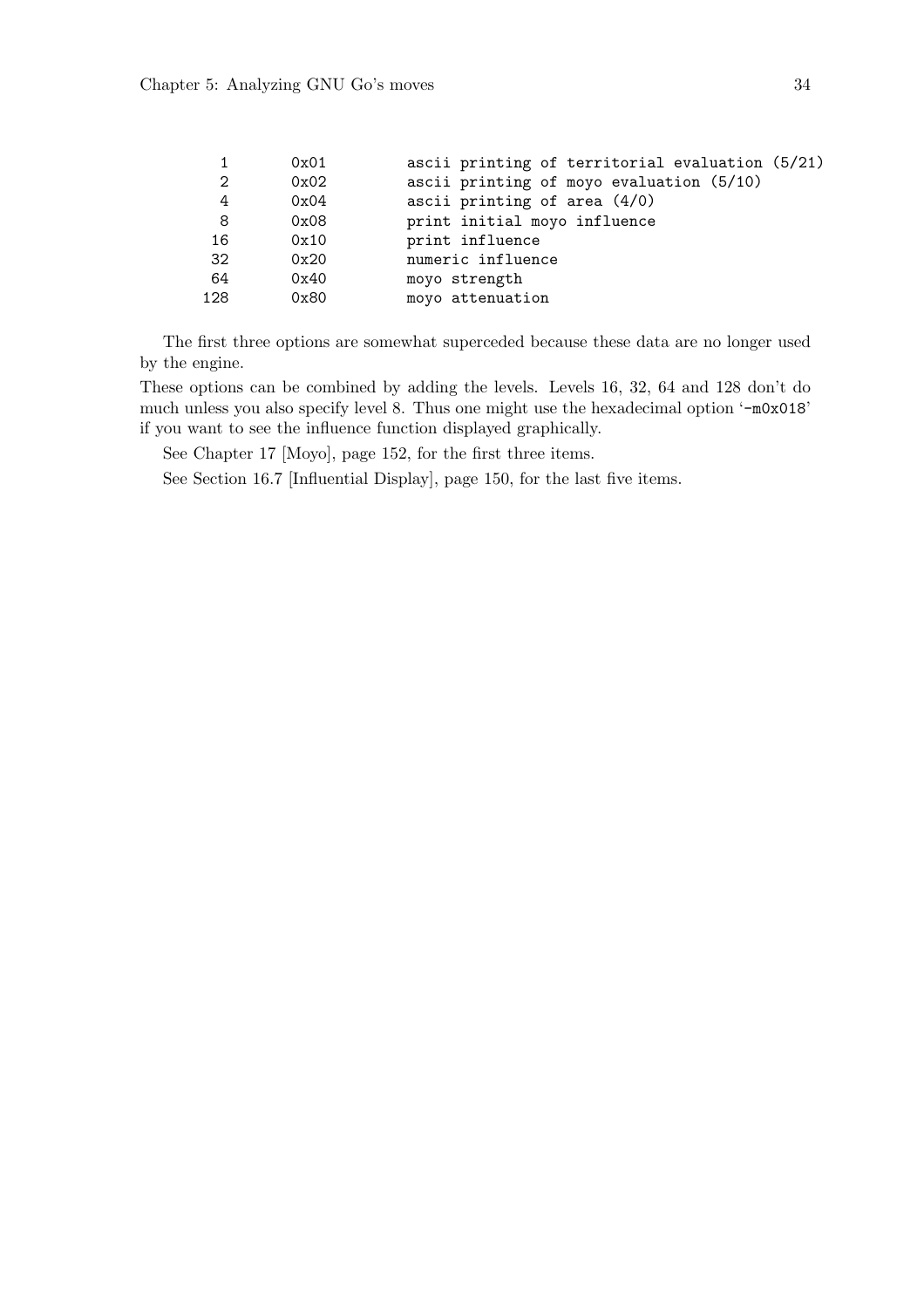# 6 Application Programmers Interface to GNU Go

If you want to write your own interface to GNU Go, or if you want to create a go application using the GNU Go engine, this chapter is of interest to you.

First an overview: GNU Go consists of two parts: the GNU Go engine and a program (user interface) which uses this engine. These are linked together into one binary. The current program implements the following user modes:

- An interactive board playable on ASCII terminals
- solo play GNU Go plays against itself
- replay a mode which lets the user investigate moves in an existing SGF file.
- GMP Go Modem Protocol, a protocol for automatic play between two computers.
- GTP Go Text Protocol, a more general go protocol currently used only for testing of the engine. However, GTP is currently being standardized and it is expected that GTP will become the main choice for tasks where currently GMP is used.

The GNU Go engine can be used in other applications. For example, supplied with GNU Go is another program using the engine, called 'debugboard', in the directory 'interface/debugboard/'. The program debugboard lets the user load SGF files and can then interactively look at different properties of the position such as group status and eye status.

The purpose of this Chapter is to show how to interface your own program such as debugboard with the GNU Go engine.

Figure 1 describes the structure of a program using the GNU Go engine.



Figure 1: The structure of a program using the GNU Go engine

The foundation is a library called libboard.a which provides efficient handling of a go board with rule checks for moves, with incremental handling of connected strings of stones and with methods to efficiently hash go positions.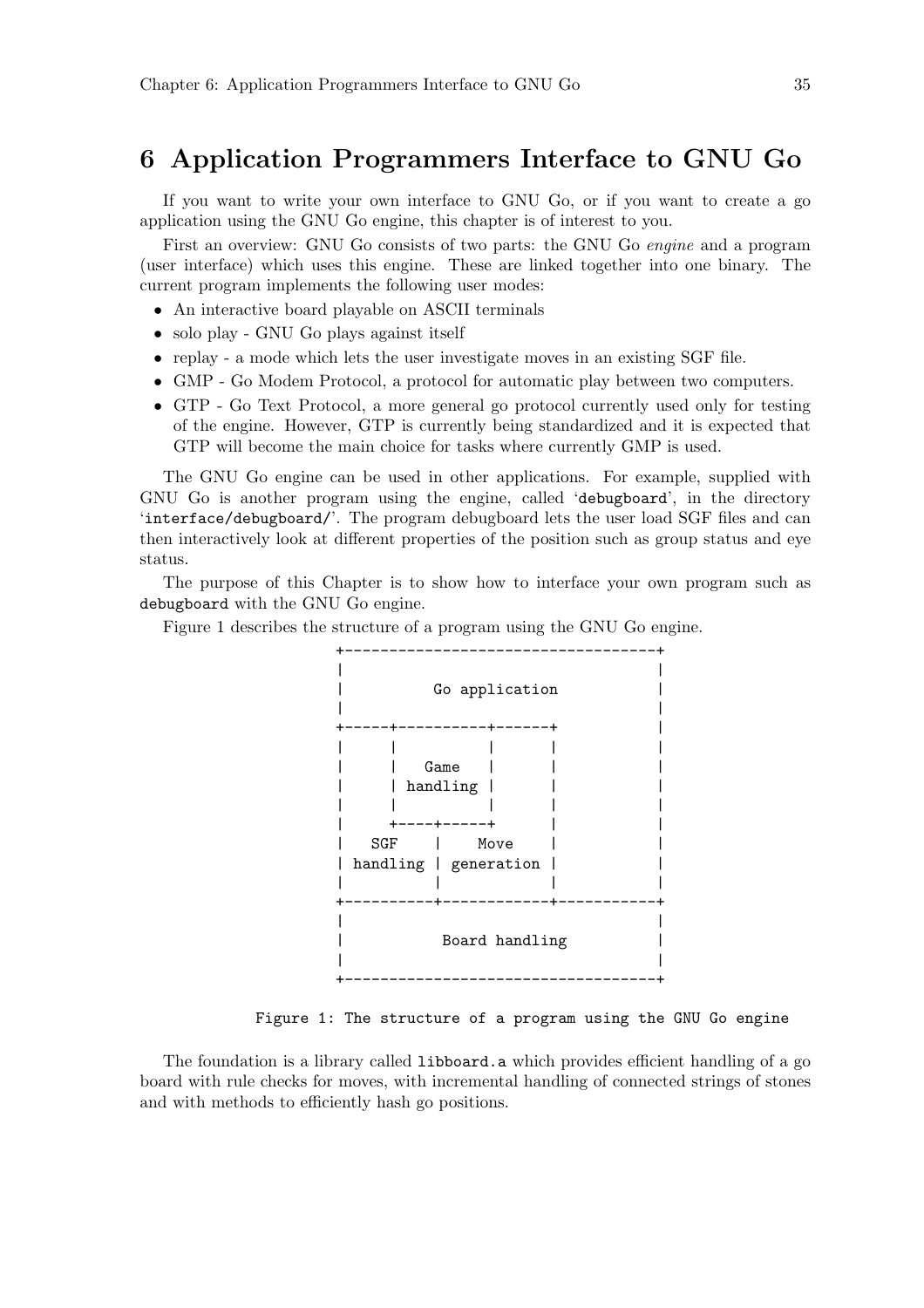On top of this, there is a library which helps the application use smart go files, SGF files, with complete handling of game trees in memory and in files. This library is called libsgf.a

The main part of the code within GNU Go is the move generation library which given a position generates a move. This part of the engine can also be used to manipulate a go position, add or remove stones, do tactical and strategic reading and to query the engine for legal moves. These functions are collected into libengine.a.

The game handling code helps the application programmer keep tracks of the moves in a game, and to undo or redo moves. Games can be saved to SGF files and then later be read back again. These are also within libengine.a.

The resposibility of the application is to provide the user with a user interface, graphical or not, and let the user interact with the engine.

# 6.1 How to use the engine in your own program: getting started

To use the GNU Go engine in your own program you must include the file 'gnugo.h'. This file describes the whole public API. There is another file, 'liberty.h', which describes the internal interface within the engine. If you want to make a new module within the engine, e.g. for suggesting moves you will have to include this file also. In this section we will only describe the public interface.

Before you do anything else, you have to call the function init\_gnugo(). This function initializes everything within the engine. It takes one parameter: the number of megabytes the engine can use for the internal hash table. In addition to this the engine will use a few megabytes for other purposes such as data describing groups (liberties, life status, etc), eyes and so on.

## 6.2 Basic Data Structures in the Engine

There are some basic definitions in gnugo.h which are used everywhere. The most important of these are the numeric declarations of colors. Each intersection on the board is represented by one of these:

| color        | value |
|--------------|-------|
| <b>FMPTY</b> | Ω     |
| WHTTE.       |       |
| <b>BLACK</b> | 2     |

In addition to these, the following values can be used in special places, such as describing the borders of eyes:

| color              | value |
|--------------------|-------|
| GRAY (GRAY_BORDER) | З     |
| WHITE BORDER       | 4     |
| BLACK BORDER       | 5     |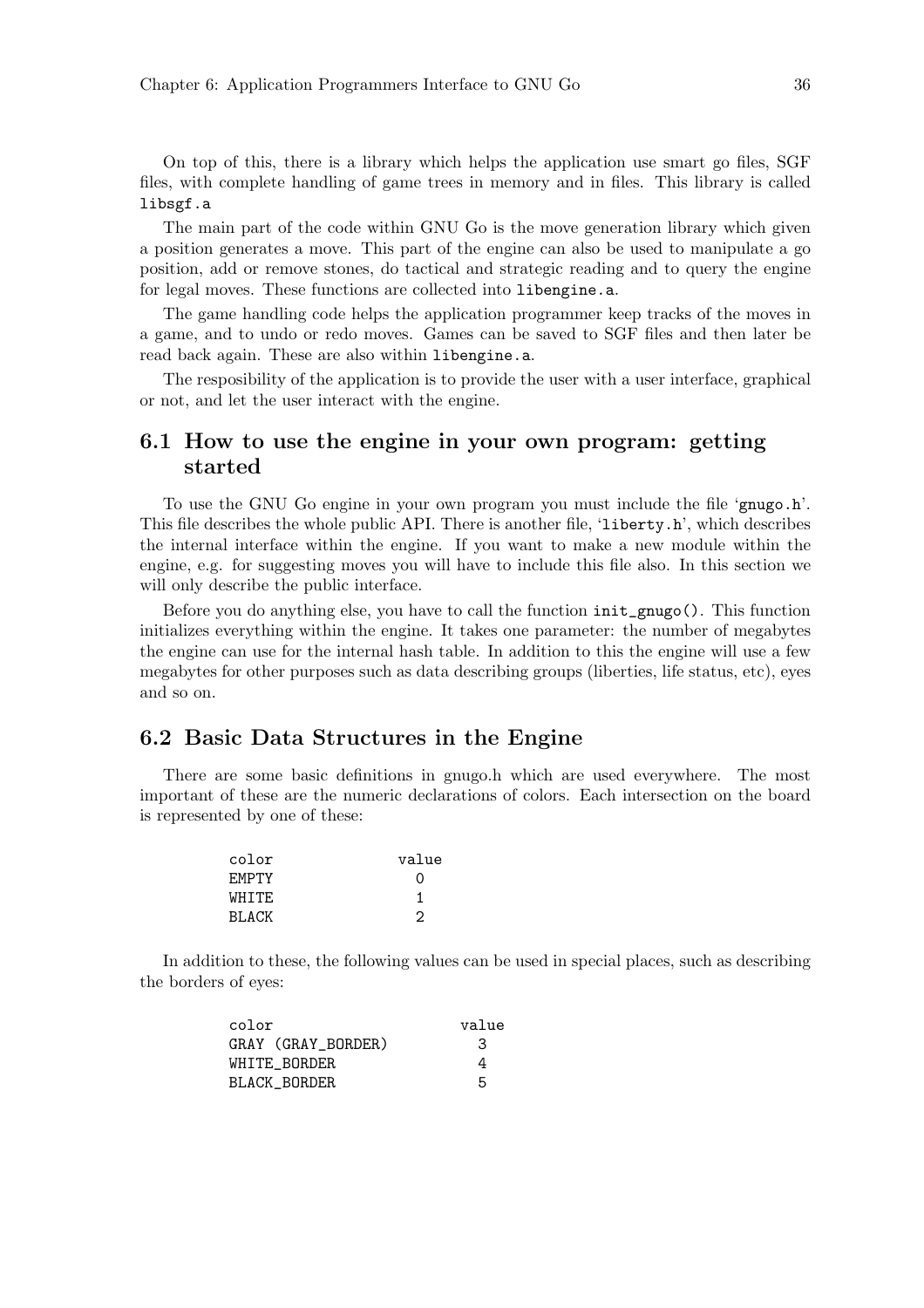There is a macro, OTHER\_COLOR(color) which can be used to get the other color than the parameter. This macro can only be used on WHITE or BLACK, but not on EMPTY or one of the border colors.

# 6.3 The Position Struct

The basic data structure in the interface to the engine is the Position. A Position is used to store the current position of a game including the location of all black and white stones, a possible ko, and the number of captured stones on each side. Here is the definition of Position:

typedef unsigned char Intersection;

```
typedef struct {
 int boardsize;
 Intersection board[MAX_BOARD][MAX_BOARD];
 int ko_i;
 int ko_j;
 int last_i[2];
 int last_j[2];
 float komi;
 int white_captured;
 int black_captured;
} Position;
```
Here Intersection stores EMPTY, WHITE or BLACK. It is currently defined as an unsigned char to make it reasonably efficient in both storage and access time. The position stores a two-dimensional array of Intersections with the size MAX\_BOARD. MAX\_BOARD is the value of the biggest board size that the engine supports; it is currently set to 21. There is also a MIN\_BOARD which is set to 3.

To indicate what board size is actually used, there is a member, boardsize, which should be in the range between MIN\_BOARD and MAX\_BOARD.

A location on the board is represented by a pair of integers in the range  $[0 \dots]$ boardsize-1]. The convention used within GNU Go is that the first integer indicates the row number from the top and the second integer indicates the column number from the left. Thus the coordinate  $(2.5)$  is F<sub>5</sub> (A) in the small diagram below.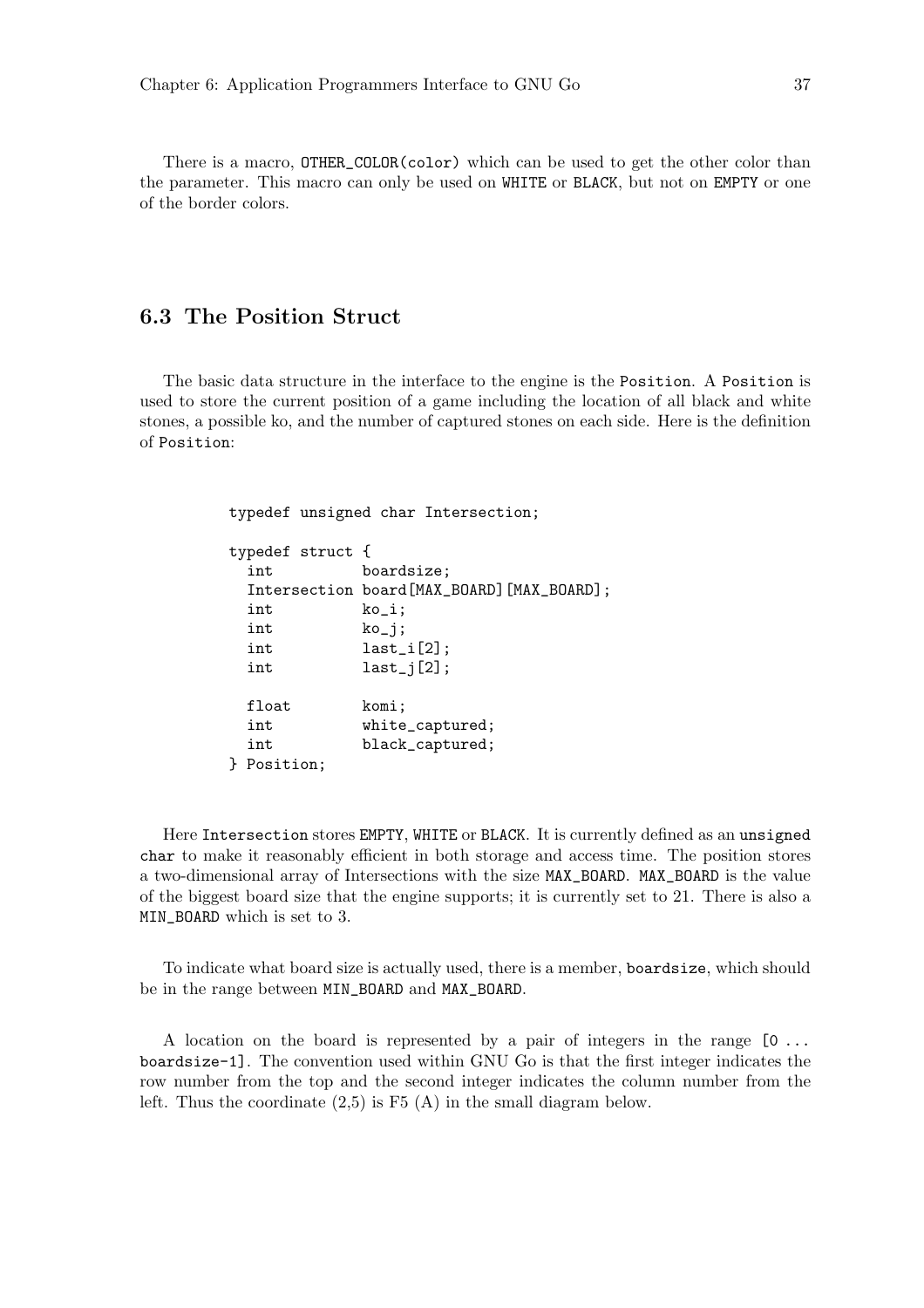|  | A B C D E F G |  |  |  |
|--|---------------|--|--|--|
|  | 7. 7          |  |  |  |
|  | 6. 6          |  |  |  |
|  | 5. A . 5      |  |  |  |
|  | 4. 4          |  |  |  |
|  | 3. 3          |  |  |  |
|  | 2. 2          |  |  |  |
|  | 1 1           |  |  |  |
|  | A B C D E F G |  |  |  |

A pass move is represented by the pair  $(-1,-1)$ . A convention within the code is to use the suffix 'i' and 'j' for the first and the last coordinate.

If there is a ko present on the board, that is if one stone was captured the last move and the capturing stone can be recaptured, the pair  $(ko_i, ko_i)$  points at the empty intersection where the stone was just captured ('a' in the diagram below).

> A B C D E F G 7 . . . . . . . 7 6 . . . . . . . 6 5 . . . O X . . 5 4 . . O a O X . 4 3 . . . O X . . 3 2 . . . . . . . 2 1 . . . . . . . 1 A B C D E F G

If no ko is present,  $ko_i$  should be set to  $-1$ .

The last two moves played are stored in  $(\texttt{last}_i[]$ ,  $\texttt{last}_j[])$ .

As the game progresses the number of prisoners on each side are maintained in the members white\_captured and black\_captured.

The komi used in the ongoing game is also stored in the Position. The reason for this is that in some instances, GNU Go plays differently whether it is ahead, behind or the position is even. So the komi is an important input to the move generation.

# 6.4 Functions which manipulate a Position

All the functions in the engine that manipulate Positions have names prefixed by gnugo\_. Here is a complete list, as defined in 'gnugo.h':

## 6.4.1 Functions which manipulate the go position

void gnugo\_clear\_position(Position \*pos, int boardsize, float komi)

Clear the position setting the board size to boardsize and the komi to komi.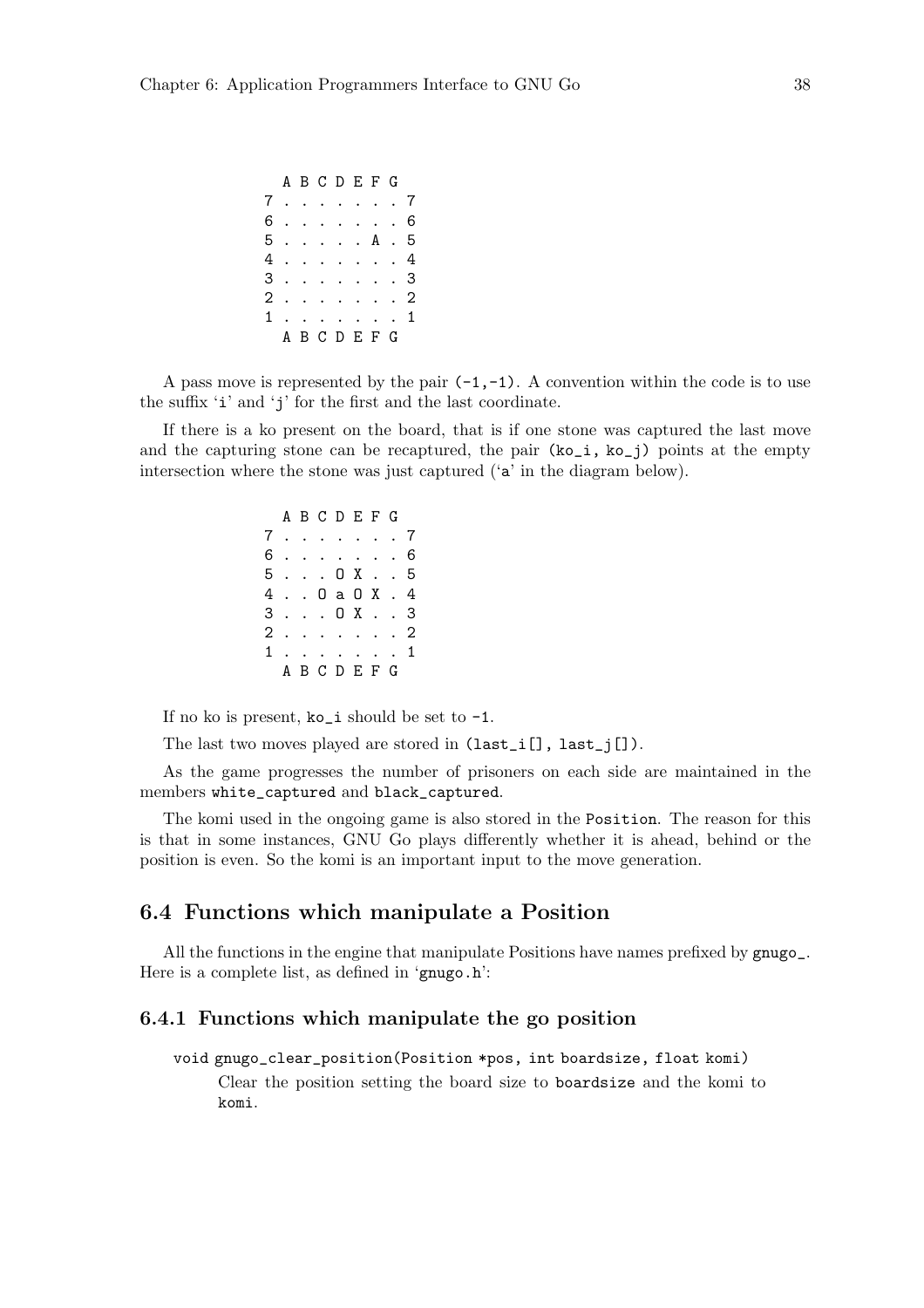- void gnugo\_copy\_position(Position \*dest, Position \*src) Copy position src to position dest. This is the same convention that is used in memcpy(3).
- void gnugo\_add\_stone(Position \*pos, int i, int j, int color) Add a stone of color at  $(i, j)$  to the position.
- void gnugo\_remove\_stone(Position \*pos, int i, int j)

Remove the stone at  $(i, j)$  from the position. No check is done that there actually is a stone there.

void gnugo\_play\_move(Position \*pos, int i, int j, int color)

Play a stone of color color at  $(i, j)$  in the position removing captured stones if any. No check is done if the move is legal; to do that, call gnugo\_ is\_legal(). Suicide is legal.

int gnugo\_play\_sgfnode(Position \*pos, SGFNode \*node, int to\_move) Place all the stones in and play all the moves in the SGF node node (see Chapter 7 [SGF], page 43.) Return whose turn it is to move after this is done.

int gnugo\_play\_sgftree(Position \*pos, SGFNode \*root, int \*until, SGFNode \*\*curnode)

Clear the position and play through the moves in SGF tree root until the move number until has been reached. Return whose turn it is to move after this is done. The parameter curnode will be set to the current node in the tree, i.e. the one which was played last.

```
int gnugo_is_legal(Position *pos, int i, int j, int color)
```
Return 1 if the move at  $(i, j)$  would be legal; otherwise return 0. The rule set used is standard japanese rules where suicide is illegal. If there is a ko point set  $(ko_i i = -1)$ , then the ko point is also illegal to play on.

int gnugo\_is\_suicide(Position \*pos, int i, int j, int color)

Return 1 if the move at  $(i, j)$  would be suicide; otherwise return 0.

```
int gnugo_placehand(Position *pos, int handicap)
```
Sets up handicap stones, returning the number of placed handicap stones. Maximum handicap supported is 0 for board sizes below 7, 4 for board sizes 7 or 8 and 9 for board sizes from 9 and up.

int gnugo\_sethand(Position \*pos, int handicap, struct SGFNode\_t \*root) Sets up handicap pieces and returns the number of placed handicap stones, updating the SGF file.

void gnugo\_recordboard(Position \*pos, struct SGFNode\_t \*node)

Records the position in the SGF node (see Chapter 7 [SGF], page 43).

int gnugo\_genmove(Position \*pos, int \*i, int \*j, int color, int move\_ number)

Generate a move for color color and return it in  $(*i, *i)$ . The parameter move\_number is the number of the current move. This is mostly used for debugging reasons, as the game handling functions all work on top of the move generation part of the engine. (see Section 4.2 [Move Generation Basics], page 19.).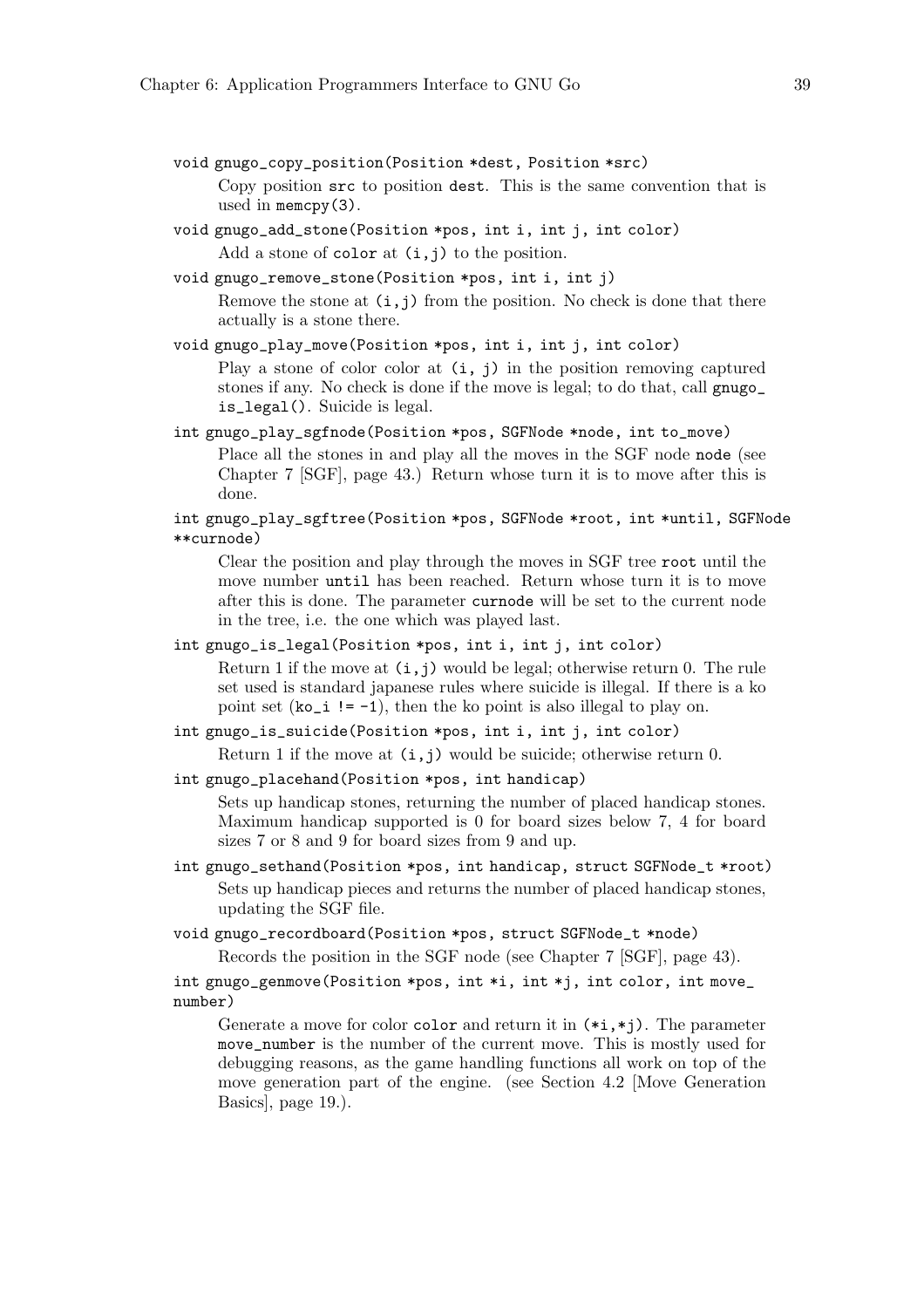float gnugo\_estimate\_score(Position \*pos, float \*upper, float \*lower)

Evaluate the approximate score. The score is given as an interval with a lower and upper bound. A positive score means that white is leading, while a negative score is good for black. When the lower bound is estimated, CRITICAL dragons are awarded to white; when estimating the lower bound, they are awarded to black.

The estimation is returned through the pointers \*upper and \*lower, and the mean between them is returned as the functions value.

void gnugo\_who\_wins(Position \*pos, int color, FILE \*outfile)

Score the game and determine the winner.

## 6.4.2 Status functions

These functions examines the position in different ways and tells the status of groups and other items.

int gnugo\_attack(Position \*pos, int m, int n, int \*i, int \*j)

Calls the tactical reading function attack to determine whether the string at (m, n) can be captured (see Chapter 14 [Tactical Reading], page 122).

int gnugo\_find\_defense(Position \*pos, int m, int n, int \*i, int \*j)

Calls the tactical reading function find\_defense to determine whether the string at (m, n) can be rescued (see Chapter 14 [Tactical Reading], page 122).

## 6.4.3 Special functions

These functions are only used in special situations, such as when the program wants to access internal data structures within the engine. They should only be used when the programmer has a good knowledge of the internals of GNU Go.

```
void gnugo_force_to_globals(Position *pos)
```
Put the values in pos into the global variables which is the equivalent of the Position.

void gnugo\_examine\_position(Position \*pos, int color, int how\_much)

Calls examine\_position(), doing much prelimary analysis of the board position (see Section 4.2 [Move Generation Basics], page 19).

# 6.5 Game handling

The functions (in see Section 6.4 [Positional Functions], page 38) are all that are needed to create a fully functional go program. But to make the life easier for the programmer, there is a small set of functions specially designed for handling ongoing games.

The data structure describing an ongoing game is the Gameinfo. It is defined as follows: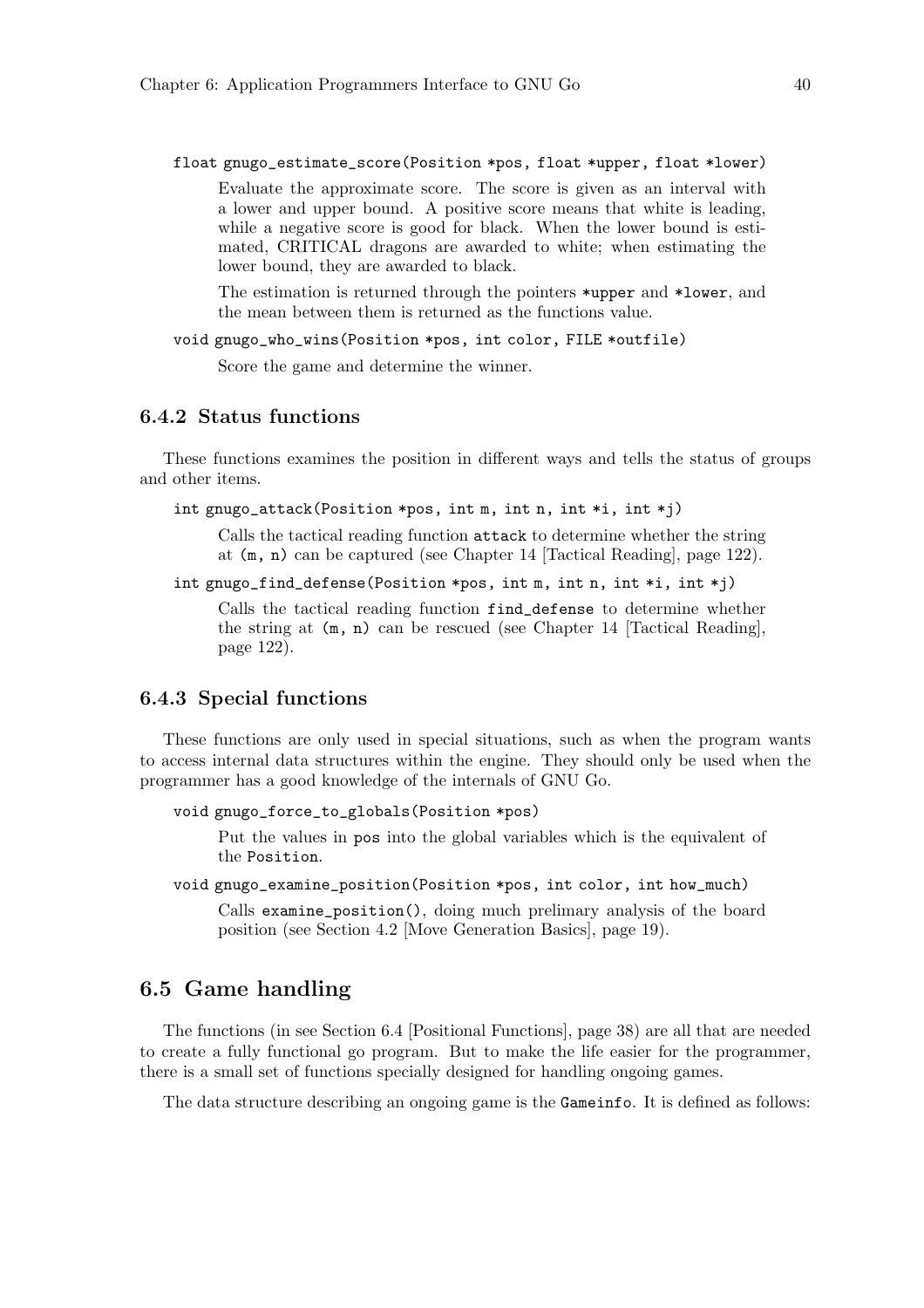```
typedef struct {
 int handicap;
 Position position;
 int move_number;
 int to_move; /* whose move it currently is */
 SGFTree moves; /* The moves in the game. */
 int seed; /* random seed */
 int computer_player; /* BLACK, WHITE, or EMPTY (used as BOTH) */
 char outfilename[128]; /* Trickle file */
 FILE *outfile;
} Gameinfo;
```
The meaning of handicap should be obvious. The position field is of course the current position, move\_number is the number of the current move and to\_move is the color of the side whose turn it is to move.

The SGF tree moves is used to store all the moves in the entire game, including a header node which contains, among other things, komi and handicap. If a player wants to undo a move, this can most easily be done by replaying all the moves in the tree except for the last one. This is the way it is implemented in gameinfo\_undo\_move().

If one or both of the opponents is the computer, the fields seed and computer\_player are used. Otherwise they can be ignored. seed is used to store the number used to seed the random number generator. Given the same moves from the opponent, GNU Go will try to vary its game somewhat using a random function. But if the random generator is given the same seed, GNU Go will always play the same move. This is good, e.g. when we debug the engine but could also be used for other purposes.

GNU Go can use a trickle file to continuously save all the moves of an ongoing game. This file can also contain information about internal state of the engine such as move reasons for various locations or move valuations for the 10 highest valued moves. The name of this file should be stored in outfilename and the file pointer to the open file is stored in outfile. If no trickle file is used, outfilename[0] will contain a null character and outfile will be set to NULL.

### 6.5.1 Functions which manipulate a Gameinfo

All the functions in the engine that manipulate Gameinfos have names prefixed by gameinfo\_. Here is a complete list, as defined in 'gnugo.h':

void gameinfo\_clear(Gameinfo \*ginfo, int boardsize, float komi)

Clear the Gameinfo to an empty state. The board size of the Position is set to boardsize.

### void gameinfo\_print(Gameinfo \*ginfo)

Print the Gameinfo on stdout. This is mostly a debug tool.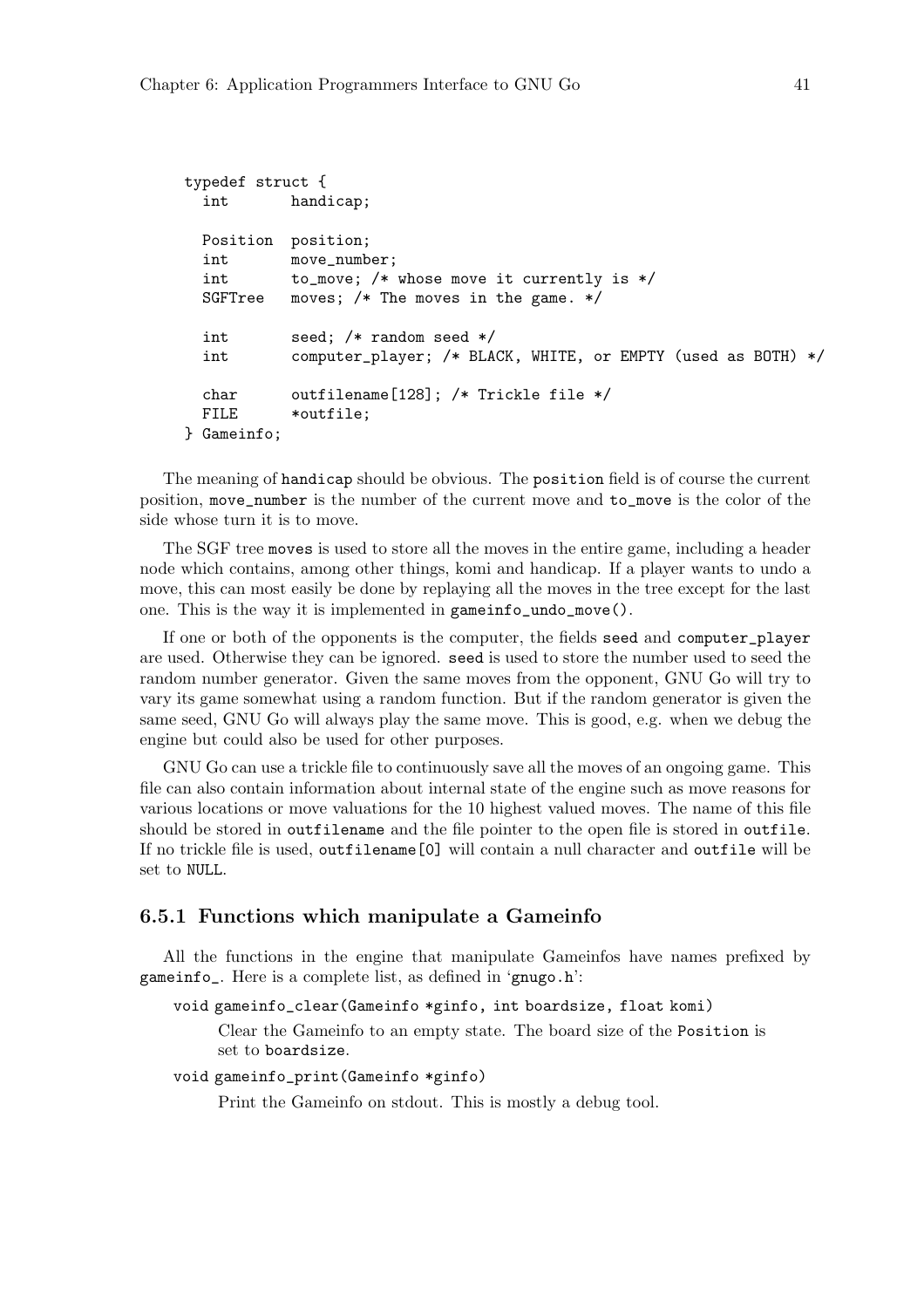- void gameinfo\_load\_sgfheader(Gameinfo \*ginfo, SGFNode \*head) Load header information from the SGF node head and set the appropriate variables in ginfo.
- void gameinfo\_play\_move(Gameinfo \*ginfo, int i, int j, int color)

Play a move at  $(i, j)$ , record it in moves, print it to the trickle file if any and update move\_number and to\_move.

### void gameinfo\_undo\_move(Gameinfo \*ginfo)

Replays all the moves of the game except the last one. It also updates move\_number, to\_move and moves. If there is a trickle file, it is truncated to the second to last move.

### FIXME: Not yet implemented.

int gameinfo\_play\_sgftree(Gameinfo \*ginfo, SGFNode \*head, const char \*untilstr)

Read header information and play the main variation in the SGF tree starting with head. Return whose turn it is to move after this is done.

The parameter untilstr is an optional string of the form 'L12' (a board position) or '120' (a move number) which tells the function to stop playing at that move or move number.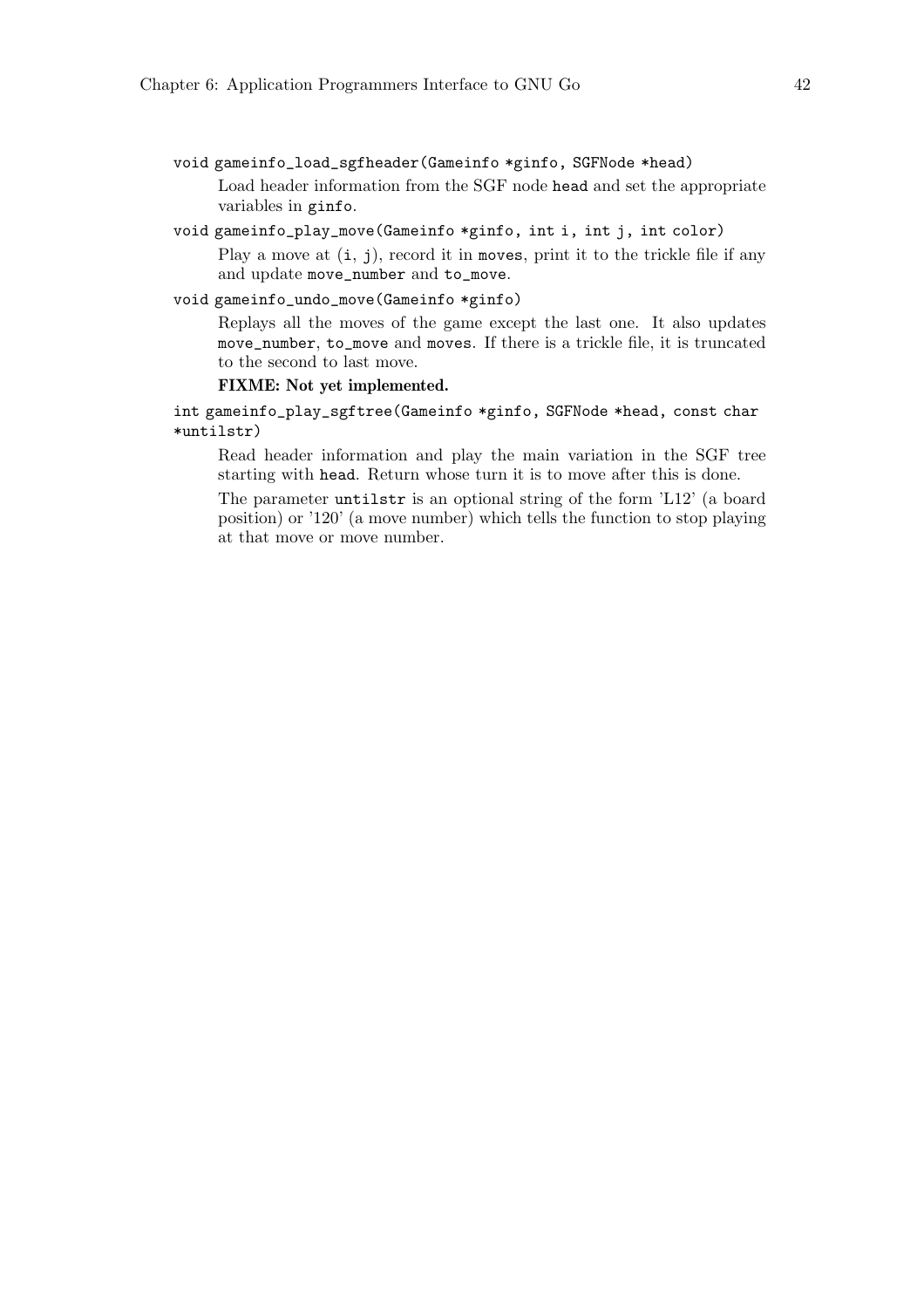# 7 Handling SGF trees in memory

SGF - Smart Game Format - is a file format which is used for storing game records for a number of different games, among them chess and go. The format is a framework with special adaptions to each game. This is not a description of the file format standard. Too see the exact definition of the file format, see http://www.red-bean.com/sgf/.

GNU Go contains a library to handle go game records in the SGF format in memory and to read and write SGF files. This library - libsgf.a - is in the sgf subdirectory. To use the SGF routines, include the file sgftree.h.

Each game record is stored as a tree of nodes, where each node represents a state of the game, often after some move is made. Each node contains zero or more properties, which gives meaning to the node. There can also be a number of child nodes which are different variations of the game tree. The first child node is the main variation.

Here is the definition of SGFNode, and SGFProperty, the data structures which are used to encode the game tree.

```
typedef struct SGFProperty_t {
 struct SGFProperty_t *next;
 short name;
 char value[1];
} SGFProperty;
typedef struct SGFNode_t {
 SGFProperty *props;
 struct SGFNode_t *parent;
 struct SGFNode_t *child;
 struct SGFNode_t *next;
} SGFNode;
```
Each node of the SGF tree is stored in an SGFNode struct. It has a pointer to a linked list of properties (see below) called props. It also has a pointer to a linked list of children, where each child is a variation which starts at this node. The variations are linked through the next pointer and each variation continues through the child pointer. Each and every node also has a pointer to its parent node (the parent field), except the top node whose parent pointer is NULL.

An SGF property is encoded in the SGFPoperty struct. It is linked in a list through the next field. A property has a name which is encoded in a short int. Symbolic names of properties can be found in 'sgf\_properties.h'.

Some properties also have a value, which could be an integer, a floating point value, a character or a string. These values can be accessed or set through special functions (see below).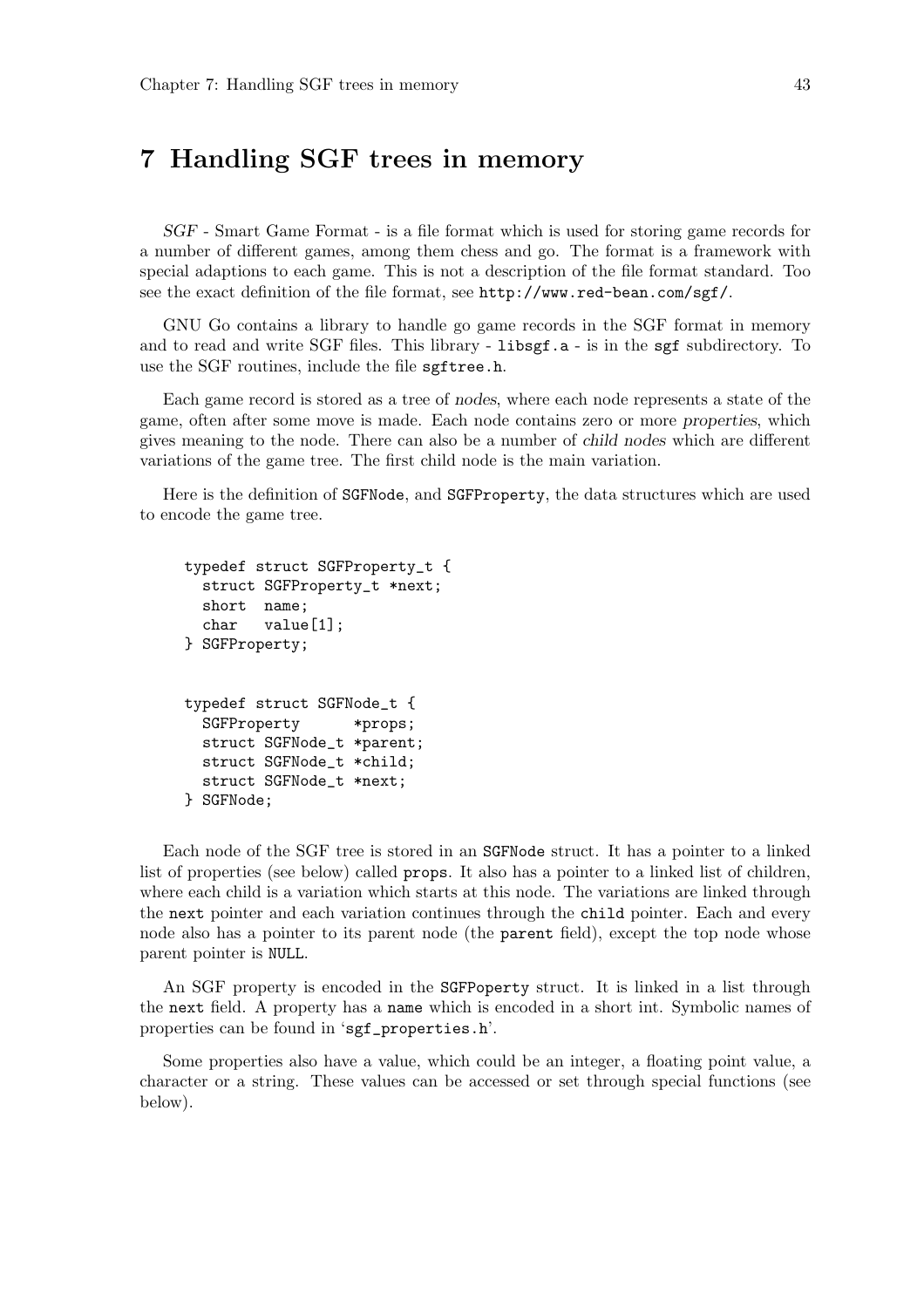# 7.1 Functions which manipulate SGF nodes and properties

All the functions which create and manipulate SGF trees are prefixed by sgf. The SGF code was donated to us by Thomas Traber, so they don't follow the naming conventions of GNU Go perfectly.

### 7.1.1 Low level functions

These functions let the caller create nodes or access nodes easier.

### SGFNode \*sgfNewNode(void)

Allocate and return a new instance of SGFNode. The node is cleared.

SGFProperty \*sgfMkProperty(const char \*name, const char \*value, SGFNode \*node, SGFProperty \*last)

Allocate and return a new instance of SGFProperty. The name should be 1 or 2 characters long. This function should probably not be used directly. Instead, use the sgfAddProperty functions.

### SGFNode \*sgfPrev(SGFNode \*node)

Return the previous node in a chain. This is done by going to the parent node and then search through the children until the same node is found. If there is no previous node, NULL is returned.

#### SGFNode \*sgfRoot(SGFNode \*node)

Return the root of the tree. If node already is the root, node itself is returned.

# 7.1.2 Functions which manipulate SGF properties

int sgfGetIntProperty(SGFNode \*node, const char \*name, int \*value)

Get the property name in node as an integer. The value is returned in value. Returns 1 if successful, otherwise returns 0.

int sgfGetFloatProperty(SGFNode \*node, const char \*name, float \*value) Get the property name in node as a floating point value. The value is returned in value. Returns 1 if successful, otherwise returns 0.

int sgfGetCharProperty(SGFNode \*node, const char \*name, char \*\*value) Get the property name in node as a string of characters. The value is returned in value. Returns 1 if successful, otherwise returns 0.

- void sgfAddProperty(SGFNode \*node, const char \*name, const char \*value) Add a new property to node. There is no check to see if there already is a property with the same name. The property value has to be a character string.
- void sgfAddPropertyInt(SGFNode \*node, const char \*name, long val) Add an integer property to node. This function converts the value to a string and calls sgfAddProperty.
- void sgfAddPropertyFloat(SGFNode \*node, const char \*name, float val) Add a floating point property to node. This function converts the value to a string and calls sgfAddProperty.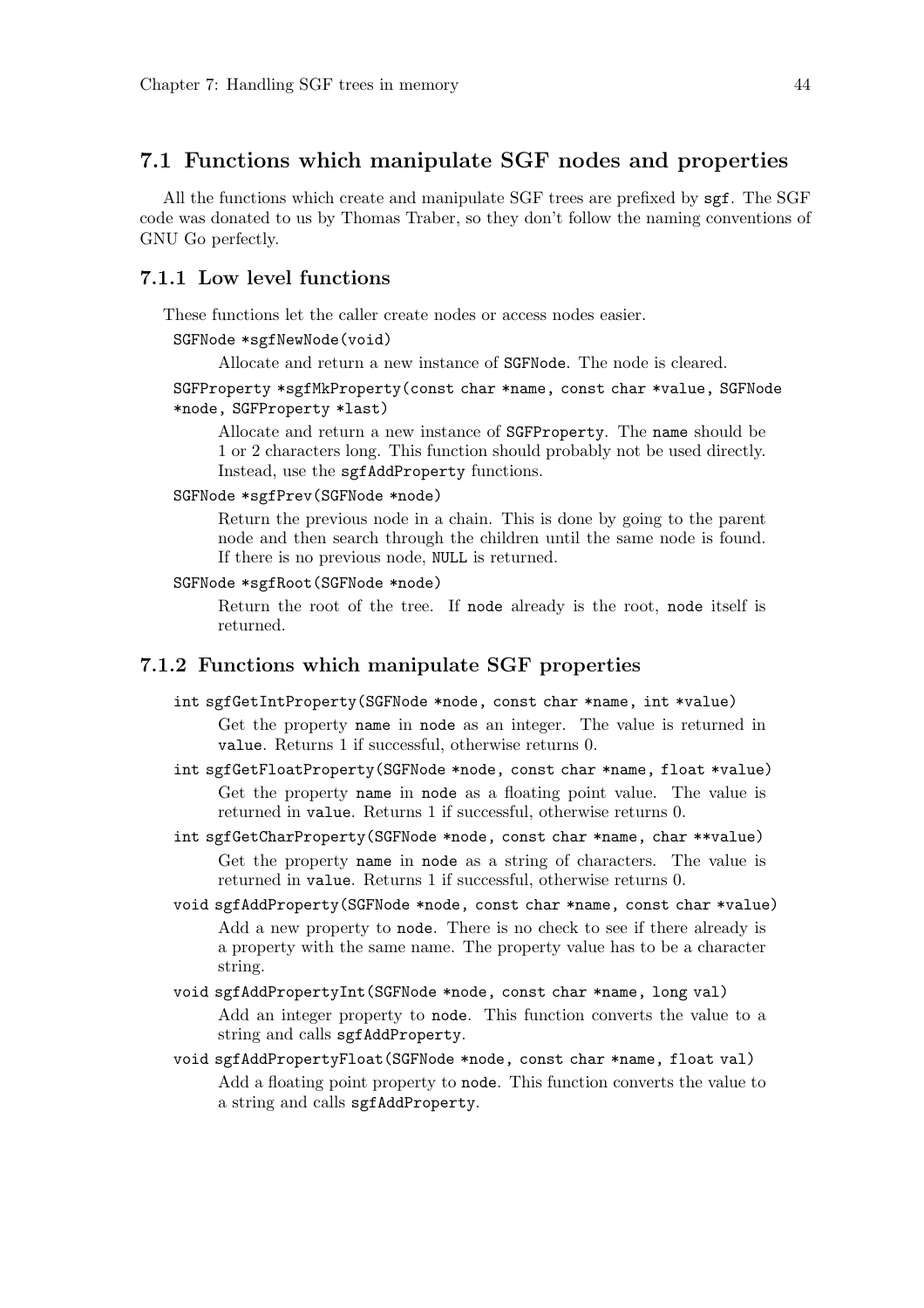void sgfOverwriteProperty(SGFNode \*node, const char \*name, const char \*text)

Overwrite the property name in node with the string text. If the property does not yet exist in node, it is added using sgfAddProperty.

void sgfOverwritePropertyInt(SGFNode \*node, const char \*name, int value)

Overwrite the property name in node with the integer value. If the property does not yet exist in node, it is added using sgfAddPropertyInt.

void sgfOverwritePropertyFloat(SGFNode \*node, const char \*name, float value)

Overwrite the property name in node with the floating point number value. If the property does not yet exist in node, it is added using sgfAddPropertyFloat.

### 7.1.3 Functions which manipulate SGF nodes

SGFNode \*sgfAddStone(SGFNode \*node, int color, int movex, int movey)

Add a stone to node. Properties added is either AB (black stone) or AW (white stone).

SGFNode \*sgfAddPlay(SGFNode \*node, int who, int movex, int movey)

Add a child node with a move to node. Properties added is either B (black move) or  $W$  (white move). A pass is coded by  $(-1, -1)$ .

This function does not add a property to the node itself, but adds a child node instead. If there are previous child nodes, the new node is placed before the other ones, so this function should be used if you want to add a main branch to the tree. To add a variation, use sgfAddPlayLast instead.

SGFNode \*sgfAddPlayLast(SGFNode \*node, int who, int movex, int movey)

Add a child node with a move to node. Properties added is either B (black move) or  $W$  (white move). A pass is coded by  $(-1, -1)$ .

If there are previous child nodes in node, the move is added by adding the child node last, so this function should be used when you want to add a variation to the game tree.

int sgfPrintCharProperty(FILE \*file, SGFNode \*node, const char \*name) Print the properties of type name in node on file.

int sgfPrintCommentProperty(FILE \*file, SGFNode \*node, const char \*name)

Print the comment properties of type name in node on file.

void sgfWriteResult(SGFNode \*node, float score, int overwrite)

Add a RE (result) property to node. This property will contain the game result. If overwrite is zero the result is written only if no previous result property exists.

SGFNode \*sgfCircle(SGFNode \*node, int i, int j)

Add a  $CR$  (circle) property at  $(i, j)$  to node.

SGFNode \*sgfSquare(SGFNode \*node, int i, int j)

Calls sgfMark to add a MA (mark) property at  $(i, j)$  to node.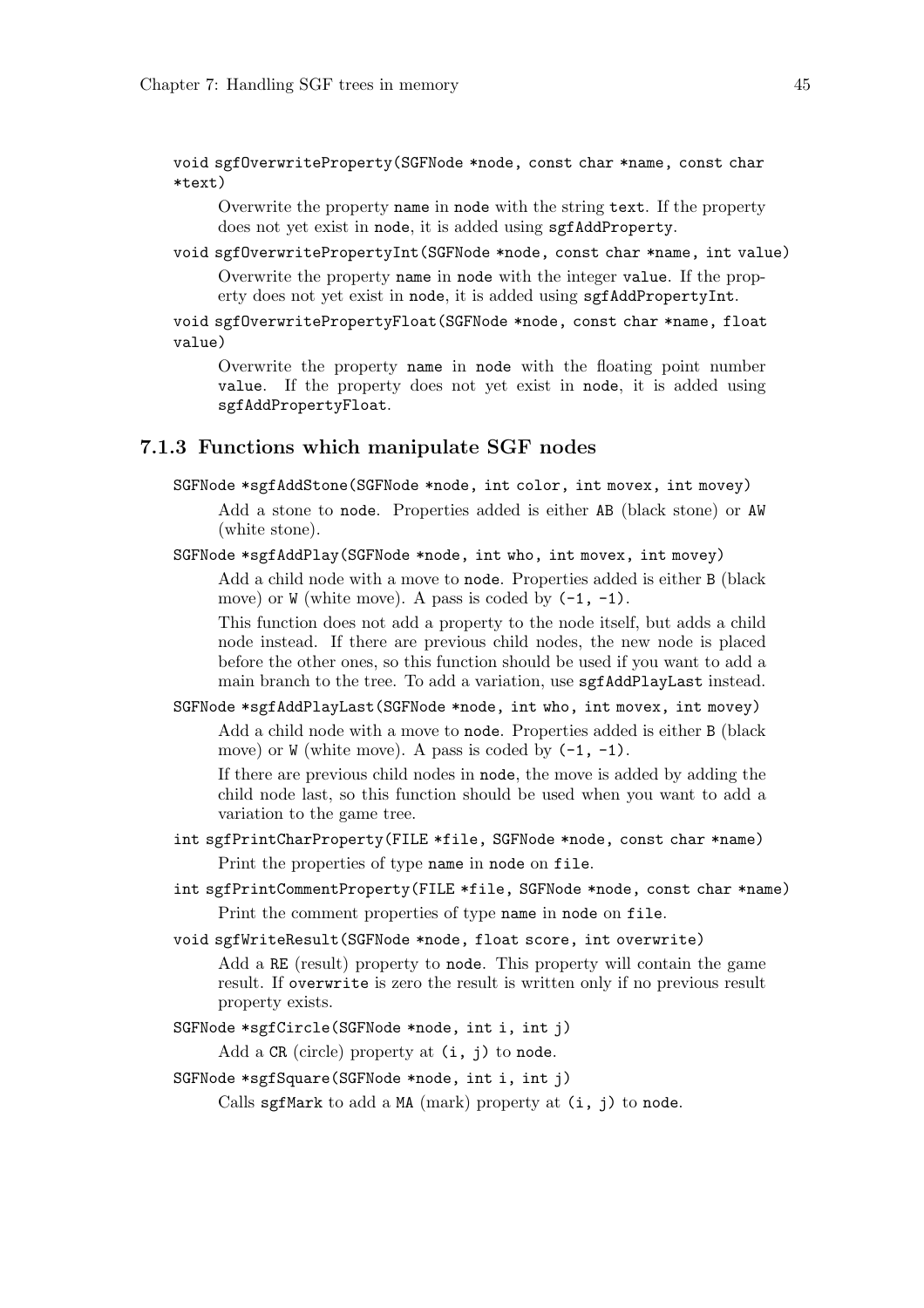SGFNode \*sgfTriangle(SGFNode \*node, int i, int j)

Add a TR (triangle) property at  $(i, j)$  to node.

SGFNode \*sgfMark(SGFNode \*node, int i, int j)

Add a MA (mark) property at  $(i, j)$  to node.

SGFNode \*sgfAddComment(SGFNode \*node, const char \*comment)

Add a C (comment) property to node.

SGFNode \*sgfBoardText(SGFNode \*node, int i, int j, const char \*text)

Add a LB (label) property at (i, j) to node.

SGFNode \*sgfBoardChar(SGFNode \*node, int i, int j, char c)

Add a LB (label) property at (i, j) to node. This functions is a utility function that converts the character to a string and calls sgfBoardText.

SGFNode \*sgfBoardNumber(SGFNode \*node, int i, int j, int number)

Add a numeric label at  $(i, j)$  by calling sgfBoardText.

#### SGFNode \*sgfStartVariant(SGFNode \*node)

Start a new variation in the game tree. This means that the next pointer of node is followed to the end of the list and a new node is inserted there. A pointer to the new node is returned.

### SGFNode \*sgfStartVariantFirst(SGFNode \*node)

Same as sgfStartVariant, except that the node is placed first in the list. This means that the new variation will be the main variation of the game tree. Returns a pointer to the new node.

### SGFNode \*sgfAddChild(SGFNode \*node)

Adds a child node to node. If there already are children, the new node is placed last in the list. Returns a pointer to the new node.

## 7.1.4 High level functions

#### SGFNode \*sgfCreateHeaderNode(int boardsize, float komi)

Create a new SGF node with the two properties SZ (size) and KM (komi). More properties, like HA (handicap), can later be added to it.

The idea with this node is to store the game info and to use as a root node for the game.

### SGFNode \*readsgffile(const char \*filename)

Read an SGF file and return the resulting tree.

void sgf\_write\_header(SGFNode \*root, int overwrite, int seed, float komi) Write random seed, date, ruleset, komi and SGF file version to the header node root. If overwrite is non-zero, it overwrites the values in the node, otherwise it just writes those that are missing.

Ruleset is always set to "Japanese", date is set to the current date.

### int writesgf(SGFNode \*root, const char \*filename)

Write the tree starting in root to the file filename. If filename is -, the tree is written to stdout. Returns 1 if successful, otherwise returns 0.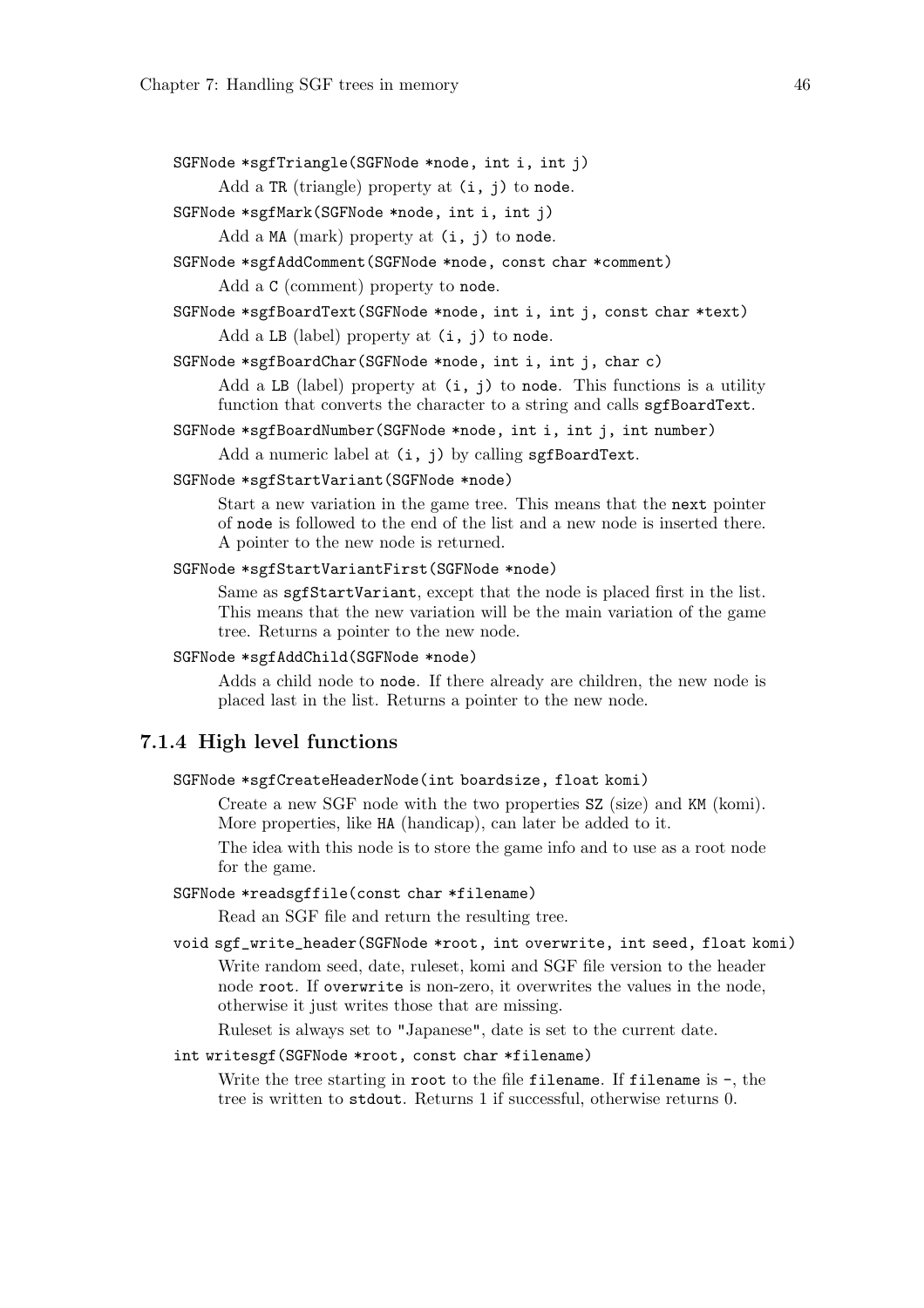# 7.2 The SGFTree datatype

Sometimes we just want to record an ongoing game or something similarly simple and not do any sofisticated tree manipulation. In that case we can use the simplified interface provided by SGFTree below.

```
typedef struct SGFTree_t {
  SGFNode *root;
  SGFNode *lastnode;
} SGFTree;
```
An SGFTree contains a pointer to the root node of an SGF tree and a pointer to the node that we last accessed. Most of the time this will be the last move of an ongoing game.

Most of the functions which manipulate an SGFTree work exactly like their SGFNode counterparts, except that they work on the current node of the tree.

All the functions below that take arguments tree and node will work on:

- 1. node if non-NULL
- 2. tree->lastnode if non-NULL
- 3. The current end of the game tree.

in that order.

### 7.2.1 Functions that manipulate sgftrees

#### void sgftree\_clear(SGFTree \*tree)

Clear the root and lastnode pointers of tree. 'NOTE:' This function does not free any memory. That has to be done separately.

### int sgftree\_readfile(SGFTree \*tree, const char \*infilename)

Read an SGF file with the name infilename and store it in tree. Return 1 if successful, otherwise return 0. lastnode will be set to NULL.

### SGFNode \*sgftreeNodeCheck(SGFTree \*tree, SGFNode \*node)

Return the node to work on as described above. This is:

- 1. node if non-NULL
- 2. tree->lastnode if non-NULL
- 3. The current end of the tree.

in that order.

SGFNode \*sgftreeAddPlay(SGFTree \*tree, SGFNode \*node, int color int movex, int movey)

Add a move of color at (movex, movey) to the tree. See [sgfAddPlay], page 45.

SGFNode \*sgftreeAddPlayLast(SGFTree \*tree, SGFNode \*node, int color, int movex, int movey)

Add a variation of color at (movex, movey) to the tree. See [sgfAddPlay-Last], page 45.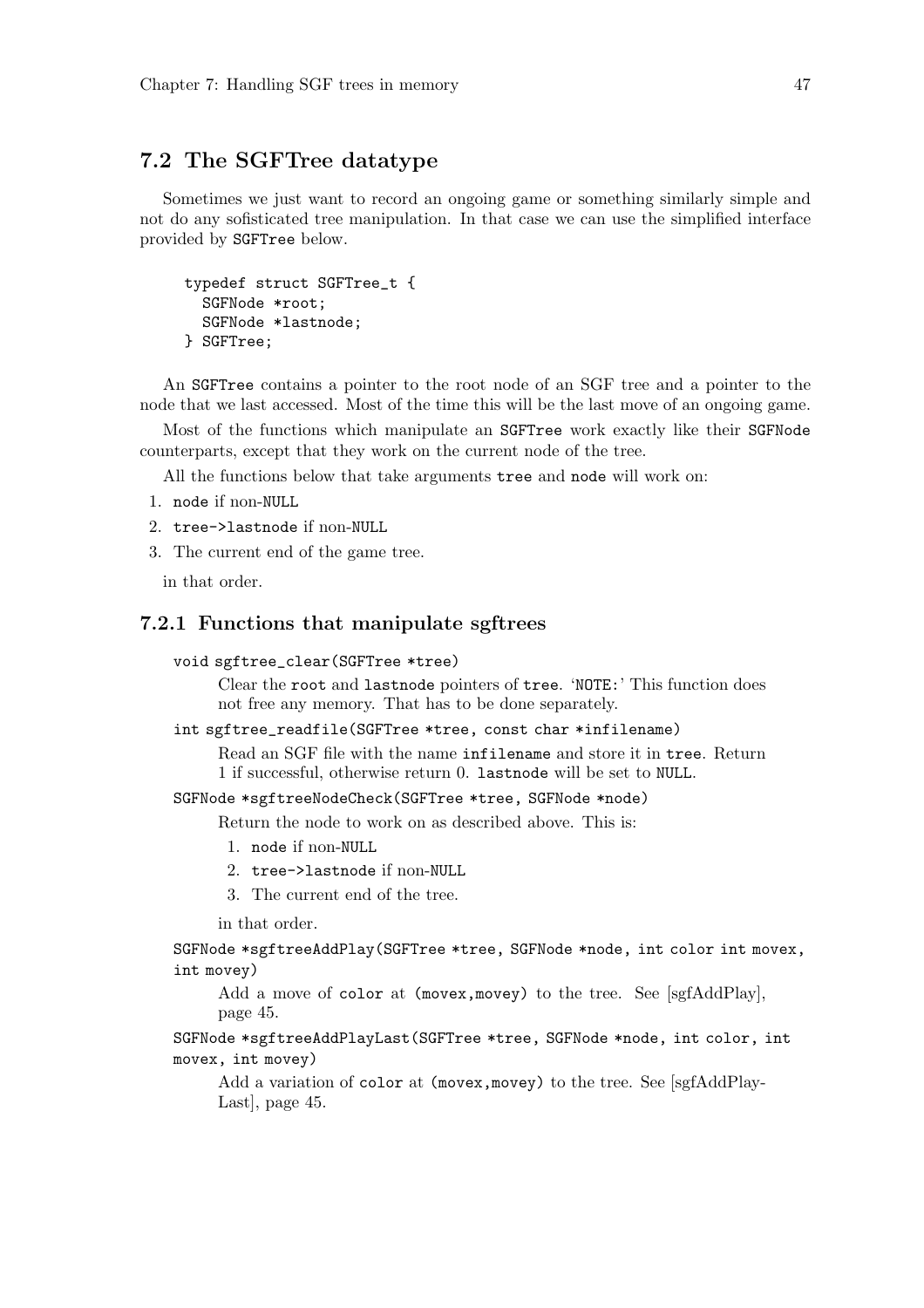SGFNode \*sgftreeAddStone(SGFTree \*tree, SGFNode \*node, int color, int movex, int movey)

Add a stone of color at (movex, movey) to the tree.

void sgftreeWriteResult(SGFTree \*tree, float score, int overwrite) Add the result to the tree. If there already is a result, only overwrite it if overwrite is non-zero.

SGFNode \*sgftreeCircle (SGFTree \*tree, SGFNode \*node, int i, int j) Add a circle property at  $(i, j)$  to the tree.

SGFNode \*sgftreeSquare (SGFTree \*tree, SGFNode \*node, int i, int j) Add a square property at  $(i, j)$  to the tree.

SGFNode \*sgftreeTriangle(SGFTree \*tree, SGFNode \*node, int i, int j) Add a triangle property at  $(i, j)$  to the tree.

SGFNode \*sgftreeMark(SGFTree \*tree, SGFNode \*node, int i, int j) Add a mark property at  $(i, j)$  to the tree.

SGFNode \*sgftreeAddComment(SGFTree \*tree, SGFNode \*node, const char \*comment)

Add a comment property to the tree. This is a property of the node itself, and has no position on the board.

SGFNode \*sgftreeBoardText(SGFTree \*tree, SGFNode \*node, int i, int j, const char \*text)

Add a text property at  $(i, j)$  to the tree.

SGFNode \*sgftreeBoardChar(SGFTree \*tree, SGFNode \*node, int i, int j, char  $c)$ 

Add a character at  $(i, j)$  to the tree.

SGFNode \*sgftreeBoardNumber(SGFTree \*tree, SGFNode \*node, int i, int j, int number)

Add a number at  $(i, j)$  to the tree.

SGFNode \*sgftreeStartVariant(SGFTree \*tree, SGFNode \*node)

Start a new variation in the tree. See [sgfStartVariant], page 46.

SGFNode \*sgftreeStartVariantFirst(SGFTree \*tree, SGFNode \*node)

Start a new main variation in the tree. See [sgfStartVariantFirst], page 46. SGFNode \*sgftreeCreateHeaderNode(SGFTree \*tree, int boardsize, float komi)

Add a header node first in tree.

void sgftreeSetLastNode(SGFTree \*tree, SGFNode \*last\_node)

Explicitly set the last accessed node in tree to last\_node.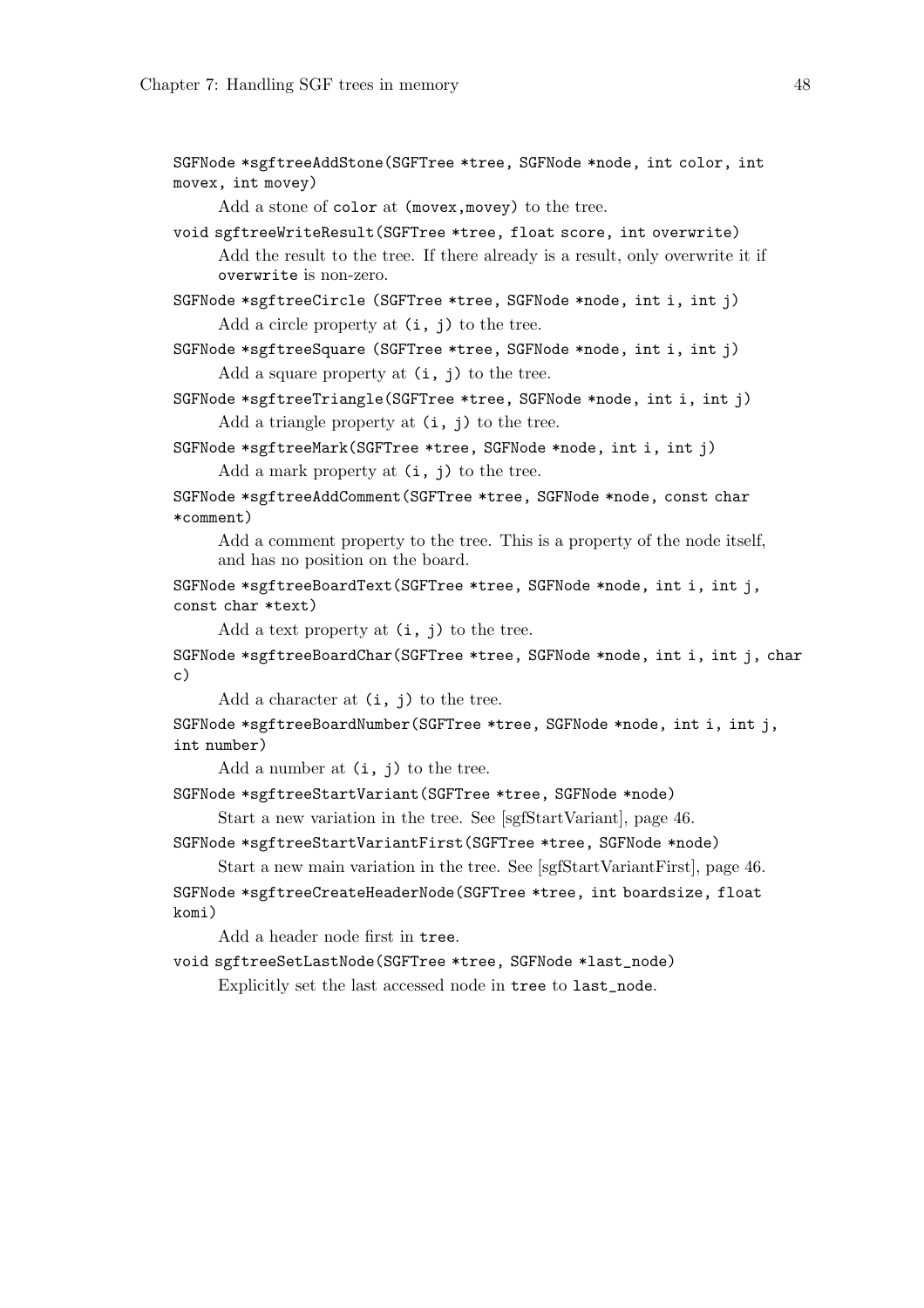# 8 The Board Library

The foundation of the GNU Go engine is a library of very efficient routines for handling go boards. This board library, called 'libboard', can be used for those programs that only need a basic go board but no AI capability. One such program is patterns/joseki subdirectory, which compiles joseki pattern databases from SGF files.

The library consists of the following files:

```
'board.c'
```
The basic board code. It uses incremental algorithms for keeping track of strings and liberties on the go board.

'hash.c'

Code for hashing go positions.

 $'c^c$ 

Code for caching go positions

'globals.c'

Global variables needed in the rest of the files. This file also contains global variables needed in the rest of the engine.

```
'sgffile.c'
```
Implementation of output file in SGF format.

'showbord.c'

Print go boards.

'printutils.c'

Utilities for printing go boards and other things.

To use the board library, you must include 'liberty.h' just like when you use the whole engine, but of course you cannot use all the functions declared in it, i.e. the functions that are part of the engine, but not part of the board library. You must link your application with libboard.a.

# 8.1 Board Data structures

The basic data structures of the board correspond tightly to the Position struct described in See Section 6.3 [The Position Struct], page 37. They are all stored in global variables for efficiency reasons, the most important of which are: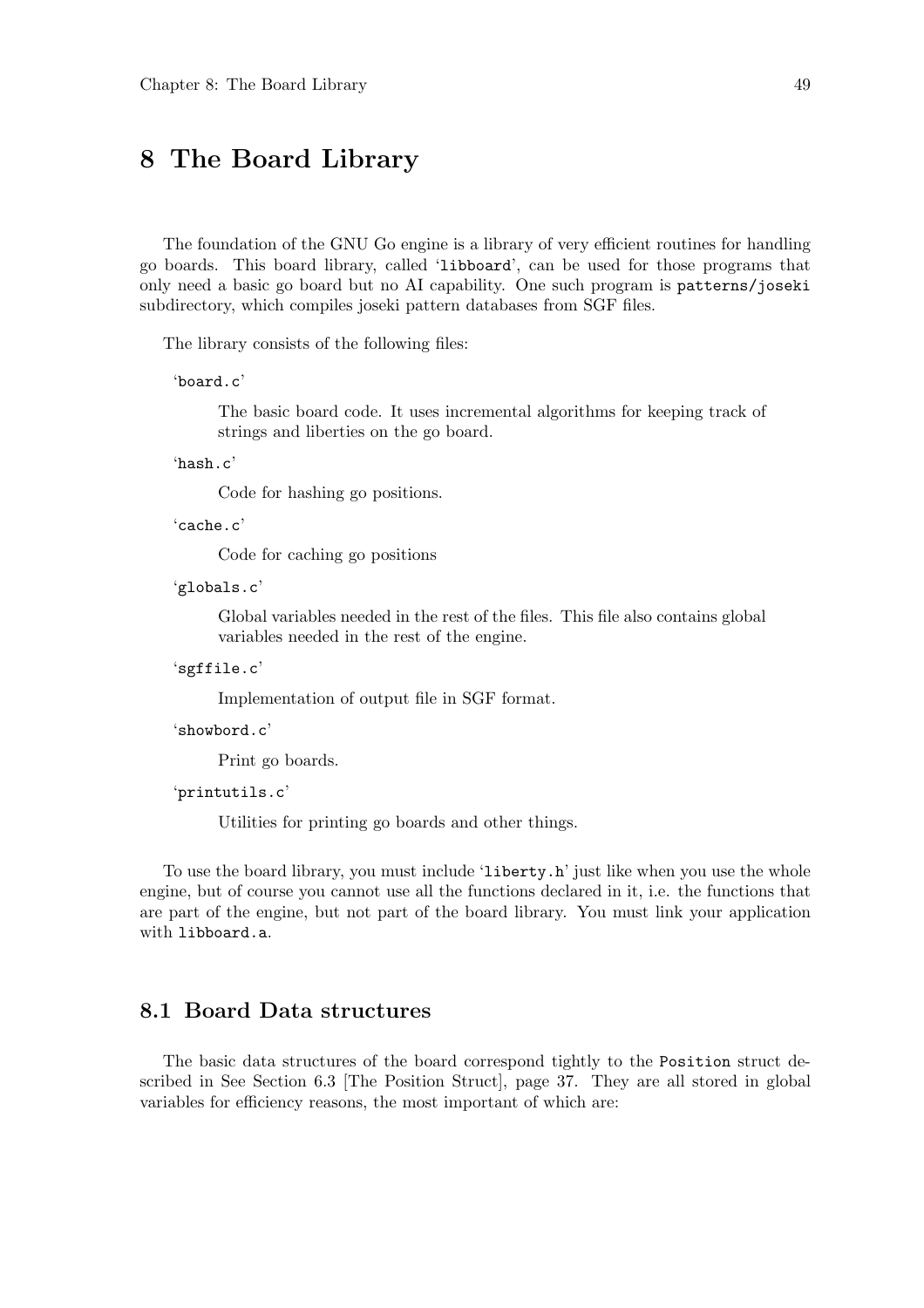| int          | board_size;              |
|--------------|--------------------------|
| Intersection | p[MAX_BOARD][MAX_BOARD]; |
| int          | board_ko_i;              |
| int          | board_ko_j;              |
| int          | $last_moves_i[2];$       |
| int          | $last_moves_j[2];$       |
| float        | komi;                    |
| int          | white_captured;          |
| int          | black_captured;          |
| Hash_data    | hashdata;                |

The description of the Position struct is applicable to these variables also, so we won't duplicate it here. All these variables are globals for performance reasons. Behind these variables, there are a number of other private data structures. These implement incremental handling of strings, liberties and other properties (see Chapter 19 [Incremental Board], page 161). The variable hashdata contains information about the hash value for the current position (see Section 14.2 [Hashing], page 125).

These variables should never be manipulated directly, since they are only the front end for the incremental machinery. They can be read, but should only be written by using the functions described in the next section. If you write directly to them, the incremental data structures will become out of sync with each other, and a crash is the likely result.

# 8.2 Board Functions

These functions are all the public functions in 'engine/board.c'.

## 8.2.1 Setup Functions

These functions are used when you want to set up a new position without actually playing out moves.

• void clear\_board()

Clears the internal board  $(p[]$ []), resets the ko position, captured stones and recalculates the hash value.

• void setup\_board(Intersection new\_p[MAX\_BOARD][MAX\_BOARD], int koi, int koj, int \*last\_i, int \*last\_j, float new\_komi, int w\_captured, int b\_captured)

Set up a new board position using the parameters.

• void add\_stone(int i, int j, int color)

Place a stone on the board and update the hashdata. No captures are done.

• void remove\_stone(int i, int j)

Remove a stone from the board and update the hashdata.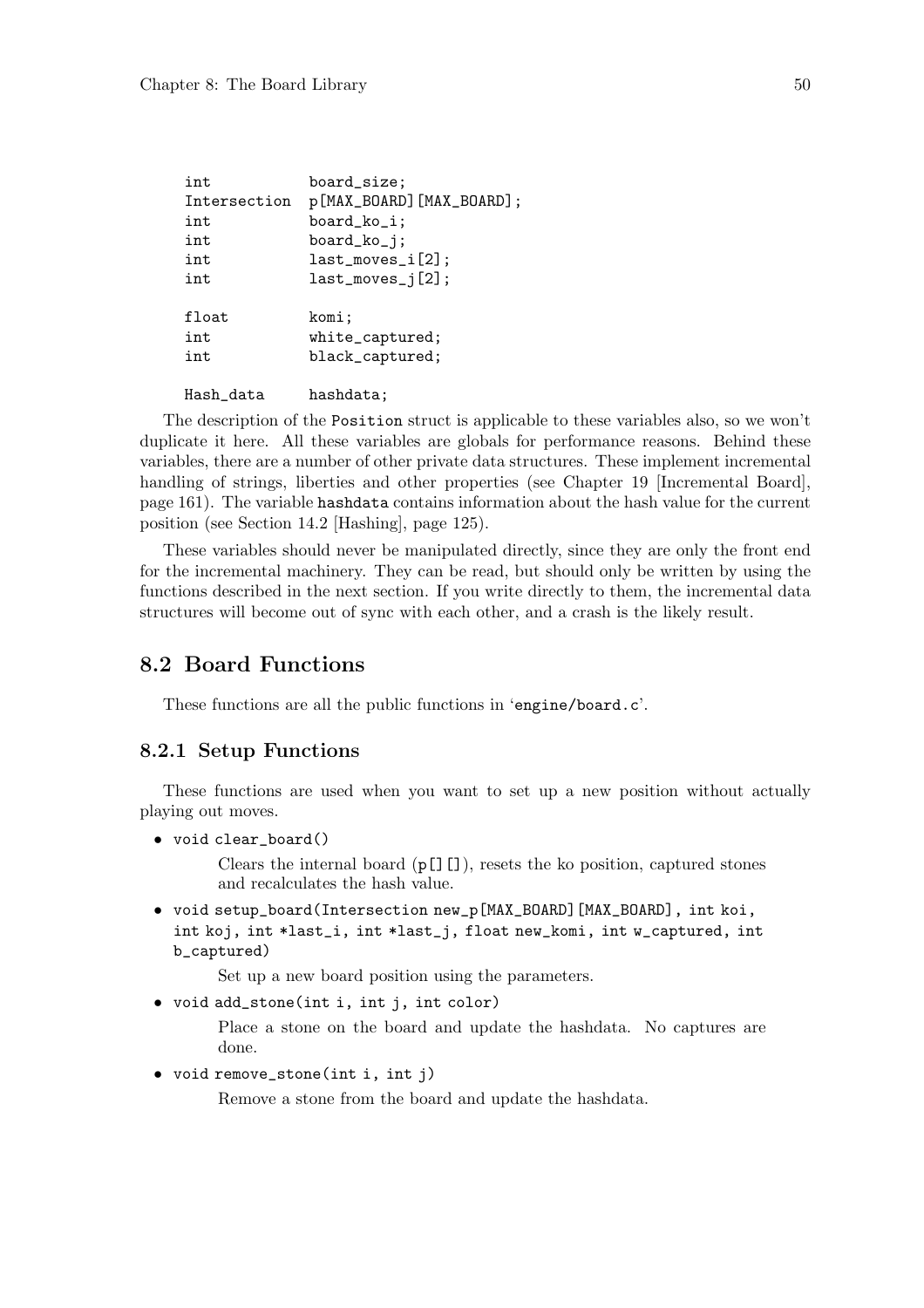## 8.2.2 Move Functions

Reading, often called search in computer game theory, is a fundamental process in GNU Go. This is the process of generating hypothetical future boards in order to determine the answer to some question, for example "can these stones live." Since these are hypothetical future positions, it is important to be able to undo them, ultimately returning to the present board. Thus a move stack is maintained during reading. When a move is tried, by the function trymove, or its variant tryko. This function pushes the current board on the stack and plays a move. The stack pointer stackp, which keeps track of the position, is incremented. The function popgo() pops the move stack, decrementing stackp and undoing the last move made.

Every successful trymove() must be matched with a popgo(). Thus the correct way of using this function is:

```
if (trymove(i, j, color, [message], k, l, komaster, kom_i, kom_j)) {
     ... [potentially lots of code here]
    popgo();
}
```
Here the komaster is only set if a conditional ko capture has been made at an earlier move. This feature of the tactical and owl reading code in GNU Go is used to prevent redundant reading when there is a ko on the board (see Section 14.3 [Ko], page 131). If komaster is not defined then take the last three parameters to be **EMPTY**, and  $-1$ ,  $-1$ .

• void play\_move(int i, int j, int color)

Play a move at  $(i, j)$ . If you want to test for legality you should first call is\_legal(). This function strictly follows the algorithm:

1. Place a stone of given color on the board.

2. If there are any adjacent opponent strings without liberties, remove them and increase the prisoner count.

3. If the newly placed stone is part of a string without liberties, remove it and increase the prisoner count.

• int trymove(int i, int j, int color, const char \*message, int k, int l, int komaster, int kom\_i, int kom\_j)

Returns true if  $(i, j)$  is a legal move for color. In that case, it pushes the board on the stack and makes the move, incrementing stackp. If the reading code is recording reading variations (as with '--decide-string' or with '-o'), the string \*message will be inserted in the SGF file as a comment. The comment will also refer to the string at  $(k,1)$  if these are not  $(-1,-1)$ .

```
• int TRY MOVE()
```
Wrapper around trymove which suppresses  $*$ message and  $(k,1)$ . Used in 'helpers.c'

• int tryko(int i, int j, int color, const char \*message, int komaster, kom\_i,  $kom_j)$ 

 $tryko()$  pushes the position onto the stack, and makes a move  $(i, j)$ of color. The move is allowed even if it is an illegal ko capture. It is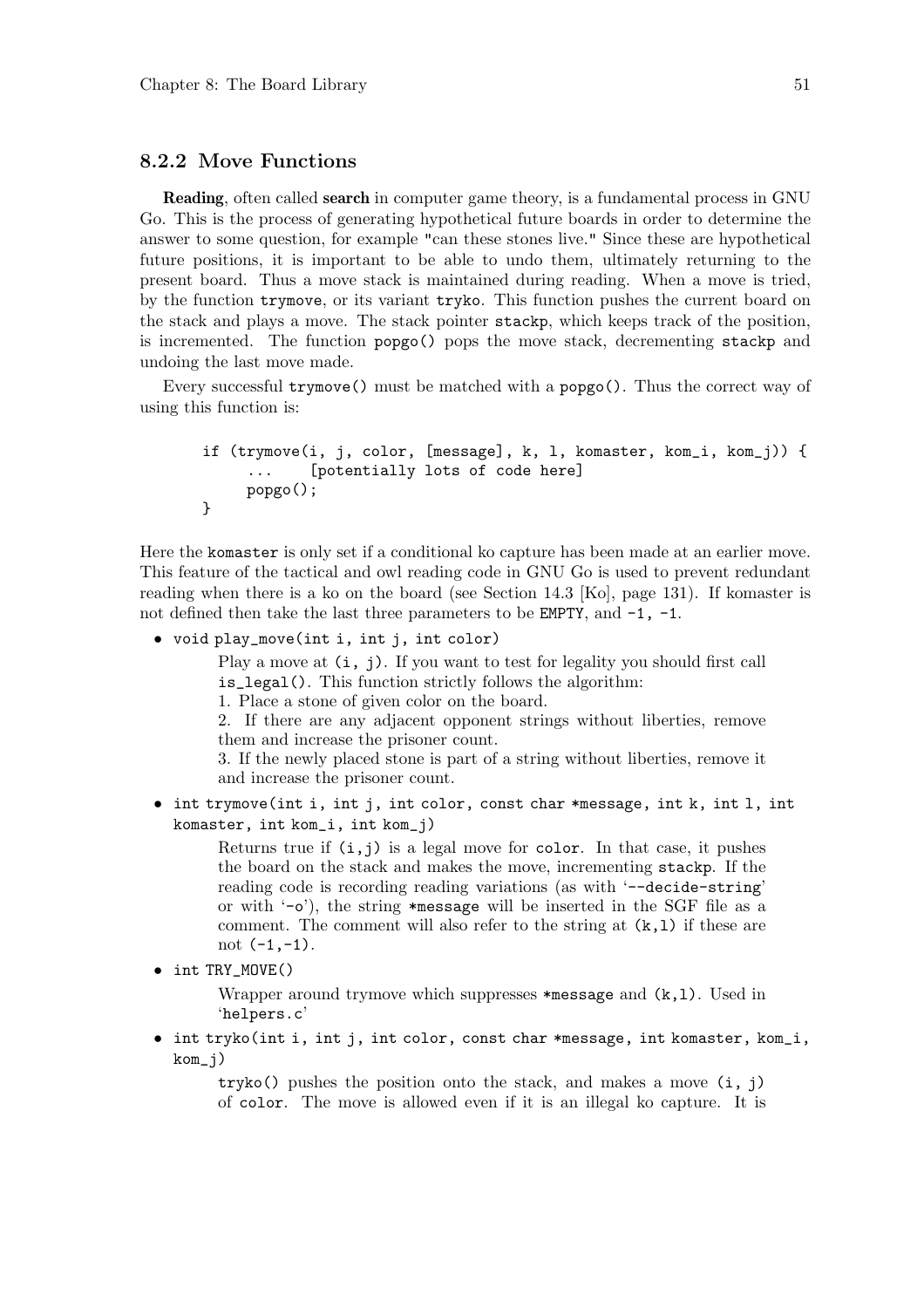to be imagined that color has made an intervening ko threat which was answered and now the continuation is to be explored. Return 1 if the move is legal with the above caveat. Returns zero if it is not legal because of suicide.

• void popgo()

Pops the move stack. This function must (eventually) be called after a succesful trymove or tryko to restore the board position. It undoes all the changes done by the call to trymove/tryko and leaves the board in the same state as it was before the call.

NOTE: If trymove/tryko returns 0, i.e. the tried move was not legal, you must not call popgo.

• int komaster\_trymove(int i, int j, int color, const char \*message, int si, int sj, int komaster, int kom\_i, int kom\_j, int \*new\_komaster, int \*new\_kom\_i, int \*new\_kom\_j, int \*is\_conditional\_ko, int consider\_ conditional\_ko)

> Variation of trymove/tryko where ko captures (both conditional and unconditional) must follow a komaster scheme (see Section 14.3 [Ko], page 131).

• int move\_in\_stack(int m, int n, int cutoff)

Returns true if at least one move been played at (m, n) at deeper than level 'cutoff' in the reading tree.

• void get\_move\_from\_stack(int k, int \*i, int \*j, int \*color)

Retrieve the move number k from the move stack. The move location is returned in  $(*i, *j)$ , and the color that made the move is returned in \*color.

• void dump\_stack(void)

Handy for debugging the reading code under GDB. Prints the move stack. Usage: (gdb) set dump\_stack().

• void reset trymove counter()

Reset the trymove counter. This counter is incremented every time that a variant of trymove or tryko is called.

• int get\_trymove\_counter()

Retrieve the trymove counter.

## 8.2.3 Status Functions

These functions are used for inquiring about properties of the current position or of potential moves.

• int is\_pass(int i, int j)

Returns true if the move  $(i, j)$  is a pass move, i.e.  $(-1, -1)$ .

• int is\_legal(int i, int j, int color)

Returns true if a move at  $(i, j)$  is legal for color.

• int is\_ko(int m, int n, int color, int \*ko\_i, int \*ko\_j) Return true if the move  $(i, j)$  by color is a ko capture whether capture is a legal ko capture on this move or not. If  $(*ko_i,*ko_j)$  are non-NULL,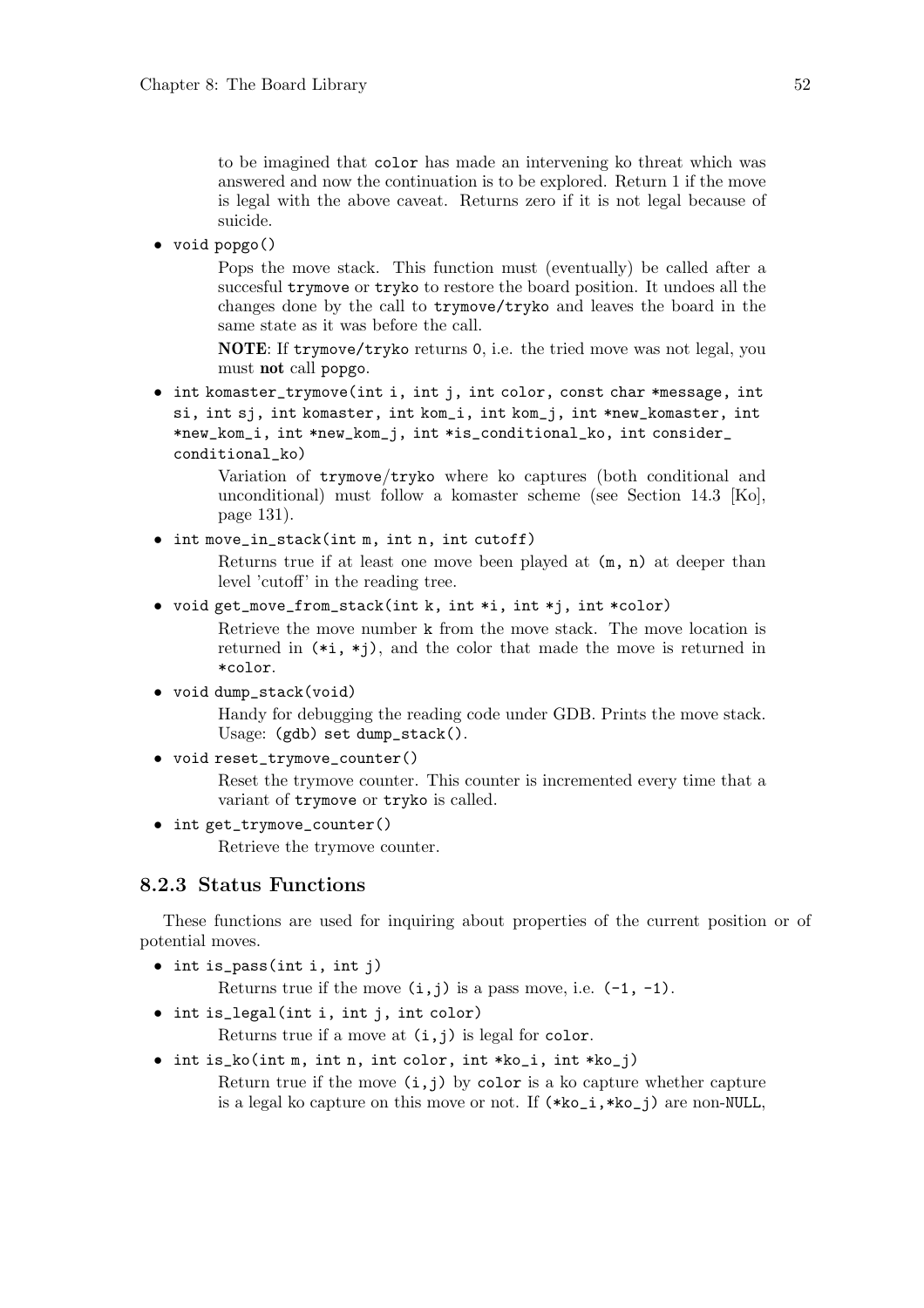then the location of the captured ko stone are returned through (\*ko\_  $i$ ,\*ko\_j). If the move is not a ko capture,  $(*ko_i,*ko_j)$  is set to  $(-1,$  $-1$ ).

• int is\_illegal\_ko\_capture(int i, int j, int color)

Return true if the move  $(i, j)$  by color would be an illegal ko capture. There is no need to call both is\_ko and is\_illegal\_ko\_capture.

• int is\_self\_atari(int i, int j, int color)

Return true if a move by color at  $(i, j)$  would be a self atari, i.e. whether it would get only one liberty. This function returns true also for the case of a suicide move.

• int is\_suicide(int i, int j, int color)

Returns true if a move at  $(i, j)$  is suicide for color.

• int does\_capture\_something(int i, int j, int color)

Returns true if a move at  $(i, j)$  does capture any stone for the other side.

• int stones\_on\_board(int color)

Return the number of stones of the indicated color(s) on the board. This only count stones in the permanent position, not stones placed by trymove() or tryko(). Use stones\_on\_board(BLACK | WHITE) to get the total number of stones on the board.

## 8.2.4 String and Miscellaneous Functions

These functions are used for getting information like liberties, member stones and similar about strings. Most of these are here because they have a particularly efficient implementation through access to the incremental data structures behind the scene.

• void find\_origin(int i, int j, int \*origini, int \*originj)

Find the origin of a worm or a cavity, i.e. the point with smallest 'i' coordinate and in the case of a tie with smallest 'j' coordinate. The idea is to have a canonical reference point for a string.

• int findstones(int m, int n, int maxstones, int \*stonei, int \*stonej) Find the stones of the string at  $(m, n)$ .  $(m, n)$  must not be empty. The lo-

cations of up to maxstones stones are written into (stonei[], stonej[]). The full number of stones is returned.

• int countstones(int m, int n)

Count the number of stones in a string.

- void mark\_string(int i, int j, char mx[MAX\_BOARD][MAX\_BOARD], char mark) For each stone in the string at  $(i, j)$ , set mx to value mark. If some of the stones in the string are marked prior to calling this function, only the connected unmarked stones starting from (i, j) are guaranteed to become marked. The rest of the string may or may not become marked.
- int liberty\_of\_string(int ai, int aj, int si, int sj) Returns true if  $(ai, aj)$  is a liberty of the string at  $(s_i, sj)$ .
- int neighbor\_of\_string(int ai, int aj, int si, int sj) Returns true if (ai, aj) is adjacent to the string at (si, sj).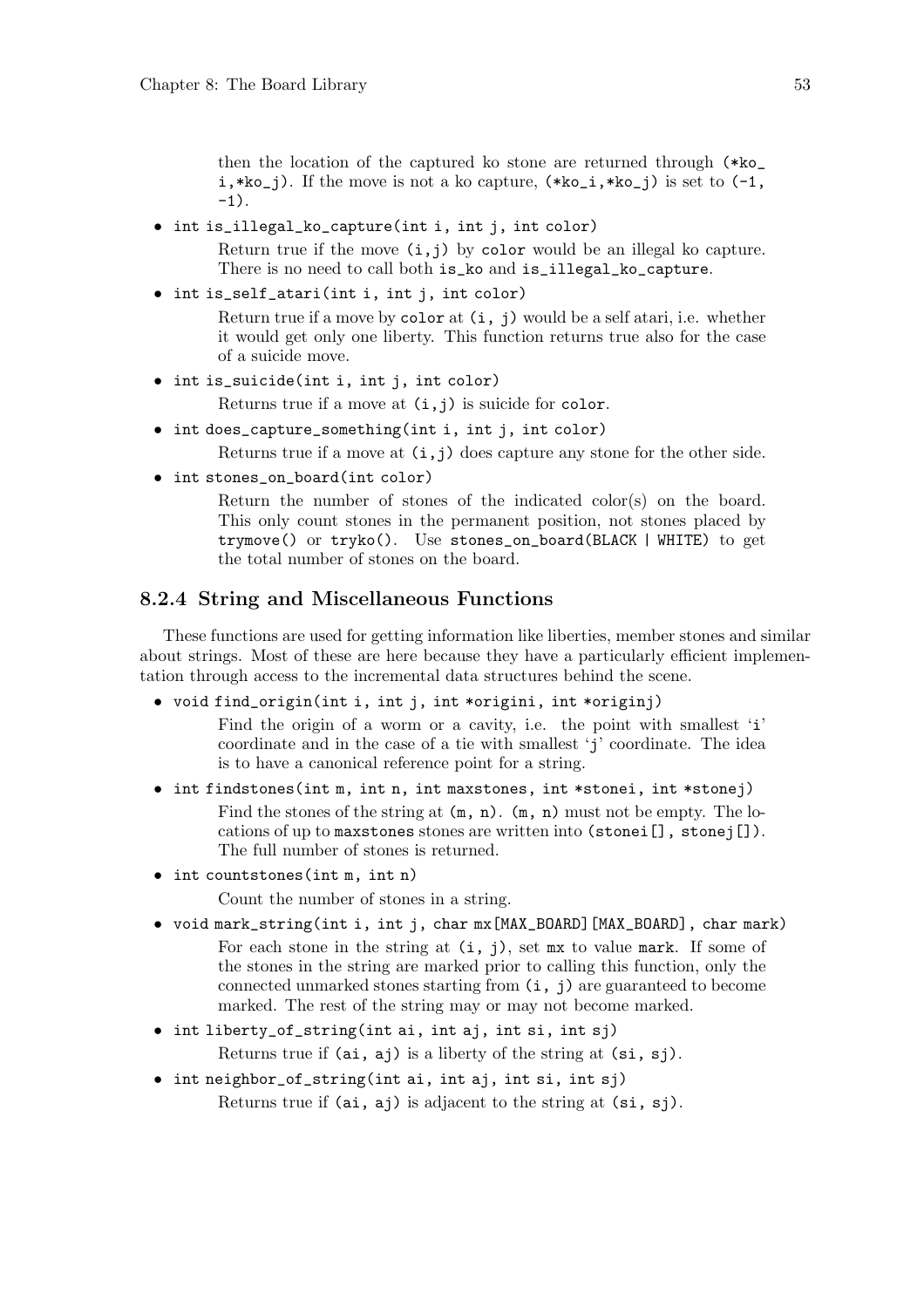- int same\_string(int ai, int aj, int bi, int bj)
	- Returns true if (ai, aj) is a stone in the same string as (bi, bj).
- int findlib(int m, int n, int maxlib, int \*libi, int \*libj) Find the liberties of the string at  $(m, n)$ , which must not be empty. The locations of up to maxlib liberties are written into (libi[], libj[]). The full number of liberties is returned. If you want the locations of all liberties, whatever their number, you should pass MAXLIBS as the value for maxlib and allocate space for libi[], libj[] accordingly.

```
• int countlib(int m, int n)
```
Count the number of liberties of the string at  $(m,n)$ , which must not be empty.

- int approxlib(int m, int n, int maxlib, int \*libi, int \*libj)
	- Find the liberties a stone of the given color would get if played at  $(m,$ n), ignoring possible captures of opponent stones. (m, n) must be empty. If libi!=NULL, the locations of up to maxlib liberties are written into (libi[], libj[]). The counting of liberties may or may not be halted when maxlib is reached. The number of liberties found is returned. If you want the number or the locations of all liberties, however many they are, you should pass MAXLIBS as the value for maxlib and allocate space for libi[], libj[] accordingly.
- int chainlinks(int m, int n, int adji[MAXCHAIN], int adjj[MAXCHAIN]): Returns (in adji[], adjj[] arrays) the chain (strings) surrounding the string at  $(m, n)$ . The chain is defined as the set of strings in immediate connection to the (m, n) string. Return value is the number of strings in the chain.
- void chainlinks2(int m, int n, int adji[MAXCHAIN], int adjj[MAXCHAIN], int lib)

Returns (in adji[], adjj[] arrays) the strings surrounding the string at (m, n), which have exactly lib liberties.

## 8.2.5 Miscellaneous Functions

• void incremental\_order\_moves(int mi, int mj, int color, int si, int sj, int \*number\_edges, int \*number\_same\_string, int \*number\_own, int \*number\_opponent, int \*captured\_stones, int \*threatened\_stones, int \*saved\_stones, int \*number\_open)

> Help collect the data needed by order\_moves() in 'reading.c'. It's the caller's responsibility to initialize the result parameters.

# 8.3 Hashing of Board Positions

Hashing of go positions in a hash table (sometimes also called a transposition table) is implemented in libboard, in 'hash.c' and cache.c to be exact.

To use the hash function, you must include 'hash.h' and to use the entire hash table, you must include 'cache.h' in your program. The details are described in Section 14.2 [Hashing], page 125.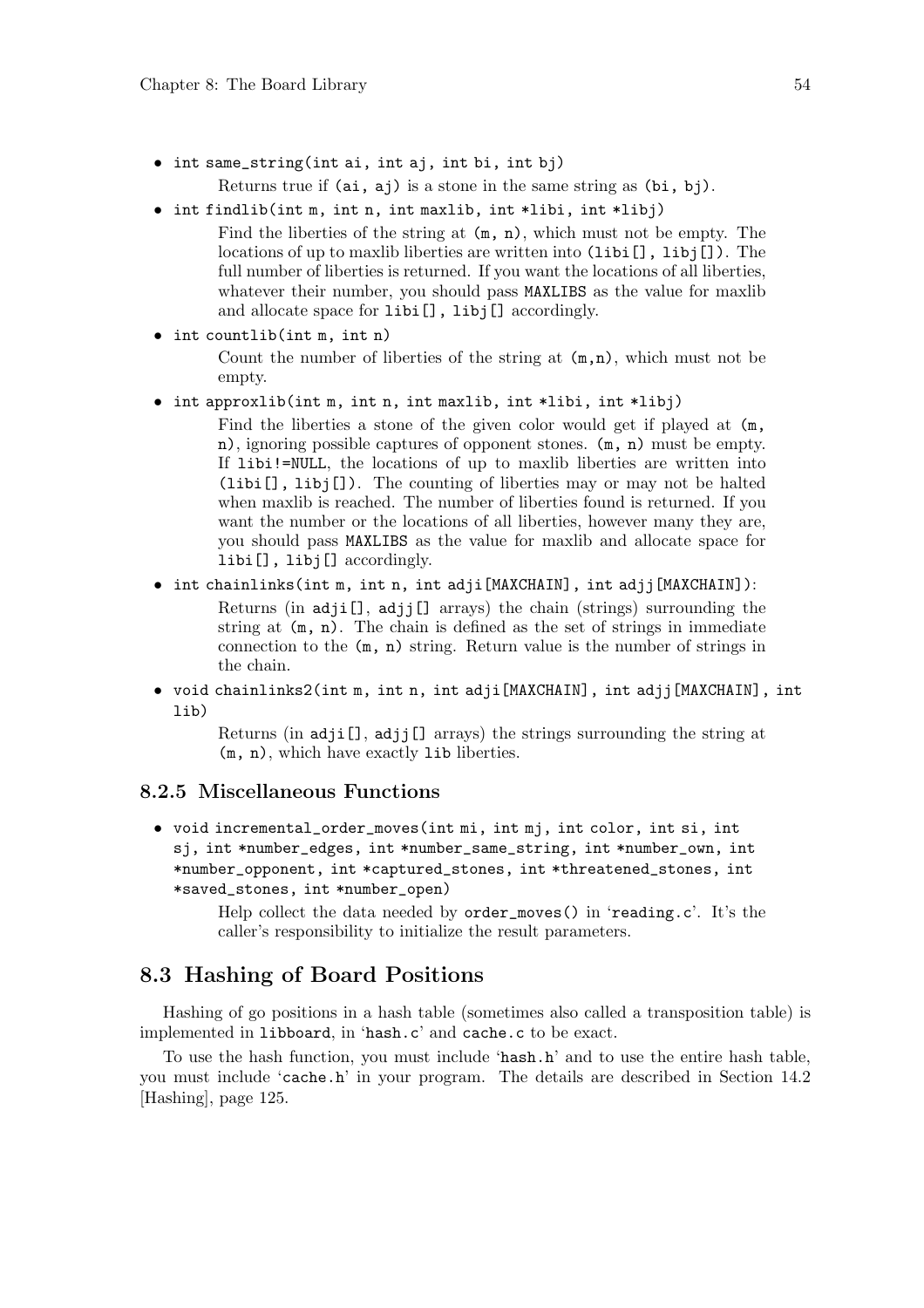# 9 Move generation

# 9.1 Introduction

GNU Go 3.0 has a move generation scheme that is substantially different from earlier versions. In particular, it is different from the method of move generation in GNU Go 2.6.

In the old scheme, various move generators suggested different moves with attached values. The highest such value then decided the move. There were two important drawbacks with this scheme:

- Efficient multipurpose moves could only be found by patterns which explicitly looked for certain combinations, such as a simultaneous connection and cut. There was also no good way to e.g. choose among several attacking moves.
- The absolute move values were increasingly becoming harder to tune with the increasing number of patterns. They were also fairly subjective and the tuning could easily break in unexpected ways when something changed, e.g. the worm valuation.

The basic idea of the new move generation scheme is that the various move generators suggest reasons for moves, e.g. that a move captures something or connects two strings, and so on. When all reasons for the different moves have been found, the valuation starts. The primary advantages are

- The move reasons are objective, in contrast to the move values in the old scheme. Anyone can verify whether a suggested move reason is correct.
- The centralized move valuation makes tuning easier. It also allows for style dependent tuning, e.g. how much to value influence compared to territory. Another possibility is to increase the value of safe moves in a winning position.

# 9.2 Overview

The engine of GNU Go takes a position and a color to move and generates the (supposedly) optimal move. This is done by the function genmove() in engine/genmove.c.

The move generation is done in three steps:

- 1. information gathering
- 2. generation of moves and move reasons
- 3. valuation of the suggested moves

This is somewhat simplified. In reality there is some overlap between the steps.

# 9.3 Information gathering

First we have to collect as much information as possible about the current position. Such information could be life and death of the groups, moyo status, connection of groups and so on. Information gathering are performed by the following functions, called in this order:

• make\_worms

Collect information about all connected sets of stones (strings) and cavities. This information is stored in the worm [] [] array.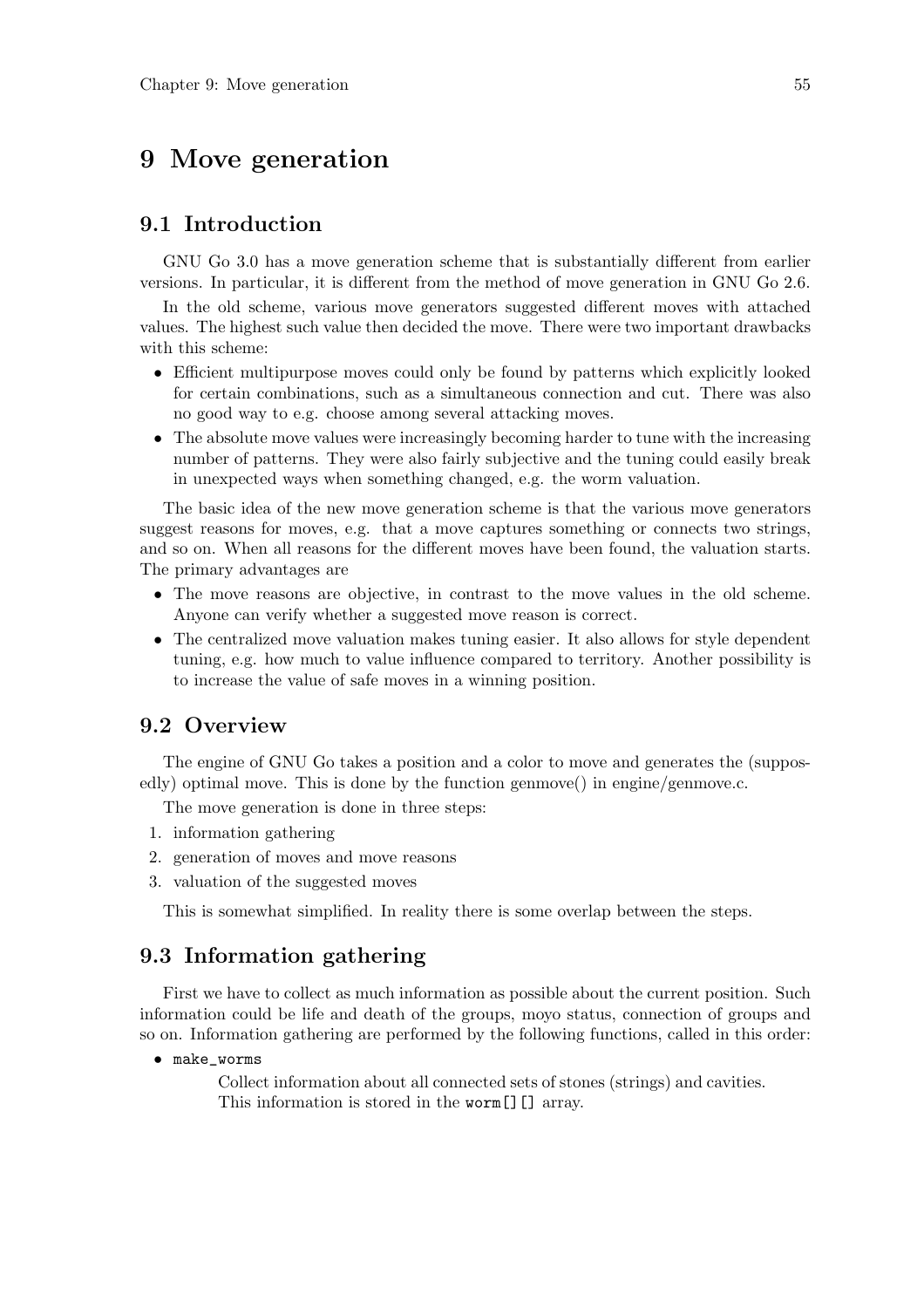• make\_dragons

ATTACK\_MOVE

Collect information about connected strings, which are called dragons. Important information here is number of eyes, life status, and connectedness between strings. The information is stored mainly in the array dragon [][] but also in dragon2[][].

See Section 4.3 [Examining the Position], page 21, for a more exact itinerary of the information-gathering portion of the move-generation proces.

See Chapter 10 [Worms and Dragons], page 67, for more detailed documentation about make\_worms and make\_dragons.

# 9.4 Generation of move reasons

Each move generator suggests a number of moves. It justifies each move suggestion with one or move move reasons. These move reasons are collected at each intersection where the moves are suggested for later valuation. The different kinds of move reasons considered by GNU Go are:

# DEFEND\_MOVE Attack or defend a worm. ATTACK\_THREAT\_MOVE DEFEND\_THREAT\_MOVE Threaten to attack or defend a worm. NON\_ATTACK\_MOVE NON\_DEFEND\_MOVE a non-attacking or non-defending move. ATTACK\_EITHER\_MOVE a move that attacks either on of two worms. DEFEND\_BOTH\_MOVE a move that simultaneously defends two worms. CONNECT\_MOVE CUT\_MOVE Connect or cut two worms. ANTISUJI\_MOVE Declare an antisuji or forbidden move. SEMEAI\_MOVE SEMEAI THREAT Win or threaten to win a semeai. EXPAND\_TERRITORY\_MOVE BLOCK\_TERRITORY\_MOVE a move that expands our territory or blocks opponents expansion. EXPAND\_MOYO\_MOVE a move expanding a moyo.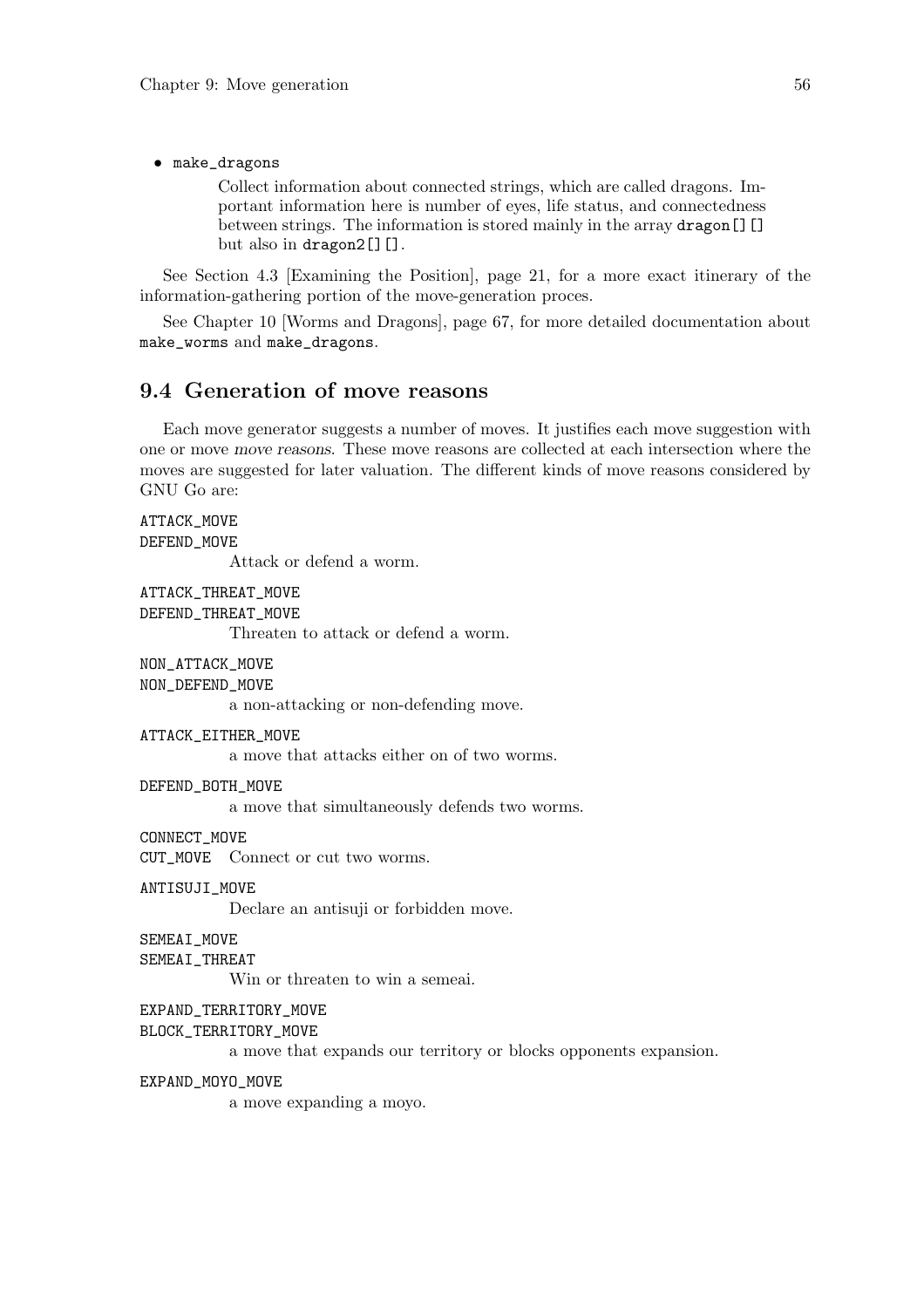### VITAL\_EYE\_MOVE

a vital point for life and death.

#### STRATEGIC\_ATTACK\_MOVE

### STRATEGIC\_DEFEND\_MOVE

Moves added by 'a' and 'd' class patterns (see Section 12.2 [Pattern Classification], page 93) which (perhaps intangibly) attack or defend a dragon.

- OWL\_ATTACK\_MOVE
- OWL\_DEFEND\_MOVE

an owl attack or defense move.

- OWL\_ATTACK\_THREAT
- OWL\_DEFEND\_THREAT

a threat to owl attack or defend a group.

OWL PREVENT THREAT

a move to remove an owl threat.

UNCERTAIN\_OWL\_ATTACK

UNCERTAIN\_OWL\_DEFENSE

an uncertain owl attack or defense.

MY\_ATARI\_ATARI\_MOVE

a move that starts a chain of ataris, eventually leading to a capture.

YOUR\_ATARI\_ATARI\_MOVE

a move that if played by the opponent starts a chain of ataris for the opponent, leading to capture, which is also a safe move for us. Preemptively playing such a move almost always defends the threat.

NOTE: Some of these are reasons for not playing a move.

More detailed discussion of these move reasons will be found in the next section.

# 9.5 Detailed Descriptions of various Move Reasons

## 9.5.1 Attacking and defending moves

A move which tactically captures a worm is called an attack move and a move which saves a worm from being tactically captured is called a defense move. It is understood that a defense move can only exist if the worm can be captured, and that a worm without defense only is attacked by moves that decrease the liberty count or perform necessary backfilling.

It is important that all moves which attack or defend a certain string are found, so that the move generation can make an informed choice about how to perform a capture, or find moves which capture and/or defend several worms.

Attacking and defending moves are first found in make\_worms while it evaluates the tactical status of all worms, although this step only gives one attack and defense (if any) move per worm. Immediately after, still in make\_worms, all liberties of the attacked worms are tested for additional attack and defense moves. More indirect moves are found by find\_attack\_patterns and find\_defense\_patterns, which match the A (attack) and D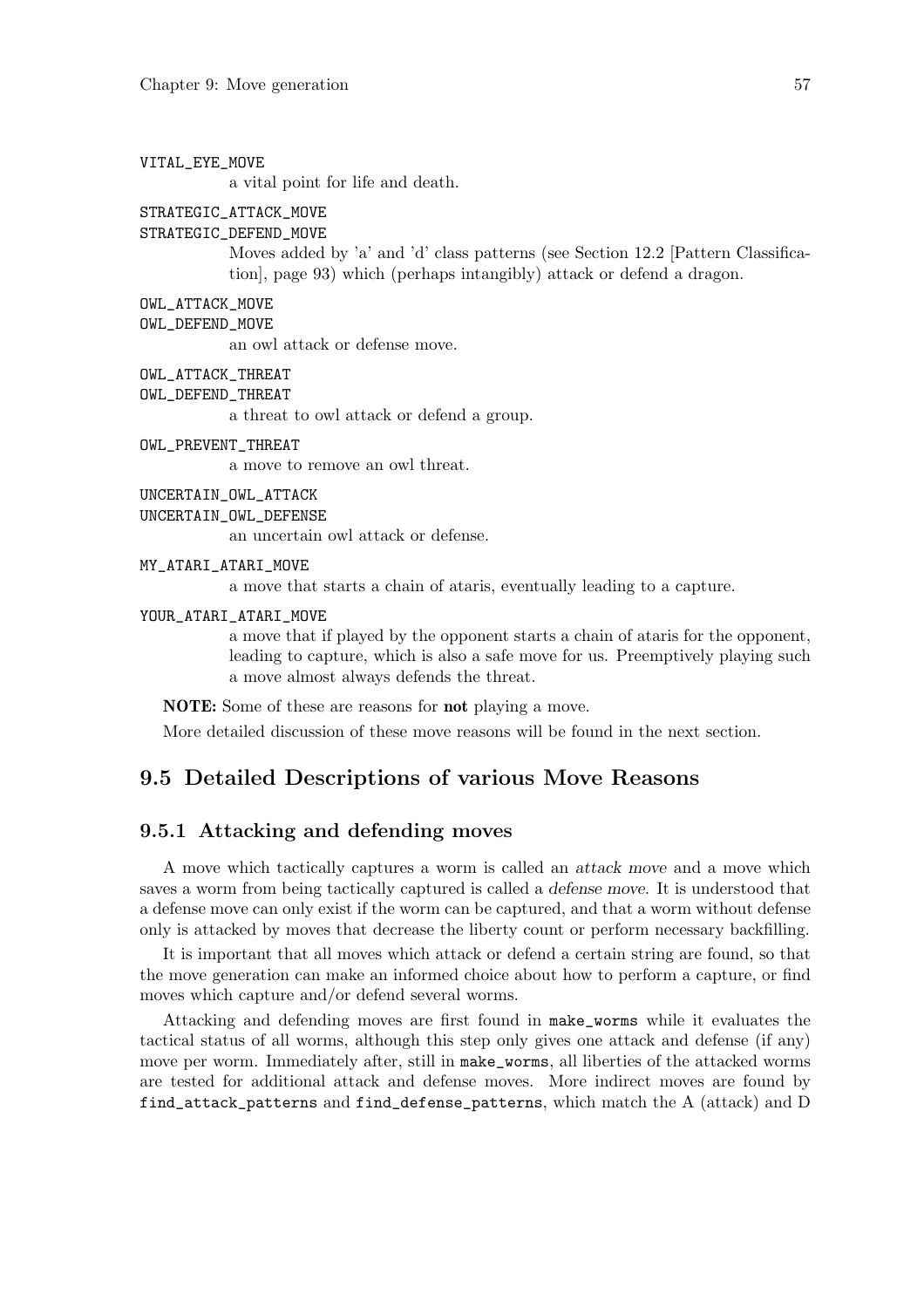(defense) class patterns in 'patterns/attack.db' and 'patterns/defense.db' As a final step, all moves which fill some purpose at all are tested whether they additionally attacks or defends some worm. (Only unstable worms are analyzed.)

## 9.5.2 Threats to Attack or Defend

A threat to attack a worm, but where the worm can be defended is used as a secondary move reason. This move reason can enhance the value of a move so that it becomes sente. A threatening move without any other justification can also be used as a ko threat. The same is true for a move that threatens defense of a worm, but where the worm can still be captured if the attacker doesn't tenuki.

Threats found by the owl code are called owl threats and they have their own owl reasons.

### 9.5.3 Not working attack and defense moves

The tactical reading may come up with ineffective attacks or defenses occasionally. When these can be detected by patterns, it's possible to cancel the attack and/or defense potential of the moves by using these move reasons. This can only be done by action lines in the patterns.

## 9.5.4 Multiple attack or defense moves

Sometimes a move attacks at least one of a number of worms or simultaneously defends all of several worms. These moves are noted by their own move reasons.

### 9.5.5 Cutting and connecting moves

Moves which connect two distinct dragons are called connecting moves. Moves which prevent such connections are called cutting moves. Cutting and connecting moves are primarily found by pattern matching, the C and B class patterns.

A second source of cutting and connecting moves comes from the attack and defense of cutting stones. A move which attacks a worm automatically counts as a connecting move if there are multiple dragons adjacent to the attacked worm. Similarly a defending move counts as a cutting move. The action taken when a pattern of this type is found is to induce a connect or cut move reason.

When a cut or connect move reason is registered, the involved dragons are of course stored. Thus the same move may cut and/or connect several pairs of dragons.

## 9.5.6 Semeai winning moves

A move which is necessary to win a capturing race is called a semeai move. These are similar to attacking moves, except that they involve the simultaneous attack of one worm and the defense of another. As for attack and defense moves, it's important that all moves which win a semeai are found, so an informed choice can be made between them.

Semeai move reasons should be set by the semeai module. However this has not been implemented yet. One might also wish to list moves which increase the lead in a semeai race (removes ko threats) for use as secondary move reasons. Analogously if we are behind in the race.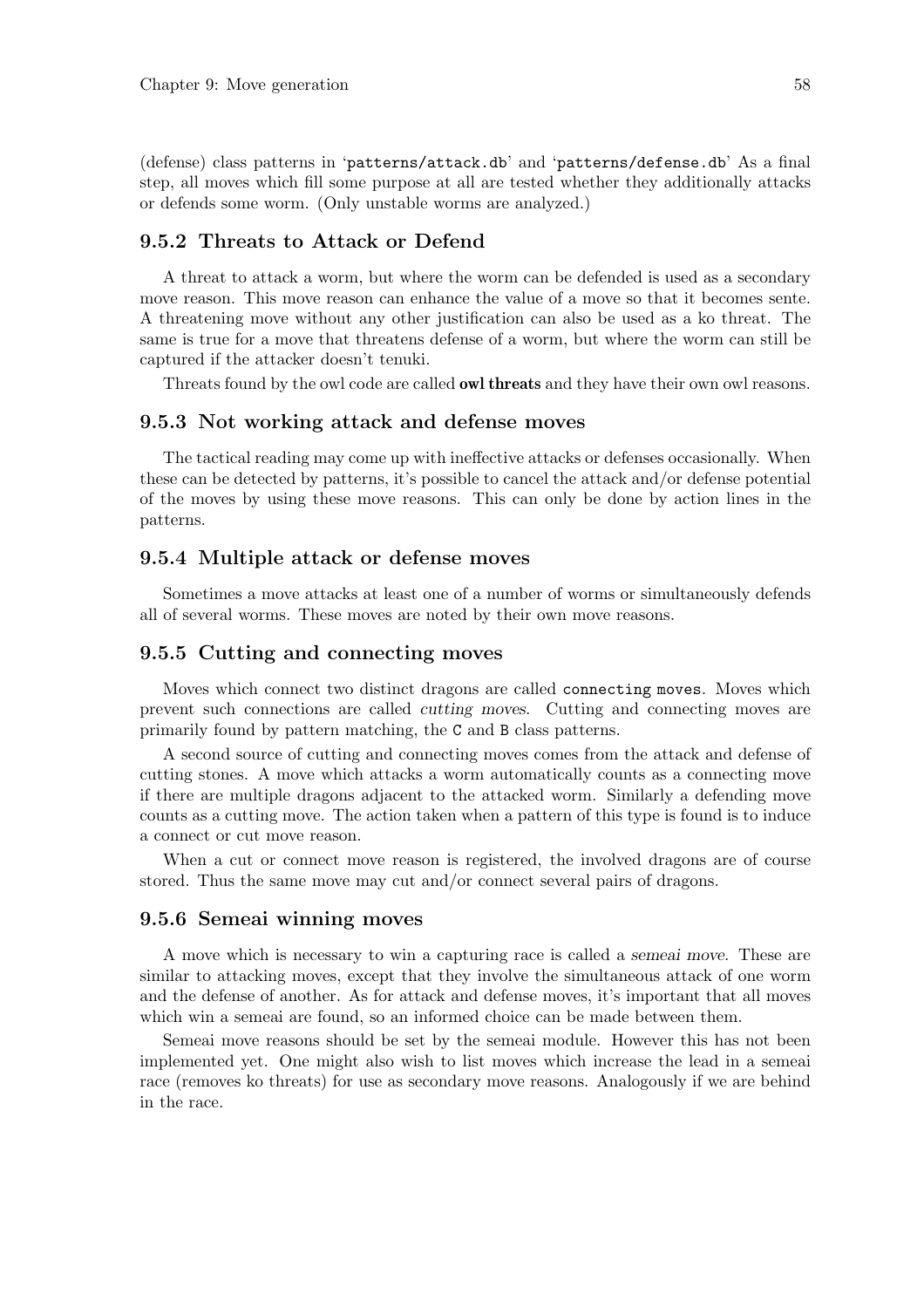## 9.5.7 Making or destroying eyes

A move which makes a difference in the number of eyes produced from an eye space is called an eye move. It's not necessary that the eye is critical for the life and death of the dragon in question, although it will be valued substantially higher if this is the case. As usual it's important to find all moves that change the eye count.

(This is part of what eye finder was doing. Currently it only finds one vital point for each unstable eye space.)

### 9.5.8 Antisuji moves

Moves which are locally inferior or for some other reason must not be played are called antisuji moves. These moves are generated by pattern matching. Care must be taken with this move reason as the move under no circumstances will be played.

## 9.5.9 Territorial moves

Any move that increases territory gets a move reason. These are the block territory and expand territory move reasons. Such move reasons are added by the 'b' and 'e' patterns in 'patterns/patterns.db'. Similarly the 'E' patterns attempt to generate or mitigate an moyo, which is a region of influence not yet secure territory, yet valuable. Such a pattern sets the "expand moyo" move reason.

## 9.5.10 Attacking and Defending Dragons

Just as the tactical reading code tries to determine when a worm can be attacked or defended, the owl code tries to determine when a dragon can get two eyes and live. The function  $ov1$ <sub>reasons</sub>() generates the corresponding move reasons.

The owl attack and owl defense move reasons are self explanatory.

The owl attack threat reason is generated if owl attack on an opponent's dragon fails but the owl code determines that the dragon can be killed with two consecutive moves. The killing moves are stored in (dragon[ai][aj].owl\_attacki\_i, dragon[ai][aj].owl\_attacki\_j) and (dragon[ai][aj].owl\_second\_attacki\_i, dragon[ai][aj].owl\_second\_attacki\_j).

Similarly if a friendly dragon is dead but two moves can revive it, an owl defense threat move reason is generated.

The prevent threat reasons are similar but with the colors reversed: if the opponent has an attack threat move then a move which removes the threat gets a prevent threat move reason.

The owl uncertain move reasons are generated when the owl code runs out of nodes. In order to prevent the owl code from running too long, a cap is put on the number of nodes one owl read can generate. If this is exceeded, the reading is cut short and the result is cached as usual, but marked uncertain. In this case an owl uncertain move reason may be generated. For example, if the owl code finds the dragon alive but is unsure, a move to defend may still be generated.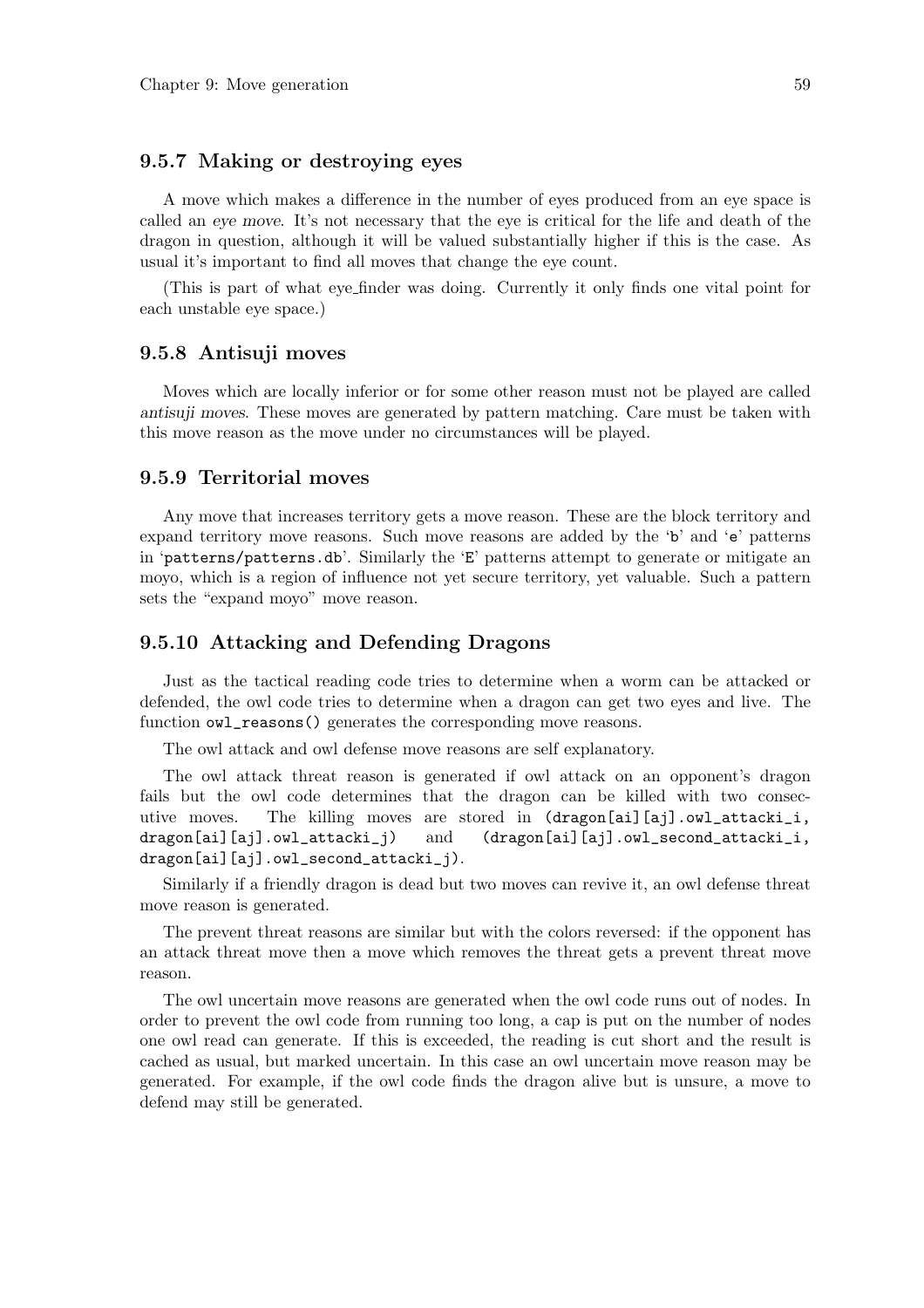# 9.5.11 Combination Attacks

The function atari\_atari tries to find a sequence of ataris culminating in an unexpected change of status of any opponent string, from ALIVE to CRITICAL, or from CRITICAL to DEAD. Once such a sequence of ataris is found, it tries to shorten it by rejecting irrelevant moves.

# 9.6 Valuation of suggested moves

Moves are valued with respect to five different criteria. These are

- territorial value
- influence value
- strategical value
- shape value,
- secondary value.

All of these are floats and should be measured in terms of actual points.

Territorial value is the amount of secure territory generated (or saved) by the move. Attack and defense moves have territorial values given by twice the number of stones in the worm plus adjacent empty space. This value is in practice approximated from the "effective size" measure.

Influence value is an estimation of the move's effect on the size of potential territory and possibly "area". This is currently implemented by using delta moyo simple(). This can probably be improved quite a bit. If the move captures some stones, this fact should be taken into account when computing moyo/area.

Strategical value is a measure of the effect the move has on the safety of all groups on the board. Typically cutting and connecting moves have their main value here. Also edge extensions, enclosing moves and moves towards the center have high strategical value. The strategical value should be the sum of a fraction of the territorial value of the involved dragons. The fraction is determined by the change in safety of the dragon.

Shape value is a purely local shape analysis, which primarily is intended to choose between moves having the same set of reasons. An important role of this measure is to offset mistakes made by the estimation of territorial and influence values. In open positions it's often worth sacrificing a few points of (apparent) immediate profit to make good shape. Shape value is implemented by pattern matching, the Shape patterns.

Secondary value is given for move reasons which by themselves are not sufficient to play the move. One example is to reduce the number of eyes for a dragon that has several or to attack a defenseless worm.

When all these values have been computed, they are summed, possibly weighted (secondary value should definitely have a small weight), into a final move value. This value is used to decide the move.

## 9.6.1 Territorial Value

The algorithm for computing territorial value is in the function estimate\_territorial\_ value. As the name suggests, it seeks to estimate the amount the move adds to secure territory.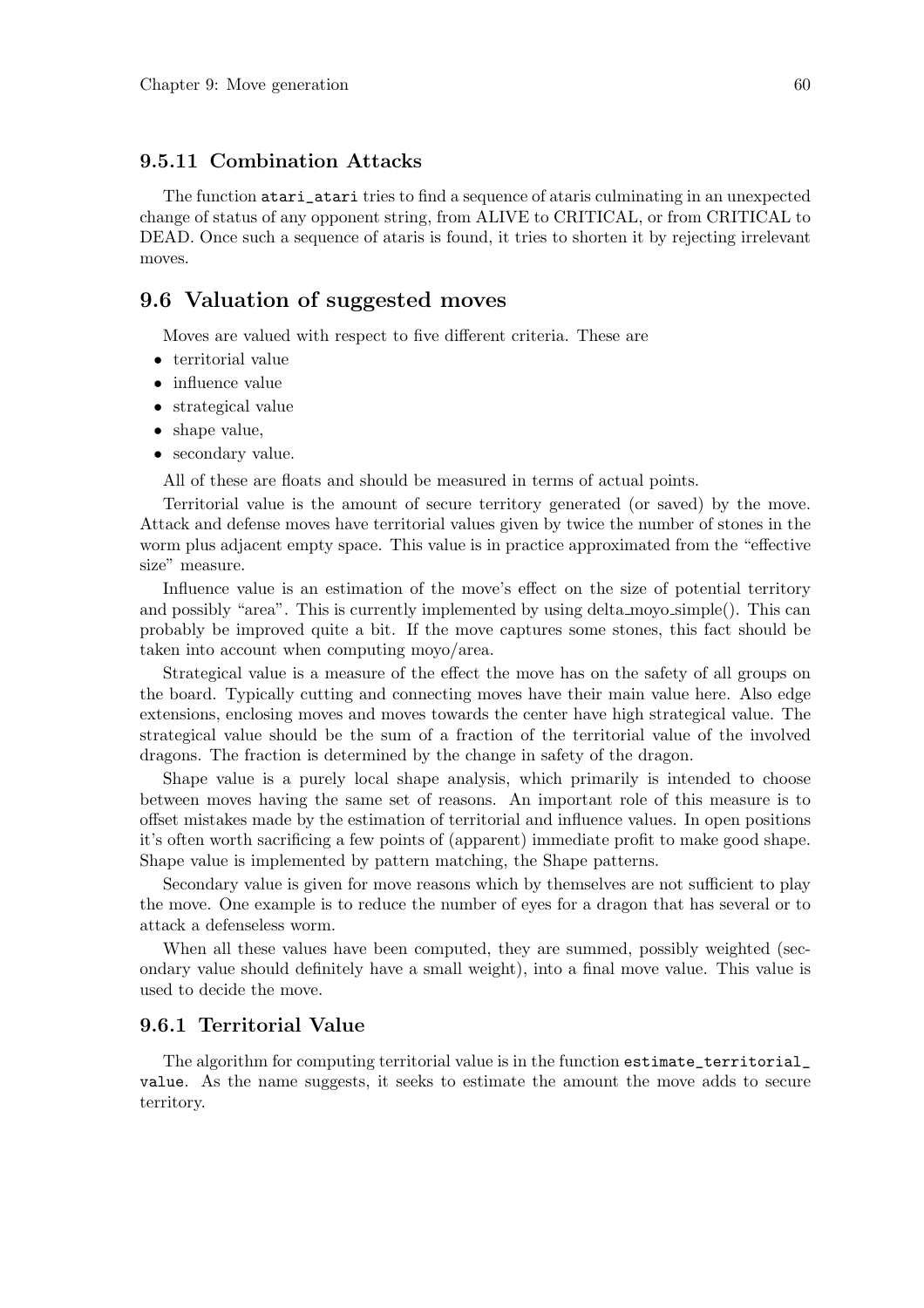This function examines every reason for the move and takes into account the safety of different dragons. For example if the reason for the move is that it attacks and kills a worm, no value is assigned if the worm is already DEAD. If the worm is not DEAD the value of the move is twice the effective size of the worm.

In addition to such additions to territory, if the move is found to be a block or expanding move, the function influence\_delta\_territory is consulted to find areas where after the move the influence function becomes so strong that these are counted as secure territory, or where the influence function is sufficiently weakened that these are removed from the secure territory of the opponent (see Section 16.6 [Influential Functions], page 149).

### 9.6.2 Influence Value

The function estimate\_influence\_value attempts to assign a value to the influence a move. The functions influence\_delta\_strict\_moyo influence\_delta\_strict\_area are called to find areas where after the move the influence function becomes strong enough that these are counted as friendly moyo or area, or which are taken away from the opponent's moyo or area (see Section 16.6 [Influential Functions], page 149).

### 9.6.3 Strategical Value

Strategical defense or attack reasons are assigned to any move which matches a pattern of type 'a' or 'd'. These are moves which in some (often intangible) way tend to help strengthen or weaken a dragon. Of course strengthening a dragon which is already alive should not be given much value, but when the move reason is generated it is not necessary to check its status or safety. This is done later, during the valuation phase.

### 9.6.4 Shape Factor

In the value field of a pattern (see Section 12.3 [Pattern Values], page 95) one may specify a shape value.

This is used to compute the shape factor, which multiplies the score of a move. We take the largest positive contribution to shape and add 1 for each additional positive contribution found. Then we take the largest negative contribution to shape, and add 1 for each additional negative contribution. The resulting number is raised to the power 1.05 to obtain the shape factor.

The rationale behind this complicated scheme is that every shape point is very significant. If two shape contributions with values (say) 5 and 3 are found, the second contribution should be devalued to 1. Otherwise the engine is too difficult to tune since finding multiple contributions to shape can cause significant overvaluing of a move.

## 9.6.5 Minimum Value

A pattern may assign a minimum (and sometimes also a maximum) value. For example the Joseki patterns have values which are prescribed in this way, or ones with a value field. One prefers not to use this approach but in practice it is sometimes needed.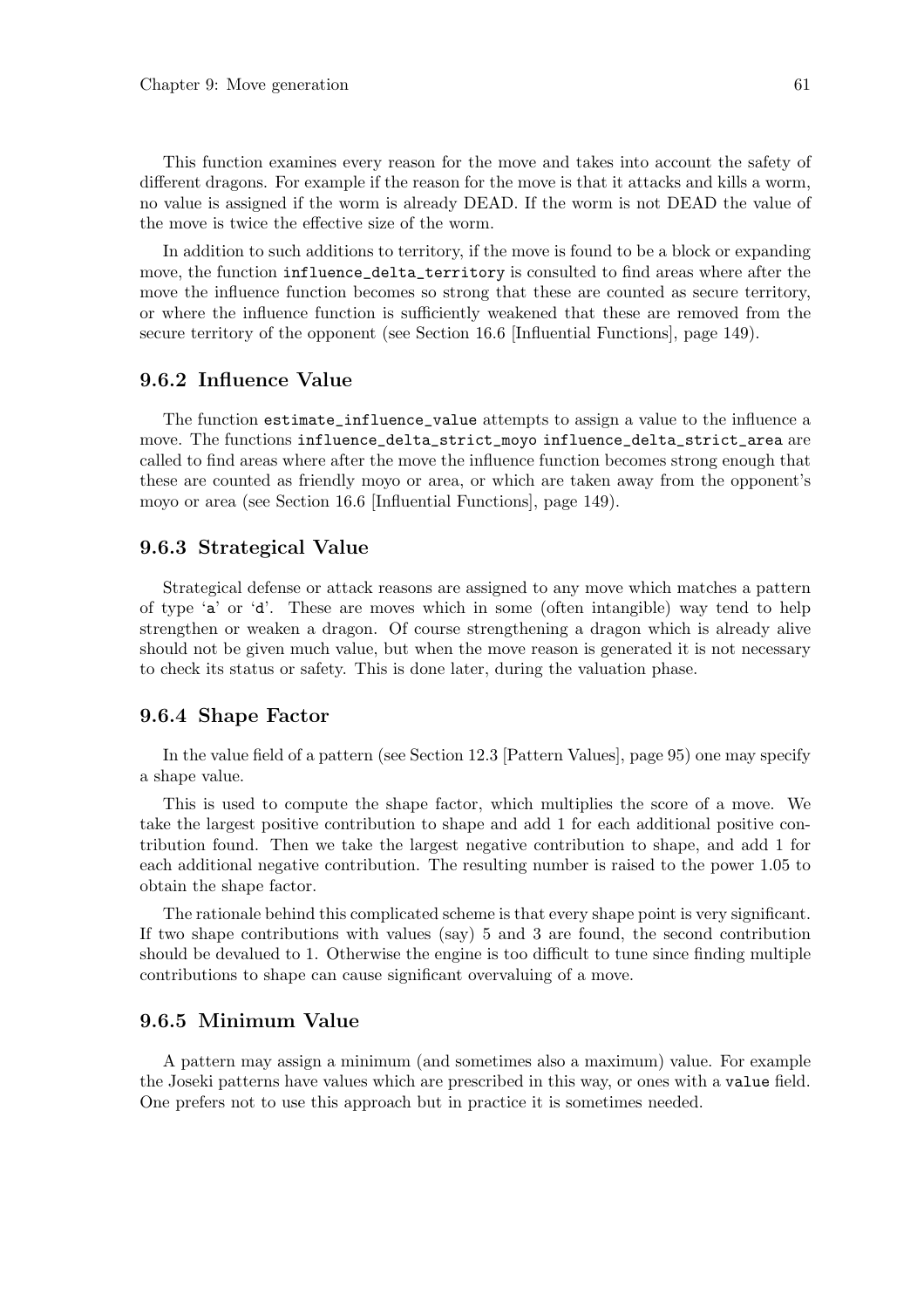### 9.6.6 Secondary Value

Secondary move reasons are weighed very slightly. Such a move can tip the scales if all other factors are equal.

Followup value refers to value which may acrue if we get two moves in a row in a local area. It is assigned by the function add\_followup\_value, for example through the followup\_value autohelper macro.

Attack and defense threats, including owl threats are usually given a small amount of weight, as is followup value.

If the largest move on the board is a ko which we cannot legally take, then such a move becomes attractive as a ko threat and the followup value or the value of the threat are taken in full.

# 9.7 Move Generation Functions

The following functions are defined in 'move\_reasons.c'.

```
• void clear_move_reasons(void)
```
Initialize move reason data structures.

• void add\_lunch(int ai, int aj, int bi, int bj)

See if a lunch is already in the list of lunches, otherwise add a new entry. A lunch is in this context a pair of eater (a dragon) and food (a worm).

• void remove\_lunch(int ai, int aj, int bi, int bj)

Remove a lunch from the list of lunches.

• void add\_defense\_move(int ti, int tj, int ai, int aj)

Add to the reasons for the move at  $(i, t)$  that it defends the worm at  $(ai, t)$ aj).

• int defense\_move\_known(int ti, int tj, int ai, int aj)

Query whether a defense move is already known. Add to the reasons for the move at  $(ti, tj)$  that it attacks the worm at  $(ai, ai)$ .

• int attack\_move\_known(int ti, int tj, int ai, int aj)

Query whether an attack move is already known.

• void remove\_defense\_move(int ti, int tj, int ai, int aj)

Remove from the reasons for the move at (ti, tj) that it defends the worm at (ai, aj). We do this by adding a NON DEFEND move reason and wait until later to actually remove it. Otherwise it may be added again. We must also check that there do exist a defense move reason for this worm. Otherwise we may end up in an infinite loop when trying to actually remove it.

• void remove\_attack\_move(int ti, int tj, int ai, int aj)

Remove from the reasons for the move at (ti, tj) that it attacks the worm at (ai, aj). We do this by adding a NON ATTACK move reason and wait until later to actually remove it. Otherwise it may be added again.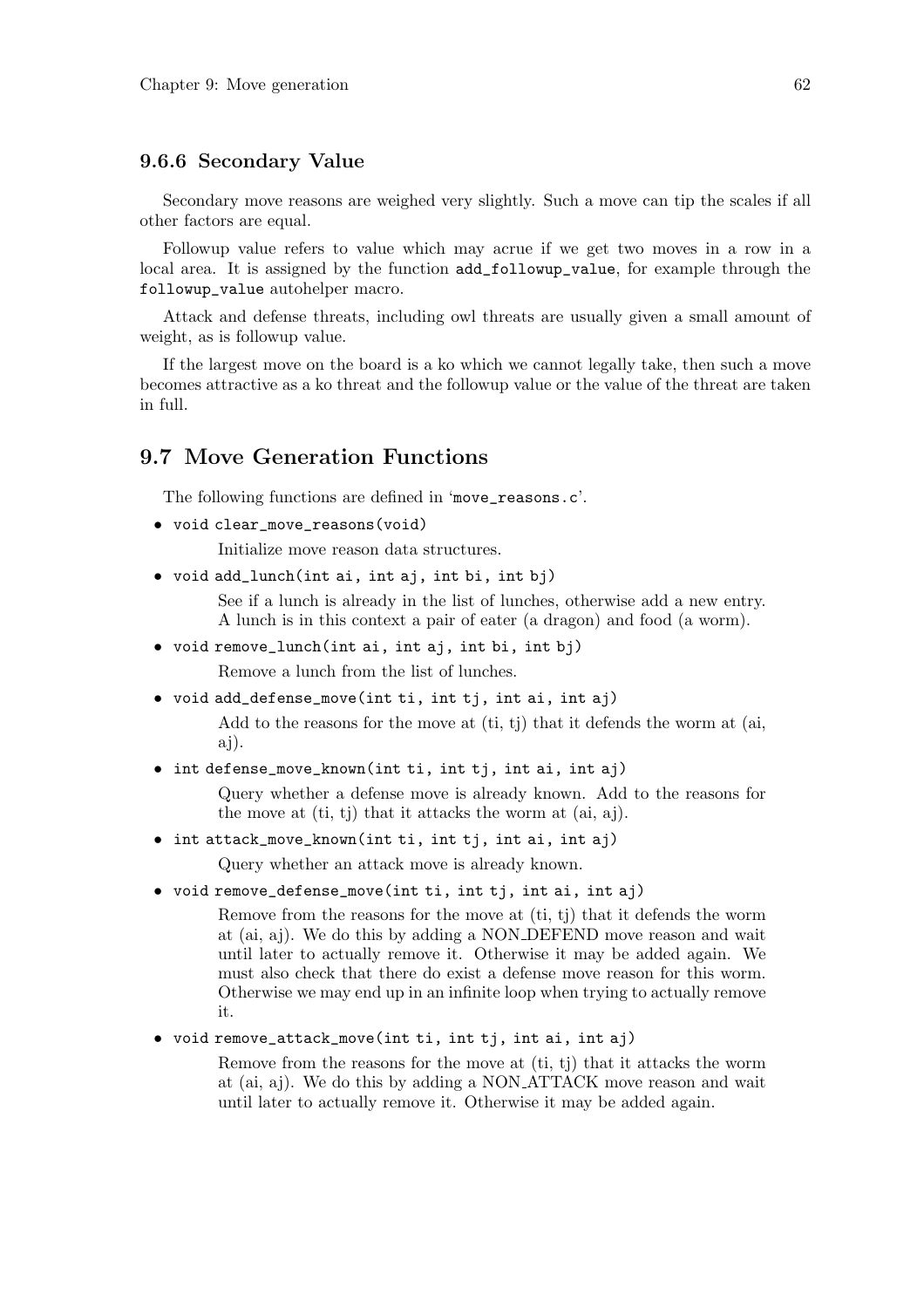- void add\_connection\_move(int ti, int tj, int ai, int aj, int bi, int bj) Add to the reasons for the move at (ti, tj) that it connects the dragons at (ai, aj) and (bi, bj). Require that the dragons are distinct.
- void add\_cut\_move(int ti, int tj, int ai, int aj, int bi, int bj) Add to the reasons for the move at  $(ti, tj)$  that it cuts the dragons at (ai, aj) and (bi, bj). Require that the dragons are distinct.
- void add\_antisuji\_move(int ti, int tj)

Add to the reasons for the move at (ti, tj) that it is an anti-suji. This means that it's a locally inferior move or for some other reason must not be played.

- void add\_semeai\_move(int ti, int tj, int ai, int aj, int bi, int bj) Add to the reasons for the move at (ti, tj) that it wins a semeai between my worm at (ai, aj) and your worm at (bi, bj).
- void add\_vital\_eye\_move(int ti, int tj, int ai, int aj, int color) Add to the reasons for the move at (ti, tj) that it's the vital point for the eye space at (ai, aj) of color color.
- void add\_attack\_either\_move(int ti, int tj, int ai, int aj, int bi, int bj) Add to the reasons for the move at (ti, tj) that it attacks either (ai, aj) or (bi, bj) (e.g. a double atari). This move reason is only used for double attacks on opponent stones. Before accepting the move reason, check that the worms are distinct and that neither is undefendable.
- void add\_defend\_both\_move(int ti, int tj, int ai, int aj, int bi, int bj) Add to the reasons for the move at  $(ti, ti)$  that it defends both  $(ai, ai)$ and (bi, bj) (e.g. from a double atari). This move reason is only used for defense of own stones.
- void add\_block\_territory\_move(int ti, int tj)

Add to the reasons for the move at (ti, tj) that it secures territory by blocking.

• void add\_expand\_territory\_move(int ti, int tj)

Add to the reasons for the move at (ti, tj) that it expands territory.

• void add\_expand\_moyo\_move(int ti, int tj)

Add to the reasons for the move at (ti, tj) that it expands move.

• void add\_shape\_value(int ti, int tj, float value)

Increase or decrease the shape value for the move at (ti, tj).

- void add\_strategical\_attack\_move(int ti, int tj, int ai, int aj) Add to the reasons for the move at (ti, tj) that it attacks the dragon (ai, aj) on a strategical level.
- void add\_strategical\_defense\_move(int ti, int tj, int ai, int aj) Add to the reasons for the move at  $(t_i, t_j)$  that it defends the dragon (ai, aj) on a strategical level.
- void add\_followup\_value(int ti, int tj, float value) Add value of followup moves.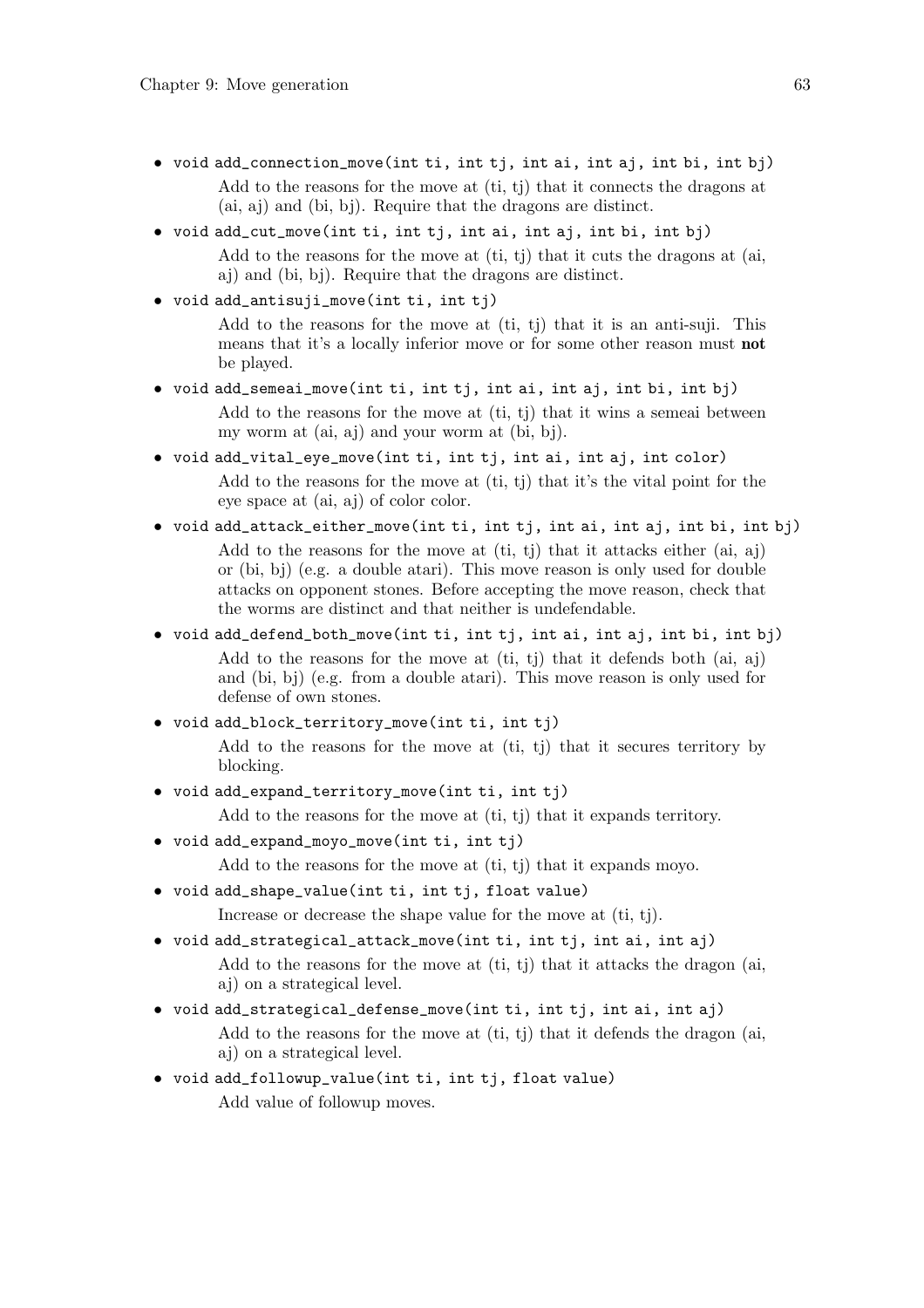- void set\_minimum\_move\_value(int ti, int tj, float value) Set a minimum allowed value for the move.
- void set\_maximum\_move\_value(int ti, int tj, float value) Set a maximum allowed value for the move.
- void set\_minimum\_territorial\_value(int ti, int tj, float value) Set a minimum allowed territorial value for the move.
- void set\_maximum\_territorial\_value(int ti, int tj, float value) Set a maximum allowed territorial value for the move.
- int review\_move\_reasons(int \*i, int \*j, float \*val, int color) Review the move reasons to find which (if any) move we want to play.

# 9.8 Local Move Generation Functions

The following functions in 'move\_reasons.c' are declared static. Their scope is limited to that file.

• static int find\_worm(int ai, int aj)

Find the index of a worm in the list of worms. If necessary, add a new entry. (ai, aj) must point to the origin of the worm.

• static int find\_dragon(int ai, int aj)

Find the index of a dragon in the list of dragons. If necessary, add a new entry. (ai, aj) must point to the origin of the dragon.

• static int find\_connection(int dragon1, int dragon2)

Find the index of a connection in the list of connections. If necessary, add a new entry.

• static int find\_semeai(int myworm, int yourworm)

Find the index of a semeai in the list of semeais. If necessary, add a new entry.

• static int find\_worm\_pair(int worm1, int worm2)

Find the index of an unordered pair of worms in the list of worm pairs. If necessary, add a new entry.

• static int find\_eye(int i, int j, int color)

Find the index of an eye space in the list of eye spaces. If necessary, add a new entry.

• static int find\_reason(int type, int what)

Find a reason in the list of reasons. If necessary, add a new entry.

- static void add\_move\_reason(int ti, int tj, int type, int what) Add a move reason for (ti, tj) if it's not already there or the table is full.
- static void remove\_move\_reason(int ti, int tj, int type, int what) Remove a move reason for (ti, tj). Ignore silently if the reason wasn't there.
- static int move\_reason\_known(int ti, int tj, int type, int what) Check whether a move reason already is recorded for a move.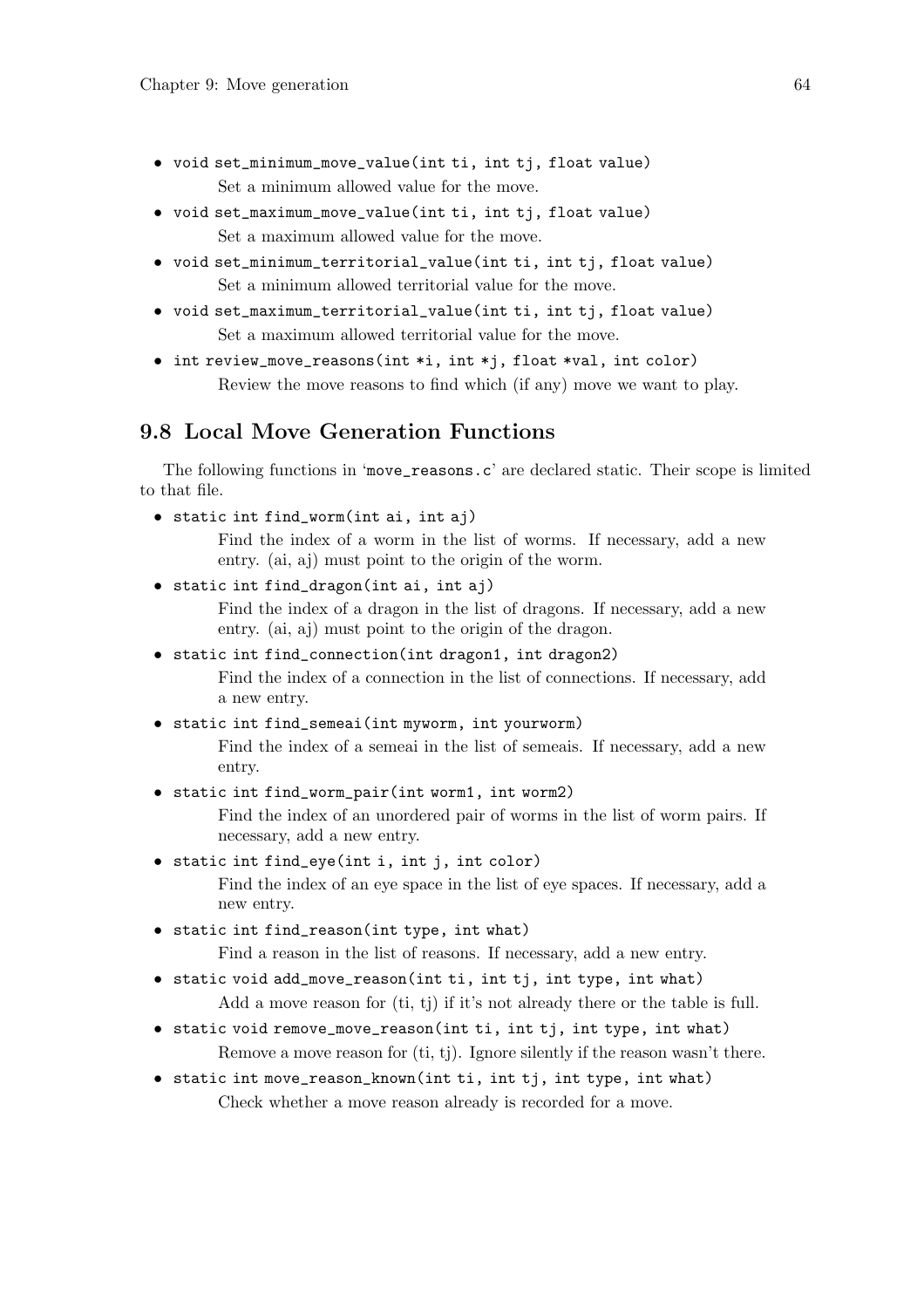- static void find\_more\_attack\_and\_defense\_moves(int color) Test all moves that defends, attacks, connects or cuts to see if they also attack or defend some other worm.
- static void remove\_opponent\_attack\_and\_defense\_moves(int color)

Remove attacks on own stones and defense of opponent stones, i.e. moves which are only relevant for the opponent. It might seem useful to take these into account (proverb "my enemy's vital point is my vital point") but now it seems they only lead to trouble. It's easiest just to remove them altogether.

### • static void do\_remove\_false\_attack\_and\_defense\_moves(void)

Remove attacks and defenses that have earlier been marked as NON ATTACK or NON DEFEND respectively, because they actually don't work.

• static int strategically\_sound\_defense(int ai, int aj, int ti, int tj) It's often bad to run away with a worm that is in a strategically weak position. This function gives heuristics for determining whether a move at (ti, tj) to defend the worm (ai, aj) is strategically sound. These heuristics need improvement. The biggest weakness is that they sometimes fail to detect when we're running away towards open ground. It would help much to have a reliable escape route mechanism.

### • static void induce\_secondary\_move\_reasons(int color)

Any move that captures or defends a worm also connects or cuts the surrounding dragons. Find these secondary move reasons.

- − There is a certain amount of optimizations that could be done here.
- − Even when we defend a worm, it's possible that the opponent still can secure a connection, e.g. underneath a string with few liberties. Thus a defense move isn't necessarily a cut move.
- − Connections are transitive. If a move connects A with B and B with C, we should infer that it connects A with C as well.
- static float effective\_dragon\_size(int ai, int aj)

Measure the "effective" size of a dragon. This measure is a reasonable approximation of how much area a dragon cover, including some amount of surrounding empty spaces.

• static float dragon\_safety(int ai, int aj, int ignore\_dead\_dragons)

An attempt to estimate the safety of a dragon. This should be possible to improve considerably. The resulting value is interpreted so that 1.0 means a fully safe dragon while 0.0 is an almost dead dragon.

• static float connection\_value2(int ai, int aj, int bi, int bj, int ti, int tj)

Strategical value of connecting (or cutting) the dragon at (ai, aj) to the dragon at (bi, bj). This function is assymetric.

- static void estimate\_territorial\_value(int m, int n, int color) Estimate the direct territorial value of a move at (m,n).
- static void estimate\_influence\_value(int m, int n, int color) Estimate the influence value of a move at (m,n).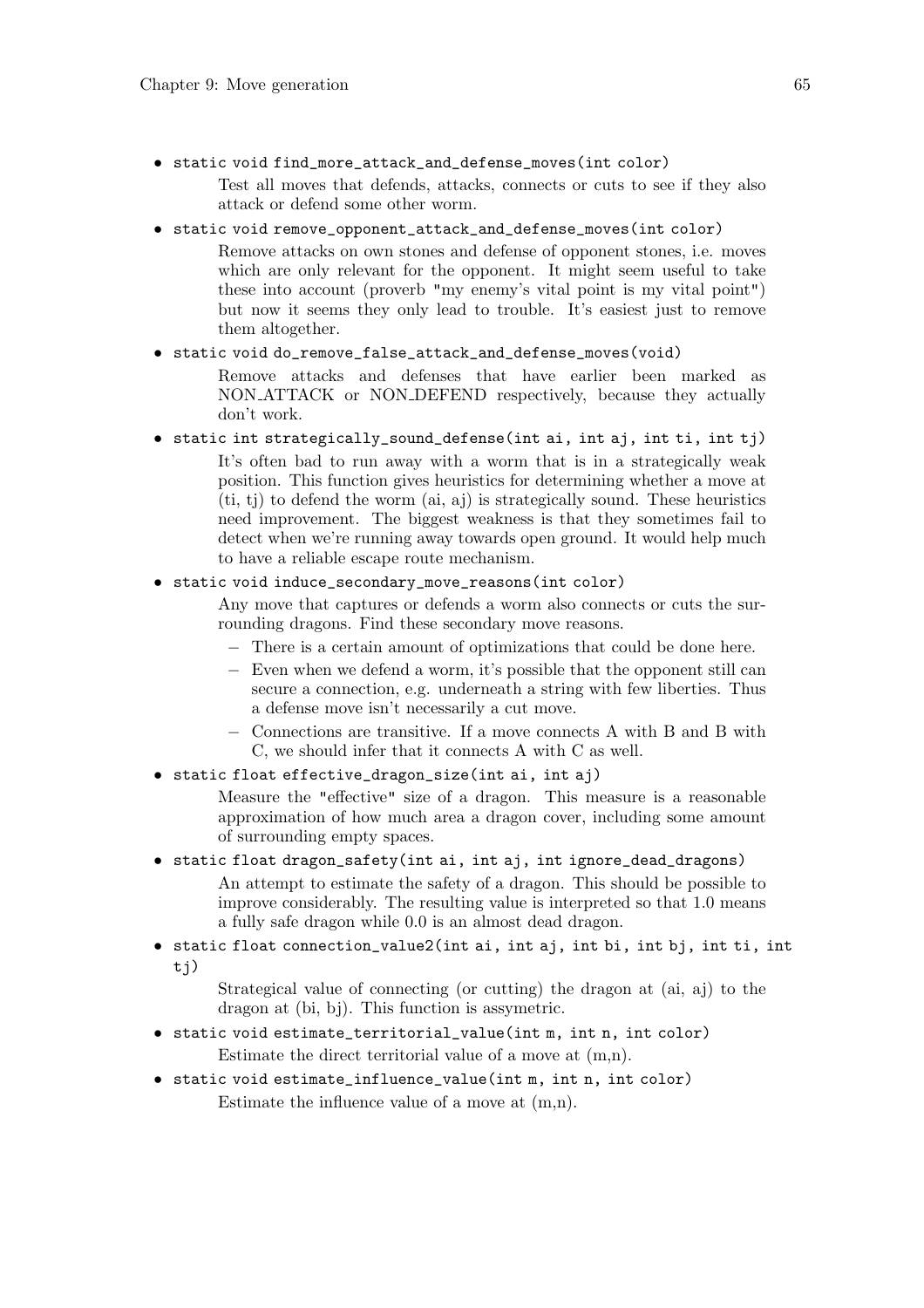- static void estimate\_strategical\_value(int m, int n, int color) Estimate the strategical value of a move at (m,n).
- static int is\_antisuji\_move(int m, int n)

Look through the move reasons to see whether  $(m, n)$  is an antisuji move.

 $\bullet$  static float value\_move\_reasons(int m, int n, int color)

Combine the reasons for a move at  $(m, n)$  into an old style value. These heuristics are now somewhat less ad hoc but probably still need a lot of improvement.

• static void value\_moves(int color)

Loop over all possible moves and value the move reasons for each.

# 9.9 End Game

Endgame moves are generated just like any other move by GNU Go. In fact, the concept of endgame does not exist explicitly, but if the largest move initially found is worth 6 points or less, an extra set of patterns in 'endgame.db' is matched and the move valuation is redone.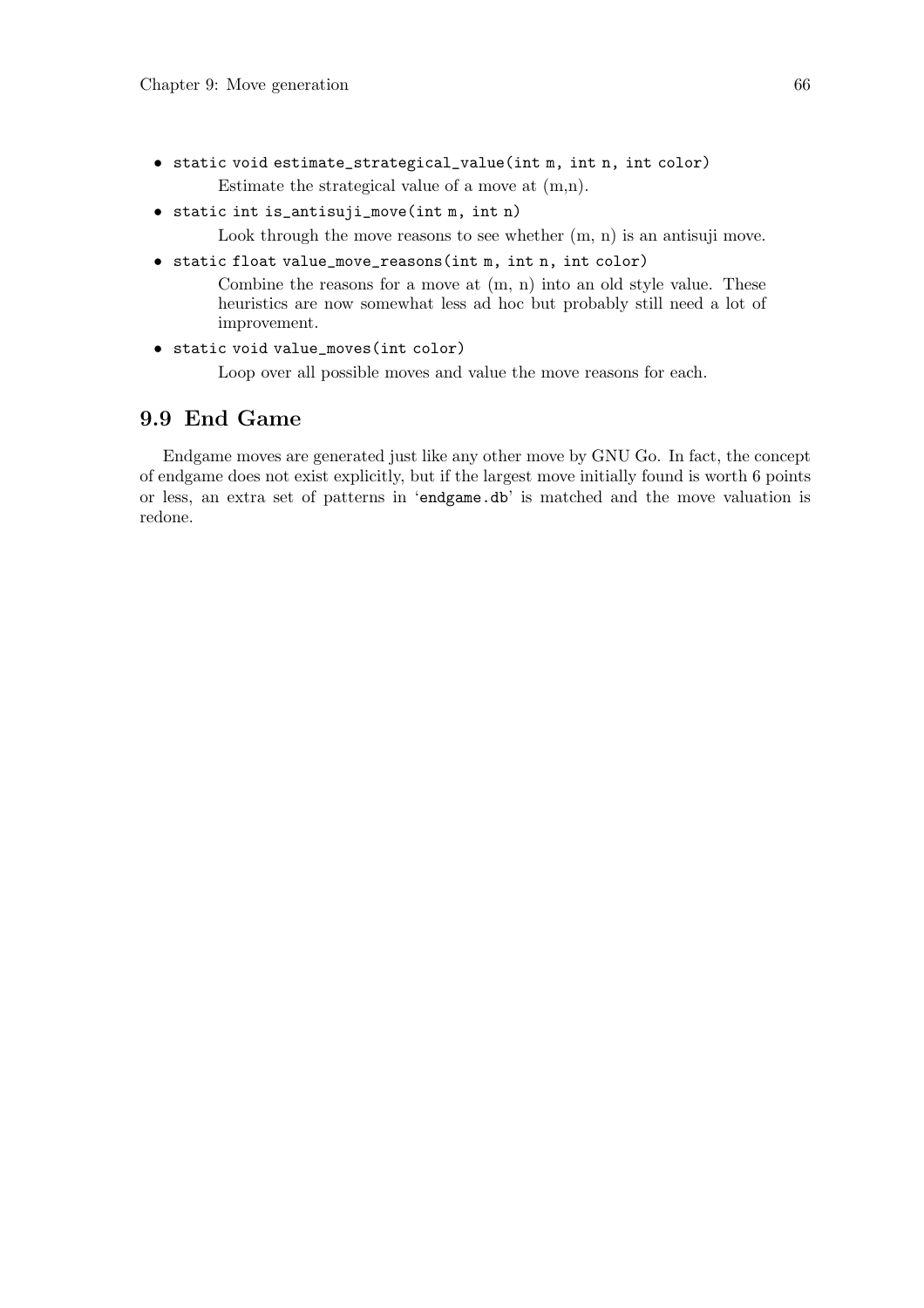# 10 Worms and Dragons

Before considering its move, GNU Go collects some data in several arrays. Two of these arrays, called worm and dragon, are discussed in this document. Others are discussed in See Chapter 11 [Eyes], page 82.

This information is intended to help evaluate the connectedness, eye shape, escape potential and life status of each group.

Later routines called by genmove() will then have access to this information. This document attempts to explain the philosophy and algorithms of this preliminary analysis, which is carried out by the two routines make\_worm() and make\_dragon() in 'dragon.c'.

A worm is a maximal set of vertices on the board which are connected along the horizontal and vertical lines, and are of the same color, which can be BLACK, WHITE or EMPTY. The term EMPTY applied to a worm means that the worm consists of empty (unoccupied) vertices. It does **not** mean that that the worm is the empty set. A string is a nonempty worm. An empty worm is called a cavity. If a subset of vertices is contained in a worm, there is a unique worm containing it; this is its worm closure.

A dragon is a union of strings of the same color which will be treated as a unit. The dragons are generated anew at each move. If two strings are in the dragon, it is the computer's working hypothesis that they will live or die together and are effectively connected.

The purpose of the dragon code is to allow the computer to formulate meaningful statements about life and death. To give one example, consider the following situation:

| nnnnn   |  |
|---------|--|
| NUXXXUU |  |
| OXXO    |  |
| UXXXXXU |  |
| nnnnn   |  |

The X's here should be considered a single group with one three-space eye, but they consist of two separate strings. Thus we must amalgamate these two strings into a single dragon. Then the assertion makes sense, that playing at the center will kill or save the dragon, and is a vital point for both players. It would be difficult to formulate this statement if the X's are not perceived as a unit.

The present implementation of the dragon code involves simplifying assumptions which can be refined in later implementations.

## 10.1 Worms

The array struct worm\_data worm[MAX\_BOARD][MAX\_BOARD] collects information about the worms. We will give definitions of the various fields. Each field has constant value at each vertex of the worm. We will define each field.

```
struct worm_data {
  int color;
  int size;
```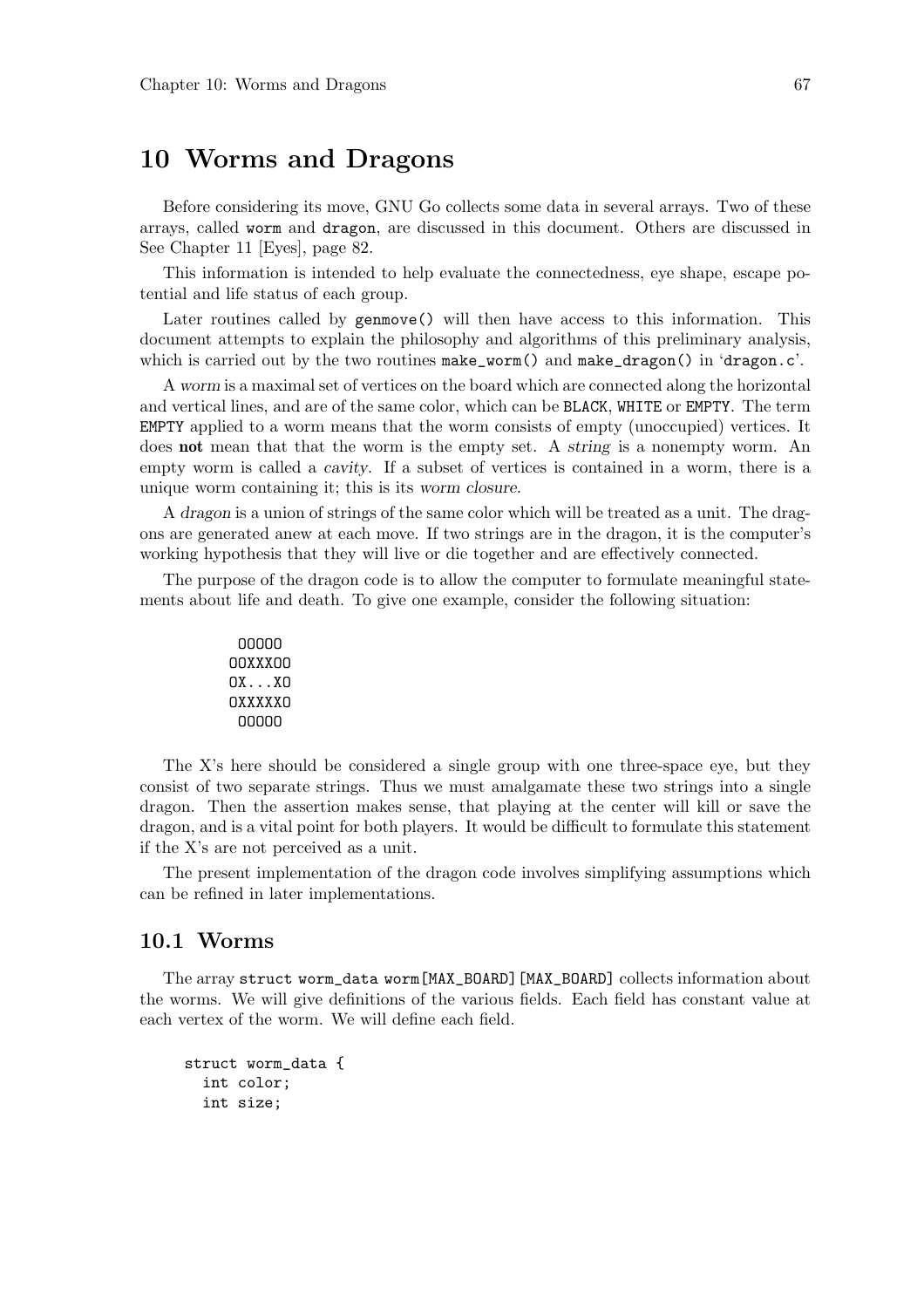```
float effective_size;
  int origini;
  int originj;
  int liberties;
  int liberties2;
  int liberties3;
  int liberties4;
  int attacki;
  int attackj;
  int attack_code;
  int defendi;
  int defendj;
  int defend_code;
  int lunchi;
  int lunchj;
  int cutstone;
  int cutstone2;
  int genus;
  int value;
  int ko;
  int inessential;
  int invincible;
  int unconditional_status;
};
```

```
• color
```
If the worm is BLACK or WHITE, that is its color. Cavities (empty worms) have an additional attribute which we call bordercolor. This will be one of BLACK\_BORDER, WHITE\_BORDER or GRAY\_BORDER. Specifically, if all the worms adjacent to a given empty worm have the same color (black or white) then we define that to be the bordercolor. Otherwise the bordercolor is gray.

Rather than define a new field, we keep this data in the field color. Thus for every worm, the color field will have one of the following values: BLACK, WHITE, GRAY\_BORDER, BLACK\_BORDER or WHITE\_BORDER. The last three categories are empty worms classified by bordercolor.

• size

This field contains the cardinality of the worm.

• effective\_size

This is the number of stones in a worm plus the number of empty intersections that are at least as close to this worm as to any other worm. Intersections that are shared are counted with equal fractional values for each worm. This measures the direct territorial value of capturing a worm. effective size is a floating point number. Only intersections at a distance of 4 or less are counted.

### • (origini, originj)

Each worm has a distinguished member, called its origin. Its coordinates are (origini, originj). The purpose of this field is to make it easy to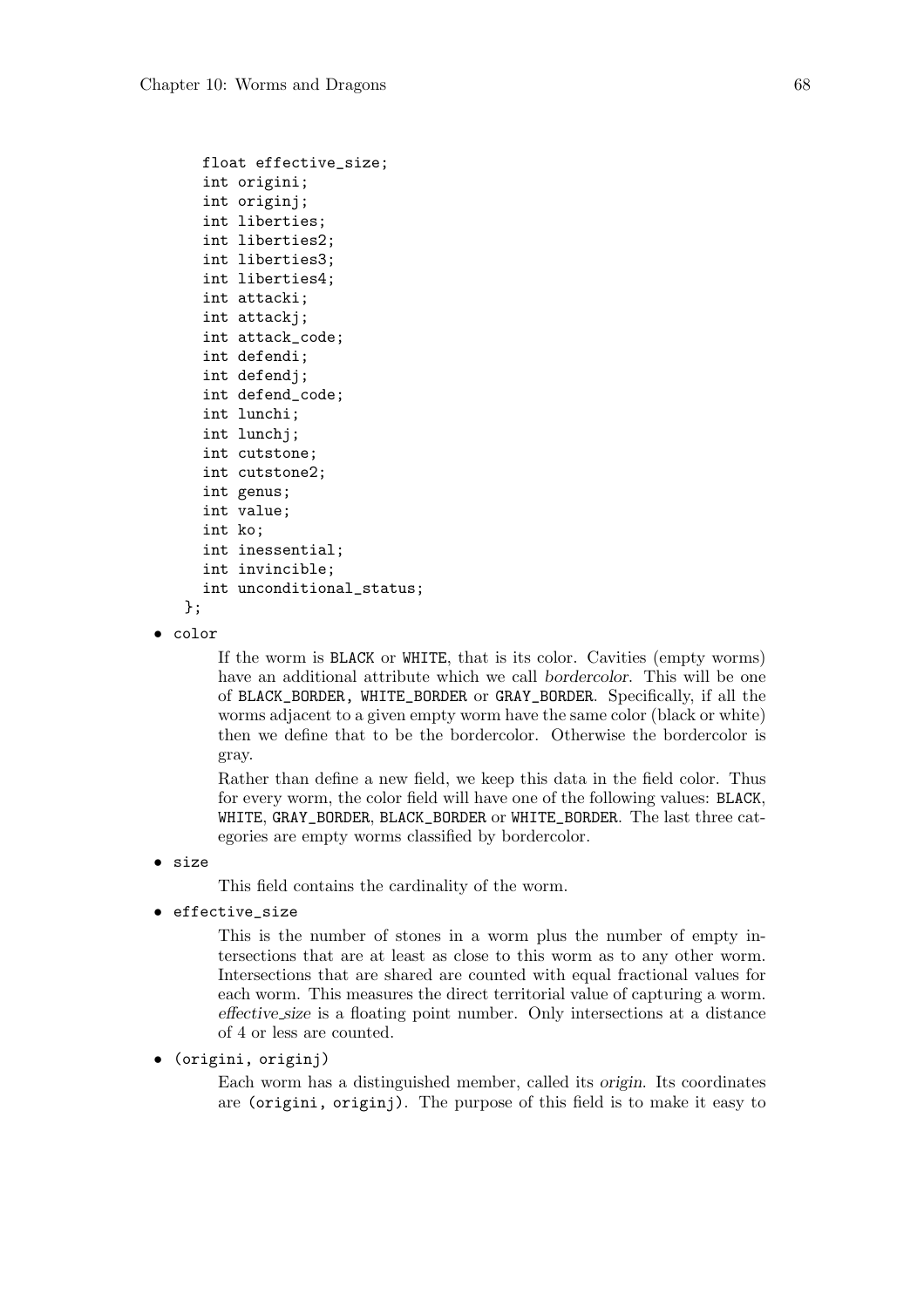determine when two vertices lie in the same worm: we compare their origin. Also if we wish to perform some test once for each worm, we simply perform it at the origin and ignore the other vertices. The origin is characterized by the test:

 $(word[m][n].origini == m)$  &&  $(word[m][n].originj == n)$ .

• liberties

For a nonempty worm the field liberties is the number of liberties of the string. This is supplemented by LIBERTIES2, LIBERTIES3 and LIBERTIES4, which are the number of second order, third order, and fourth order liberties, respectively. The definition of liberties of order >1 is adapted to the problem of detecting the shape of the surrounding cavity. In particular we want to be able to see if a group is loosely surrounded. a liberty of order n is an empty vertex which may be connected to the string by placing n stones of the same color on the board, but no fewer. The path of connection may pass through an intervening group of the same color. The stones placed at distance >1 may not touch a group of the opposite color. Connections through ko are not permitted. Thus in the following configuration:

| $XX \ldots$     | We label the      | XX.4.   |
|-----------------|-------------------|---------|
| X0              | liberties of      | X01234  |
| $X \cap \ldots$ | order $\leq 5$ of | X01234  |
| .               | the 0 group:      | .12.4.  |
| $X, X, \ldots$  |                   | $X.X$ . |

The convention that liberties of order >1 may not touch a group of the opposite color means that knight's moves and one space jumps are perceived as impenetrable barriers. This is useful in determining when the string is becoming surrounded.

The path may also not pass through a liberty at distance 1 if that liberty is flanked by two stones of the opposing color. This reflects the fact that the O stone is blocked from expansion to the left by the two X stones in the following situation:

> X. .O X.

We say that n is the *distance* of the liberty of order n from the dragon.

• (attacki, attackj):

If it is determined that the string may be easily captured, (attacki, attackj) points to an attacking move. This is only used for strings with <5 liberties. If no attacking move is found, then attack\_code == 0.

• attack\_code

1 if the worm can be captured unconditionally, 2 or 3 if it can be captured with ko. If it can be captured provided the attacker is willing to ignore any ko threat, then the  $attack\_code == 2$ . If it can be captured provided the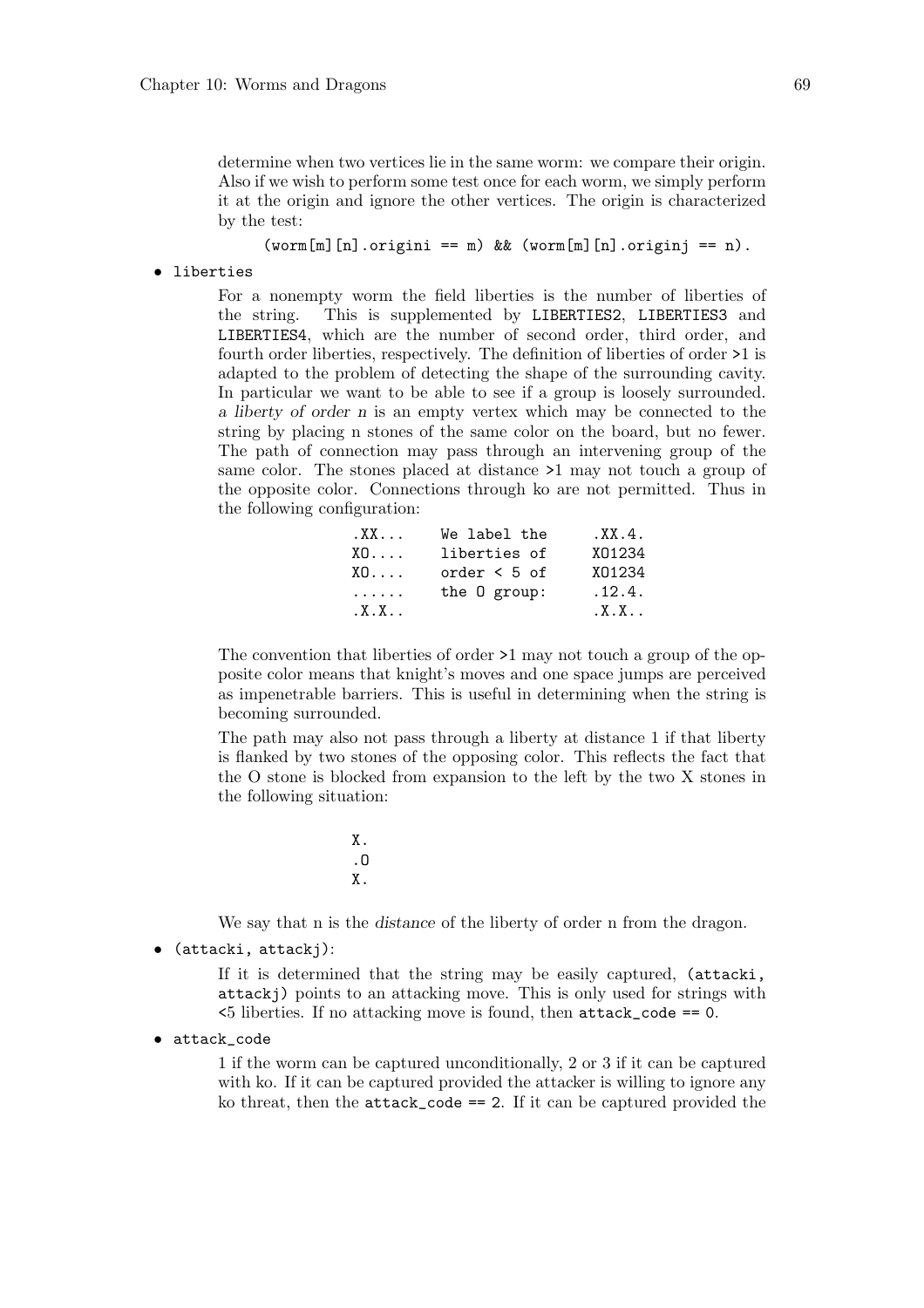attacker can come up with a sufficiently large ko threat, then the attack\_  $code == 3$ .

• lunch

If lunchi  $!= -1$  then (lunchi, lunchj) points to a boundary worm which can be easily captured. (It does not matter whether or not the string can be defended.)

• defend:

If there is an attack on the string (stored in the attack field defined above), and there is a move which defends the string, this move is stored in (defendi, defendj). Otherwise defend\_code == 0.

• defend\_code

1 if the worm can be defended unconditionally, 2 or 3 if it can be defended with ko. If it can be defended provided the defender is willing to ignore any ko threat, then the defend\_code == 2. If it can be captured provided the defender can come up with a sufficiently large ko threat, then the defend\_code ==  $3$ . If there is no attack, defend\_code is 0.

We have two distinct notions of cutting stone, which we keep track of in the separate fields worm.cutstone and worm.cutstone2. We maintain both fields because the historically older cutstone field is needed to deal with the fact that e.g. in the position

> OXX.O .OOXO OXX.O

the X stones are amalgamated into one dragon because neither cut works as long as the two O stones are in atari. Therefore we add one to the cutstone field for each potential cutting point, indicating that these O stones are indeed worth rescuing.

For the time being we use both concepts in parallel. It's possible we also old concept for correct handling of lunches.

cutstone:

This field is equal to 2 for cutting stones, 1 for potential cutting stones. Otherwise it is zero. Definitions for this field: a cutting stone is one adjacent to two enemy strings, which do not have a liberty in common. The most common type of cutting string is in this situation:

> XO OX

A potential cutting stone is adjacent to two enemy strings which do share a liberty. For example, X in:

> XO O.

For cutting strings we set worm[m][n].cutstone=2. For potential cutting strings we set worm[m][n].cutstone=1.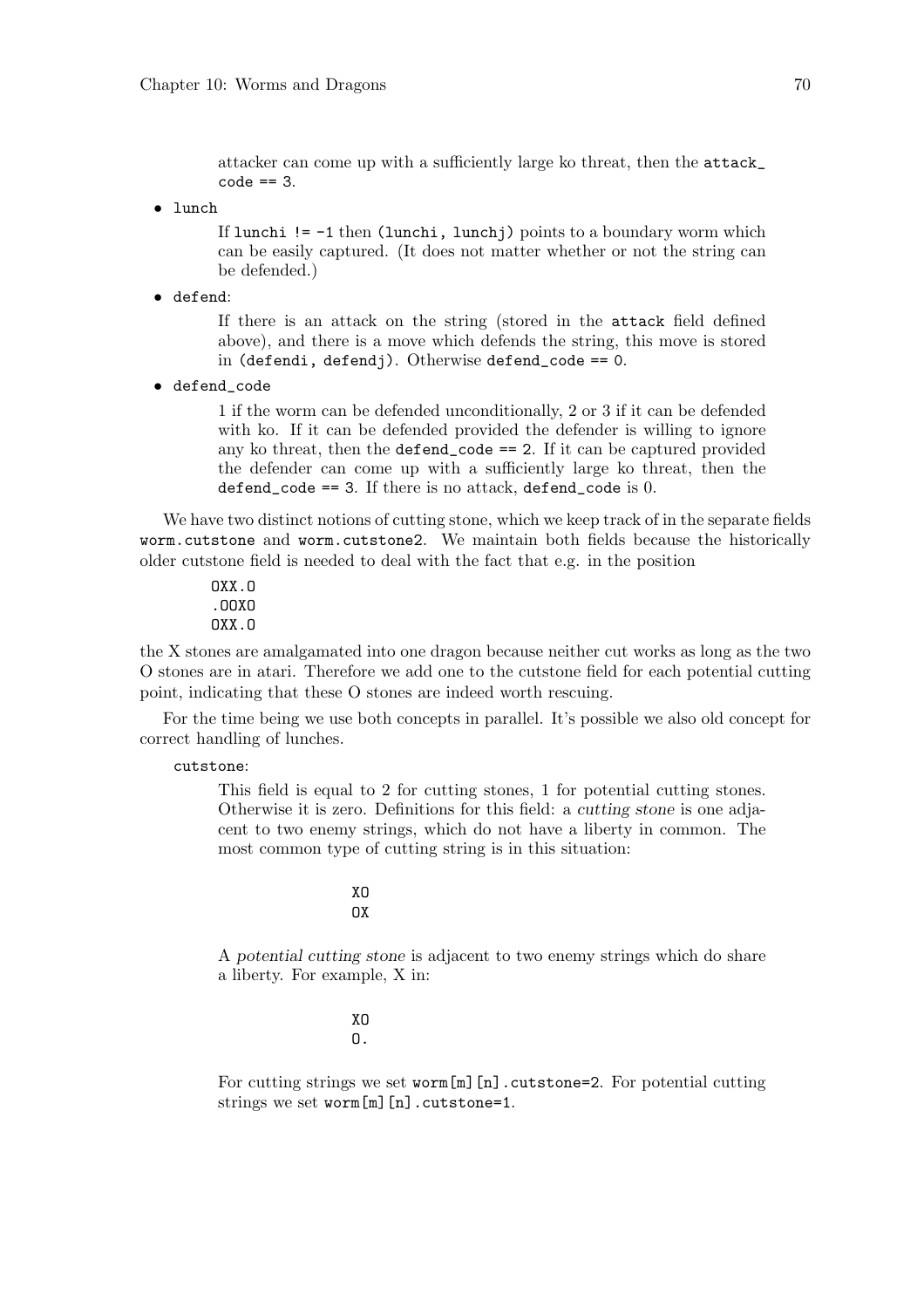#### cutstone2:

Cutting points are identified by the patterns in the connections database. Proper cuts are handled by the fact that attacking and defending moves also count as moves cutting or connecting the surrounding dragons. The cutstone2 field is set during find cuts(), called from make domains().

The cutstone2 field is needed to deal with the fact that e.g. in the position

$$
\begin{array}{c} 0 \tt XX.0 \\ \tt .00X0 \\ \tt 0XX.0 \end{array}
$$

the X stones are amalgamated into one dragon because neither cut works as long as the two O stones are in atari. Therefore we add one to the cutstone field for each potential cutting point, indicating that these O stones are indeed worth rescuing.

For the time being we use both concepts in parallel, with the new concept stored in cutstone2. It's possible that we have to keep the old concept for correct handling of lunches.

#### genus:

There are two separate notions of genus for worms and dragons. The dragon notion is more important, so dragon[m][n].genus is a far more useful field than worm[m][n].genus. Both fields are intended as approximations to the number of eyes. The genus of a string is the number of connected components of its complement, minus one. It is an approximation to the number of eyes of the string.

 $k_0$ :

For every ko, the flag ko is set to 1 at the ko stone which is in atari, and also at the ko cavity adjacent to it. Thus in this situation:

$$
\begin{array}{c} \tt XO \\ \tt X.XO \\ \tt XO \end{array}
$$

the flag ko is set to 1 at the rightmost X stone, and also at the cavity to its left.

#### inessential:

An inessential string is one which meets a criterion designed to guarantee that it has no life potential unless a particular surrounding string of the opposite color can be killed. More precisely an inessential string is a string S of genus zero, not adjacent to any opponent string which can be easily captured, and which has no edge liberties or second order liberties, and which satisfies the following further property: If the string is removed from the board, then the empty worm E which is the worm closure of the set of vertices which it occupied has bordercolor the opposite of the removed string. The empty worm E (empty, that is, as a worm of the board modified by removal of S) consists of the union of support of S together with certain other empty worms which we call the boundary components of S.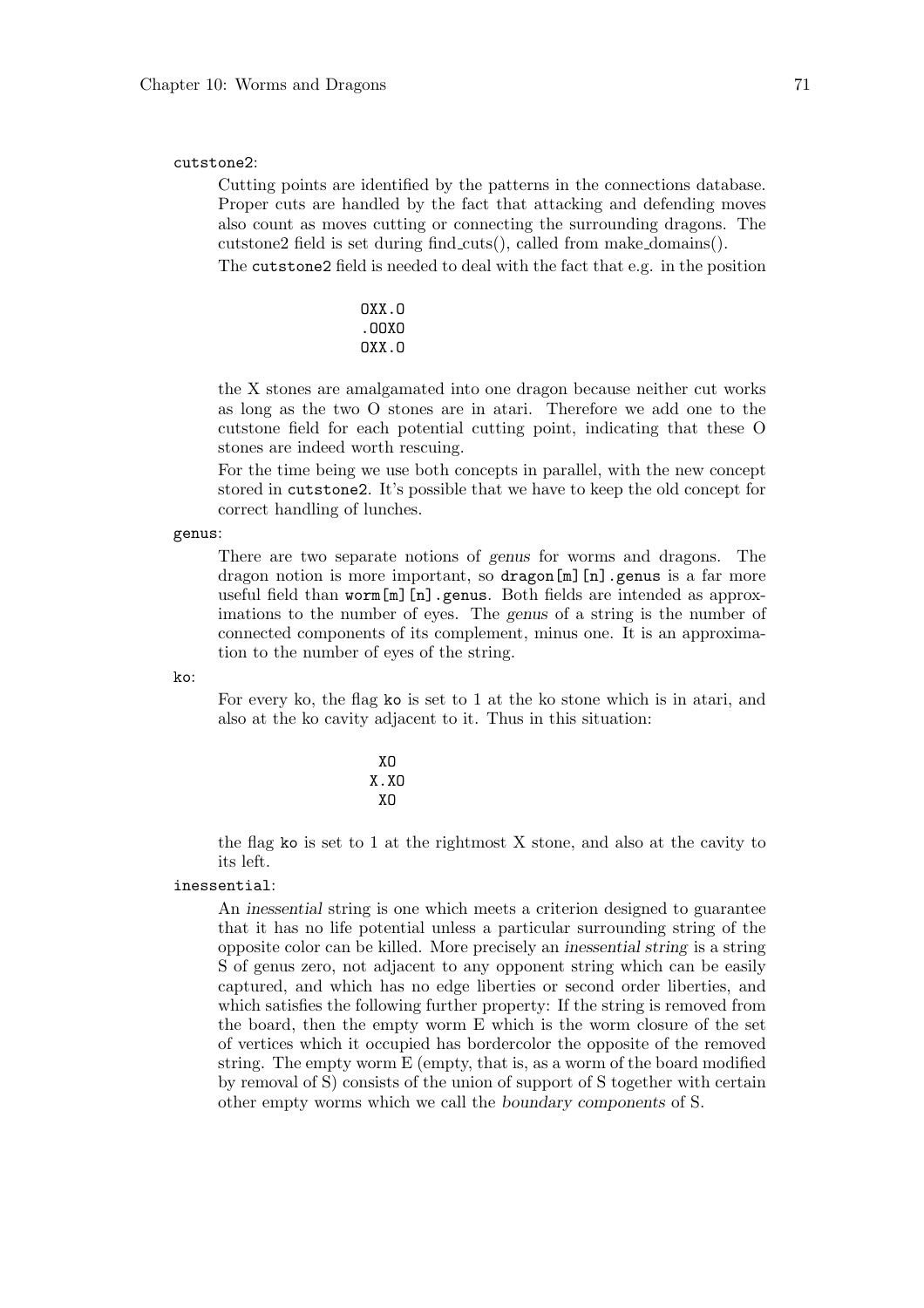The inessential strings are used in the amalgamation of cavities in make\_ dragon().

invincible:

An invincible worm is one which GNU Go thinks cannot be captured. Invincible worms are computed by the function unconditional\_life() which tries to find those worms of the given color that can never be captured, even if the opponent is allowed an arbitrary number of consecutive moves.

unconditional status

Unconditional status is also set by the function unconditional\_life. This is set ALIVE for stones which are invincible. Stones which can not be turned invincible even if the defender is allowed an arbitrary number of consecutive moves are given an unconditional status of DEAD. Empty points where the opponent cannot form an invincible worm are called unconditional territory. The unconditional status is set to WHITE BORDER or BLACK BORDER depending on who owns the territory. Finally, if a stone can be captured but is adjacent to unconditional territory of its own color, it is also given the unconditional status ALIVE. In all other cases the unconditional status is UNKNOWN.

To make sense of these definitions it is important to notice that any stone which is alive in the ordinary sense (even if only in seki) can be transformed into an invincible group by some number of consecutive moves. Well, this is not entirely true because there is a rare class of seki groups not satisfying this condition. Exactly which these are is left as an exercise for the reader. Currently unconditional\_life, which strictly follows the definitions above, calls such seki groups unconditionally dead, which of course is a misfeature. It is possible to avoid this problem by making the algorithm slightly more complex, but this is left for a later revision.

The function makeworms() will generate data for all worms. For empty worms, the following fields are significant: color, size, origini and originj. The liberty, attack, defend, cutstone, genus and inessential fields have significance only for nonempty worms.

### 10.2 Amalgamation

A dragon, we have said, is a group of stones which are treated as a unit. It is a working hypothesis that these stones will live or die together. Thus the program will not expect to disconnect an opponent's strings if they have been amalgamated into a single dragon.

The function make\_dragons() will amalgamate worms into dragons by maintaining separate arrays worm[] and dragon[] containing similar data. Each dragon is a union of worms. Just as the data maintained in worm[][] is constant on each worm, the data in dragon[][] is constant on each dragon.

Amalgamation of two worms means means in practice replacing the origin of one worm by the origin of the other. Amalgamation takes place in two stages: first, the amalgamation of empty worms (cavities) into empty dragons (caves); then, the amalgamation of colored worms into dragons.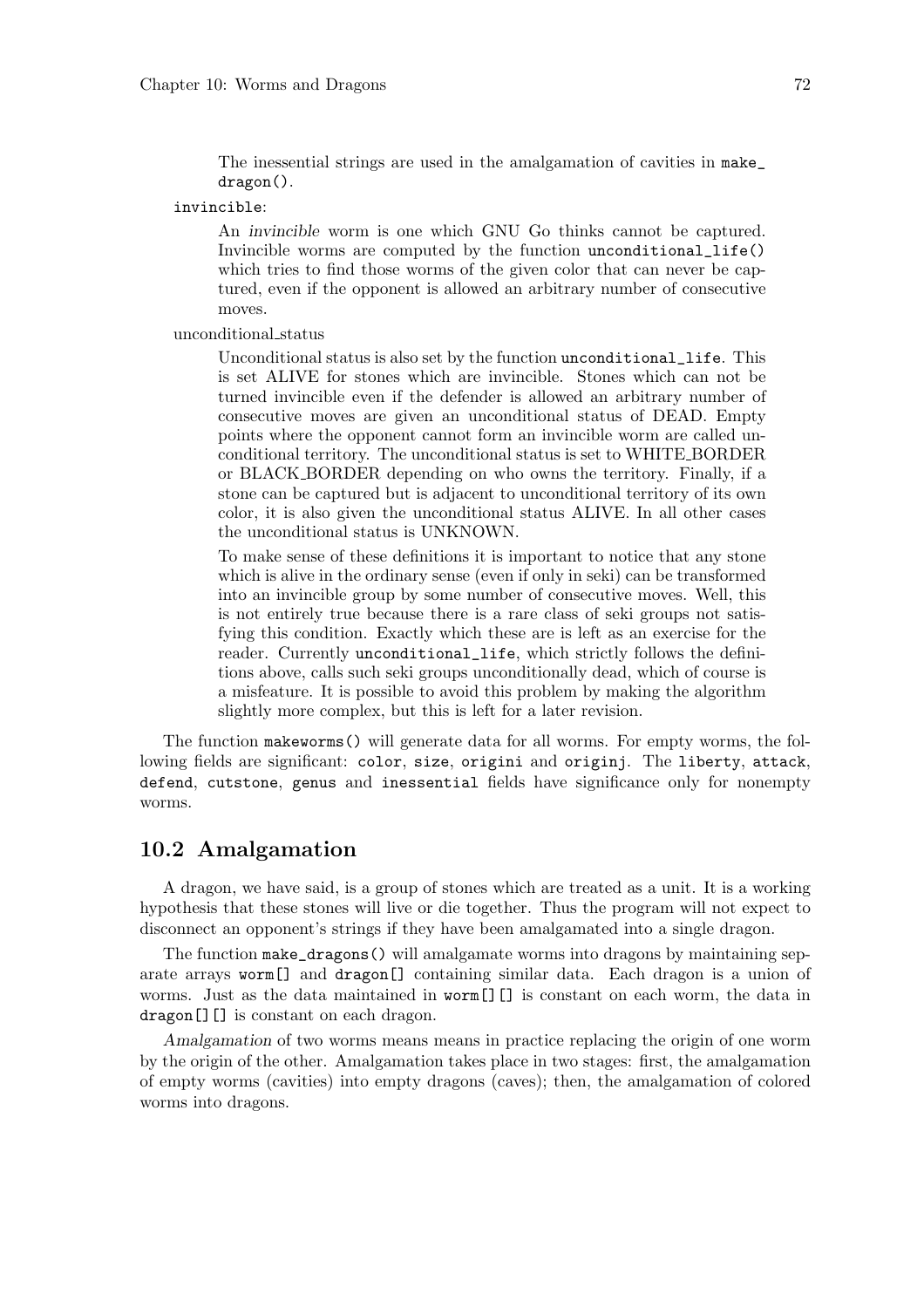### 10.3 Amalgamation of cavities

As we have already defined it, a cavity is an empty worm. A cave is an empty dragon.

Under certain circumstances we want to amalgamate two or more cavities into a single cave. This is done before we amalgamate strings. An example where we wish to amalgamate two empty strings is the following:

> OOOOO OOXXXOO OXaObXO OOXXXOO OOOOO

The two empty worms at a and b are to be amalgamated.

We have already defined a string to be inessential if it meets a criterion designed to guarantee that it has no life potential unless a particular surrounding string of the opposite color can be killed. An inessential string is a string S of genus zero which is not a cutting string or potential cutting string, and which has no edge liberties or second order liberties (the last condition should be relaxed), and which satisfies the following further property: If the string is removed from the board, then the empty worm E which is the worm closure of the set of vertices which it occupied has bordercolor the opposite of the removed string.

Thus in the previous example, after removing the inessential string at the center the worm closure of the center vertex consists of an empty worm of size 3 including a and b. The latter are the boundary components.

The last condition in the definition of inessential worms excludes examples such as this:

| nnnn   |  |
|--------|--|
| nxxnn  |  |
| NXX.XN |  |
| NX.XXN |  |
| nnxxn  |  |
| nnn    |  |

Neither of the two X strings should be considered inessential (together they form a live group!) and indeed after removing one of them the resulting space has gray bordercolor, so by this definition these worms are not inessential.

Some strings which should by rights be considered inessential will be missed by this criterion.

The algorithm for amalgamation of empty worms consists of amalgamating the boundary components of any inessential worm. The resulting dragon has bordercolor the opposite of the removed string.

Any dragon consisting of a single cavity has bordercolor equal to that of the cavity.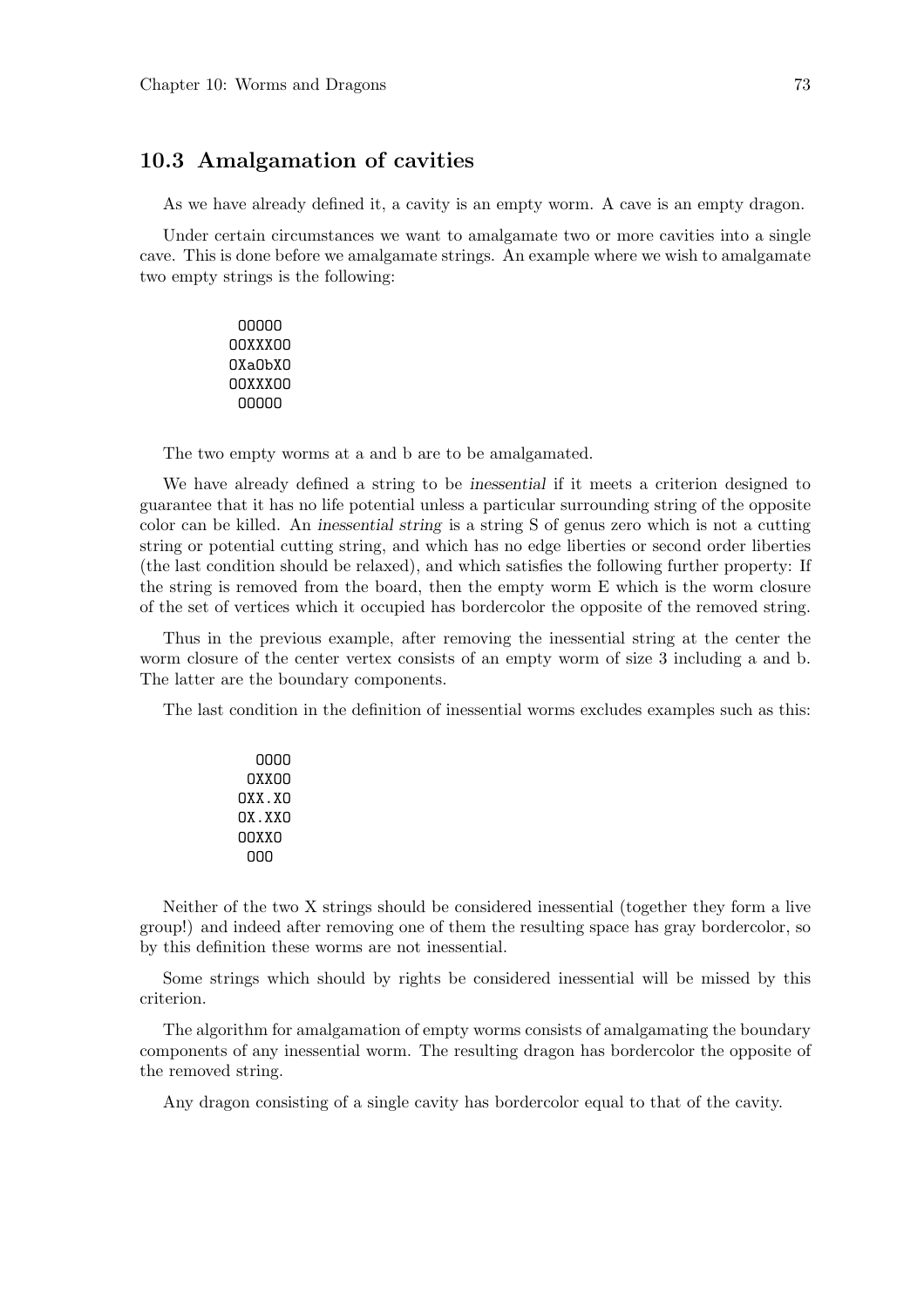### 10.4 Amalgamation of strings

Amalgamation of nonempty worms in GNU Go 3.0 proceeds as follows. First we amalgamate all boundary components of an eyeshape. Thus in the following example:

| .0000. | The four X strings are amalgamated into a   |
|--------|---------------------------------------------|
| OOXXO. | single dragon because they are the boundary |
| 0XXO   | components of a blackbordered cave. The     |
| 0XXO   | cave could contain an inessential string    |
| OOXXO. | with no effect on this amalgamation.        |
| XXX    |                                             |

The code for this type of amalgamation is in the routine dragon\_eye(), discussed further in EYES.

Next, we amalgamate strings which seem uncuttable. We amalgamate dragons which either share two or more common liberties, or share one liberty into the which the opponent cannot play without being captured. (ignores ko rule).

| $X_{\rm A}$ | XX  | XXXX XXX | X.N |
|-------------|-----|----------|-----|
| $\cdot$ X   | X.X | . X      | XX. |
|             |     | XXXXXX X | nxx |

A database of connection patterns may be found in 'patterns/conn.db'.

#### 10.5 Connection

The fields black\_eye.cut and white\_eye.cut are set where the opponent can cut, and this is done by the B (break) class patterns in conn.db. There are two important uses for this field, which can be accessed by the autohelper functions xcut() and ocut(). The first use is to stop amalgamation in positions like

..X.. OO\*OO X.O.X ..O..

where X can play at \* to cut off either branch. What happens here is that first connection pattern CB1 finds the double cut and marks \* as a cutting point. Later the C (connection) class patterns in conn.db are searched to find secure connections over which to amalgamate dragons. Normally a diagonal connection would be deemed secure and amalgamated by connection pattern CC101, but there is a constraint requiring that neither of the empty intersections is a cutting point.

A weakness with this scheme is that X can only cut one connection, not both, so we should be allowed to amalgamate over one of the connections. This is performed by connection pattern CC401, which with the help of amalgamate\_most\_valuable\_helper() decides which connection to prefer.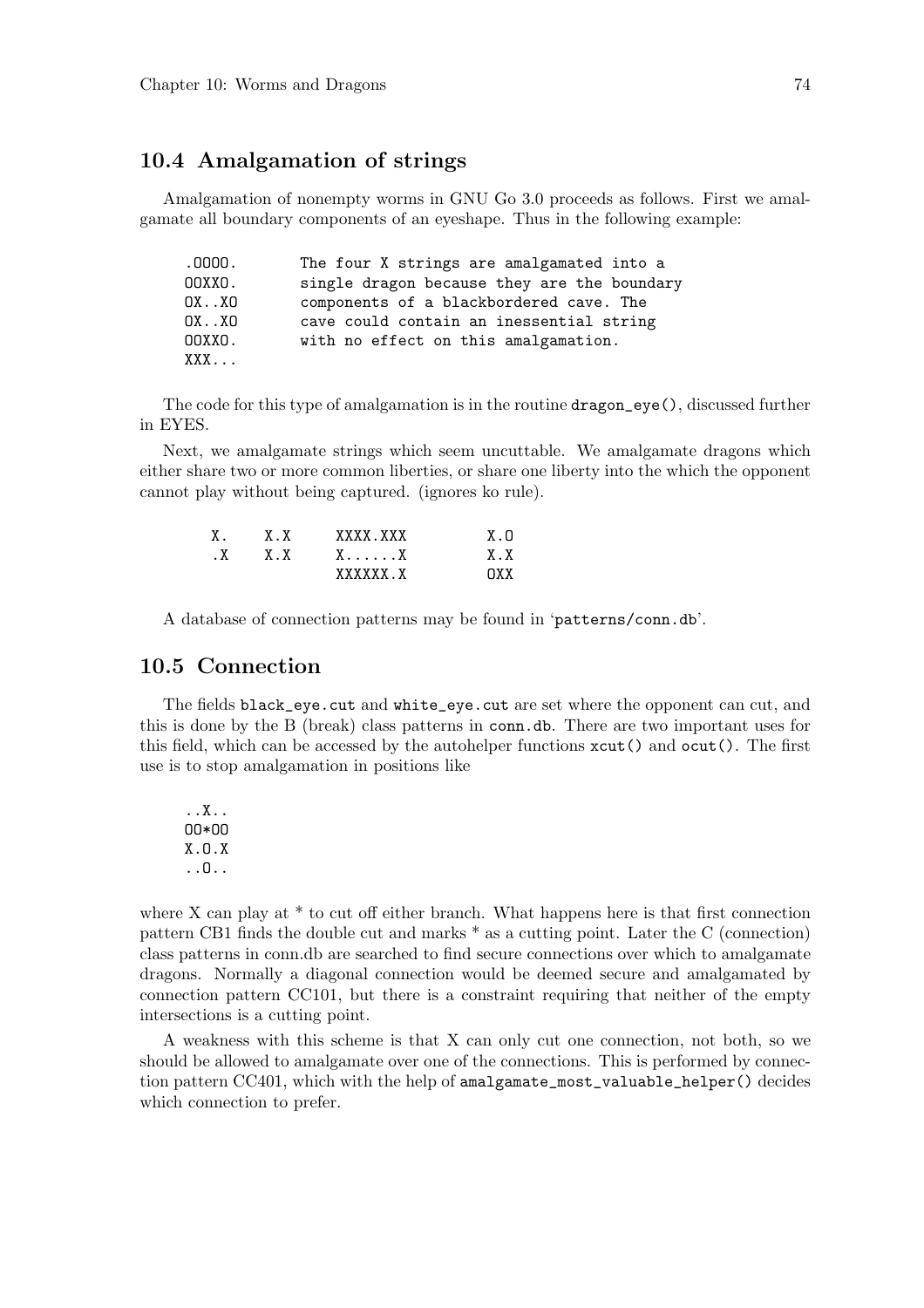The other use is to simplify making alternative connection patterns to the solid connection. Positions where the diag miai helper thinks a connection is necessary are marked as cutting points by connection pattern 12. Thus we can write a connection pattern like CC6:

?xxx? straight extension to connect XOO\*? O...? :8,C,NULL ?xxx? X<sub>DD</sub><sub>2</sub> Oa..? ;xcut(a) && odefend\_against(b,a)

where we verify that a move at  $*$  would stop the enemy from safely playing at the cutting point, thus defending against the cut.

### 10.6 Half Eyes and False Eyes

A half eye is a place where, if the defender plays first, an eye will materialize, but where if the attacker plays first, no eye will materialize. A false eye is a vertex which is surrounded by a dragon yet is not an eye. Here is a half eye:

XXXXX OO..X O.O.X OOXXX

Here is a false eye:

XXXXX XOO.X O.O.X OOXXX

The "topological" algorithm for determining half and false eyes is described elsewhere (see Section 11.7 [Eye Topology], page 87).

The half eye data is collected in the dragon array. Before this is done, however, an auxiliary array called half-eye-data is filled with information. The field type is 0, or else HALF\_EYE or FALSE\_EYE depending on which type is found; and (ki, kj) points to a move to kill the half eye.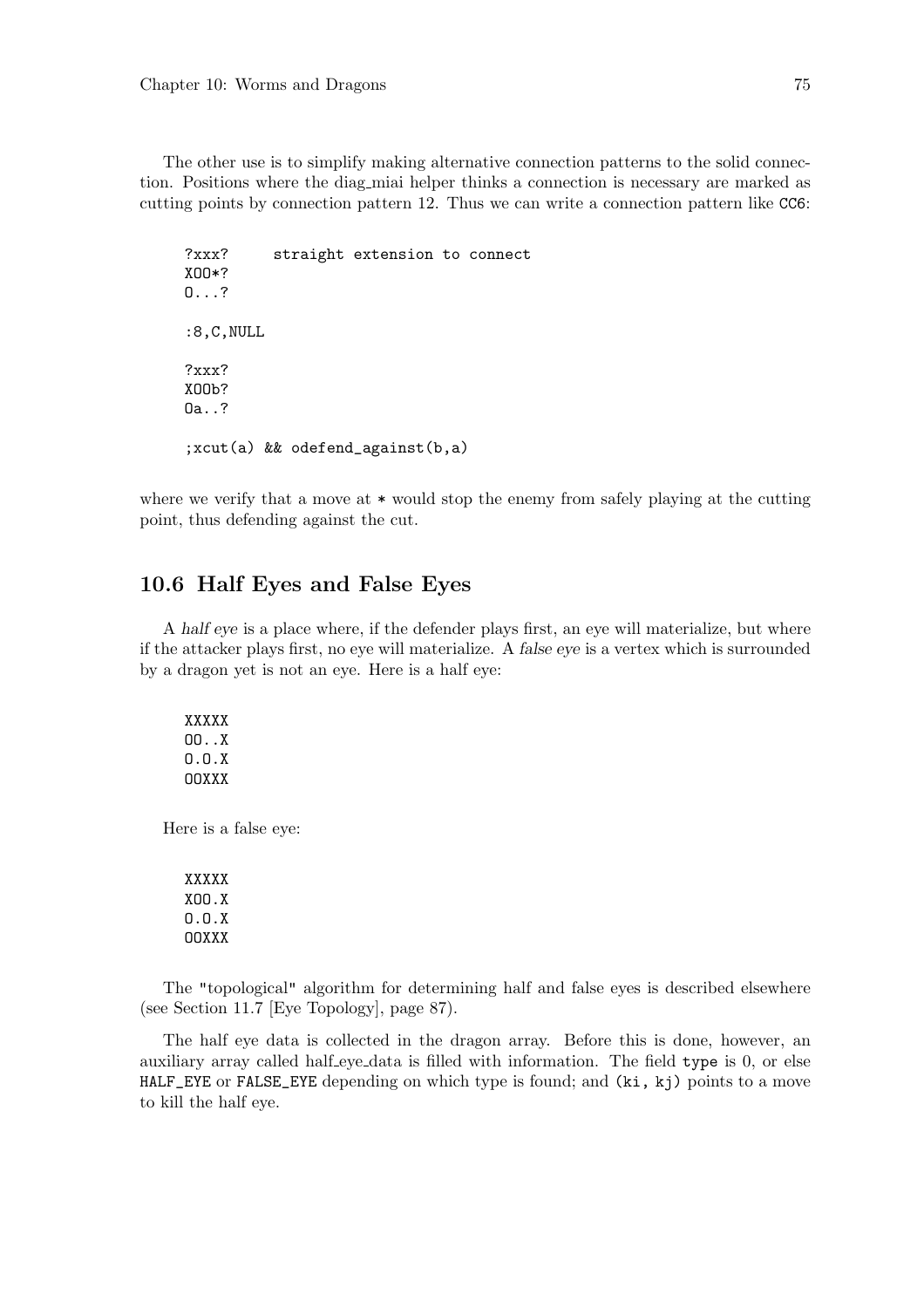```
struct half_eye_data half_eye[MAX_BOARD][MAX_BOARD];
struct half_eye_data {
  int type; /* HALF_EYE or FALSE_EYE; */
  int num_attacks; /* number of attacking points */
  int num_defends; /* number of defending points */
 int ai[4]; \sqrt{\phantom{a}} /* (ai, aj) attacks a topological halfeye */
 int ai[4];
 int di[4]; /* (di, dj) defends a topological halfeye */
 int dj[4];
};
```
The array struct half\_eye\_data half\_eye[MAX\_BOARD][MAX\_BOARD] contains information about half and false eyes. If the type is HALF\_EYE then up to four moves are recorded which can either attack or defend the eye. In rare cases the attack points could be different from the defense points.

# 10.7 Dragons

The array struct dragon\_data dragon[MAX\_BOARD][MAX\_BOARD] collects information about the dragons. We will give definitions of the various fields. Each field has constant value at each vertex of the dragon.

```
struct dragon_data {
 int color;
  int id;
  int origini;
  int originj;
 int borderi;
 int borderj;
  int size;
 float effective_size;
 int heyes;
 int heyei;
  int heyej;
  int genus;
 int escape_route;
  int lunchi;
 int lunchj;
  int status;
  int owl_status;
  int owl_attacki;
  int owl_attackj;
  int owl_attack_certain;
  int owl_second_attacki;
  int owl_second_attackj;
  int owl_defendi;
```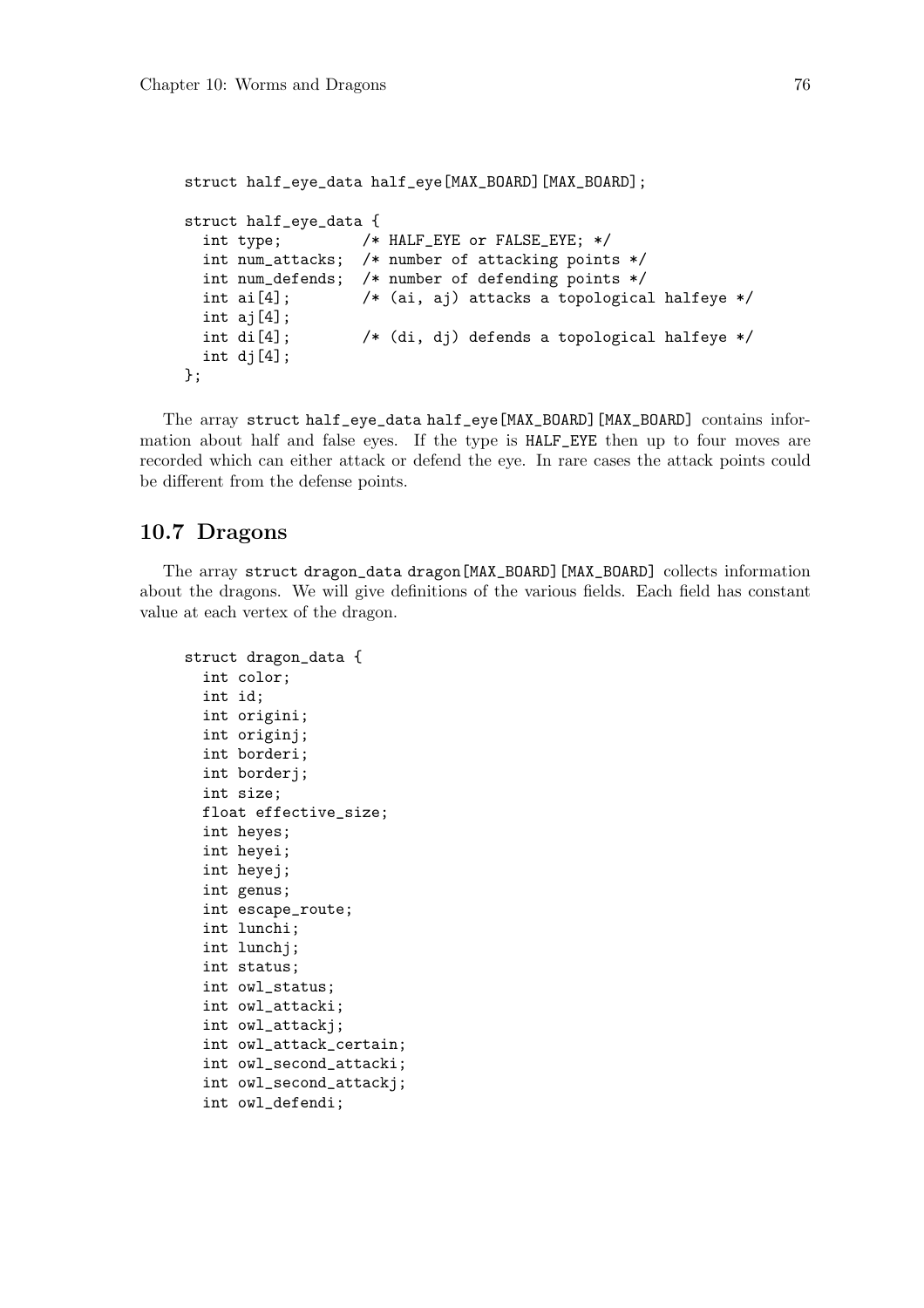```
int owl_defendj;
  int owl_defend_certain;
  int owl second defendi:
  int owl_second_defendj;
  int old_safety;
  int matcher_status;
  int semeai;
  int semeai_margin_of_safety;
};
```
Here are the definitions of each field.

• color:

For strings, this is BLACK or WHITE. For caves, it is BLACK\_BORDER, WHITE\_ BORDER or GRAY\_BORDER. The meaning of these concepts is the same as for worms.

• id:

This is a pointer to the dragon's field in the dragon2 array (see Section 10.10 [Dragon2], page 80).

• (origini, originj)

The origin of the dragon is a unique particular vertex of the dragon, useful for determining when two vertices belong to the same dragon. Before amalgamation the worm origins are copied to the dragon origins. Amalgamation of two dragons amounts to changing the origin of one.

• (borderi, borderj)

This field is relevant for caves. If the color of the cave is BLACK\_BORDER or WHITE\_BORDER then the surrounding worms all have the same color BLACK or WHITE and these have been amalgamated into a dragon with origin (borderi, borderj).

```
• size:
```
This is the cardinality of the dragon.

• effective\_size:

The sum of the effective sizes of the constituent worms. Remembering that vertices equidistant between two or more worms are counted fractionally in worm.effective\_size, this equals the cardinality of the dragon plus the number of empty vertices which are nearer this dragon than any other.

• heyes:

This is the number of half eyes the dragon has. A half eye is a pattern where an eye may or may not materialize, depending on who moves first.

• (heyi,heyj):

If any half eyes are found, (heyi,heyj) points to a move which will create an eye.

• genus:

The genus of a nonempty dragon consists of the number of distinct adjacent caves whose bordercolor is the color of the dragon, minus the number of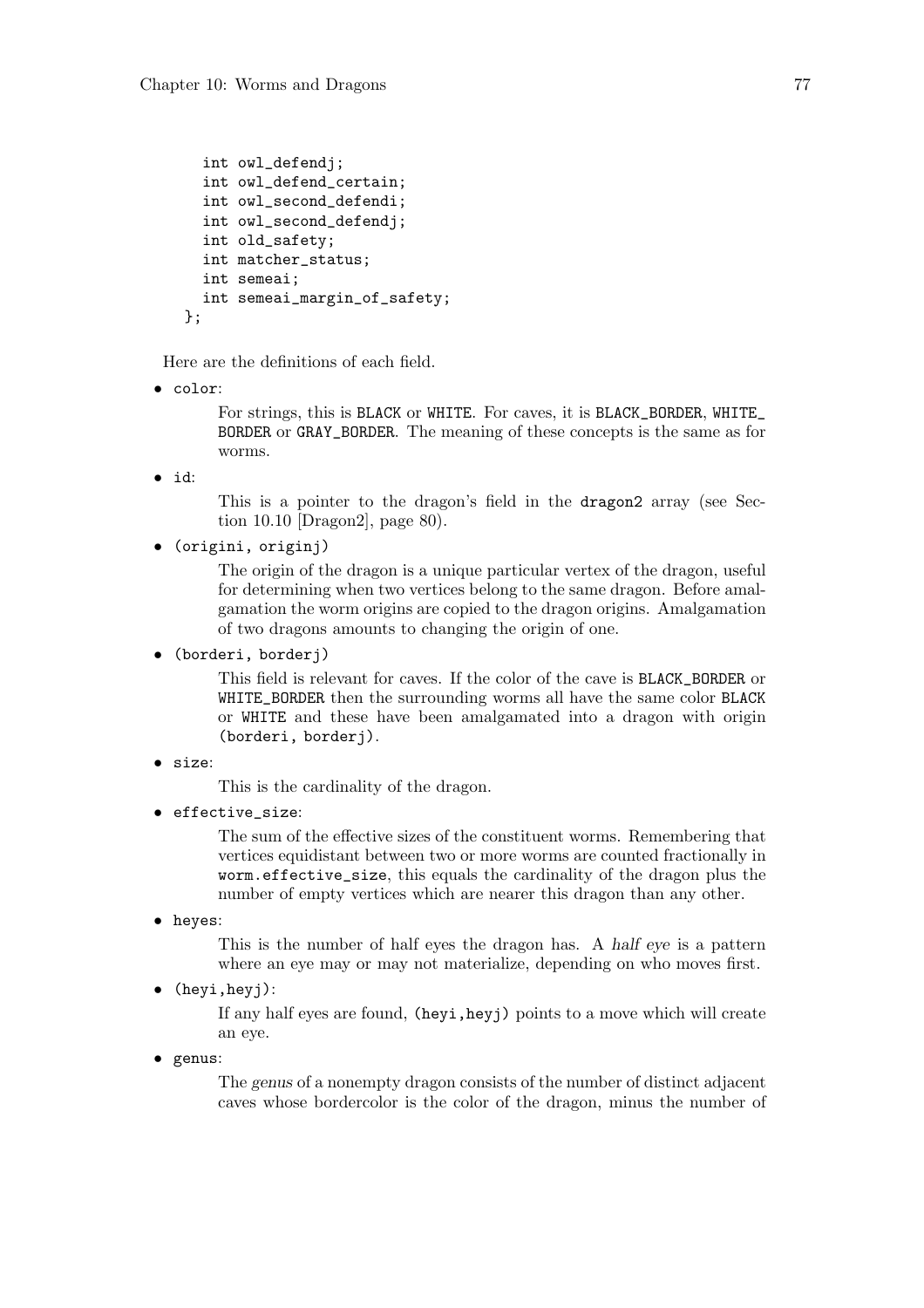false eyes found. The genus is a computable approximation to the number of eyes a dragon has.

• escape\_route:

This is a measure of the escape potential of the dragon. If dragon, escape route is large, GNU Go believes that the dragon can escape, so finding two eyes locally becomes less urgent. Further documentation may be found else where (see Section 16.5 [Escape], page 148).

• (lunchi, lunchj)

If lunchi  $!= -1$ , then (lunchi, lunchj) points to a boundary worm which can be captured easily. In contrast with the worm version of this parameter, we exclude strings which cannot be saved.

• status:

An attempt is made to classify the dragons as ALIVE, DEAD, CRITICAL or UNKNOWN. The CRITICAL classification means that the fate of the dragon depends on who moves first in the area. The exact definition is in the function dragon\_status(). If the dragon is found to be surrounded, the status is DEAD if it has less than 1.5 eyes or if the reading code determines that it can be killed, ALIVE if it has 2 or more eyes, and CRITICAL if it has 1.5 eyes. A lunch generally counts as a half eye in these calculations. If it has less than 2 eyes but seems possibly able to escape, the status may be UNKNOWN.

• owl\_status

This is a classification similar to dragon.status, but based on the life and death reading in 'owl.c'. The owl code (see Section 15.1 [The Owl Code, page 141) is only run on dragons with dragon.escape\_route>5 and dragon2.moyo>10 (see Section 10.10 [Dragon2], page 80). If these conditions are not met, the owl status is UNCHECKED. If owl\_attack() determines that the dragon cannot be attacked, it is classified as ALIVE. Otherwise, owl\_defend() is run, and if it can be defended it is classified as CRITICAL, and if not, as DEAD.

• (owl\_attacki, owl\_attackj)

If the owl code finds that the dragon can be attacked, this is the move. This may be tenuki (i.e.  $(-1,-1)$ ) if the owl code thinks the group is dead as it stands.

• owl\_attack\_certain

The function owl\_attack, which is used to set (owl\_attacki, owl\_attackj), is given an upper bound of owl\_node\_limit in the number of nodes it is allowed to generate. If this is exceeded the result is considered uncertain and this flag is set.

#### • (owl\_second\_attack\_i, owl\_second\_attack\_j)

If the level is at least 8, and if a dragon is not owl attackable, the owl function owl\_threaten\_attack is asked if the dragon can be killed with two moves in a row. If two such killing moves are found, they are cached in (owl\_attacki, owl\_attackj) and (owl\_second\_attack\_i, owl\_second\_attack\_j).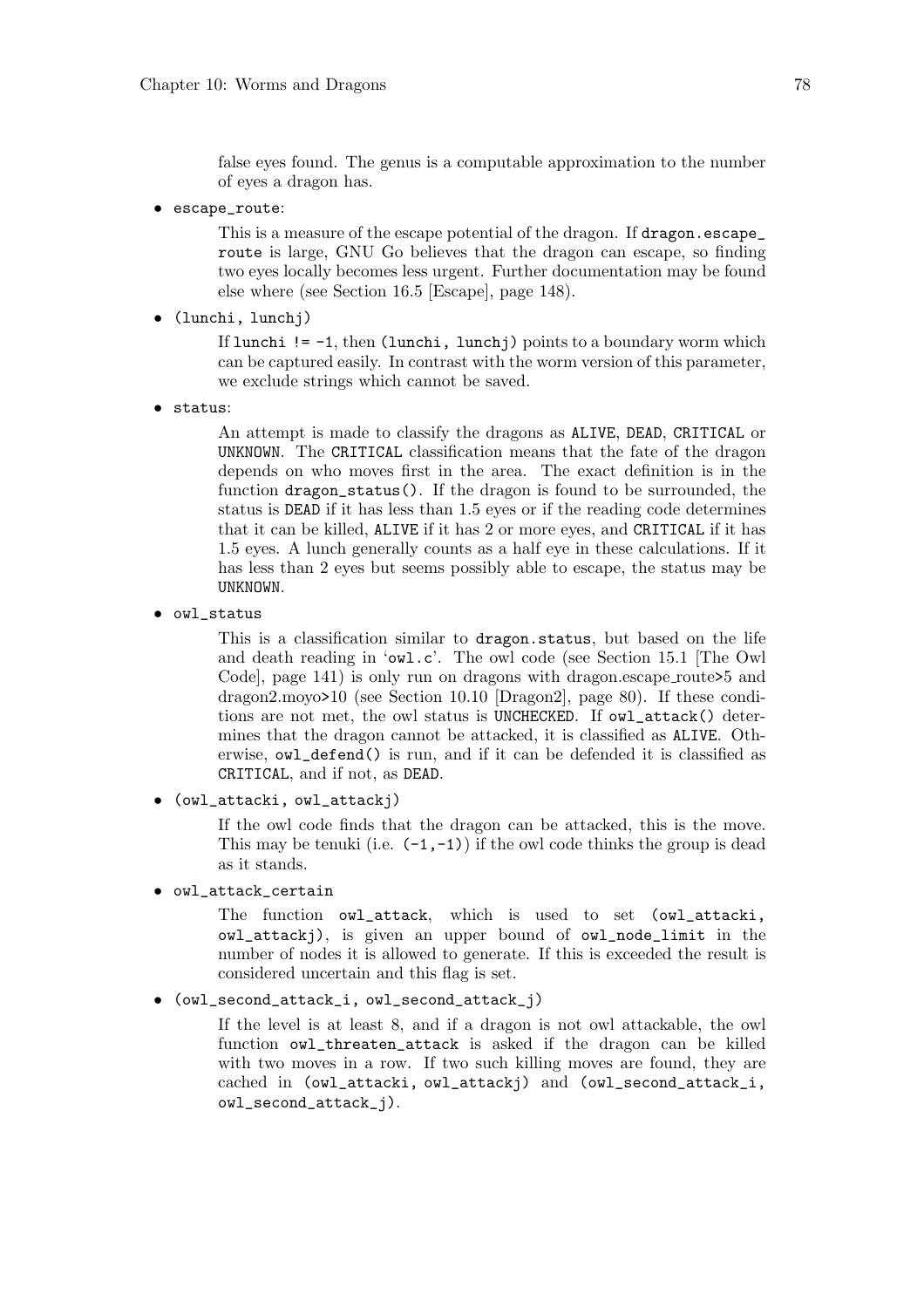• (owl\_defendi, owl\_defendj)

If the owl code finds that the dragon can be defended, this is the move.

- owl defend certain
- (owl\_second\_defend\_i, owl\_second\_defend\_j) Similar to owl\_attack\_certain and (owl\_second\_attack\_i, owl\_second\_attack\_j)
- matcher\_status

This is the status used by the pattern matcher. If owl\_status is available (not UNCHECKED) this is used. Otherwise, we use the status field, except that we upgrade DEAD to

UNKNOWN.

• semeai

True if the dragon is part of a semeai.

• semeai\_margin\_of\_safety

Small if the semeai is close. Somewhat unreliable.

### 10.8 Colored Dragon Display

You can get a colored ASCII display of the board in which each dragon is assigned a different letter; and the different values of dragon.status values (ALIVE, DEAD, UNKNOWN, CRITICAL) have different colors. This is very handy for debugging. A second diagram shows the values of owl.status. If this is UNCHECKED the dragon is displayed in White.

Save a game in sgf format using CGoban, or using the '-o' option with GNU Go itself.

Open an xterm or rxvt window. You may also use the Linux console. Using the console, you may need to use "SHIFT-PAGE UP" to see the first diagram. Xterm will only work if it is compiled with color support—if you do not see the colors try rxvt. Make the background color black and the foreground color white.

Execute:

gnugo -l [filename] -L [movenum] -T to get the colored display.

The color scheme: Green =  $ALIVE$ ; Yellow = UNKNOWN; Cyan =  $DEAD$  and Red = CRITICAL. Worms which have been amalgamated into the same dragon are labelled with the same letter.

Other useful colored displays may be obtained by using instead:

- the option -E to display eye spaces (see Chapter 11 [Eyes], page 82).
- the option -m 1 to display territory (see Chapter 17 [Moyo], page 152).

The colored displays are documented elsewhere (see Section 5.8 [Colored Display], page 33).

### 10.9 Worm and Dragon Functions

Here are the public functions in 'engine/worm.c':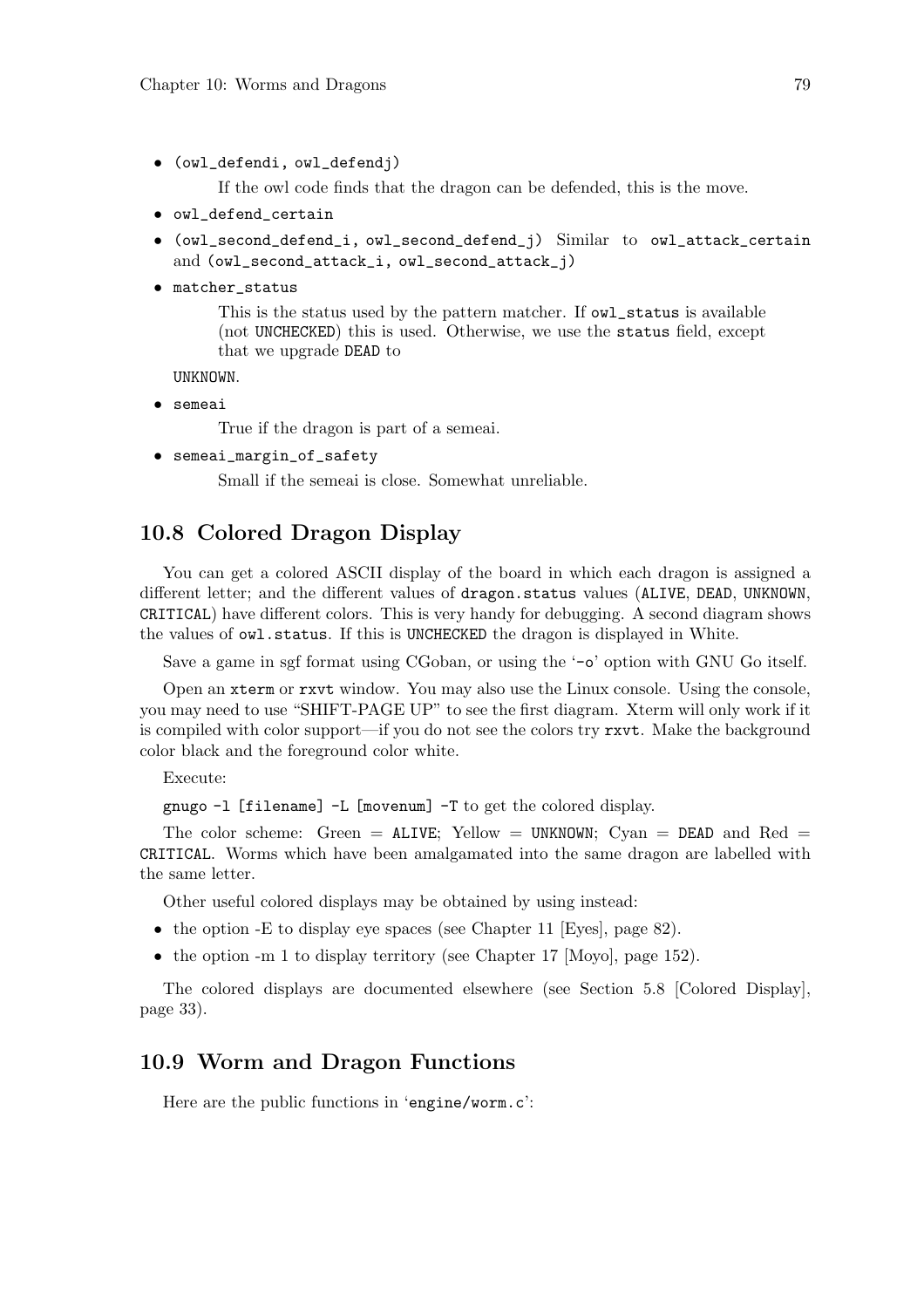• void make\_worms(void)

Each worm is marked with an origin, having coordinates (origini, originj). This is an arbitrarily chosen element of the worm, in practice the algorithm puts the origin at the first element when they are given the lexicographical order, though its location is irrelevant for applications. To see if two stones lie in the same worm, compare their origins.

• void propagate\_worm(int m, int n)

propagate\_worm() takes the worm data at one stone and copies it to the remaining members of the worm.

• int examine\_cavity(int m, int n, int \*edge, int \*size, int \*vertexi, int \*vertexj)

> If  $(m, n)$  is EMPTY, this function examines the cavity at  $(m, n)$ , determines its size and returns its bordercolor, which can be BLACK\_BORDER, WHITE\_BORDER or GRAY\_BORDER. The edge parameter is set to the number of edge vertices in the cavity. (vertexi[], vertexj[]) hold the vertices of the cavity. vertexi[] and vertexj[] should be dimensioned to be able to hold the whole board.

> If (m, n) is nonempty, it returns the same result, imagining that the string at (m, n) is removed. The edge parameter is set to the number of vertices where the cavity meets the edge in a point outside the removed string.

Here are the public functions in 'engine/dragon.c':

• void make\_dragons()

This basic function finds all dragons and collects some basic information about them in the dragon array.

• void show\_dragons(void)

Print status info on all dragons. (Can be invoked from gdb)

• void join\_dragons(int ai, int aj, int bi, int bj)

Amalgamates the dragon at (ai, aj) to the dragon at (bi, bj).

• static int compute\_dragon\_status(int i, int j)

Tries to determine whether the dragon at  $(i, j)$  is ALIVE, DEAD, or UNKNOWN. The algorithm is not perfect and can give incorrect answers. The dragon is judged alive if its genus is >1. It is judged dead if the genus is <2, it has no escape route, and no adjoining string can be easily captured. Otherwise it is judged UNKNOWN.

• void compute\_escape\_potential(void)

Compute the escape potential for the escape2 field (see Section 10.7 [Dragons], page 76).

### 10.10 The Second Dragon Array.

In addition to dragon<sup>[]</sup>[] there is a second complementary dragon data array dragon2[]. In contrast to dragon<sup>[]</sup>[], the information in this one is not duplicated to every intersection of the board. Instead the dragons are numbered, using the new field id in dragon[][], and this number is used as index into the dragon2[] array. This number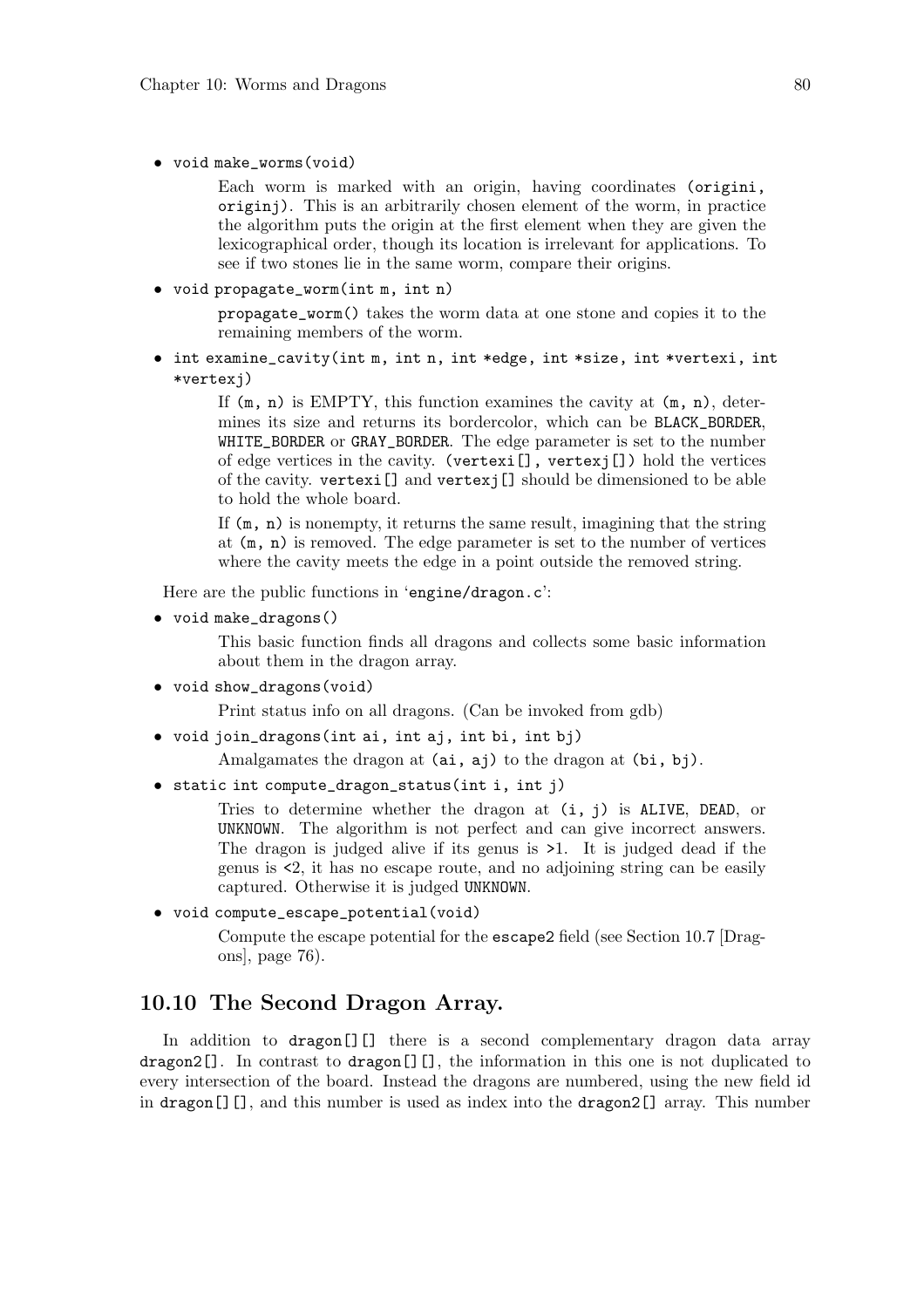can of course not be assigned until all dragon amalgamations have been finished. Neither is the dragon2[] array initialized until this has been done.

The first thing this array contains is a list of neighbor dragons. The intention of this information is to be able to modify the perceived safety of a dragon with respect to the strength of its neighbors. The list of neighbors should be useful for other purposes too.

For the algorithm we refer to the source code and its comments, in the function compute\_ supplementary\_dragon\_data() in 'dragon.c'.

To access the dragon[][] array given a dragon id number or the dragon2[] array given a board coordinate, there are the two handy macros  $DRAGON(d)$  and  $DRAGON2(m, n)$ . Also notice that the dragon2[] data and the id number only are valid for non-empty dragons, i.e. not for caves.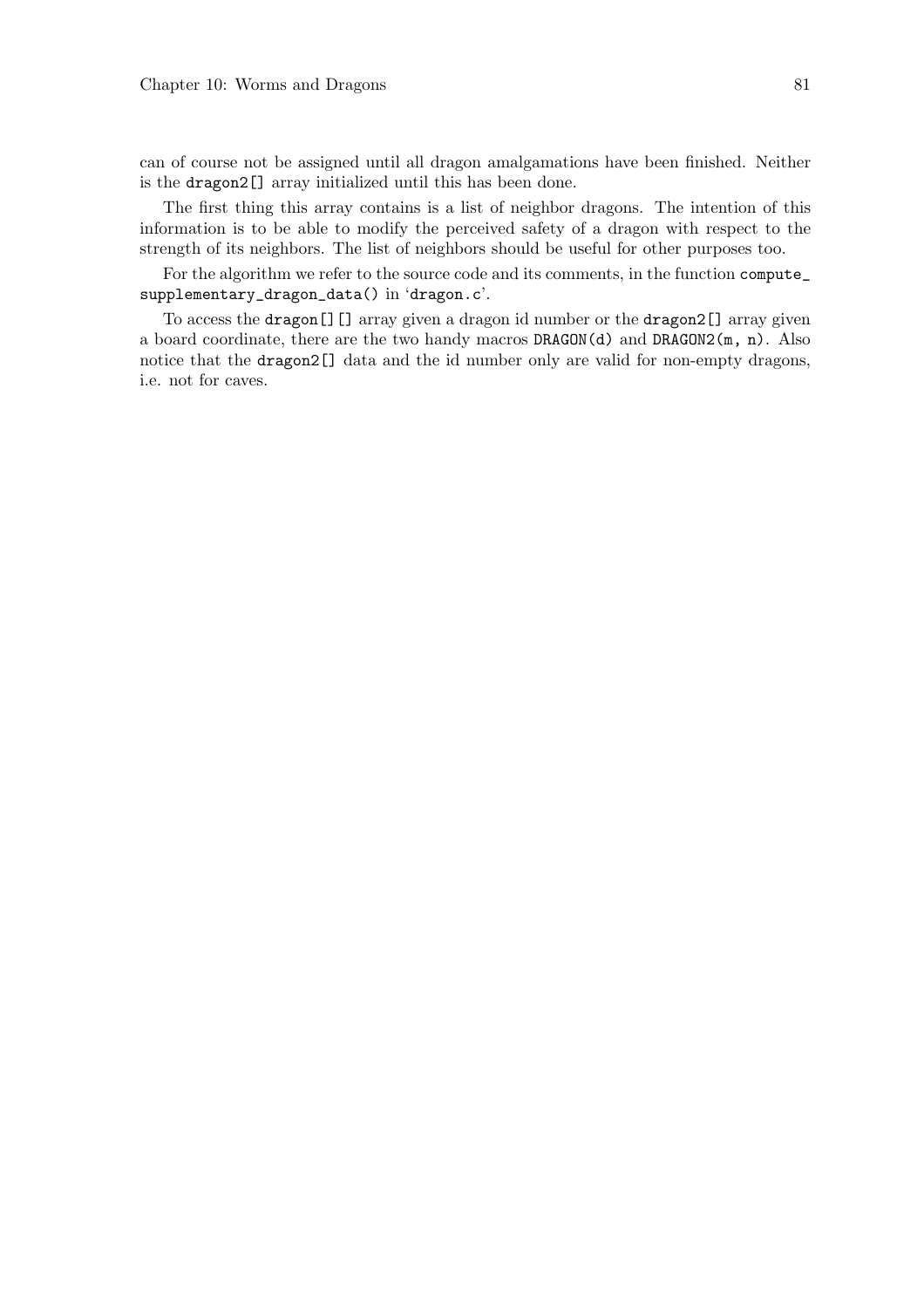# 11 Eyes and Half Eyes

The purpose of this Chapter is to describe the algorithm used in GNU Go 3.0 to determine eyes. There are actually two alternative algorithms: the graph-based algorithm in optics.c, and the algorithm based on reading in life.c. The life code is slower than the graph based algorithm, but more accurate. You can make it the default by using the option --life. Otherwise, GNU Go will only call the life code if the graph based algorithm decides that it needs an expert opinion.

#### 11.1 Local games

Each connected eyespace of a dragon affords a local game which yields a local game tree. The score of this local game is the number of eyes it yields. Usually if the players take turns and make optimal moves, the end scores will differ by 0 or 1. In this case, the local game may be represented by a single number, which is an integer or half integer. Thus if  $(n(0))$ is the score if 'O' moves first, both players alternate (no passes) and make alternate moves, and similarly 'n(X)', the game can be represented by ' $\{n(0)|n(X)\}$ '. Thus  $\{1|1\}$  is an eye, {2|1} is an eye plus a half eye, etc.

The exceptional game {2|0} can occur, though rarely. We call an eyespace yielding this local game a CHIMERA. The dragon is alive if any of the local games ends up with a score of 2 or more, so  $\{2|1\}$  is not different from  $\{3|1\}$ . Thus  $\{3|1\}$  is NOT a chimera.

Here is an example of a chimera:

XXXXX XOOOX XO.OOX XX..OX XXOOXX XXXXX

#### 11.2 Eye spaces

In order that each eyespace be assignable to a dragon, it is necessary that all the dragons surrounding it be amalgamated (see Section 10.2 [Amalgamation], page 72). This is the function of dragon\_eye().

An EYE SPACE for a black dragon is a collection of vertices adjacent to a dragon which may not yet be completely closed off, but which can potentially become eyespace. If an open eye space is sufficiently large, it will yield two eyes. Vertices at the edge of the eye space (adjacent to empty vertices outside the eye space) are called MARGINAL.

Here is an example from a game: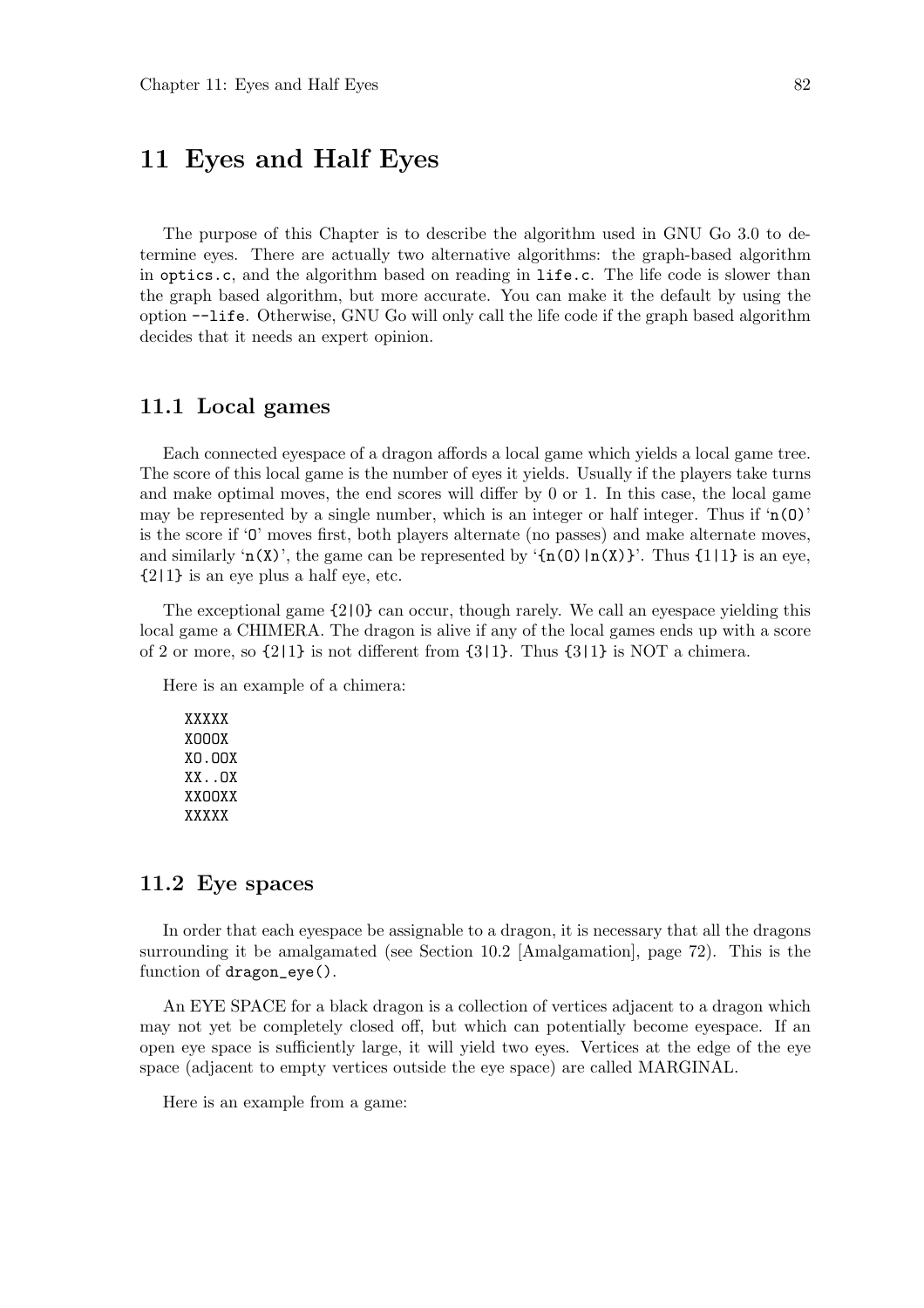|. X . X X . . X O X O |X . . . . . X X O O O |O X X X X . . X O O O |O O O O X . O X O O O |. . . . O O O O X X O |X O . X X X . . X O O |X O O O O O O O X X O |. X X O . O X O . . X |X . . X . X X X X X X |O X X O X . X O O X O

Here the '0' dragon which is surrounded in the center has open eye space. In the middle of this open eye space are three dead 'X' stones. This space is large enough that O cannot be killed. We can abstract the properties of this eye shape as follows. Marking certain vertices as follows:

 $|- X - X X - - X O X O$  $|X - - - - - X X000$ |O X X X X - - X O O O |O O O O X - O X O O O |! . . . O O O O X X O |X O . X X X . ! X O O |X O O O O O O O X X O  $|- X X O - O X O - - X$  $|X - - X - X|$  X X X X X X |O X X O X - X O O X O

the shape in question has the form:

!... . XXX. !

The marginal vertices are marked with an exclamation point  $('!)$ . The captured  $'X'$ stones inside the eyespace are naturally marked 'X'.

The precise algorithm by which the eye spaces are determined is somewhat complex. Documentation of this algorithm is in the comments in the source to the function make\_ domains() in 'src/optics.c'.

The eyespaces can be conveniently displayed using a colored ascii diagram by running gnugo -E.

### 11.3 The eyespace as local game

In the abstraction, an eyespace consists of a set of vertices labelled:

! . X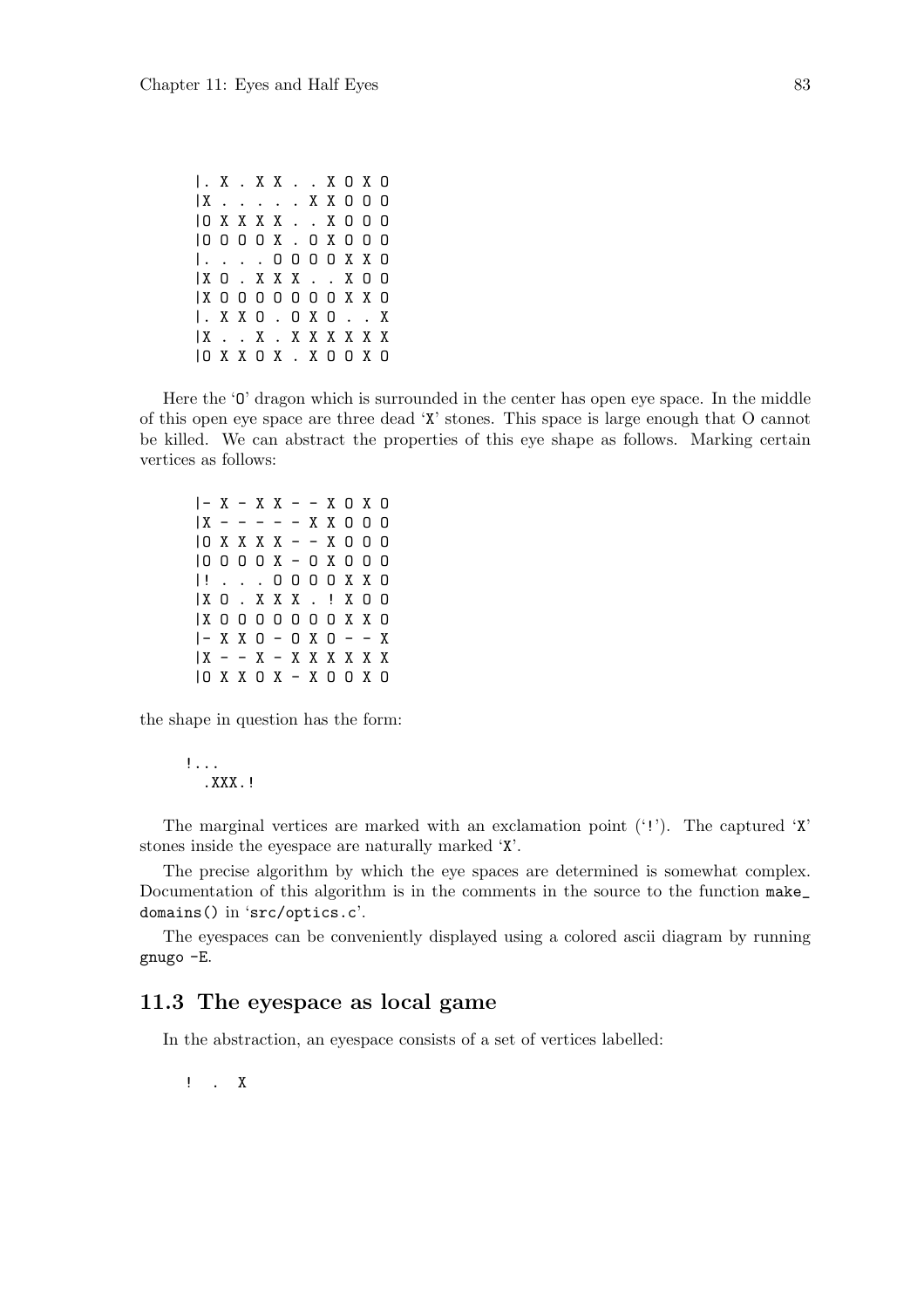Tables of many eyespaces are found in the database 'patterns/eyes.db'. Each of these may be thought of as a local game. The result of this game is listed after the eyespace in the form :max,min, where max is the number of eyes the pattern yields if 'O' moves first, while min is the number of eyes the pattern yields if 'X' moves first. The player who owns the eye space is denoted 'O' throughout this discussion. Since three eyes are no better than two, there is no attempt to decide whether the space yields two eyes or three, so max never exceeds 2. Patterns with min>1 are omitted from the table.

For example, we have:

Pattern 1 x  $l \times x$ :2,1

Here notation is as above, except that 'x' means 'X' or EMPTY. The result of the pattern is not different if 'X' has stones at these vertices or not.

We may abstract the local game as follows. The two players  $\theta$  and  $\mathbf{X}'$  take turns moving, or either may pass.

RULE 1: '0' for his move may remove any vertex marked '!' or marked '.'.

RULE 2: 'X' for his move may replace a '.' by an 'X'.

RULE 3: 'X' may remove a '!'. In this case, each '.' adjacent to the "!" which is removed becomes a "!" . If an "'X'" adjoins the "!" which is removed, then that "'X'" and any which are connected to it are also removed. Any '.' which are adjacent to the removed 'X''s then become '.'

Thus if 'O' moves first he can transform the eyeshape in the above example to:

| $\cdots$ | .          |
|----------|------------|
| . XXX J  | <b>YYY</b> |

However if 'X' moves he may remove the '!' and the '.'s adjacent to the '!' become '!' themselves. Thus if 'X' moves first he may transform the eyeshape to:

$$
\begin{array}{ll}\n1. & \text{or} & 1. \\
\text{.XXX.} & & \\
\end{array}
$$

NOTE: A nuance which is that after the 'X:1', 'O:2' exchange below, 'O' is threatening to capture three X stones, hence has a half eye to the left of 2. This is subtle, and there are other such subtleties which our abstraction will not capture. Some of these at least can be dealt with by a refinements of the scheme, but we will content ourselves for the time being with a simplified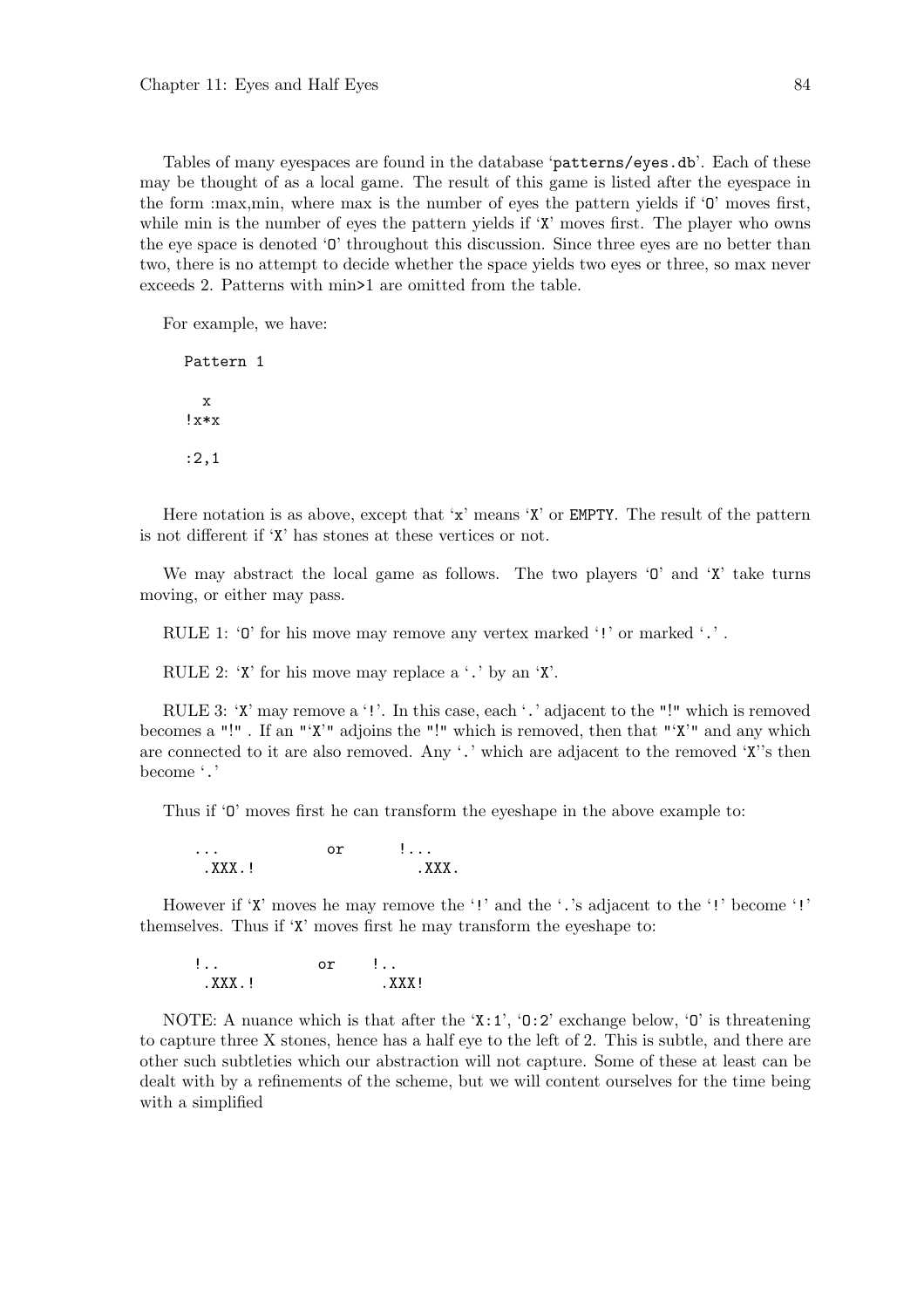|- X - X X - - X O X O |X - - - - - X X O O O |O X X X X - - X O O O |O O O O X - O X O O O |1 2 . . O O O O X X O |X O . X X X . 3 X O O |X O O O O O O O X X O  $|- X X O - O X O - - X$ |X - - X - X X X X X X |O X X O X - X O O X O

We will not attempt to characterize the terminal states of the local game (some of which could be seki) or the scoring.

# 11.4 An example

Here is a local game which yields exactly one eye, no matter who moves first:

! ... ...!

Here are some variations, assuming 'O' moves first.

```
! (start position)
...
...!
... (after 'O''s move)
...!
...
..!
...
..
.X. (nakade)
..
```
Here is another variation:

! (start) ... ...!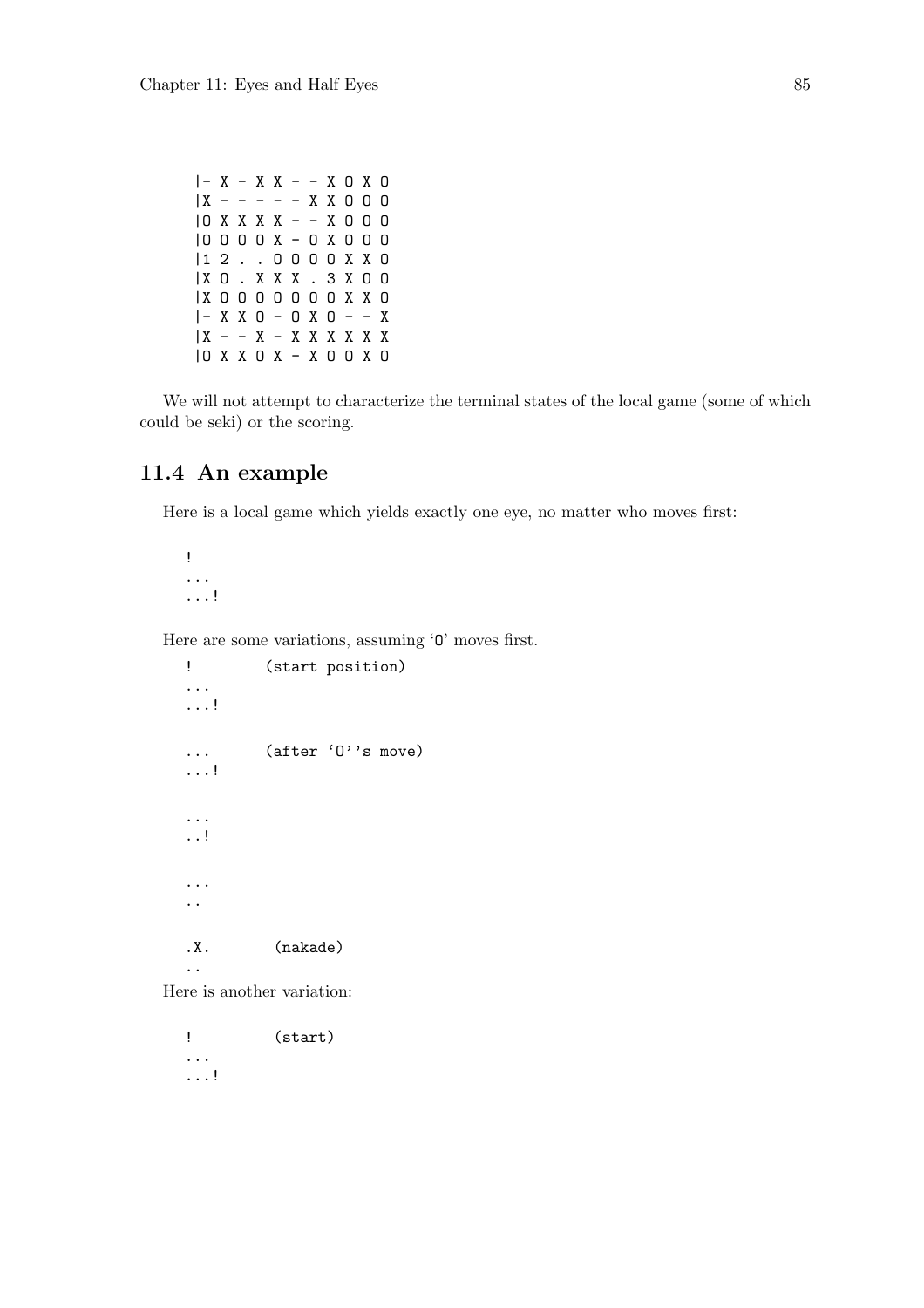```
! (after 'O''s move)
. .
...!
! (after 'X''s move)
. .
..X!
. .
..X!
. !
.!
```
### 11.5 Graphs

It is a useful observation that the local game associated with an eyespace depends only on the underlying graph, which as a set consists of the set of vertices, in which two elements are connected by an edge if and only if they are adjacent on the Go board. For example the two eye shapes:

.. .. and ....

though distinct in shape have isomorphic graphs, and consequently they are isomorphic as local games. This reduces the number of eyeshapes in the database 'patterns/eyes.db'.

A further simplification is obtained through our treatment of half eyes and false eyes. Such patterns are tabulated in the database hey.h. During make worms, which runs before the eye space analysis, the half eye and false eye patterns are tabulated in the array half\_ eye.

A half eye is isomorphic to the pattern (!.) . To see this, consider the following two eye shapes:

XOOOOOO X.....O XOOOOOO and: XXOOOOO XOa...O XbOOOOO XXXXXX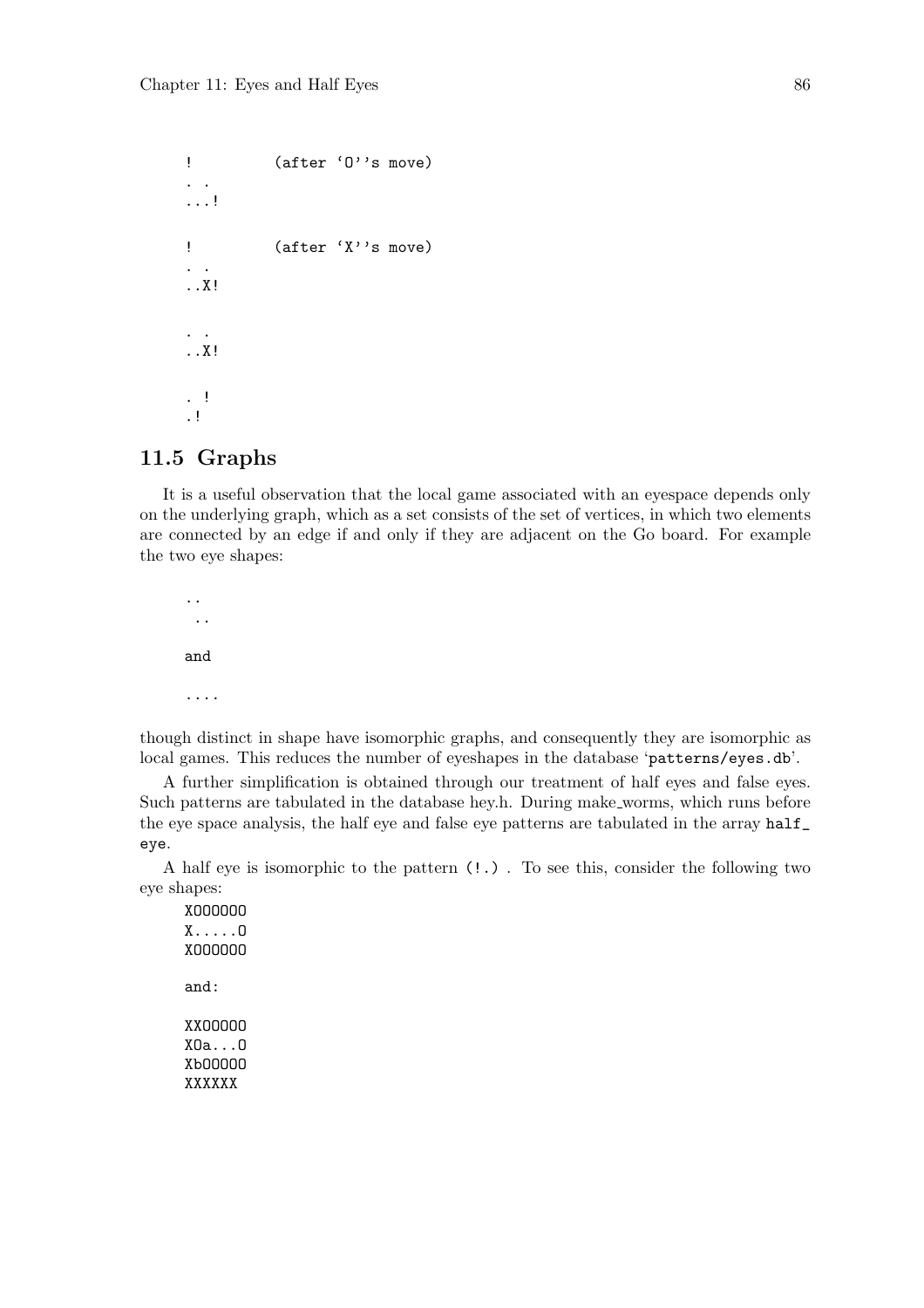These are equivalent eyeshapes, with isomorphic local games {2|1}. The first has shape:

!....

The second eyeshape has a half eye at a which is taken when 'O' or 'X' plays at 'b'. This is found by the topological criterion (see Section 11.7 [Eye Topology], page 87).

ooo half eye OhO \*OX

and it is recorded in the half eye array as follows. If  $(i, j)$  are the coordinates of the point 'a', half\_eye[i][j].type==HALF\_EYE and  $(half\_eye[i][j].ki, half\_eye[i][j].ki)$ are the coordinates of 'b'.

The graph of the eye\_shape, ostensibly  $\langle \ldots \rangle$  is modified by replacing the left  $\langle \cdot \rangle$  by  $\langle \cdot \rangle$ .

#### 11.6 Eye shape analysis

The patterns in 'patterns/eyes.db' are compiled into graphs represented essentially by linked lists in 'patterns/eyes.c'.

Each actual eye space as it occurs on the board is also compiled into a graph. Half eyes are handled as follows. Referring to the example

XXOOOOO XOa...O XbOOOOO XXXXXX

repeated from the preceding discussion, the vertex at 'b' is added to the eyespace as a marginal vertex. The adjacency condition in the graph is a macro (in 'optics.c'): two vertices are adjacent if they are physically adjacent, or if one is a half eye and the other is its key point.

In recognize eyes, each such graph arising from an actual eyespace is matched against the graphs in 'eyes.c'. If a match is found, the result of the local game is known. If a graph cannot be matched, its local game is assumed to be {2|2}.

## 11.7 Topology of Half Eyes and False Eyes

A HALF EYE is a pattern where an eye may or may not materialize, depending on who moves first. Here is a half eye for O:

> OOOX O..X OOOX

A FALSE EYE is a cave which cannot become an eye. Here is are two examples of false eyes for O: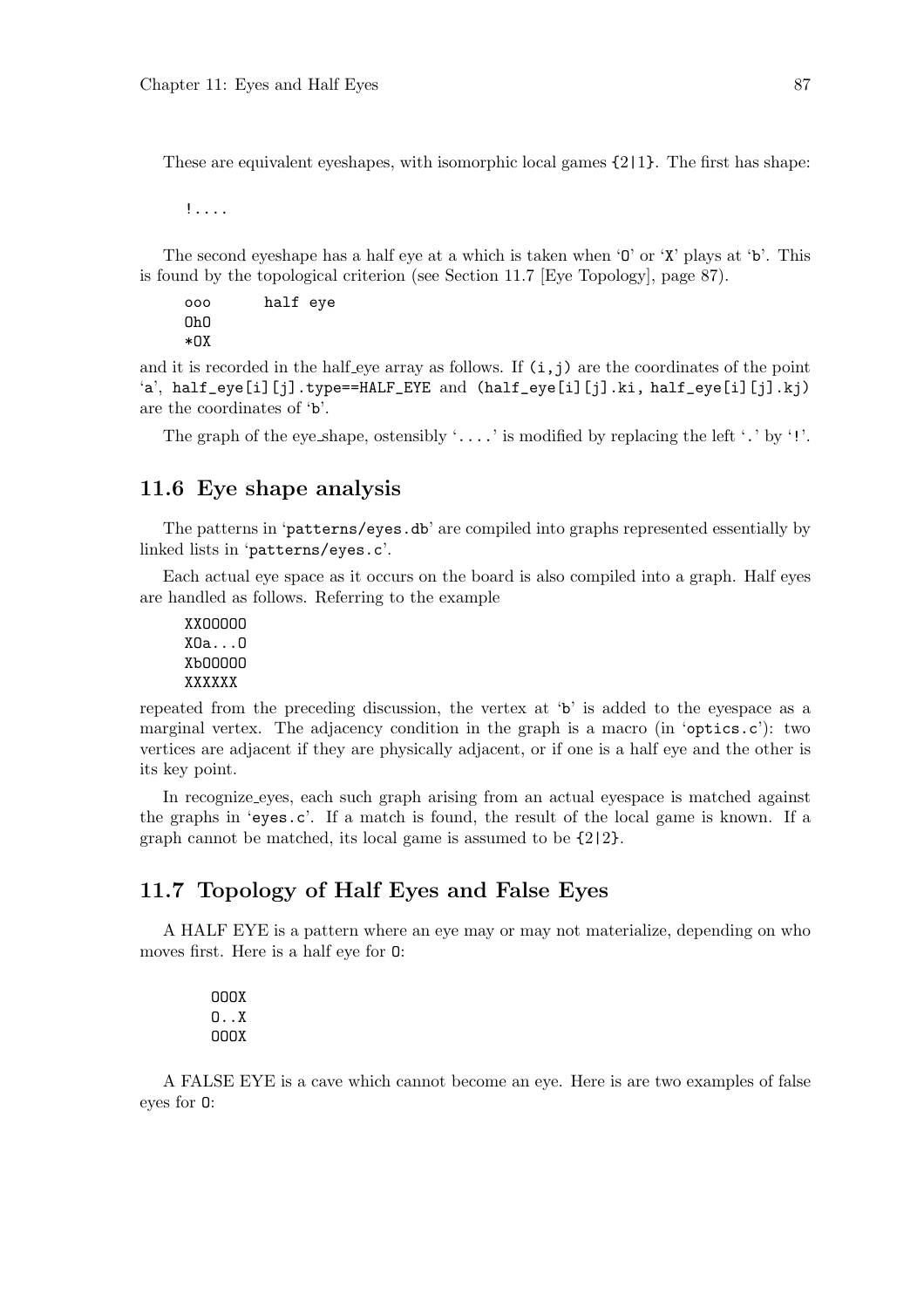| nnx | nnx  |
|-----|------|
| 0.0 | n.nn |
| xnn | nnx  |

We describe now the topological algorithm used to find half eyes and false eyes.

False eyes and half eyes can locally be characterized by the status of the diagonal intersections from an eye space. For each diagonal intersection, which is not within the eye space, there are three distinct possibilities:

- occupied by an enemy (X) stone, which cannot be captured.
- either empty and X can safely play there, or occupied by an X stone that can both be attacked and defended.
- occupied by an O stone, an X stone that can be attacked but not defended, or it's empty and X cannot safely play there.

We give the first possibility a value of two, the second a value of one, and the last a value of zero. Summing the values for the diagonal intersections, we have the following criteria:

- sum  $\geq 4$ : false eye
- sum  $== 3$ : half eye
- sum  $\leq$  2: proper eye

If the eye space is on the edge, the numbers above should be decreased by 2. An alternative approach is to award diagonal points which are outside the board a value of 1. To obtain an exact equivalence we must however give value 0 to the points diagonally off the corners, i.e. the points with both coordinates out of bounds.

The algorithm to find all topologically false eyes and half eyes is:

For all eye space points with at most one neighbor in the eye space, evaluate the status of the diagonal intersections according to the criteria above and classify the point from the sum of the values.

### 11.8 False Margins

The following situation is rare but special enough to warrant separate attention:

| 0000XX |
|--------|
| OXaX   |
|        |

Here 'a' may be characterized by the fact that it is adjacent to O's evespace, and it is also adjacent to an X group which cannot be attacked, but that an X move at 'a' results in a string with only one liberty. We call this a false margin.

For the purpose of the eye code, O's eyespace should be parsed as  $(X)$ , not  $(X!)$ .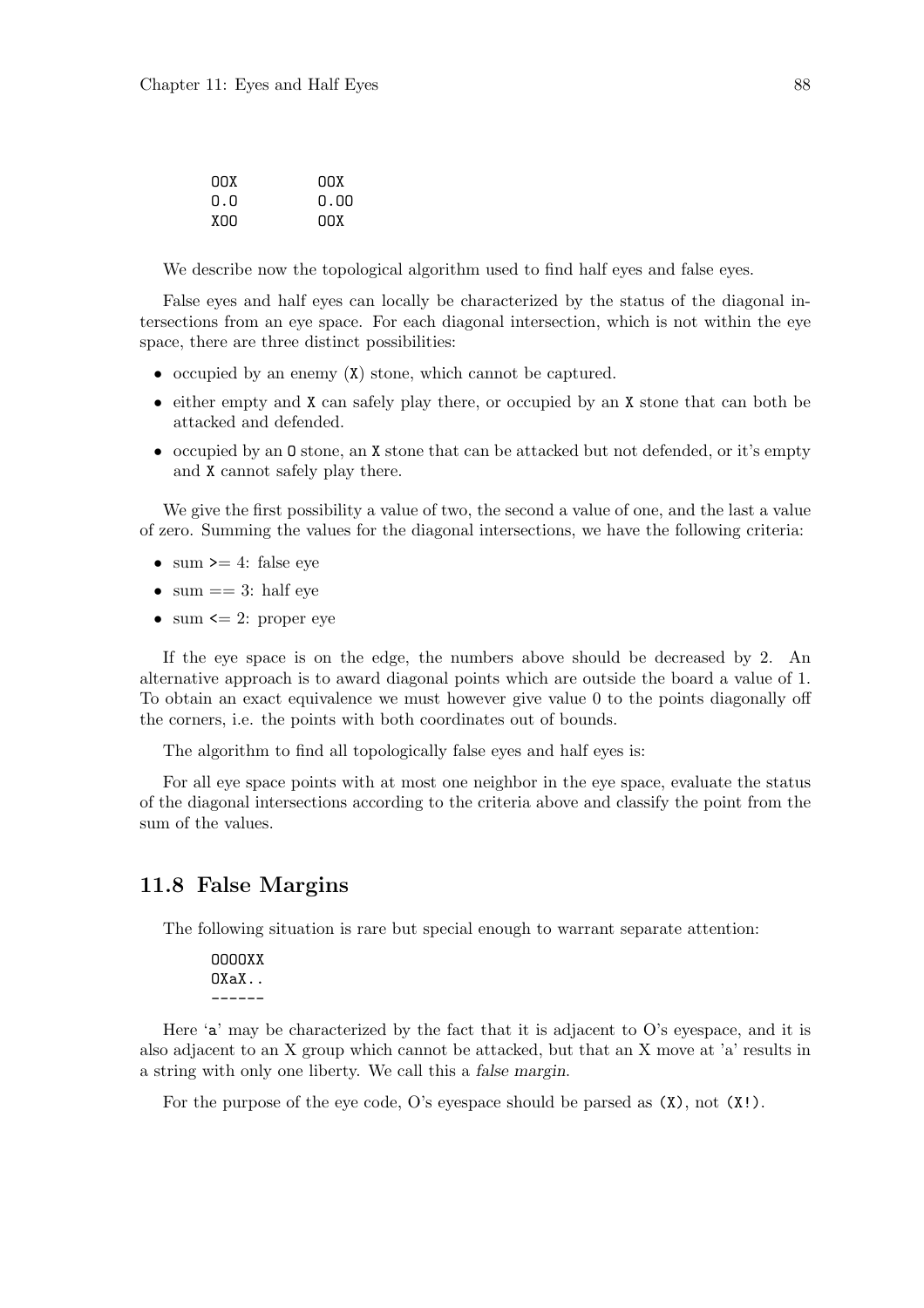# 11.9 Functions in 'optics.c'

Here are the public functions in 'optics.c'. The statically declared functions are documented in the source code.

• void make\_domains(struct eye\_data b\_eye[MAX\_BOARD][MAX\_BOARD], struct eye\_data w\_eye[MAX\_BOARD][MAX\_BOARD])

> This function is called from make dragons(). It marks the black and white domains (eyeshape regions) and collects some statistics about each one.

• void originate\_eye(int i, int j, int m, int n, int \*esize, int \*msize, struct eye\_data eye[MAX\_BOARD][MAX\_BOARD])

> originate eye(i, j, i, j, \*size) creates an eyeshape with origin  $(i, j)$ . the last variable returns the size. The repeated variables (i, j) are due to the recursive definition of the function.

• static void print\_eye(struct eye\_data eye[MAX\_BOARD][MAX\_BOARD], int i, int j)

Print debugging data for the eyeshape at (i,j). Useful with GDB.

• void compute\_eyes(int i, int j, int \*max, int \*min, int \*attacki, int \*attackj, struct eye\_data eye[MAX\_BOARD][MAX\_BOARD], int add\_moves, int color)

Given an eyespace with origin  $(i,j)$ , this function computes the minimum and maximum numbers of eyes the space can yield. If add\_moves==1, this function may add a move reason for color at a vital point which is found by the function. If add\_moves==0, set color==EMPTY.

• void compute\_eyes\_pessimistic(int i, int j, int \*max, int \*min, int \*pessimistic\_min, int \*attacki, int \*attackj, int \*defendi, int \*defendj, struct eye\_data eye[MAX\_BOARD][MAX\_BOARD], struct half\_eye\_data heye[MAX\_BOARD][MAX\_BOARD])

This function works like compute eyes(), except that it also gives a pessimistic view of the chances to make eyes. Since it is intended to be used from the owl code, the option to add move reasons has been removed.

• void propagate\_eye (int i, int j, struct eye\_data eye[MAX\_BOARD][MAX\_ BOARD])

> Copies the data at the origin (i, j) to the rest of the eye (certain fields only).

• static int recognize\_eye(int i, int j, int \*ai, int \*aj, int \*di, int \*dj, int \*max, int \*min, struct eye\_data eye[MAX\_BOARD][MAX\_BOARD], struct half\_eye\_data heye[MAX\_BOARD][MAX\_BOARD], int add\_moves, int color)

Declared static but documented here because of its importance. The life code supplies an alternative version of this function called recognize\_ eye2(). Here  $(i, j)$  is the origin of an eyespace. Returns 1 if there is a pattern in 'eyes.c' matching the eyespace, or 0 if no match is found. If there is a key point for attack, (\*ai, \*aj) are set to its location, or  $(-1, -1)$  if there is none. Similarly  $(*di, *dj)$  is the location of a vital defense point. \*min and \*max are the minimum and maximum number of eyes that can be made in this eyespace respectively. Vital attack/defense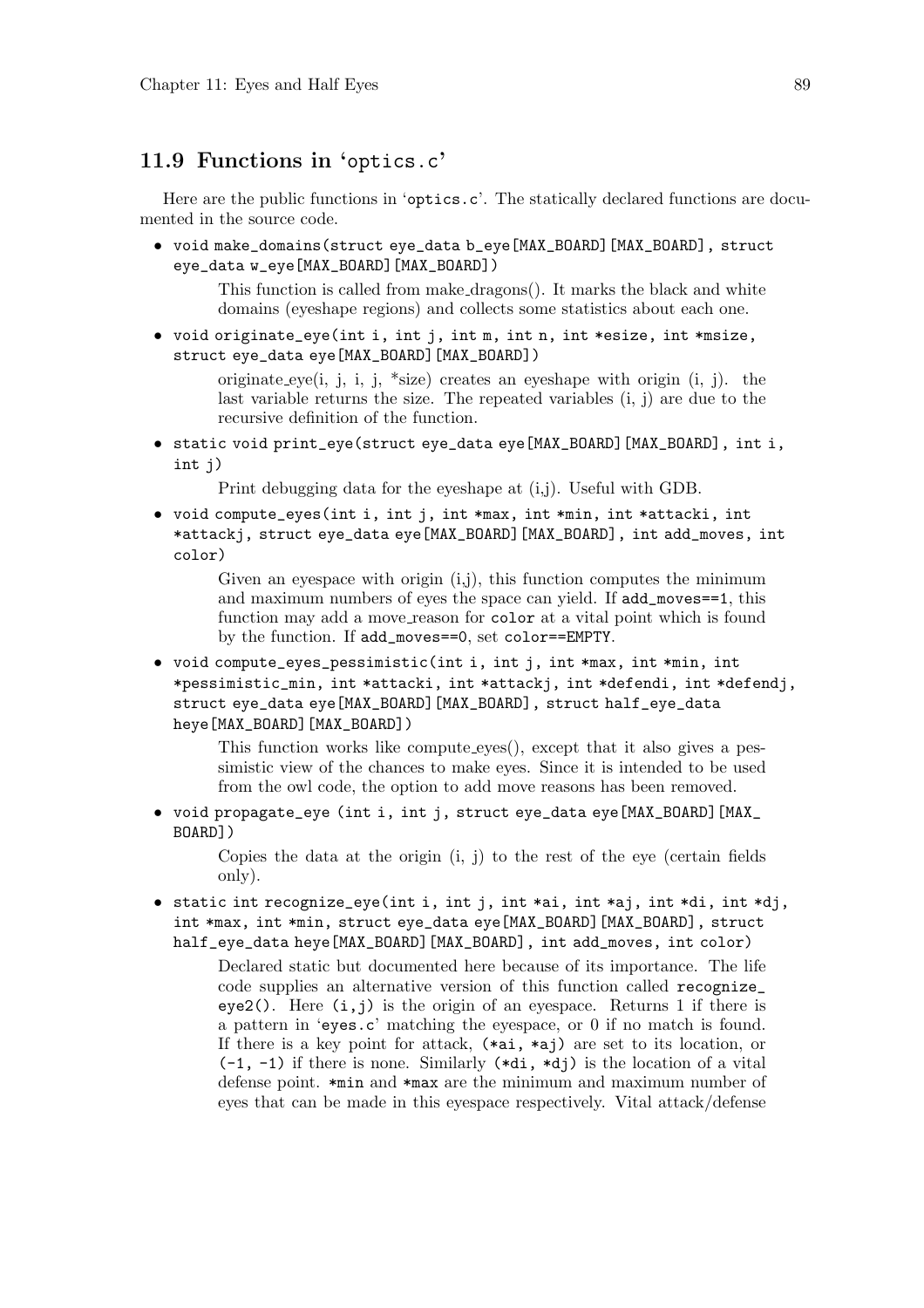points exist if and only if \*min != \*max. If add\_moves==1, this function may add a move reason for (color) at a vital point which is found by the function. If add\_moves==0, set color==EMPTY.

• void add\_half\_eye(int m, int n, struct eye\_data eye[MAX\_BOARD][MAX\_ BOARD], struct half\_eye\_data hey[MAX\_BOARD][MAX\_BOARD])

This function adds a half eye or false eye to an eye shape.

• int eye\_space(int i, int j)

Used from constraints to identify eye spaces, primarily for late endgame moves. This returns true if the location is an eye space of either color.

```
• int proper_eye_space(int i, int j)
```
Used from constraints to identify proper eye spaces, primarily for late endgame moves. Returns true if the location is an eye space of either color and is not marginal.

• int marginal\_eye\_space(int i, int j)

Used from constraints to identify marginal eye spaces, primarily for late endgame moves. Returns true if the location is a marginal eye space of either color.

- void make\_proper\_eye\_space(int i, int j, int color)
	- Turn a marginal eye space into a proper eye space.
- void remove\_half\_eye(int m, int n, int color) Remove a halfeye from an eye shape.
- void remove\_eyepoint(int m, int n, int color)

Remove an eye point. This function can only be used before the segmentation into eyespaces.

• int topological\_eye(int m, int n, int color, int \*ai, int \*aj, int \*di, int \*dj, struct eye\_data b\_eye[MAX\_BOARD][MAX\_BOARD], struct eye\_data w\_eye[MAX\_BOARD][MAX\_BOARD], struct half\_eye\_data heye[MAX\_BOARD][MAX\_ BOARD])

> See See Section 11.7 [Eye Topology], page 87. Evaluate the eye space at (m, n) topologically (see Section 11.7 [Eye Topology], page 87). Returns 2 or less if  $(m, n)$  is a proper eye for  $(color); 3$  if  $(m, n)$  is a half eye; 4 if  $(m, n)$ n) is a false eye. (\*ai, \*aj) and (\*di, \*dj) return the coordinates of an unsettled diagonal intersection, or an attack or defense point of defense of an opponent stone occupying a diagonal intersection.

• int evaluate\_diagonal\_intersection(int m, int n, int color, int \*vitali, int \*vitalj)

> Evaluate an intersection which is diagonal to an eye space (see Section 11.7 [Eye Topology], page 87). Returns 0 if the opponent cannot safely play at the vertex; Returns 1 if empty and the opponent can safely play on it, or if the vertex is occupied by an opponent stone which can be either attacked or defended. Returns 2 if safely occupied by the opponent. Exception: if one coordinate is off the board, returns 1; if both are off the board, returns 0. This guarantees correct behavior for diagonal intersections of points on the edge or in the corner. If the return value is 1, (\*vitali, \*vitalj)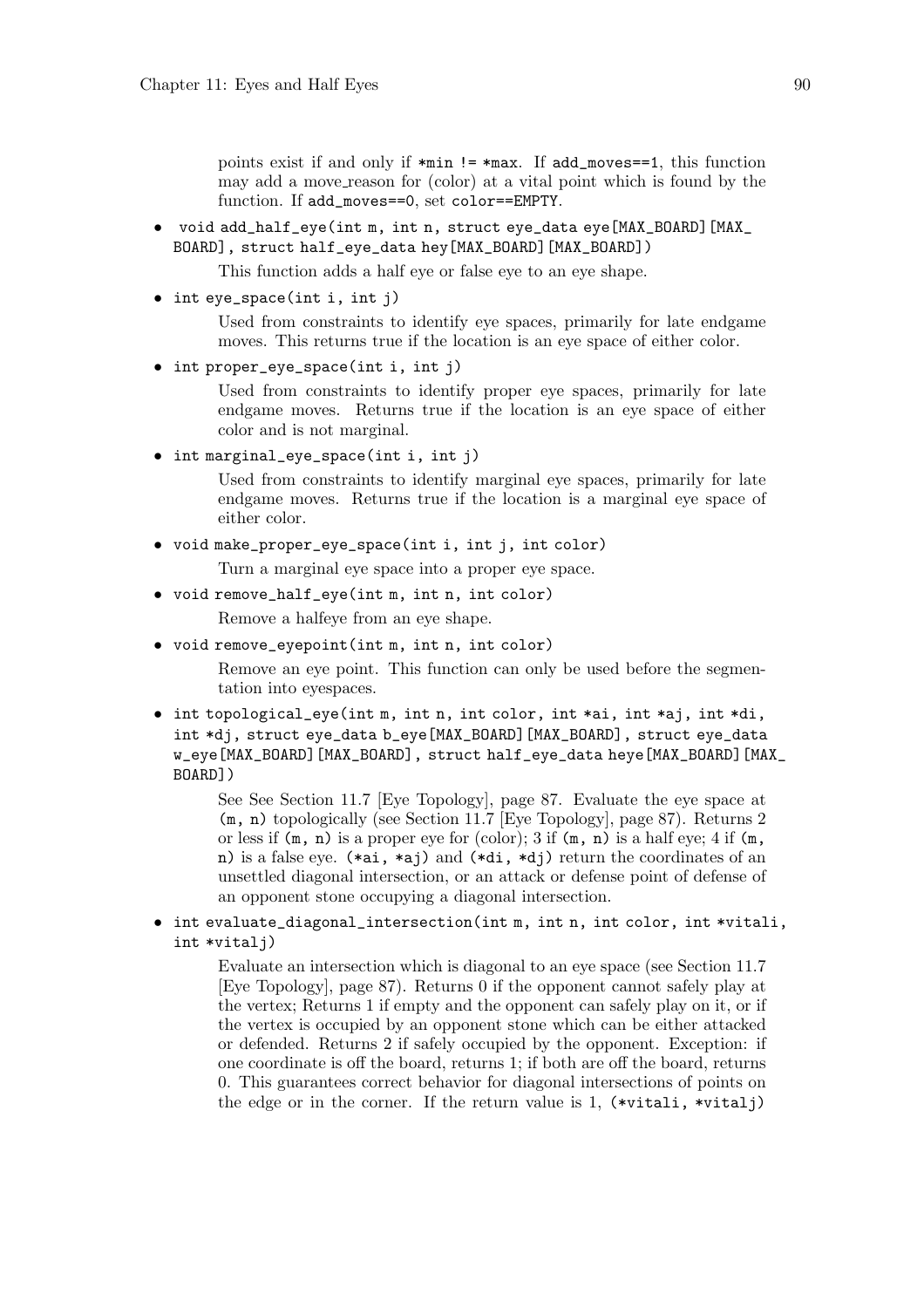returns (m, n) if the vertex is empty, or the vital point of defense if it is occupied by an opponent stone.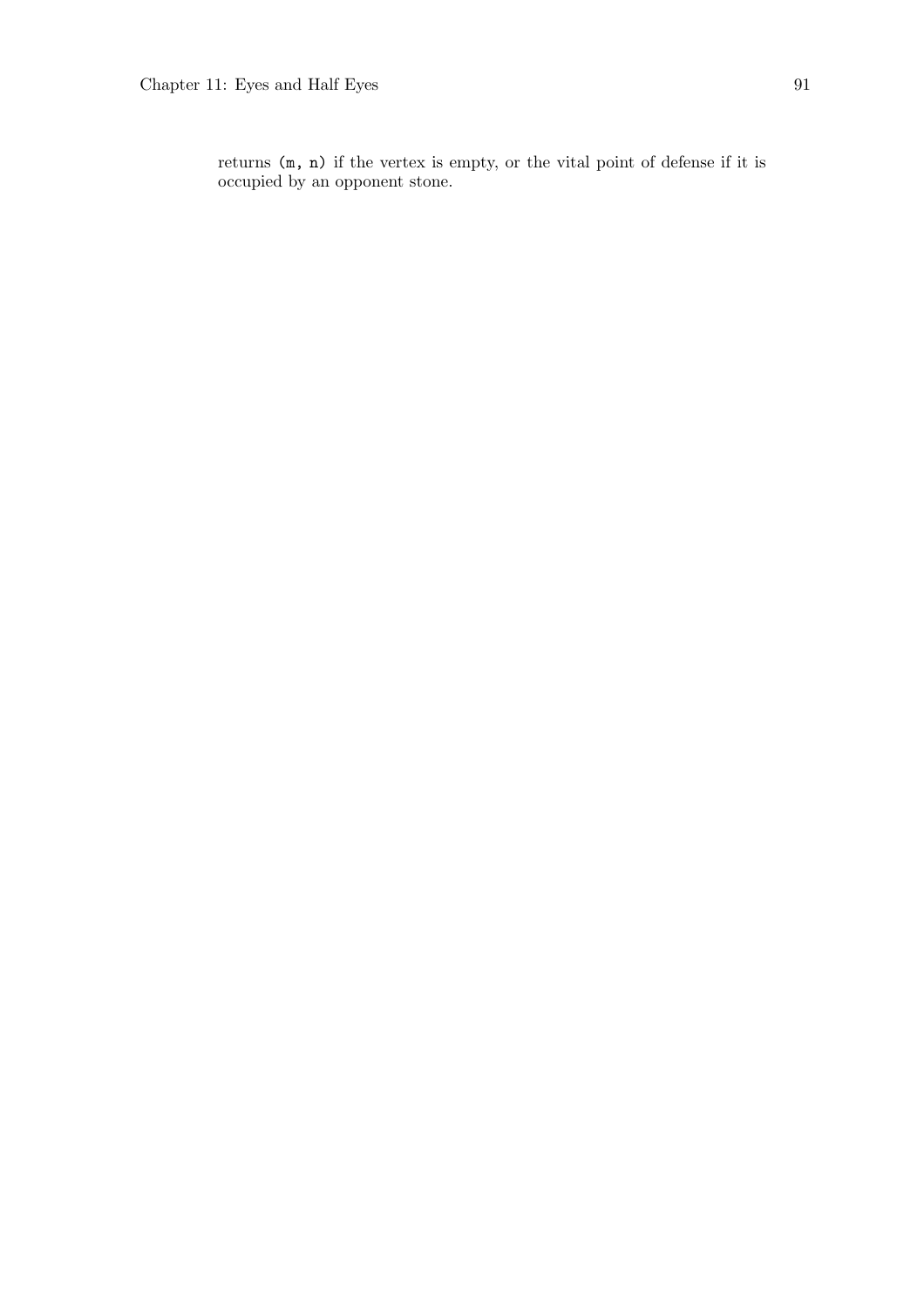# 12 The Pattern Code

### 12.1 Overview

Several pattern databases are in the patterns directory. This chapter primarily discusses the patterns in 'patterns.db', 'patterns2.db', and the pattern files 'hoshi.db' etc. which are compiled from the SGF files 'hoshi.sgf' (see Section 12.16 [Joseki Compiler], page 112). There is no essential difference between these files, except that the ones in 'patterns.db' and 'patterns2.db' are hand written. They are concatenated before being compiled by mkpat into patterns.c. The purpose of the separate file 'patterns2.db' is that it is handy to move patterns into a new directory in the course of organizing them. The patterns in 'patterns.db' are more disorganized, and are slowly being moved to 'patterns2.db'.

During the execution of genmove(), the patterns are matched in 'shapes.c' in order to find move reasons.

The same basic pattern format is used by 'attack.db', 'defense.db', 'conn.db', 'apats.db' and 'dpats.db'. However these patterns are used for different purposes. These databases are discussed in other parts of this documentation. The patterns in 'eyes.db' are entirely different and are documented elsewhere (see Chapter 11 [Eyes], page 82).

The patterns described in the databases are ascii representations, of the form:

Pattern EB112

?X?.? jump under  $0.*$ oo O.... o.... -----

:8,ed,NULL

Here 'O' marks a friendly stone, 'X' marks an enemy stone, '.' marks an empty vertex, '\*' marks O's next move, 'o' marks a square either containing 'O' or empty but not X. (The symbol 'x', which does not appear in this pattern, means 'X' or '.'.) Finally '?' Indicates a location where we don't care what is there, except that it cannot be off the edge of the board.

The line of -'s along the bottom in this example is the edge of the board itself—this is an edge pattern. Corners can also be indicated. Elements are not generated for '?' markers, but they are not completely ignored - see below.

The line beginning ':' describes various attributes of the pattern, such as its symmetry and its class. Optionally, a function called a "helper" can be provided to assist the matcher in deciding whether to accept move. Most patterns do not require a helper, and this field is filled with NULL.

The matcher in 'matchpat.c' searches the board for places where this layout appears on the board, and the callback function shapes\_callback() in 'shapes.c' registers the appropriate move reasons.

After the pattern, there is some supplementary information in the format: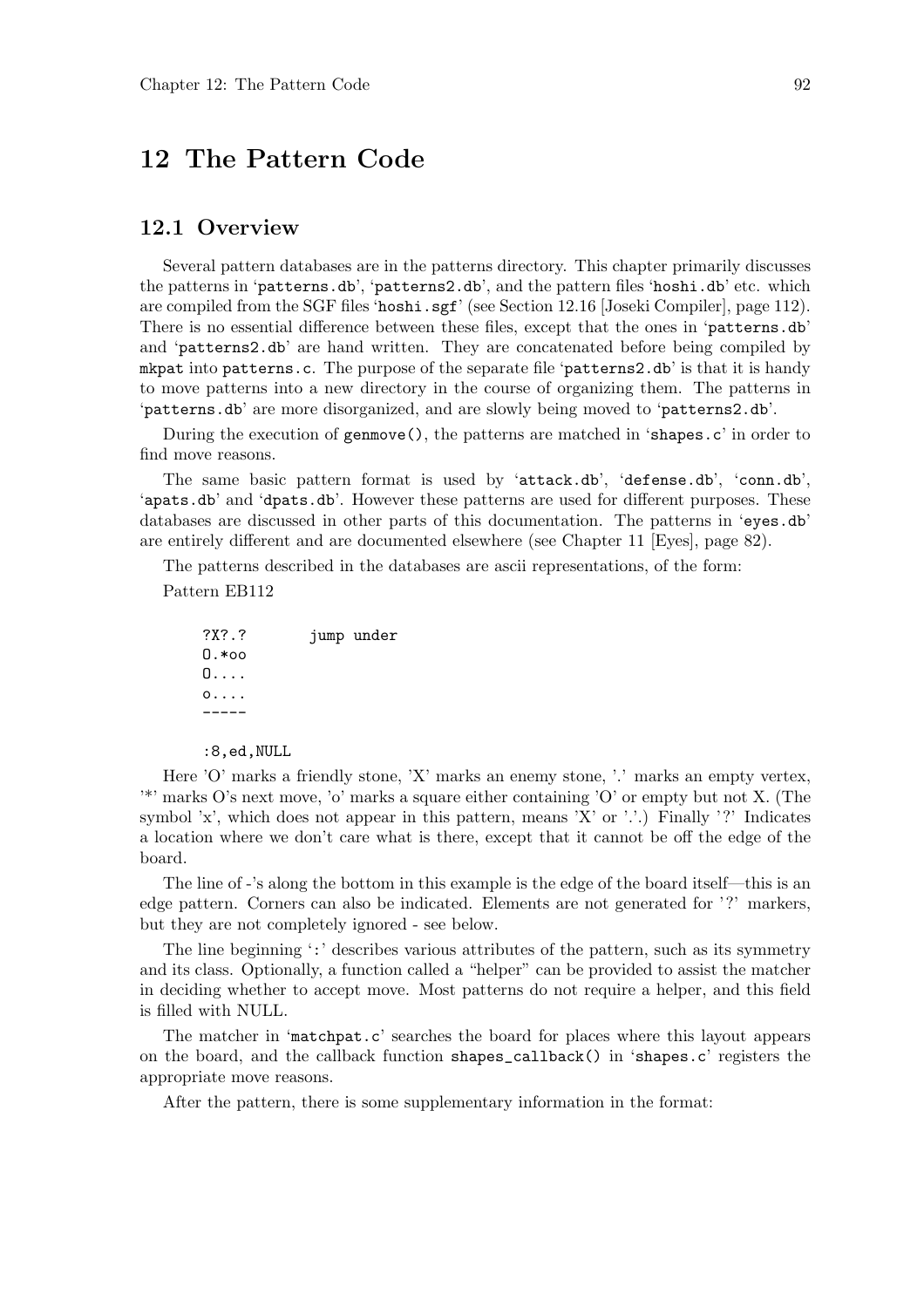#### :trfno, classification, [values], helper\_function

Here trfno represents the number of transformations of the pattern to consider, usually 8 (no symmetry, for historical reasons), or one of  $|\ \ \rangle$  / - + X, where the line represents the axis of symmetry. (E.g. | means symmetrical about a vertical axis.)

The above pattern could equally well be written on the left edge:

|?X?.? |O.\*oo |O.... |o.... :8,ed,NULL

The program mkpat is capable of parsing patterns written this way, or for that matter, on the top or right edges, or in any of the four corners. As a matter of convention all the edge patterns in 'patterns.db' are written on the bottom edge or in the lower left corners. In the 'patterns/' directory there is a program called transpat which can rotate or otherwise transpose patterns. This program is not built by default—if you think you need it, make transpat in the 'patterns/' directory and consult the usage remarks at the beginning of 'patterns/transpat.c'.

### 12.2 Pattern Attributes

The attribute field in the ':' line of a pattern consists of a sequence of zero or more of the following characters, each with a different meaning. The attributes may be roughly classified as constraints, which determine whether or not the pattern is matched, and actions, which describe what is to be done when the pattern is matched, typically to add a move reason.

#### 12.2.1 Constraint Pattern Attributes

 $\cdot$ s'

Safety of the move is not checked. This is appropriate for sacrifice patterns. If this classification is omitted, the matcher requires that the stone played cannot be trivially captured. Even with s classification, a check for legality is made, though.

 $(n)$ 

In addition to usual check that the stone played cannot be trivially captured, it is also confirmed that an opponent move here could not be captured.

 $n'$ 

It is checked that every friendly  $(0)$  stone of the pattern belongs to a dragon which has matcher status (see Section 10.7 [Dragons], page 76) ALIVE or UNKNOWN. The CRITICAL matcher status is excluded. It is possible for a string to have ALIVE matcher status and still be tactically critical, since it might be amalgamated into an ALIVE dragon, and the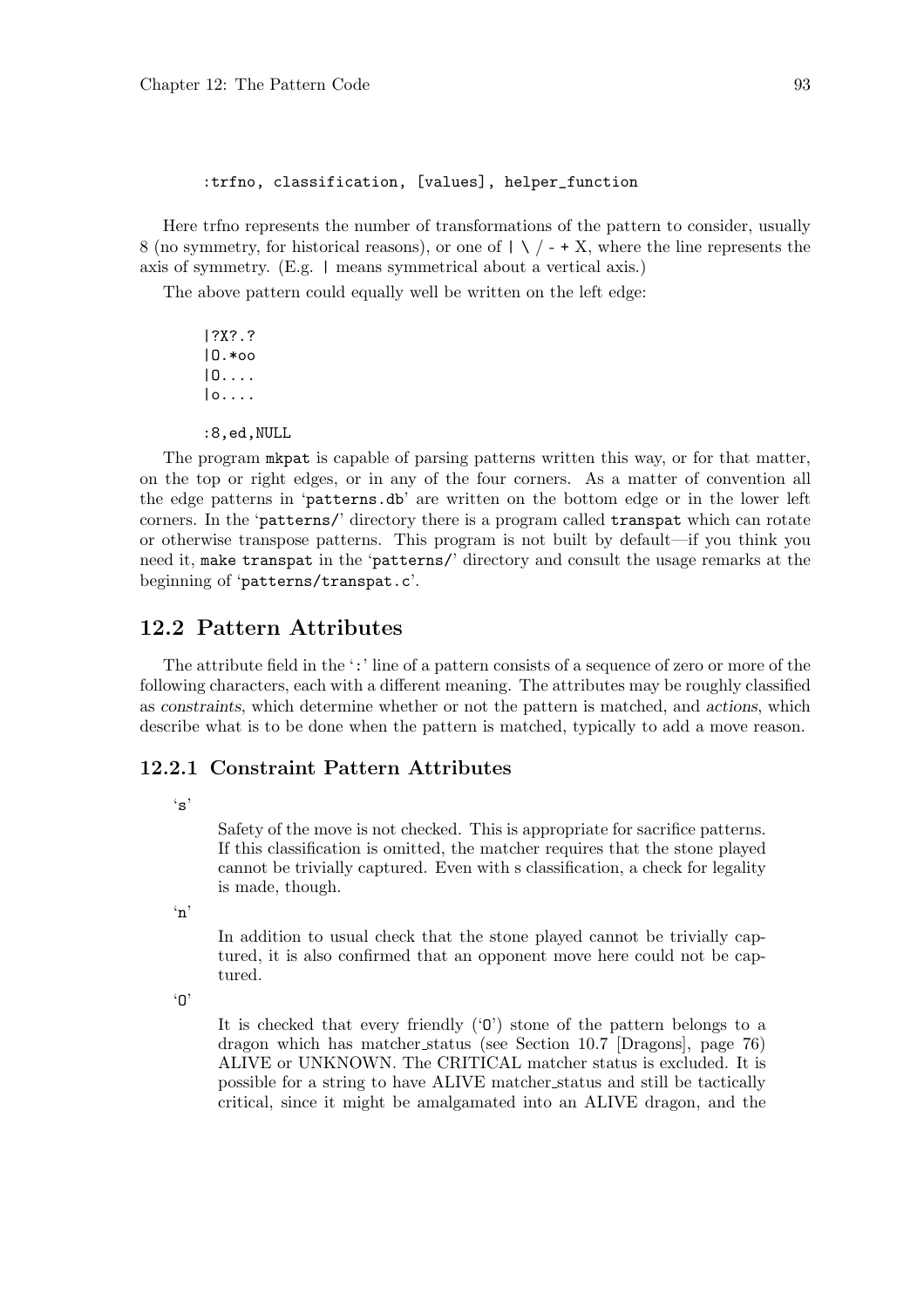matcher status is constant on the dragon. Therefore, an additional test is performed: if the pattern contains a string which is tactically critical, and if '\*' does not rescue it, the pattern is rejected.

 $\mathfrak{c}_0$ 

It is checked that every friendly ('O') stone of the pattern belongs to a dragon which is classified as DEAD or UNKNOWN.

 $\cdot$ <sub>x</sub>

It is checked that every opponent  $(X')$  stone of the pattern belongs to a dragon with matcher status ALIVE, UNKNOWN or CRITICAL. Note that there is an asymmetry with 'O' patterns, where CRITICAL dragons are rejected.

'x'

It is checked that every opponent  $(\mathbf{X})$  stone of the pattern belongs to a dragon which is classified as DEAD or UNKNOWN

# 12.2.2 Action Attributes

'C'

If two or more distinct O dragons occur in the pattern, the move is given the move reasons that it connects each pair of dragons. An exception is made for dragons where the underlying worm can be tactically captured and is not defended by the considered move.

 $\cdot$ <sup>'</sup>c'

Add strategical defense move reason for all our dragons and a small shape bonus. This classification is appropriate for weak connection patterns.

'B'

If two or more distinct X dragons occur in the pattern, the move is given the move reasons that it cuts each pair of dragons.

'b'

The move secures territory by blocking it from intrusion.

 $\epsilon$ 'e'

The move makes territory by expanding, e.g. along the edge.

'E'

The move attempts increase influence and create/expand a moyo.

'd'

The move strategically defends all O dragons in the pattern, except those that can be tactically captured and are not tactically defended by this move. If any O dragon should happen to be perfectly safe already, this only reflects in the move reason being valued to zero.

'a'

The move strategically attacks all X dragons in the pattern.

 $\cdot$  J'

Standard joseki move. Unless there is an urgent move on the board these moves are made as soon as they can be. This is equivalent to adding the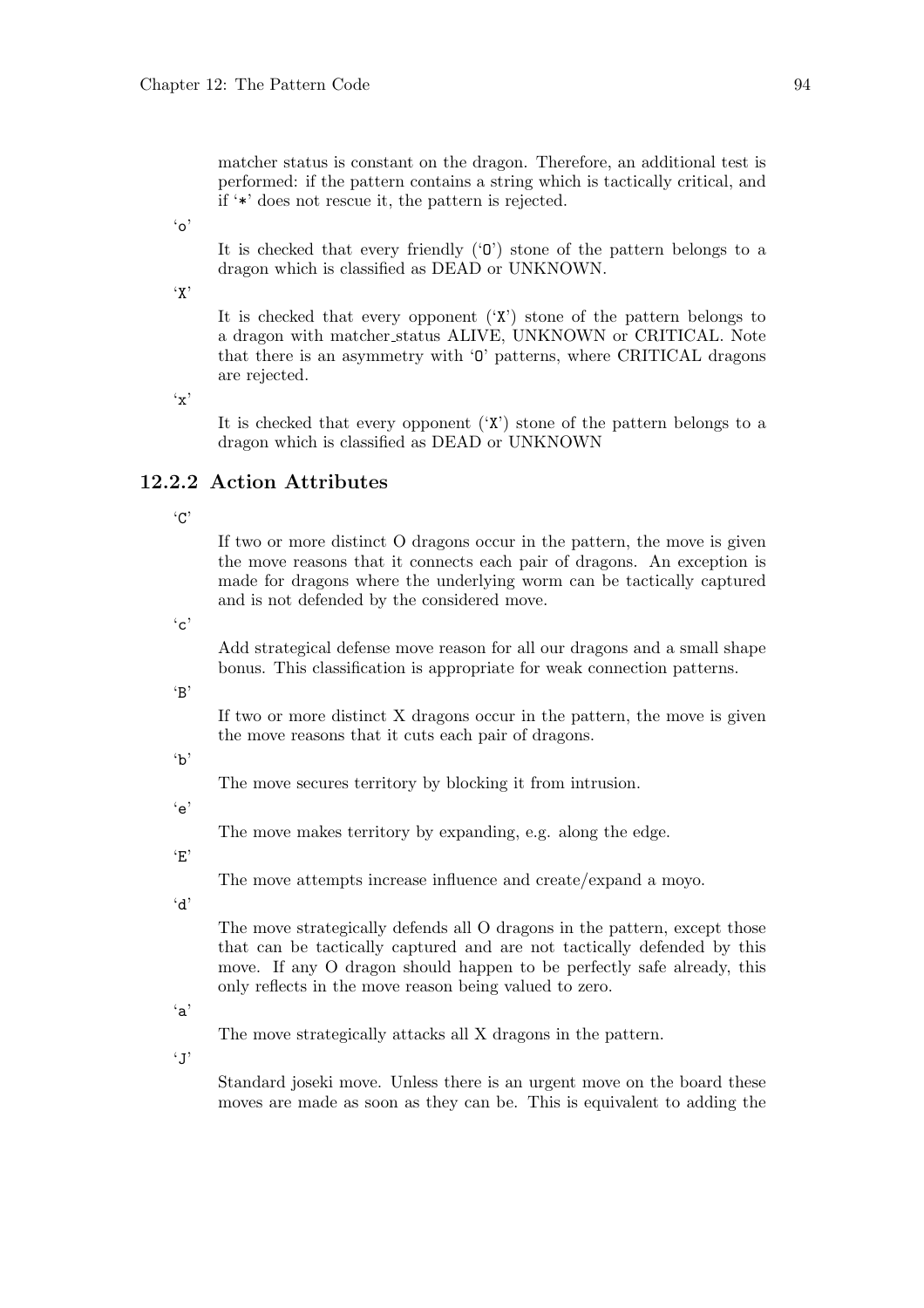'd' and 'a' classifications together with a shape bonus of 5 and a minimum accepted value of 25.

 $'$ j'

Slightly less urgent joseki move. These moves will be made after those with the 'J' classification. This is equivalent to adding the 'e' and 'E' classifications together with a minimum accepted value of 22.

't'

Minor joseki move (tenuki OK). This is equivalent to adding the 'e' and 'E' classifications together with a minimum accepted value of 18.

'U'

Urgent joseki move (never tenuki). This is equivalent to the 'd' and 'a' classifications together with a shape bonus of 20 and a minimum accepted value of 50.

A commonly used class is OX (which rejects pattern if either side has dead stones). The string '-' may be used as a placeholder. (In fact any characters other than the above and ',' are ignored.)

The types o and O could conceivably appear in a class, meaning it applies only to UN-KNOWN. X and x could similarly be used together. All classes can be combined arbitrarily.

# 12.3 Pattern Attributes

The second third field in the ':' line of a pattern is optional and of the form  $value1(x)$ ,  $value2(y)$ , .... The available set of values are as follows.

 $\bullet$  terri(x)

Forces the territorial value of the move to be at most x

 $\bullet$  minterri $(x)$ :

Forces the territorial value of the move to be at least x

 $\bullet$  maxterri $(x)$ :

Forces the territorial value of the move to be at most x.

 $\bullet$  value $(x)$ :

Forces the final value of the move to be at least x.

 $\bullet$  minvalue(x) maxvalue(x) :

Forces the final value of the move to be at last/most x.

 $\bullet$  shape $(x)$ :

Adds x to the move's shape value.

 $\bullet$  followup(x):

Adds x to the move's followup value.

The meaning of these values is documented in See Chapter 9 [Move Generation], page 55.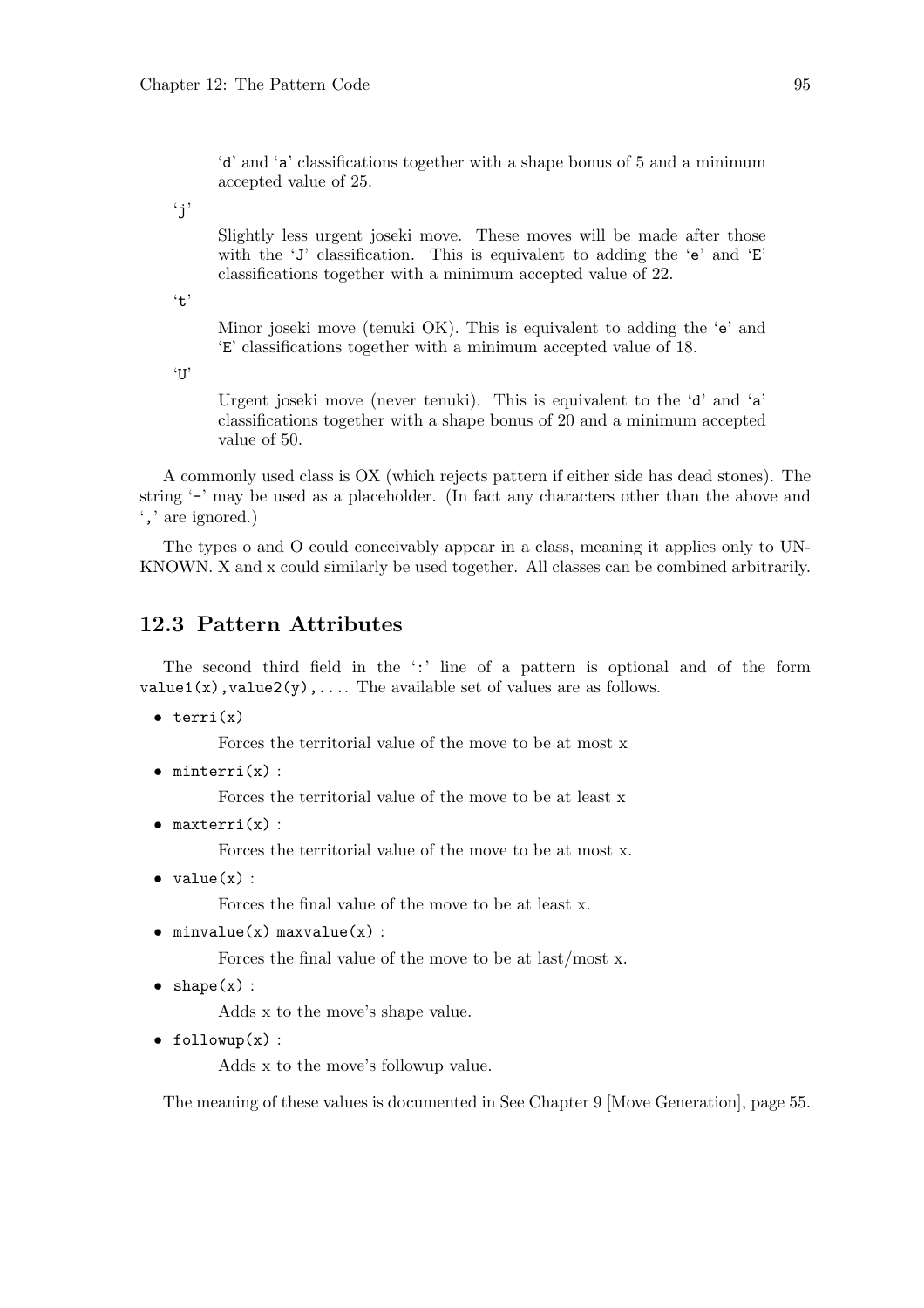### 12.4 Helper Functions

Helper functions can be provided to assist the matcher in deciding whether to accept a pattern, register move reasons, and setting various move values. The helper is supplied with the compiled pattern entry in the table, and the (absolute) position on the board of the '\*' point.

One difficulty is that the helper must be able to cope with all the possible transformations of the pattern. To help with this, the OFFSET macro is used to transform relative pattern coordinates to absolute board locations.

The actual helper functions are in 'helpers.c'. They are declared in 'patterns.h'.

As an example to show how to write a helper function, we consider wedge\_helper. (This helper does not exist anymore but has been replaced by a constraint, discussed in the following section. Due to its simplicity it's still a good example.) The helper begins with a comment:

```
/*
?O. ?Ob
.X* aXt
?O. ?Oc
:8,C,wedge_helper
*/
```
The image on the left is the actual pattern. On the right we've taken this image and added letters to label (ti, tj), (ai, aj) and (bi, bj). Of course t is always at  $*$ , the point where GNU Go will move if the pattern is adopted.

```
int
wedge_helper (ARGS)
{
  int ai, aj, bi, bj, ci, cj;
  int other = OTHER_COLOR(color);
  int success = 0;
  OFFSET(0, -2, ai, ai);
  OFFSET(-1, 0, bi, bj);
  OFFSET(1, 0, ci, cj);if (TRYMOVE(ti, tj, color)) {
    if (TRYMOVE(ai, aj, other)) {
      if (!p[ai][aj] || attack(ai, aj, NULL, NULL))
success = 1;else if (TRYMOVE(bi, bj, color)) {
if (!safe_move(ci, cj, other))
  success = 1;
popgo();
      }
      popgo();
    }
```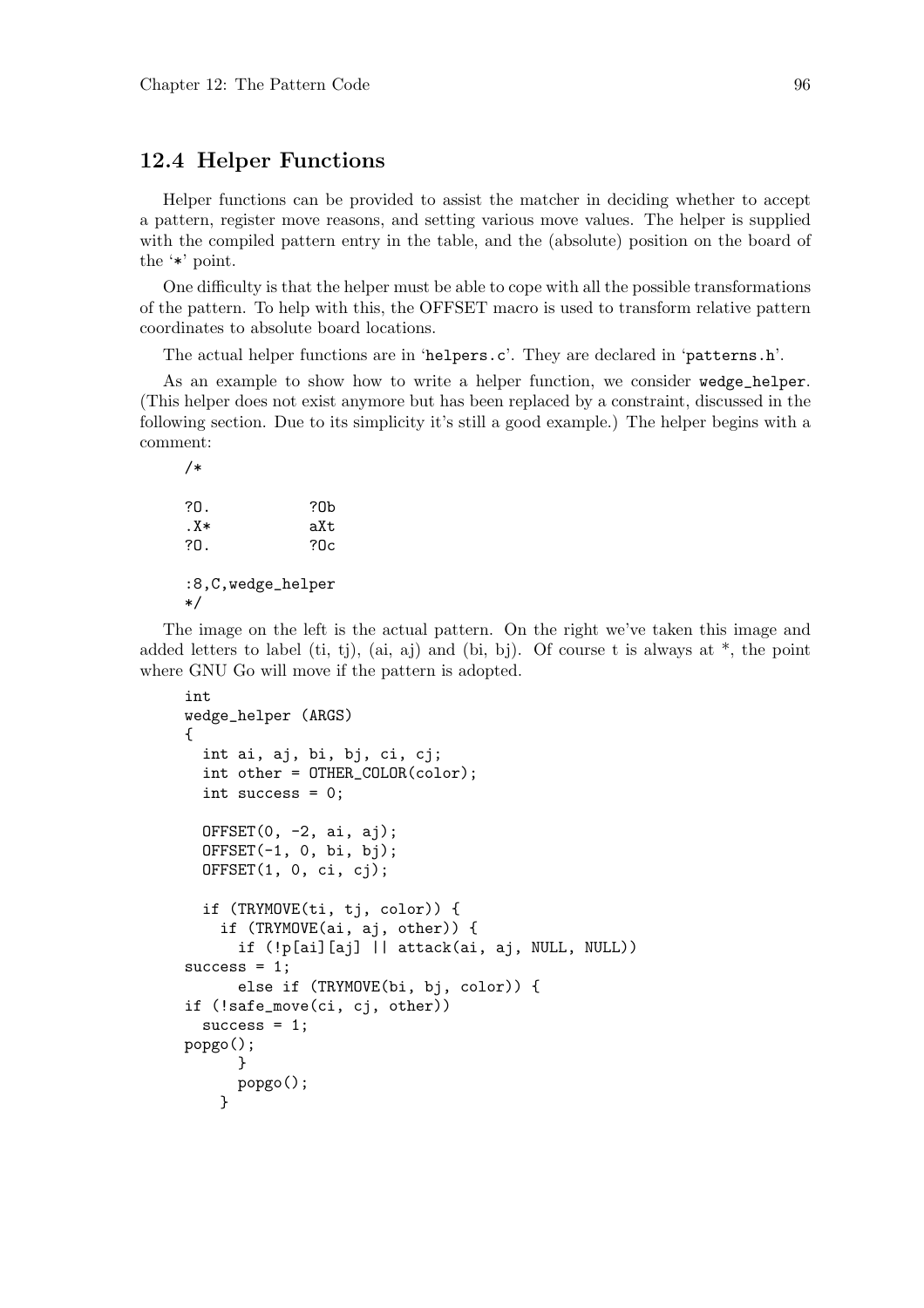```
popgo();
  }
  return success;
}
```
The OFFSET lines tell GNU Go the positions of the three stones at  $a=(ai,ai)$ ,  $b=(bi,bi)$ , and  $c=(ci,ci)$ . To decide whether the pattern guarantees a connection, we do some reading. First we use the TRYMOVE macro to place an O at t and let X draw back to a. Then we try whether O can capture these stones by calling attack(). The test if there is a stone at a before calling attack() is in this position not really necessary but it's good practice to do so, because if the attacked stone should happen to already have been captured while placing stones, GNU Go would crash with an assertion failure.

If this attack fails we let O connect at b and use the safe\_move() function to examine whether a cut by X at c could be immediately captured. Before we return the result we need to remove the stones we placed from the reading stack. This is done with the function popgo().

#### 12.5 Autohelpers and Constraints

In addition to the hand-written helper functions in 'helpers.c', GNU Go can automatically generate helper functions from a diagram with labels and an expression describing a constraint. The constraint diagram, specifying the labels, is placed below the ":" line and the constraint expression is placed below the diagram on line starting with a ";". Constraints can only be used to accept or reject a pattern. If the constraint evaluates to zero (false) the pattern is rejected, otherwise it's accepted (still conditioned on passing all other tests of course). To give a simple example we consider a connection pattern.

Pattern Conn311

```
O*.
?XO
:8,C,NULL
O*a
?BO
;oplay_attack_either(*,a,a,B)
```
Here we have given the label 'a' to the empty spot to the right of the considered move and the label 'B' to the 'X' stone in the pattern. In addition to these, '\*' can also be used as a label. A label may be any lowercase or uppercase ascii letter except OoXxt. By convention we use uppercase letters for X stones and lowercase for O stones and empty intersections. When labeling a stone that's part of a larger string in the pattern, all stones of the string should be marked with the label. (These conventions are not enforced by the pattern compiler, but to make the database consistent and easy to read they should be followed.)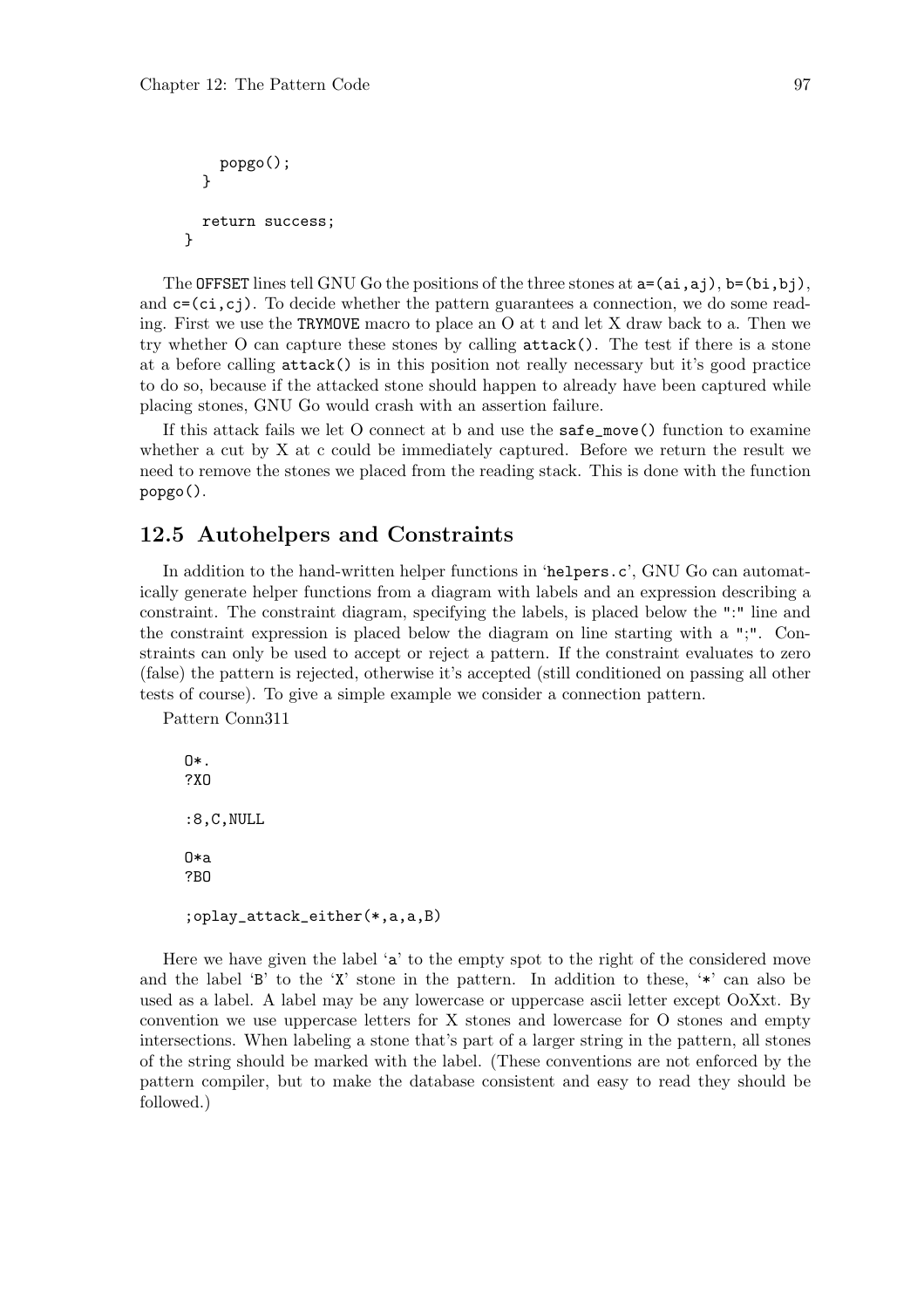The labels can now be used in the constraint expression. In this example we have a reading constraint which should be interpreted as "Play an O stone at \* followed by an X stone at a. Accept the pattern if O now can capture either at a or at B (or both strings)."

The functions that are available for use in the constraints are listed in the section 'Autohelpers Functions' below. Technically the constraint expression is transformed by mkpat into an automatically generated helper function in 'patterns.c'. The functions in the constraint are replaced by C expressions, often functions calls. In principle any valid C code can be used in the constraints, but there is in practice no reason to use anything more than boolean and arithmetic operators in addition to the autohelper functions. Constraints can span multiple lines, which are then concatenated.

### 12.6 Autohelper Actions

As a complement to the constraints, which only can accept or reject a pattern, one can also specify an action to perform when the pattern has passed all tests and finally has been accepted.

Example:

```
Pattern EJ4
...*. continuation
.OOX.
..XOX
.....
-----
:8,Ed,NULL
...*. never play a here
.OOX.
.aXOX
.....
-----
>antisuji(a)
```
The line starting with '>' is the action line. In this case it tells the move generation that the move at a should not be considered, whatever move reasons are found by other patterns. The action line uses the labels from the constraint diagram. Both constraint and action can be used in the same pattern. If the action only needs to refer to '\*', no constraint diagram is required. Like constraints, actions can span multiple lines.

#### 12.7 Autohelper Functions

The autohelper functions are translated into C code by the program in 'mkpat.c'. To see exactly how the functions are implemented, consult the autohelper function definitions in that file. Autohelper functions can be used in both constraint and action lines.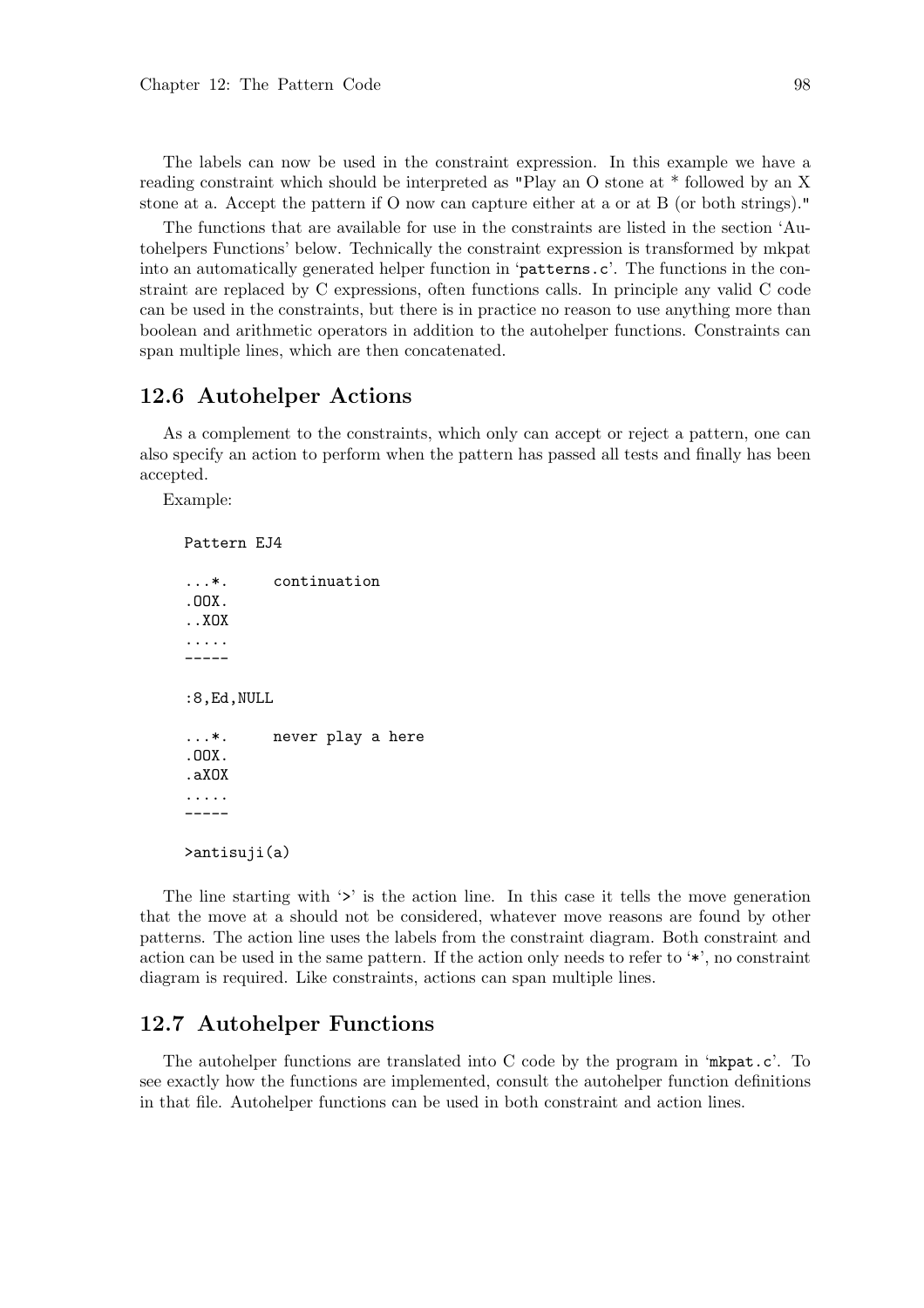$lib(x)$  $\text{lib2(x)}$  $lib3(x)$  $lib4(x)$ 

Number of first, second, third, and fourth order liberties of a worm respectively. See Chapter 10 [Worms and Dragons], page 67, the documentation on worms for definitions.

 $xlib(x)$ olib(x)

The number of liberties that an enemy or own stone, respectively, would obtain if played at the empty intersection x.

 $xcut(x)$ ocut(x)

Calls cut\_possible (see Section 18.1 [General Utilities], page 156) to determine whether 'X' or 'O' can cut at the empty intersection x.

 $ko(x)$ 

True if x is either a stone or an empty point involved in a ko position.

```
status(x)
```
The matcher status of a dragon. status $(x)$  returns an integer that can have the values ALIVE, UNKNOWN, CRITICAL, or DEAD (see Chapter 10 [Worms and Dragons], page 67).

```
alive(x)
unknown(x)critical(x)
dead(x)
```
Each function true if the dragon has the corresponding matcher status and false otherwise (see Chapter 10 [Worms and Dragons], page 67).

 $status(x)$ 

Returns the status of the dragon at 'x' (see Chapter 10 [Worms and Dragons], page 67). genus(x)

The number of eyes of a dragon. It is only meaningful to compare this value against  $0$ , 1, or 2.

xarea(x) oarea(x)  $xmovo(x)$ omoyo(x) xterri(x) oterri(x)

Functions related to various kinds of influence and territory estimations, as described in See Chapter 17 [Moyo], page 152.  $xarea(x)$  evaluates to true if x is either a living enemy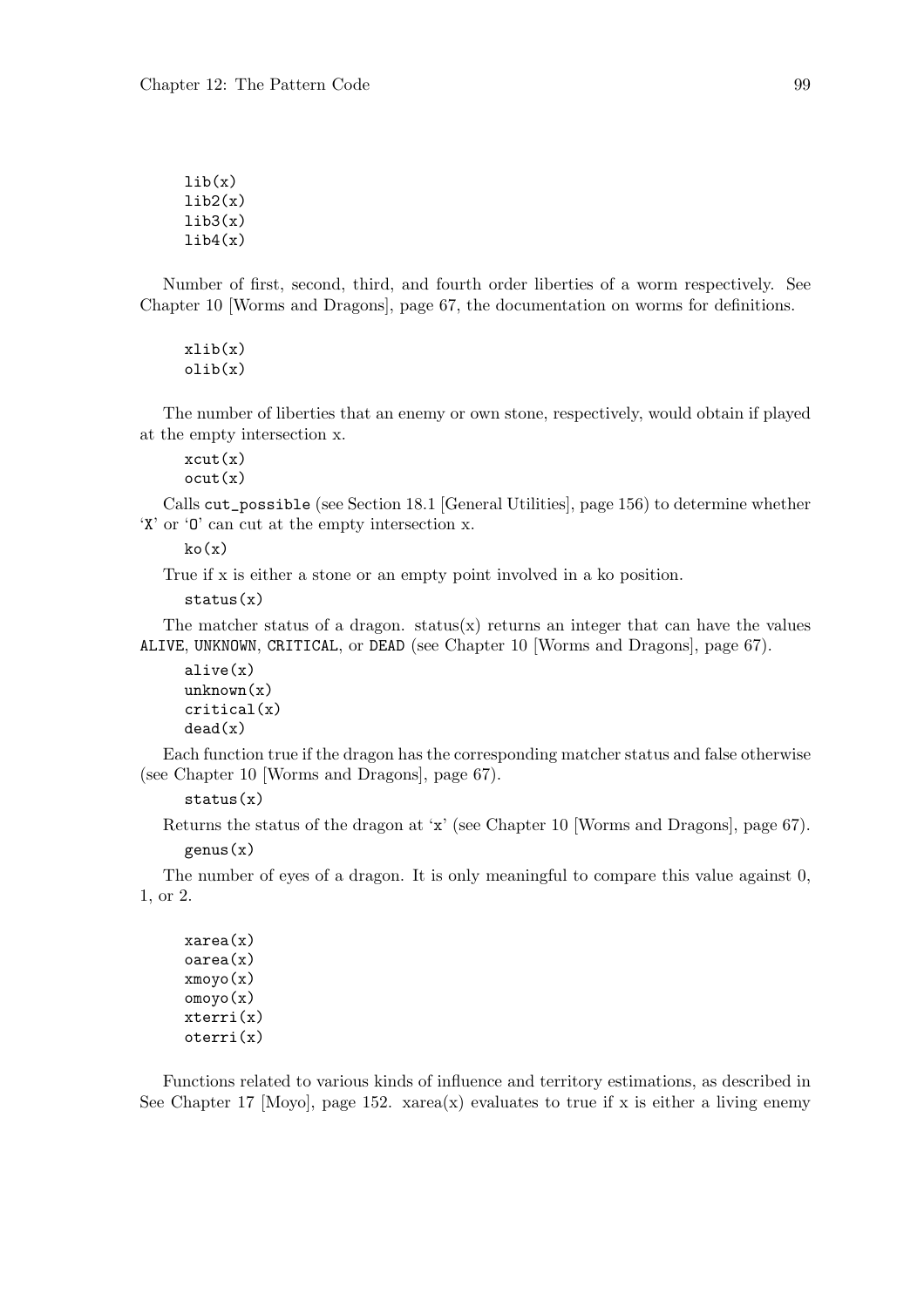stone or an empty point within his "area".  $oarea(x)$  is analogous but with respect to our stones and area. The main difference between area, moyo, and terri is that area is a very far reaching kind of influence, moyo gives a more realistic estimate of what may turn in to territory, and terri gives the points that already are believed to be secure territory.

 $weak(x)$ 

True for a dragon that is perceived as weak. The definition of weak is given in See Chapter 17 [Moyo], page 152.

attack(x) defend(x)

Results of tactical reading. attack(x) is true if the worm can be captured, defend(x) is true if there also is a defending move. Please notice that  $\text{defend}(x)$  will return false if there is no attack on the worm.

$$
safe\_xmove(x)
$$
  

$$
safe\_omove(x)
$$

True if an enemy or friendly stone, respectively, can safely be played at x. By safe it is understood that the move is legal and that it cannot be captured right away.

```
legal_xmove(x)
legal_omove(x)
```
True if an enemy or friendly stone, respectively, can legally be played at x.

 $o$ \_somewhere $(x,y,z, ...)$  $x$ \_somewhere $(x,y,z, ...)$ 

True if  $O$  (respectively  $X$ ) has a stone at one of the labelled vertices. In the diagram, these vertices should be marked with a '?'.

odefend\_against(x,y) xdefend\_against(x,y)

True if an own stone at x would stop the enemy from safely playing at y, and conversely for the second function.

 $does$ <sup>defend(x,y)</sup>  $does_attack(x,y)$ 

True if a move at x defends/attacks the worm at y. For defense a move of the same color as y is tried and for attack a move of the opposite color.

 $xplay_defend(a,b,c,...,z)$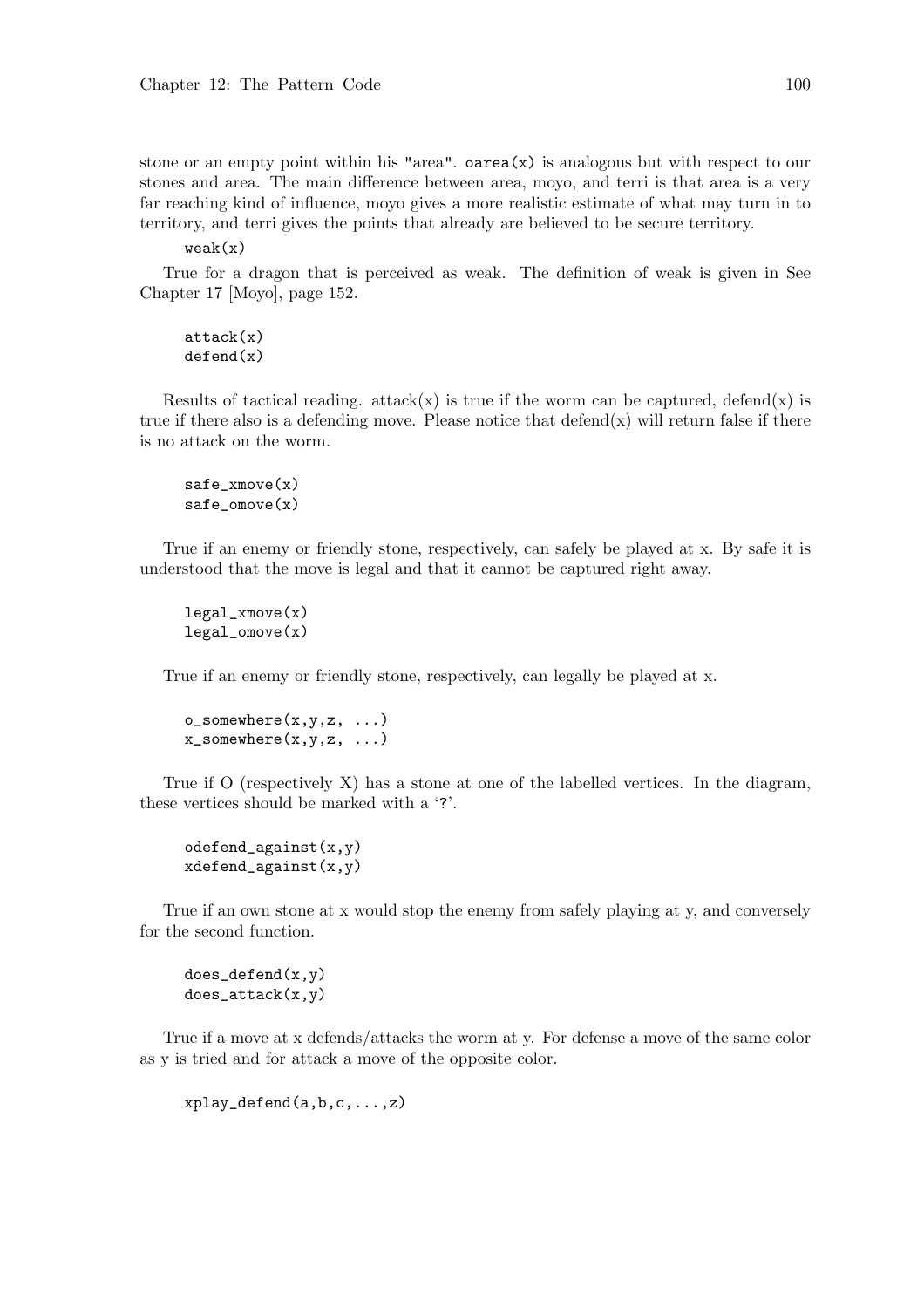oplay\_defend(a,b,c,...,z)  $x$ play\_attack $(a,b,c,...,z)$ oplay\_attack(a,b,c,...,z)

These functions make it possible to do more complex reading experiments in the constraints. All of them work so that first the sequence of moves a,b,c,... is played through with alternating colors, starting with X or O as indicated by the name. Then it is tested whether the worm at z can be attacked or defended, respectively. It doesn't matter who would be in turn to move, a worm of either color may be attacked or defended. For attacks the opposite color of the string being attacked starts moving and for defense the same color starts. The defend functions return true if the worm cannot be attacked in the position or if it can be attacked but also defended. The attack functions return true if there is a way to capture the worm, whether or not it can also be defended. If there is no stone present at z after the moves have been played, it is assumed that an attack has already been successful or a defense has already failed. If some of the moves should happen to be illegal, typically because it would have been suicide, the following moves are played as if nothing has happened and the attack or defense is tested as usual. It is assumed that this convention will give the relevant result without requiring a lot of special cases.

The special label '?' can be used to represent a tenuki. Thus  $\text{oplay\_defined}(a,?,b,c)$ tries moves by 'O' at 'a' and 'b', as if 'X' plays the second move in another part of the board, then asks if 'c' can be defended. The tenuki cannot be the first move of the sequence, nor does it need to be: instead of oplay\_defend(?,a,b,c) you can use xplay\_defend(a,b,c).

xplay\_defend\_both(a,b,c,...,y,z) oplay\_defend\_both(a,b,c,...,y,z) xplay\_attack\_either(a,b,c,...,y,z) oplay\_attack\_either(a,b,c,...,y,z)

These functions are similar to the previous ones. The difference is that the last \*two\* arguments denote worms to be attacked or defended simultaneously. Obviously y and z must have the same color. If either location is empty, it is assumed that an attack has been successful or a defense has failed. The typical use for these functions is in cutting patterns, where it usually suffices to capture either cutstone.

The function xplay\_defend\_both plays alternate moves beginning with an X at 'a'. Then it passes the last two arguments to defend\_both in 'engine/utils.c'. This function checks to determine whether the two strings can be simultaneously defended.

The function xplay\_attack\_either plays alternate moves beginning with an X move at 'a'. Then it passes the last two arguments to attack\_either in 'engine/utils.c'. This function looks for a move which captures at least one of the two strings. In its current implementation attack\_either only looks for uncoordinated attacks and would thus miss a double atari.

 $xplay_break_through(a,b,c,...,x,y,z)$ oplay\_break\_through(a,b,c,...,x,y,z)

These functions are used to set up a position like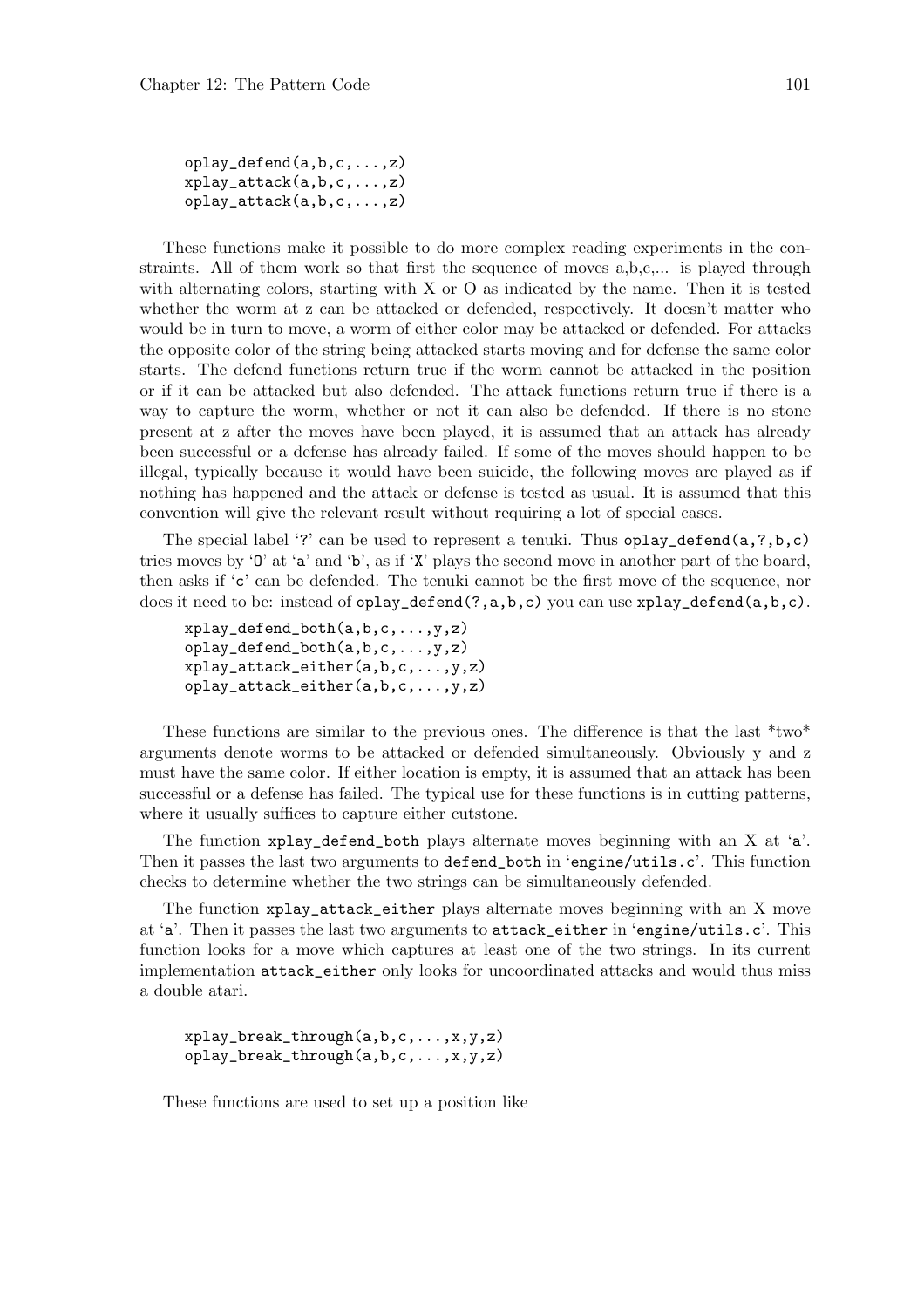.O. .y.  $DXO$   $xXz$ 

and X aims at capturing at least one of x, y, and z. If this succeeds 1 is returned. If it doesn't, X tries instead to cut through on either side and if this succeeds, 2 is returned. Of course the same shape with opposite colors can also be used.

Important notice: x, y, and z must be given in the order they have in the diagram above, or any reflection and/or rotation of it.

```
seki_helper(x)
```
Checks whether the string at 'x' can attack any surrounding string. If so, return false as the move to create a seki (probably) wouldn't work.

```
threaten_to_save(x)
```
Calls add\_followup\_value to add as a move reason a conservative estimate of the value of saving the string 'x' by capturing one opponent stone.

```
area stone(x)
```
Returns the number of stones in the area around 'x'.

```
area_space(x)
```
Returns the amount of space in the area around 'x'.

```
eye(x)
proper_eye(x)
marginal\_eye(x)
```
True if x is an eye space for either color, a non-marginal eye space for either color, or a marginal eye space for either color, respectively.

```
antisuji(x)
```
Tell the move generation that x is a substandard move that never should be played.

```
same\_dragon(x, y)same\_worm(x,y)
```
Return true if x and y are the same dragon or worm respectively.

```
dragonsize(x)
wormsize(x)
```
Number of stones in the indicated dragon or worm.

```
add_connect_move(x,y)
add\_cut\_move(x, y)add_attack_either_move(x,y)
add_defend_both_move(x,y)
```
Explicitly notify the move generation about move reasons for the move in the pattern.

```
halfeye(x)
```
Returns true if the empty intersection at 'x' is a half eye.

remove\_attack(x)

Inform the tactical reading that a supposed attack does in fact not work.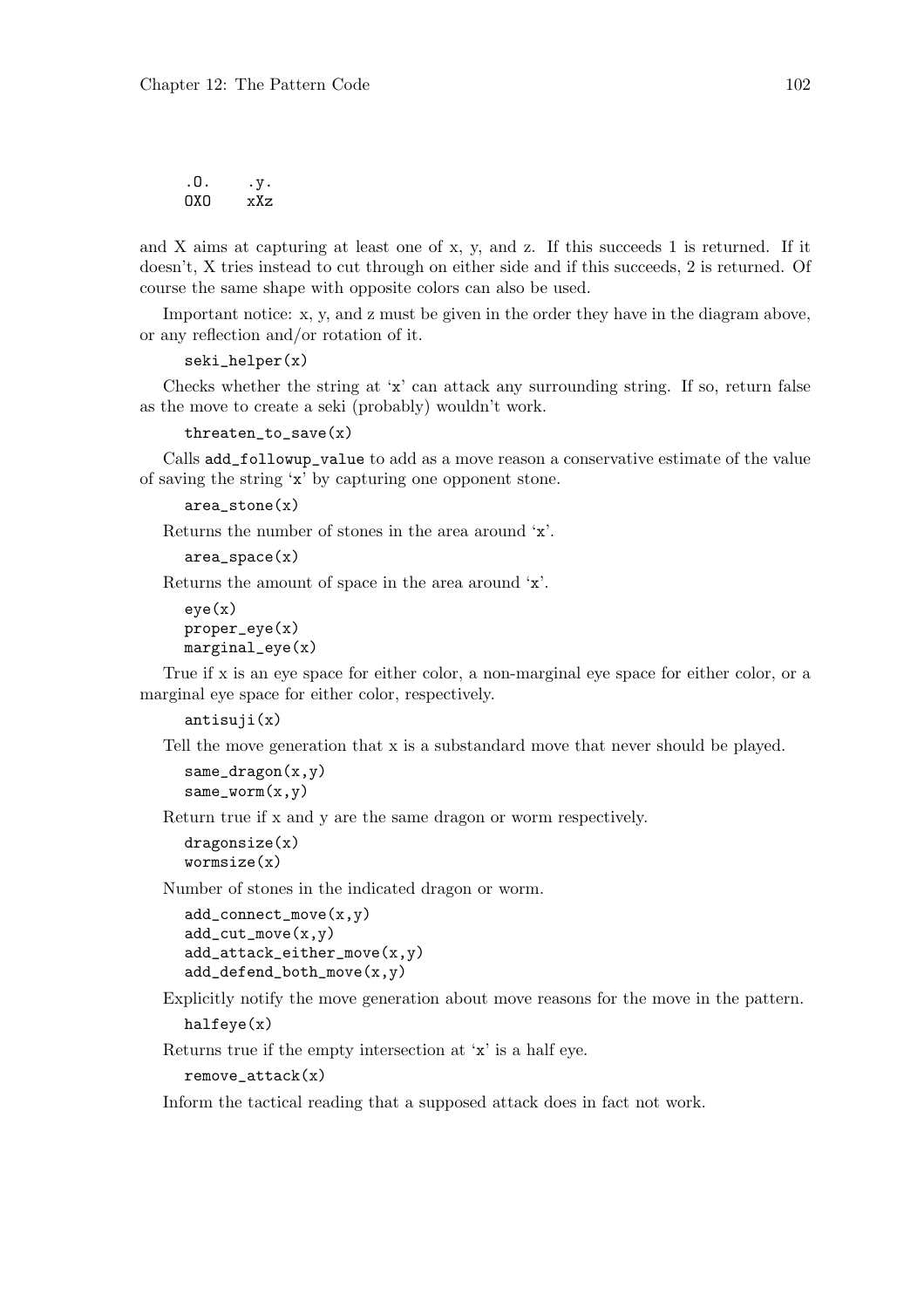#### potential\_cutstone(x)

True if cutstone2 field from worm data is larger than one. This indicates that saving the worm would introduce at least two new cutting points.

#### $not_l$ unch $(x,y)$

Prevents the misreporting of 'x' as lunch for 'y'. For example, the following pattern tells GNU Go that even though the stone at 'a' can be captured, it should not be considered "lunch" for the dragon at 'b', because capturing it does not produce an eye:

```
XO| ba|
O*| O*|
oo| oo|
?o| ?o|
> not_lunch(a,b)
vital_chain(x)
```
Calls vital\_chain to determine whether capturing the stone at 'x' will result in one eye for an adjacent dragon. The current implementation just checks that the stone is not a singleton on the first line.

#### $amalgamate(x,y)$

Amalgamate (join) the dragons at 'x' and 'y' (see Chapter 10 [Worms and Dragons], page 67).

```
amalgamate_most_valuable(x,y,z)
```
Called when  $(x,y,z)$  point to three (preferably distinct) dragons, in situations such as this:

.O.X X\*OX .O.X

In this situation, the opponent can play at \*, preventing the three dragons from becoming connected. However 'O' can decide which cut to allow. The helper amalgamates the dragon at 'y' with either 'x' or 'z', whichever is largest.

```
make_proper_eye(x)
```
This autohelper should be called when 'x' is an eyespace which is misidentified as marginal. It is reclassified as a proper eyespace (see Section 11.2 [Eye Space], page 82).

#### remove\_halfeye(x)

Remove a half eye from the eyespace. This helper should not be run after make\_dragons is finished, since by that time the eyespaces have already been analyzed.

#### remove\_eyepoint(x)

Remove an eye point. This function can only be used before the segmentation into eyespaces.

#### owl\_topological\_eye(x,y)

Here 'x' is an empty intersection which may be an eye or half eye for some dragon, and 'y' is a stone of the dragon, used only to determine the color of the eyespace in question.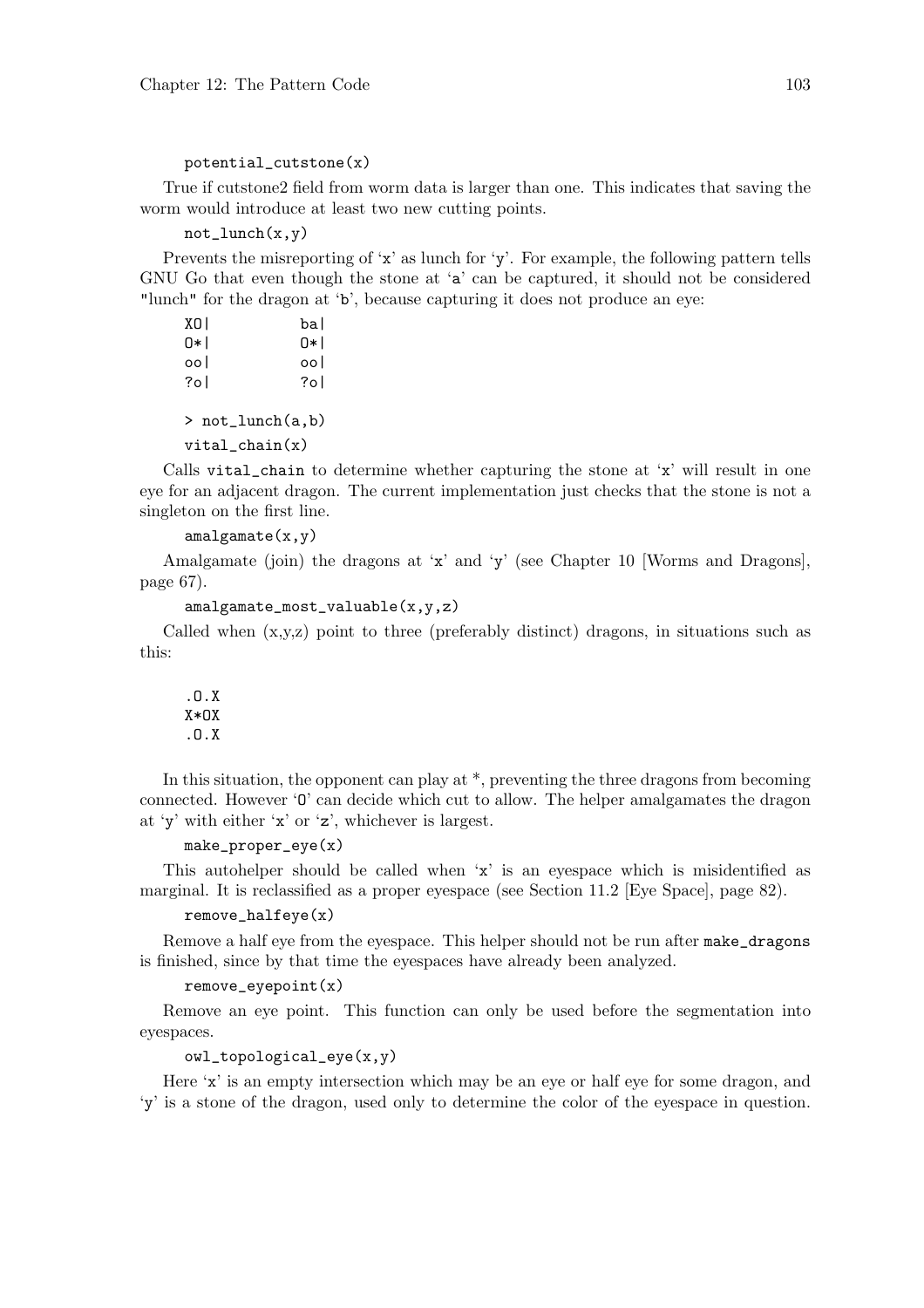Returns the sum of the values of the diagonal intersections, relative to 'x', as explained in See Section 11.7 [Eye Topology], page 87, equal to 4 or more if the eye at 'x' is false, 3 if it is a half eye, and 2 if it is a true eye.

#### owl\_escape\_value(x)

Returns the escape value at 'x'. This is only useful in owl attack and defense patterns and only if the '--alternative\_escape' option is turned on. Otherwise 0 is returned.

### 12.8 Attack and Defense Database

The patterns in 'attack.db' and 'defense.db' are used to assist the tactical reading in finding moves that attacks or defends worms. The matching is performed during make\_ worms(), at the time when the tactical status of all worms is decided. None of the classes described above are useful in these databases, instead we have two other classes.

- D : For each O worm in the pattern that can be tactically captured (worm[m][n].attack\_code != 0), the move at '\*' is tried. If it is found to defend the stone, this is registered as a reason for the move \* and the defense point of the worm is set to '\*'.
- A : For each X worm in the pattern, it's tested whether the move at \* captures the worm. If that is the case, this is registered as a reason for the move at '\*'. The attack point of the worm is set to \* and if it wasn't attacked before, a defense is searched for.

Furthermore, A patterns can only be used in 'attack.db' and D patterns only in 'defense.db'. Unclassified patterns may appear in these databases, but then they must work through actions to be effective.

## 12.9 The Connections Database

The patterns in 'conn.db' are used for helping make\_dragons() amalgamate worms into dragons and to some extent for modifying eye spaces. The patterns in this database use the classifications 'B', 'C', and 'e'. 'B' patterns are used for finding cutting points, where amalgamation should not be performed, 'C' patterns are used for finding existing connections, over which amalgamation is to be done, and 'e' patterns are used for modifying eye spaces and reevaluating lunches. There are also some patterns without classification, which use action lines to have an impact. These are matched together with the 'C' patterns. Further details and examples can be found in See Chapter 10 [Worms and Dragons], page 67.

We will illustrate these databases by example. In this situation:

XOO O.O ...

'X' cannot play safely at the cutting point, so the 'O' dragons are to be amalgamated. Two patterns are matched here:

Pattern CC204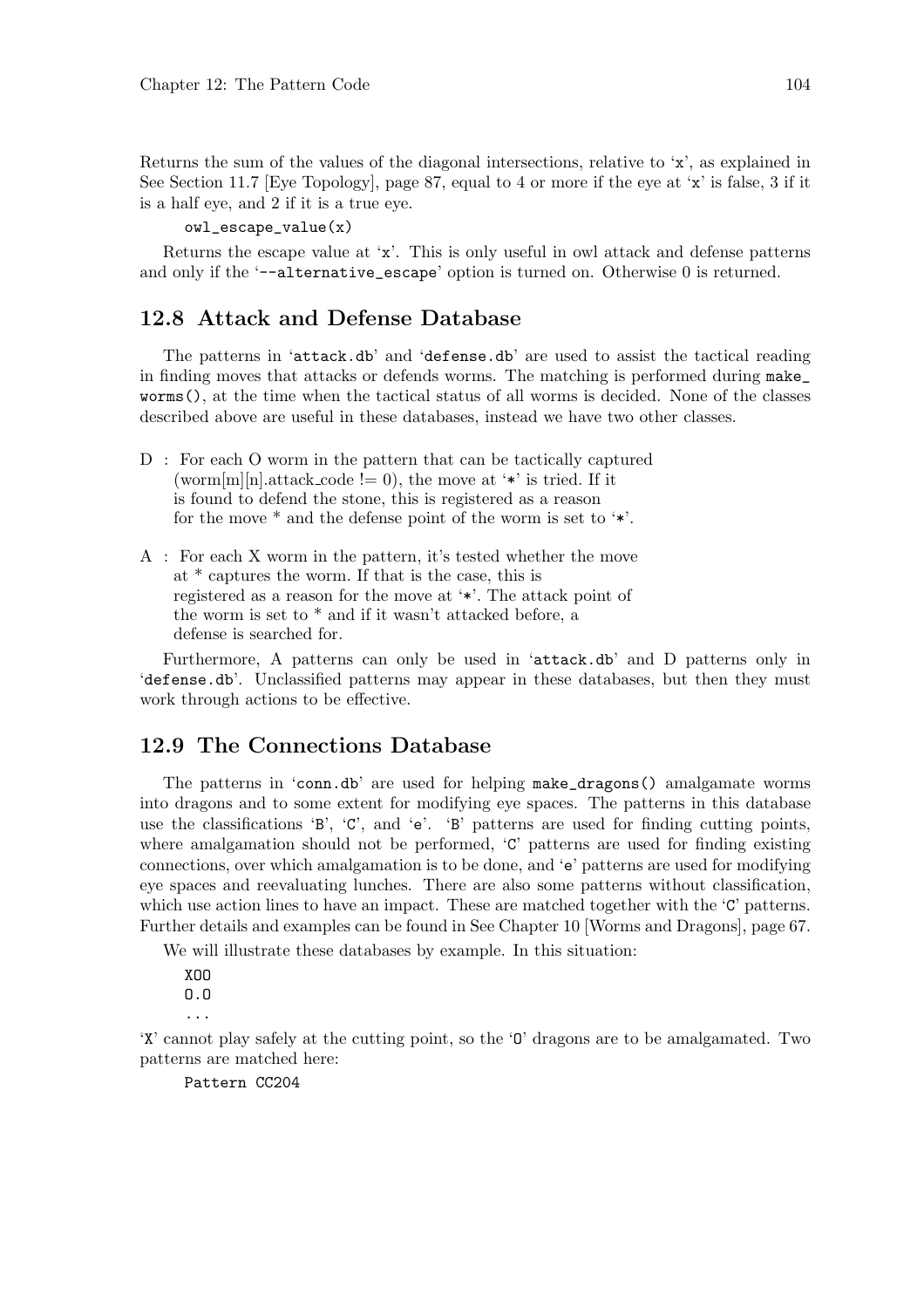O .  $\overline{O}$ :+,C O A O ;!safe\_xmove(A) && !ko(A) && !xcut(A) Pattern CC205 XO O. : $\setminus$ , C AO OB

;attack(A) || (!safe\_xmove(B) && !ko(B) && !xcut(B))

The constraints are mostly clear. For example the second pattern should not be matched if the 'X' stone cannot be attacked and 'X' can play safely at 'B', or if 'B' is a ko. The constraint !xcut(B) means that connection has not previously been inhibited by find\_ cuts. For example consider this situation:

OOXX O.OX X..O X.OO

The previous pattern is matched here twice, yet X can push in and break one of the connections. To fix this, we include a pattern:

Pattern CB11

| ?OX?<br>0 ! OX<br>?∗!O<br>??0? |  |
|--------------------------------|--|
| :8.B                           |  |
| ?0A?<br>NaNB                   |  |
| ?∗b∩<br>??0?                   |  |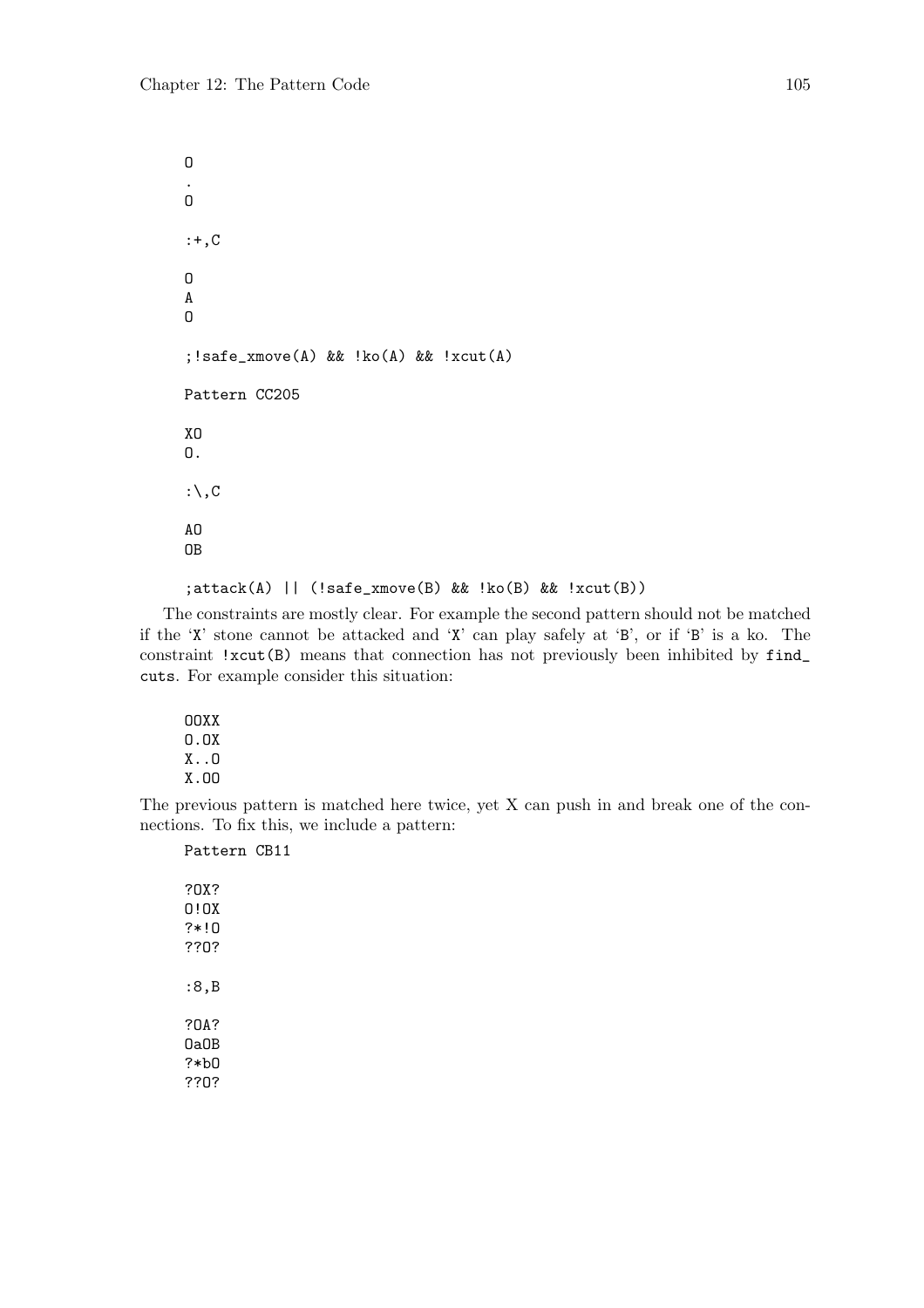; !attack(A) && !attack(B) && !xplay\_attack(\*,a,b,\*) && !xplay\_attack(\*,b,a,\*)

After this pattern is found, the xcut autohelper macro will return true at any of the points '\*', 'a' and 'b'. Thus the patterns CB204 and CB205 will not be matched, and the dragons will not be amalgamated.

#### 12.10 Connections Functions

Here are the public functions in 'connections.c'.

• static void cut\_connect\_callback(int m, int n, int color, struct pattern \*pattern, int ll, void \*data)

> Try to match all (permutations of) connection patterns at  $(m,n)$ . For each match, if it is a B pattern, set cutting point in worm data structure and make eye space marginal for the connection inhibiting entries of the pattern. If it is a C pattern, amalgamate the dragons in the pattern.

• void find\_cuts(void)

Find cutting points which should inhibit amalgamations and sever the adjacent eye space. This goes through the connection database consulting only patterns of type B. When such a function is found, the function  $\text{cut}_$ connect\_callback is invoked.

• void find connections(void)

Find explicit connection patterns and amalgamate the involved dragons. This goes through the connection database consulting patterns except those of type B, E or e. When such a function is found, the function cut\_ connect\_callback is invoked.

• void modify eye\_spaces1(void)

Find explicit connection patterns and amalgamate the involved dragons. This goes through the connection database consulting only patterns of type E (see Section 12.9 [Connections Database], page 104). When such a function is found, the function cut\_connect\_callback is invoked.

• void modify eye spaces  $1(\text{void})$ 

Find explicit connection patterns and amalgamate the involved dragons. This goes through the connection database consulting only patterns of type e (see Section 12.9 [Connections Database], page 104). When such a function is found, the function  $cut\_connect\_callback$  is invoked.

#### 12.11 Tuning the Pattern databases

Since the pattern databases, together with the valuation of move reasons, decide GNU Go's personality, much time can be devoted to "tuning" them. Here are some suggestions.

If you want to experiment with modifying the pattern database, invoke with the -a option. This will cause every pattern to be evaluated, even when some of them may be skipped due to various optimizations.

You can obtain a Smart Go Format (SGF) record of your game in at least two different ways. One is to use CGoban to record the game. You can also have GNU Go record the game in Smart Go Format, using the -o option. It is best to combine this with -a. Do not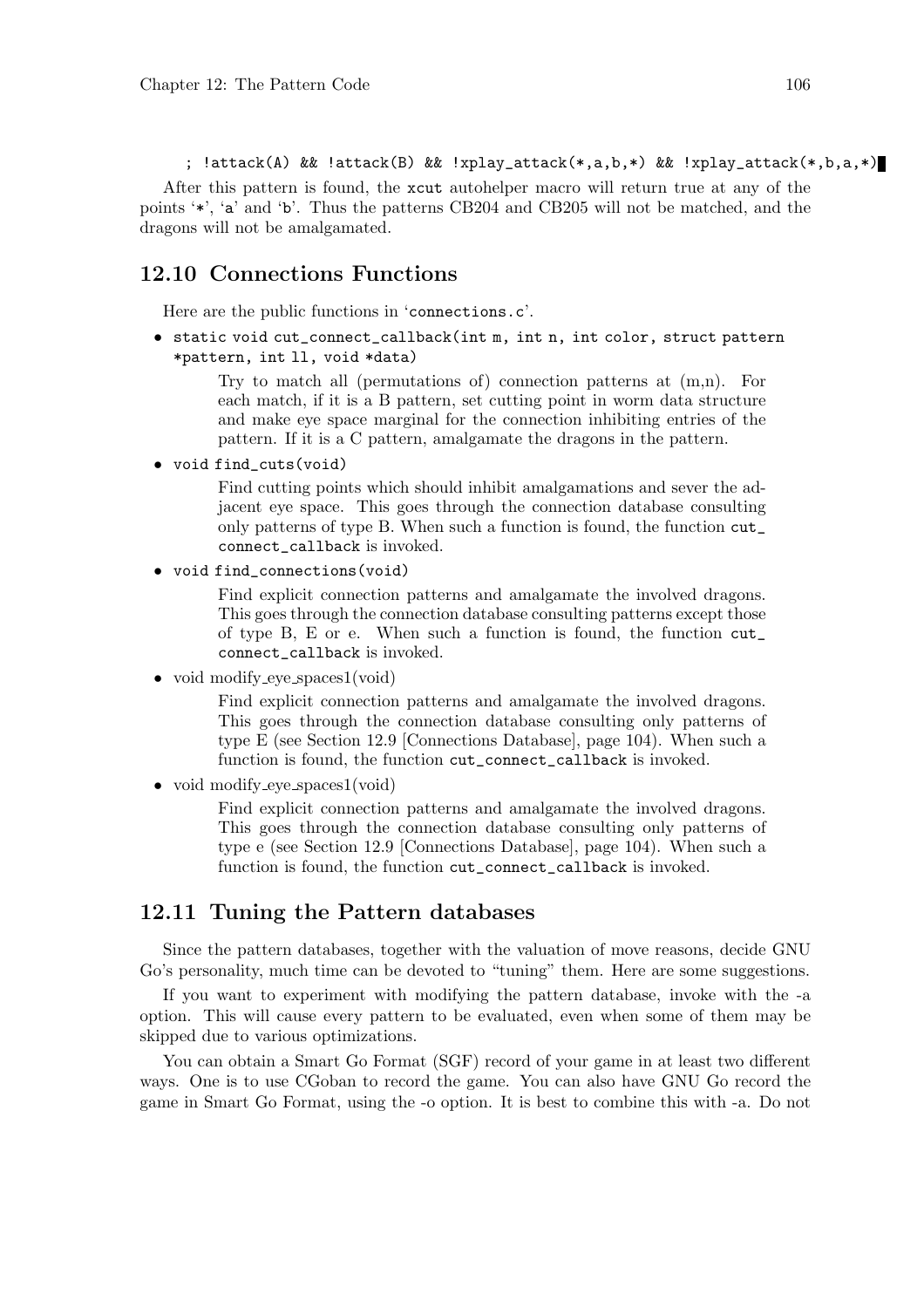try to read the SGF file until the game is finished and you have closed the game window. This does not mean that you have to play the game out to its conclusion. You may close the CGoban window on the game and GNU Go will close the SGF file so that you can read it.

If you record a game in SGF form using the -o option, GNU Go will add labels to the board to show all the moves it considered, with their values. This is an extremely useful feature, since one can see at a glance whether the right moves with appropriate weights are being proposed by the move generation.

First, due to a bug of unknown nature, it occasionally happens that GNU Go will not receive the SIGTERM signal from CGoban that it needs to know that the game is over. When this happens, the SGF file ends without a closing parenthesis, and CGoban will not open the file. You can fix the file by typing:

```
echo ")" >>[filename]
```
at the command line to add this closing parenthesis. Or you could add the ) using an editor.

Move values exceeding 99 (these should be rare) can be displayed by CGoban but you may have to resize the window in order to see all three digits. Grab the lower right margin of the CGoban window and pull it until the window is large. All three digits should be visible.

If you are playing a game without the -o option and you wish to analyze a move, you may still use CGoban's "Save Game" button to get an SGF file. It will not have the values of the moves labelled, of course.

Once you have a game saved in SGF format, you can analyze any particular move by running:

```
gnugo -l [filename] -L [move number] -t -a -w
```
to see why GNU Go made that move, and if you make changes to the pattern database and recompile the program, you may ask GNU Go to repeat the move to see how the behavior changes. If you're using emacs, it's a good idea to run GNU Go in a shell in a buffer (M-x shell) since this gives good navigation and search facilities.

Instead of a move number, you can also give a board coordinate to -L in order to stop at the first move played at this location. If you omit the -L option, the move after those in the file will be considered.

If a bad move is proposed, this can have several reasons. To begin with, each move should be valued in terms of actual points on the board, as accurately as can be expected by the program. If it's not, something is wrong. This may have two reasons. One possibility is that there are reasons missing for the move or that bogus reasons have been found. The other possibility is that the move reasons have been misevaluated by the move valuation functions. Tuning of patterns is with a few exceptions a question of fixing the first kind of problems.

If there are bogus move reasons found, search through the trace output for the pattern that is responsible. (Some move reasons, e.g. most tactical attack and defense, do not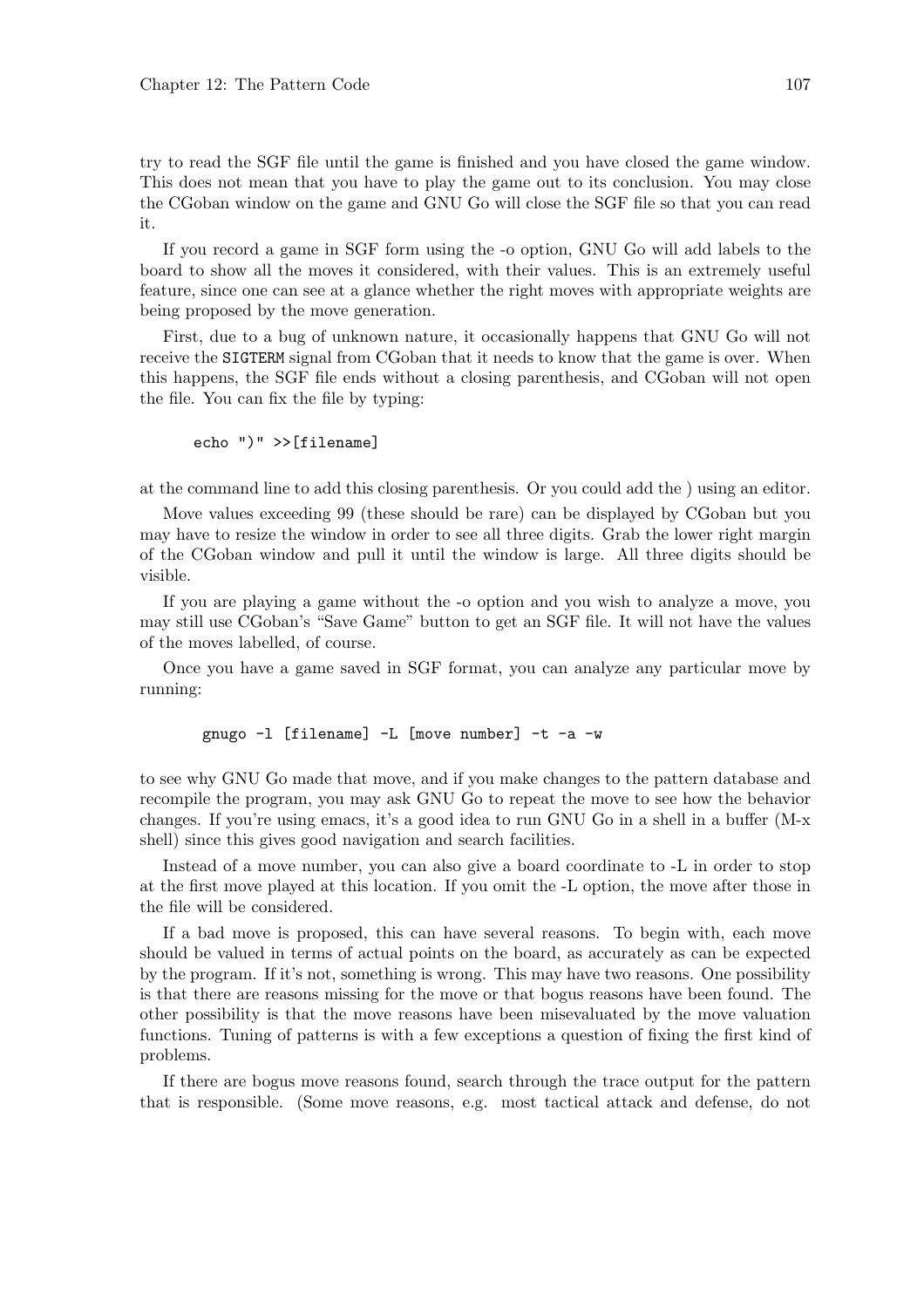originate from patterns. If no pattern produced the bogus move reason, it is not a tuning problem.) Probably this pattern was too general or had a faulty constraint. Try to make it more specific or correct bugs if there were any. If the pattern and the constraint looks right, verify that the tactical reading evaluates the constraint correctly. If not, this is either a reading bug or a case where the reading is too complicated for GNU Go.

If a connecting move reason is found, but the strings are already effectively connected, there may be missing patterns in 'conn.db'. Similarly, worms may be incorrectly amalgamated due to some too general or faulty pattern in 'conn.db'. To get trace output from the matching of patterns in 'conn.db' you need to add a second -t option.

If a move reason is missing, there may be a hole in the database. It could also be caused by some existing pattern being needlessly specific, having a faulty constraint, or being rejected due to a reading mistake. Unless you are familiar with the pattern databases, it may be hard to verify that there really is a pattern missing. Look around the databases to try to get a feeling for how they are organized. (This is admittedly a weak point of the pattern databases, but the goal is to make them more organized with time.) If you decide that a new pattern is needed, try to make it as general as possible, without allowing incorrect matches, by using proper classification from among snOoXx and constraints. The reading functions can be put to good use. The reason for making the patterns as general as they can be is that we need a smaller number of them then, which makes the database much easier to maintain. Of course, if you need too complicated constraints, it's usually better to split the pattern.

If a move has the correct set of reasons but still is misevaluated, this is usually not a tuning problem. There are, however, some possibilities to work around these mistakes with the use of patterns. In particular, if the territorial value is off because delta\_terri() give strange results, the (min)terri and maxterri values can be set by patterns as a workaround. This is typically done by the endgame patterns, where we can know the (minimum) value fairly well from the pattern. If it should be needed, (min)value and maxvalue can be used similarly. These possibilities should be used conservatively though, since such patterns are likely to become obsolete when better (or at least different) functions for e.g. territory estimation are being developed.

In order to choose between moves with the same move reasons, e.g. moves that connect two dragons in different ways, patterns with a nonzero shape value should be used. These should give positive shape values for moves that give good shape or good aji and negative values for bad shape and bad aji. Notice that these values are additive, so it's important that the matches are unique.

Sente moves are indicated by the use of the pattern followup value. This can usually not be estimated very accurately, but a good rule is to be rather conservative. As usual it should be measured in terms of actual points on the board. These values are also additive so the same care must be taken to avoid unintended multiple matches.

You can also get a visual display of the dragons using the -T option. The default GNU Go configuration tries to build a version with color support using either curses or the ansi escape sequences. You are more likely to find color support in rxvt than xterm, at least on many systems, so we recommend running:

```
gnugo -l [filename] -L [move number] -T
```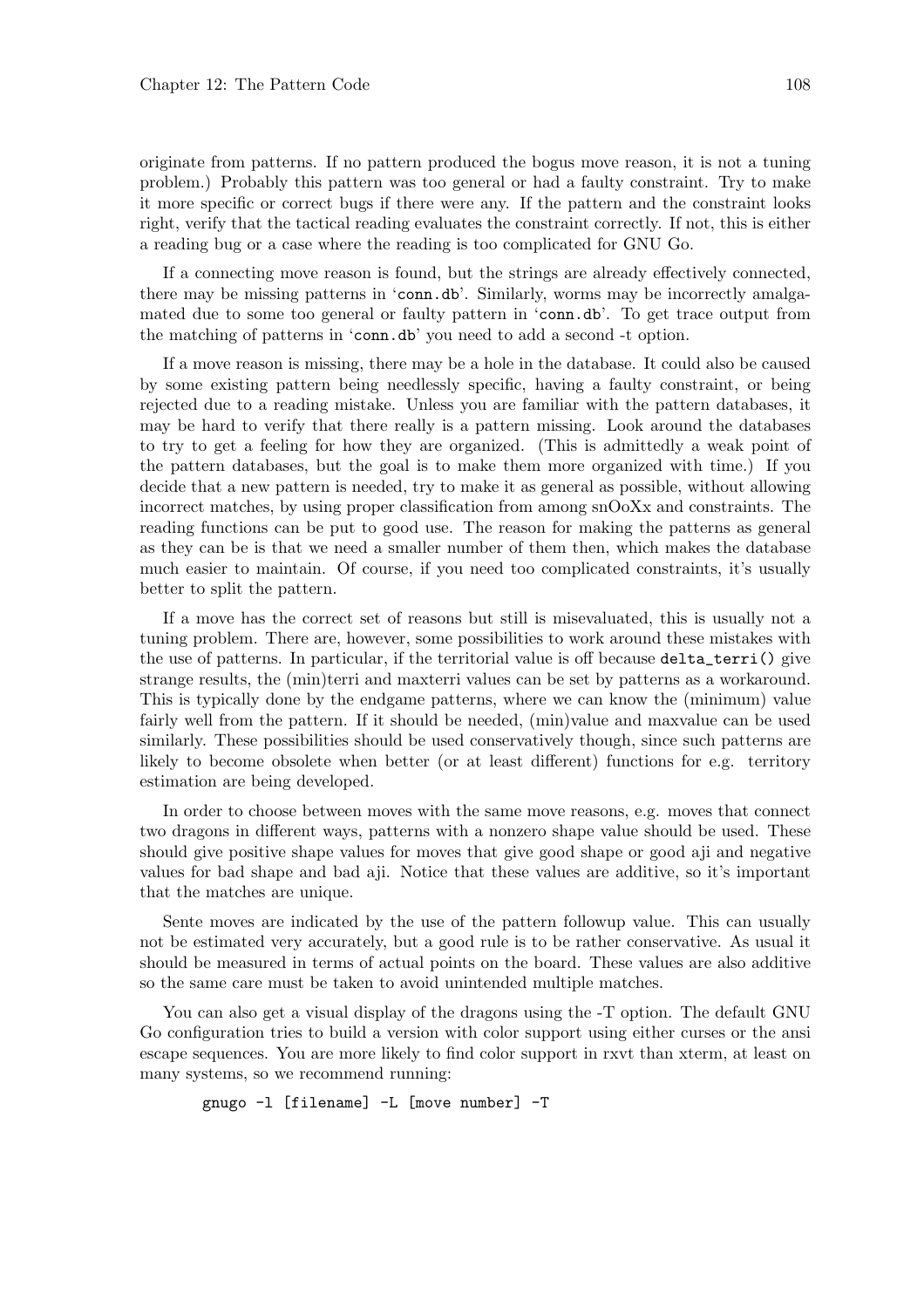in an rxvt window. If you do not see a color display, and if your host is a GNU/Linux machine, try this again in the Linux console.

Worms belonging to the same dragon are labelled with the same letters. The colors indicate the value of the field dragon.safety, which is set in 'moyo.c'.

Green: GNU Go thinks the dragon is alive

Yellow: Status unknown

Blue: GNU Go thinks the dragon is dead

Red: Status critical (1.5 eyes) or weak by the algorithm

in 'moyo.c'

If you want to get the same game over and over again, you can eliminate the randomness in GNU Go's play by providing a fixed random seed with the -r option.

### 12.12 Implementation

The pattern code in GNU Go is fairly straightforward conceptually, but because the matcher consumes a significant part of the time in choosing a move, the code is optimized for speed. Because of this there are implementation details which obscure things slightly.

In GNU Go, the ascii '.db' files are precompiled into tables (see 'patterns.h') by a standalone program 'mkpat.c', and the resulting '.c' files are compiled and linked into the main gnugo executable.

Each pattern is compiled to a header, and a sequence of elements, which are (notionally) checked sequentially at every position and orientation of the board. These elements are relative to the pattern 'anchor' (or origin). One X or O stone is (arbitrarily) chosen to represent the origin of the pattern. (We cannot dictate one or the other since some patterns contain only one colour or the other.) All the elements are in co-ordinates relative to this position. So a pattern matches "at" board position (m,n,o) if the the pattern anchor stone is on (m,n), and the other elements match the board when the pattern is transformed by transformation number 'o'. (See below for the details of the transformations, though these should not be necessary)

#### 12.13 Symmetry and transformations

In general, each pattern must be tried in each of 8 different permutations, to reflect the symmetry of the board. But some patterns have symmetries which mean that it is unnecessary (and therefore inefficient) to try all eight. The first character after the ':' can be one of '8','|','\','','', 'X', '-', '+', representing the axes of symmetry. It can also be '0', representing symmetry under 180 degrees rotation.

| transformation $I - \vert$ . \ $\vert$ r / |  |                                 |  |                                 |
|--------------------------------------------|--|---------------------------------|--|---------------------------------|
|                                            |  | ABC GHI CBA IHG ADG CFI GDA IFC |  |                                 |
|                                            |  |                                 |  | DEF DEF FED FED BEH BEH HEB HEB |
|                                            |  | GHI ABC IHG CBA CFI ADG IFC GDA |  |                                 |
|                                            |  |                                 |  |                                 |
|                                            |  | abc defg h                      |  |                                 |

Then if the pattern has the following symmetries, the following are true:

 $|$  c=a, d=b, g=e, h=f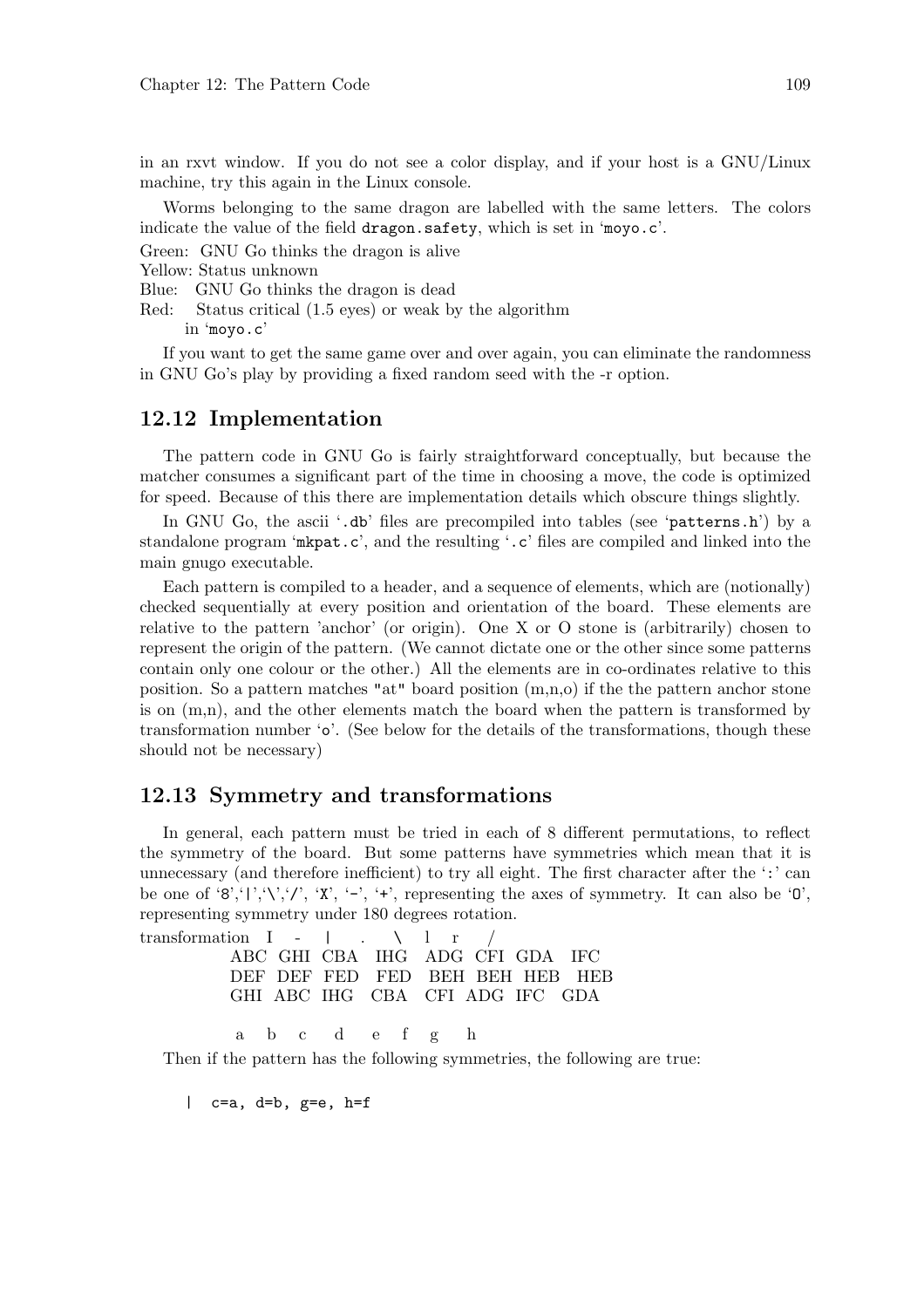```
- b=a, c=d, e=f, g=h
\setminus e=a, g=b, f=c, h=d
/h=a, f=b, g=c, e=dO a=d, b=c, e=h, f=g
X a=d=e=h, b=c=f=g
+ a=b=c=d, e=f=g=h
```
We can choose to use transformations a,d, f,g as the unique transformations for patterns with either '|', '-', '\', or '/' symmetry.

Thus we choose to order the transformations a,g,d,f,h,b,e,c and choose first 2 for 'X' and '+', the first 4 for '|', '-', '/', and '\', the middle 4 for '0', and all 8 for non-symmetrical patterns.

Each of the reflection operations (e-h) is equivalent to reflection about one arbitrary axis followed by one of the rotations (a-d). We can choose to reflect about the axis of symmetry (which causes no net change) and can therefore conclude that each of e-h is equivalent to the reflection (no-op) followed by a-d. This argument therefore extends to include - and / as well as  $|$  and  $\lambda$ .

## 12.14 Implementation Details

- 1. An entry in the pattern header states whether the anchor is an X or an O. This helps performance, since all transformations can be rejected at once if the anchor stone does not match. (Ideally, we could just define that the anchor is always O or always X, but some patterns contain no O's and some contain no X's.)
- 2. The pattern header contains the size of the pattern (ie the co-ordinates of the top left and bottom right elements) relative to the anchor. This allows the pattern can be rejected quickly if there is not room for the pattern to fit around the anchor stone in a given orientation (ie it is too near the edge of the board). The bounding box information must first be transformed like the elements before it can be tested, and after transforming, we need to work out where the top-left and bottom-right corners are.
- 3. The edge constraints are implemented by notionally padding the pattern with rows or columns of '?' until it is exactly 19 (or whatever the current board size is) elements wide or high. Then the pattern is quickly rejected by (ii) above if it is not at the edge. So the example pattern above is compiled as if it was written

```
"example"
.OO????????????????
*XX????????????????
o??????????????????
:8,80
```
4. The elements in a pattern are sorted so that non-space elements are checked before space elements. It is hoped that, for most of the game, more squares are empty, and so the pattern can be more quickly rejected doing it this way.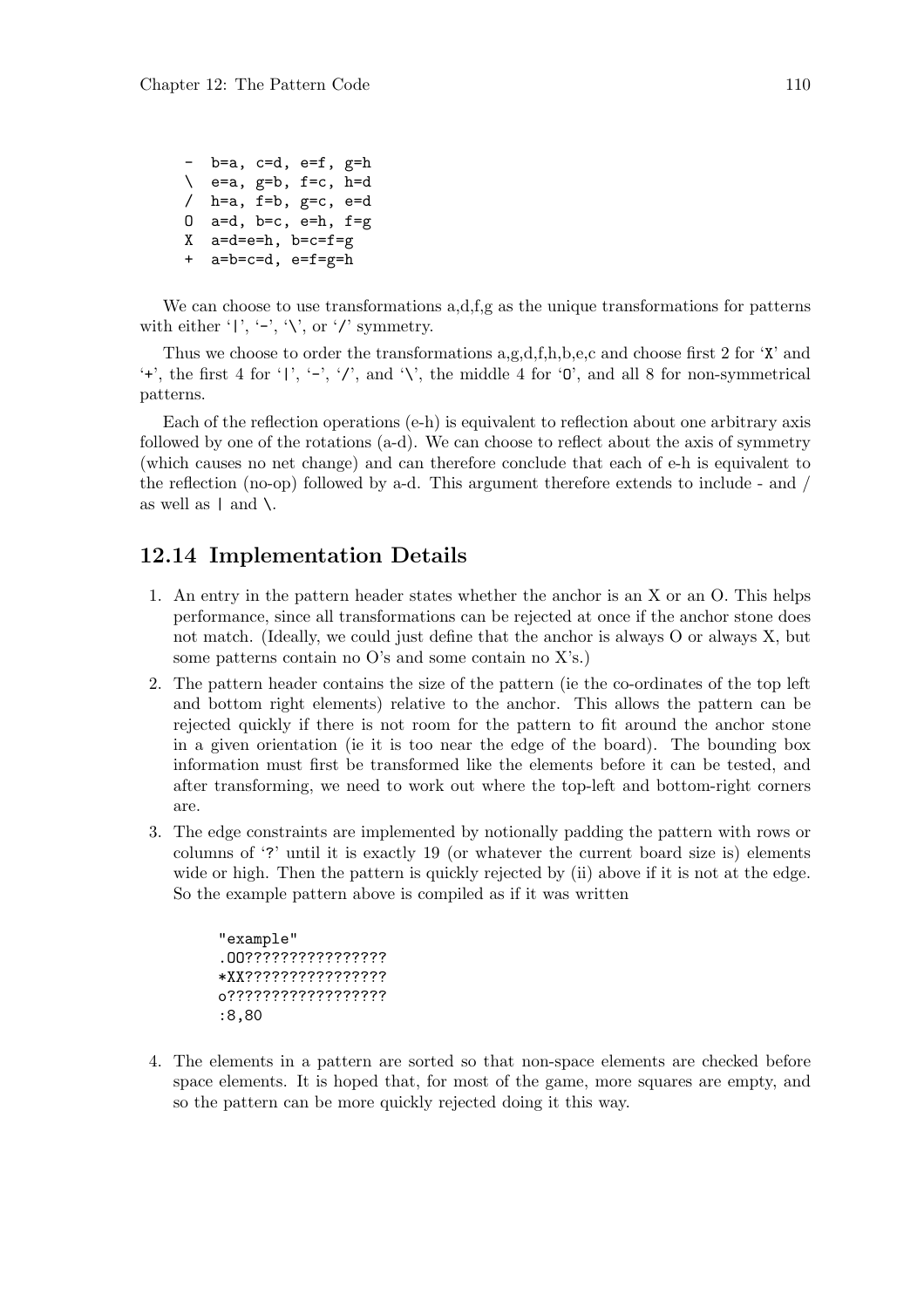5. The actual tests are performed using an 'and-compare' sequence. Each board position is a 2-bit quantity.  $\%00$  for empty,  $\%01$  for O,  $\%10$  for X. We can test for an exact match by and-ing with  $\%11$  (no-op), then comparing with 0, 1 or 2. The test for 'o' is the same as a test for 'not-X', ie not  $\%10$ . So and with  $\%01$  should give 0 if it matches. Similarly 'x' is a test that bit 0 is not set.

## 12.15 The "Grid" Optimization

The comparisons between pattern and board are performed as 2-bit bitwise operations. Therefore they can be performed in parallel, 16-at-a-time on a 32-bit machine.

Suppose the board is layed out as follows :

```
.X.O....OO
XXXXO.....
.X..OOOOOO
X.X.......
....X...O.
```
which is internally stored internally in a 2d array (binary)

00 10 00 01 00 00 00 00 01 01 10 10 10 10 01 00 00 00 00 00 00 10 00 00 01 01 01 01 01 01 10 00 10 00 00 00 00 00 00 00 00 00 00 00 10 00 00 00 01 00

we can compile this to a composite array in which each element stores the state of a 4x4 grid of squares :

```
???????? ???????? ???????? ...
??001000 00100001 10000100
??101010 10101010 10101001
??001000 00100000 10000001
??001000 00100001 ...
??101010 10101010
??001000 00100000
??001000 10001000
...
??100010 ...
??000000
????????
????????
```
Where '??' is off the board.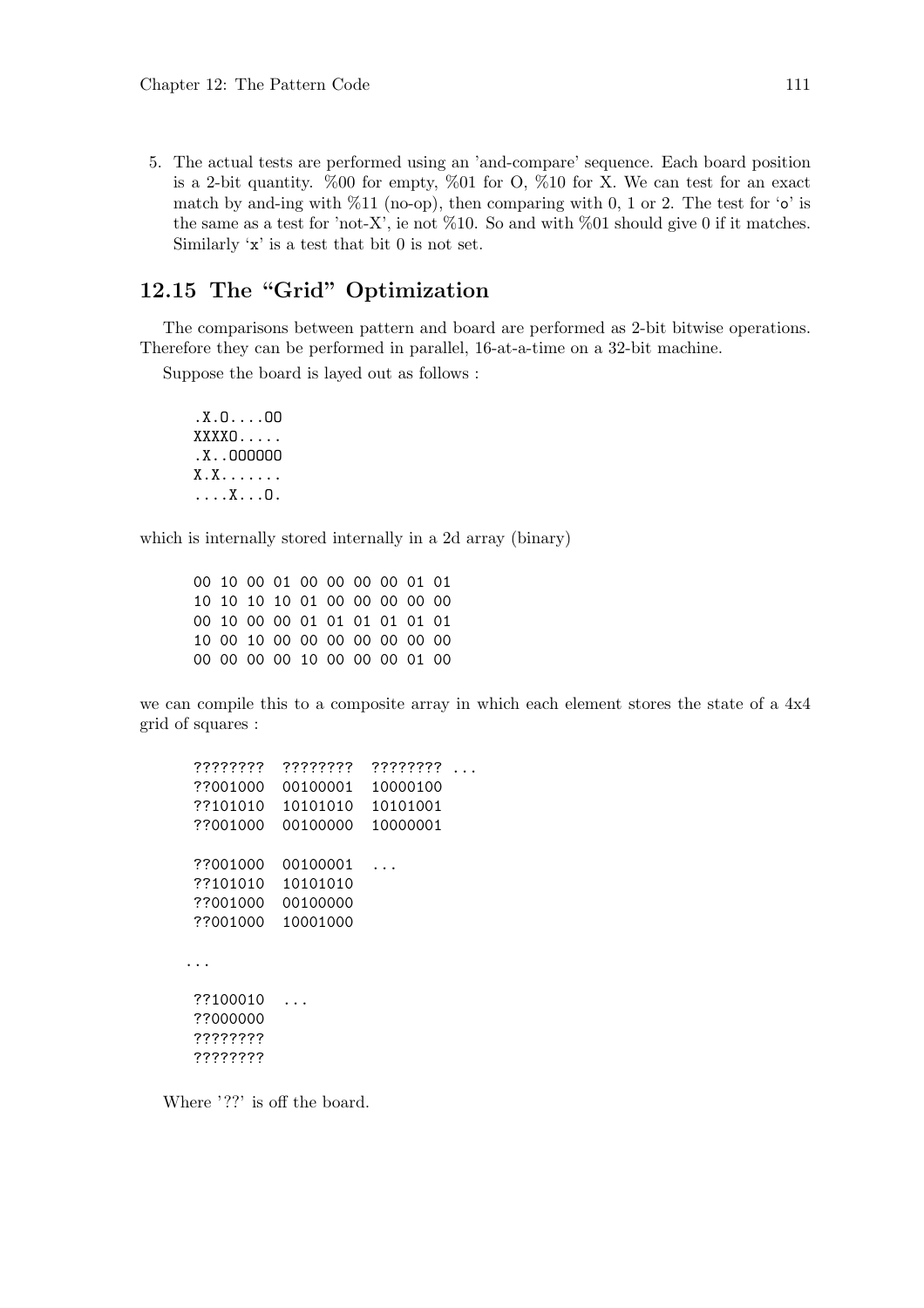We can store these 32-bit composites in a 2d merged-board array, substituting the illegal value  $\%11$  for '??'.

Similarly, for each pattern, mkpat produces appropriate 32-bit and-value masks for the pattern elements near the anchor. It is a simple matter to test the pattern with a similar test to (5) above, but for 32-bits at a time.

## 12.16 The Joseki Compiler

GNU Go includes a joseki compiler in 'patterns/joseki.c'. This processes an SGF file (with variations) and produces a sequence of patterns which can then be fed back into mkpat. The joseki database is currently in files in 'patterns/' called 'hoshi.sgf', 'komoku.sgf', 'sansan.sgf', 'mokuhazushi.sgf' and 'takamoku.sgf'. This division can be revised whenever need arises.

The SGF files are transformed into the pattern database '.db' format by the program in 'joseki.c'. These files are in turn transformed into C code by the program in 'mkpat.c' and the C files are compiled and linked into the GNU Go binary.

Not every node in the SGF file contributes a pattern. The nodes which contribute patterns have the joseki in the upper right corner, with the boundary marked with a square mark and other information to determine the resulting pattern marked in the comments.

The intention is that the move valuation should be able to choose between the available variations by normal valuation. When this fails the primary workaround is to use shape values to increase or decrease the value. It is also possible to add antisuji variations to forbid popular suboptimal moves. As usual constraints can be used, e.g. to condition a variation on a working ladder.

The joseki format has the following components for each SGF node:

- A square mark (SQ or MA property) to decide how large part of the board should be included in the pattern.
- A move ('W' or 'B' property) with the natural interpretation. If the square mark is missing or the move is a pass, no pattern is produced for the node.
- Optional labels (LB property), which must be a single letter each. If there is at least one label, a constraint diagram will be produced with these labels.
- A comment ( $C$  property). As the first character it should have one of the following characters to decide its classification:
	- − 'U' urgent move
	- − 'S' or 'J' standard move
	- − 's' or 'j' lesser joseki
	- − 'T' trick move
	- − 't' minor joseki move (tenuki OK)
	- − '0' antisuji ('A' can also be used)

The rest of the line is ignored, as is the case of the letter. If neither of these is found, it's assumed to be a standard joseki move.

In addition to this, rows starting with the following characters are recognized:

− '#' - Comments. These are copied into the patterns file, above the diagram.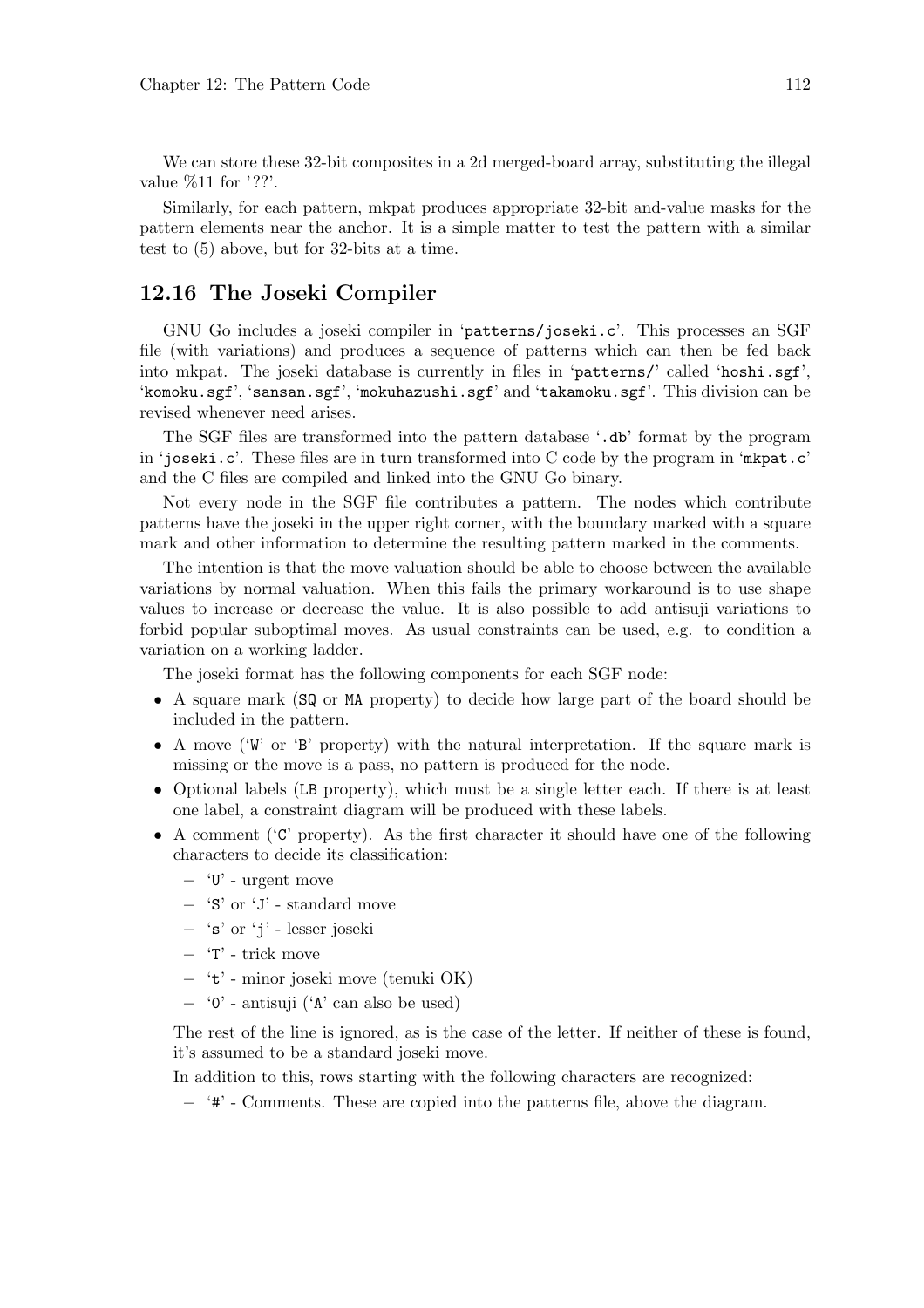- − ';' Constraints. These are copied into the patterns file, below the constraint diagram.
- − '>' Actions. These are copied into the patterns file, below the constraint diagram.
- − ':' Colon line. This is a little more complicated, but the colon line of the produced patterns always start out with ":8,s" for transformation number and sacrifice pattern class (it usually isn't a sacrifice, but it's pointless spending time checking for tactical safety). Then a joseki pattern class character is appended and finally what is included on the colon line in the comment for the SGF node.

Example: If the comment in the SGF file looks like

F :C,shape(3) ;xplay\_attack(A,B,C,D,\*)

the generated pattern will have a colon line

:8,sjC,shape(3)

```
and a constraint
```
;xplay\_attack(A,B,C,D,\*)

## 12.17 Ladders in Joseki

As an example of how to use autohelpers with the Joseki compiler, we consider an example where a Joseki is bad if a ladder fails. Assume we have the taisha and are considering connecting on the outside with the pattern

```
--------+
........|
........|
...XX...|
...OXO..|
...*O...|
....X...|
........|
........|
```
But this is bad unless we have a ladder in our favor. To check this we add a constraint which may look like

--------+ ........| ........| ...XX...| ...OXO..|  $\dots *$ OAC. ....DB..| ........| ........|

;oplay\_attack(\*,A,B,C,D)

In order to accept the pattern we require that the constraint on the semicolon line evaluates to true. This particular constraint has the interpretation "Play with alternating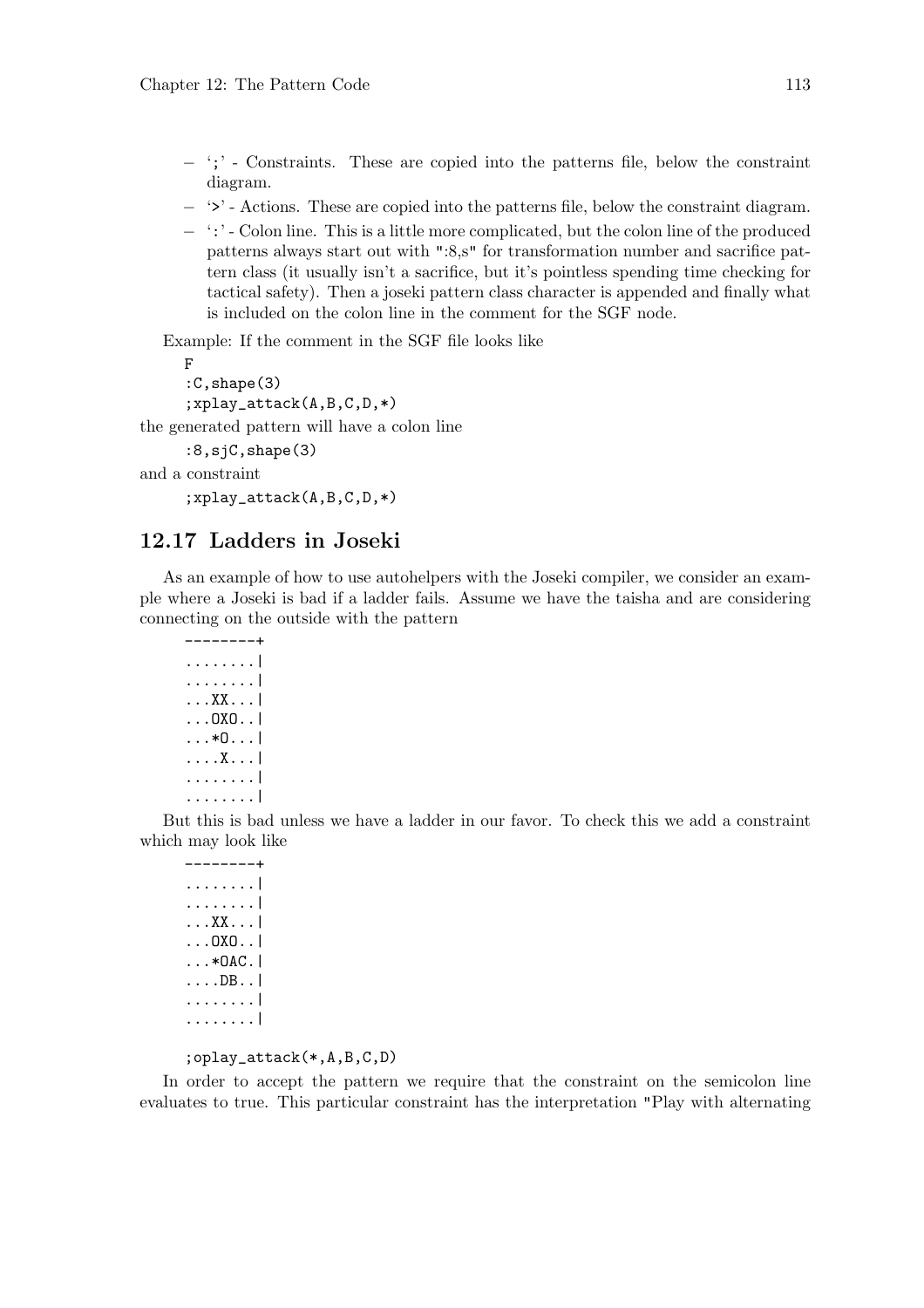colors, starting with 'O', on the intersections '\*', 'A', 'B', and 'C'. Then check whether the stone at 'D' can be captured." I.e. play to this position

--------+ ........| ........| ...XX...| ...OXO..| ...OOXX.| ....XO..| ........| ........|

and call attack() to see whether the lower 'X' stone can be captured. This is not limited to ladders, but in this particular case the reading will of course involve a ladder.

The constraint diagram above with letters is how it looks in the '.db' file. The joseki compiler knows how to create these from labels in the SGF node. 'Cgoban' has an option to create one letter labels, but this ought to be a common feature for SGF editors.

Thus in order to implement this example in SGF, one would add labels to the four intersections and a comment:

;oplay\_attack(\*,A,B,C,D)

The appropriate constraint (autohelper macro) will then be added to the Joseki '.db' file.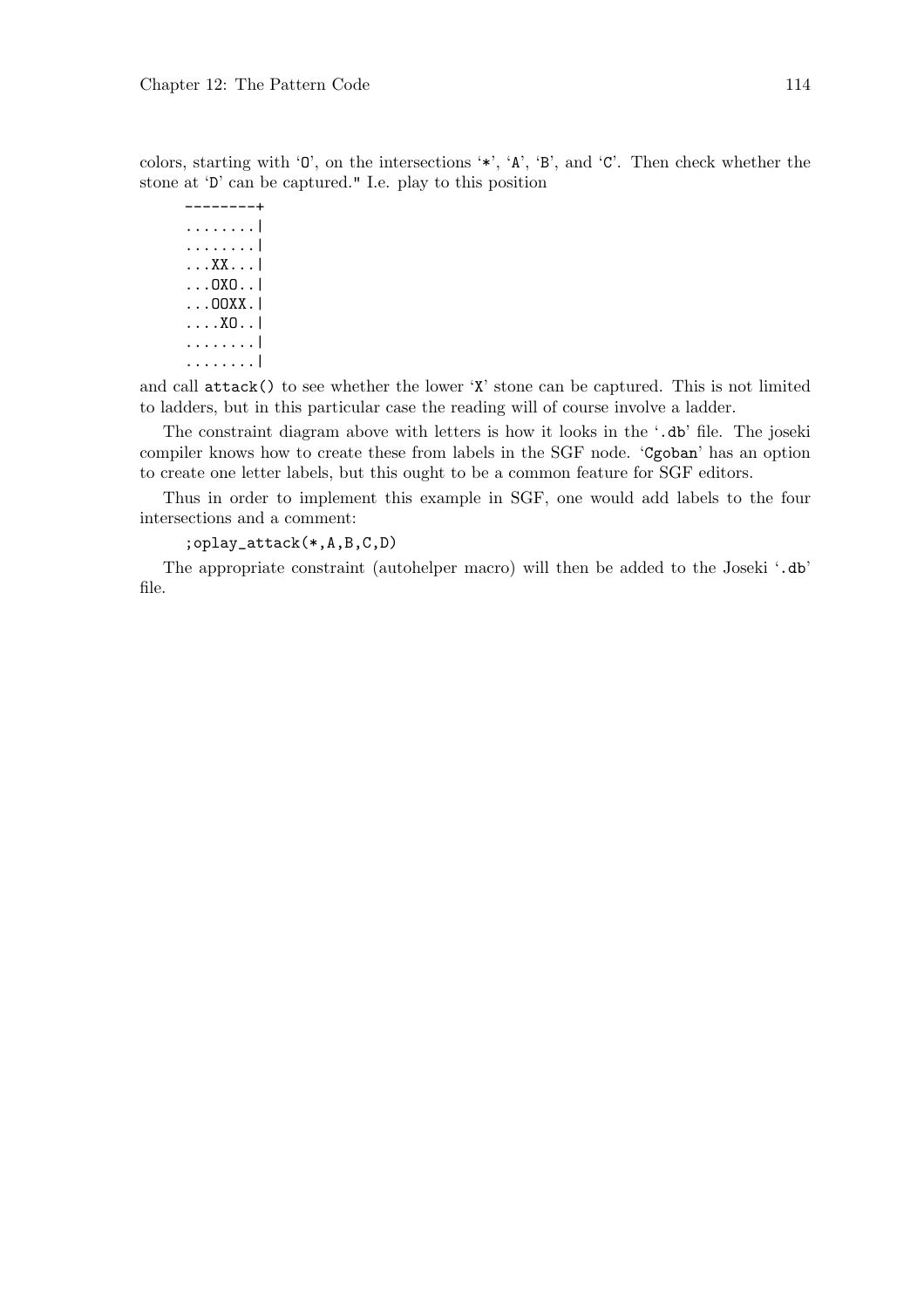# 13 The DFA pattern matcher

In this chapter, we describe the principles of the gnugo DFA pattern matcher. The aim of this system is to permit a fast pattern matching when it becomes time critical like in owl module (Section 15.1 [The Owl Code], page 141). The actual version is still experimental but is expected to be fully integrated in later versions of gnugo. If you want to test it with version 3.0 you must run configure --enable-dfa then recompile GNU Go (Chapter 13 [Using DFA], page 115). The basic principle is to generate off line a finite state machine called a Deterministic Finite State Automaton (Chapter 13 [What is a DFA], page 116) from the pattern database and then use it at runtime to speedup pattern matching (Chapter 13 [Pattern matching with DFA], page 118 and Chapter 13 [Incremental Algorithm], page 120).

#### 13.0.1 Using DFA

First build the program with 'configure –enable-dfa', then type 'make' as usual.

Some .db files will be compiled into DFA's by the program mkpat. DFA are stored into C files and compiled with the engine. When a DFA is found, gnugo write " $\epsilon$  pattern database name  $\geq$  –  $\geq$  using dfa" at startup and use the dfa to "filter" patterns. When no DFA is found, the standard pattern matcher is used.

#### 13.0.2 Scan Path

The board is scanned following a predefined path. The default path is a spiral starting from the center of the pattern. This path is used both to build the DFA and to scan the board.



This path is encoded by two arrays of integers order  $\mathbf{i}[k]$  and order  $\mathbf{j}[k]$  giving the offset where to read the values on the board.

Reading the board following a predefined path reduces the two dimentional pattern matching to a linear text searching problem. This pattern for example:

?X?

.O?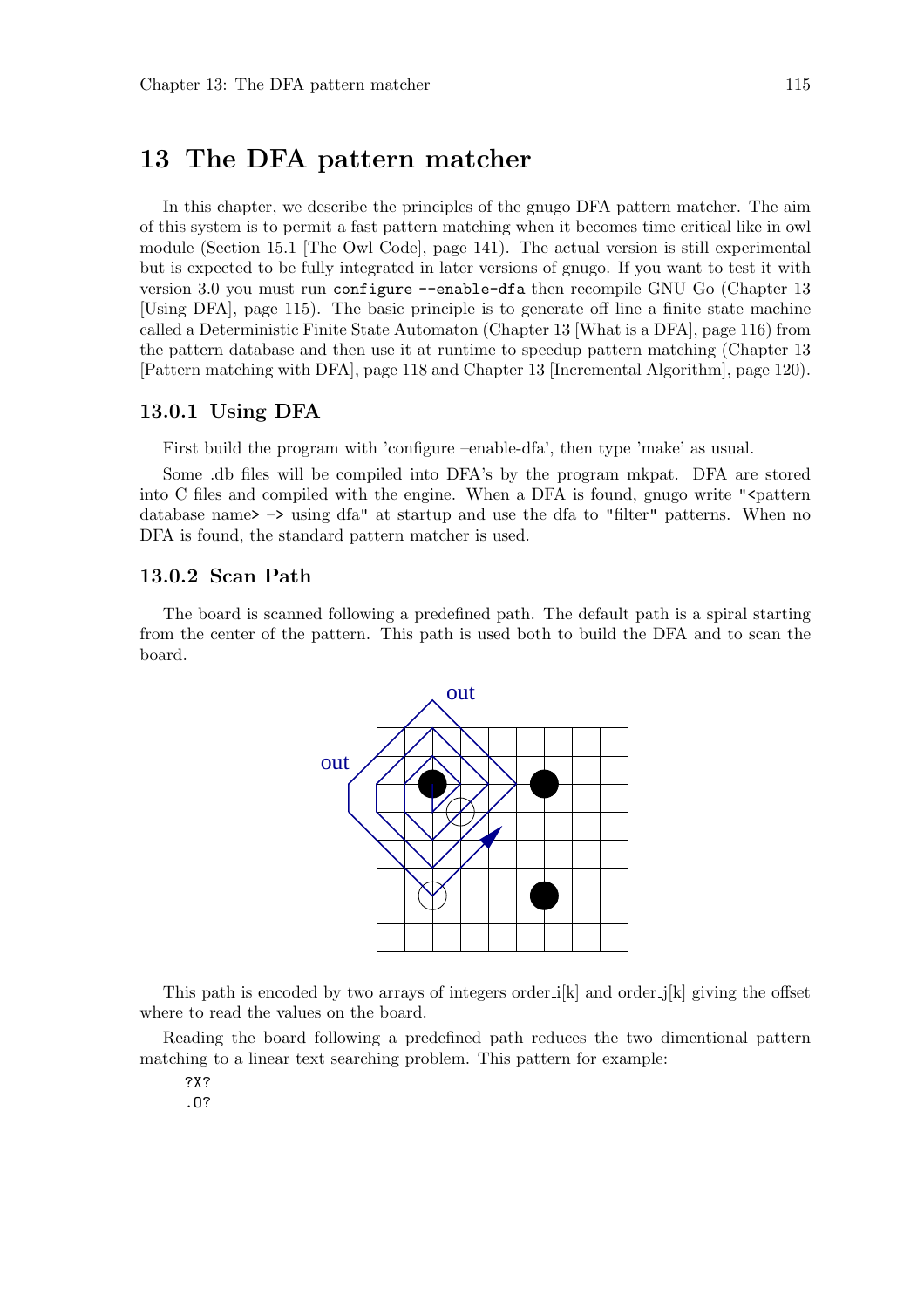?OO scanned following the path 149 238

567

 $(i,j)$ ->(i+1,j)->(i+1,j+1)->(i,j+1)->(i+2,j+0)->(i+2,j+1)->(i+2,j+2)... gives the string "?.OX?OO??" where "?" means 'don't care'. We can forget the two dimensional patterns for a time to focus on linear patterns.

#### 13.0.3 What is a DFA

The acronym DFA means Deterministic Finite state Automaton (See http://www.eti.pg.gda.pl/~jandac/thesis/node12.html or Hopcroft & Ullman "Introduction to Language Theory" for more details). DFA are common tools in compilers design (Read Aho, Ravi Sethi, Ullman "COMPILERS: Principles, Techniques and Tools" for a complete introduction), a lot of powerfull text searching algorithm like Knuth-Morris-Pratt or Boyer-Moore algorithms are based on DFA's (See http://www-igm.univ-mlv.fr/~lecroq/string/ for a bibliography of pattern matching algorithms).

Basically, a DFA is a set of states connected by labeled transitions. The labels are the values read on the board, in gnugo these values are EMPTY, WHITE, BLACK or OUT\_BOARD, denoted respectively by '.','O','X' and '#'.

The best way to represent a dfa is to draw its transition graph: the pattern "????.. $X''$ " is recognized by the following DFA:



This means that starting from state [1], if you read '.','X' or 'O' on the board, go to state  $[2]$  and so on until you reach state  $[5]$ . From state  $[5]$ , if you read '.', go to state  $[6]$ otherwise go to error state [0]. And so on until you reach state [8]. As soon as you reach state [8], you recognize Pattern "????..X"

Adding a pattern like "XX $\mathbf{X}$ <sup>"</sup> ('o' is a wildcard for not 'X') will transform directly the automaton by synchronization product (Chapter 13 [Building the DFA], page 119). Consider the following DFA:

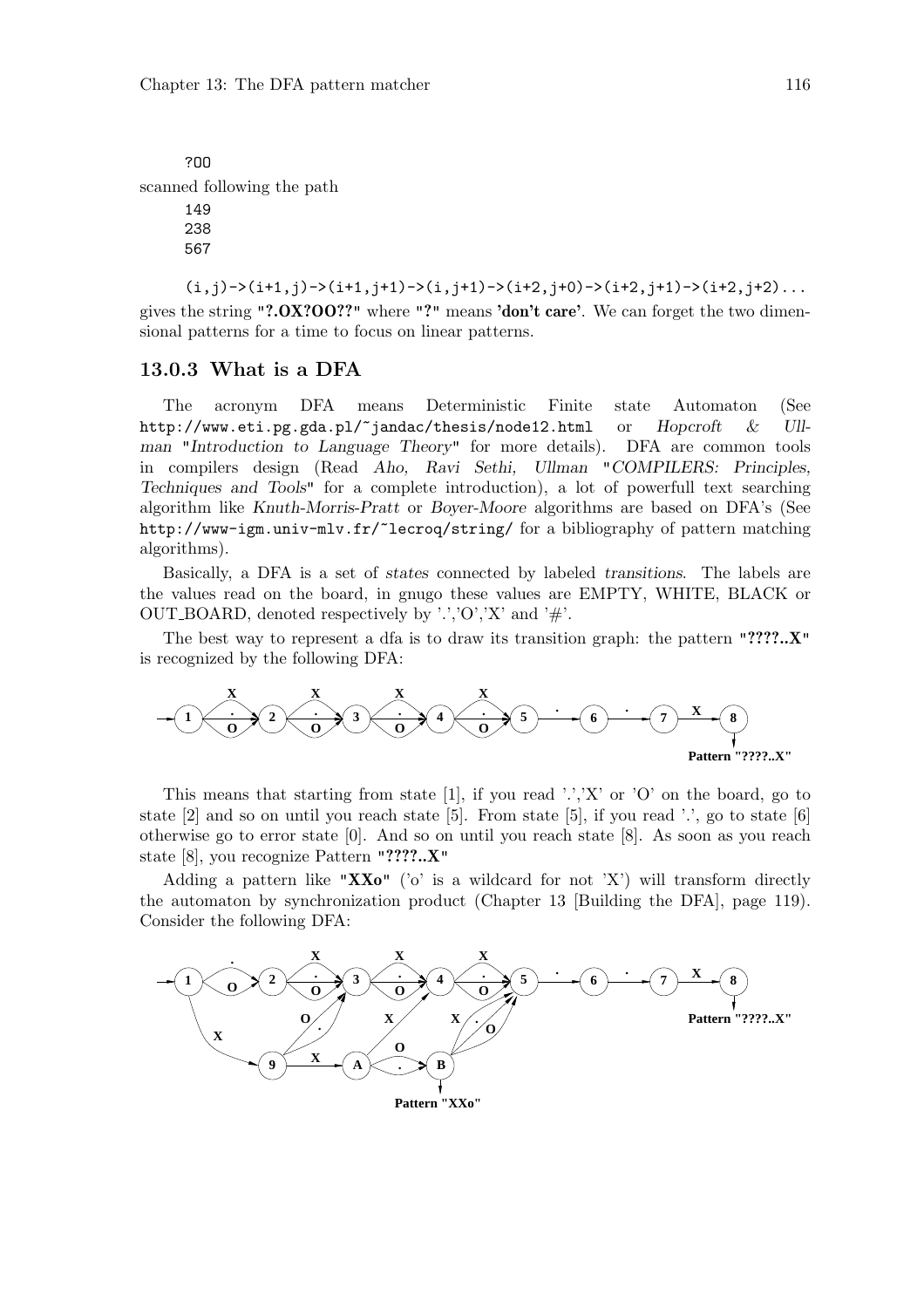By adding a special error state and completing each state by a transition to error state when there is none, we transform easily a DFA in a Complete Deterministic Finite state Automaton (CDFA). The synchronization product (Chapter 13 [Building the DFA], page 119) is only possible on CDFA's.



The graph of a CDFA is coded by an array of states: The 0 state is the "error" state and the start state is 1.

| X<br>#<br>0<br>state<br>att<br>$2-1$<br>$\overline{2}$<br>9<br>$\Omega$<br>1 |
|------------------------------------------------------------------------------|
|                                                                              |
|                                                                              |
| 3<br>$\overline{2}$<br>3<br>3<br>0                                           |
| 3<br>4<br>4<br>$\Omega$<br>4                                                 |
| 5<br>6<br>$\Omega$<br>0<br>0                                                 |
| 6<br>$\Omega$<br>0<br>$\Omega$                                               |
| 8<br>0<br>0<br>0                                                             |
| 8<br>$\Omega$<br>Found pattern "????X"<br>$\Omega$<br>$\Omega$<br>0          |
| 3<br>3<br>9<br>$\Omega$<br>A                                                 |
| B<br>B<br>0<br>A<br>4                                                        |
| 5<br>5<br>Found pattern "XXo"<br>B<br>5<br>0                                 |

To each state we associate an often empty list of attributes which is the list of pattern indexes recognized when this state is reached. In 'dfa.h' this is basically represented by two stuctures: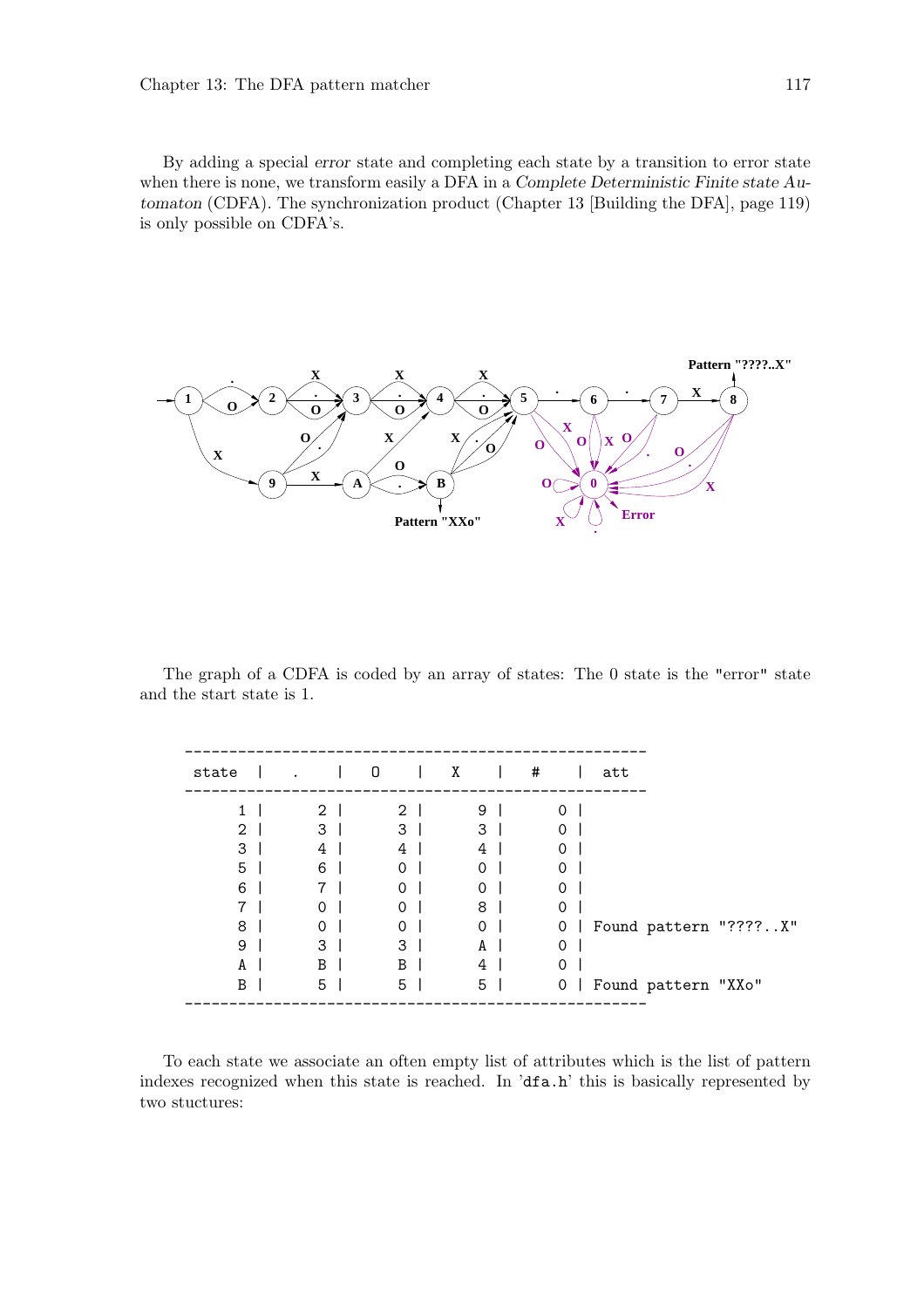```
/* dfa state */typedef struct state
{
  int next[4]; /* transitions for EMPTY, BLACK, WHITE and OUT_BOARD */
  attrib_t *att;
}
state_t;
/* dfa */typedef struct dfa
{
  attrib_t *indexes; /* Array of pattern indexes */
  int maxIndexes;
  state_t *states; /* Array of states */
  int maxStates;
}
dfa_t;
```
#### 13.0.4 Pattern matching with DFA

Recognizing with a DFA is very simple and thus very fast (See 'scan\_for\_pattern()' in the 'engine/matchpat.c' file).

Starting from the start state, we only need to read the board following the spiral path, jump from states to states following the transitions labelled by the values read on the board and collect the patterns indexes on the way. If we reach the error state (zero), it means that no more patterns will be matched. The worst case complexity of this algorithm is  $o(m)$ where m is the size of the biggest pattern.

Here is an example of scan:

First we build a minimal dfa recognizing these patterns: "X.X", "X???", "X.OX" and "X?oX". Note that wildcards like '?','o', or 'x' give multiple out-transitions.

| state |          | 0        | Χ              | # | att |  |
|-------|----------|----------|----------------|---|-----|--|
| 1     | 0        | $\Omega$ | $\overline{2}$ | 0 |     |  |
| 2     | 3        | 10       | 10             | 0 |     |  |
| 3     | 4        | 7        | 9              | 0 |     |  |
| 4     | 5        | 5        | 6              | 0 |     |  |
| 5     | 0        | 0        | 0              | 0 | 2   |  |
| 6     | 0        | 0        | 0              | 0 | 4   |  |
| 7     | 5        | 5        | 8              | Ω |     |  |
| 8     | $\Omega$ | 0        | $\Omega$       | 0 | 4   |  |
| 9     | 5        | 5        | 5              | 0 |     |  |
| 10    | 11       | 11       | 9              | 0 |     |  |
| 11    | 5        | 5        | 12             | 0 |     |  |
| 12    | 0        | 0        | $\Omega$       | 0 | 4   |  |
|       |          |          |                |   |     |  |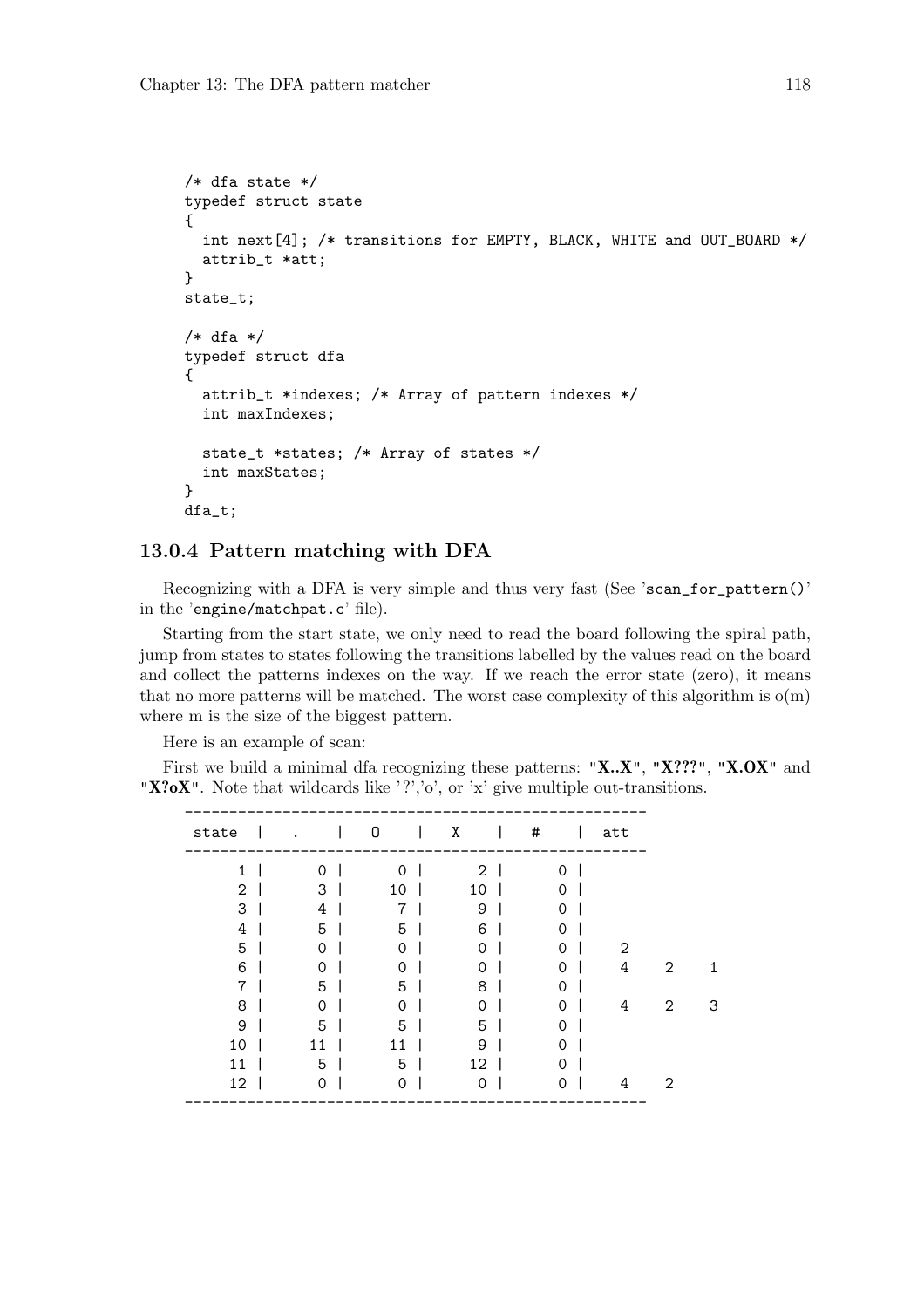We perform the scan of the string "X..XXO...." starting from state 1:

Current state: 1, substring to scan : X..XXO....

We read an 'X' value, so from state 1 we must go to state 2.

Current state: 2, substring to scan : ..XXO....

We read a '.' value, so from state 2 we must go to state 3 and so on ...

```
Current state: 3, substring to scan : .XXO....
Current state: 4, substring to scan : XXO....
Current state: 6, substring to scan : XO....
Found pattern 4
Found pattern 2
Found pattern 1
```
After reaching state 6 where we match patterns 1,2 and 4, there is no out-transitions so we stop the matching. To keep the same match order as in the standard algorithm, the patterns indexes are collected in an array and sorted by indexes.

#### 13.0.5 Building the DFA

The most flavouring point is the building of the minimal DFA recognizing a given set of patterns. To perform the insertion of a new pattern into an already existing DFA one must completly rebuild the DFA: the principle is to build the minimal CDFA recognizing the new pattern to replace the original CDFA with its synchronised product by the new one.

We first give a formal definition: Let  $L$  be the left CDFA and  $R$  be the right one. Let **B** be the synchronised product of **L** by **R**. Its states are the couples  $(l,r)$  where l is a state of L and r is a state of R. The state  $(0,0)$  is the error state of B and the state  $(1,1)$  is its initial state. To each couple  $(l,r)$  we associate the union of patterns recognized in both l and **r**. The transitions set of **B** is the set of transitions  $(11,r1)$ —a—> $(12,r2)$  for each symbol 'a' such that both  $1-\alpha \rightarrow 2$  in L and  $r1-\alpha \rightarrow r2$  in R.

The maximal number of states of **B** is the product of the number of states of **L** and **R** but almost all this states are non reachable from the initial state (1,1).

The algorithm used in function 'sync\_product()' builds the minimal product DFA only by keeping the reachable states. It recursively scans the product CDFA by following simultaneously the transitions of  $L$  and  $R$ . A hast table (gtest) is used to check if a state (l,r) has already been reached, the reachable states are remapped on a new DFA. The CDFA thus obtained is minimal and recognizes the union of the two patterns sets.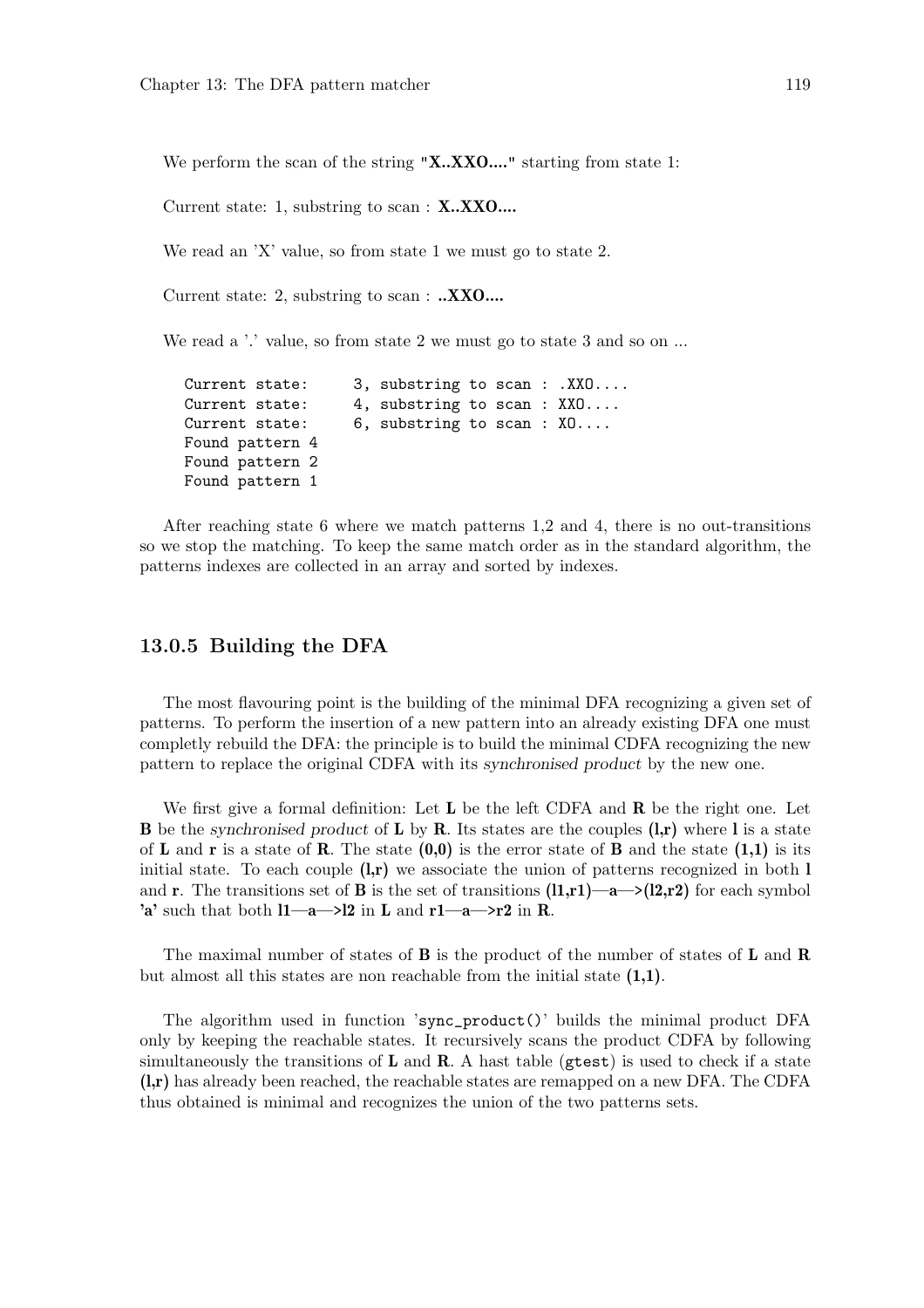For example these two CDFA's:



Give by synchronization product the following one:



It is possible to construct a special pattern database that generates an "explosive" automaton: the size of the DFA is in the worst case exponential in the number of patterns it recognizes. But it doesn't occur in pratical situations: the dfa size tends to be stable. By stable we mean that if we add a pattern which greatly increases the size of the dfa it also increases the chance that the next added pattern does not increase its size at all. Nevertheless there are many ways to reduce the size of the DFA. Good compression methods are explained in Aho, Ravi Sethi, Ullman "COMPILERS: Principles, Techniques and Tools" chapter Optimization of DFA-based pattern matchers.

#### 13.0.6 Incremental Algorithm

The incremental version of the DFA pattern matcher is not yet implemented in gnugo but we explain here how it will work. By definition of a deterministic automaton, scanning the same string will reach the same states every time.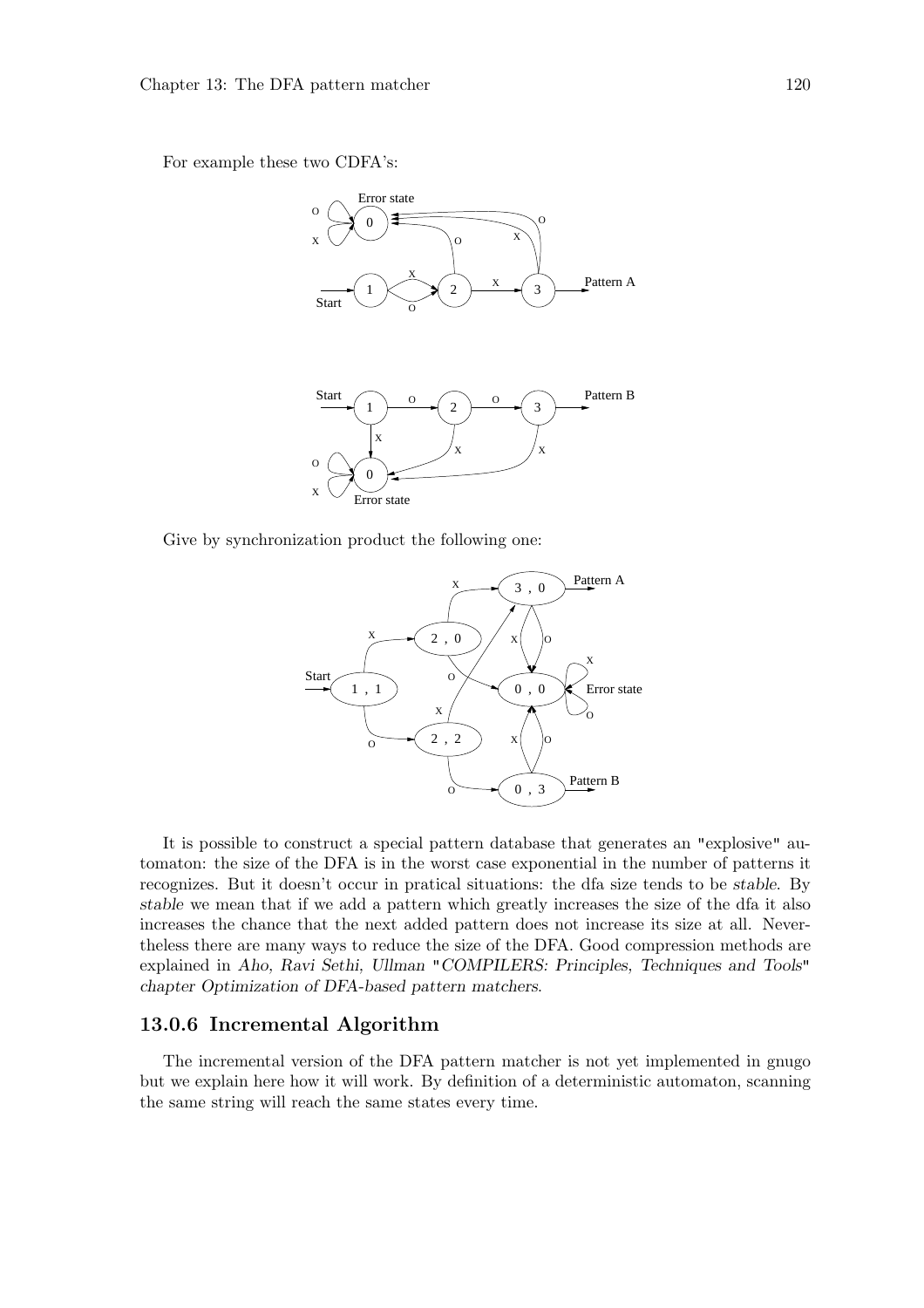Each reached state during pattern matching is stored in a stack top\_stack[i][j] and state\_stack[i][j][stack\_idx] We use one stack by intersection  $(i,j)$ . A precomputed reverse path list allows to know for each couple of board intersections  $(x, y)$  its position reverse $(x, y)$  in the spiral scan path starting from  $(0, 0)$ .

When a new stone is put on the board at  $(lx,ly)$ , the only work of the pattern matcher is:

```
for(each stone on the board at (i,j))
   if(reverse(lx-i,ly-j) < top\_stack[i][j]){
        begin the dfa scan from the state
        state_stack[i][j][reverse(lx-i,ly-j)];
     }
```
In most situations reverse $(lx-i, ly-j)$  will be inferior to top stack[i][j]. This should speedup a lot pattern matching.

#### 13.0.7 Some DFA Optimizations

The dfa is constructed to minimize jumps in memory making some assumptions about the frequencies of the values: the EMPTY value is supposed to appear often on the board, so the the '.' transition are almost always successors in memory. The OUT BOARD are supposed to be rare, so ' $\#$ ' transitions will almost always imply a big jump.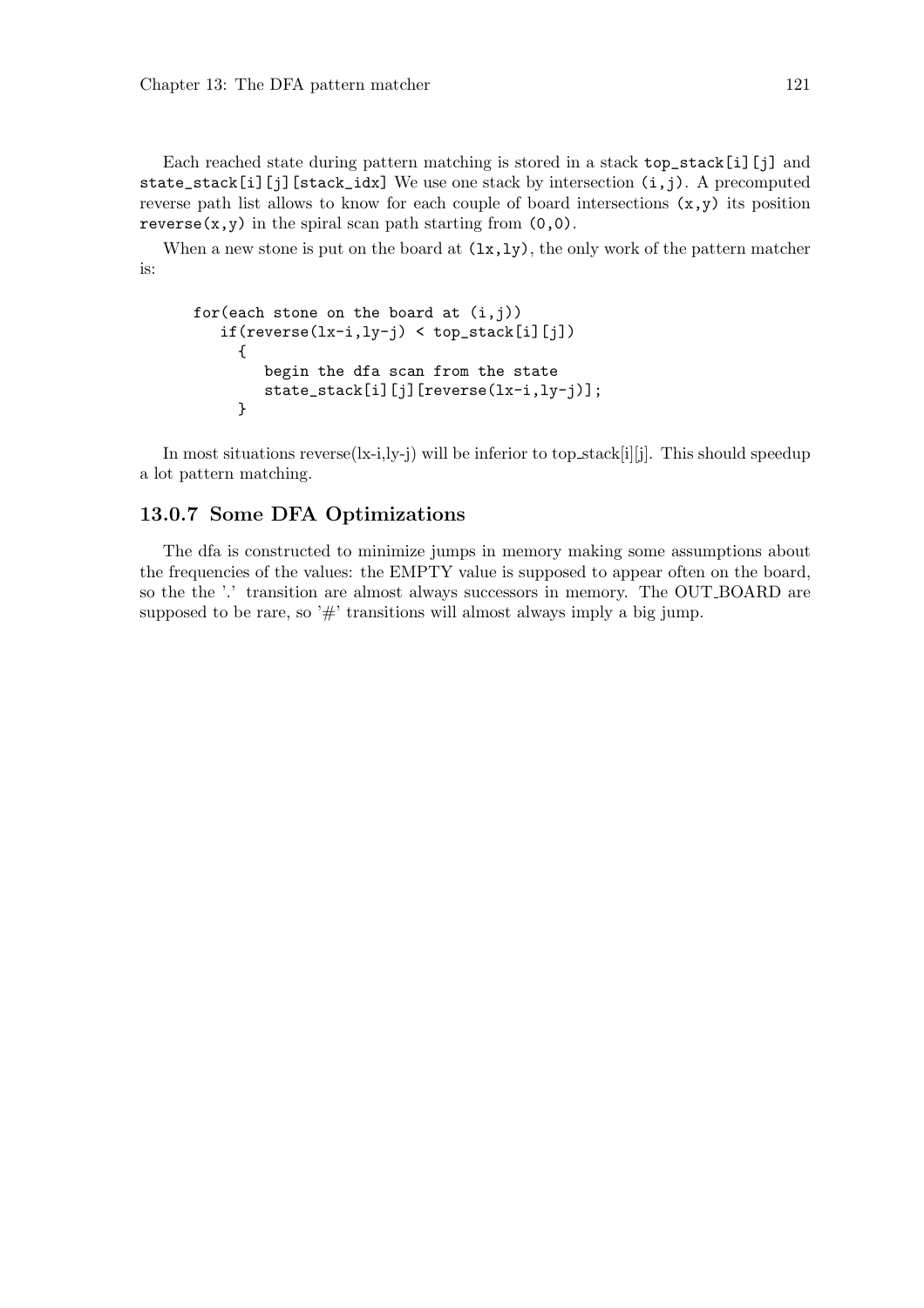# 14 Tactical reading

The process of visualizing potential moves done by you and your opponent to learn the result of different moves is called "reading". GNU Go does three distinct types of reading: tactical reading which typically is concerned with the life and death of individual strings, Owl reading which is concerned with the life and death of dragons, and life reading which attempts evaluate eye spaces. In this Chapter, we document the tactical reading code, which is in 'engine/reading.c'. For a summary of the reading functions see See Section 14.6 [Reading Functions], page 136.

### 14.1 Reading Basics

In GNU Go, tactical reading is done by the functions in 'engine/reading.c'. Each of these functions has a separate goal to fill, and they call each other recursively to carry out the reading process.

The reading code makes use of a stack onto which board positions can be pushed. The parameter stackp is zero if GNU Go is examining the true board position; if it is higher than zero, then GNU Go is examining a hypothetical position obtained by playing several moves.

The most important public reading functions are attack and find\_defense. These are wrappers for functions do\_attack and do\_find\_defense which are declared statically in 'reading.c'. The functions do\_attack and do\_find\_defense call each other recursively.

The return codes of the reading (and owl) functions and owl can be 0, 1, 2 or 3. Each reading function determines whether a particular player (assumed to have the move) can solve a specific problem, typically attacking or defending a string.

The nonzero return codes are called these names in the source:

```
#define WIN 3
#define KO_A 2
#define KO_B 1
```
A return code of WIN means success, 0 failure, while KO A and KO B are success conditioned on ko. A function returns KO A if the position results in ko and that the player to move will get the first ko capture (so the opponent has to make the first ko threat). A return code of KO B means that the player to move will have to make the first ko threat.

Many of the reading functions make use of null pointers. For example, a call to attack(i, j, &ai, &aj) will return WIN if the string at (i, j) can be captured. The point of attack (in case it is vulnerable) is returned in (ai, aj). However many times we do not care about the point of attack. In this case, we can substitute a null pointer: attack(i, j, NULL, NULL).

Depth of reading is controlled by the parameters depth and branch\_depth. The depth has a default value DEPTH (in 'liberty.h'), which is set to 14 in the distribution, but it may also be set at the command line using the '-D' or '--depth' option. If depth is increased, GNU Go will be stronger and slower. GNU Go will read moves past depth, but in doing so it makes simplifying assumptions that can cause it to miss moves.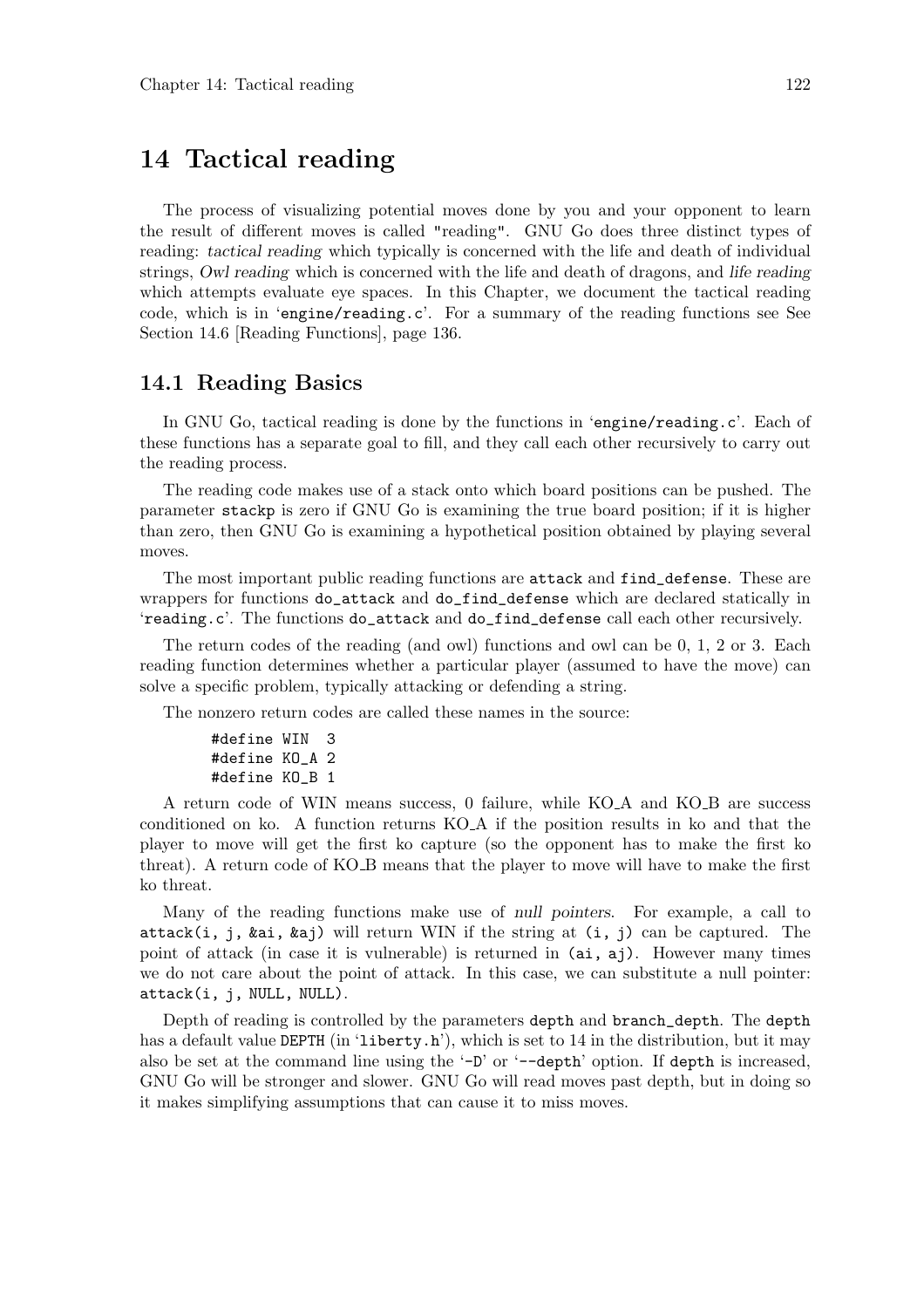Specifically, when stackp > depth, GNU Go assumes that as soon as the string can get 3 liberties it is alive. This assumption is sufficient for reading ladders.

The branch\_depth is typically set a little below depth. Between branch\_depth and depth, attacks on strings with 3 liberties are considered, but branching is inhibited, so fewer variations are considered.

Currently the reading code does not try to defend a string by attacking a boundary string with more than two liberties. Because of this restriction, it can make oversights. A symptom of this is two adjacent strings, each having three or four liberties, each classified as DEAD. To resolve such situations, a function small\_semeai() (in 'engine/semeai.c') looks for such pairs of strings and corrects their classification.

The backfill depth is a similar variable with a default 10. Below this depth, GNU Go will try "backfilling" to capture stones. For example in this situation:

.OOOOOO. on the edge of the board, O can capture X but OOXXXXXO in order to do so he has to first play at a in .aObX.XO preparation for making the atari at b. This is -------- called backfilling.

Backfilling is only tried with stackp <= backfill\_depth. The parameter backfill\_ depth may be set using the '-B' option.

The fourlib\_depth is a parameter with a default of only 5. Below this depth, GNU Go will try to attack strings with four liberties. The fourlib\_depth may be set using the '-F' option.

The parameter ko\_depth is a similar cutoff. If stackp<ko\_depth, the reading code will make experiments involving taking a ko even if it is not legal to do so (i.e., it is hypothesized that a remote ko threat is made and answered before continuation). This parameter may be set using the '-K' option.

A partial list of the functions in 'reading.c':

 $\bullet$  int attack(int m, int n, int \*i, int \*j):

The basic function  ${\tt attack(m, n, *i, *j)}$  determines if the string at  $(m,$ n) can be attacked, and if so,  $(*i, *j)$  returns the attacking move, unless \*i and \*j are null pointers. (Use null pointers if you are interested in the result of the attack but not the attacking move itself.) Returns 1 if the attack succeeds, otherwise 0. Returns KO A or KO B if the result depends on ko: returns KO A if the attack succeeds provided attacker is willing to ignore any ko threat. Returns KO B if attack succeeds provided attacker has a ko threat which must be answered.

• find\_defense(int m, int n, int \*i, int \*j):

The function find defense(m, n,  $*$ i,  $*$ j) attempts to find a move that will save the string at  $(m,n)$ . It returns true if such a move is found, with  $(*i, *j)$  the location of the saving move (unless  $(*i, *j)$  are null pointers). It is not checked that tenuki defends, so this may give an erroneous answer if  $l$ attack $(m,n)$ . Returns KO $A$  or KO $B$  if the result depends on ko. Returns KO A if the string can be defended provided (color) is willing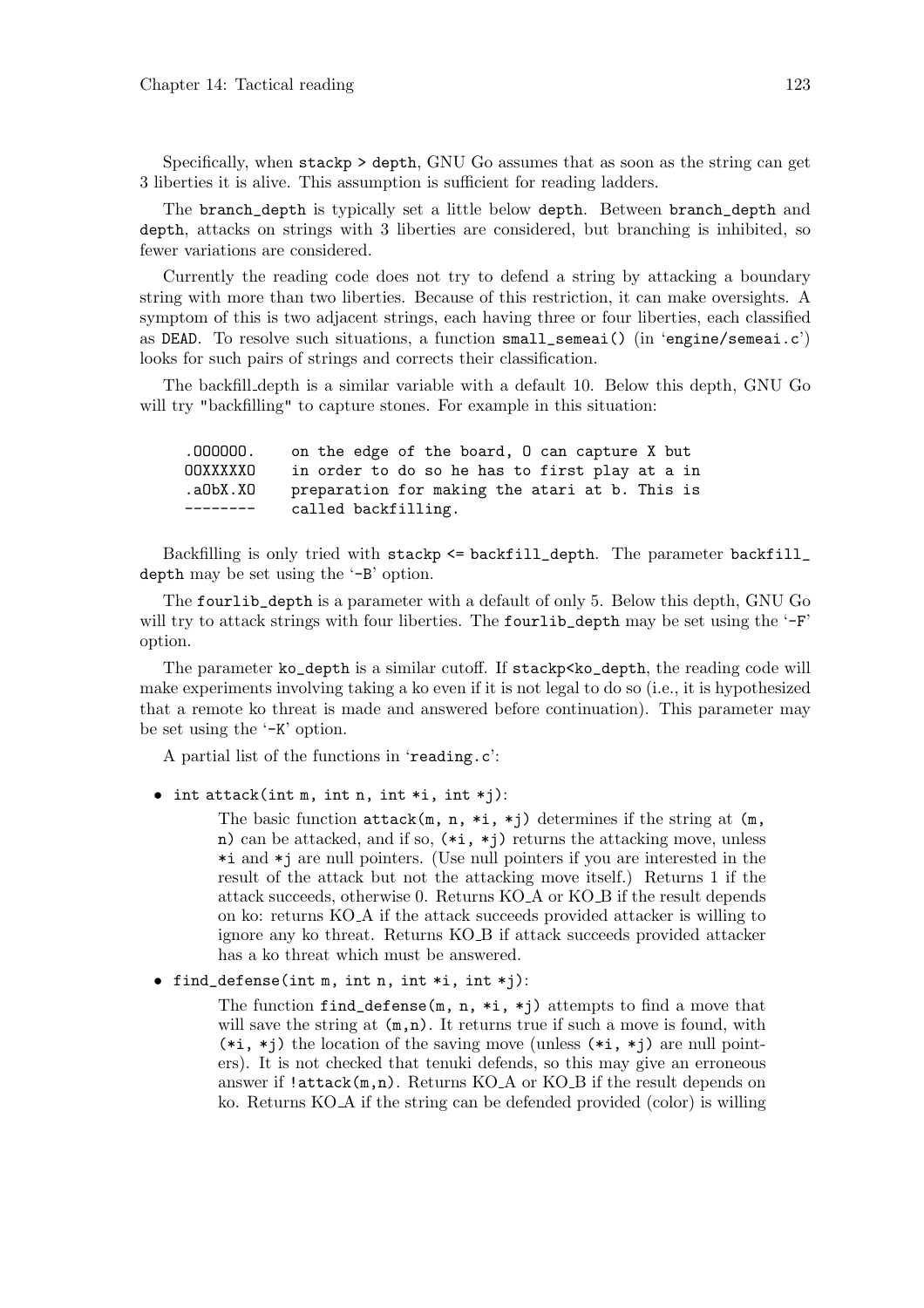to ignore any ko threat. Returns KO B if (color) has a ko threat which must be answered.

• safe\_move(int i, int j, int color) :

The function safe\_move(i, j, color) checks whether a move at  $(i, j)$  is illegal or can immediately be captured. If stackp==0 the result is cached. If the move only can be captured by a ko, it's considered safe. This may or may not be a good convention.

The next few functions are essentially special cases of attack and find\_defense. They are coded individually, and are static in 'engine/reading.c'.

```
\bullet attack2(int m, int n, int *i, int *j) :
```
Determine whether a string with 2 liberties can be captured. Usage is similar to attack.

 $\bullet$  attack3(int m, int n, int \*i, int \*j) :

Determine whether a string with 3 liberties can be captured. Usage is similar to attack.

• attack $4(int m, int n, int *i, int *j)$ :

Determine whether a string with 4 liberties can be captured. Usage is similar to attack.

• defend1(int m, int n, int \*i, int \*j) :

Determine whether a string with 1 liberty can be rescued. Usage is similar to find\_defense.

 $\bullet$  defend2():

Determine whether a string with 2 liberties can be rescued. Usage is similar to find\_defense.

 $\bullet$  defend3():

Determine whether a string with 3 liberties can be rescued. Usage is similar to find\_defense.

• find\_cap2 $()$  :

If  $(m,n)$  points to a string with 2 liberties, find  $cap2(m,n,\&i,\&j)$  looks for a configuration:

> O. .\*

where  $\mathcal{O}'$  is an element of the string in question. It tries the move at  $\dot{\ast}$ and returns true this move captures the string, leaving  $(i, j)$  pointing to \*.

• break\_chain(int si, int sj, int \*i, int \*j, int \*k, int \*l):

The function break\_chain(si, sj, \*i, \*j, \*k, \*l) returns 1 if part of some surrounding string is in atari, and if capturing this string results in a live string at  $(\text{si}, \text{si})$ . Returns 2 if the capturing string can be taken (as in a snapback), or the the saving move depends on ignoring a ko threat; Returns 3 if the saving move requires making a ko threat and winning the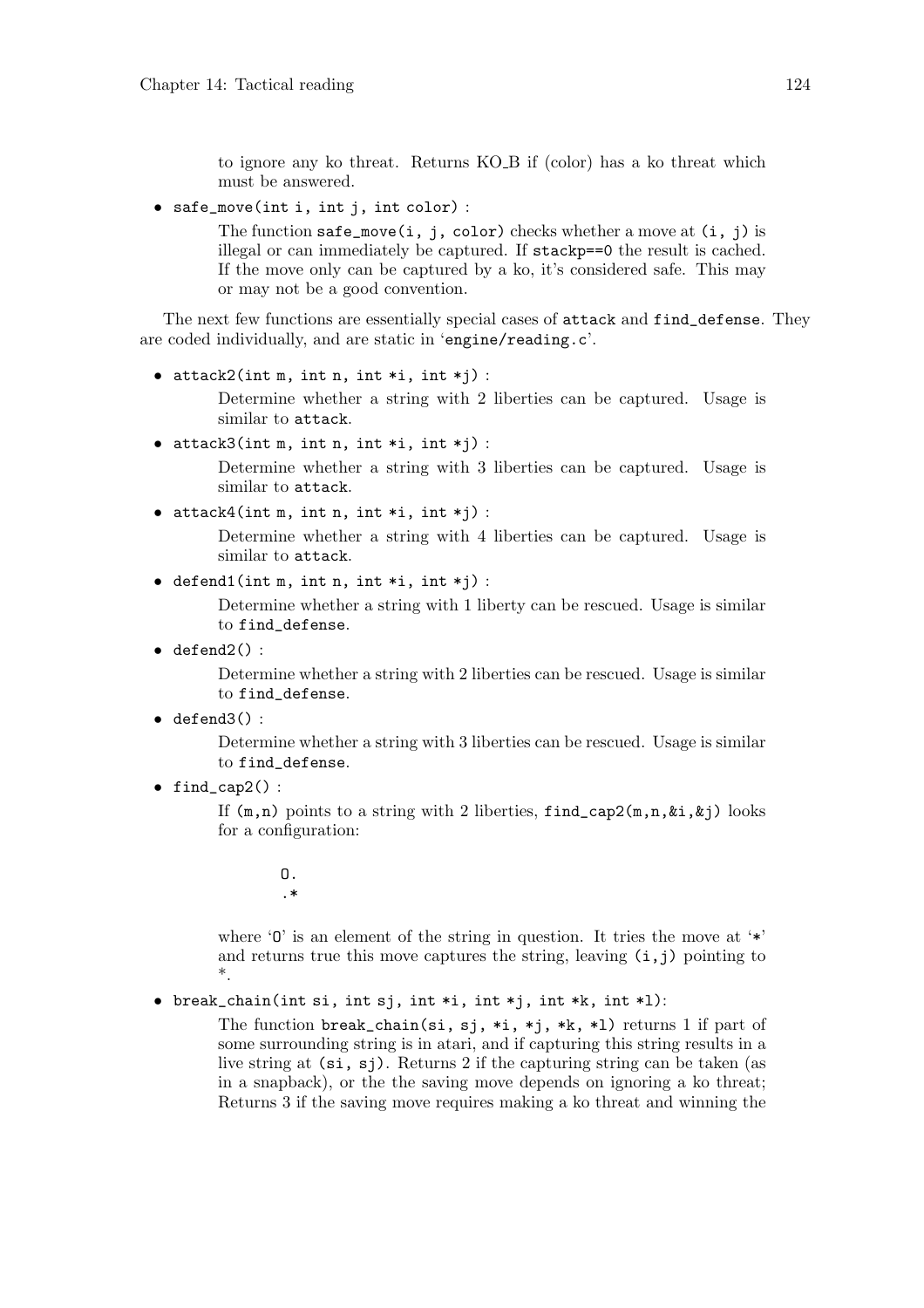ko. The pointers  $(i, j)$ , if not NULL, are left pointing to the appropriate defensive move. The pointers  $(k,1)$ , if not NULL, are left pointing to the boundary string which is in atari.

• break\_chain2(int si, int sj, int \*i, int \*j):

The function break\_chain2(si, sj, \*i, \*j) returns 1 if there is a string in the surrounding chain having exactly two liberties whose attack leads to the rescue of  $(\text{si}, \text{si})$ . Then  $\ast i$ ,  $\ast j$  points to the location of the attacking move. Returns 2 if the attacking stone can be captured, 1 if it cannot.

• snapback(snapback(int si, int sj, int i, int j, int color):

The function snapback(si, sj, i, j, color) considers a move by color at (i, j) and returns true if the move is a snapback. Algorithm: It removes dead pieces of the other color, then returns 1 if the stone at  $(\mathbf{si}, \mathbf{si})$  has <2 liberties. The purpose of this test is to avoid snapbacks. The locations  $(i, j)$  and  $(s_i, s_j)$  may be either same or different. Also returns 1 if the move at (i, j) is illegal, with the trace message "ko violation" which is the only way I think this could happen. It is not a snapback if the capturing stone can be recaptured on its own, e.g.

> XXOOOOO X\*XXXXO -------

Here  $\theta$  capturing at  $\ast \ast$  is in atari, but this is not a snapback. Use with caution: you may want to condition the test on the string being captured not being a singleton. For example

> XXXOOOOOOOO XO\*XXXXXXXO -----------

is rejected as a snapback, yet 'O' captures more than it gives up.

## 14.2 Hashing of Positions

To speed up the reading process, we note that a position can be reached in several different ways. In fact, it is a very common occurrence that a previously checked position is rechecked, often within the same search but from a different branch in the recursion tree.

This wastes a lot of computing resources, so in a number of places, we store away the current position, the function we are in, and which worm is under attack or to be defended. When the search for this position is finished, we also store away the result of the search and which move made the attack or defense succeed.

All this data is stored in a hash table, sometimes also called a transposition table, where Go positions are the key and results of the reading for certain functions and groups are the data. You can increase the size of the Hash table using the '-M' or '--memory' option see Section 3.9 [Invoking GNU Go], page 12.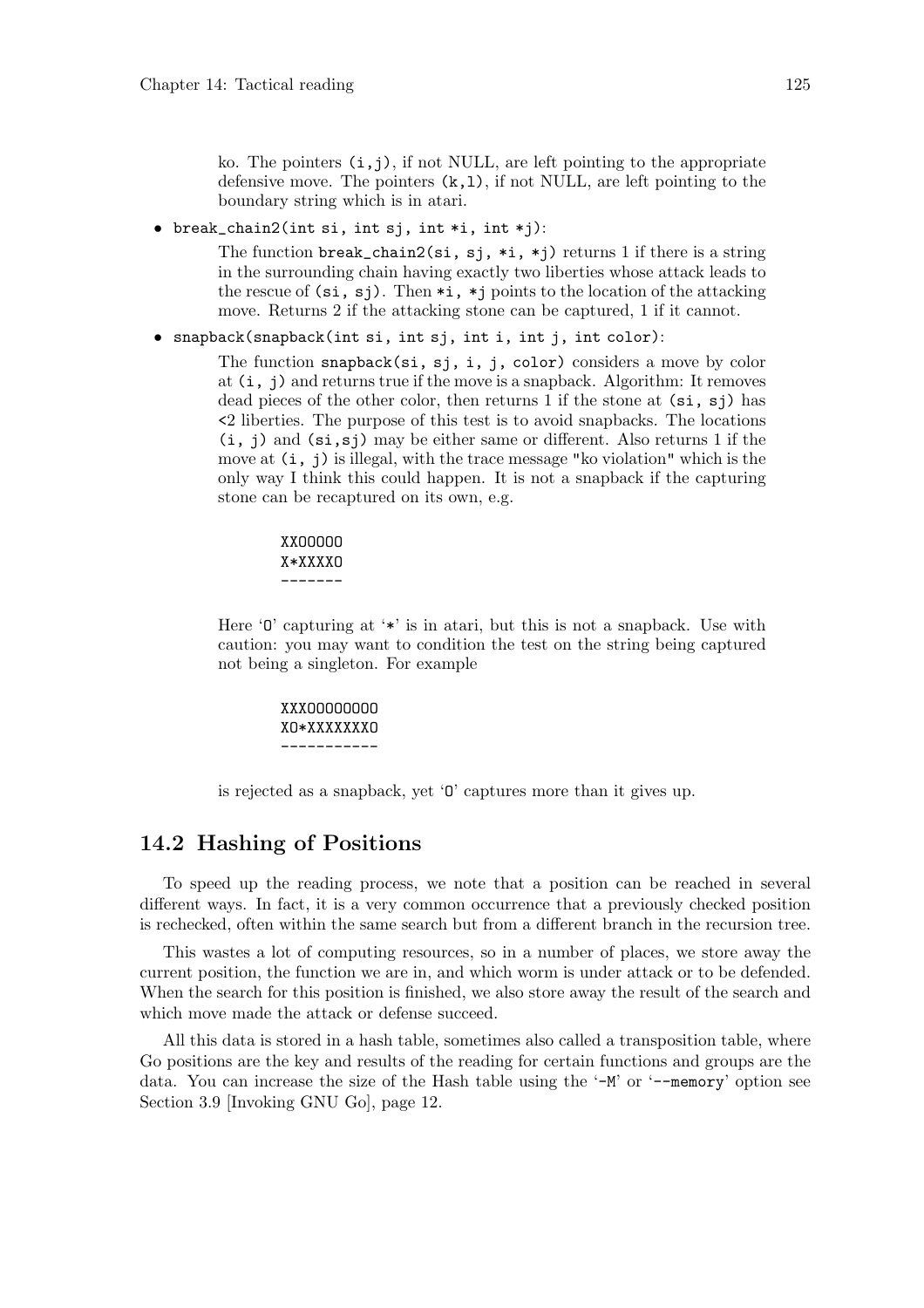The hash table is created once and for all at the beginning of the game by the function hashtable\_new(). Although hash memory is thus allocated only once in the game, the table is reinitialized at the beginning of each move by a call to hashtable\_clear() from genmove().

## 14.2.1 Calculation of the hash value

The hash algorithm is called Zobrist hashing, and is a standard technique for go and chess programming. The algorithm as used by us works as follows:

1. First we define a go position. This positions consists of

- the actual board, i.e. the locations and colors of the stones
- A ko point, if a ko is going on. The ko point is defined as the empty point where the last single stone was situated before it was captured.

It is not necessary to specify the color to move (white or black) as part of the position. The reason for this is that read results are stored separately for the various reading functions such as attack3, and it is implicit in the calling function which player is to move.

- 2. For each location on the board we generate random numbers:
	- A number which is used if there is a white stone on this location
	- A number which is used if there is a black stone on this location
	- A number which is used if there is a ko on this location

These random numbers are generated once at initialization time and then used throughout the life time of the hash table.

3. The hash key for a position is the XOR of all the random numbers which are applicable for the position (white stones, black stones, and ko position).

### 14.2.2 Organization of the hash table

The hash table consists of 3 parts:

- An area which contains so called Hash Nodes. Each hash node contains:
	- − A go position as defined above.
	- − A computed hash value for the position
	- − A pointer to Read Results (see below)
	- − A pointer to another hash node.
- An area with so called Read Results. These are used to store which function was called in the go position, which string was under attack or to be defended, and the result of the reading.

Each Read Result contains:

- − the function ID (an int between 0 and 255), the position of the string under attack and a depth value, which is used to determine how deep the search was when it was made, packed into one 32 bit integer.
- − The result of the search (a numeric value) and a position to play to get the result packed into one 32 bit integer.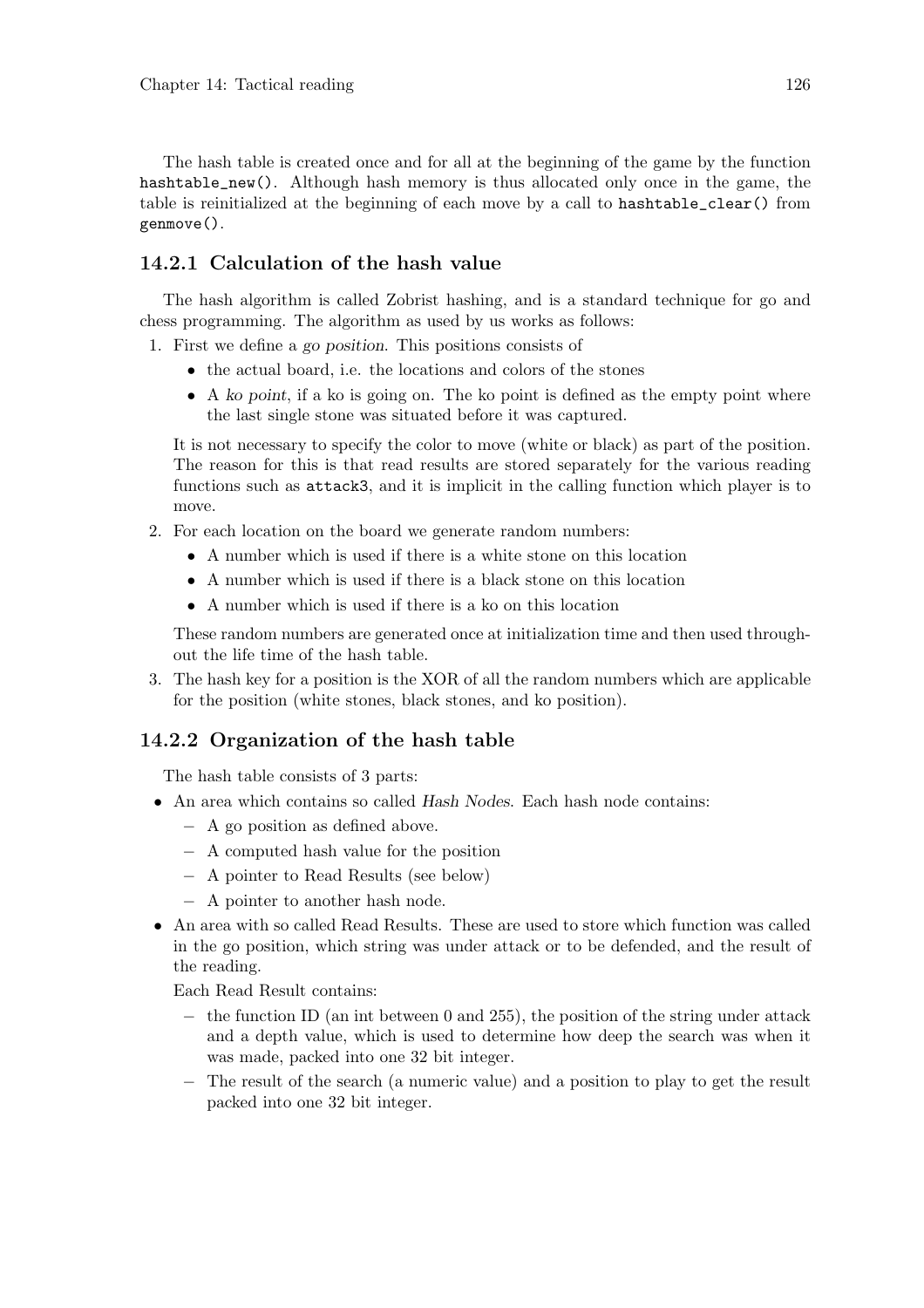- − A pointer to another Read Result.
- An array of pointers to hash nodes. This is the hash table proper.

When the hash table is created, these 3 areas are allocated using  $\text{malloc}()$ . When the hash table is populated, all contents are taken from the Hash nodes and the Read results. No further allocation is done and when all nodes or results are used, the hash table is full. Nothing is deleted from the hash table except when it is totally emptied, at which point it can be used again as if newly initialized.

When a function wants to use the hash table, it looks up the current position using hashtable\_search(). If the position doesn't already exist there, it can be entered using

```
hashtable_enter_position().
```
Once the function has a pointer to the hash node containing a function, it can search for a result of a previous search using hashnode\_search(). If a result is found, it can be used, and if not, a new result can be entered after a search using hashnode\_new\_result().

Hash nodes which hash to the same position in the hash table (collisions) form a simple linked list. Read results for the same position, created by different functions and different attacked or defended strings also form a linked list.

This is deemed sufficiently efficient for now, but the representation of collisions could be changed in the future. It is also not determined what the optimum sizes for the hash table, the number of positions and the number of results are.

#### 14.2.3 Hash Structures

The basic hash structures are declared in 'hash.h'.

```
typedef struct hashposition_t {
 Compacttype board[COMPACT_BOARD_SIZE];
 int ko_i;
 int ko_j;
} Hashposition;
```
Represents the board and optionally the location of a ko, which is an illegal move. The player whose move is next is not recorded.

```
typedef struct {
 Hashvalue hashval;
 Hashposition hashpos;
} Hash_data;
```
Represents the return value of a function (hashval) and the board state (hashpos).

```
typedef struct read_result_t {
  unsigned int compressed_data;
```
int result\_ri\_rj; struct read\_result\_t \*next; } Read\_result;

Here the compressed\_data field packs into 32 bits the following fields:

```
komaster: 2 bits (EMPTY, BLACK, WHITE, or GRAY)
kom_i : 5 bits
kom_j : 5 bits
```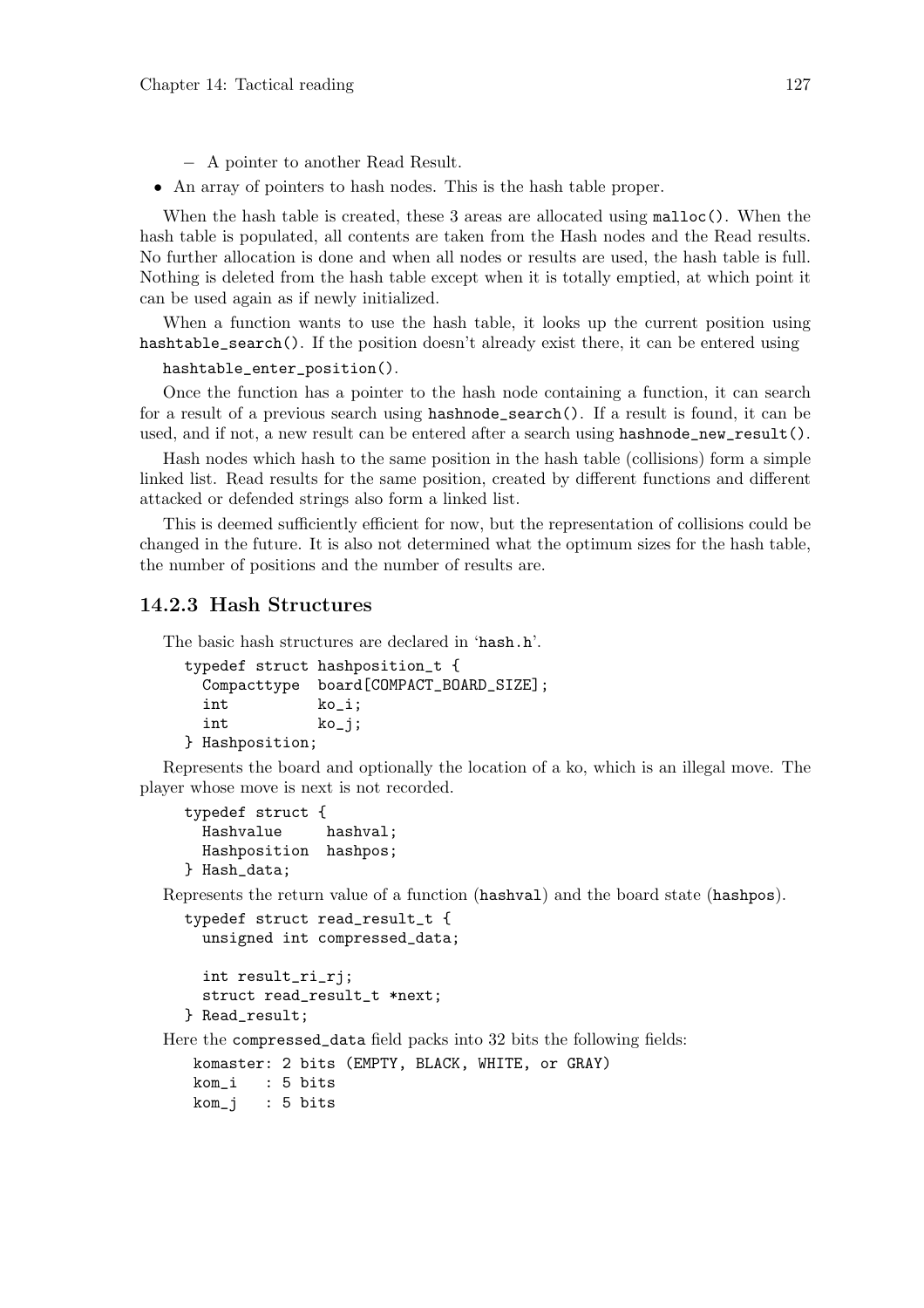```
routine : 4 bits (currently 10 different choices)
i : 5 bits
j : 5 bits
stackp : 5 bits
```
The komaster and (kom\_i,kom\_j) field are documented in See Section 14.3 [Ko], page 131. The integer result\_ri\_rj encodes:

unsigned char status; unsigned char result; unsigned char ri; unsigned char rj;

When a new result node is created, 'status' is set to 1 'open'. This is then set to 2 'closed' when the result is entered. The main use for this is to identify open result nodes when the hashtable is partially cleared. Another potential use for this field is to identify repeated positions in the reading, in particular local double or triple kos.

|             |                   | typedef struct hashnode_t { |            |
|-------------|-------------------|-----------------------------|------------|
| Hash_data   |                   |                             | key;       |
| Read_result |                   |                             | * results; |
|             | struct hashnode_t |                             | $*$ next:  |
| } Hashnode; |                   |                             |            |

The hash table consists of hash nodes. Each hash node consists of The hash value for the position it holds, the position itself and the actual information which is purpose of the table from the start.

There is also a pointer to another hash node which is used when the nodes are sorted into hash buckets (see below).

| typedef struct hashtable {                |                                                                                                                                                       |
|-------------------------------------------|-------------------------------------------------------------------------------------------------------------------------------------------------------|
| size_t                                    | hashtablesize; $/*$ Number of hash buckets $*/$                                                                                                       |
| Hashnode                                  | ** hashtable; /* Pointer to array of hashnode lists */                                                                                                |
| int<br>Hashnode<br>int                    | num_nodes; /* Total number of hash nodes */<br>* all_nodes; /* Pointer to all allocated hash nodes. */<br>free_node; /* Index to next free node. */   |
| int<br>Read_result<br>int<br>} Hashtable; | num_results; /* Total number of results */<br>* all_results; /* Pointer to all allocated results. */<br>free_result; /* Index to next free result. */ |

The hash table consists of three parts:

- The hash table proper: a number of hash buckets with collisions being handled by a linked list.
- The hash nodes. These are allocated at creation time and are never removed or reallocated in the current implementation.
- The results of the searches. Since many different searches can be done in the same position, there should be more of these than hash nodes.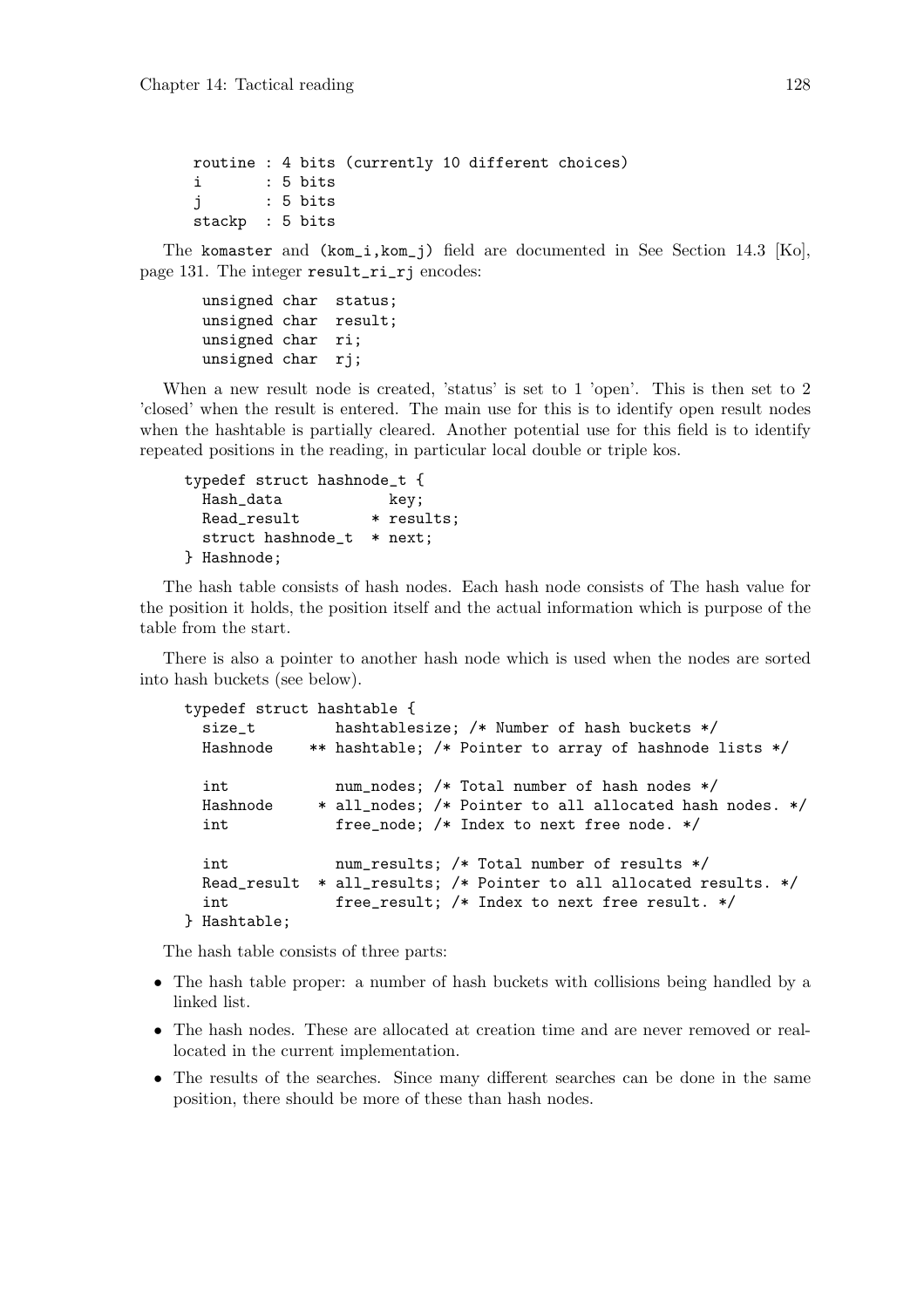## 14.2.4 Hash Functions

The following functions are defined in 'hash.c':

• void hash\_init()

Initialize the entire hash system.

• int hashdata\_compare(Hash\_data \*key1, Hash\_data \*key2)

Returns 0 if \*key1 == \*key2, 2 if the hashvalues differ, or 1 if only the hashpositions differ. This adheres (almost) to the standard compare function semantics which are used e.g. by the comparison functions used in qsort().

• void hashposition\_dump(Hashposition \*pos, FILE \*outfile)

Dump an ASCII representation of the contents of a Hashposition onto the FILE outfile.

• int hashdata\_diff\_dump(Hash\_data \*key1,Hash\_data \*key2 )

Compare two Hashdata structs. If equal: return zero. If not: dump a human readable summary of any differences to stderr. The return value is the same as for hashdata compare. This function is primarily intended to be used in assert statements.

• void hashdata\_recalc(Hash\_data \*target, Intersection board[MAX\_ BOARD][MAX\_BOARD], int koi, int koj)

> Calculate the compactboard and the hashvalue in one function. They are always used together and it saves us a loop and a function call.

- void hashdata\_set\_ko(Hash\_data \*hd, int i, int j) Set or remove a ko at (i, j).
- void hashdata\_remove\_ko(Hash\_data \*hd)

Remove any ko from the hash value and hash position.

- void hashdata\_invert\_stone(Hash\_data \*hd, int i, int j, int color) Set or remove a stone of COLOR at  $(I, J)$  in a Hash-data.
- void read\_result\_dump(Read\_result \*result, FILE \*outfile)

Dump an ASCII representation of the contents of a Read result onto the FILE outfile.

• void hashnode\_dump(Hashnode \*node, FILE \*outfile)

Dump an ASCII representation of the contents of a Hashnode onto the FILE outfile.

• int hashtable\_init(Hashtable \*table, int tablesize, int num\_nodes, int num\_results)

> Initialize a hash table for a given total size and size of the hash table. Returns 0 if something went wrong. Just now this means that there wasn't enough memory available.

• Hashtable \* hashtable\_new(int tablesize, int num\_nodes, int num\_results) Allocate a new hash table and return a pointer to it. Return NULL if there is insufficient memory.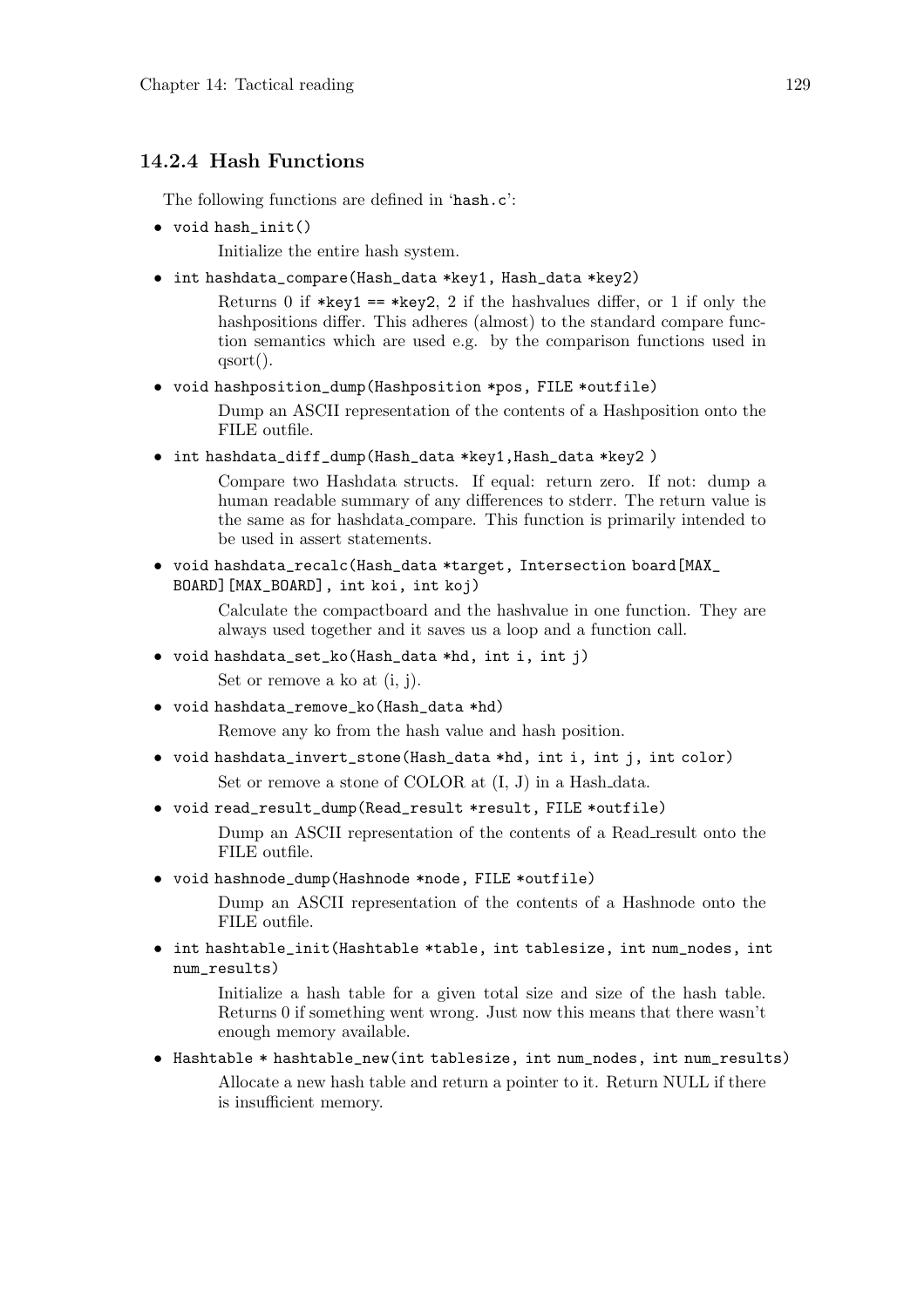• void hashtable\_clear(Hashtable \*table)

Clear an existing hash table.

• void hashtable\_clear\_if\_full(Hashtable \*table)

Clear an existing hash table only if it happens to be full. By full we mean that we are either out of positions or read results.

• Hashnode \* hashtable\_enter\_position(Hashtable \*table, Hash\_data \*hd) Enter a position with a given hash value into the table. Return a pointer to the hash node where it was stored. If it is already there, don't enter it again, but return a pointer to the old one.

#### • Hashnode \* hashtable\_search(Hashtable \*table, Hash\_data \*hd)

Given a Hashposition and a Hash value, find the hashnode which contains this position with the given hash value.

• void hashtable dump(Hashtable \*table, FILE \*outfile)

Dump an ASCII representation of the contents of a Hashtable onto the FILE outfile.

- Read\_result \* hashnode\_search(Hashnode \*node, int routine, int i, int j) Search the result list in a hash node for a particular result. This result is from routine (the calling function) at  $(i, j)$  and reading depth stackp. All these numbers must be unsigned, and  $0 \le x \le 255$ .
- Read\_result \* hashnode\_new\_result(Hashtable \*table, Hashnode \*node, int routine, int i, int j)

Enter a new Read\_result into a Hashnode. We already have the node, now we just want to enter the result itself. We will fill in the result itself later, so we only need the routine number for now.

The following macros are defined in 'hash.h'

- rr\_get\_routine(Read\_result rr)
- rr\_get\_pos\_i(Read\_result rr)
- rr\_get\_pos\_j(Read\_result rr)
- rr\_get\_stackp(Read\_result rr)

Get the constituent parts of a Read\_result.

The following macros and functions are defined in 'engine/reading.c':

• static int get\_read\_result(int routine, int \*si, int \*sj, Read\_result \*\*read\_result)

> Return a Read\_result for the current position, routine and location. For performance, the location is changed to the origin of the string.

• READ\_RETURN0(Read\_result \*read\_result)

Cache a negative read result.

• READ\_RETURN(Read\_result \*read\_result, int \*pointi, int \*pointj, int resulti, int resultj, int value)

> If pointi and pointj are not null pointers, then give (\*pointi, \*pointj) the values (resulti, resultj). Then cache the read\_result. Clear the hashtable if full and return value.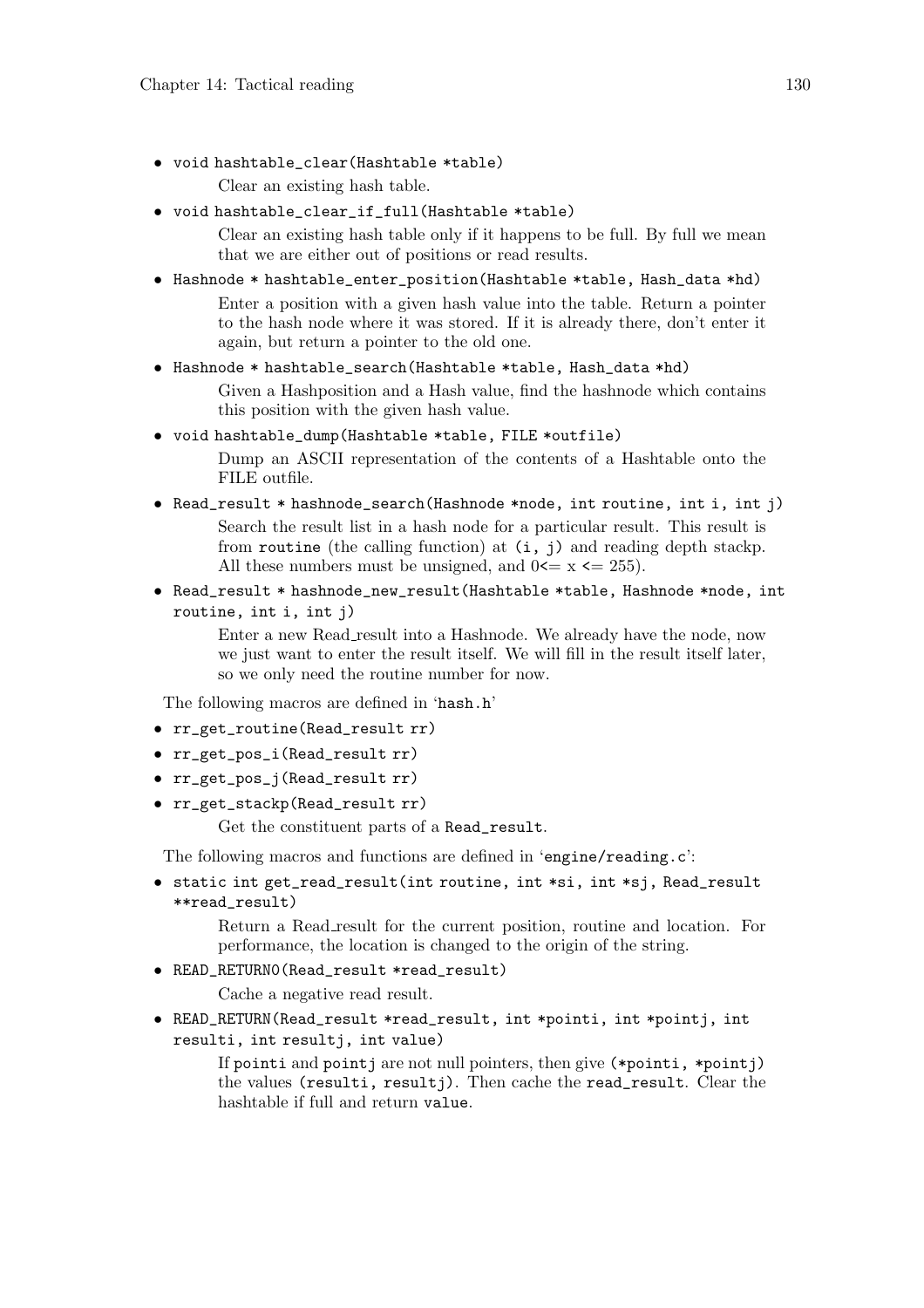#### 14.2.5 Persistent Reading Cache

Some reading calculations can be safely saved from move to move.

The function store\_persistent\_cache() is called only by attack and find\_defense, never from their static recursive counterparts do\_attack and do\_defend. The function store\_persistent\_reading\_cache() attempts to cache the most expensive reading results. The function search\_persistent\_reading\_cache attempts to retrieve a result from the cache.

If all cache entries are occupied, we try to replace the least useful one. This is indicated by the score field, which is initially the number of nodes expended by this particular reading, and later multiplied by the number of times it has been retrieved from the cache.

Once a (permanent) move is made, a number of cache entries immediately become invalid. These are cleaned away by the function purge\_persistent\_reading\_cache(). To have a criterion for when a result may be purged, the function store\_persistent\_cache() computes the reading shadow and active area. If a permanent move is subsequently played in the active area, the cached result is invalidated. We now explain this algorithm in detail.

The reading shadow is the concatenation of all moves in all variations, as well as locations where an illegal move has been tried.

Once the read is finished, the reading shadow is expanded to the active area which may be cached. The intention is that as long as no stones are played in the active area, the cached value may safely be used.

Here is the algorithm used to compute the active area. This algorithm is in the function store\_persistent\_reading\_cache(). The most expensive readings so far are stored in the persistent cache.

- The reading shadow and the string under attack are marked with the character '1'. We also include the successful move, which is most often a part of the reading shadow, but sometimes not, for example with the function attack1().
- Next the reading shadow is expanded by marking strings and empty vertices adjacent to the area marked '1' with the character '2'.
- Next vertices adjacent to empty vertices marked '2' are labelled with the character '3'.
- Next all vertices adjacent to previously marked vertices. These are marked '-1' instead of the more logical '4' because it is slightly faster to code this way.
- If the stack pointer is  $>0$  we add the moves already played from the moves stack with mark 4.

## 14.3 Ko Handling

The principles of ko handling are the same for tactical reading and owl reading.

We have already mentioned (see Section 14.1 [Reading Basics], page 122) that GNU Go uses a return code of KO\_A or KO\_B if the result depends on ko. The return code of KO\_B means that the position can be won provided the player whose move calls the function can come up with a sufficiently large ko threat. In order to verify this, the function must simulate making a ko threat and having it answered by taking the ko even if it is illegal. We call such an experimental taking of the ko a conditional ko capture.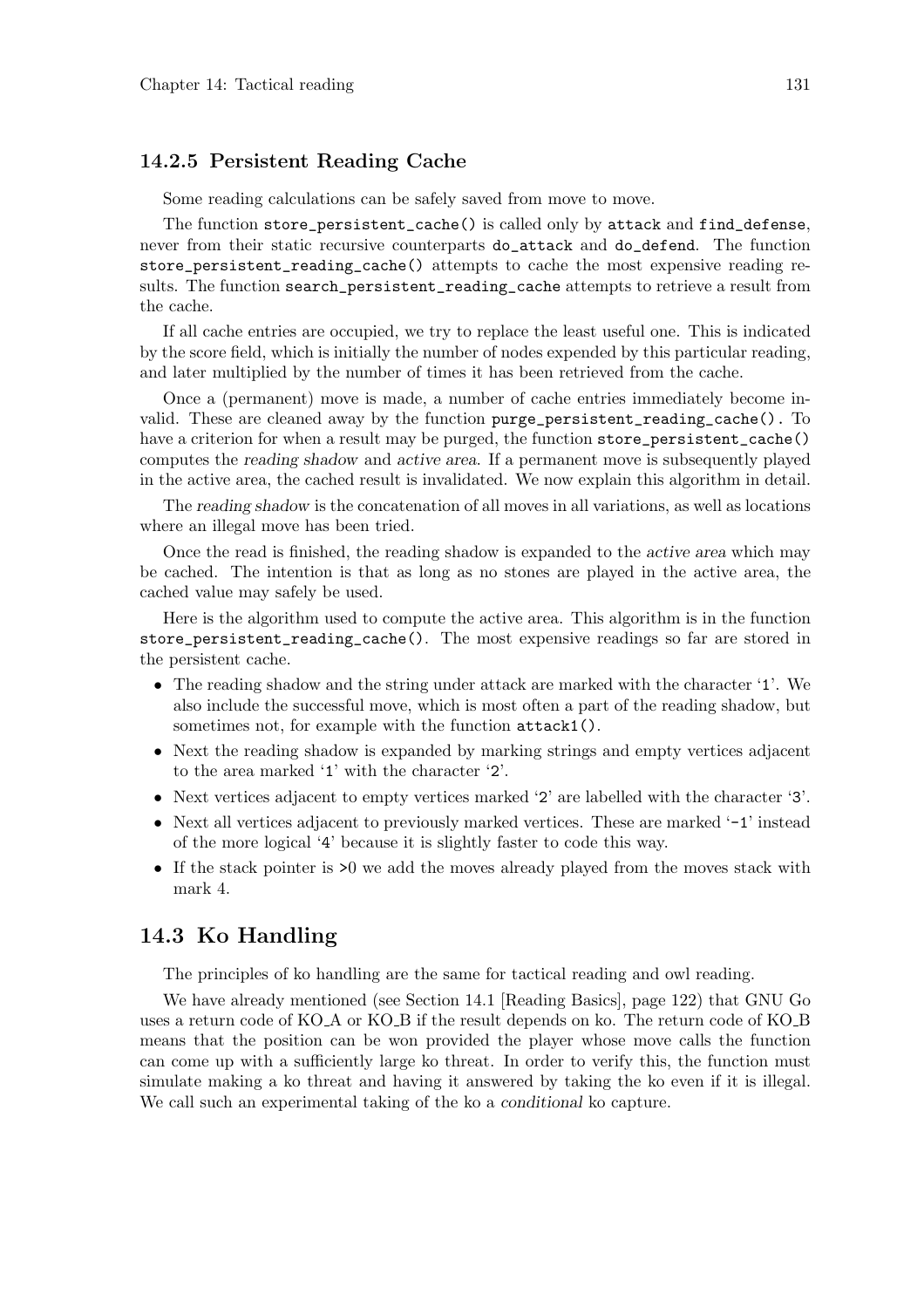Conditional ko captures are accomplished by the function  $\text{tryko}($ ). This function is like trymove() except that it does not require legality of the move in question.

The static reading functions, and the global functions do\_attack and do\_find\_defense have arguments komaster, kom\_i and kom\_j. These mediate ko captures to prevent the occurrence of infinite loops.

Normally komaster is EMPTY but it can also be BLACK, WHITE or GRAY. The komaster is set to COLOR when COLOR makes a conditional ko capture. In this case kom\_i, kom\_j is set to the location of the captured ko stone.

If the opponent is komaster, the reading functions will not try to take the ko at  $kom_i$ , kom\_j. Also, the komaster is normally not allowed to take another ko. The exception is a nested ko, characterized by the condition that the captured ko stone is at distance 1 both vertically and horizontally from (kom\_i, kom\_j), which is the location of the last stone taken by the komaster. Thus in this situation:

$$
.0X\n0X*X\n0m0X\n00
$$

Here if 'm' is the location of  $(kom_i, kom_j)$ , then the move at '\*' is allowed.

The rationale behind this rule is that in the case where there are two kos on the board, the komaster cannot win both, and by becoming komaster he has already chosen which ko he wants to win. But in the case of a nested ko, taking one ko is a precondition to taking the other one, so we allow this.

If the komaster's opponent takes a ko, then both players have taken one ko. In this case 'komaster' is set to GRAY and after this further ko captures are not allowed.

If the ko at (kom\_i, kom\_j) is filled, then the komaster reverts to EMPTY.

The komaster scheme may be summarized as follows. It is assumed that 'O' is about to move.

- 1. Komaster is EMPTY.
	- − Unconditional ko capture is allowed. Komaster remains EMPTY.
	- − Conditional ko capture is allowed. Komaster is set to 'O' and (kom\_i, kom\_j) to the location of the ko, where a stone was just removed.
- Komaster is O:
	- − Only nested ko captures are allowed.
	- − If komaster fill the ko at (kom\_i,kom\_j) then komaster reverts to EMPTY.
- Komaster is X:
	- − Play at (kom\_i,kom\_j) is not allowed. Any other ko capture is allowed. If 'O' takes another ko, komaster becomes GRAY.
- Komaster is GRAY:
	- − Ko captures are not allowed. If the ko at (kom\_i,kom\_j) is filled then the komaster reverts to EMPTY.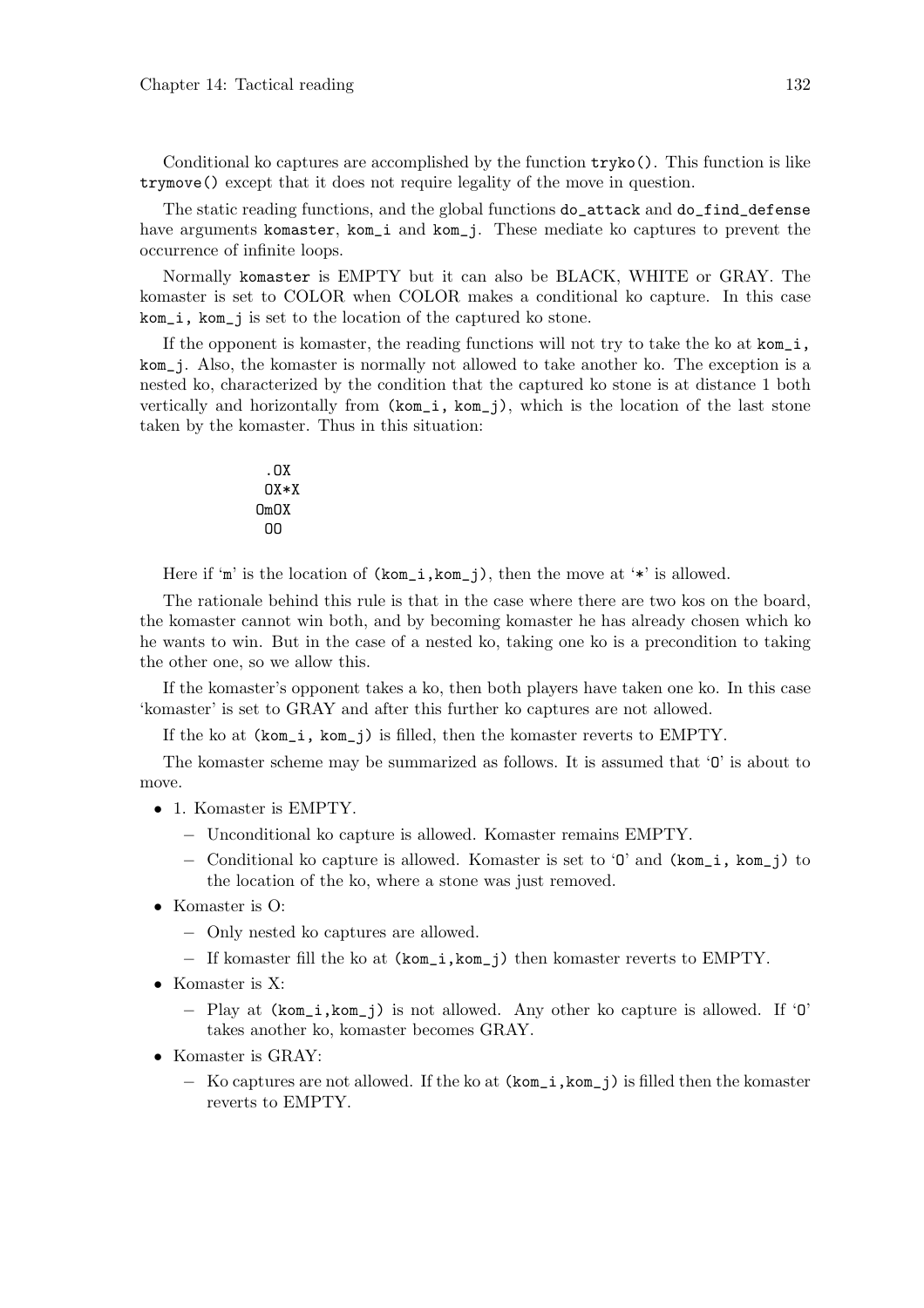### 14.4 A Ko Example

To see the komaster scheme in action, consider this position from the file 'regressions/games/life\_and\_death/tripod9.sgf'. We recommend studying this example by examining the variation file produced by the command:

gnugo -l tripod9.sgf --decidedragon C3 -o vars.sgf

In the lower left hand corner, there are kos at A2 and B4. Black is unconditionally dead because if W wins either ko there is nothing B can do.

8 . . . . . . . . 7 . . O . . . . . 6 . . O . . . . . 5 O O O . . . . . 4 O . O O . . . . 3 X O X O O O O . 2 . X X X O . . . 1 X O . . . . . . A B C D E F G H

This is how the komaster scheme sees this. B (i.e. X) starts by taking the ko at B4. W replies by taking the ko at A1. The board looks like this:

8 . . . . . . . . 7 . . O . . . . . 6 . . O . . . . . 5 O O O . . . . . 4 O X O O . . . . 3 X . X O O O O . 2 O X X X O . . . 1 . O . . . . . . A B C D E F G H

Now any move except the ko recapture (currently illegal) at A1 loses for B, so B retakes the ko and becomes komaster. The board looks like this:

| 8.               |                 |  |  |  | komaster: BLACK      |
|------------------|-----------------|--|--|--|----------------------|
| 7. . 0.          |                 |  |  |  | $(kom_i, kom_j): A2$ |
| 6. . 0.          |                 |  |  |  |                      |
| 5000             |                 |  |  |  |                      |
| 40X00            |                 |  |  |  |                      |
| $3X$ . $X$ 0000. |                 |  |  |  |                      |
| 2 . X X X 0      |                 |  |  |  |                      |
| 1 X 0            |                 |  |  |  |                      |
|                  | A B C D E F G H |  |  |  |                      |

W takes the ko at B3 after which the komaster is GRAY and ko recaptures are not allowed.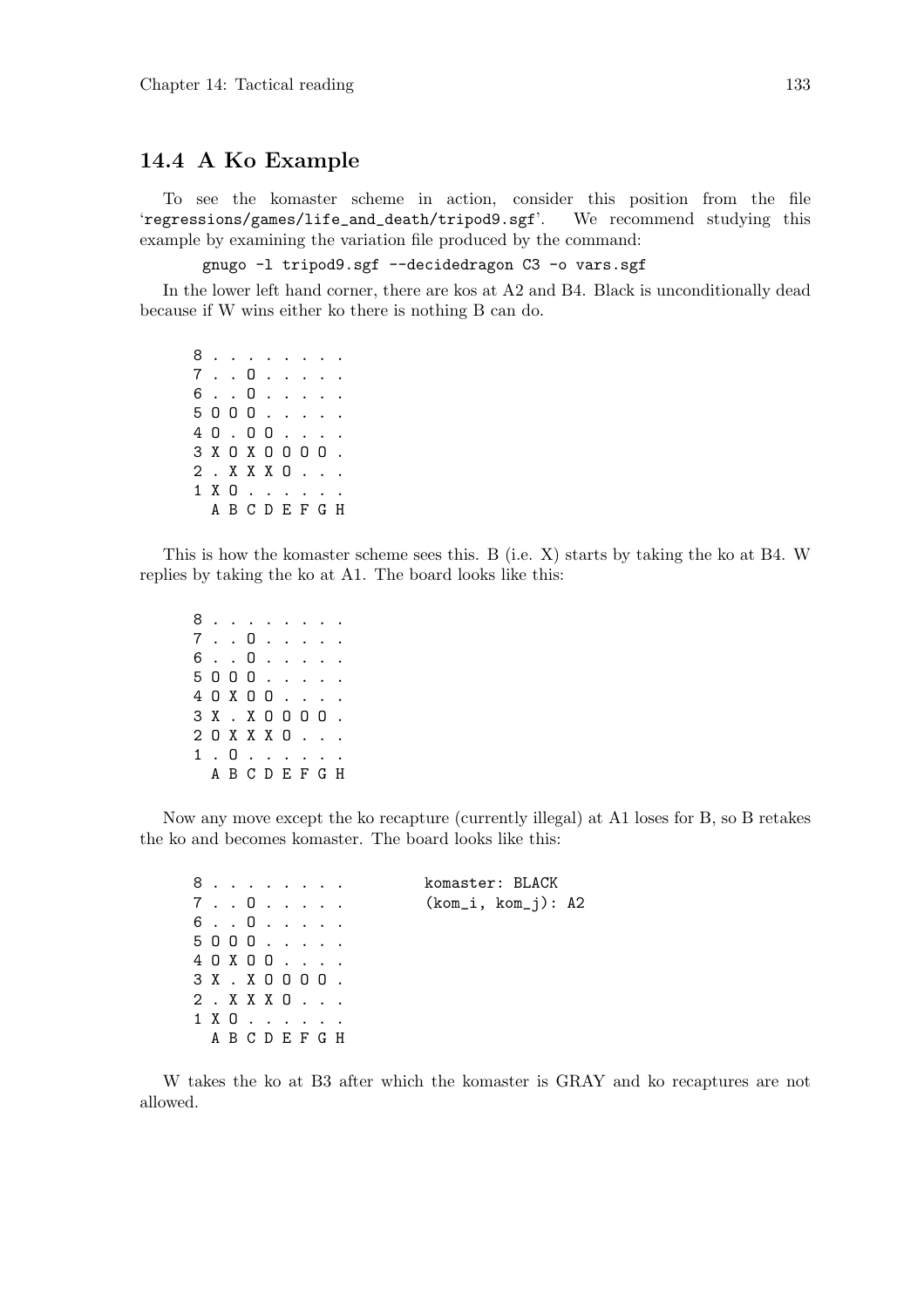8 . . . . . . . . komaster: GRAY 7 . . O . . . . . (kom\_i, kom\_j): B4 6 . . O . . . . . 5 O O O . . . . . 4 O . O O . . . . 3 X O X O O O O . 2 . X X X O . . . 1 X O . . . . . . A B C D E F G H

Since X is not allowed any ko recaptures, there is nothing he can do and he is found dead. Thus the komaster scheme produces the correct result.

We now consider an example to show why the komaster is reset to EMPTY if the ko is resolved in the komaster's favor. This means that the ko is filled, or else that is becomes no longer a ko and it is illegal for the komaster's opponent to play there.

The position resulting under consideration is in the file 'regressions/games/ko5.sgf'. This is the position:

. . . . . . O O 8 X X X . . . O . 7 X . X X . . O . 6 . X . X X X O O 5 X X . X . X O X 4 . O X O O O X . 3 O O X O . O X X 2 . O . X O X X . 1 F G H J K L M N

We recommend studying this example by examining the variation file produced by the command:

gnugo -l ko5.sgf --quiet --decidestring L1 -o vars.sgf

The correct resolution is that H1 attacks L1 while K2 defends it with ko (code KO A).

After Black  $(X)$  takes the ko at K3, white can do nothing but retake the ko conditionally. becoming komaster. B cannot do much, but in one variation he plays at K4 and W takes at H1. The following position results:

```
. . . . . . O O 8
X X X . . . O . 7
X . X X . . O . 6
. X . X X X O O 5
X X . X X X O X 4
. O X O O O X . 3
O O X O . O X X 2
. O O . O X X . 1
F G H J K L M N
```
Now it is important the '0' is no longer komaster. Were '0' still komaster, he could capture the ko at N3 and there would be no way to finish off B.

The following alternate schemes have been proposed. It is assumed that 'O' is the player about to move.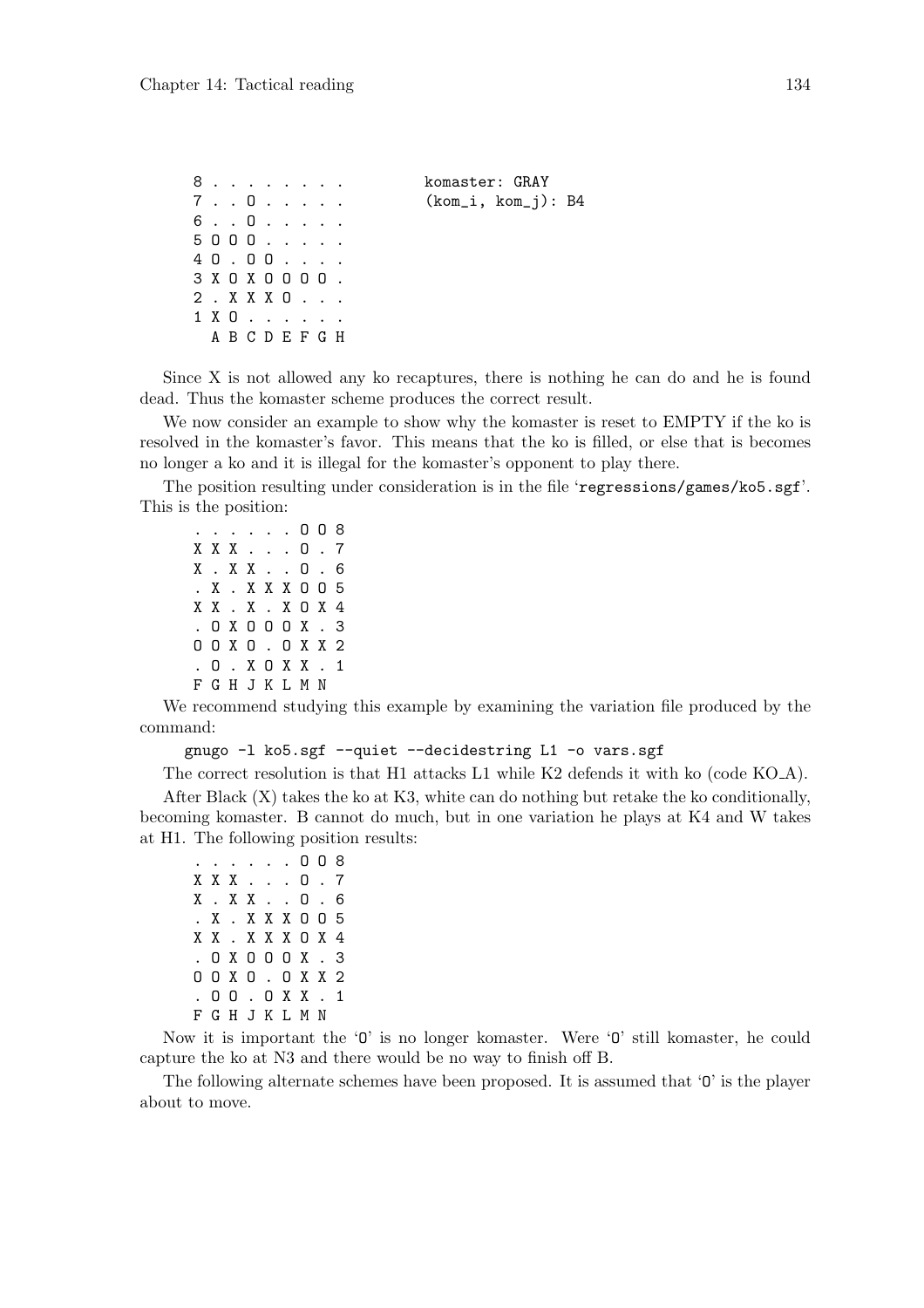# 14.4.1 Essentially the 2.7.232 scheme.

- Komaster is EMPTY.
	- − Unconditional ko capture is allowed. Komaster remains EMPTY.
	- − Conditional ko capture is allowed. Komaster is set to O and (kom\_i, kom\_j) to the location of the ko, where a stone was just removed.
- Komaster is O:
	- − Conditional ko capture is not allowed.
	- − Unconditional ko capture is allowed. Komaster parameters unchanged.
- Komaster is X:
	- − Conditional ko capture is not allowed.
	- − Unconditional ko capture is allowed except for a move at (kom\_i, kom\_j). Komaster parameters unchanged.

# 14.4.2 Revised 2.7.232 version

- Komaster is EMPTY.
	- − Unconditional ko capture is allowed. Komaster remains EMPTY.
	- − Conditional ko capture is allowed. Komaster is set to 'O' and (kom\_i, kom\_j) to the location of the ko, where a stone was just removed.
- Komaster is 'O':
	- − Ko capture (both kinds) is allowed only if after playing the move, is\_ko(kom\_i, kom\_j, X) returns false. In that case, (kom\_i, kom\_j) is updated to the new ko position, i.e. the stone captured by this move.
- Komaster is X:
	- − Conditional ko capture is not allowed.
	- − Unconditional ko capture is allowed except for a move at (kom\_i, kom\_j). Komaster parameters unchanged.

# 14.5 Superstrings

A superstring is an extended string, where the extensions are through the following kinds of connections:

1. Solid connections (just like ordinary string).

OO

- 2. Diagonal connection or one space jump through an intersection where an opponent move would be suicide or self-atari.
	- ... O.O XOX X.X
- 3. Bamboo joint.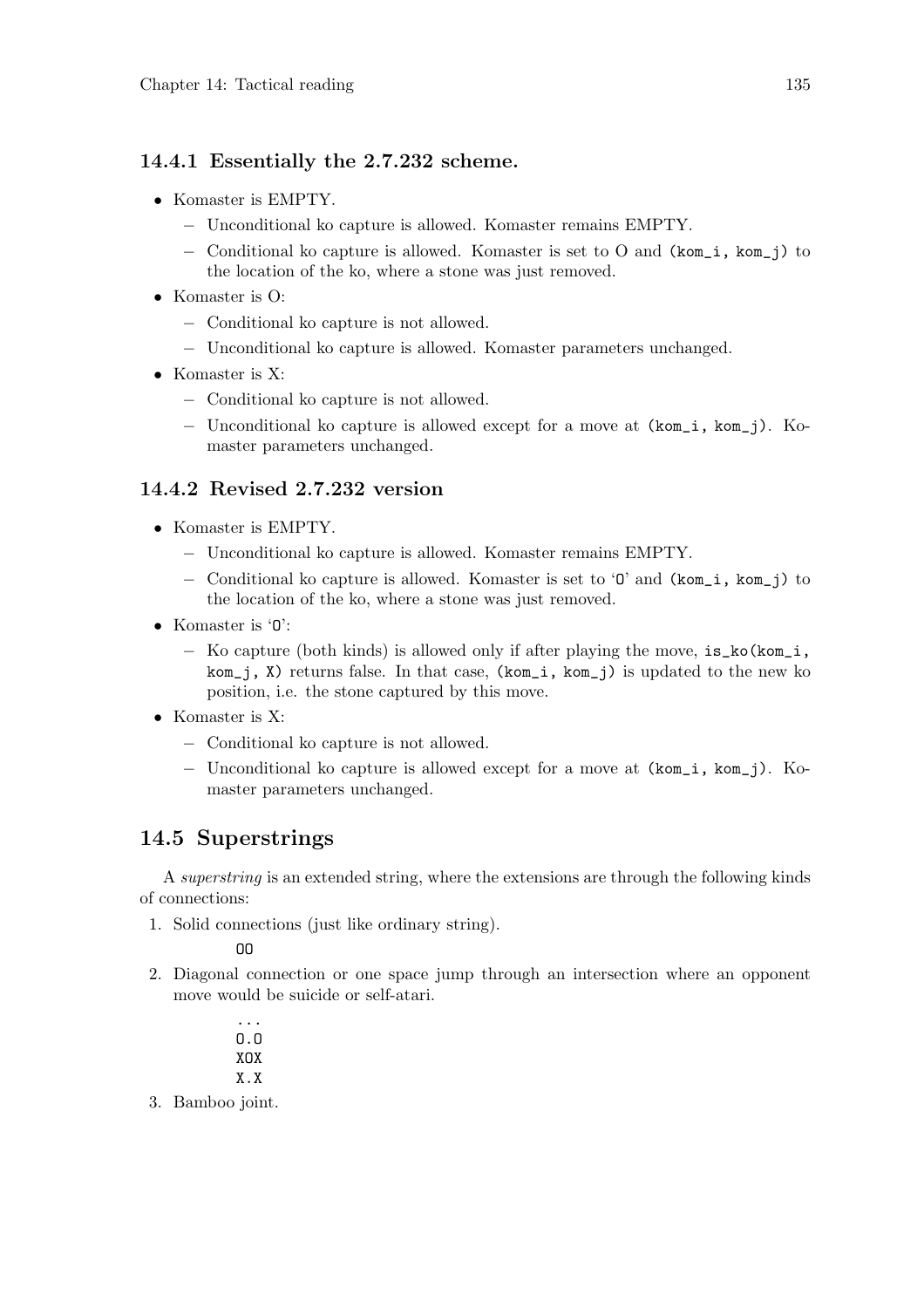OO .. OO

4. Diagonal connection where both adjacent intersections are empty.

.O  $\mathbf{0}$ .

5. Connection through adjacent or diagonal tactically captured stones. Connections of this type are omitted when the superstring code is called from 'reading.c', but included when the superstring code is called from 'owl.c'.

Like a dragon, a superstring is an amalgamation of strings, but it is a much tighter organization of stones than a dragon, and its purpose is different. Superstrings are encountered already in the tactical reading because sometimes attacking or defending an element of the superstring is the best way to attack or defend a string. This is in contrast with dragons, which are ignored during tactical reading.

# 14.6 Reading Functions

Here we list the publically callable functions in 'reading.c'. The return codes of these functions are explained elsewhere (see Section 14.1 [Reading Basics], page 122).

 $\bullet$  attack(si, sj, \*i, \*j)

Determines if the string at  $(m, n)$  can be captured, and if so,  $(*i, *j)$  returns the attacking move, unless  $(*i, *j)$  are null pointers. Use null pointers if you are interested in the result of the attack but not the attacking move itself. The string is assumed to be alive if it can get five liberties—fewer if stackp is large.

- − Returns 1 if the attack succeeds unconditionally
- − Returns 0 if the attack fails unconditionally
- − Returns 2 if the attack succeeds provided attacker is willing to ignore any ko threat (the attacker makes the first ko capture).
- − Returns 3 if attack succeeds provided attacker has a ko threat which must be answered (the defender makes the first ko capture).
- find\_defense(m, n, \*i, \*j)

Attempts to find a move that will save the string at (m, n). It returns 1 if such a move is found, with  $(*i, *j)$  the location of the saving move, unless  $(*i, *j)$  are null pointers. It is not checked that tenuki defends, so this may give an erroneous answer if  $l$  attack $(m,n)$ . Returns 2 or 3 if the result depends on ko. Returns 2 if the string can be defended provided the defender is willing to ignore any ko threat. Returns 3 if the defender wins by having a ko threat which must be answered.

• int attack\_and\_defend(int si, int sj, int \*attack\_code, int \*attacki, int \*attackj,int \*defend\_code, int \*defendi, int \*defendj)

This is a frontend to the attack() and find\_defense() which guarantees a consistent result. If a string cannot be attacked, 0 is returned and acode is 0. If a string can be attacked and defended, WIN is returned, acode and dcode are both non-zero, and (ai, aj), (di, dj) both point to vertices on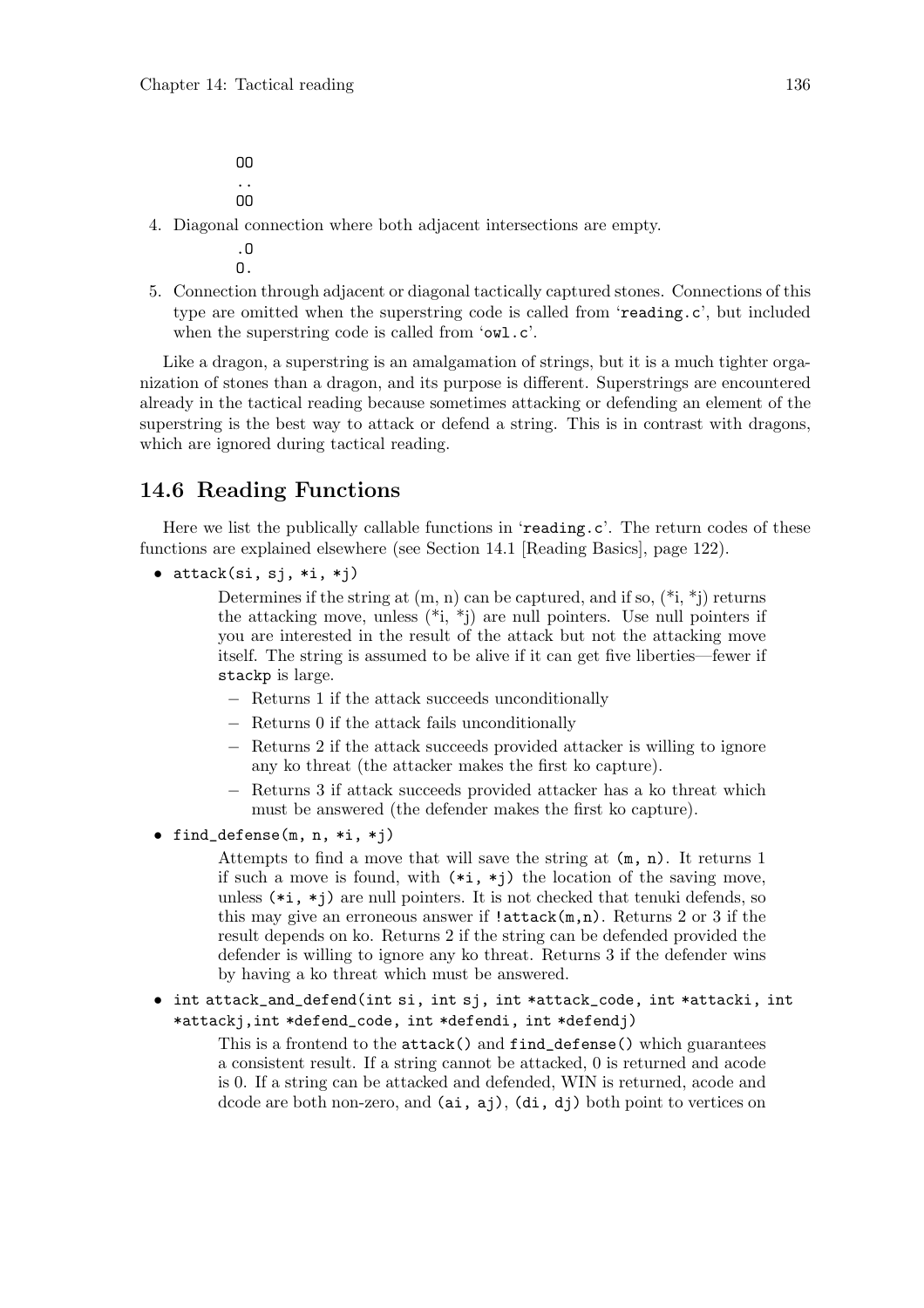the board. If a string can be attacked but not defended, 0 is again returned, acode is non-zero, dcode is 0, and (ai, aj) point to a vertex on the board. This function in particular guarantees that if there is an attack, it will never return  $(d_i, d_j) = (-1, -1)$ , which means the string is safe without defense. Separate calls to attack() and find\_defense() may occasionally give this result, due to irregularities introduced by the persistent reading cache.

• attack\_either(ai, aj, bi, bj)

returns true if there is a move which guarantees that at least one of the strings (ai, aj) and (bi, bj) can be captured. A typical application for this is in connection patterns, where after a cut it suffices to capture one of the cutting stones. The current implementation looks only for uncoordinated attacks and is not even sufficient to find a double atari.

• defend\_both(ai, aj, bi, bj)

Returns true if both the strings (ai, aj) and (bi, bj) can be defended simultaneously or if there is no attack. A typical application for this is in connection patterns, where after a cut it's necessary to defend both cutting stones.

• int break\_through(int ai, int aj, int bi, int bj, int ci, int cj)

Returns 1 if a position can succesfully be broken through and 2 if it can be cut. The position is assumed to have the shape (the colors may be reversed)

.O. dbe OXO aFc

It is 'X' to move and try to capture at least one of 'a', 'b', and 'c'. If this succeeds, 'X' is said to have broken through the position. Otherwise 'X' may try to cut through the position, which means keeping 'F' safe and getting a tactically safe string at either 'd' or 'e'. Important: 'a', 'b', and 'c' must be given in the correct order.

• int atari\_atari(int color, int \*i, int \*j, int save\_verbose)

Looks for a series of ataris on strings of the other color culminating in the capture of a string which is thought to be invulnerable by the reading code. Such a move can be missed since it may be that each string involved individually can be rescued, but nevertheless one of them can be caught. The simplest example is a double atari. The return value is the size of the smallest opponent worm. A danger with this scheme is that the first atari tried might be irrelevant to the actual combination. To avoid this, once we've found a combination, we mark the first move as forbidden, then try again. If no combination of the same size or larger turns up, then the first move was indeed essential. Returns the size of the smallest of the worms under attack.

• int atari\_atari\_confirm\_safety(int color, int ti, int tj, int \*i, int \*j, int minsize)

> Uses the atari\_atari code to detect blunders. Ask whether there appears any combination attack which would capture at least minsize stones after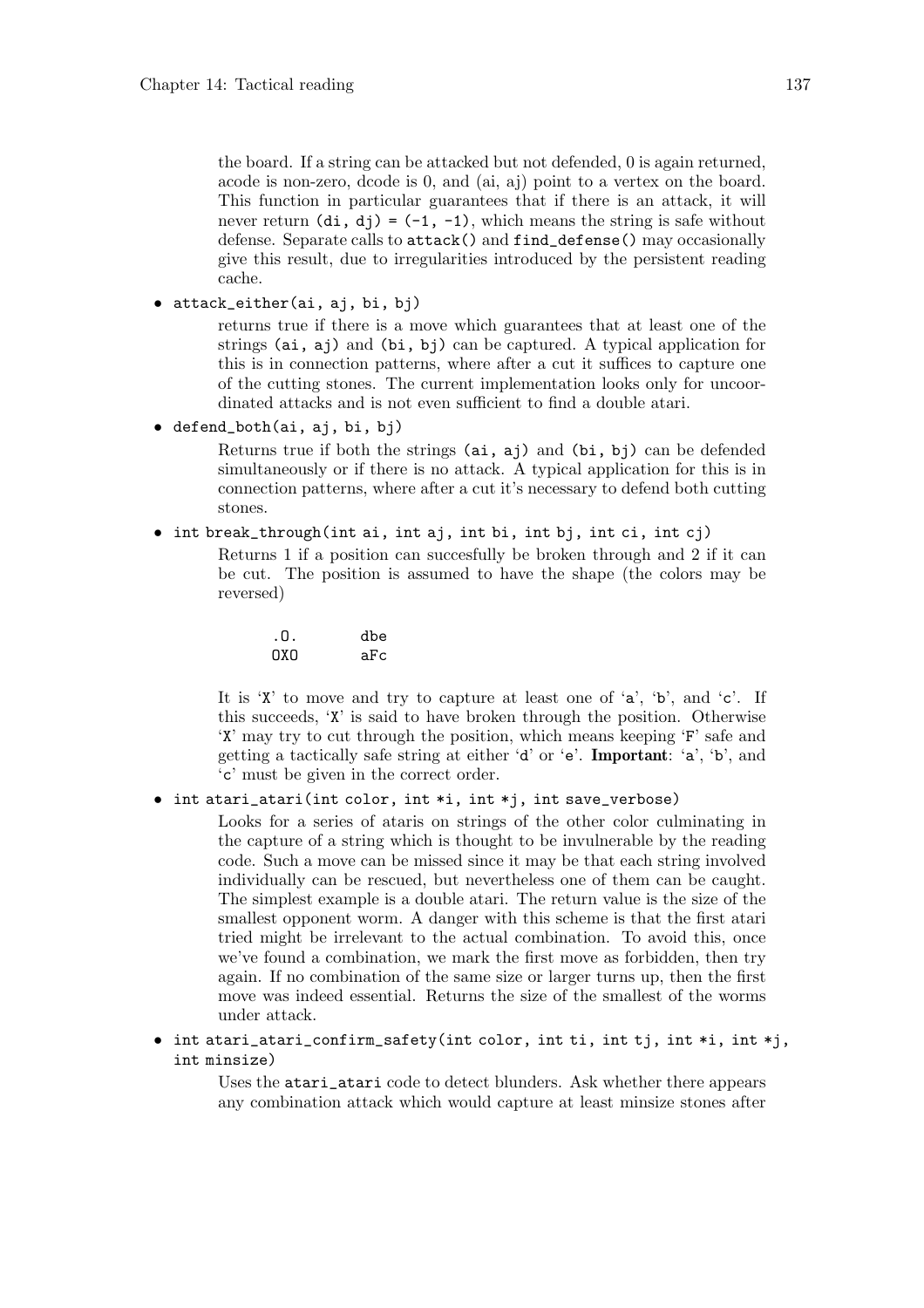playing at  $(\pm i, \pm j)$ . If this happens,  $(*i, *j)$  points to a defensive move which prevents this blunder.

• int atari\_atari\_try\_combination(int color, int ai, int aj, int bi, int bj) Ask the atari atari code if after color plays at (ai,aj) and other plays at (bi,bj) there appears any combination attack. Returns the size of the combination.

## 14.7 Debugging the reading code

The reading code searches for a path through the move tree to determine whether a string can be captured. We have a tool for investigating this with the '--decidestring' option. This may be run with or without an output file.

Simply running

gnugo -t -l [input file name] -L [movenumber] --decidestring [location]

will run attack() to determine whether the string can be captured. If it can, it will also run find\_defense() to determine whether or not it can be defended. It will give a count of the number of variations read. The  $\div t$  is necessary, or else GNU Go will not report its findings.

If we add '-o output file' GNU Go will produce an output file with all variations considered. The variations are numbered in comments.

This file of variations is not very useful without a way of navigating the source code. This is provided with the GDB source file, listed at the end. You can source this from GDB, or just make it your GDB init file.

If you are using GDB to debug GNU Go you may find it less confusing to compile without optimization. The optimization sometimes changes the order in which program steps are executed. For example, to compile 'reading.c' without optimization, edit 'engine/Makefile' to remove the string -O2 from the file, touch 'engine/reading.c' and make. Note that the Makefile is automatically generated and may get overwritten later.

If in the course of reading you need to analyze a result where a function gets its value by returning a cached position from the hashing code, rerun the example with the hashing turned off by the command line option '--hash 0'. You should get the same result. (If you do not, please send us a bug report.) Don't run '--hash 0' unless you have a good reason to, since it increases the number of variations.

With the source file given at the end of this document loaded, we can now navigate the variations. It is a good idea to use cgoban with a small '-fontHeight', so that the variation window takes in a big picture. (You can resize the board.)

Suppose after perusing this file, we find that variation 17 is interesting and we would like to find out exactly what is going on here.

The macro 'jt n' will jump to the n-th variation.

```
(gdb) set args -l [filename] -L [move number] --decidestring [location]
(gdb) tbreak main
```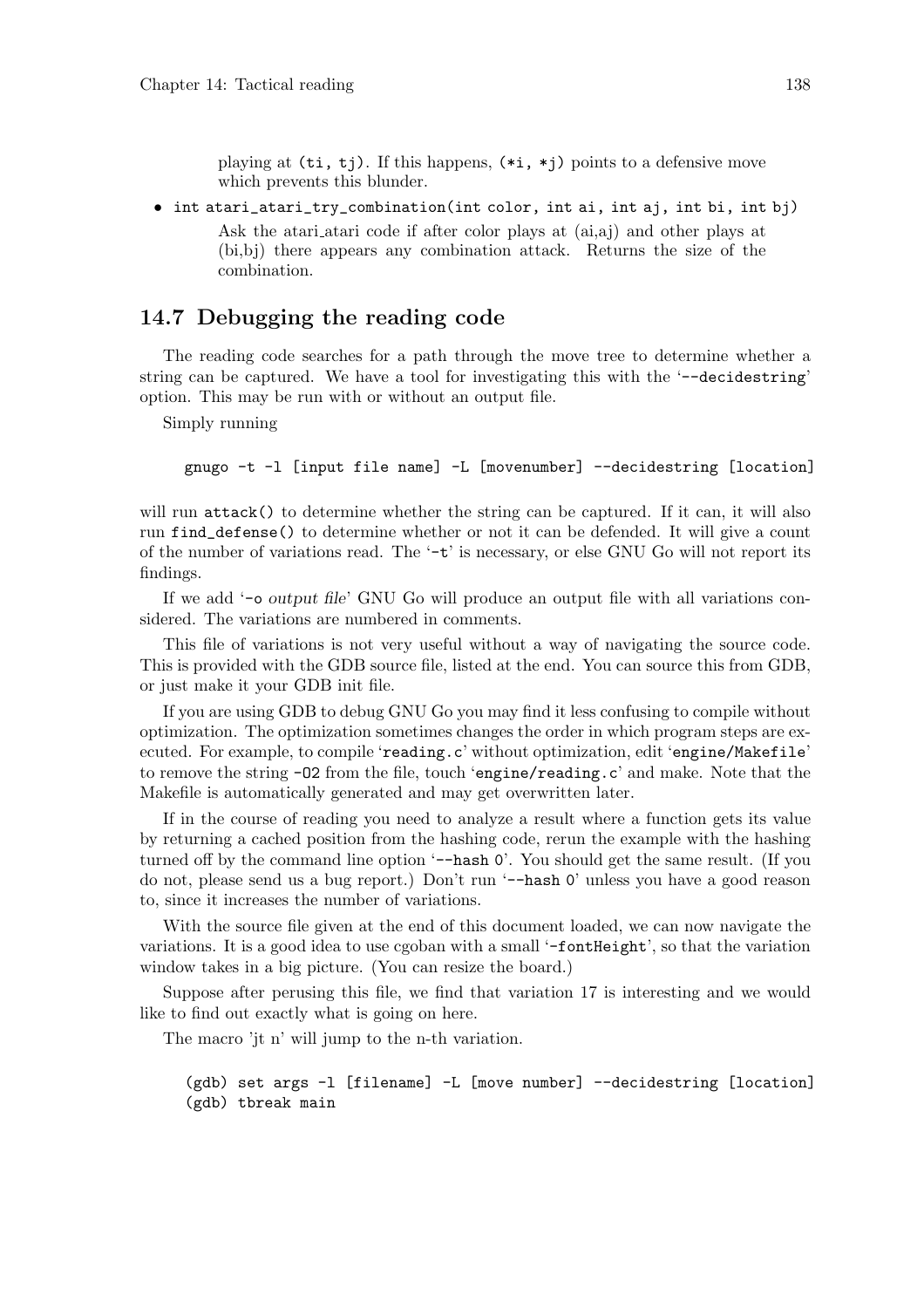(gdb) run (gdb) jt 17

will then jump to the location in question.

Actually the attack variations and defense variations are numbered separately. (But find\_defense() is only run if attack() succeeds, so the defense variations may or may not exist.) It is redundant to have to tbreak main each time. So there are two macros avar and dvar.

(gdb) avar 17

restarts the program, and jumps to the 17-th attack variation.

(gdb) dvar 17

jumps to the 17-th defense variation. Both variation sets are found in the same sgf file, though they are numbered separately.

Other commands defined in this file:

```
dump will print the move stack.
nv moves to the next variation
ascii i j converts (i, j) to ascii
#######################################################
############### .gdbinit file ###############
#######################################################
# this command displays the stack
define dump
set dump_stack()
end
# display the name of the move in ascii
define ascii
set gprintf("%o%m\n",$arg0,$arg1)
end
# display the all information about a dragon
define dragon
set ascii_report_dragon("$arg0")
end
define worm
```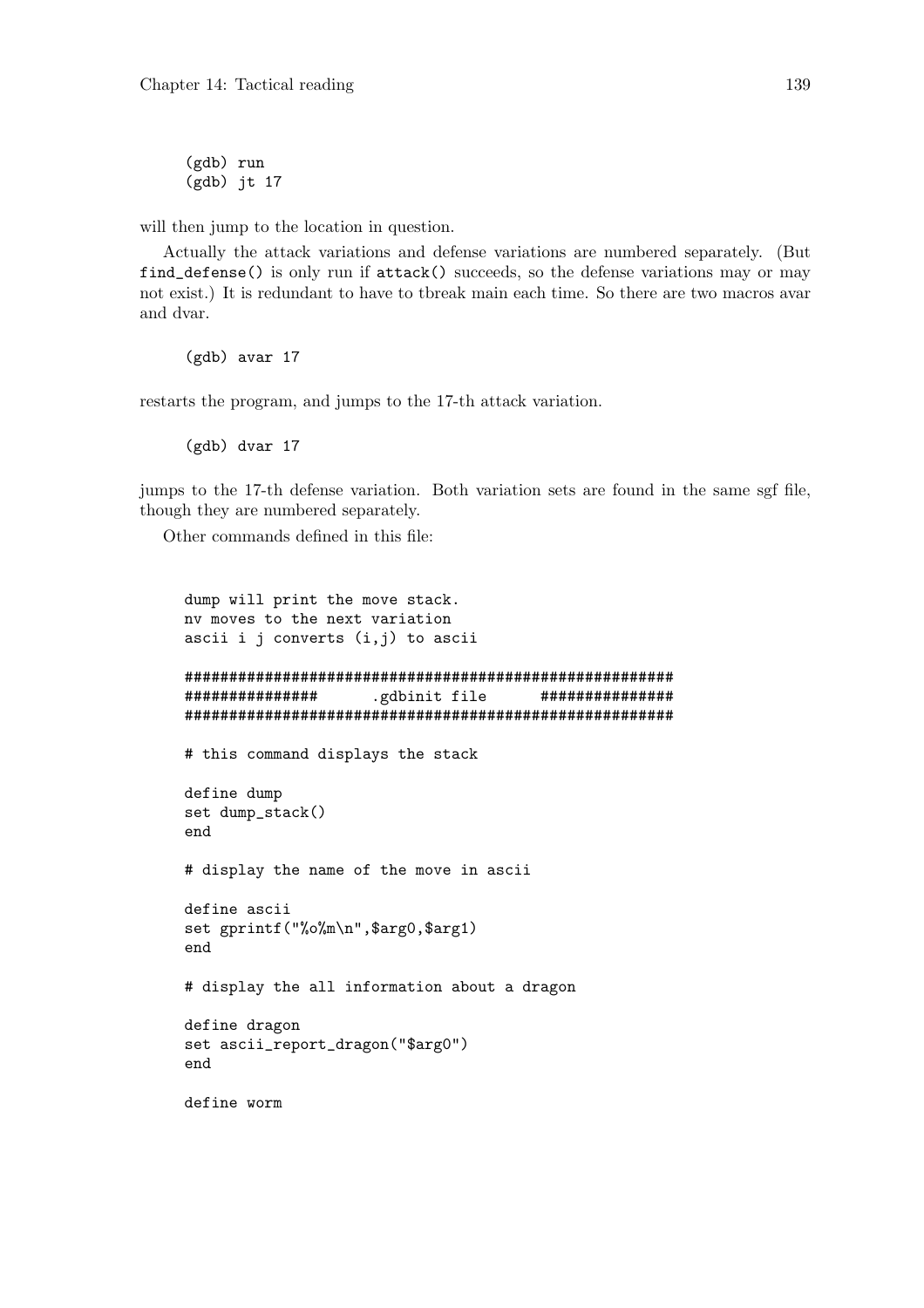```
set ascii_report_worm("$arg0")
end
# move to the next variation
define nv
tbreak trymove
continue
finish
next
end
# move forward to a particular variation
define jt
while (count_variations < $arg0)
nv
end
nv
dump
end
# restart, jump to a particular attack variation
define avar
delete
tbreak sgffile_decidestring
run
tbreak attack
continue
jt $arg0
end
# restart, jump to a particular defense variation
define dvar
delete
tbreak sgffile_decidestring
run
tbreak attack
continue
finish
next 3
jt $arg0
end
```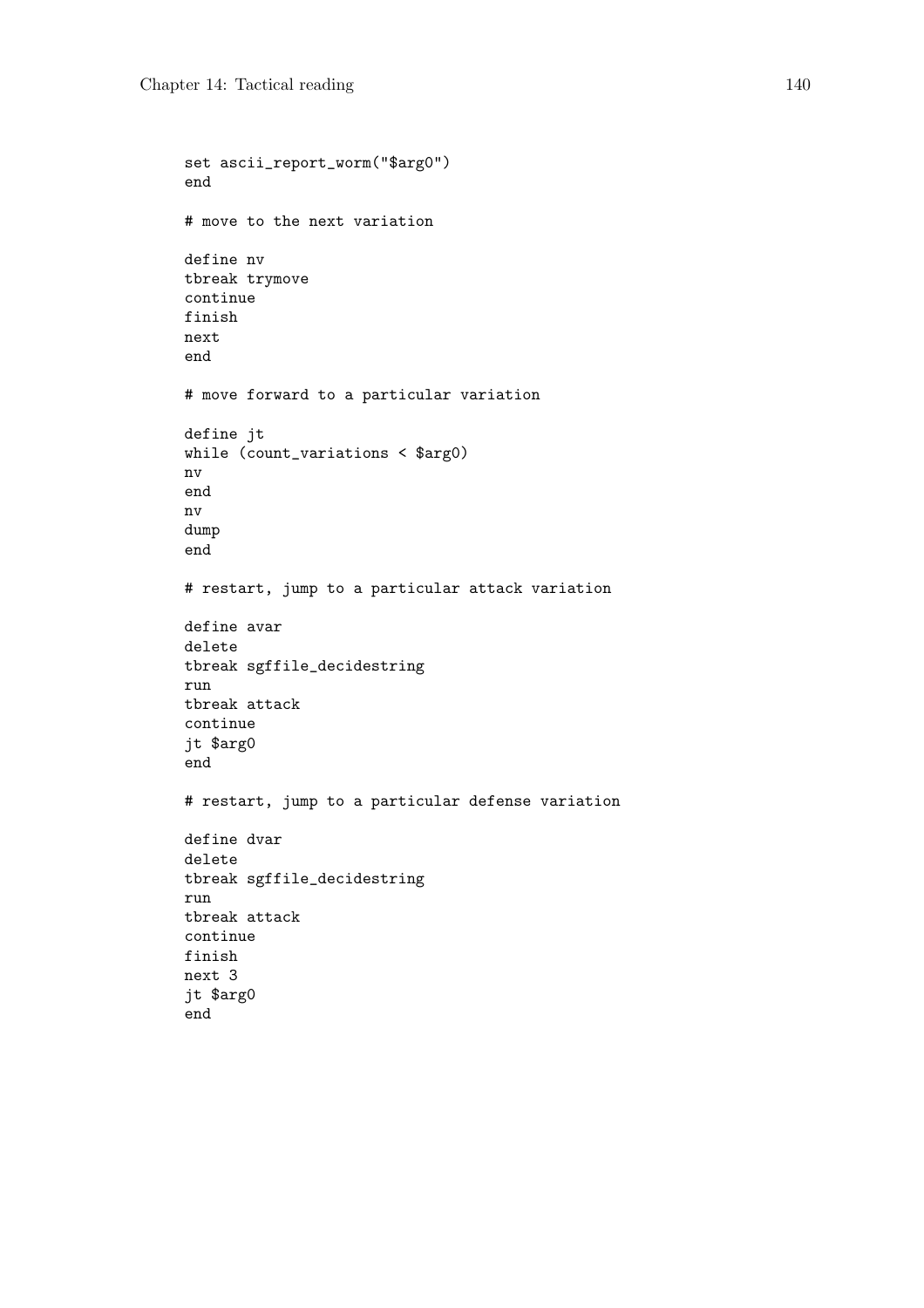# 15 Life and Death Reading

GNU Go does two very different types of life and death reading. First, there is the OWL code (Optics with Limit Negotiation) which attempts to read out to a point where the code in 'engine/optics.c' (see Chapter 11 [Eyes], page 82) can be used to evaluate it.

Secondly, there is the code in 'engine/life.c' which is a potential replacement for the code in 'optics.c'. It attempts to evaluate eyespaces more accurately than the code in 'optics.c', but since it is fairly slow, it is partially disabled unless you run GNU Go with the option '--life'. The default use of the life code is that it can be called from 'optics.c' when the graph based life and death code concludes that it needs an expert opinion.

Like the tactical reading code, a persistent cache is employed to maintain some of the owl data from move to move. This is an essential speedup without which GNU Go would play too slowly.

## 15.1 The Owl Code

The life and death code in 'optics.c', described elsewhere (see Chapter 11 [Eyes], page 82), works reasonably well as long as the position is in a terminal position, which we define to be one where there are no moves left which can expand the eye space, or limit it. In situations where the dragon is surrounded, yet has room to thrash around a bit making eyes, a simple application of the graph-based analysis will not work. Instead, a bit of reading is needed to reach a terminal position.

The defender tries to expand his eyespace, the attacker to limit it, and when neither finds an effective move, the position is evaluated. We call this type of life and death reading Optics With Limit-negotiation (OWL). The module which implements it is in 'engine/owl.c'.

There are two reasonably small databases 'patterns/owl\_defendpats.db' and 'patterns/owl\_attackpats.db' of expanding and limiting moves. The code in 'owl.c' generates a small move tree, allowing the attacker only moves from 'owl\_attackpats.db', and the defender only moves from 'owl\_defendpats.db'. In addition to the moves suggested by patterns, vital moves from the eye space analysis are also tested.

A third database, 'owl\_vital\_apats.db' includes patterns which override the eyespace analysis done by the optics code. Since the eyeshape graphs ignore the complications of shortage of liberties and cutting points in the surrounding chains, the static analysis of eyespace is sometimes wrong. The problem is when the optics code says that a dragon definitely has 2 eyes, but it isn't true due to shortage of liberties, so the ordinary owl patterns never get into play. In such situations owl\_vital\_apats.db is the only available measure to correct mistakes by the optics. Currently the patterns in 'owl\_vital\_apats.db' are only matched when the level is 9 or greater.

The owl code is tuned by editing these three pattern databases, principally the first two.

A node of the move tree is considered terminal if no further moves are found from 'apats.db' or 'dpats.db', or if the function compute\_eyes\_pessimistic() reports that the group is definitely alive or dead. At this point, the status of the group is evaluated. The functions  $\texttt{owl}\_\texttt{attack}()$  and  $\texttt{owl}\_\texttt{default}()$ , with usage similar to attack() and find defense(), make use of the owl pattern databases to generate the move tree and decide the status of the group.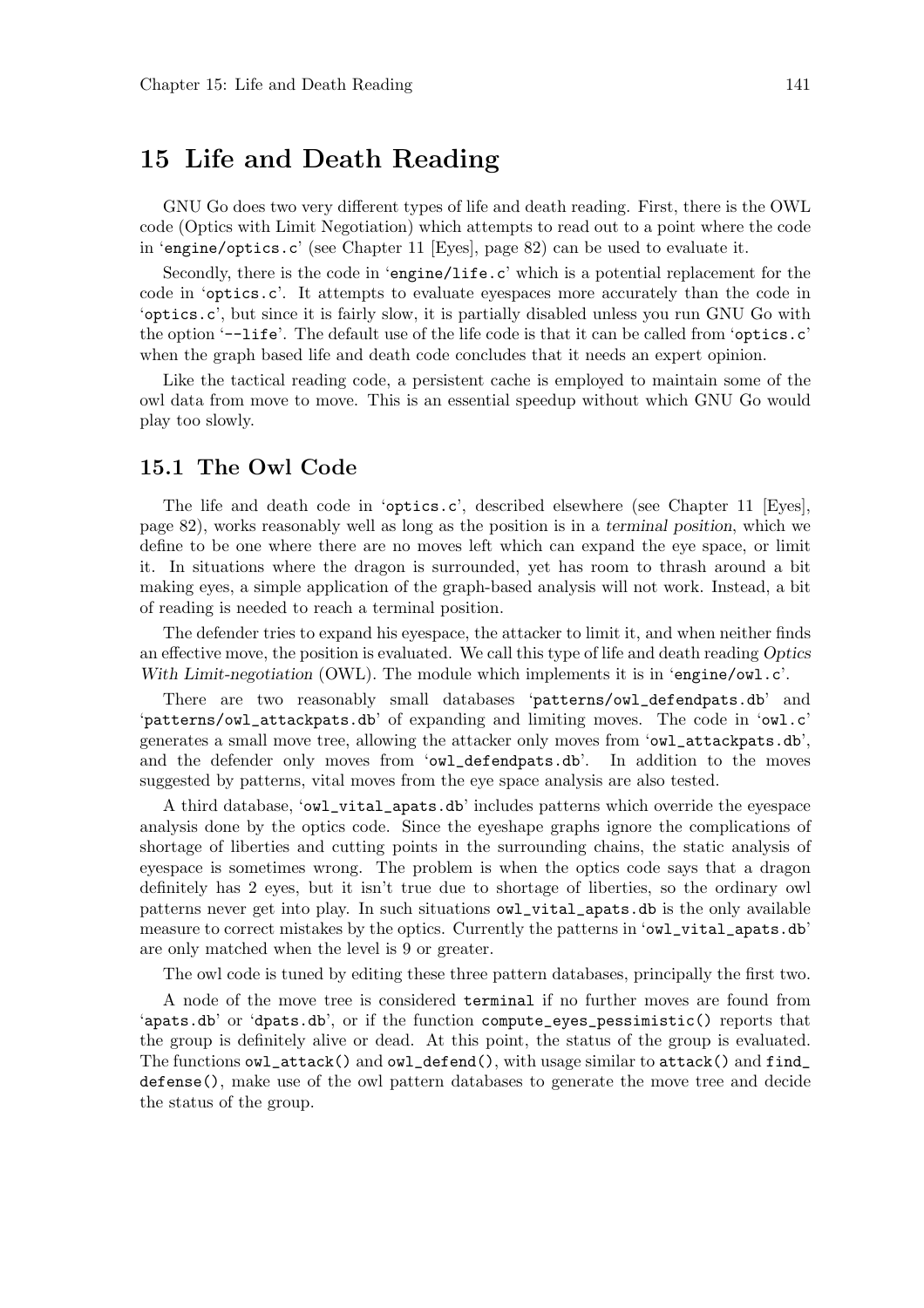The function compute\_eyes\_pessimistic() used by the owl code is very conservative and only feels certain about eyes if the eyespace is completely closed (i.e. no marginal vertices).

The maximum number of moves tried at each node is limited by the parameter MAX\_ MOVES defined at the beginning of 'engine/owl.c'. The most most valuable moves are tried first, with the following restrictions:

- If stackp > owl\_branch\_depth then only one move is tried per variation.
- If stackp > owl\_reading\_depth then the reading terminates, and the situation is declared a win for the defender (since deep reading may be a sign of escape).
- If the node count exceeds owl\_node\_limit, the reading also terminates with a win for the defender.
- Any pattern with value 99 is considered a forced move: no other move is tried, and if two such moves are found, the function returns false. This is only relevant for the attacker.
- Any pattern in 'patterns/owl\_attackpats.db' and 'patterns/owl\_defendpats.db' with value 100 is considered a win: if such a pattern is found by  $\texttt{owl}\_attack}$  or  $\texttt{owl}\_$ defend, the function returns true. This feature must be used most carefully.

The functions owl\_attack() and owl\_defend() may, like attack() and find\_ defense(), return an attacking or defending move through their pointer arguments. If the position is already won, owl\_attack() may or may not return an attacking move. If it finds no move of interest, it will return PASS, that is,  $(-1, -1)$ . The same goes for owl\_defend().

When  $\text{owl}\_\text{attack}()$  or  $\text{owl}\_\text{defend}()$  is called, the dragon under attack is marked in the array goal. The stones of the dragon originally on the board are marked with goal=1; those added by  $\text{owl\_defined}()$  are marked with  $\text{goal}=2$ . If all the original strings of the original dragon are captured, owl\_attack() considers the dragon to be defeated, even if some stones added later can make a live group.

Only dragons with small escape route are studied when the functions are called from make\_dragons().

The owl code can be conveniently tested using the '--decidedragon location' This should be used with  $-t$  to produce a useful trace,  $\sim$  to produce an SGF file of variations produced when the life and death of the dragon at location is checked, or both. '--decideposition' performs the same analysis for all dragons with small escape route.

#### 15.2 Functions in 'owl.c'

In this section we list the non-static functions in 'owl.c'. Note that calls to owl\_attack and owl\_defend should be made only when stackp==0. If you want to set up a position, then use the owl code to analyze it, you may call do\_owl\_attack and do\_owl\_defend with stackp>0 but first you must set up the goal and boundary arrays. See owl\_does\_defend and owl\_substantial for examples.

The reason that we do not try to write a general owl\_attack which works when stackp>0 is that we make use of cached information in the calls to same\_dragon from the (static) function owl\_mark\_dragon. This requires the dragon data to be current, which it is not when stackp>0.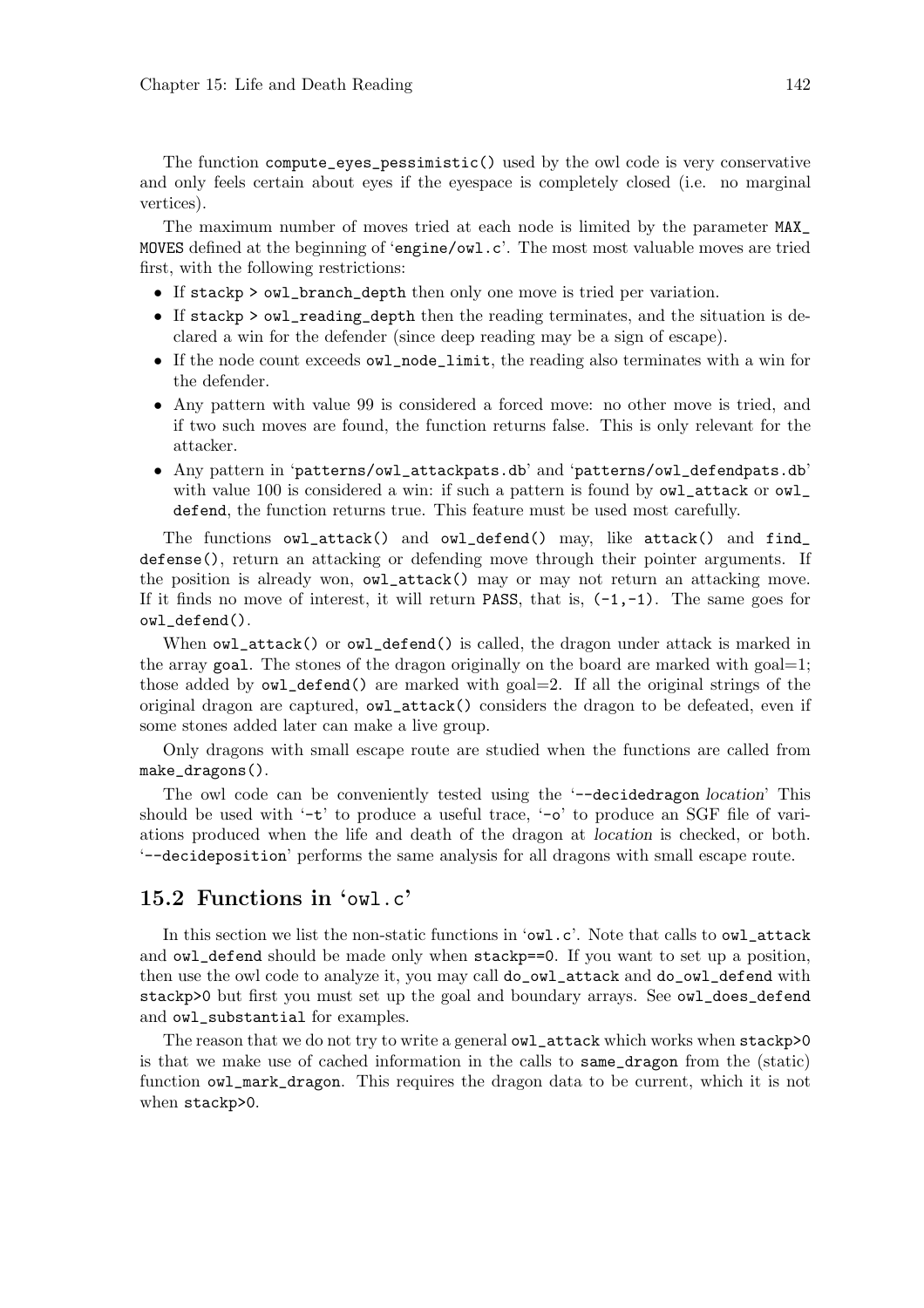• int owl\_attack(int m, int n, int \*ui, int \*uj)

Returns 1 if a move can be found to attack the dragon at  $(m, n)$ , in which case  $(*ui, *uj)$  is the recommended move.  $(*ui, *uj)$  can be null pointers if the result is not needed.

- − Returns 2 if the attack prevails provided attacker is willing to ignore any ko threat (the attacker makes the first ko capture).
- − Returns 3 if attack succeeds provided attacker has a ko threat which must be answered (the defender makes the first ko capture).
- int owl\_threaten\_attack(int m, int n, int \*ui, int \*uj, int \*vi, int \*vj)

Returns 1 if the dragon at  $(m, n)$  can be captured given two moves in a row. The first two moves to capture the dragon are given as (\*ui, \*uj) and  $(*vi, *vi)$ .

 $\bullet$  int owl\_defend(int m, int n, int \*ui, int \*uj)

Returns 1 if a move can be found to defend the dragon at  $(m, n)$ , in which case  $(*ui, *ui)$  is the recommended move.  $(*ui, *ui)$  can be null pointers if the result is not needed.

- − Returns 2 if the defense prevails provided defender is willing to ignore any ko threat (the defender makes the first ko capture).
- − Returns 3 if defense succeeds provided defender has a ko threat which must be answered (the attacker makes the first ko capture).
- int owl\_threaten\_defense(int m, int n, int \*ui, int \*uj, int \*vi, int \*vj)

Returns true if the dragon at (m, n) can be defended given two moves in a row. The first two moves to defend the dragon are given as (\*ui, \*uj) and  $(*vi, *vi)$ .

• void goaldump(char goal[MAX\_BOARD][MAX\_BOARD]) quotation Lists the goal array. For use in GDB:

(gdb) set goaldump(goal)

• void owl\_reasons(int color)

Add owl reasons. This function should be called once during genmove.

• owl\_does\_defend(int ti, int tj, int m, int n)

Use the owl code to determine whether the move at  $(\text{ti}, \text{ti})$  makes the dragon at (m, n) owl safe. This is used to test whether tactical defenses are strategically viable, whether a strategical defense move is effective, and whether a vital eye point does save an owl critical dragon.

• owl\_does\_attack(int ti, int tj, int m, int n)

Use the owl code to determine whether the move at  $(\text{ti}, \text{ti})$  owl kills the dragon at (m, n). This is used to test whether strategical attack moves are dangerous enough to kill and whether a vital eye point does kill an owl critical dragon.

• int owl\_connection\_defends(int ti, int tj, int ai, int aj, int bi, int bj)

Use the owl code to determine whether connecting the two dragons  $(ai, f)$ aj) and (bi, bj) by playing at (ti, tj) results in a living dragon. Should be called only when stackp==0.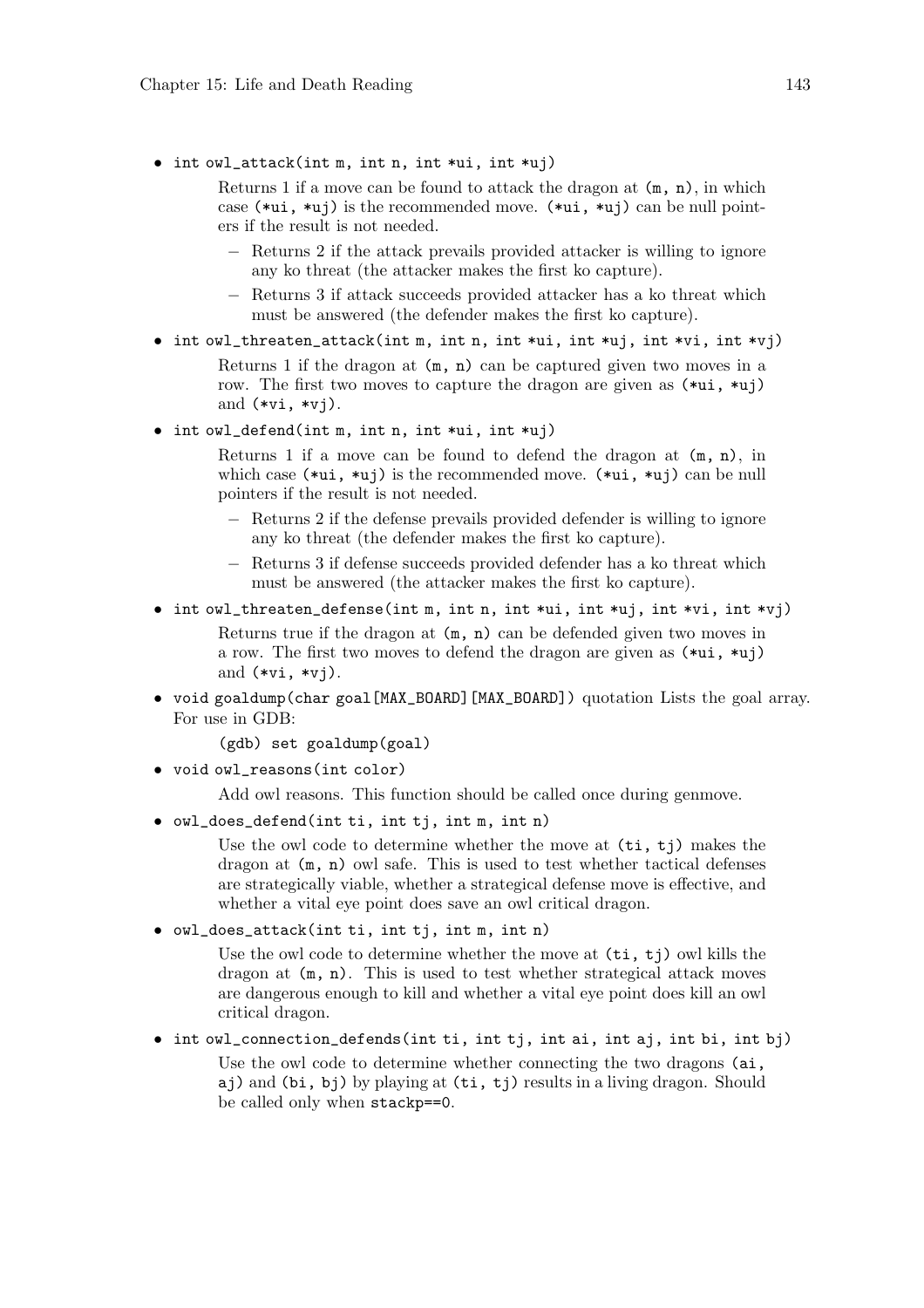• int owl\_lively(int i, int j)

True unless (i, j) is EMPTY or occupied by a lunch for the goal dragon. Used during make\_domains() (see optics.c: lively macro).

• int owl\_substantial(int i, int j)

This function, called when stackp==0, returns true if capturing the string at (i,j) results in a live group.

• int vital\_chain(int m, int n)

This function returns true if it is judged that the capture of the string at (m,n) is sufficient to create one eye or to escape.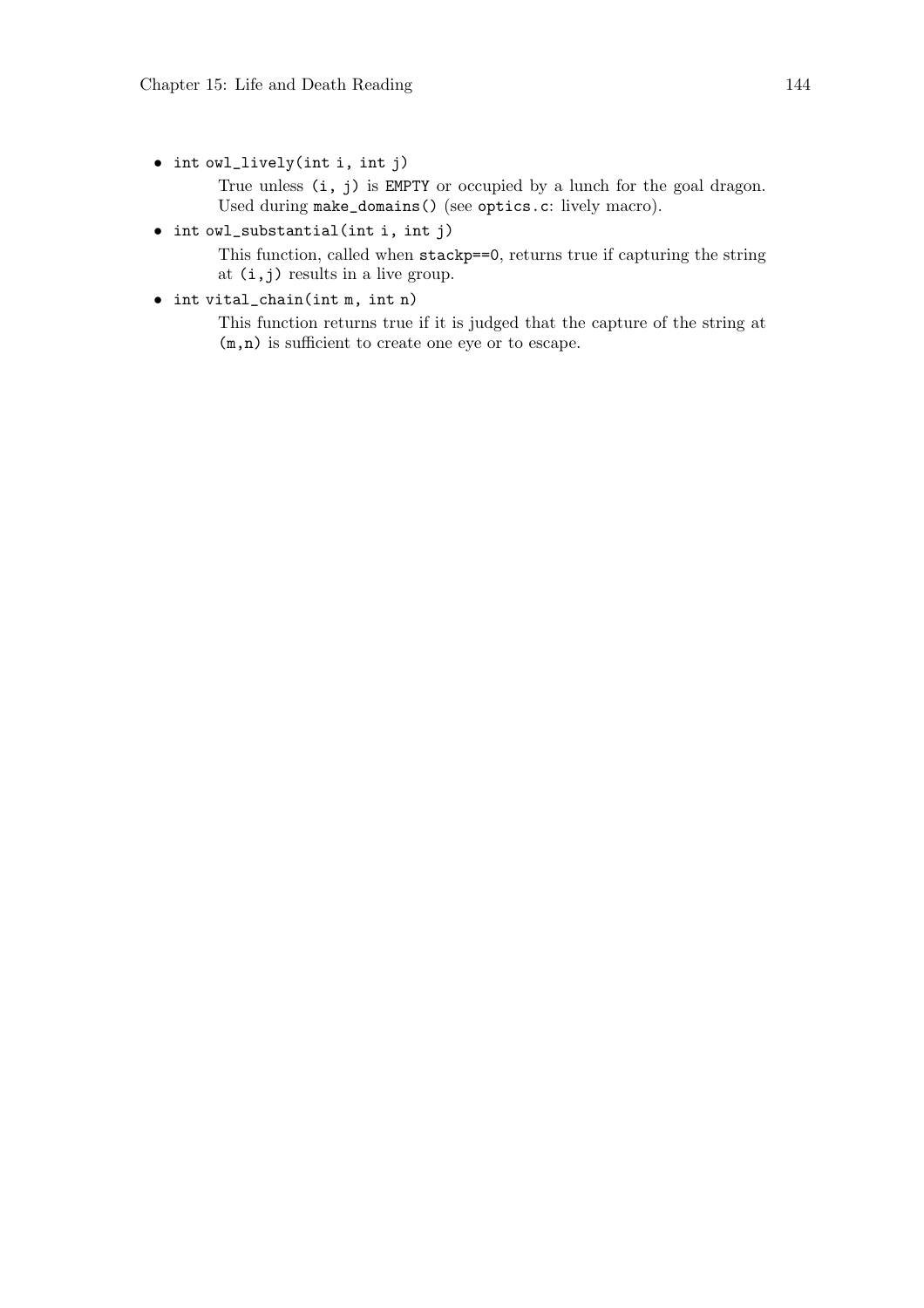## 16 Influence Function

#### 16.1 Conceptual Outline of Influence

We define *lively* stones to be all stones that can't be tactically attacked or have a tactical defense. Stones that have been found to be strategically dead are called dead while all other stones are called alive. If we want to use the influence function before deciding the strategical status, all lively stones count as alive.

Every alive stone on the board works as an influence source, with influence of its color radiating outwards in all directions. The strength of the influence declines exponentially with the distance from the source.

Influence can only flow unhindered if the board is empty, however. All lively stones (regardless of color) act as influence barriers, as do connections between enemy stones that can't be broken through. For example the one space jump counts as a barrier unless either of the stones can be captured. Notice that it doesn't matter much if the connection between the two stones can be broken, since in that case there would come influence from both directions anyway.

We define territory to be the intersections where one color has no influence at all and the other player does have. We can introduce moyo and area concepts similar to those provided by the Bouzy algorithms in terms of the influence values for the two colors. "Territory" refers to certain or probable territory while "Moyo" refers to an area of dominant influence which is not necessarily guaranteed territory. "Area" refers to the breathing space around a group in which it can manoever if it is attacked.

In order to avoid finding bogus territory, we add extra influence sources at places where an invasion can be launched, e.g. at 3-3 under a handicap stone, in the middle of wide edge extensions and in the center of large open spaces anywhere. Similarly we add extra influence sources where intrusions can be made into what otherwise looks as solid territory, e.g. monkey jumps.

Walls typically radiate an influence that is stronger than the sum of the influence from the stones building the wall. To accommodate for this phenomenon, we also add extra influence sources in empty space at certain distances away from walls.

### 16.2 The Core of the Influence Function

The basic influence radiation process can efficiently be implemented as a breadth first search for adjacent and more distant points, using a queue structure.

Influence barriers can be found by pattern matching, assisted by reading through constraints and/or helpers. Wall structures, invasion points and intrusion points can be found by pattern matching as well.

When influence is computed, the basic idea is that there are a number of influence sources on the board, whose contributions are summed to produce the influence values. For the time being we can assume that the living stones on the board are the influence sources, although this is not the whole story.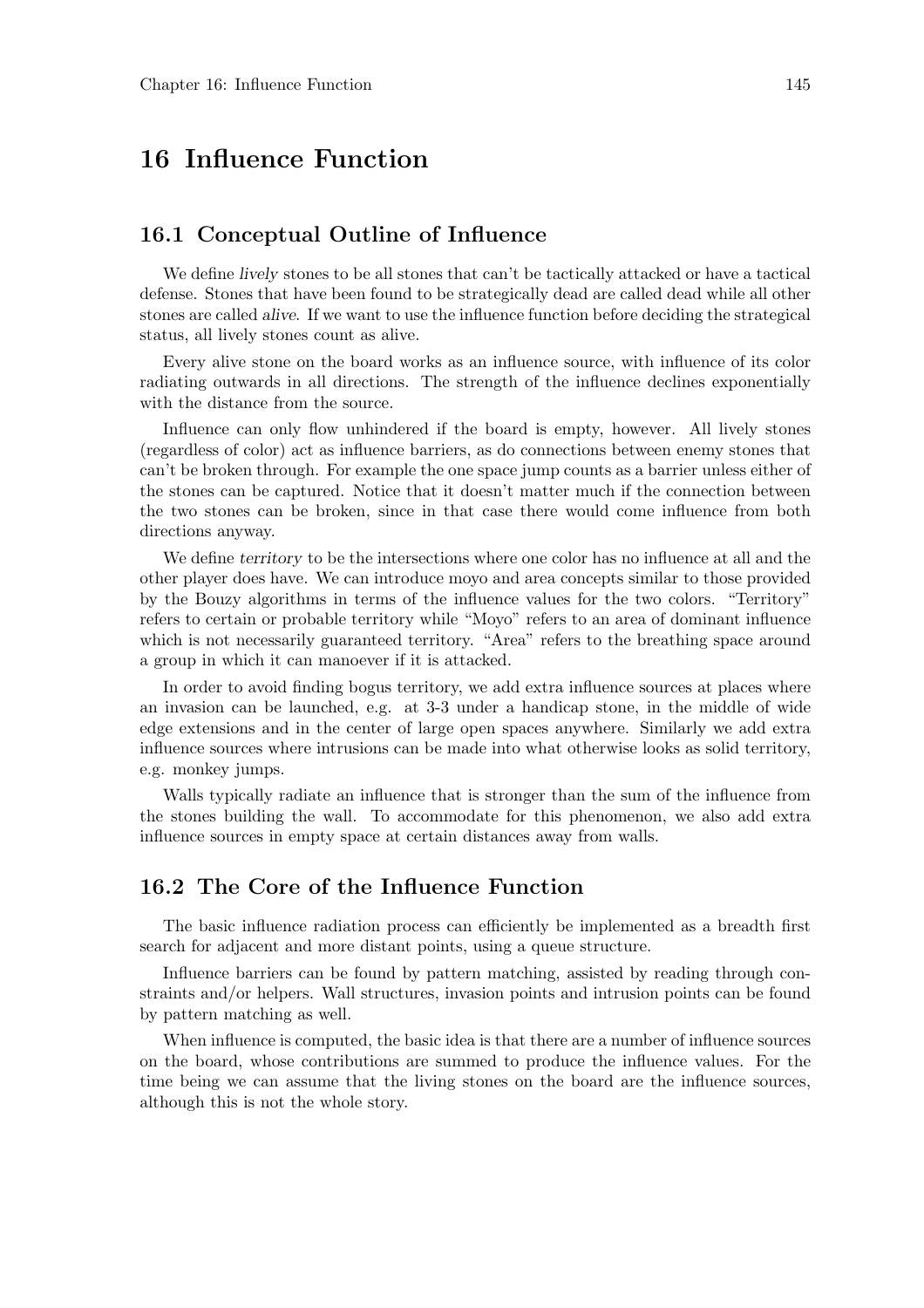The function compute\_influence() contains a loop over the board, and for each influence source on the board, the function accumulate\_influence() is called. This is the core of the influence function. Before we get into the details, this is how the influence field from a single isolated influence source of strength 100 turns out:

|   |   | 0            | Ω        | 0            | 0            | 0                     | Ω | Ω              |   |   |
|---|---|--------------|----------|--------------|--------------|-----------------------|---|----------------|---|---|
| 0 | Ω | 0            | $\Omega$ | $\mathbf{1}$ | 1            | $\mathbf{1}$          | 0 | 0              | 0 | 0 |
| 0 | 0 | 0            | 1        | $2^{\circ}$  | 3            | $\mathbf{2}^{\prime}$ | 1 | Ω              | Ω | 0 |
| 0 | 0 | 1            | 3        |              | 5 11         | 5                     | 3 | 1              | 0 | 0 |
| 0 | 1 |              |          |              |              | 2 5 16 33 16          | 5 | 2              | 1 | 0 |
| 0 | 1 |              |          |              |              | 3 11 33 X 33 11       |   | 3              | 1 | 0 |
| 0 | 1 | $\mathbf{2}$ |          |              |              | 5 16 33 16            | 5 | $\overline{2}$ | 1 | 0 |
| 0 | 0 | 1            | 3        |              | 5 11         | 5                     | 3 | 1              | 0 | 0 |
| 0 | 0 | 0            | 1        | $\mathbf{2}$ | 3            | $2^{\circ}$           | 1 | 0              | 0 | 0 |
| 0 | O | 0            | 0        | $\mathbf{1}$ | $\mathbf{1}$ | $\mathbf{1}$          | 0 | 0              | 0 | 0 |
| 0 | Ω | Ω            | Ω        | 0            | 0            | 0                     | Ω | 0              | 0 | 0 |

These values are in reality floating point numbers but have been rounded down to the nearest integer for presentation. This means that the influence field does not stop when the numbers become zeroes.

Internally accumulate\_influence() starts at the influence source and spreads influence outwards by means of a breadth first propagation, implemented in the form of a queue. The order of propagation and the condition that influence only is spread outwards guarantee that no intersection is visited more than once and that the process terminates. In the example above, the intersections are visited in the following order:

|  |  |                              |  |  | + + + + + + + + + + + |     |
|--|--|------------------------------|--|--|-----------------------|-----|
|  |  | + 78 68 66 64 63 65 67 69 79 |  |  |                       | $+$ |
|  |  | + 62 46 38 36 35 37 39 47 75 |  |  |                       | $+$ |
|  |  | + 60 34 22 16 15 17 23 43 73 |  |  |                       | $+$ |
|  |  | + 58 32 14 6 3 7 19 41 71    |  |  |                       | $+$ |
|  |  | + 56 30 12 2 0 4 18 40 70    |  |  |                       | $+$ |
|  |  | + 57 31 13 5 1 8 20 42 72    |  |  |                       | $+$ |
|  |  | + 59 33 21 10 9 11 24 44 74  |  |  |                       | $+$ |
|  |  | + 61 45 28 26 25 27 29 48 76 |  |  |                       | $+$ |
|  |  | + 77 54 52 50 49 51 53 55 80 |  |  |                       | $+$ |
|  |  | + + + + + + + + +            |  |  | $+$                   | $+$ |

The visitation of intersections continues in the same way on the intersections marked  $4+1$ and further outwards. In a real position there will be stones and tight connections stopping the influence from spreading to certain intersections. This will disrupt the diagram above, but the main property of the propagation still remains, i.e. no intersection is visited more than once and after being visited no more influence will be propagated to the intersection.

#### 16.3 The Core of the Influence Function

Let  $(m, n)$  be the coordinates of the influence source and  $(i, j)$  the coordinates of a an intersection being visited during propagation, using the same notation as in the accumulate\_influence() function. Influence is now propagated to its eight closest neighbors, including the diagonal ones, according to the follow scheme:

For each of the eight directions (di, dj), do: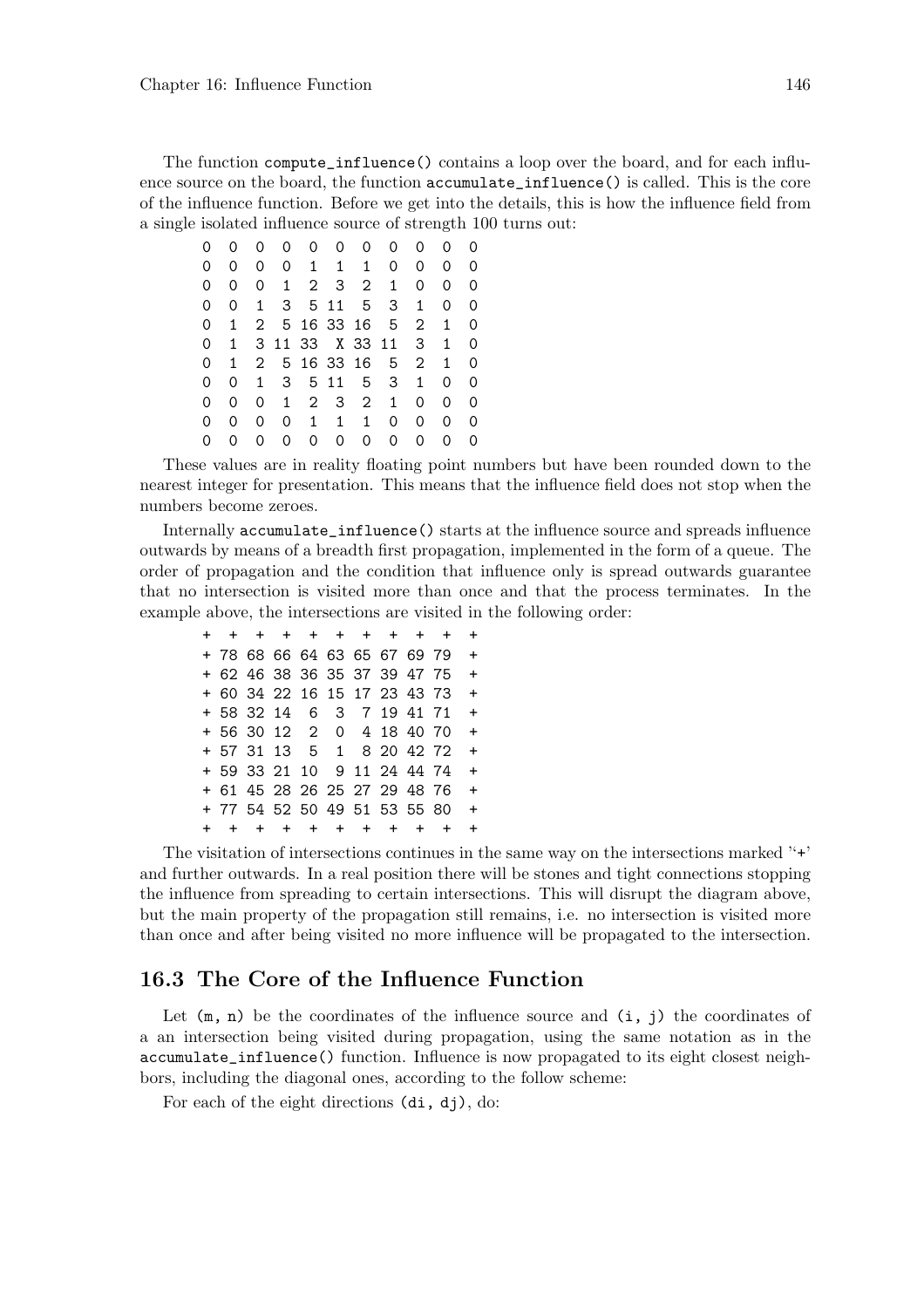- 1. Compute the scalar product  $\text{di}*(\text{i}-m) + \text{di}*(\text{j}-n)$  between the vectors  $(\text{di},\text{d}i)$  and  $(i, j) - (m, n)$
- 2. If this is negative or zero, the direction is not outwards and we continue with the next direction. The exception is when we are visiting the influence source, i.e. the first intersection, when we spread influence in all directions anyway.
- 3. If (i+di, j+dj) is outside the board or occupied we also continue with the next direction.
- 4. Let S be the strength of the influence at  $(i, j)$ . The influence propagated to  $(i+d_i)$ ,  $j+d$ j) from this intersection is given by  $P*(1/A)*D*S$ , where the three different kinds of damping are:
	- The permeability 'P', which is a property of the board intersections. Normally this is one, i.e. unrestricted propagation, but to stop propagation through e.g. one step jumps, the permeability is set to zero at such intersections through pattern matching. This is further discussed below.
	- The attenuation 'A', which is a property of the influence source and different in different directions. By default this has the value 3 except diagonally where the number is twice as much. By modifying the attenuation value it is possible to obtain influence sources with a larger or a smaller effective range.
	- The directional damping 'D', which is the squared cosine of the angle between  $(\text{di},\text{di})$  and  $(i,j) - (m,n)$ . The idea is to stop influence from "bending" around an interfering stone and get a continuous behavior at the right angle cutoff. The choice of the squared cosine for this purpose is rather arbitrary, but has the advantage that it can be expressed as a rational function of 'm', 'n', 'i', 'i', 'di', and 'dj', without involving any trigonometric or square root computations. When we are visiting the influence source we let by convention this factor be one.

Influence is typically contributed from up to three neighbors "between" this intersection and the influence source. These values are simply added together. As pointed out before, all contributions will automatically have been made before the intersection itself is visited.

When the total influence for the whole board is computed by  $\text{compute\_influence}()$ , accumulate\_influence() is called once for each influence source. These invocations are totally independent and the influence contributions from the different sources are added together.

### 16.4 Permeability

The permeability at the different points is initially one at all empty intersections and zero at occupied intersections. To get a useful influence function we need to modify this, however. Consider the following position:

|...... |OOOO.. |...O.. |...a.X ('a' empty intersection) |...O.. |...OOO |.....O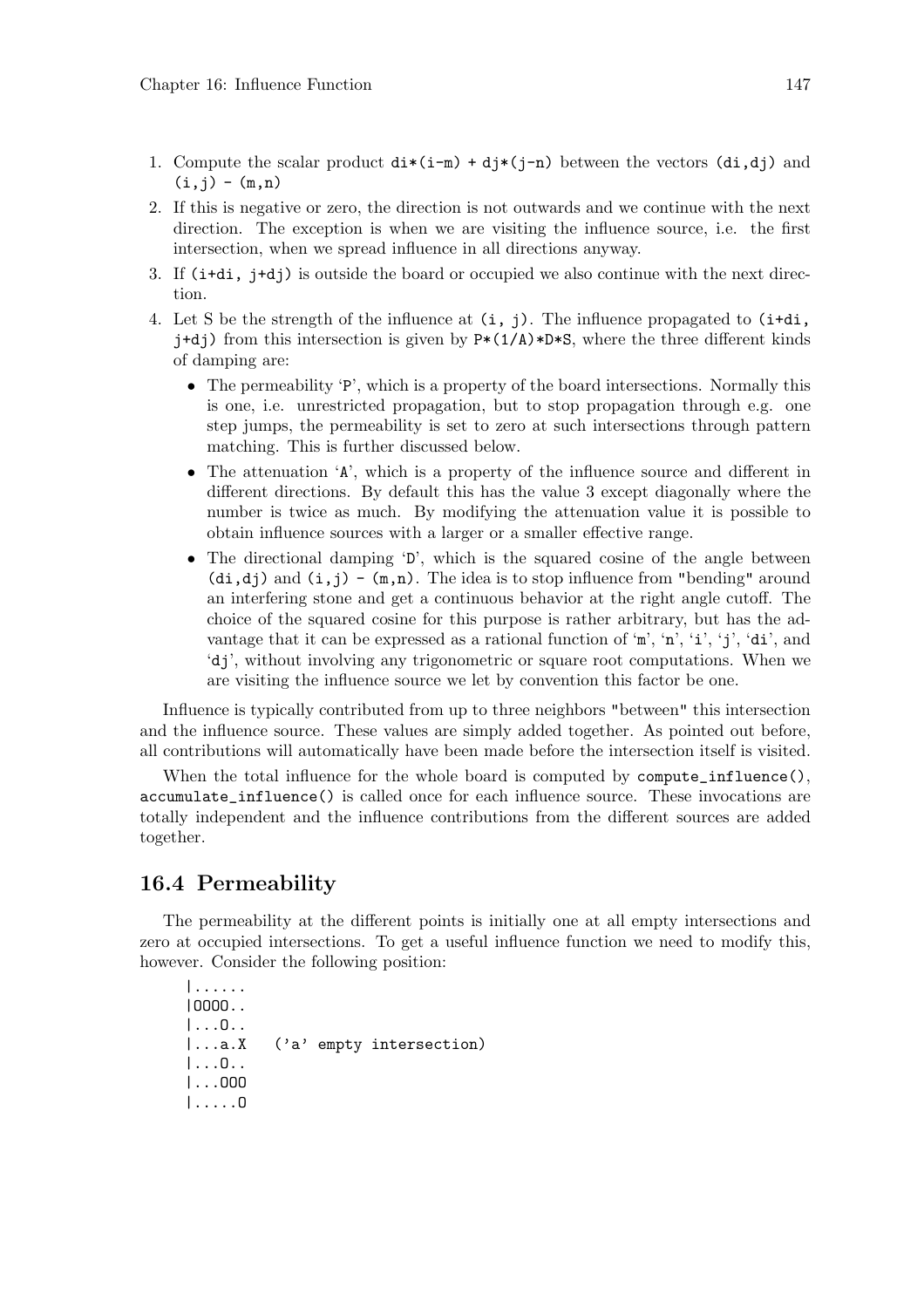+------

The corner is of course secure territory for  $\mathcal{O}'$  and clearly the  $\mathcal{X}'$  stone has negligible effect inside this position. To stop 'X' influence from leaking into the corner we use pattern matching (pattern Barrier1/Barrier2 in 'barriers.db') to modify the permeability for 'X' at this intersection to zero. 'O' can still spread influence through this connection.

Another case that needs to be mentioned is how the permeability damping is computed for diagonal influence radiation. For horizontal and vertical radiation we just use the permeability (for the relevant color) at the intersection we are radiating from. In the diagonal case we additionally multiply with the maximum permeability at the two intersections we are trying to squeeze between. The reason for this can be found in the diagram below:

| $1 \ldots X$       | $ \ldots X$ |
|--------------------|-------------|
| 100                | IOda.       |
| $\vert \ldots 0$ . | l.bc.       |
| $\vert \ldots 0$ . | IO.         |
| +----              | $+ - - - -$ |

We don't want 'X' influence to be spread from  $a$ ' to 'b', and since the permeability at both c and d is zero, the rule above stops this.

#### 16.5 Escape

One application of the influence code is in computing the dragon.escape\_route field. This is computed by the function compute\_escape() as follows. First, every intersection is assigned an escape value, ranging between 0 and 4, depending on the influence value of the opposite color.

In addition to assiging an escape value to empty vertices, we also assign an escape value to friendly dragons. This value can range from 0 to 6 depending on the status of the dragon, with live dragons having value 6.

Then we sum the values of the resulting influence escape values over the intersections (including friendly dragons) at distance 4, that is, over those intersections which can be joined to the dragon by a path of length 4 (and no shorter path) not passing adjacent to any unfriendly dragon. In the following example, we sum the influence escape value over the four vertices labelled '4'.

|  |  | .                                     |  |  |  |  |  | .                               |  |
|--|--|---------------------------------------|--|--|--|--|--|---------------------------------|--|
|  |  | . X 0                                 |  |  |  |  |  | . X 0                           |  |
|  |  | . . X 0                               |  |  |  |  |  | . . X. 2. 4. 0                  |  |
|  |  | X                                     |  |  |  |  |  | $X \t . \t 1 1 2 3 4$ .         |  |
|  |  | $X$ $0$ $\ldots$ $0$ $\ldots$ $0$     |  |  |  |  |  | X 0 1 0 1 2 3 4 0               |  |
|  |  | $X$ $0$ $\ldots$ $\ldots$ $\ldots$    |  |  |  |  |  | $X$ 0 1 0 1 $\ldots$ 4 $\ldots$ |  |
|  |  | $X$ $0$ $\ldots$ $X$ $\ldots$ $0$ $0$ |  |  |  |  |  | $X$ 0 1 $\ldots$ $X$ $\ldots$ 0 |  |
|  |  | . X                                   |  |  |  |  |  | . 1 . X                         |  |
|  |  | X. X.                                 |  |  |  |  |  | X. X.                           |  |
|  |  | .                                     |  |  |  |  |  | a na karamatan a sa             |  |
|  |  |                                       |  |  |  |  |  |                                 |  |

Since the dragon is trying to reach safety, the reader might wonder why compute\_ influence() is called with the opposite color of the dragon contemplating escape. To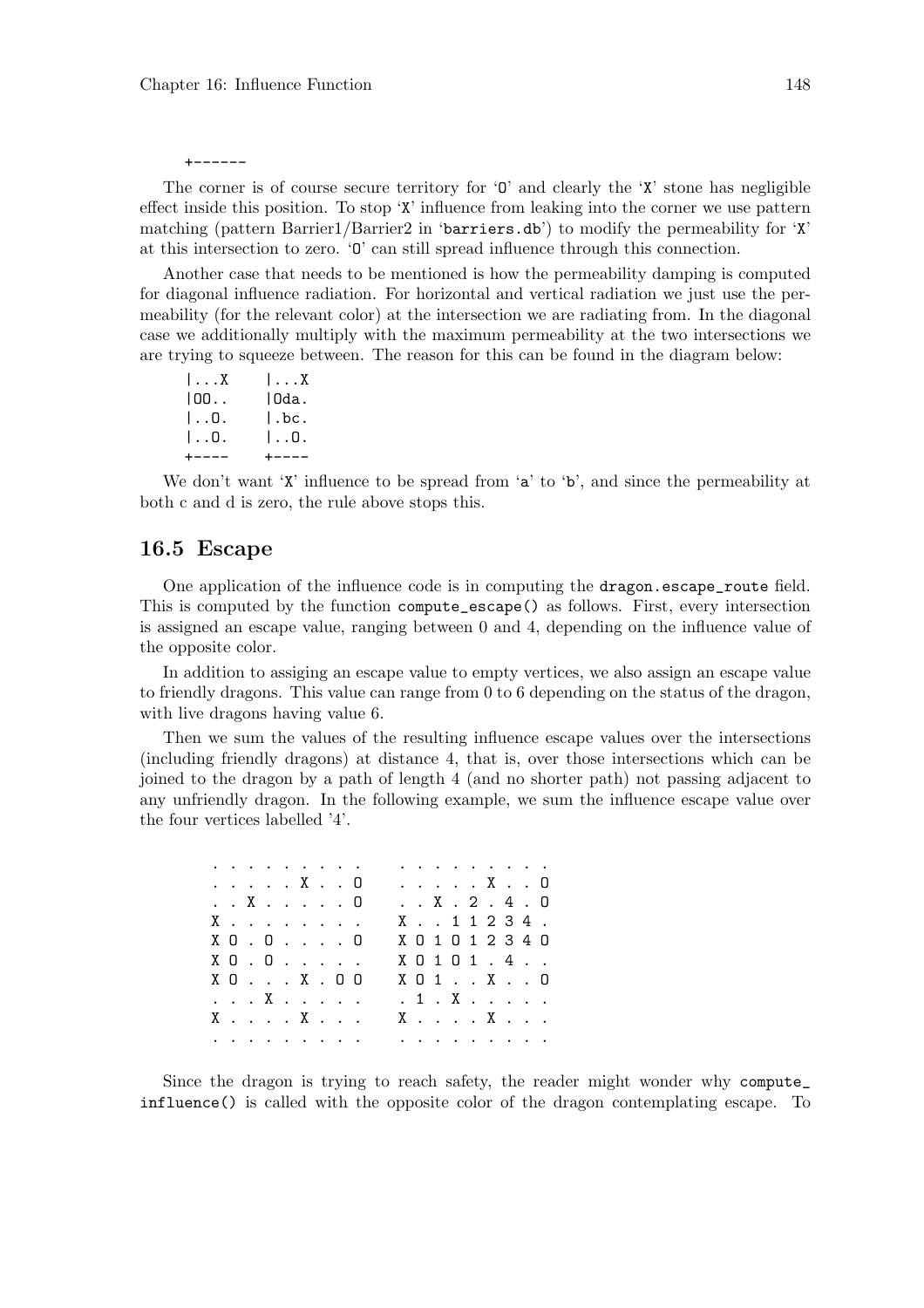explain this point, we first remind the reader why there is a color parameter to compute\_ influence(). Consider the following example position:

> ...XX... OOO..OOO O......O O......O --------

Whether the bottom will become O territory depends on who is in turn to play. This is implemented with the help of patterns in barriers.db, so that X influence is allowed to leak into the bottom if  $X$  is in turn to move but not if  $O$  is. There are also "invade" patterns which add influence sources in sufficiently open parts of the board which are handled differently depending on who is in turn to move.

In order to decide the territorial value of an O move in the third line gap above, influence is first computed in the original position with the opponent (i.e. X) in turn to move. Then the O stone is played to give:

> ...XX... OOO.OOOO O......O O......O --------

Now influence is computed once more, also this time with X in turn to move. The difference in territory (as computed from the influence values) gives the territorial value of the move.

Exactly how influence is computed for use in the escape route estimation is all ad hoc. But it makes sense to assume the opponent color in turn to move so that the escape possibilities aren't overestimated. After we have made a move in the escape direction it is after all the opponent's turn.

The current escape route mechanism seems good enough to be useful but is not completely reliable. Mostly it seems to err on the side of being too optimistic.

### 16.6 Influential Functions

• static void accumulate\_influence(struct influence\_data \*q, int m, int n, int color)

> Limited in scope to 'influence.c', this is the core of the influence function. Given the coordinates and color of an influence source, it radiates the influence outwards until it hits a barrier or the strength of the influence falls under a certain threshold. The radiation is performed by a breadth first propagation, implemented by means of an internal queue.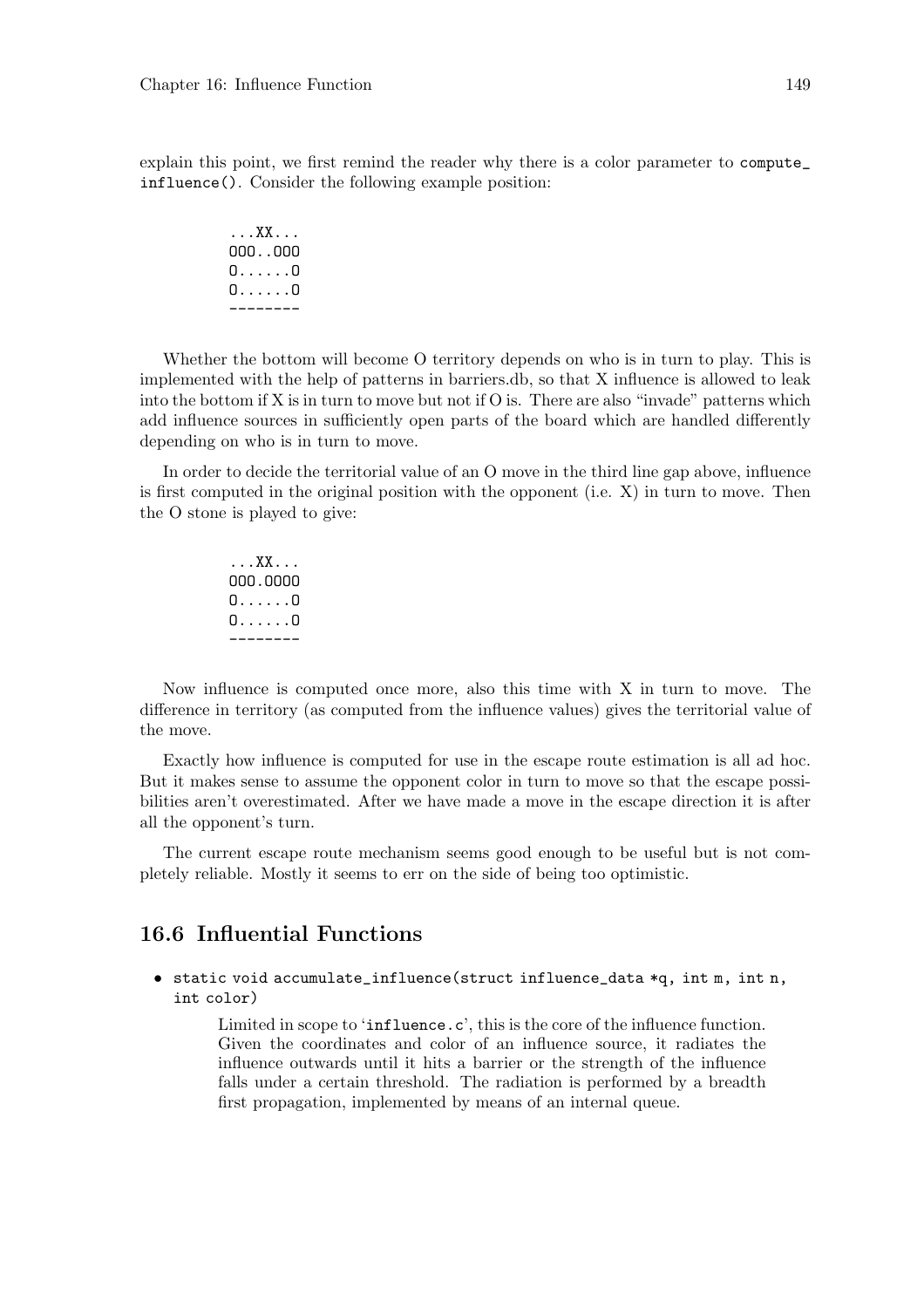- void compute\_initial\_influence(int color, int dragons\_known) Compute the influence before a move has been made, which can later be compared to the influence after a move. Assume that the other color is in turn to move.
- static void compute\_move\_influence(int m, int n, int color) Let color play at  $(m, n)$  and compute the influence after this move, assuming that the other color is in turn to move next.
- int influence\_territory\_color(int m, int n) Return the color who has territory at (m, n), or EMPTY.
- int influence\_moyo\_color(int m, int n)

Return the color who has moyo at (m, n), or EMPTY.

- int influence\_area\_color(int m, int n) Return the color who has area at (m, n), or EMPTY.
- int influence\_delta\_territory(int m, int n, int color) Compute the difference in territory made by a move by color at (m, n).
- int influence\_delta\_moyo(int m, int n, int color) Compute the difference in moyo made by a move by color at (m, n).
- int influence\_delta\_strict\_moyo(int m, int n, int color) Compute the difference in strict moyo made by a move by color at (m, n).
- int influence\_delta\_area(int m, int n, int color) Compute the difference in area made by a move by color at (m, n).
- int influence\_delta\_strict\_area(int m, int n, int color) Compute the difference in strict area made by a move by color at (m, n).
- void debug\_influence\_move(int i, int j)

Print the influence map when we have computed influence for the move at  $(i, j).$ 

## 16.7 Colored display and debugging of influence

It is possible to obtain colored diagrams showing influence from a colored xterm or rxvt window.

• '-m 0x08' or '-m 8'

Show diagrams for the initial influence computation. This is done twice, the first time before make\_dragons() is run and the second time after. The difference is that dead dragons are taken into account the second time. Tactically captured worms are taken into account both times.

•  $-$ m 0x010' or  $-$ m 16'.

Show colored display of territory/moyo/area regions.

- − territory: cyan
- − moyo: yellow
- − area: red

Use either with  $-$ m 0x8' (i.e. use  $-$ m 0x18') or with  $-$ -debuginfluence'.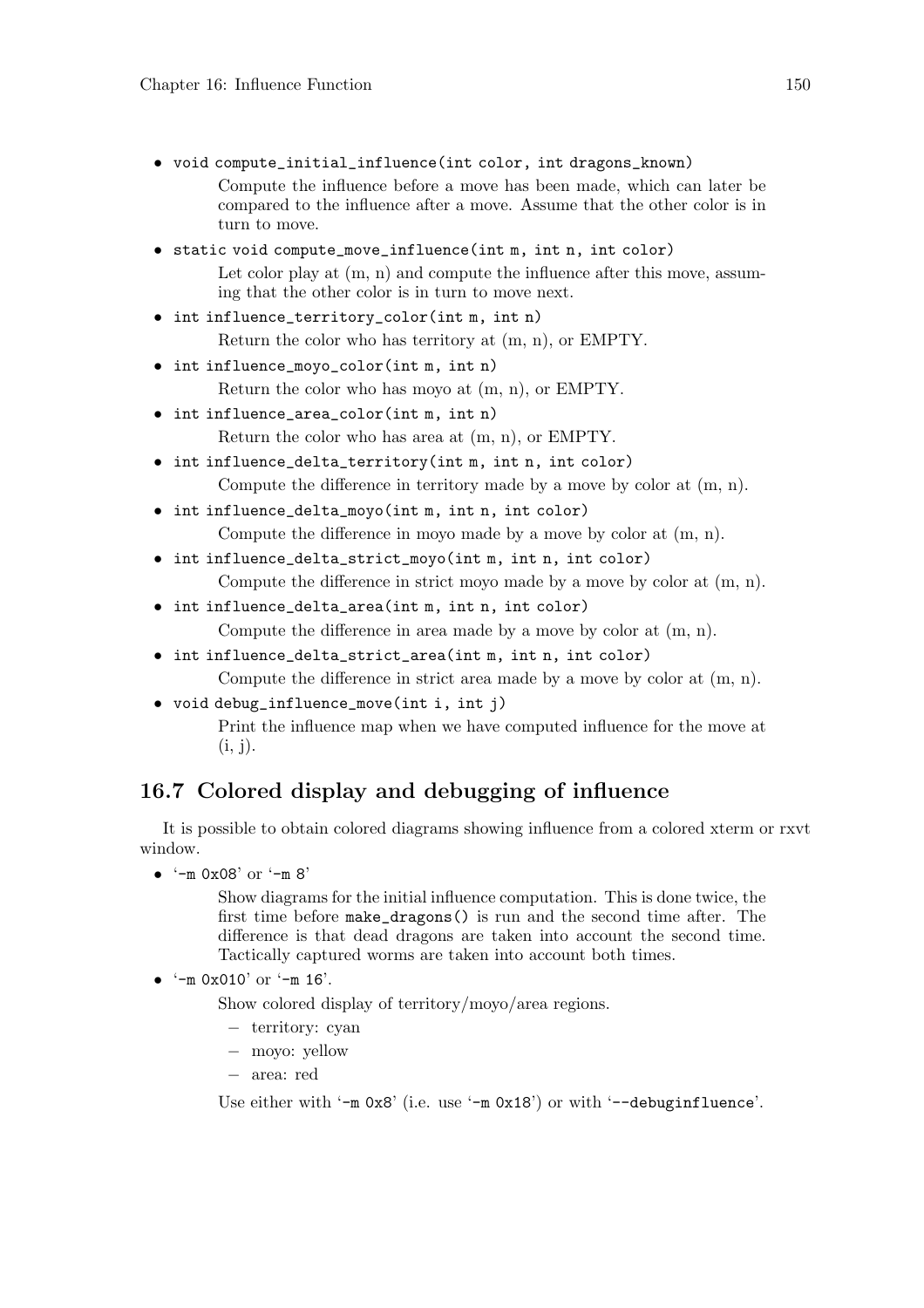•  $(-m \ 0x20' \ 0r \ (-m \ 32').$ 

Show numerical influence values for white and black. These come in two separate diagrams, the first one for white, the second one for black. Notice that the influence values are represented by floats and thus have been rounded in these diagrams. Use either with '-m 0x8' (i.e. use '-m 0x28') or with '--debuginfluence'.

• '--debuginfluence location'

Show influence diagrams after the move at the given location. An important limitation of this option is that it's only effective for moves that the move generation is considering.

 $\bullet$   $\cdot$  -d 0x20'

Turn on DEBUG\_INFLUENCE. This gives tons of messages from the pattern matching performed by the influence code. Too many to be really useful, unfortunately.

Notice that you need to activate at least one of '-m  $0x8$ ' or '--debuginfluence', and at least one of '-m 0x10' and '-m 0x20', to get any diagrams at all. The first two determine when to print diagrams while the last two determine what diagrams to print.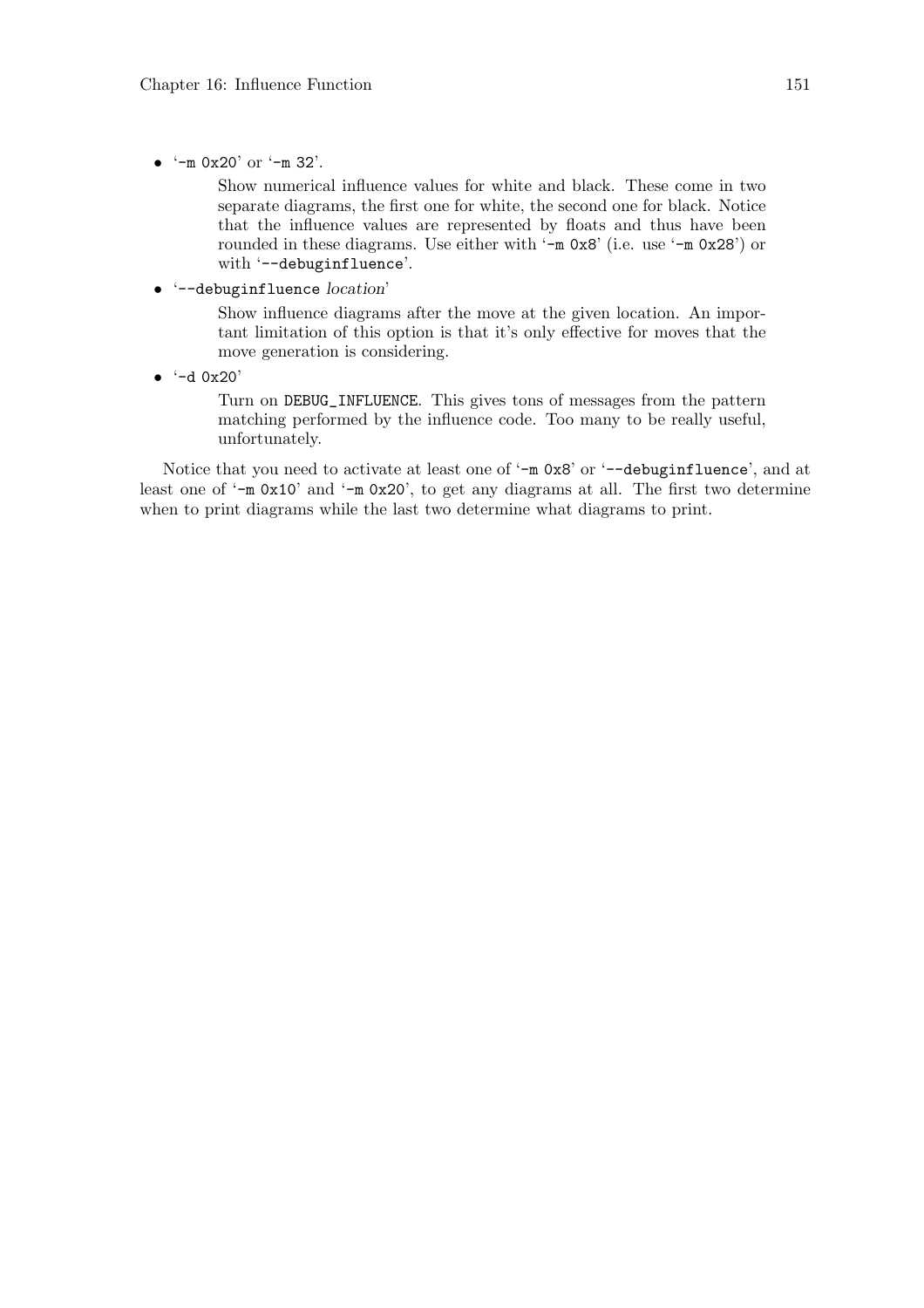## 17 Moyo

The file 'score.c' contains algorithms for the computation of a number of useful things. Most can be displayed visually using the '-m' option (see Section 5.8 [Colored Display], page 33).

In GNU Go 2.6 extensive use was made of an algorithm from Bruno Bouzy's dissertation, which is available at: ftp://www.joy.ne.jp/welcome/igs/Go/computer/bbthese.ps.Z This algorithm starts with the characteristic function of the live groups on the board and performs 'n' operations called dilations, then 'm' operations called erosions. If  $n=5$  and  $m=21$  this is called the  $5/21$  algorithm.

The Bouzy 5/21 algorithm is interesting in that it corresponds reasonably well to the human concept of territory. This algorithm is still used in GNU Go 3.0 in the function estimate\_score. Thus we associate the 5/21 algorithm with the word territory. Similarly we use words moyo and area in reference to the 5/10 and 4/0 algorithms, respectively.

The principle defect of the algorithm is that it is not tunable. The current method of estimating moyos and territory is in 'influence.c' (see Chapter 16 [Influence], page 145). The territory, moyo and area concepts have been reimplemented using the influence code.

The Bouzy algorithm is briefly reimplemented in the file 'scoring.c' and is used by GNU Go 3.0 in estimating the score.

Not all features of the old 'moyo.c' from GNU Go 2.6 were reimplemented—particularly the deltas were not—but the reimplementation may be more readable.

### 17.1 Bouzy's 5/21 algorithm

Bouzy's algorithm was inspired by prior work of Zobrist and ideas from computer vision for determining territory. This algorithm is based on two simple operations, DILATION and EROSION. Applying dilation 5 times and erosion 21 times determines the territory.

To get a feeling for the algorithm, take a position in the early middle game and try the colored display using the '-m 1' option in an RXVT window. The regions considered territory by this algorithm tend to coincide with the judgement of a strong human player.

Before running the algorithm, dead stones (dragon.status==0) must be "removed."

Referring to page 86 of Bouzy's thesis, we start with a function taking a high value (ex : +128 for black, -128 for white) on stones on the goban, 0 to empty intersections. We may iterate the following operations:

dilation: for each intersection of the goban, if the intersection is  $\geq 0$ , and not adjacent to a <0 one, then add to the intersection the number of adjacent >0 intersections. The same for other color : if the intersection is  $\leq=0$ , and not adjacent to a  $\geq 0$  one, then sub to it the number of <0 intersections.

erosion: for each intersection  $\geq 0$  (or  $\leq 0$ ), subtract (or add) the number of adjacent  $\leq =0$ (or  $\geq=0$ ) intersection. Stop at zero. The algorithm is just : 5 dilations, then 21 erosions. The number of erosions should be  $1+n(n-1)$  where n=number of dilation, since this permit to have an isolated stone to give no territory. Thus the couple 4/13 also works, but it is often not good, for example when there is territory on the 6th line.

For example, let us start with a tobi.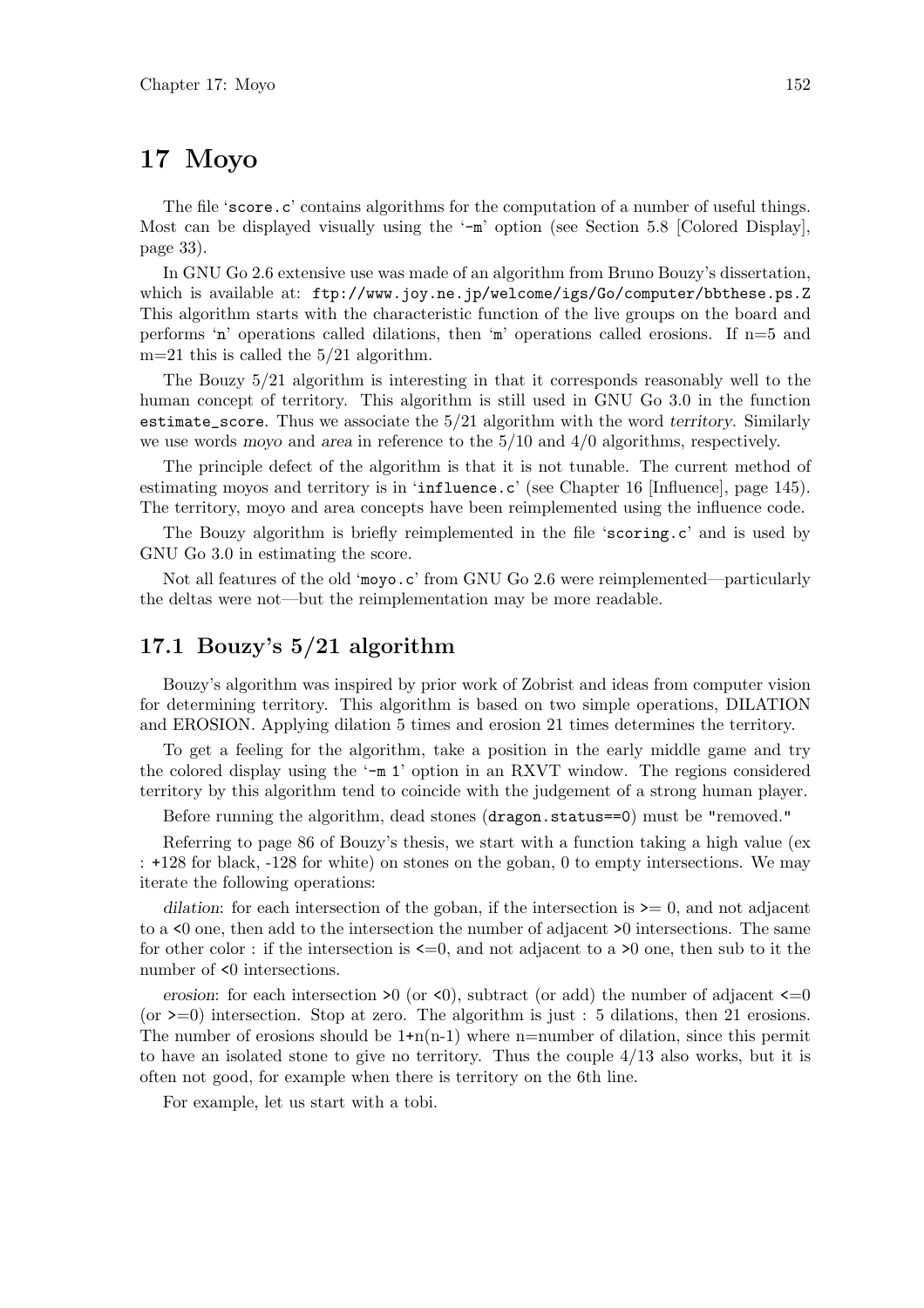|                       |                  |                  | 128                      | 0              | 128             |                         |                |              |  |
|-----------------------|------------------|------------------|--------------------------|----------------|-----------------|-------------------------|----------------|--------------|--|
| $1$ dilation $\colon$ |                  |                  |                          |                |                 |                         |                |              |  |
|                       |                  |                  | $\mathbf{1}$             |                | $\mathbf{1}$    |                         |                |              |  |
|                       |                  | $\mathbf{1}$     | 128                      | $\mathbf 2$    | 128             | $\mathbf 1$             |                |              |  |
|                       |                  |                  | $\mathbf 1$              |                | $\mathbf{1}$    |                         |                |              |  |
| $2$ dilations :       |                  |                  |                          |                |                 |                         |                |              |  |
|                       |                  |                  | $\mathbf 1$              |                | $\mathbf{1}$    |                         |                |              |  |
|                       |                  | $\overline{c}$   | $\overline{c}$           | 3              | $\sqrt{2}$      | $\overline{c}$          |                |              |  |
|                       | $\mathbf{1}$     | $\overline{2}$   | 132                      | 4              | 132             | $\overline{2}$          | $\mathbf 1$    |              |  |
|                       |                  | $\overline{2}$   | $\overline{2}$           | 3              | $\overline{2}$  | $\overline{c}$          |                |              |  |
|                       |                  |                  | $\mathbf{1}$             |                | $\mathbf{1}$    |                         |                |              |  |
| $3$ dilations :       |                  |                  |                          |                |                 |                         |                |              |  |
|                       |                  |                  | $\mathbf{1}$             |                | $\mathbf 1$     |                         |                |              |  |
|                       |                  | $\overline{c}$   | $\overline{2}$           | 3              | 2               | $\overline{c}$          |                |              |  |
|                       | 2                | $\ensuremath{4}$ | 6                        | 6              | 6               | $\ensuremath{4}$        | $\mathbf{2}$   |              |  |
| $\mathbf{1}$          | $\boldsymbol{2}$ | 6                | 136                      | 8              | 136             | 6                       | $\overline{c}$ | $\mathbf{1}$ |  |
|                       | 2                | $\overline{4}$   | $6\overline{6}$          | 6 <sup>1</sup> | $6\overline{6}$ | $4\quad 2$              |                |              |  |
|                       |                  | $\overline{2}$   | $\overline{\phantom{a}}$ | 3              | $2^{\circ}$     | $\overline{\mathbf{c}}$ |                |              |  |
|                       |                  |                  | $\mathbf{1}$             |                | $\mathbf{1}$    |                         |                |              |  |
|                       |                  |                  |                          |                |                 |                         |                |              |  |

and so on...

Next, with the same example

3 dilations and 1 erosion :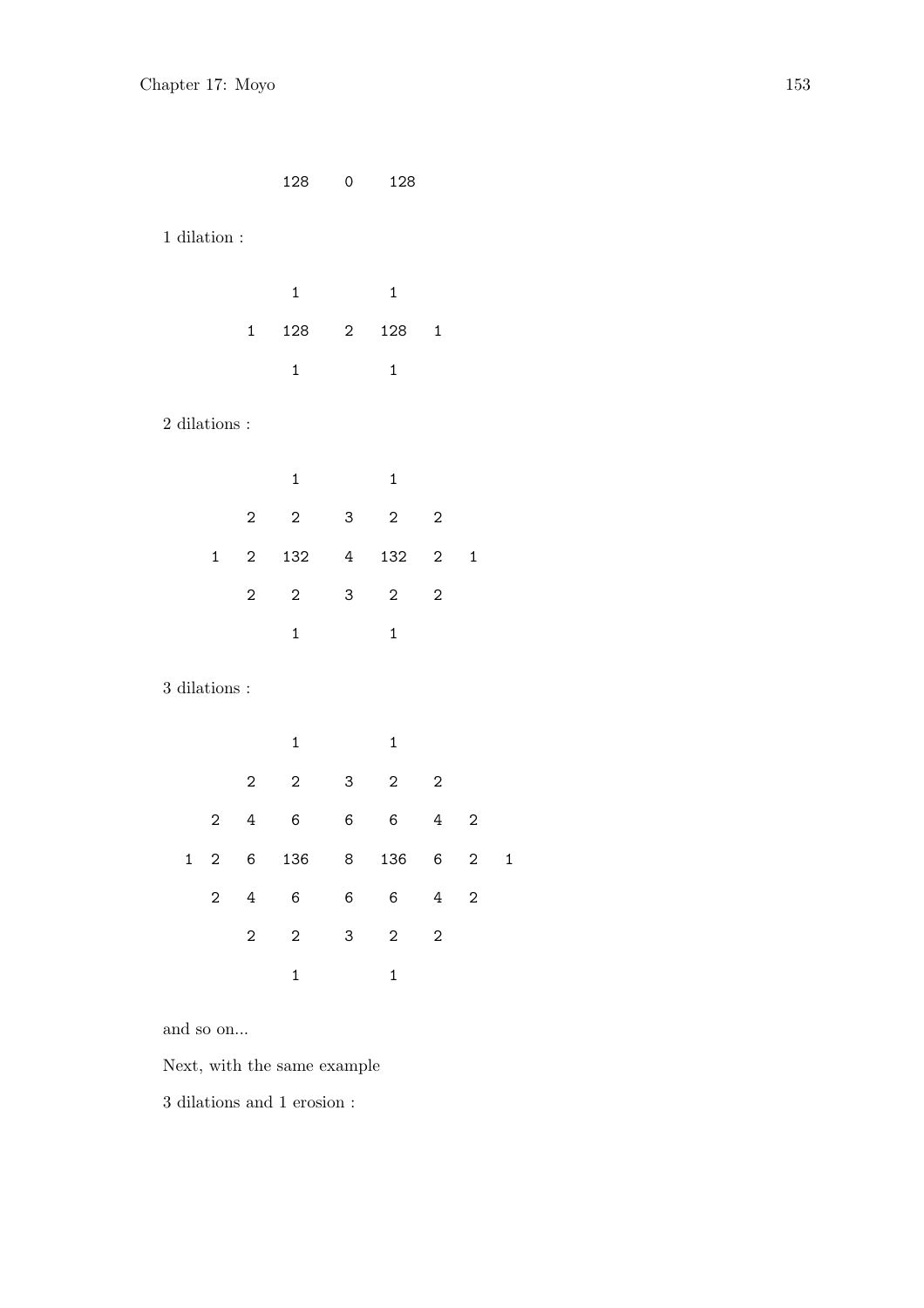|                             |                |                         | 2                                |              | $\overline{\mathbf{c}}$<br>$\overline{\mathbf{c}}$ |                         |                  |                         |
|-----------------------------|----------------|-------------------------|----------------------------------|--------------|----------------------------------------------------|-------------------------|------------------|-------------------------|
|                             | 0              | $4\overline{ }$         | 6                                |              | $\,6$                                              | 6 <sup>1</sup>          | $\ensuremath{4}$ |                         |
| $\overline{0}$              | $\overline{2}$ | $6\overline{6}$         | 136                              |              | 8                                                  | 136                     | 6                | $\overline{\mathbf{c}}$ |
|                             | 0              | $\overline{4}$          | 6                                |              | 6<br>6                                             |                         | $\overline{4}$   |                         |
|                             |                |                         | $\overline{c}$                   |              | $\sqrt{2}$<br>$\sqrt{2}$                           |                         |                  |                         |
|                             |                |                         | $3$ dilations and $2$ erosions : |              |                                                    |                         |                  |                         |
|                             |                |                         |                                  | $\mathbf 1$  |                                                    |                         |                  |                         |
|                             |                | $\overline{\mathbf{c}}$ | $6\phantom{.}6$                  | 6            | $6\phantom{.}6$                                    | $\boldsymbol{2}$        |                  |                         |
|                             |                | 6 <sup>1</sup>          | 136                              | 8            | 136                                                | 6                       |                  |                         |
|                             |                | $\overline{2}$          | 6                                | 6            | 6 <sup>1</sup>                                     | $\sqrt{2}$              |                  |                         |
|                             |                |                         |                                  | $\mathbf{1}$ |                                                    |                         |                  |                         |
| $3$ dil. $/$ $3$ erosions : |                |                         |                                  |              |                                                    |                         |                  |                         |
|                             |                |                         | 5                                | 6            | 5                                                  |                         |                  |                         |
|                             |                | 5                       | 136                              | 8            | 136                                                | 5                       |                  |                         |
|                             |                |                         | 5                                | 6            | 5                                                  |                         |                  |                         |
| 3/4:                        |                |                         |                                  |              |                                                    |                         |                  |                         |
|                             |                |                         | 3                                | 5            | 3                                                  |                         |                  |                         |
|                             |                | $\overline{c}$          | 136                              | 8            | 136                                                | $\overline{\mathbf{c}}$ |                  |                         |
|                             |                |                         | 3                                | 5            | 3                                                  |                         |                  |                         |
|                             |                |                         |                                  |              |                                                    |                         |                  |                         |
| 3/5:                        |                |                         |                                  |              |                                                    |                         |                  |                         |
|                             |                |                         | $\mathbf{1}$                     | 4            | $\mathbf{1}$                                       |                         |                  |                         |
|                             |                |                         | 136                              | 8            | 136                                                |                         |                  |                         |
|                             |                |                         | $\mathbf{1}$                     | 4            | $\mathbf{1}$                                       |                         |                  |                         |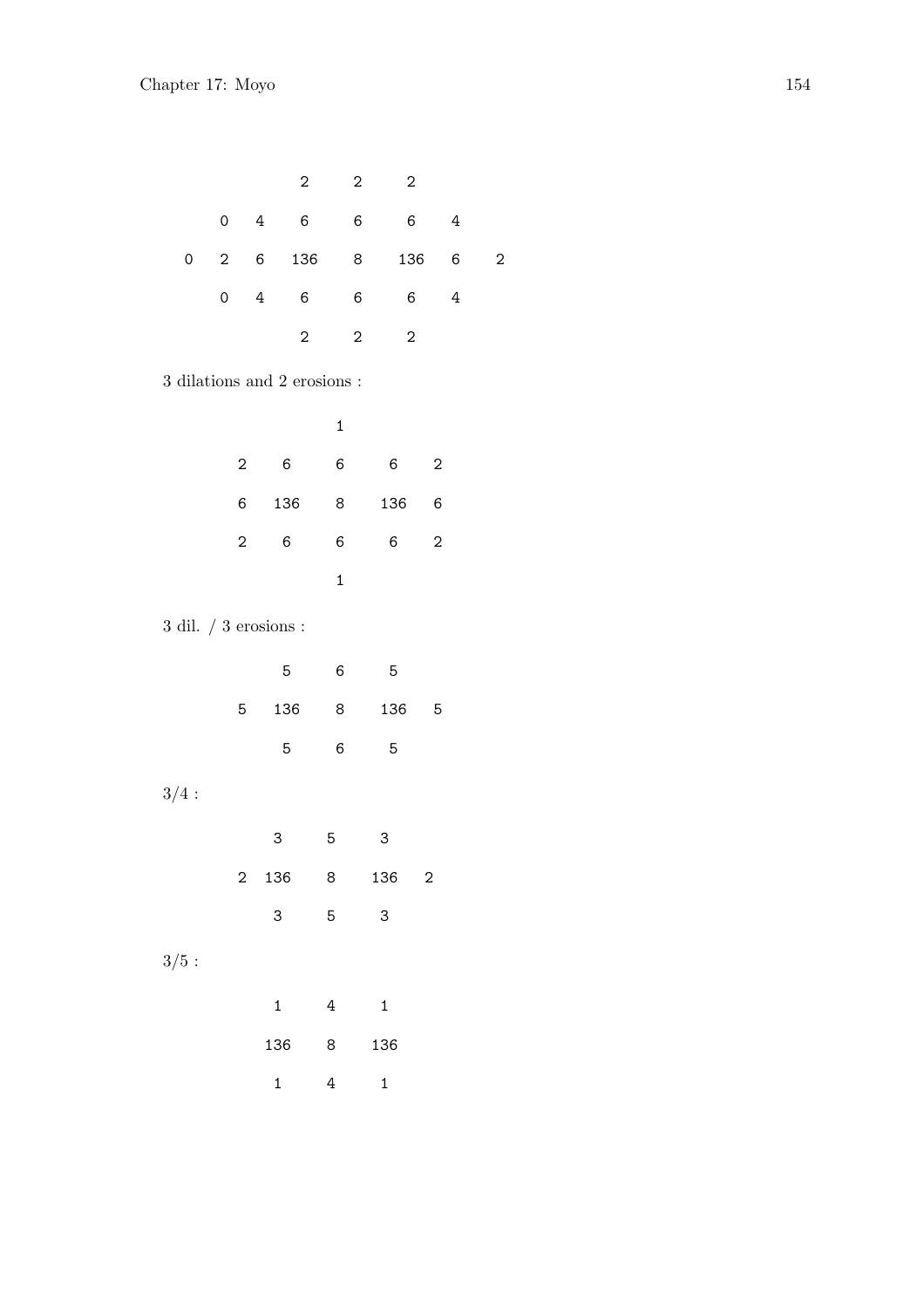$3/6:$ 3 135 8 135 3  $3/7:$ 132 8 132

We interpret this as a 1 point territory.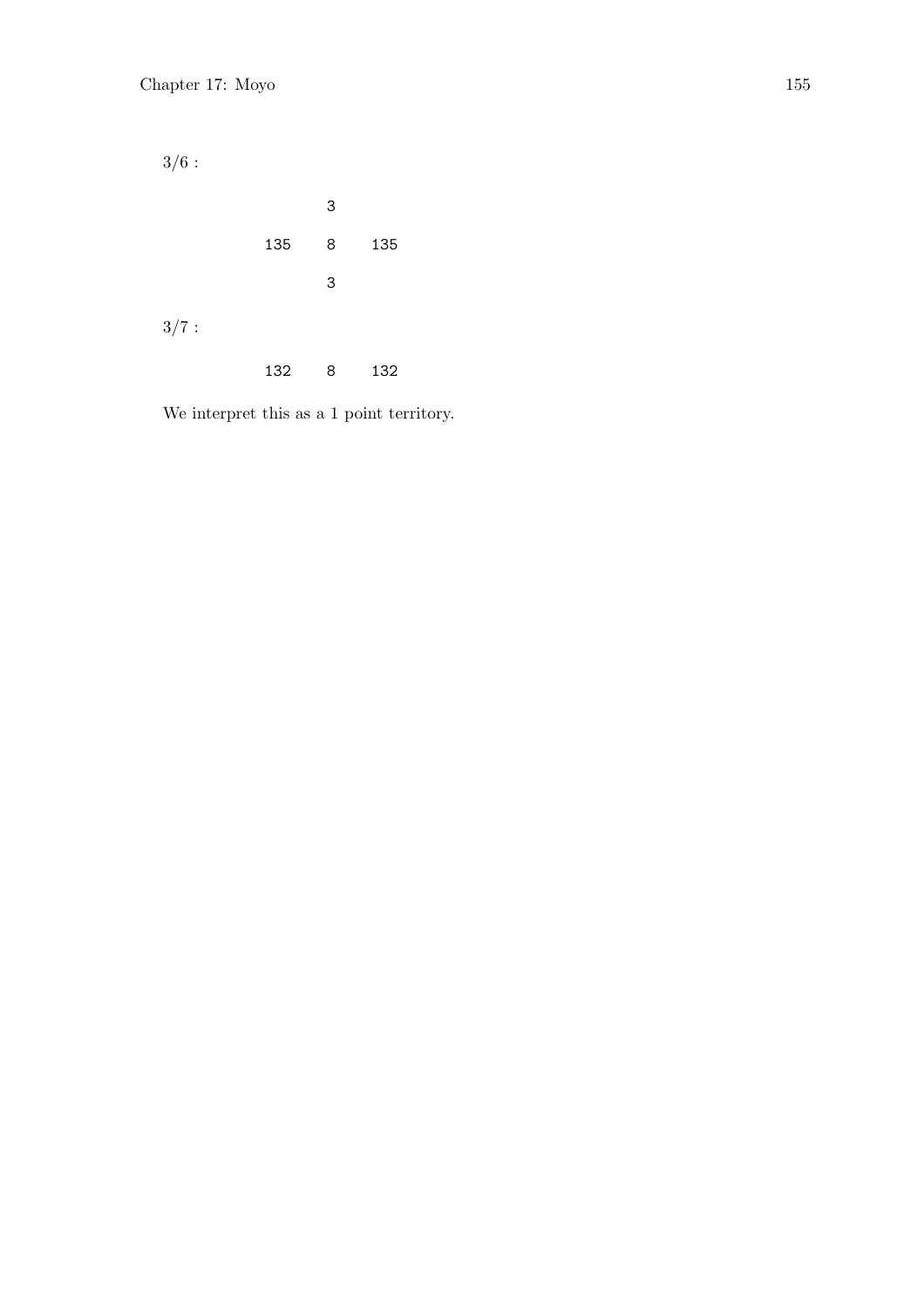## 18 Utility Functions

In this Chapter, we document some of the utilities which may be called from the GNU Go engine. If there are differences between this documentation and the source files, the source files are the ultimate reference. You may find it convenient to use Emacs' built in facility for navigating the source to find functions and their in-source documentation (see Section 4.7 [Navigating the Source], page 29).

### 18.1 General Utilities

Utility functions from 'engine/utils.c'. Many of these functions underlie autohelper functions (see Section 12.7 [Autohelper Functions], page 98).

- void change\_dragon\_status(int x, int y, int status) Change the status of the dragon at  $(x, y)$ .
- void count\_territory( int \*white, int \*black) Measure territory.
- void evaluate\_territory( int \*white, int \*black) Evaluate territory for both sides. Removes dead dragons before counting. The position cannot be reused after this operation.
- void change\_defense(int ai, int aj, int ti, int tj, int dcode) Moves the point of defense of (ai, aj) to (ti, tj), and sets worm[a].defend\_code to dcode.
- void change\_attack(int ai, int aj, int ti, int tj, int acode) Moves the point of attack of the worm at  $(ai, aj)$  to  $(ti, tj)$ , and sets worm[a].attack\_code to acode.
- int defend\_against(int ti, int tj, int color, int ai, int aj) Returns true if a move at  $(\text{ti},\text{ti})$  prevents the enemy from playing at (ai,aj). It is checked whether after the moves 't', 'a', the string at 'a' can be captured.
- int cut\_possible(int i, int j, int color)

Returns true if color can cut at  $(i, j)$ . This information is collected by find\_cuts(), using the B patterns in the connections database.

• int does\_attack(int ti, int tj, int ai, int aj)

Returns true if the move at  $(ti, tj)$  attacks  $(ai, aj)$ . This means that it captures the string, and that (ai, aj) is not already dead.

• int does\_defend(int ti, int tj, int ai, int aj)

Returns true if the move at  $(ti, tj)$  defends  $(ai, aj)$ . This means that it defends the string, and that (ai, aj) can be captured if no defense is made.

• int somewhere(int color, int last\_move, ...)

Example:

somehere(WHITE, 2, ai, aj, bi, bj, ci, cj).

returns true if one of the vertices listed satisfies  $p[i][i] == color$ . Here last move is the number of moves minus one.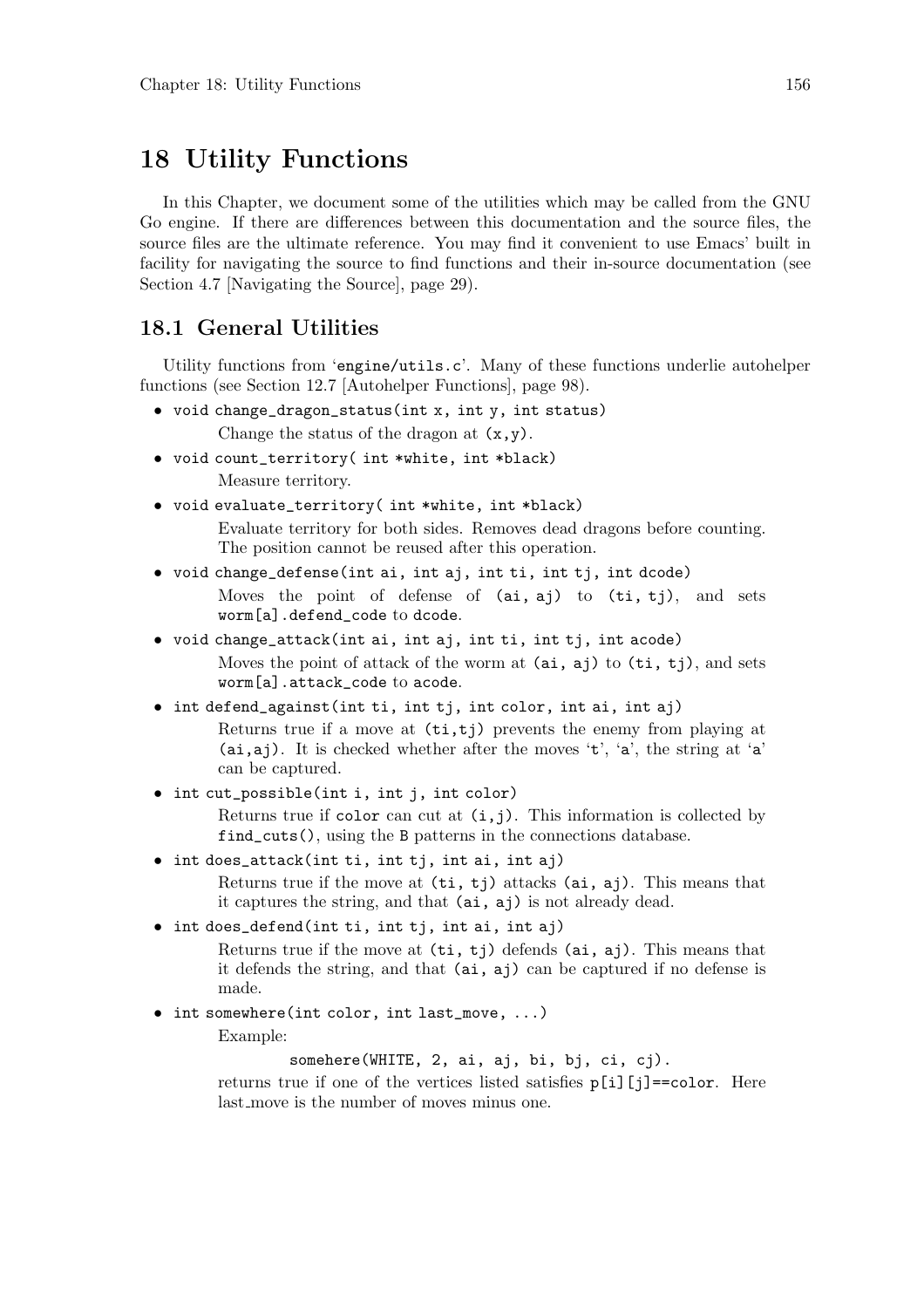• int play\_break\_through\_n(int color, int num\_moves, ...)

This function plays a sequence of moves, alternating between the players and starting with color. After having played through the sequence, the three last coordinate pairs gives a position to be analyzed by break\_ through(), to see whether either color has managed to enclose some stones and/or connected his own stones. If any of the three last positions is empty, it's assumed that the enclosure has failed, as well as the attempt to connect. If one or more of the moves to play turns out to be illegal for some reason, the rest of the sequence is played anyway, and break\_through() is called as if nothing special happened. Like break\_through(), this function returns 1 if the attempt to break through was succesful and 2 if it only managed to cut through. The function break\_through is documented elsewhere (see Section 14.6 [Reading Functions], page 136).

• int play\_break\_through\_n(int color, int num\_moves, ...)

plays a sequence of moves, alternating between the players and starting with color. After having played through the sequence, the three last coordinate pairs gives a position to be analyzed by break through(), to see whether either color has managed to enclose some stones and/or connected his own stones. If any of the three last positions is empty, it's assumed that the enclosure has failed, as well as the attempt to connect. If one or more of the moves to play turns out to be illegal for some reason, the rest of the sequence is played anyway, and break through() is called as if nothing special happened. Like break through(), this function returns 1 if the attempt to break through was succesful and 2 if it only managed to cut through.

• int play\_attack\_defend\_n(int color, int do\_attack, int num\_moves, ...)

Plays a sequence of moves, alternating between the players and starting with color. After having played through the sequence, the last coordinate pair gives a target to attack or defend, depending on the value of do attack. If there is no stone present to attack or defend, it is assumed that it has already been captured. If one or more of the moves to play turns out to be illegal for some reason, the rest of the sequence is played anyway, and attack/defense is tested as if nothing special happened. A typical use for these functions is to set up a ladder in an autohelper and see whether it works or not.

#### • int play\_attack\_defend2\_n(int color, int do\_attack, int num\_moves, ...)

The function play attack defend 2 n() plays a sequence of moves, alternating between the players and starting with color. After having played through the sequence, the two last coordinate pairs give two targets to simultaneously attack or defend, depending on the value of do<sub>-</sub>attack. If there is no stone present to attack or defend, it is assumed that it has already been captured. If one or more of the moves to play turns out to be illegal for some reason, the rest of the sequence is played anyway, and attack/defense is tested as if nothing special happened. A typical use for these functions is to set up a crosscut in an autohelper and see whether at least one cutting stone can be captured.

 $\bullet$  int find\_lunch(int m, int n, int \*wi, int \*wj, int \*ai, int \*aj)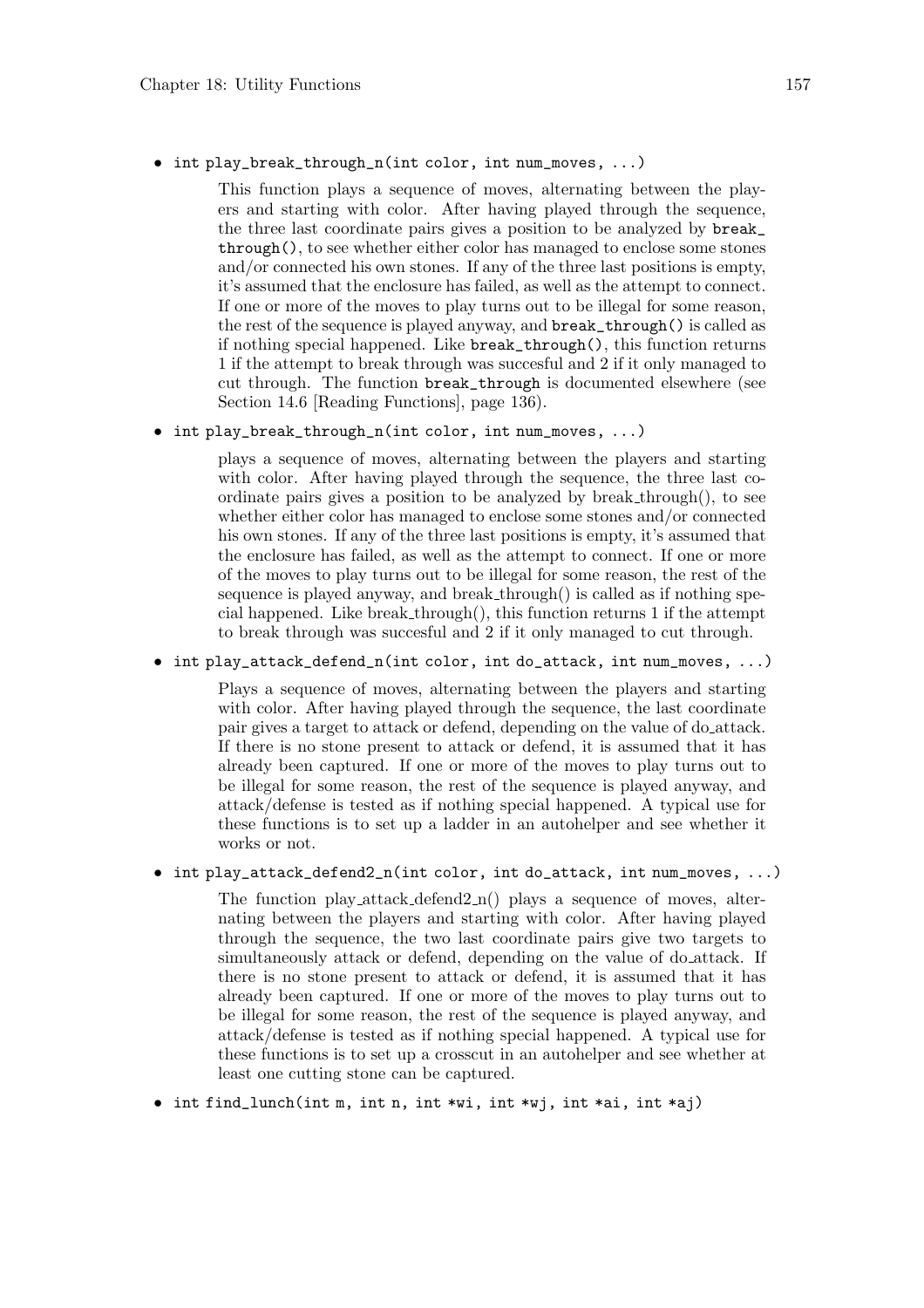Looks for a worm adjoining the string at  $(m,n)$  which can be easily captured. Whether or not it can be defended doesn't matter (see Chapter 10 [Worms and Dragons], page 67). Returns the location of the string in (\*wi, \*wj), and the location of the attacking move in (\*ai, \*aj).

• void modify\_depth\_values(int n)

The parameters depth, backfill\_depth, fourlib\_depth and ko\_depth are incremented by 'n'. This is typically used to avoid horizon effects. By temporarily increasing the depth values when trying some move, one can avoid that an irrelevant move seems effective just because the reading hits a depth limit earlier than it did when reading only on relevant moves.

```
• void increase_depth_values(void)
```
Same as modify\_depth\_values(1).

• void decrease\_depth\_values(void)

Same as modify\_depth\_values(-1).

- void set\_temporary\_depth\_values(int d, int b, int f, int k)
- void restore\_depth\_values()

These functions allow more drastic temporary modifications of the depth values. Typical use is to turn certain depth values way down for reading where speed is more important than accuracy, e.g. for the influence function. Temporarily set or restore the values of depth, backfill\_depth, fourlib\_depth

ko\_depth.

• int same\_dragon(int ai, int aj, int bi, int bj)

Test whether two dragons are the same. Used by autohelpers.

• int same\_worm(int ai, int aj, int bi, int bj)

Test whether two worms are the same. Used by autohelpers.

• int is\_worm\_origin(int wi, int wj, int i, int j)

Determine whether two worms have the same origin.

• int accurate\_approxlib(int m, int n, int color, int maxlib, int \*libi, int \*libj)

Play a stone at  $(m, n)$  and count the number of liberties for the resulting string. This requires (m, n) to be empty. This function differs from approxlib() by the fact that it removes captured stones before counting the liberties. If libi != NULL the found liberties are written into the libi[], libj[] arrays, but no more than maxlib of them. Liberties exceeding maxlib may or may not be reported in the return value. If you want to know the exact number of liberties, regardless how large, you should set maxlib to MAXLIBS.

- int confirm\_safety(int i, int j, int color, int value, int \*di, int \*dj) This function will detect some blunders. Returns 1 if a move by color at  $(i, j)$  does not diminish the safety of any worm, nor tend to rescue inadvertantly an opponent stone.
- int double\_atari(int m, int n, int color)

Returns true if a move by (color) fits the following shape: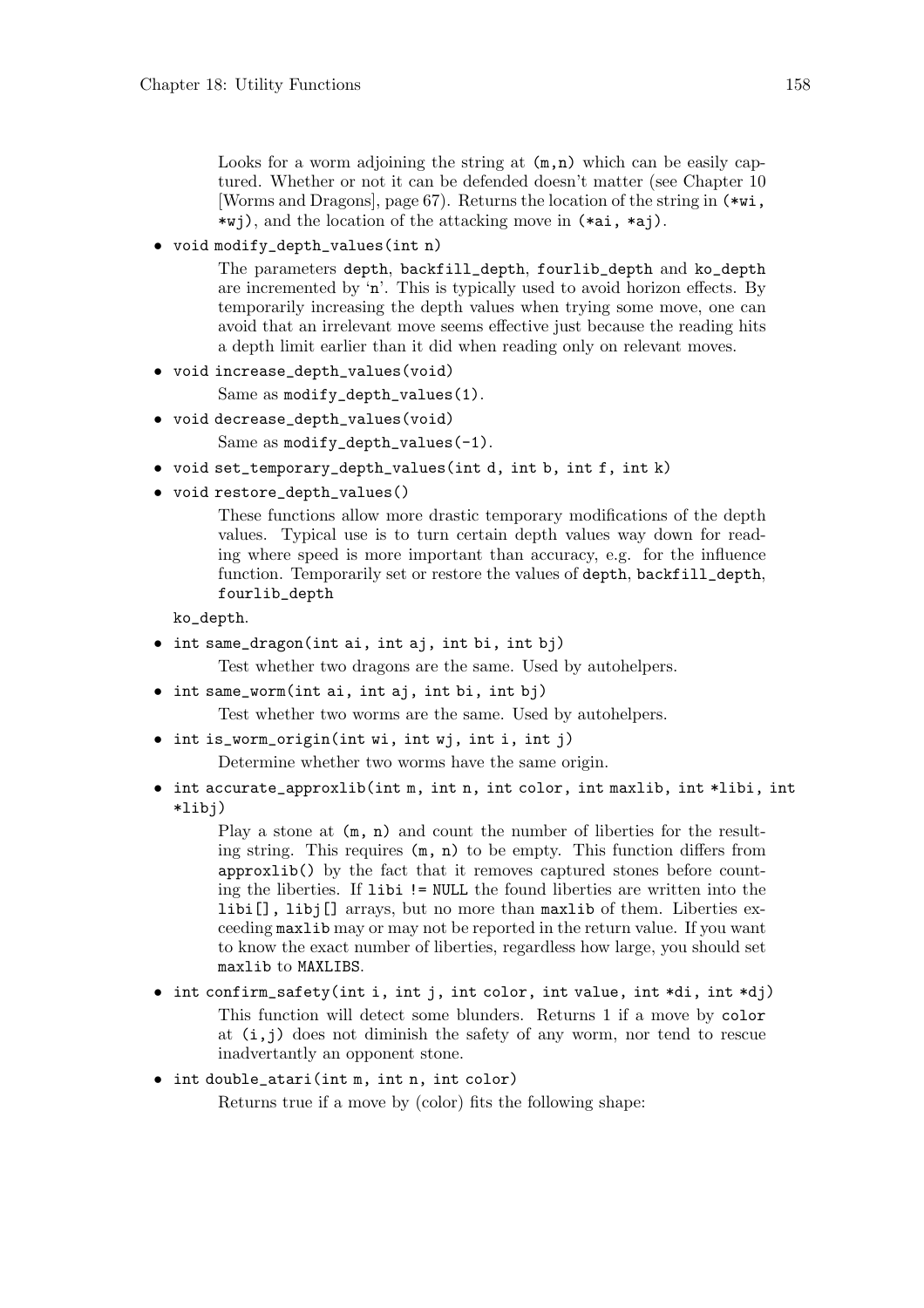```
.
X^*. (0=color)\cap x
```
capturing one of the two X strings. The name is a slight misnomer since this includes attacks which are not necessarily double ataris, though the common double atari is the most important special case.

• int unconditional\_life(int wormi[MAX\_STRINGS], int wormj[MAX\_STRINGS], int color)

> Find those worms of the given color that can never be captured, even if the opponent is allowed an arbitrary number of consecutive moves. The coordinates of the origins of these worms are written to the wormi, wormj arrays and the number of non-capturable worms is returned. The algorithm is to cycle through the worms until none remains or no more can be captured. A worm is removed when it is found to be capturable, by letting the opponent try to play on all its liberties. If the attack fails, the moves are undone.

• int vital\_chain(int m, int n)

This function returns true if it is judged that the capture of the string at  $(m,n)$  is sufficient to create one eye. The current just checks that  $(m,n)$ is not a singleton on the first line. For use when called from fill liberty, this function may optionally return a point (\*di, \*dj) of defense, which, if taken, will presumably make the move at  $(i, j)$  safe on a subsequent turn.

• double gg\_gettimeofday(void)

Get the time of day, calling gettimeofday from 'sys/time.h' if available, otherwise substituting a workaround for portability.

• void sniff\_lunch(int i, int j, int \*max, int \*min)

Computes the number of eyes yielded by capturing a lunch. The surrounding liberties are filled and the stones are removed from the board. Then compute eyes is called to evaluate the resulting eyespace. The maximum and minimum number of resulting eyes is returned in the variables \*max and \*min.

• int unconditional\_life(int wormi[MAX\_STRINGS], int wormj[MAX\_STRINGS], int color)

> Find those worms of the given color that can never be captured, even if the opponent is allowed an arbitrary number of consecutive moves. The coordinates of the origins of these worms are written to the wormi, wormj arrays and the number of non-capturable worms is returned.

### 18.2 Print utilities

Utility functions from 'engine/printutils.c'.

• static void vgprintf(FILE\* outputfile, const char \*fmt, va\_list ap) This function underpins all the TRACE and DEBUG stuff. It is static to 'printutils.c' but documented here for completeness. Accepts %c, %d,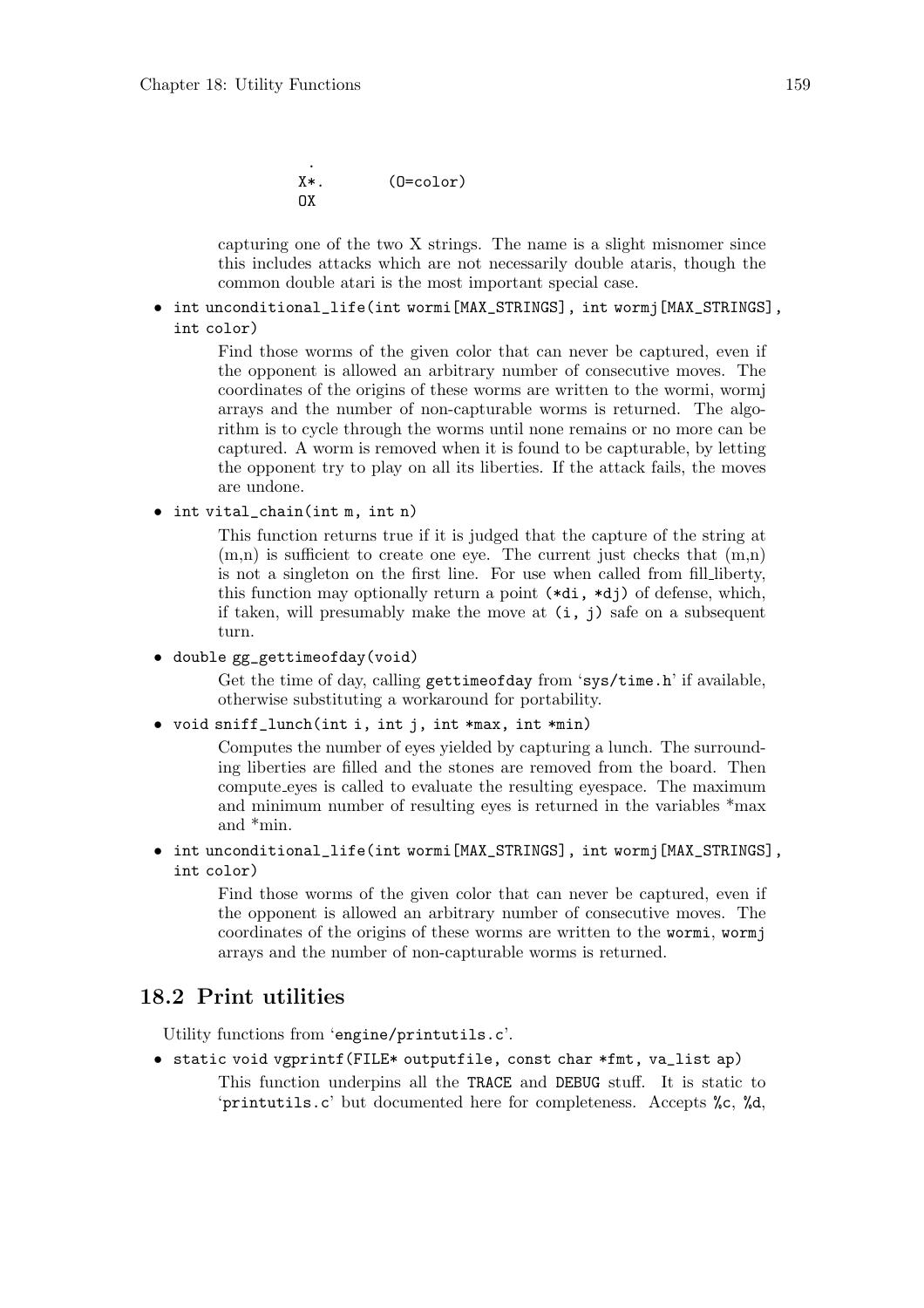$\frac{1}{6}$ ,  $\frac{1}{5}$ ,  $\frac{1}{5}$ , and  $\frac{1}{5}$  as usual. But it also accepts  $\frac{1}{5}$ , which takes TWO integers and writes a move. Other nonstandard format strings are %H for writing a hash value and %C to convert a color value into a string. %o at start means outdent (ie cancel indent). The scope of this function is limited to 'engine/utils.c' but the format codes %m and %c\$ work for all its relatives such as TRACE.

• void gprintf(const char \*fmt, ...)

Required wrapper to vgprintf. Writes to stderr.

• void mprintf(const char \*fmt, ...)

Identical to gprintf except that it prints to stdout. Useful when %m is needed for non-error messages, e.g. in the ascii interface.

• void TRACE(const char \*fmt, ...)

Basic tracing function. Like gprintf but prints only if verbose>0. Set the verbose level with the  $\cdot$ -t' option (see Section 3.9 [Invoking GNU Go], page 12). Variants RTRACE, etc. are documented in the source.

• void DEBUG(int flag, const char \*fmt, ...)

Like TRACE but conditioned on a debug flag being set, usually at the command line with '-d' option (see Section 3.9 [Invoking GNU Go], page 12).

- void abortgo(const char \*file, int line, const char \*msg, int x, int y) A wrapper around abort() which shows the state variables at the time of the problem.  $(i, j)$  are typically a related move, or  $-1$ ,  $-1$ .
- ASSERT

This is the usual way of calling abortgo. This macro (defined in 'liberty.h') terminates the program if condition fails.

• const char \*color\_to\_string(int color)

Convert a color value to a string.

• const char \* location\_to\_string(int i, int j)

Converts a board location to a string

• const char \* status\_to\_string(int i, int j)

Converts a status to a string.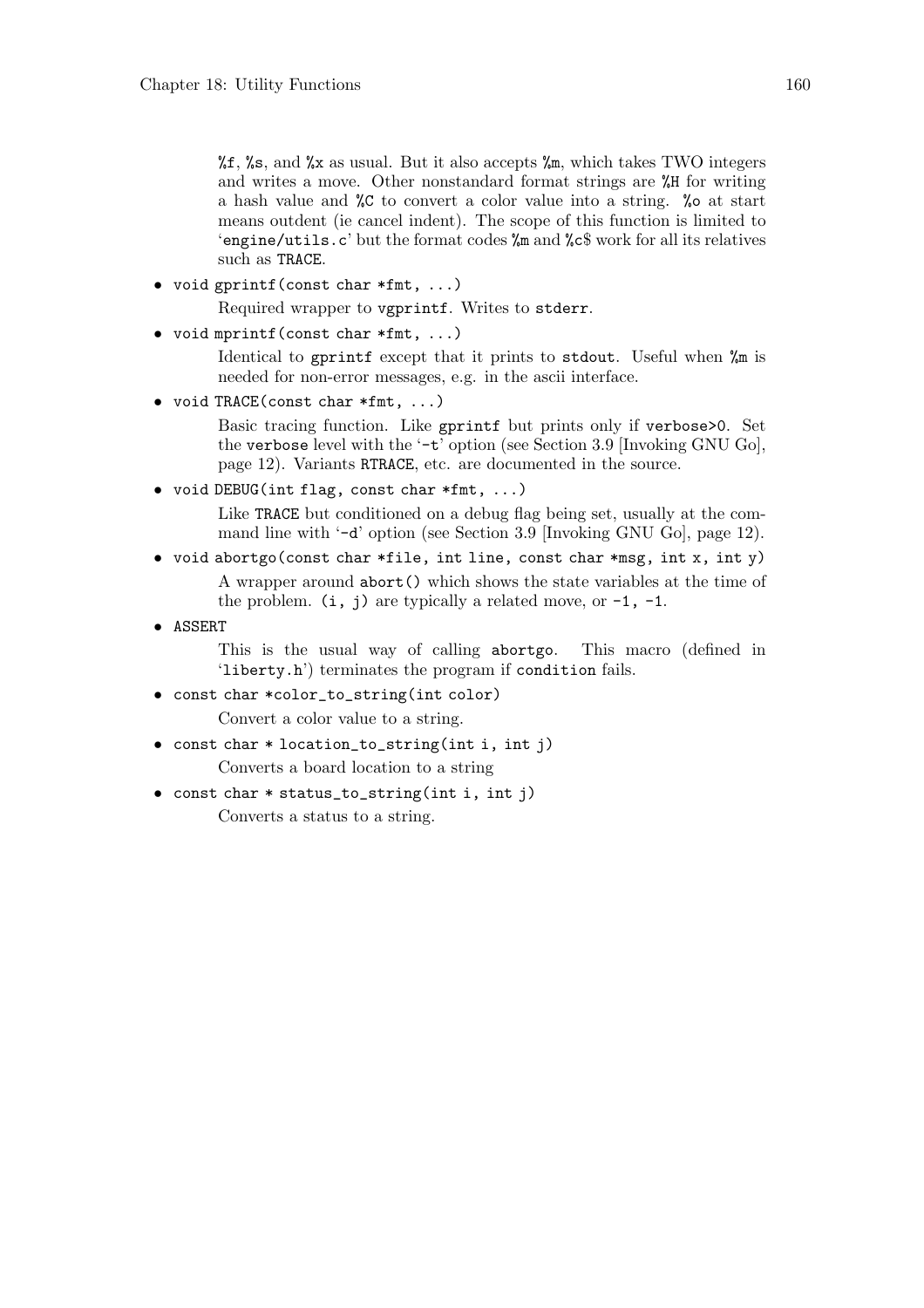## 19 Incremental Algorithms in Reading

The algorithms in board.c implement a method of incremental board updates that keeps track of the following information for each string:

- The color of the string.
- Number of stones in the string.
- Origin of the string, i.e. a canonical reference point, defined to be the stone with smallest 'i' coordinate and if there is a tie with smallest 'j' coordinate.
- A list of the stones in the string.
- Number of liberties.
- A list of the liberties. If there are too many liberties the list is truncated.
- The number of neighbor strings.
- A list of the neighbor strings.

The basic data structure is

```
struct string_data {
 int color; /* Color of string, BLACK or WHITE */
 int size; /* Number of stones in string. */
 int origini; /* Coordinates of "origin", i.e. */
 int originj; /* "upper left" stone. */int liberties; /* Number of liberties. */
 int libi[MAX_LIBERTIES]; /* Coordinates of liberties. */
 int libj[MAX_LIBERTIES];
 int neighbors; /* Number of neighbor strings */
 int neighborlist[MAXCHAIN]; /* List of neighbor string numbers. */
 int mark; \frac{1}{100} /* General purpose mark. */
};
```
struct string\_data string[MAX\_STRINGS];

It should be clear that almost all information is stored in the string array. To get a mapping from the board coordinates to the string array we have

```
int string_number[MAX_BOARD][MAX_BOARD];
```
which contains indices into the string array. This information is only valid at nonempty vertices, however, so it is necessary to first verify that  $p[i][j]$  != EMPTY.

The string\_data structure does not include an array of the stone coordinates. This information is stored in a separate array (or rather two):

int next\_stonei[MAX\_BOARD][MAX\_BOARD];

int next\_stonej[MAX\_BOARD][MAX\_BOARD];

These arrays implement cyclic linked lists of stones. Each vertex contains a pointer to another (possibly the same) vertex. Starting at an arbitrary stone on the board, following these pointers should traverse the entire string in an arbitrary order before coming back to the starting point. As for the 'string number' array, this information is invalid at empty points on the board. This data structure has the good properties of requiring fixed space (regardless of the number of strings) and making it easy to add a new stone or join two strings.

Additionally the code makes use of some work variables: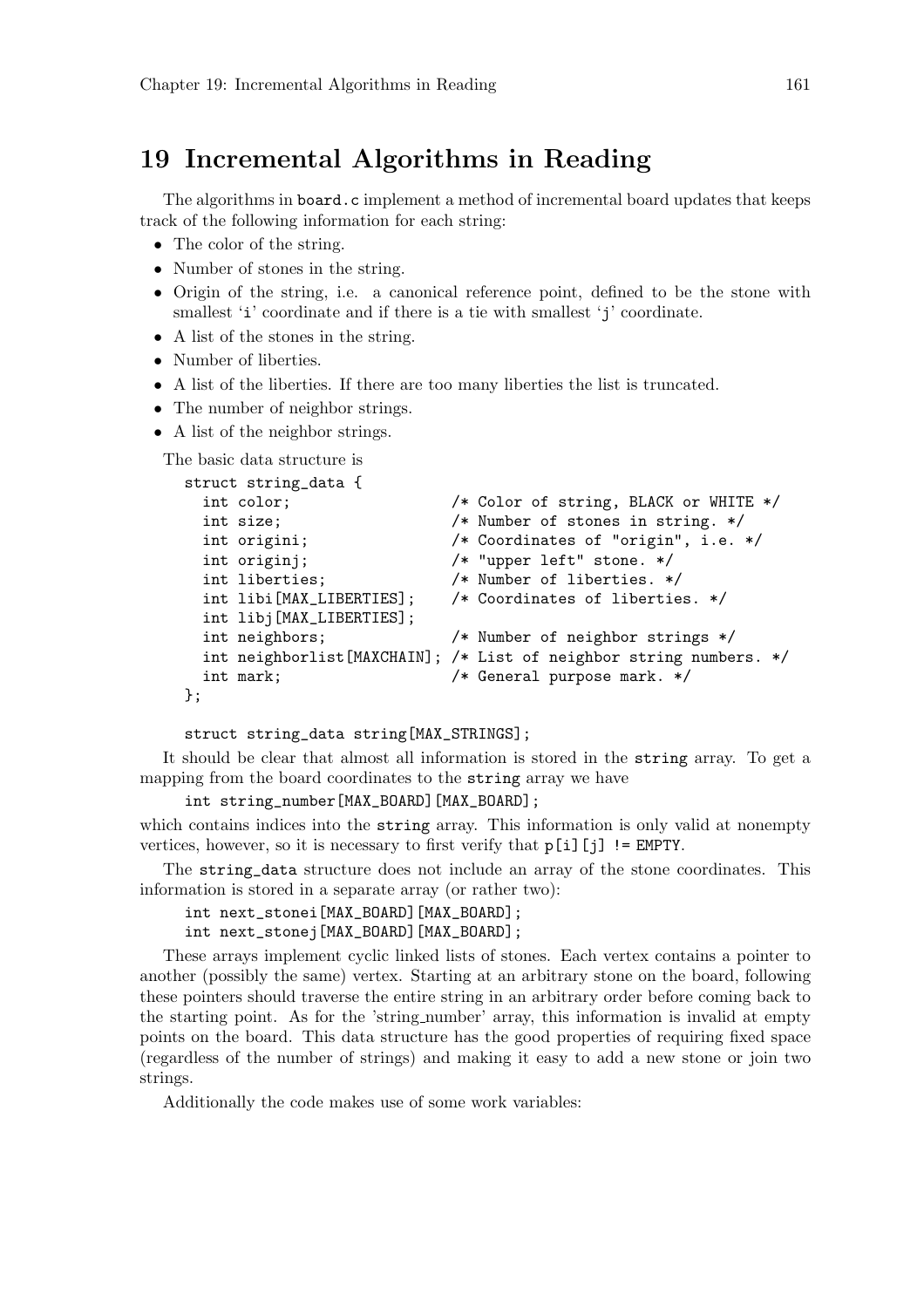```
static int ml[MAX_BOARD][MAX_BOARD];
static int liberty_mark;
static int string_mark;
static int next_string;
static int strings_initialized = 0;
```
The ml array and liberty\_mark are used to "mark" liberties on the board, e.g. to avoid counting the same liberty twice. The convention is that if  $m[\iota]$ [j] has the same value as liberty\_mark, then (i, j) is marked. To clear all marks it suffices to increase the value of liberty\_mark, since it is never allowed to decrease.

The same relation holds between the mark field of the string\_data structure and string\_mark. Of course these are used for marking individual strings.

next\_string gives the number of the next available entry in the string array. Then strings\_initialized is set to one when all data structures are known to be up to date. Given an arbitrary board position in the 'p' array, this is done by calling incremental board\_init(). It is not necessary to call this function explicitly since any other function that needs the information does this if it has not been done.

The interesting part of the code is the incremental update of the data structures when a stone is played and subsequently removed. To understand the strategies involved in adding a stone it is necessary to first know how undoing a move works. The idea is that as soon as some piece of information is about to be changed, the old value is pushed onto a stack which stores the value and its address. The stack is built from the following structures:

```
struct change_stack_entry {
       int *address;
       int value;
     };
     struct change_stack_entry change_stack[STACK_SIZE];
     int change_stack_index;
and manipulated with the macros
     BEGIN_CHANGE_RECORD()
```
PUSH\_VALUE(v) POP\_MOVE()

Calling BEGIN\_CHANGE\_RECORD() stores a null pointer in the address field to indicate the start of changes for a new move. As mentioned earlier PUSH\_VALUE() stores a value and its corresponding address. Assuming that all changed information has been duly pushed onto the stack, undoing the move is only a matter of calling POP\_MOVE(), which simply assigns the values to the addresses in the reverse order until the null pointer is reached. This description is slightly simplified because this stack can only store 'int' values and we need to also store changes to the board. Thus we have two parallel stacks where one stores int values and the other one stores Intersection values.

When a new stone is played on the board, first captured opponent strings, if any, are removed. In this step we have to push the board values and the next\_stone pointers for the removed stones, and update the liberties and neighbor lists for the neighbors of the removed strings. We do not have to push all information in the 'string' entries of the removed strings however. As we do not reuse the entries they will remain intact until the move is pushed and they are back in use.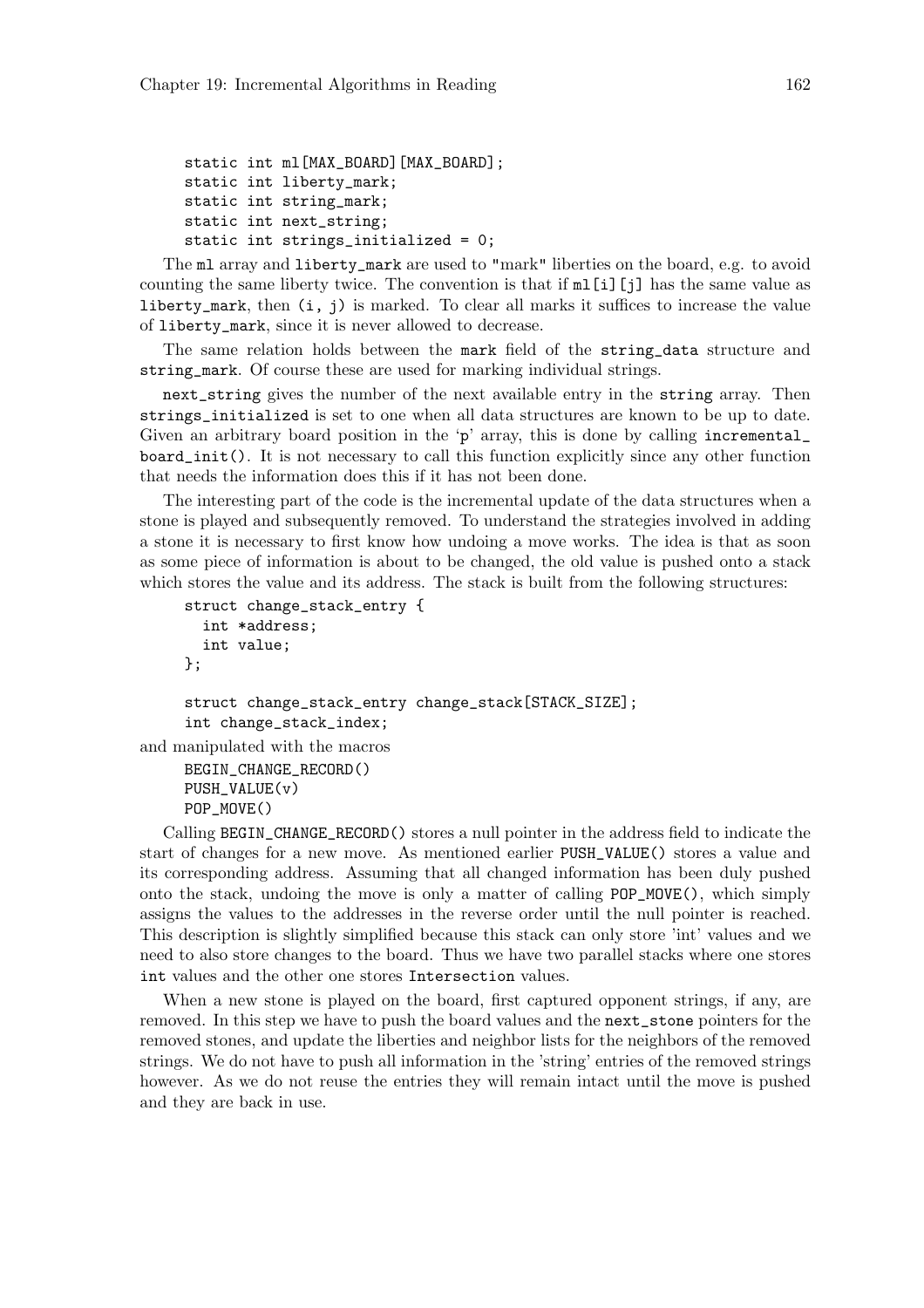After this we put down the new stone and get three distinct cases:

- 1. The new stone is isolated, i.e. it has no friendly neighbor.
- 2. The new stone has exactly one friendly neighbor.
- 3. The new stone has at least two friendly neighbors.

The first case is easiest. Then we create a new string by using the number given by next\_string and increasing this variable. The string will have size one, next\_stone points directly back on itself, the liberties can be found by looking for empty points in the four directions, possible neighbor strings are found in the same way, and those need also to remove one liberty and add one neighbor.

In the second case we do not create a new string but extend the neighbor with the new stone. This involves linking the new stone into the cyclic chain, if needed moving the origin, and updating liberties and neighbors. Liberty and neighbor information also needs updating for the neighbors of the new stone.

In the third case finally, we need to join already existing strings. In order not to have to store excessive amounts of information, we create a new string for the new stone and let it assimilate the neighbor strings. Thus all information about those can simply be left around in the 'string' array, exactly as for removed strings. Here it becomes a little more complex to keep track of liberties and neighbors since those may have been shared by more than one of the joined strings. Making good use of marks it all becomes rather straightforward anyway.

The often used construction

```
FIRST_STONE(s, i, j);
do {
    ...
    NEXT_STONE(i, j);
} while (!BACK_TO_FIRST_STONE(s, i, j));
```
traverses the stones of the string with number 's' exactly once, with (i, j) holding the coordinates. In general (i, j) are used as board coordinates and 's' as an index into the string array or sometimes a pointer to an entry in the string array.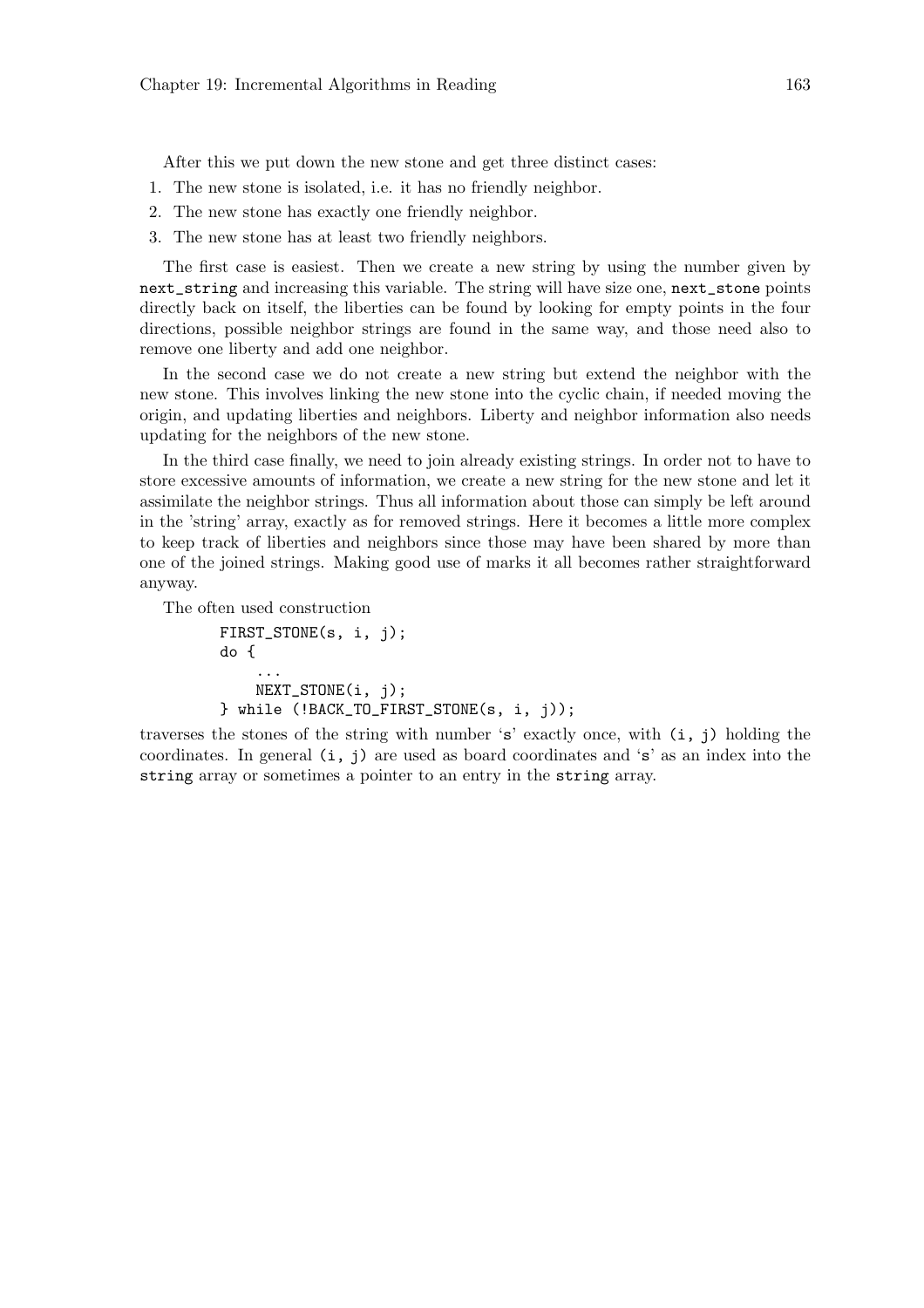## 20 The Go Text Protocol

#### 20.1 The GNU Go Text Protocol

GNU Go 3.0 introduces a new interface, the Go Text Protocol (GTP). The intention is to make an interface that is better suited for machine-machine communication than the ascii interface and simpler, more powerful, and more flexible than the Go Modem Protocol.

The GTP has two principal current applications: it is used in the test suite (see Chapter 21 [Regression], page 170) and it is used to communicate with gnugoclient, which is not part of the GNU Go distribution, but has been used to run GNU Go on NNGS. Other potential uses might be any of the current uses of the GMP, for which the GTP might serve as a replacement. This would likely entail extension and standardization of the protocol.

A sample GTP session may look as follows:

```
hannah 2289% ./interface/gnugo --quiet --mode gtp
1 loadsgf regression/games/incident156.sgf 249
=12 countlib C3
= 2.43 findlib C3
=3 C4 B3 D3 B2
5 attack C3
=5.0owl_attack C3
= 1 B4
3 owl_defend C3
=3 1 B5
owl_attack A2
? vertex must not be empty
quit
=
```
By specifying '--mode gtp' GNU Go starts in the GTP interface. No prompt is used, just start giving commands. The commands have the common syntax

[id] command\_name [arguments]

The command is exactly one line long, i.e. it ends as soon as a newline appears. It's not possible to give multiple commands on the same line. Before the command name an optional identity number can be specified. If present it must be an integer between 0 and 2<sup>-</sup>31-1. The id numbers may come in any order or be reused. The rest of the line after the command name is assumed to be arguments for the command. Empty lines are ignored, as is everything following a hash sign up to the end of the line.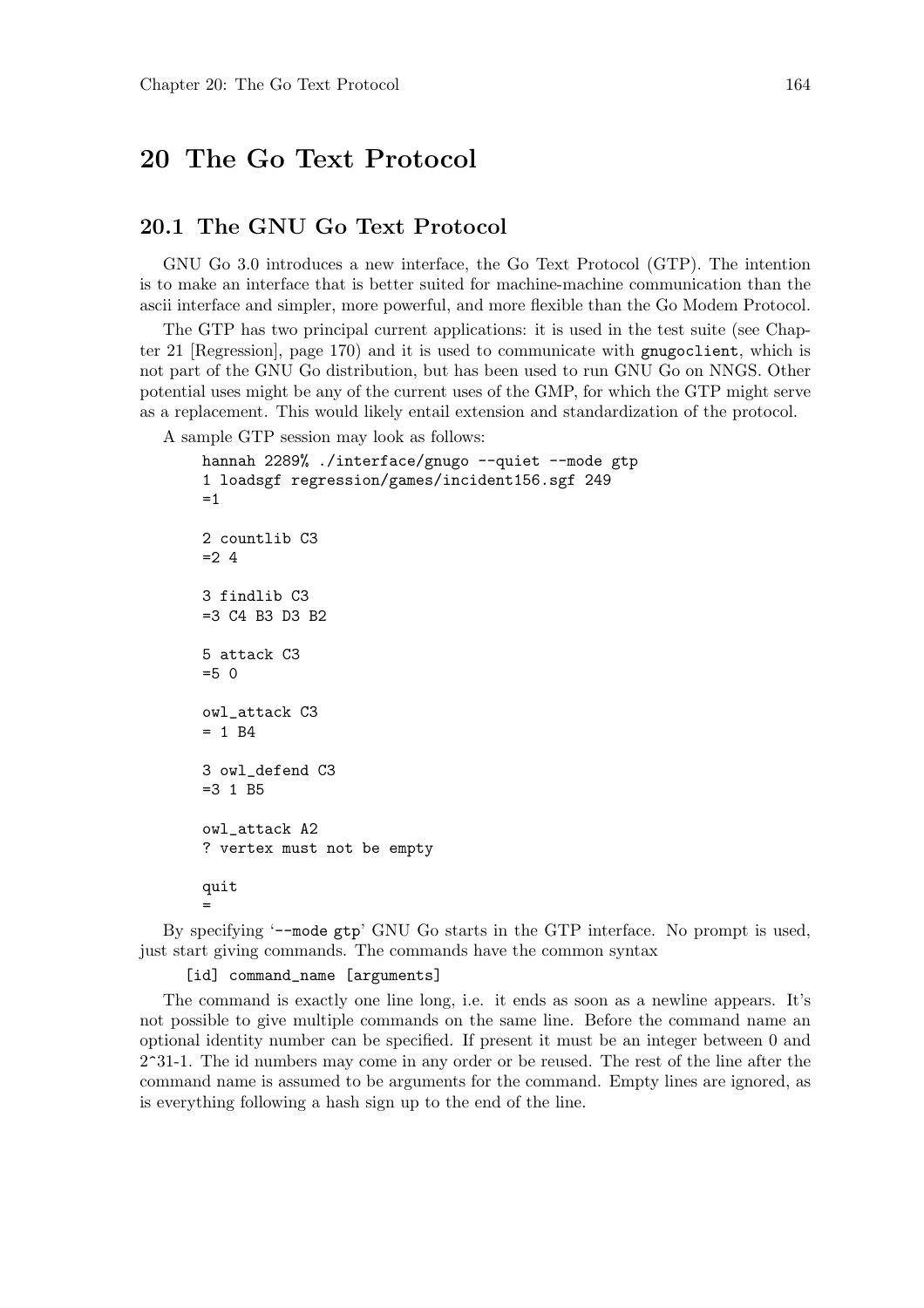If the command is successful, the response is of the form

=[id] result

Here '=' indicates success and id is the identity number given in the command or the empty string if the id was omitted. This is followed by the result, which is a text string ending with two consecutive newlines.

If the command fails for some reason, the response takes the form

?[id] error\_message

Here '?' indicates failure, id is as before, and error\_message gives an explanation for the failure. This string also ends with two consecutive newlines.

The available commands may always be listed using the single command help. Currently this gives the list below.

attack black boardsize color combination\_attack countlib debug\_influence debug\_move\_influence decrease\_depths defend dragon\_data dragon\_status dump\_stack echo eval\_eye final\_score findlib fixed\_handicap genmove\_black genmove\_white get\_life\_node\_counter get\_owl\_node\_counter get\_reading\_node\_counter get\_trymove\_counter gg\_genmove help increase\_depths influence is\_legal komi level loadsgf move\_influence name new\_score owl\_attack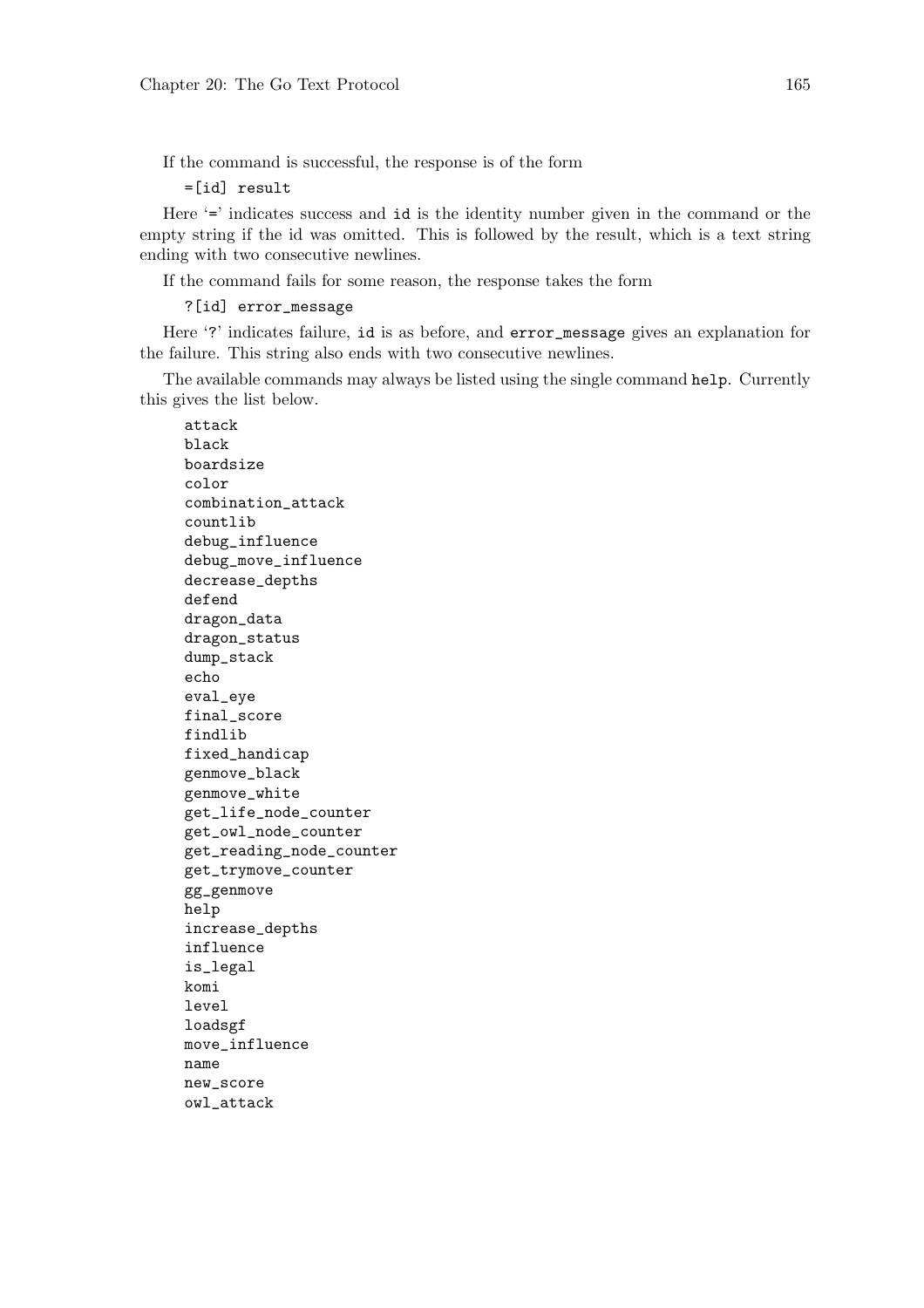```
owl_defend
popgo
prisoners
quit
report_uncertainty
reset_life_node_counter
reset_owl_node_counter
reset_reading_node_counter
reset_trymove_counter
same_dragon
showboard
trymove
tune_move_ordering
version
white
worm_cutstone
worm_data
```
For exact specification of their arguments and results we refer to the comments of the functions in 'interface/play\_gtp.c'.

The protocol is asymmetric and involves two parties, which we may call 'A' and 'B'. 'A' is typically some kind of arbiter or relay and 'B' is a go engine. All communication is initiated by 'A' in form of commands, to which 'B' responds.

Potential setups include:

1. Regression testing.

A (regression script) – B (engine).

A sets up a board position and asks B to e.g. generate a move or find an attack on a specific string.

2. Human vs program.

 $A (GUI) – B (engine)$ 

The GUI relays moves between the human and the engine and asks the engine to generate moves. Optionally the GUI may also use GTP to ask the engine which moves are legal or give a score when the game is finished.

3. Program vs program with arbiter.

B1 (engine  $1$ ) – A (arbiter) – B2 (engine 2)

A relays moves between the two engines and alternately asks the engines to generate moves. This involves two different GTP channels, the first between A and B1, and the second between A and B2. There is no direct communication between B1 and B2. The arbiter dictates board size, komi, rules, etc.

4. Program vs program without arbiter.

The same as above except that B1 includes the arbiter functionality and the first GTP link is shortcut.

5. Connection between go server and program.

Go server – A (relay) – B (engine)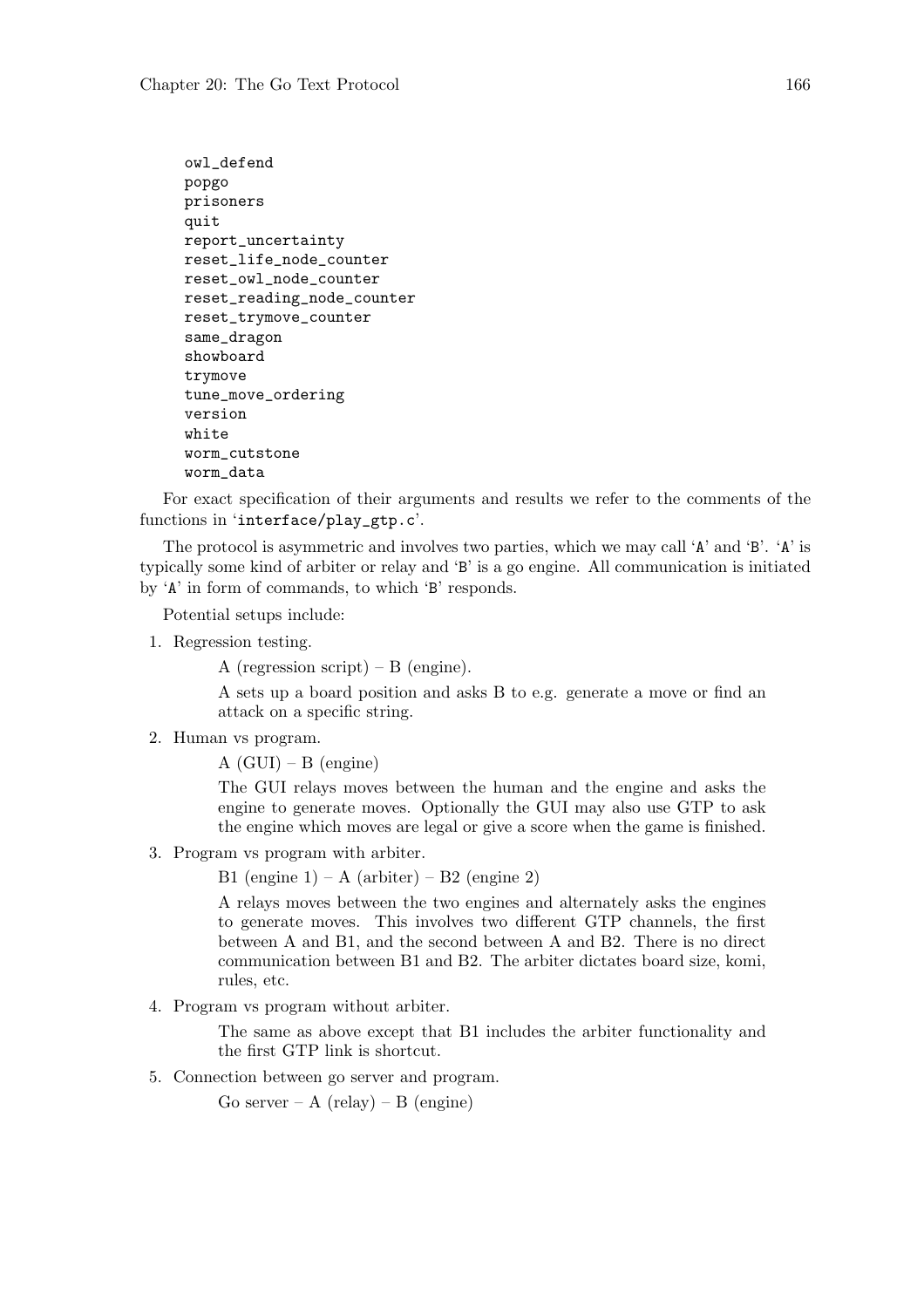A talks with a go server using whatever protocol is needed and listens for match requests. When one arrives it accepts it, starts the go engine and issues GTP commands to set up board size, komi, etc. and if a game is restarted it also sets up the position. Then it relays moves between the server and the engine and asks the engine to generate new moves when it is in turn.

Setups 1 and 5 are in active and regular use with GNU Go. Programs implementing setup 3 are also distributed with GNU Go (the files 'interface/gtp\_examples/twogtp' and 'interface/gtp\_examples/2ptkgo.pl').

The GTP is currently unfinished and unstandardized. It is hoped that it will grow to fill the needs currently served by the GMP and perhaps other functions. As it is yet unstandardized, this section gives some general remarks which we hope will constrain its development. We also discuss how the GTP is implemented in GNU Go, for the benefit of anyone wishing to add new commands. Notice that the current set of GTP commands is a mix of generally useful ones and highly GNU Go specific ones. Only the former should be part of a standardized protocol while the latter should be private extensions.

The purpose of the protocol is machine-machine communication. It may be tempting to modify the protocol so that it becomes more comfortable for the human user, for example with an automatic showboard after every move. This is absolutely not the purpose of the protocol! Use the ascii interface instead if you're inclined to make such a change.

Newlines are implemented differently on different operating systems. On Unix, a newline is just a line feed LF (ascii  $\{012\}$ ). On DOS/Windows it is CRLF ( $\{013\}$ 012). Thus whether GNU Go sends a carriage return with the line feed depends on which platform it is compiled for. The arbiter should silently discard carriage returns.

Applications using GTP should never have to guess about the basic structure of the responses, defined above. The basic construction for coding a GTP command can be found in gtp\_countlib():

```
static int
gtp_countlib(char *s, int id)
{
  int i, j;
  if (!gtp_decode_coord(s, &i, &j))
    return gtp_failure(id, "invalid coordinate");
  if (p[i][j] == EMPTY)return gtp_failure(id, "vertex must not be empty");
  return gtp_success(id, "%d", countlib(i, j));
}
```
The functions gtp\_failure() and gtp\_success() automatically ensures the specified response format, assuming the strings they are printing do not end with a newline.

Sometimes the output is too complex for use with gtp success, e.g. if we want to print vertices, which gtp success() doesn't support. Then we have to fall back to the construction in e.g. gtp\_genmove\_white():

```
static int
gtp_genmove_white(char *s, int id)
```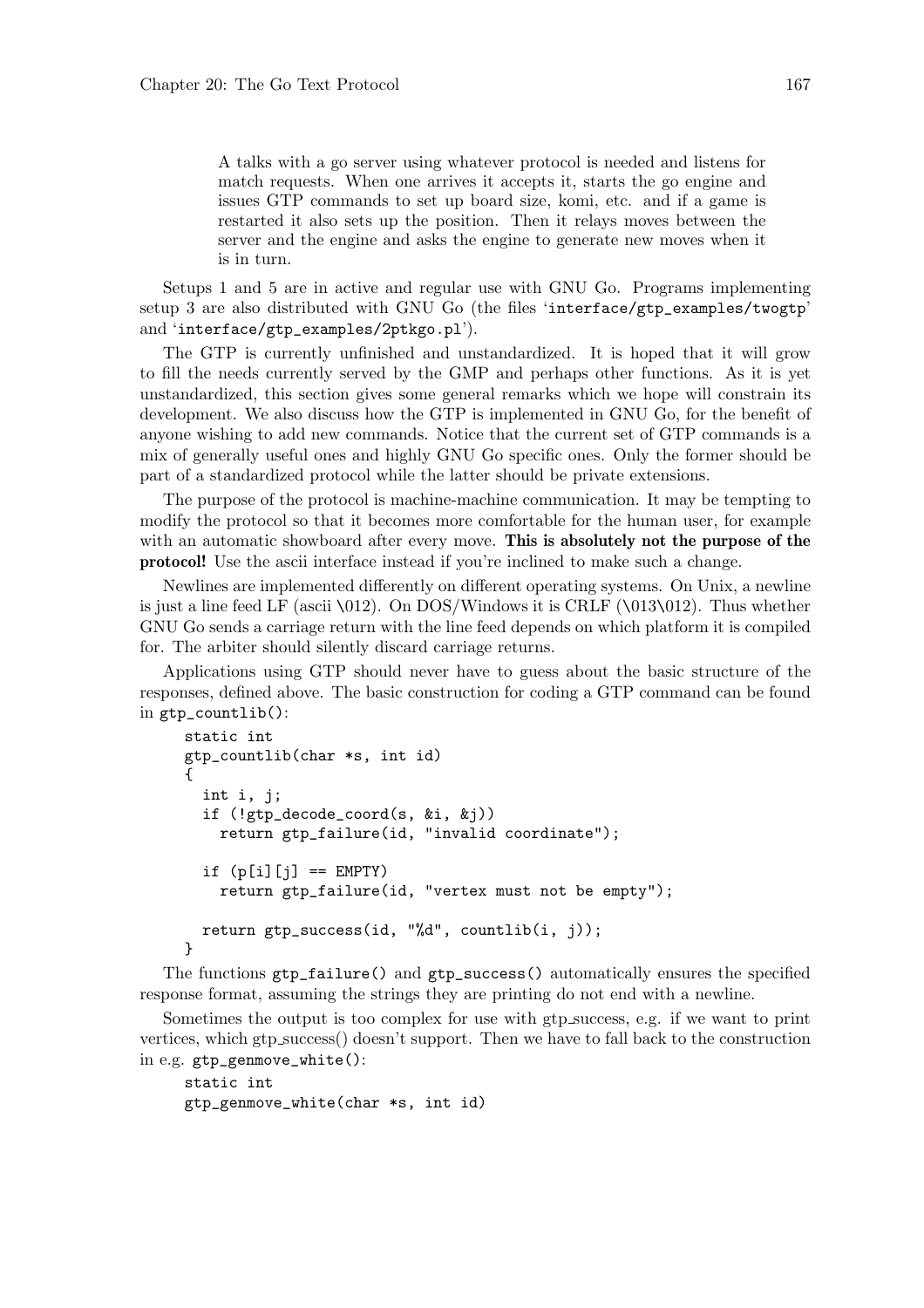```
{
  int i, j;
 UNUSED(s);
  if (genmove(ki, kj, WHICHT E) >= 0)play_move(i, j, WHITE);
  gtp_printid(id, GTP_SUCCESS);
  gtp_print_vertex(i, j);
 return gtp_finish_response();
}
```
Here  $gtp$ -printid() writes the equal sign and the request id while  $gtp$ -finish response() adds the final two newlines. The next example is from gtp\_influence():

```
gtp_printid(id, GTP_SUCCESS);
  get_initial_influence(color, 1, white_influence,
black_influence, influence_regions);
  print_influence(white_influence, black_influence, influence_regions);
  /* We already have one newline, thus can't use gtp_finish_response(). */
  gtp\_print(f("n");
 return GTP_OK;
```
As we have said, the response should be finished with two newlines. Here we have to finish up the response ourselves since we already have one newline in place.

One problem that can be expected to be common is that an engine happens to finish its response with three (or more) rather than two consecutive newlines. This is an error by the engine that the controller can easily detect and ignore. Thus a well behaved engine should not send stray newlines, but should they appear the controller should ignore them. The opposite problem of an engine failing to properly finish its response with two newlines will result in deadlock. Don't do this mistake!

Although it doesn't suffice in more complex cases, gtp success() is by far the most convenient construction when it does. For example, the function gtp\_report\_uncertainty takes a single argument which is expected to be "on" or "off", after which it sets the value of report\_uncertainty, a variable which affects the form of future GTP responses, reports success, and exits. The function is coded thus:

```
static int
gtp_report_uncertainty(char *s, int id)
{
  if (!strncmp(s, "on", 2)) {
    report_uncertainty = 1;
    return gtp_success(id, "");
  }
  if (!strncmp(s, "off", 3)) {
    report_uncertainty = 0;
   return gtp_success(id, "");
  }
 return gtp_failure(id, "invalid argument");
}
```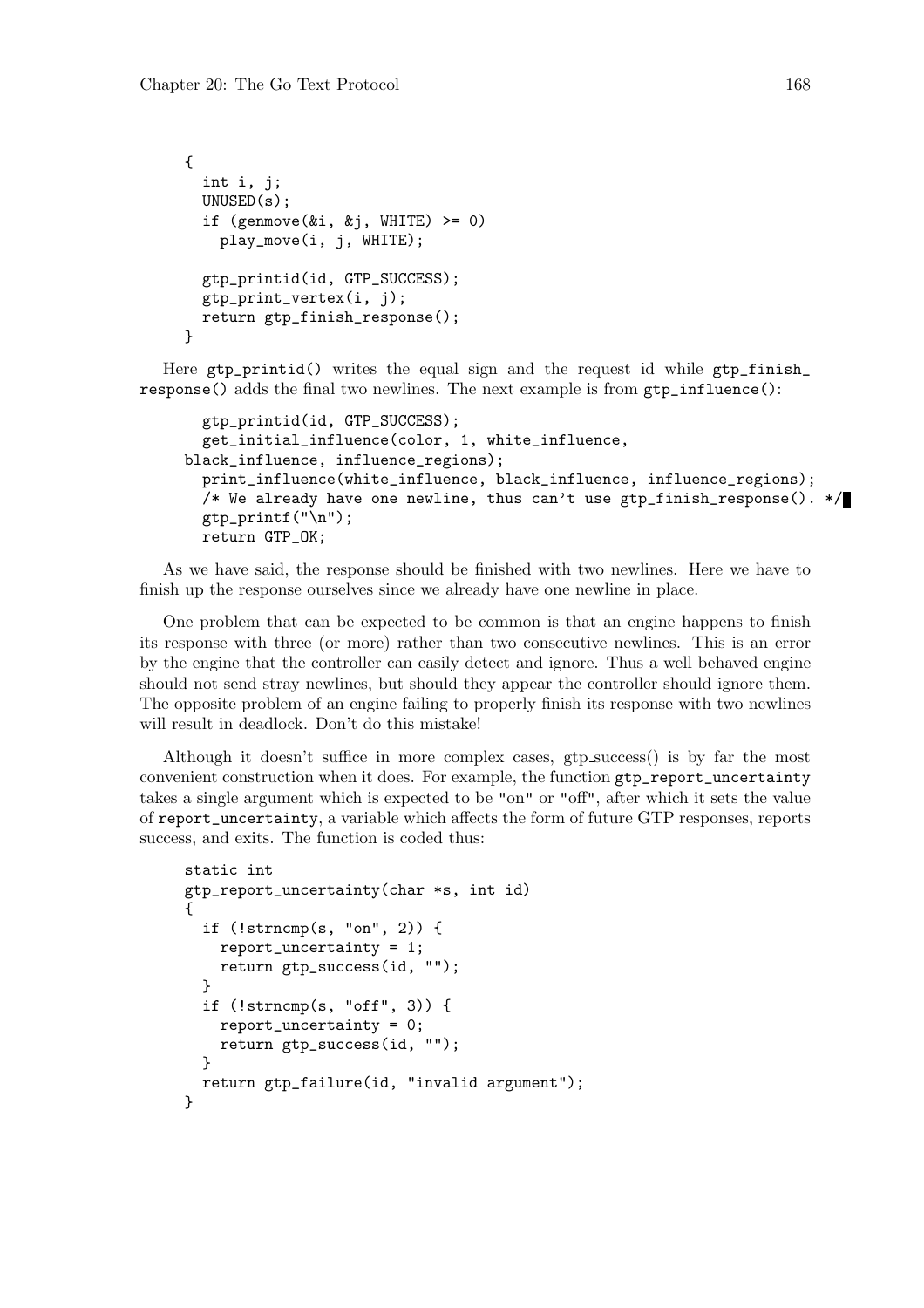### 20.2 Regression testing with GTP

GNU Go uses GTP for regression testing. These tests are implemented as files with GTP commands, which are fed to GNU Go simply by redirecting stdin to read from a file. The output is filtered so that equal signs and responses from commands without id numbers are removed. These results are then compared with expected results encoded in GTP comments in the file, using matching with regular expressions. More information can be found in the regression chapter (see Chapter 21 [Regression], page 170).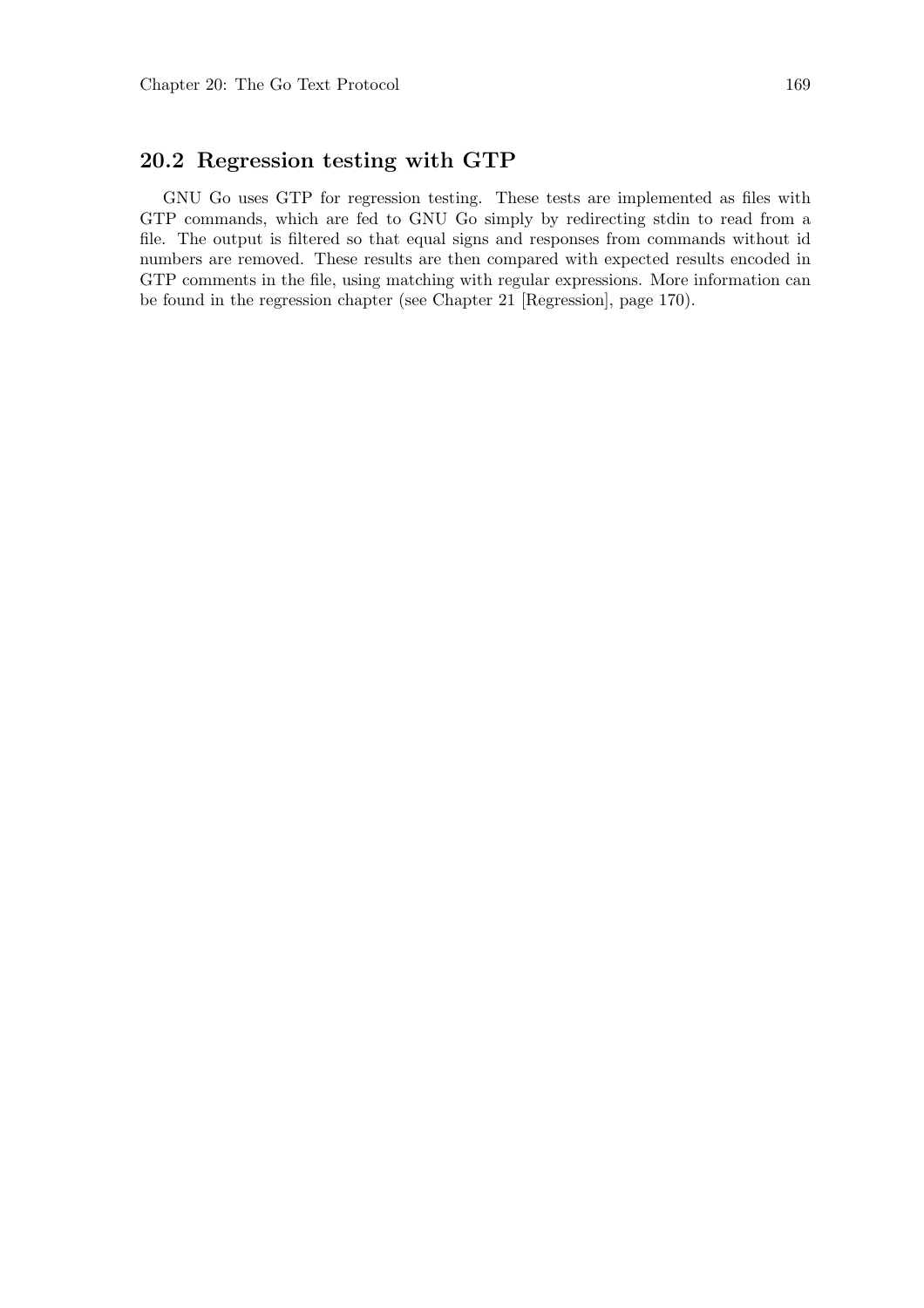## 21 Regression testing

The standard purpose of regression testing is to avoid getting the same bug twice. When a bug is found, the programmer fixes the bug and adds a test to the test suite. The test should fail before the fix and pass after the fix. When a new version is about to be released, all the tests in the regression test suite are run and if an old bug reappears, this will be seen quickly since the appropriate test will fail.

The regression testing in GNU Go is slightly different. A typical test case involves specifying a position and asking the engine what move it would make. This is compared to one or more correct moves to decide whether the test case passes or fails. It is also stored whether a test case is expected to pass or fail, and deviations in this status signify whether a change has solved some problem and/or broken something else. Thus the regression tests both include positions highlighting some mistake being done by the engine, which are waiting to be fixed, and positions where the engine does the right thing, where we want to detect if a change breaks something.

#### 21.1 Regression testing in GNU Go

Regression testing is performed by the files in the 'regression/' directory. The tests are specified as GTP commands in files with the suffix '.tst', with corresponding correct results and expected pass/fail status encoded in GTP comments following the test. To run a test suite the shell scripts 'test.sh', 'eval.sh', and regress.sh can be used. There are also Makefile targets to do this. If you make all\_batches most of the tests are run.

Game records used by the regression tests are stored in the directory 'regression/games/' and its subdirectories.

#### 21.2 Test suites

The regression tests are grouped into suites and stored in files as GTP commands. A part of a test suite can look as follows:

```
# Connecting with ko at B14 looks best. Cutting at D17 might be
# considered. B17 (game move) is inferior.
loadsgf games/strategy25.sgf 61
90 gg_genmove black
#? [B14|D17]
# The game move at P13 is a suicidal blunder.
loadsgf games/strategy25.sgf 249
95 gg_genmove black
#? [!P13]
loadsgf games/strategy26.sgf 257
100 gg_genmove black
#? [M16]*
```
Lines starting with a hash sign, or in general anything following a hash sign, are interpreted as comments by the GTP mode and thus ignored by the engine. GTP commands are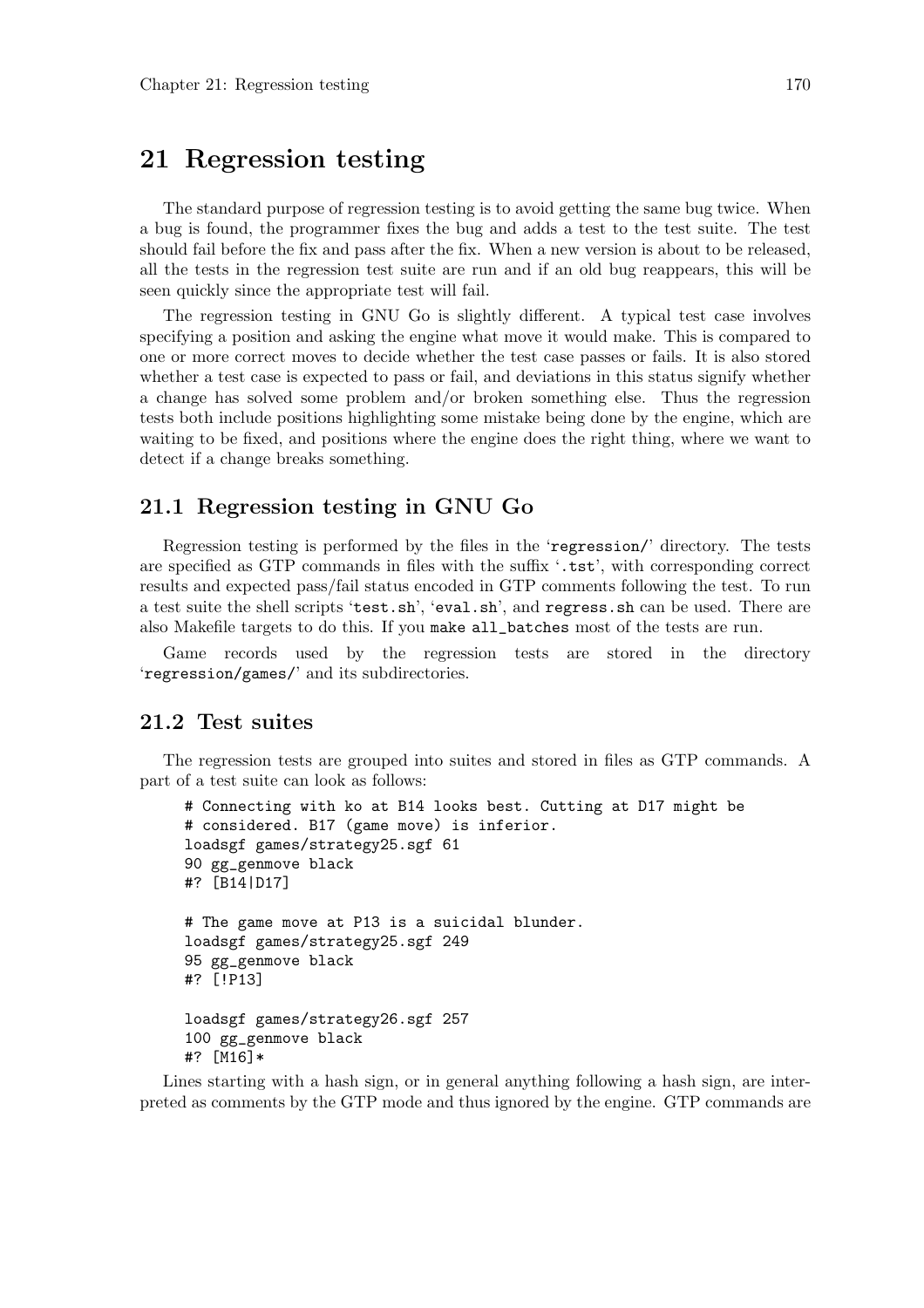executed in the order they appear, but only those on numbered lines are used for testing. The comment lines starting with #? are magical to the regression testing scripts and indicate correct results and expected pass/fail status. The string within brackets is matched as a regular expression against the response from the previous numbered GTP command. A particular useful feature of regular expressions is that by using '|' it is possible to specify alternatives. Thus B14|D17 above means that if either B14 or D17 is the move generated in test case 90, it passes. There is one important special case to be aware of. If the correct result string starts with an exclamation mark, this is excluded from the regular expression but afterwards the result of the matching is negated. Thus !P13 in test case 95 means that any move except P13 is accepted as a correct result.

In test case 100, the brackets on the #? line is followed by an asterisk. This means that the test is expected to fail. If there is no asterisk, the test is expected to pass. The brackets may also be followed by a ' $\&$ ', meaning that the result is ignored. This is primarily used to report statistics, e.g. how many tactical reading nodes were spent while running the test suite.

#### 21.3 Performing tests

./test.sh blunder.tst runs the tests in 'blunder.tst' and prints the results of the commands on numbered lines, which may look like:

1 E5 2 F9 3 O18 4 B7 5 A4 6 E4 7 E3 8 A3 9 D9 10 J9 11 B3 12 C6 13 C6

This is usually not very informative, however. More interesting is ./eval.sh blunder.tst which also compares the results above against the correct ones in the test file and prints a report for each test on the form:

```
1 failed: Correct '!E5', got 'E5'
2 failed: Correct 'C9|H9', got 'F9'
3 PASSED
4 failed: Correct 'B5|C5|C4|D4|E4|E3|F3', got 'B7'
5 PASSED
6 failed: Correct 'D4', got 'E4'
7 PASSED
8 failed: Correct 'B4', got 'A3'
9 failed: Correct 'G8|G9|H8', got 'D9'
10 failed: Correct 'G9|F9|C7', got 'J9'
11 failed: Correct 'D4|E4|E5|F4|C6', got 'B3'
```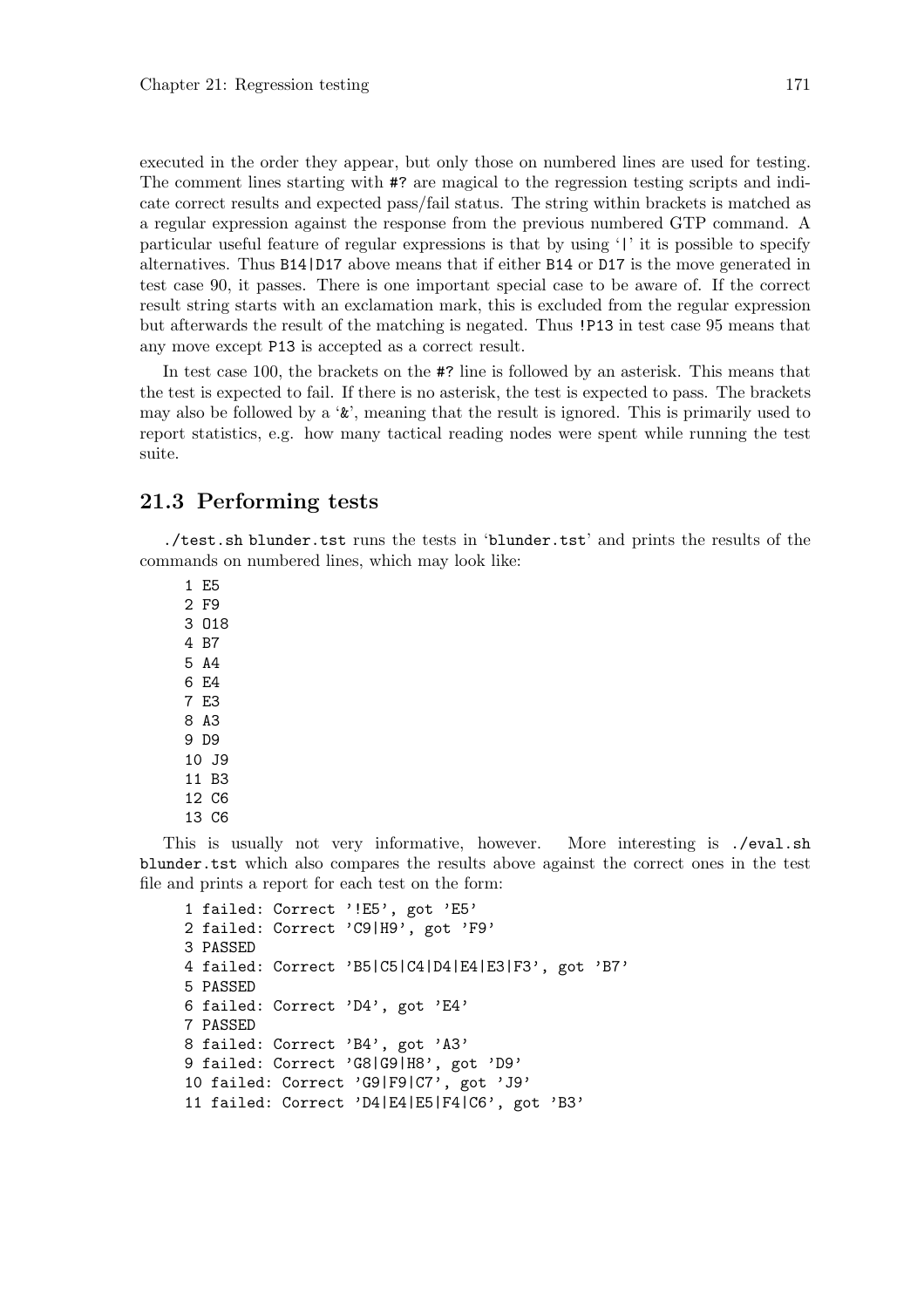12 failed: Correct 'D4', got 'C6' 13 failed: Correct 'D4|E4|E5|F4', got 'C6'

The result of a test can be one of four different cases:

• passed: An expected pass

This is the ideal result.

• PASSED: An unexpected pass

This is a result that we are hoping for when we fix a bug. An old test case that used to fail is now passing.

• failed: An expected failure

The test failed but this was also what we expected, unless we were trying to fix the particular mistake highlighted by the test case. These tests show weaknesses of the GNU Go engine and are good places to search if you want to detect an area which needs improvement.

• FAILED: An unexpected failure

This should nominally only happen if something is broken by a change. However, sometimes GNU Go passes a test, but for the wrong reason or for a combination of wrong reasons. When one of these reasons is fixed, the other one may shine through so that the test suddenly fails. When a test case unexpectedly fails, it is necessary to make a closer examination in order to determine whether a change has broken something.

If you want a less verbose report, ./regress.sh . blunder.tst does the same thing as the previous command, but only reports unexpected results. The example above is compressed to

- 3 unexpected PASS!
- 5 unexpected PASS!
- 7 unexpected PASS!

For convenience the tests are also available as makefile targets. For example, make blunder runs the tests in the blunder test suite by executing eval.sh blunder.tst. make test runs all test suites in a sequence using the regress.sh script.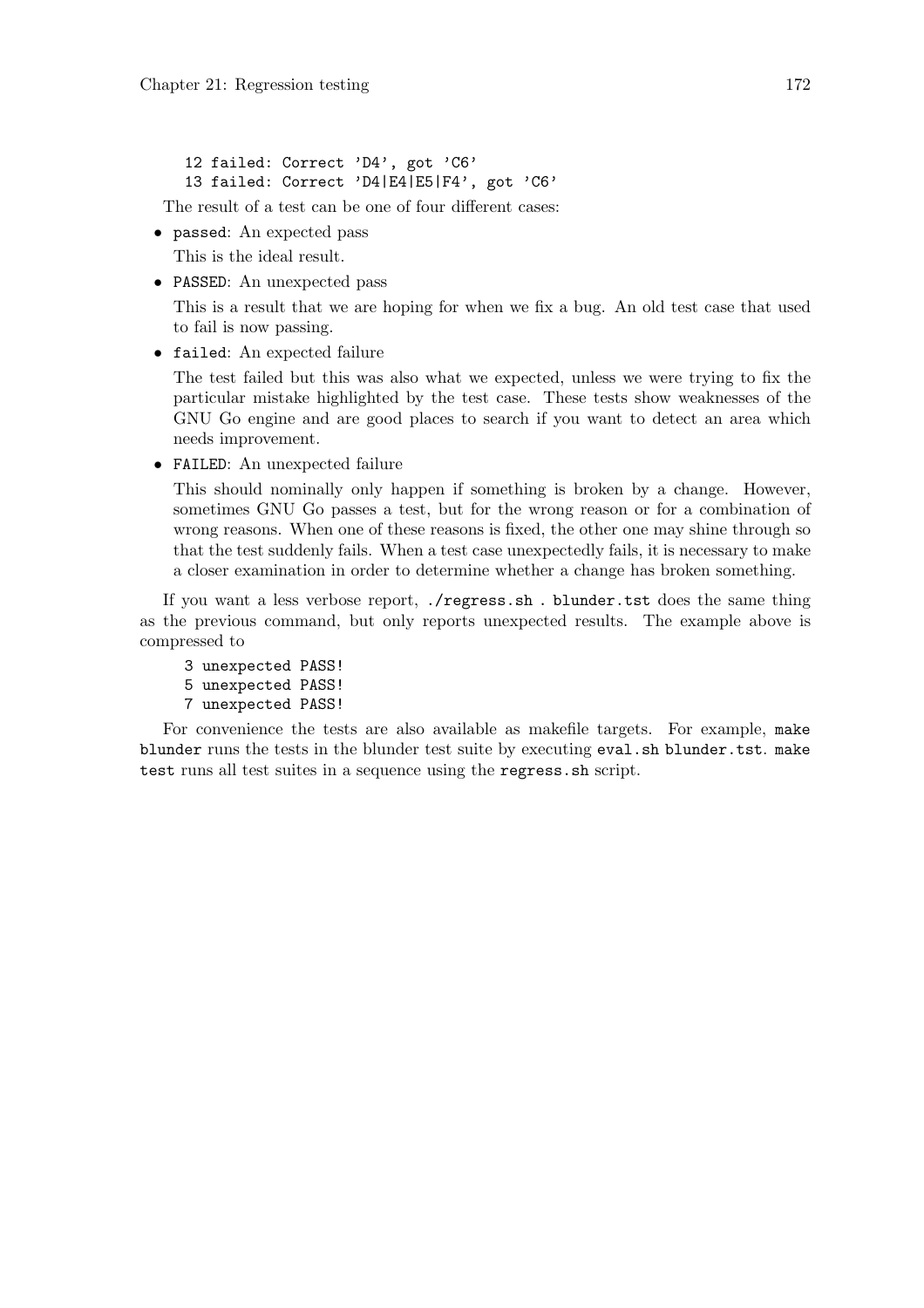# Appendix A Copying

The program GNU Go is distributed under the terms of the GNU General Public License (GPL). Its documentation is distributed under the terms of the GNU Free Documentation License (GFDL).

### A.1 GNU GENERAL PUBLIC LICENSE

Version 2, June 1991

Copyright  $\odot$  1989, 1991 Free Software Foundation, Inc. 59 Temple Place, Suite 330, Boston, MA 02111-1307 USA

Everyone is permitted to copy and distribute verbatim copies of this license document, but changing it is not allowed.

#### Preamble

The licenses for most software are designed to take away your freedom to share and change it. By contrast, the GNU General Public License is intended to guarantee your freedom to share and change free software—to make sure the software is free for all its users. This General Public License applies to most of the Free Software Foundation's software and to any other program whose authors commit to using it. (Some other Free Software Foundation software is covered by the GNU Library General Public License instead.) You can apply it to your programs, too.

When we speak of free software, we are referring to freedom, not price. Our General Public Licenses are designed to make sure that you have the freedom to distribute copies of free software (and charge for this service if you wish), that you receive source code or can get it if you want it, that you can change the software or use pieces of it in new free programs; and that you know you can do these things.

To protect your rights, we need to make restrictions that forbid anyone to deny you these rights or to ask you to surrender the rights. These restrictions translate to certain responsibilities for you if you distribute copies of the software, or if you modify it.

For example, if you distribute copies of such a program, whether gratis or for a fee, you must give the recipients all the rights that you have. You must make sure that they, too, receive or can get the source code. And you must show them these terms so they know their rights.

We protect your rights with two steps: (1) copyright the software, and (2) offer you this license which gives you legal permission to copy, distribute and/or modify the software.

Also, for each author's protection and ours, we want to make certain that everyone understands that there is no warranty for this free software. If the software is modified by someone else and passed on, we want its recipients to know that what they have is not the original, so that any problems introduced by others will not reflect on the original authors' reputations.

Finally, any free program is threatened constantly by software patents. We wish to avoid the danger that redistributors of a free program will individually obtain patent licenses, in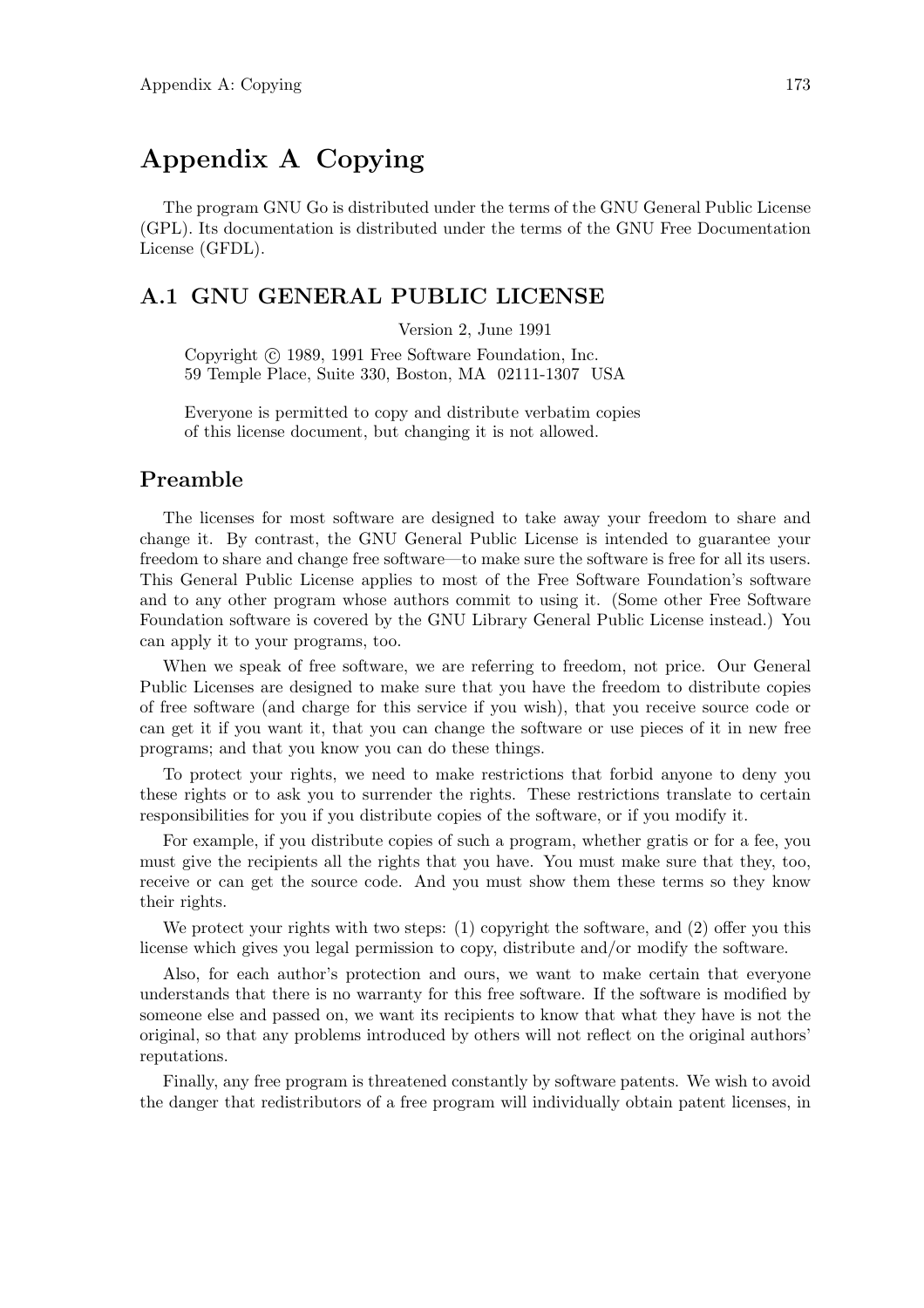effect making the program proprietary. To prevent this, we have made it clear that any patent must be licensed for everyone's free use or not licensed at all.

The precise terms and conditions for copying, distribution and modification follow.

### TERMS AND CONDITIONS FOR COPYING, DISTRIBUTION AND MODIFICATION

0. This License applies to any program or other work which contains a notice placed by the copyright holder saying it may be distributed under the terms of this General Public License. The "Program", below, refers to any such program or work, and a "work based on the Program" means either the Program or any derivative work under copyright law: that is to say, a work containing the Program or a portion of it, either verbatim or with modifications and/or translated into another language. (Hereinafter, translation is included without limitation in the term "modification".) Each licensee is addressed as "you".

Activities other than copying, distribution and modification are not covered by this License; they are outside its scope. The act of running the Program is not restricted, and the output from the Program is covered only if its contents constitute a work based on the Program (independent of having been made by running the Program). Whether that is true depends on what the Program does.

1. You may copy and distribute verbatim copies of the Program's source code as you receive it, in any medium, provided that you conspicuously and appropriately publish on each copy an appropriate copyright notice and disclaimer of warranty; keep intact all the notices that refer to this License and to the absence of any warranty; and give any other recipients of the Program a copy of this License along with the Program.

You may charge a fee for the physical act of transferring a copy, and you may at your option offer warranty protection in exchange for a fee.

- 2. You may modify your copy or copies of the Program or any portion of it, thus forming a work based on the Program, and copy and distribute such modifications or work under the terms of Section 1 above, provided that you also meet all of these conditions:
	- a. You must cause the modified files to carry prominent notices stating that you changed the files and the date of any change.
	- b. You must cause any work that you distribute or publish, that in whole or in part contains or is derived from the Program or any part thereof, to be licensed as a whole at no charge to all third parties under the terms of this License.
	- c. If the modified program normally reads commands interactively when run, you must cause it, when started running for such interactive use in the most ordinary way, to print or display an announcement including an appropriate copyright notice and a notice that there is no warranty (or else, saying that you provide a warranty) and that users may redistribute the program under these conditions, and telling the user how to view a copy of this License. (Exception: if the Program itself is interactive but does not normally print such an announcement, your work based on the Program is not required to print an announcement.)

These requirements apply to the modified work as a whole. If identifiable sections of that work are not derived from the Program, and can be reasonably considered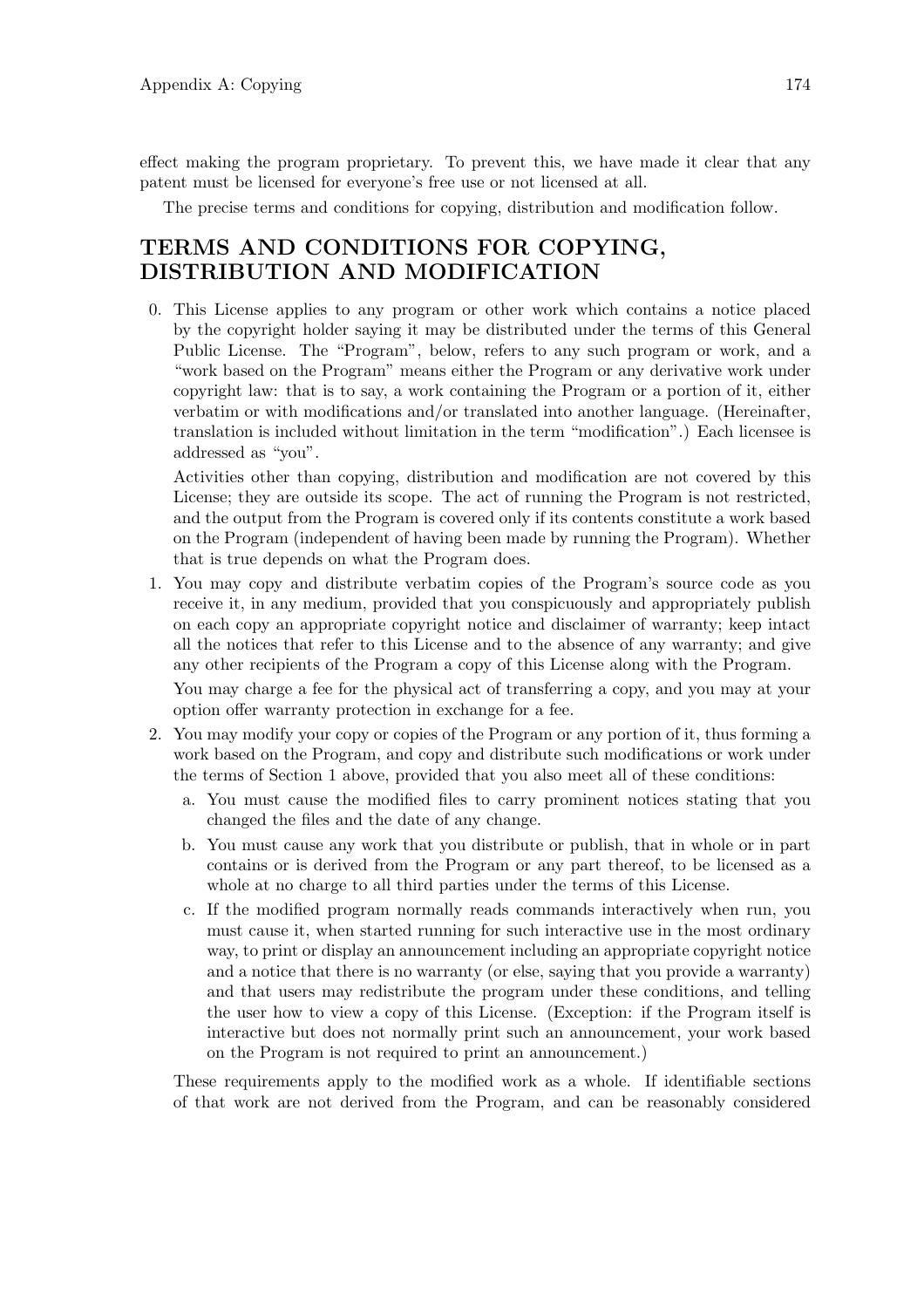distribute the same sections as part of a whole which is a work based on the Program, the distribution of the whole must be on the terms of this License, whose permissions for other licensees extend to the entire whole, and thus to each and every part regardless of who wrote it.

Thus, it is not the intent of this section to claim rights or contest your rights to work written entirely by you; rather, the intent is to exercise the right to control the distribution of derivative or collective works based on the Program.

In addition, mere aggregation of another work not based on the Program with the Program (or with a work based on the Program) on a volume of a storage or distribution medium does not bring the other work under the scope of this License.

- 3. You may copy and distribute the Program (or a work based on it, under Section 2) in object code or executable form under the terms of Sections 1 and 2 above provided that you also do one of the following:
	- a. Accompany it with the complete corresponding machine-readable source code, which must be distributed under the terms of Sections 1 and 2 above on a medium customarily used for software interchange; or,
	- b. Accompany it with a written offer, valid for at least three years, to give any third party, for a charge no more than your cost of physically performing source distribution, a complete machine-readable copy of the corresponding source code, to be distributed under the terms of Sections 1 and 2 above on a medium customarily used for software interchange; or,
	- c. Accompany it with the information you received as to the offer to distribute corresponding source code. (This alternative is allowed only for noncommercial distribution and only if you received the program in object code or executable form with such an offer, in accord with Subsection b above.)

The source code for a work means the preferred form of the work for making modifications to it. For an executable work, complete source code means all the source code for all modules it contains, plus any associated interface definition files, plus the scripts used to control compilation and installation of the executable. However, as a special exception, the source code distributed need not include anything that is normally distributed (in either source or binary form) with the major components (compiler, kernel, and so on) of the operating system on which the executable runs, unless that component itself accompanies the executable.

If distribution of executable or object code is made by offering access to copy from a designated place, then offering equivalent access to copy the source code from the same place counts as distribution of the source code, even though third parties are not compelled to copy the source along with the object code.

4. You may not copy, modify, sublicense, or distribute the Program except as expressly provided under this License. Any attempt otherwise to copy, modify, sublicense or distribute the Program is void, and will automatically terminate your rights under this License. However, parties who have received copies, or rights, from you under this License will not have their licenses terminated so long as such parties remain in full compliance.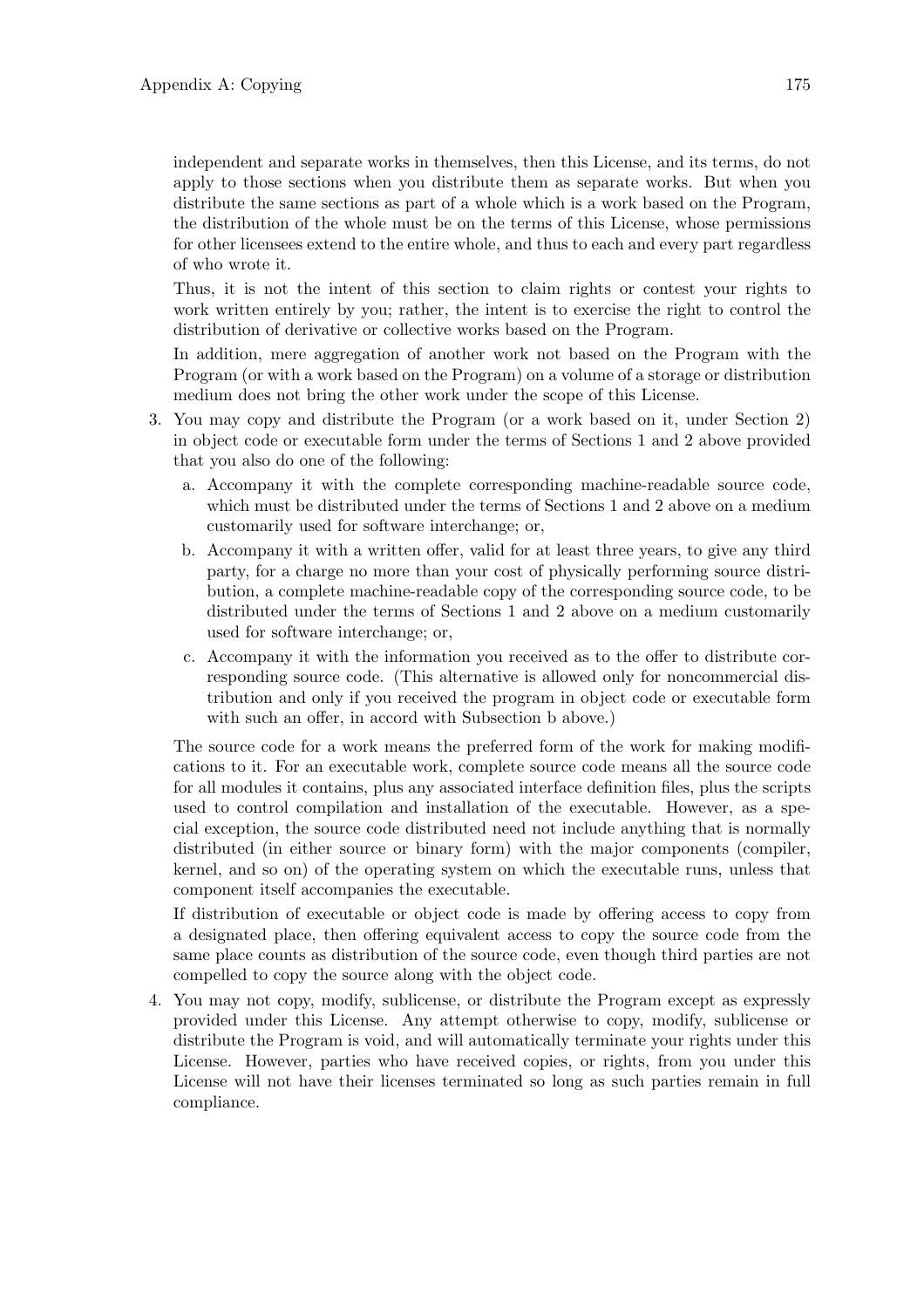- 5. You are not required to accept this License, since you have not signed it. However, nothing else grants you permission to modify or distribute the Program or its derivative works. These actions are prohibited by law if you do not accept this License. Therefore, by modifying or distributing the Program (or any work based on the Program), you indicate your acceptance of this License to do so, and all its terms and conditions for copying, distributing or modifying the Program or works based on it.
- 6. Each time you redistribute the Program (or any work based on the Program), the recipient automatically receives a license from the original licensor to copy, distribute or modify the Program subject to these terms and conditions. You may not impose any further restrictions on the recipients' exercise of the rights granted herein. You are not responsible for enforcing compliance by third parties to this License.
- 7. If, as a consequence of a court judgment or allegation of patent infringement or for any other reason (not limited to patent issues), conditions are imposed on you (whether by court order, agreement or otherwise) that contradict the conditions of this License, they do not excuse you from the conditions of this License. If you cannot distribute so as to satisfy simultaneously your obligations under this License and any other pertinent obligations, then as a consequence you may not distribute the Program at all. For example, if a patent license would not permit royalty-free redistribution of the Program by all those who receive copies directly or indirectly through you, then the only way you could satisfy both it and this License would be to refrain entirely from distribution of the Program.

If any portion of this section is held invalid or unenforceable under any particular circumstance, the balance of the section is intended to apply and the section as a whole is intended to apply in other circumstances.

It is not the purpose of this section to induce you to infringe any patents or other property right claims or to contest validity of any such claims; this section has the sole purpose of protecting the integrity of the free software distribution system, which is implemented by public license practices. Many people have made generous contributions to the wide range of software distributed through that system in reliance on consistent application of that system; it is up to the author/donor to decide if he or she is willing to distribute software through any other system and a licensee cannot impose that choice.

This section is intended to make thoroughly clear what is believed to be a consequence of the rest of this License.

- 8. If the distribution and/or use of the Program is restricted in certain countries either by patents or by copyrighted interfaces, the original copyright holder who places the Program under this License may add an explicit geographical distribution limitation excluding those countries, so that distribution is permitted only in or among countries not thus excluded. In such case, this License incorporates the limitation as if written in the body of this License.
- 9. The Free Software Foundation may publish revised and/or new versions of the General Public License from time to time. Such new versions will be similar in spirit to the present version, but may differ in detail to address new problems or concerns.

Each version is given a distinguishing version number. If the Program specifies a version number of this License which applies to it and "any later version", you have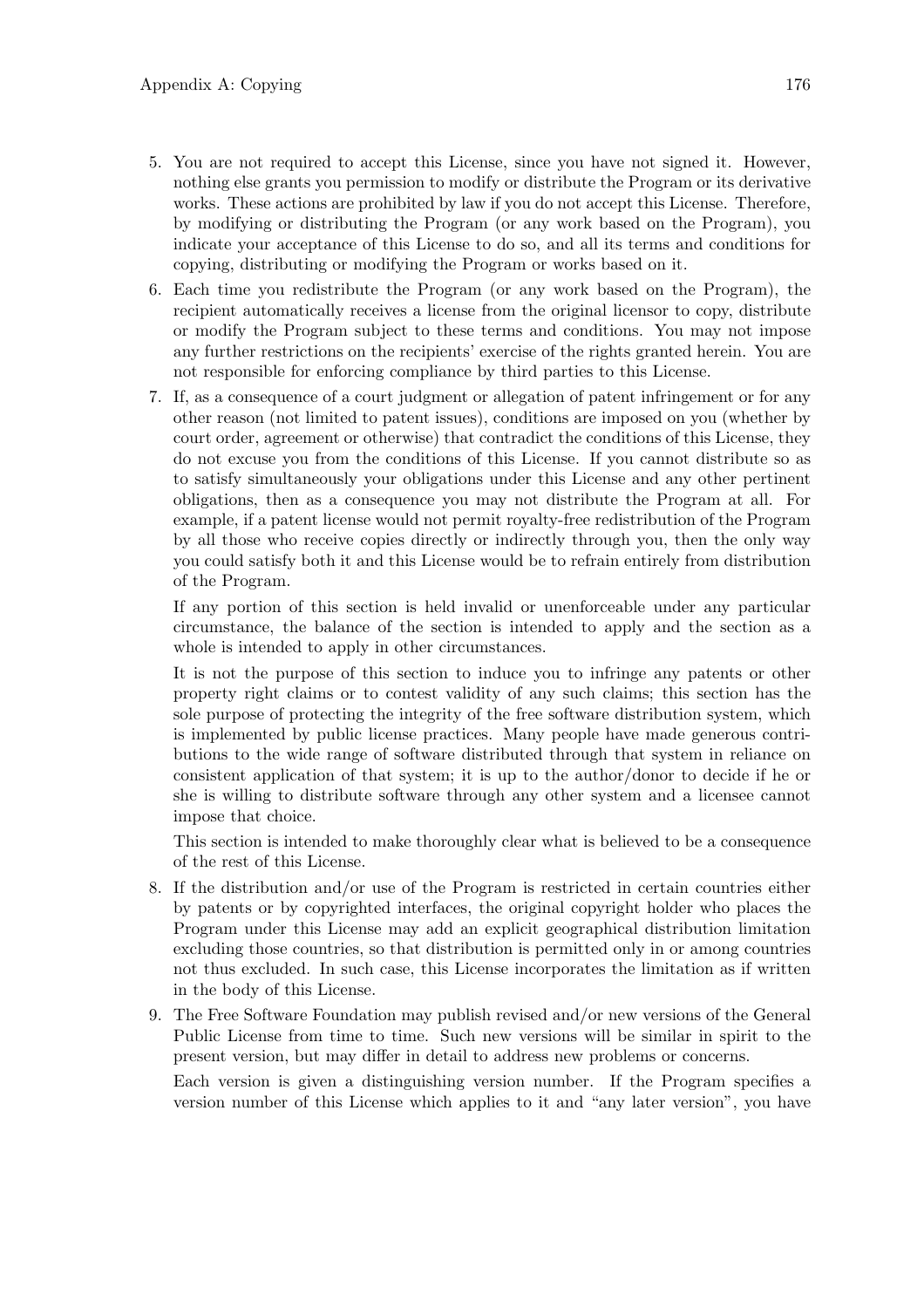the option of following the terms and conditions either of that version or of any later version published by the Free Software Foundation. If the Program does not specify a version number of this License, you may choose any version ever published by the Free Software Foundation.

10. If you wish to incorporate parts of the Program into other free programs whose distribution conditions are different, write to the author to ask for permission. For software which is copyrighted by the Free Software Foundation, write to the Free Software Foundation; we sometimes make exceptions for this. Our decision will be guided by the two goals of preserving the free status of all derivatives of our free software and of promoting the sharing and reuse of software generally.

## NO WARRANTY

- 11. BECAUSE THE PROGRAM IS LICENSED FREE OF CHARGE, THERE IS NO WARRANTY FOR THE PROGRAM, TO THE EXTENT PERMITTED BY AP-PLICABLE LAW. EXCEPT WHEN OTHERWISE STATED IN WRITING THE COPYRIGHT HOLDERS AND/OR OTHER PARTIES PROVIDE THE PROGRAM "AS IS" WITHOUT WARRANTY OF ANY KIND, EITHER EXPRESSED OR IM-PLIED, INCLUDING, BUT NOT LIMITED TO, THE IMPLIED WARRANTIES OF MERCHANTABILITY AND FITNESS FOR A PARTICULAR PURPOSE. THE EN-TIRE RISK AS TO THE QUALITY AND PERFORMANCE OF THE PROGRAM IS WITH YOU. SHOULD THE PROGRAM PROVE DEFECTIVE, YOU ASSUME THE COST OF ALL NECESSARY SERVICING, REPAIR OR CORRECTION.
- 12. IN NO EVENT UNLESS REQUIRED BY APPLICABLE LAW OR AGREED TO IN WRITING WILL ANY COPYRIGHT HOLDER, OR ANY OTHER PARTY WHO MAY MODIFY AND/OR REDISTRIBUTE THE PROGRAM AS PERMITTED ABOVE, BE LIABLE TO YOU FOR DAMAGES, INCLUDING ANY GENERAL, SPECIAL, INCIDENTAL OR CONSEQUENTIAL DAMAGES ARISING OUT OF THE USE OR INABILITY TO USE THE PROGRAM (INCLUDING BUT NOT LIMITED TO LOSS OF DATA OR DATA BEING RENDERED INACCURATE OR LOSSES SUSTAINED BY YOU OR THIRD PARTIES OR A FAILURE OF THE PROGRAM TO OPERATE WITH ANY OTHER PROGRAMS), EVEN IF SUCH HOLDER OR OTHER PARTY HAS BEEN ADVISED OF THE POSSIBILITY OF SUCH DAMAGES.

## END OF TERMS AND CONDITIONS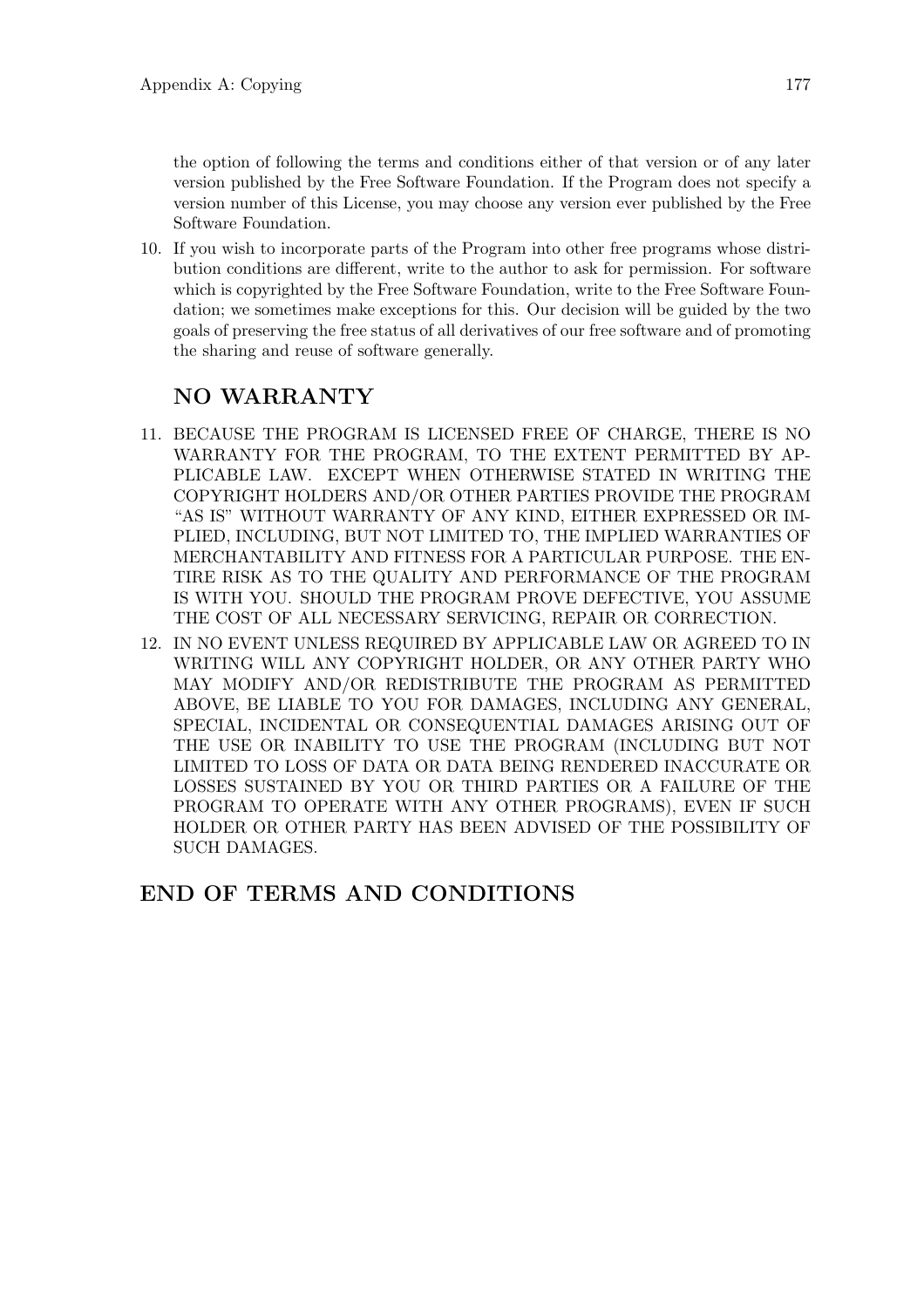#### How to Apply These Terms to Your New Programs

If you develop a new program, and you want it to be of the greatest possible use to the public, the best way to achieve this is to make it free software which everyone can redistribute and change under these terms.

To do so, attach the following notices to the program. It is safest to attach them to the start of each source file to most effectively convey the exclusion of warranty; and each file should have at least the "copyright" line and a pointer to where the full notice is found.

one line to give the program's name and an idea of what it does. Copyright (C) 19yy name of author

This program is free software; you can redistribute it and/or modify it under the terms of the GNU General Public License as published by the Free Software Foundation; either version 2 of the License, or (at your option) any later version.

This program is distributed in the hope that it will be useful, but WITHOUT ANY WARRANTY; without even the implied warranty of MERCHANTABILITY or FITNESS FOR A PARTICULAR PURPOSE. See the GNU General Public License for more details.

You should have received a copy of the GNU General Public License along with this program; if not, write to the Free Software Foundation, Inc., 59 Temple Place, Suite 330, Boston, MA 02111-1307, USA.

Also add information on how to contact you by electronic and paper mail.

If the program is interactive, make it output a short notice like this when it starts in an interactive mode:

Gnomovision version 69, Copyright (C) 19yy name of author Gnomovision comes with ABSOLUTELY NO WARRANTY; for details type 'show w'. This is free software, and you are welcome to redistribute it under certain conditions; type 'show c' for details.

The hypothetical commands 'show w' and 'show c' should show the appropriate parts of the General Public License. Of course, the commands you use may be called something other than 'show w' and 'show c'; they could even be mouse-clicks or menu items—whatever suits your program.

You should also get your employer (if you work as a programmer) or your school, if any, to sign a "copyright disclaimer" for the program, if necessary. Here is a sample; alter the names:

Yoyodyne, Inc., hereby disclaims all copyright interest in the program 'Gnomovision' (which makes passes at compilers) written by James Hacker.

signature of Ty Coon, 1 April 1989 Ty Coon, President of Vice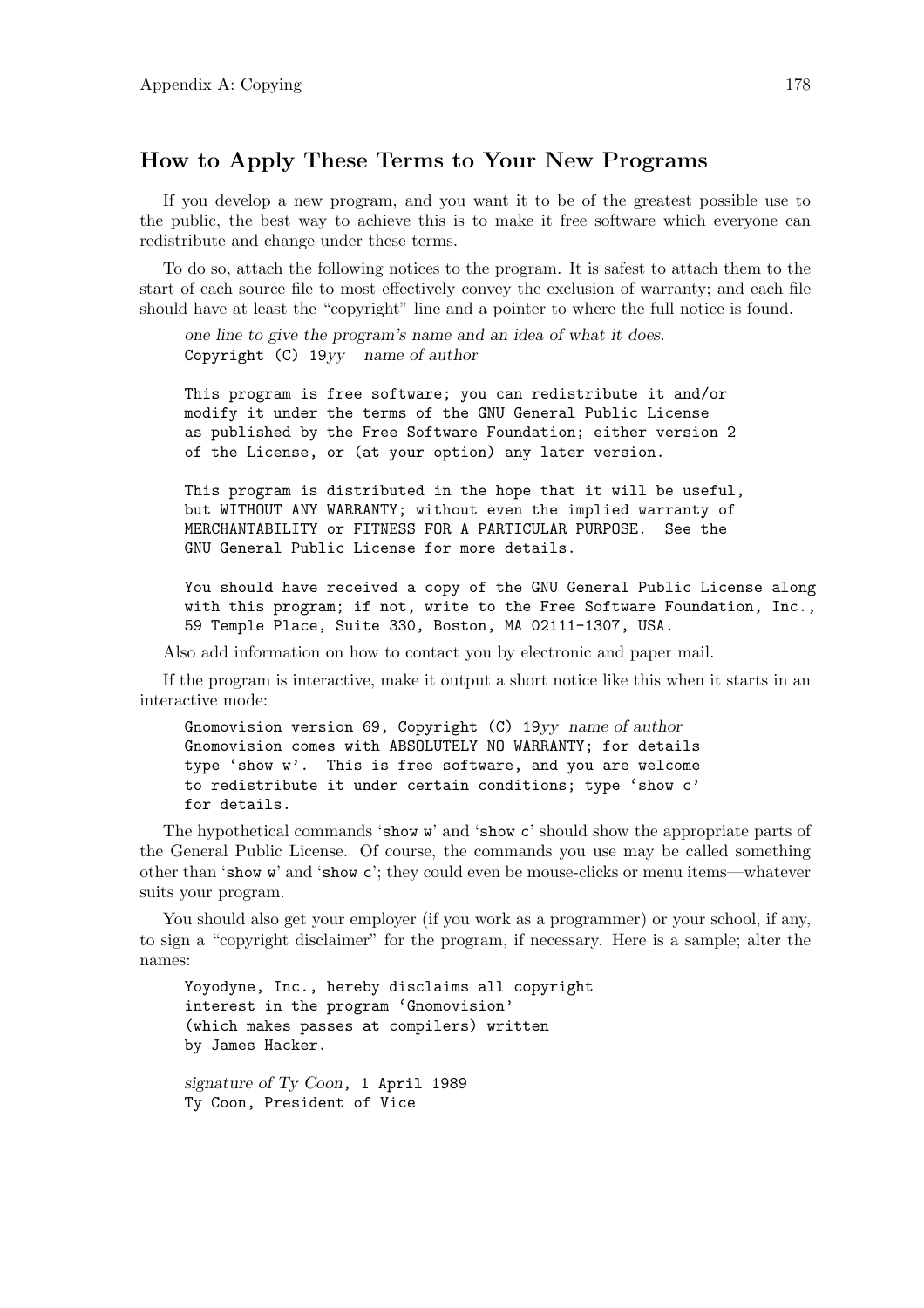This General Public License does not permit incorporating your program into proprietary programs. If your program is a subroutine library, you may consider it more useful to permit linking proprietary applications with the library. If this is what you want to do, use the GNU Library General Public License instead of this License.

#### A.2 GNU FREE DOCUMENTATION LICENSE

Version 1.1, March 2000

Copyright (C) 2000 Free Software Foundation, Inc. 59 Temple Place, Suite 330, Boston, MA 02111-1307 USA

Everyone is permitted to copy and distribute verbatim copies of this license document, but changing it is not allowed.

#### 0. PREAMBLE

The purpose of this License is to make a manual, textbook, or other written document "free" in the sense of freedom: to assure everyone the effective freedom to copy and redistribute it, with or without modifying it, either commercially or noncommercially. Secondarily, this License preserves for the author and publisher a way to get credit for their work, while not being considered responsible for modifications made by others.

This License is a kind of "copyleft", which means that derivative works of the document must themselves be free in the same sense. It complements the GNU General Public License, which is a copyleft license designed for free software.

We have designed this License in order to use it for manuals for free software, because free software needs free documentation: a free program should come with manuals providing the same freedoms that the software does. But this License is not limited to software manuals; it can be used for any textual work, regardless of subject matter or whether it is published as a printed book. We recommend this License principally for works whose purpose is instruction or reference.

#### 1. APPLICABILITY AND DEFINITIONS

This License applies to any manual or other work that contains a notice placed by the copyright holder saying it can be distributed under the terms of this License. The "Document", below, refers to any such manual or work. Any member of the public is a licensee, and is addressed as "you".

A "Modified Version" of the Document means any work containing the Document or a portion of it, either copied verbatim, or with modifications and/or translated into another language.

A "Secondary Section" is a named appendix or a front-matter section of the Document that deals exclusively with the relationship of the publishers or authors of the Document to the Document's overall subject (or to related matters) and contains nothing that could fall directly within that overall subject. (For example, if the Document is in part a textbook of mathematics, a Secondary Section may not explain any mathematics.) The relationship could be a matter of historical connection with the subject or with related matters, or of legal, commercial, philosophical, ethical or political position regarding them.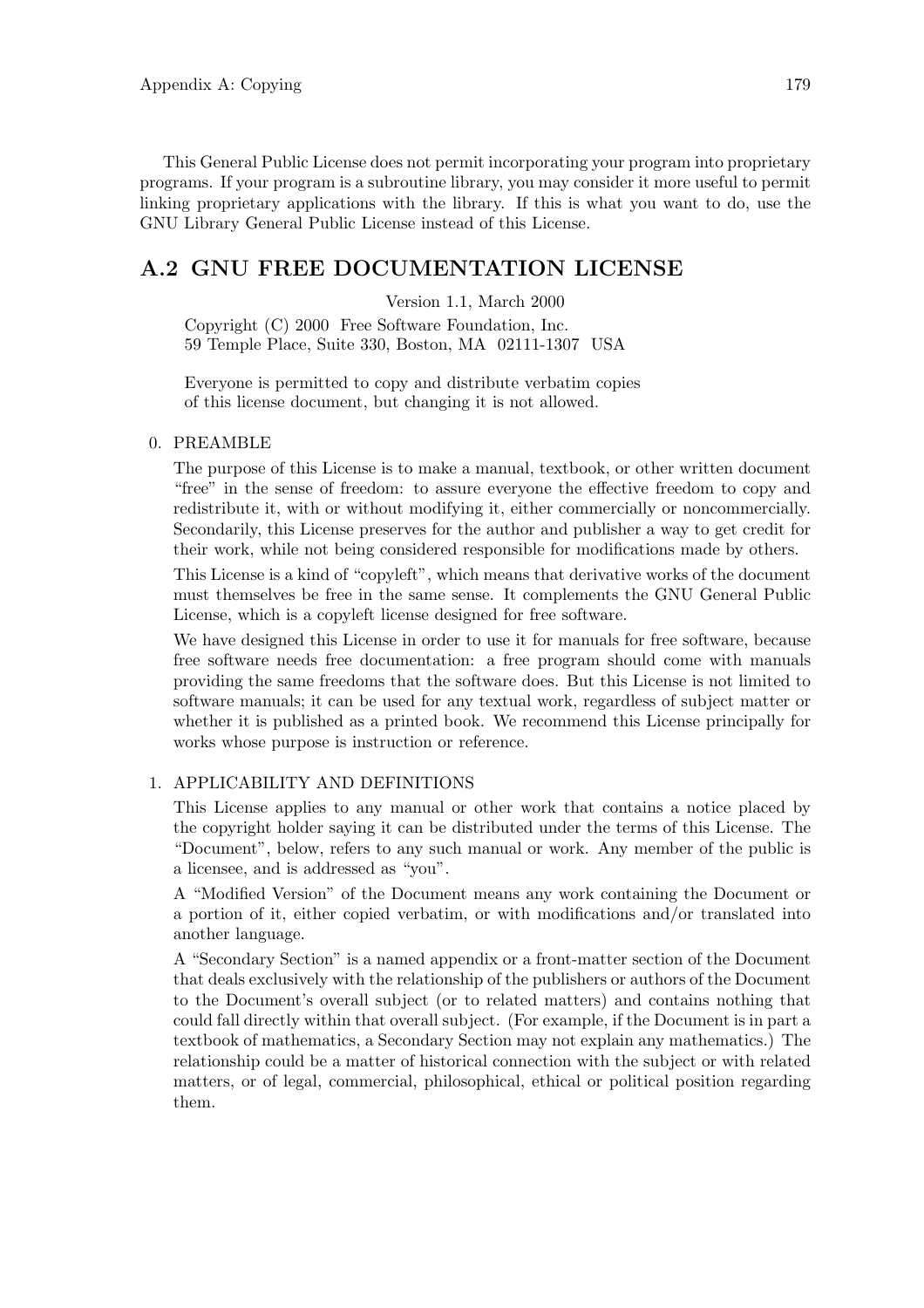The "Invariant Sections" are certain Secondary Sections whose titles are designated, as being those of Invariant Sections, in the notice that says that the Document is released under this License.

The "Cover Texts" are certain short passages of text that are listed, as Front-Cover Texts or Back-Cover Texts, in the notice that says that the Document is released under this License.

A "Transparent" copy of the Document means a machine-readable copy, represented in a format whose specification is available to the general public, whose contents can be viewed and edited directly and straightforwardly with generic text editors or (for images composed of pixels) generic paint programs or (for drawings) some widely available drawing editor, and that is suitable for input to text formatters or for automatic translation to a variety of formats suitable for input to text formatters. A copy made in an otherwise Transparent file format whose markup has been designed to thwart or discourage subsequent modification by readers is not Transparent. A copy that is not "Transparent" is called "Opaque".

Examples of suitable formats for Transparent copies include plain ASCII without markup, Texinfo input format, LaTeX input format, SGML or XML using a publicly available DTD, and standard-conforming simple HTML designed for human modification. Opaque formats include PostScript, PDF, proprietary formats that can be read and edited only by proprietary word processors, SGML or XML for which the DTD and/or processing tools are not generally available, and the machine-generated HTML produced by some word processors for output purposes only.

The "Title Page" means, for a printed book, the title page itself, plus such following pages as are needed to hold, legibly, the material this License requires to appear in the title page. For works in formats which do not have any title page as such, "Title Page" means the text near the most prominent appearance of the work's title, preceding the beginning of the body of the text.

#### 2. VERBATIM COPYING

You may copy and distribute the Document in any medium, either commercially or noncommercially, provided that this License, the copyright notices, and the license notice saying this License applies to the Document are reproduced in all copies, and that you add no other conditions whatsoever to those of this License. You may not use technical measures to obstruct or control the reading or further copying of the copies you make or distribute. However, you may accept compensation in exchange for copies. If you distribute a large enough number of copies you must also follow the conditions in section 3.

You may also lend copies, under the same conditions stated above, and you may publicly display copies.

#### 3. COPYING IN QUANTITY

If you publish printed copies of the Document numbering more than 100, and the Document's license notice requires Cover Texts, you must enclose the copies in covers that carry, clearly and legibly, all these Cover Texts: Front-Cover Texts on the front cover, and Back-Cover Texts on the back cover. Both covers must also clearly and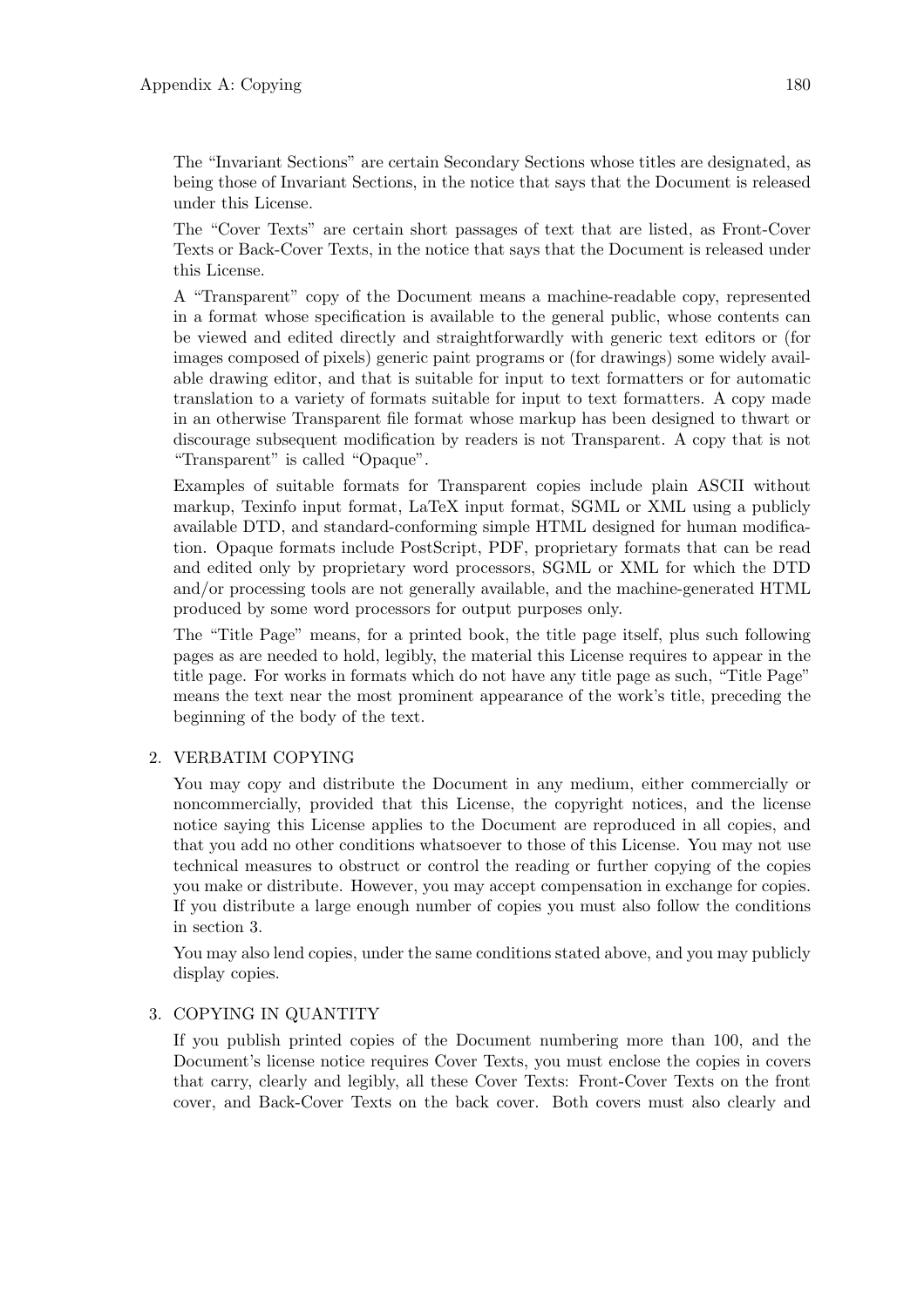legibly identify you as the publisher of these copies. The front cover must present the full title with all words of the title equally prominent and visible. You may add other material on the covers in addition. Copying with changes limited to the covers, as long as they preserve the title of the Document and satisfy these conditions, can be treated as verbatim copying in other respects.

If the required texts for either cover are too voluminous to fit legibly, you should put the first ones listed (as many as fit reasonably) on the actual cover, and continue the rest onto adjacent pages.

If you publish or distribute Opaque copies of the Document numbering more than 100, you must either include a machine-readable Transparent copy along with each Opaque copy, or state in or with each Opaque copy a publicly-accessible computer-network location containing a complete Transparent copy of the Document, free of added material, which the general network-using public has access to download anonymously at no charge using public-standard network protocols. If you use the latter option, you must take reasonably prudent steps, when you begin distribution of Opaque copies in quantity, to ensure that this Transparent copy will remain thus accessible at the stated location until at least one year after the last time you distribute an Opaque copy (directly or through your agents or retailers) of that edition to the public.

It is requested, but not required, that you contact the authors of the Document well before redistributing any large number of copies, to give them a chance to provide you with an updated version of the Document.

#### 4. MODIFICATIONS

You may copy and distribute a Modified Version of the Document under the conditions of sections 2 and 3 above, provided that you release the Modified Version under precisely this License, with the Modified Version filling the role of the Document, thus licensing distribution and modification of the Modified Version to whoever possesses a copy of it. In addition, you must do these things in the Modified Version:

- A. Use in the Title Page (and on the covers, if any) a title distinct from that of the Document, and from those of previous versions (which should, if there were any, be listed in the History section of the Document). You may use the same title as a previous version if the original publisher of that version gives permission.
- B. List on the Title Page, as authors, one or more persons or entities responsible for authorship of the modifications in the Modified Version, together with at least five of the principal authors of the Document (all of its principal authors, if it has less than five).
- C. State on the Title page the name of the publisher of the Modified Version, as the publisher.
- D. Preserve all the copyright notices of the Document.
- E. Add an appropriate copyright notice for your modifications adjacent to the other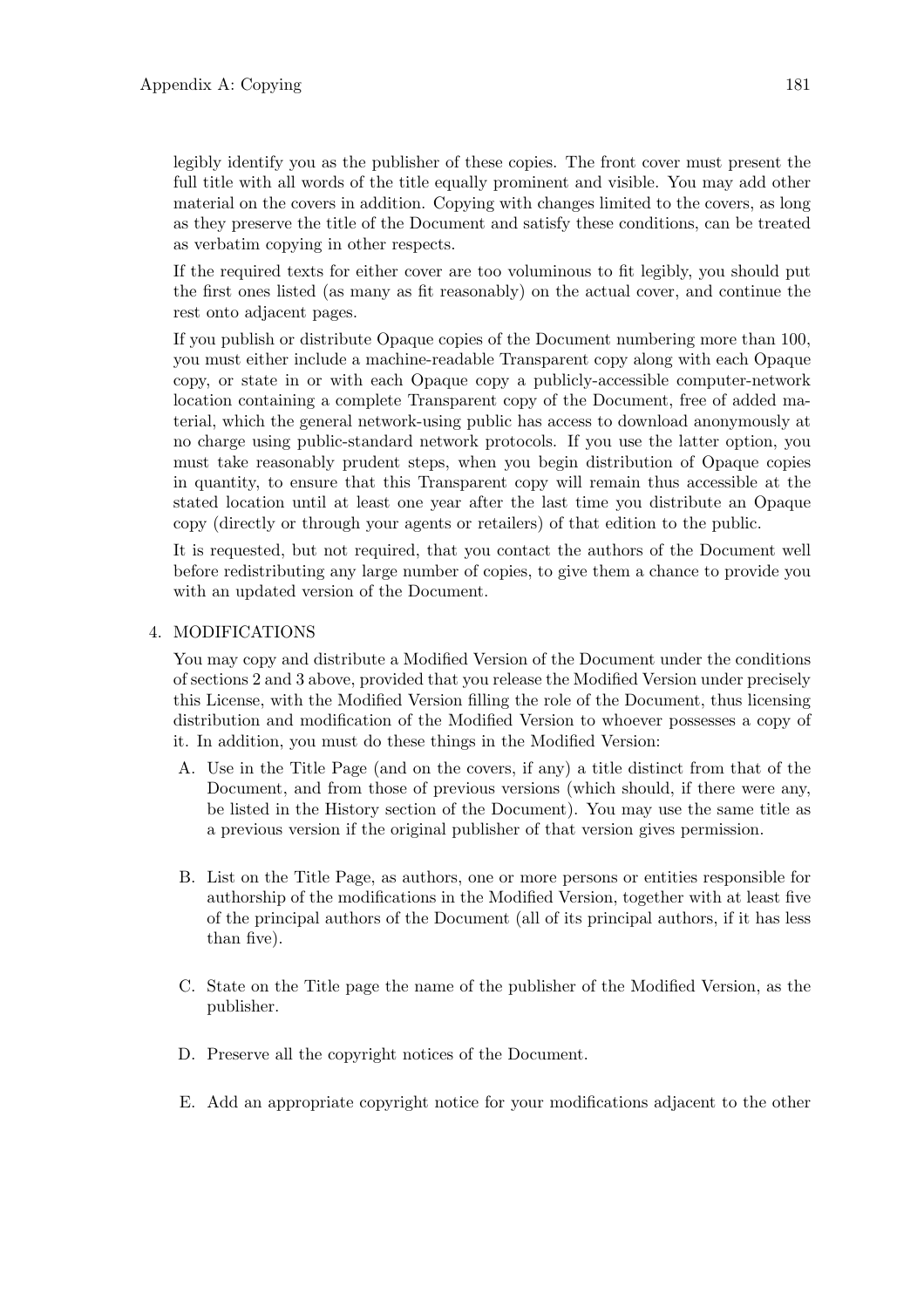copyright notices.

- F. Include, immediately after the copyright notices, a license notice giving the public permission to use the Modified Version under the terms of this License, in the form shown in the Addendum below.
- G. Preserve in that license notice the full lists of Invariant Sections and required Cover Texts given in the Document's license notice.
- H. Include an unaltered copy of this License.
- I. Preserve the section entitled "History", and its title, and add to it an item stating at least the title, year, new authors, and publisher of the Modified Version as given on the Title Page. If there is no section entitled "History" in the Document, create one stating the title, year, authors, and publisher of the Document as given on its Title Page, then add an item describing the Modified Version as stated in the previous sentence.
- J. Preserve the network location, if any, given in the Document for public access to a Transparent copy of the Document, and likewise the network locations given in the Document for previous versions it was based on. These may be placed in the "History" section. You may omit a network location for a work that was published at least four years before the Document itself, or if the original publisher of the version it refers to gives permission.
- K. In any section entitled "Acknowledgements" or "Dedications", preserve the section's title, and preserve in the section all the substance and tone of each of the contributor acknowledgements and/or dedications given therein.
- L. Preserve all the Invariant Sections of the Document, unaltered in their text and in their titles. Section numbers or the equivalent are not considered part of the section titles.
- M. Delete any section entitled "Endorsements". Such a section may not be included in the Modified Version.
- N. Do not retitle any existing section as "Endorsements" or to conflict in title with any Invariant Section.

If the Modified Version includes new front-matter sections or appendices that qualify as Secondary Sections and contain no material copied from the Document, you may at your option designate some or all of these sections as invariant. To do this, add their titles to the list of Invariant Sections in the Modified Version's license notice. These titles must be distinct from any other section titles.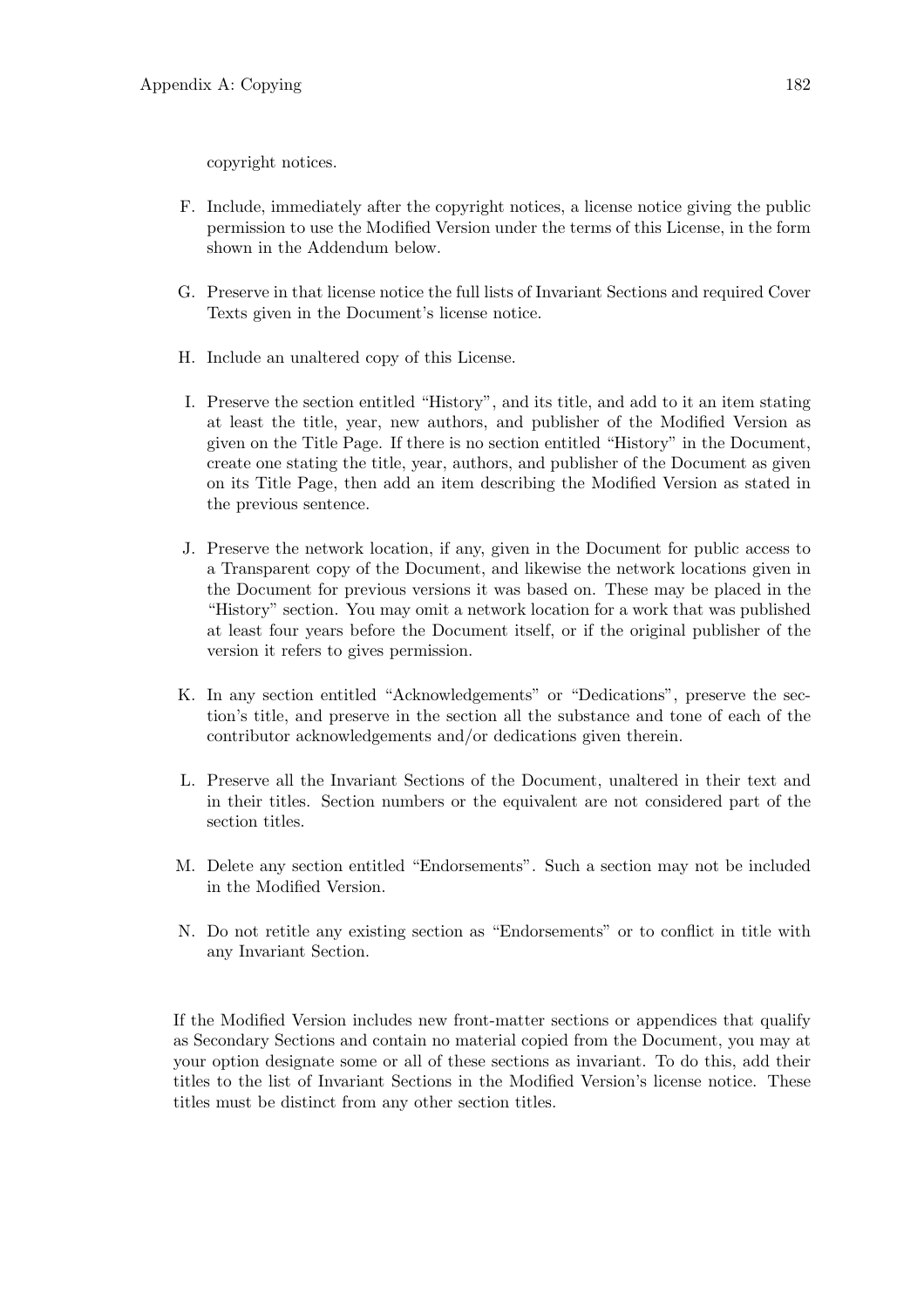You may add a section entitled "Endorsements", provided it contains nothing but endorsements of your Modified Version by various parties–for example, statements of peer review or that the text has been approved by an organization as the authoritative definition of a standard.

You may add a passage of up to five words as a Front-Cover Text, and a passage of up to 25 words as a Back-Cover Text, to the end of the list of Cover Texts in the Modified Version. Only one passage of Front-Cover Text and one of Back-Cover Text may be added by (or through arrangements made by) any one entity. If the Document already includes a cover text for the same cover, previously added by you or by arrangement made by the same entity you are acting on behalf of, you may not add another; but you may replace the old one, on explicit permission from the previous publisher that added the old one.

The author(s) and publisher(s) of the Document do not by this License give permission to use their names for publicity for or to assert or imply endorsement of any Modified Version.

#### 5. COMBINING DOCUMENTS

You may combine the Document with other documents released under this License, under the terms defined in section 4 above for modified versions, provided that you include in the combination all of the Invariant Sections of all of the original documents, unmodified, and list them all as Invariant Sections of your combined work in its license notice.

The combined work need only contain one copy of this License, and multiple identical Invariant Sections may be replaced with a single copy. If there are multiple Invariant Sections with the same name but different contents, make the title of each such section unique by adding at the end of it, in parentheses, the name of the original author or publisher of that section if known, or else a unique number. Make the same adjustment to the section titles in the list of Invariant Sections in the license notice of the combined work.

In the combination, you must combine any sections entitled "History" in the various original documents, forming one section entitled "History"; likewise combine any sections entitled "Acknowledgements", and any sections entitled "Dedications". You must delete all sections entitled "Endorsements."

#### 6. COLLECTIONS OF DOCUMENTS

You may make a collection consisting of the Document and other documents released under this License, and replace the individual copies of this License in the various documents with a single copy that is included in the collection, provided that you follow the rules of this License for verbatim copying of each of the documents in all other respects.

You may extract a single document from such a collection, and distribute it individually under this License, provided you insert a copy of this License into the extracted document, and follow this License in all other respects regarding verbatim copying of that document.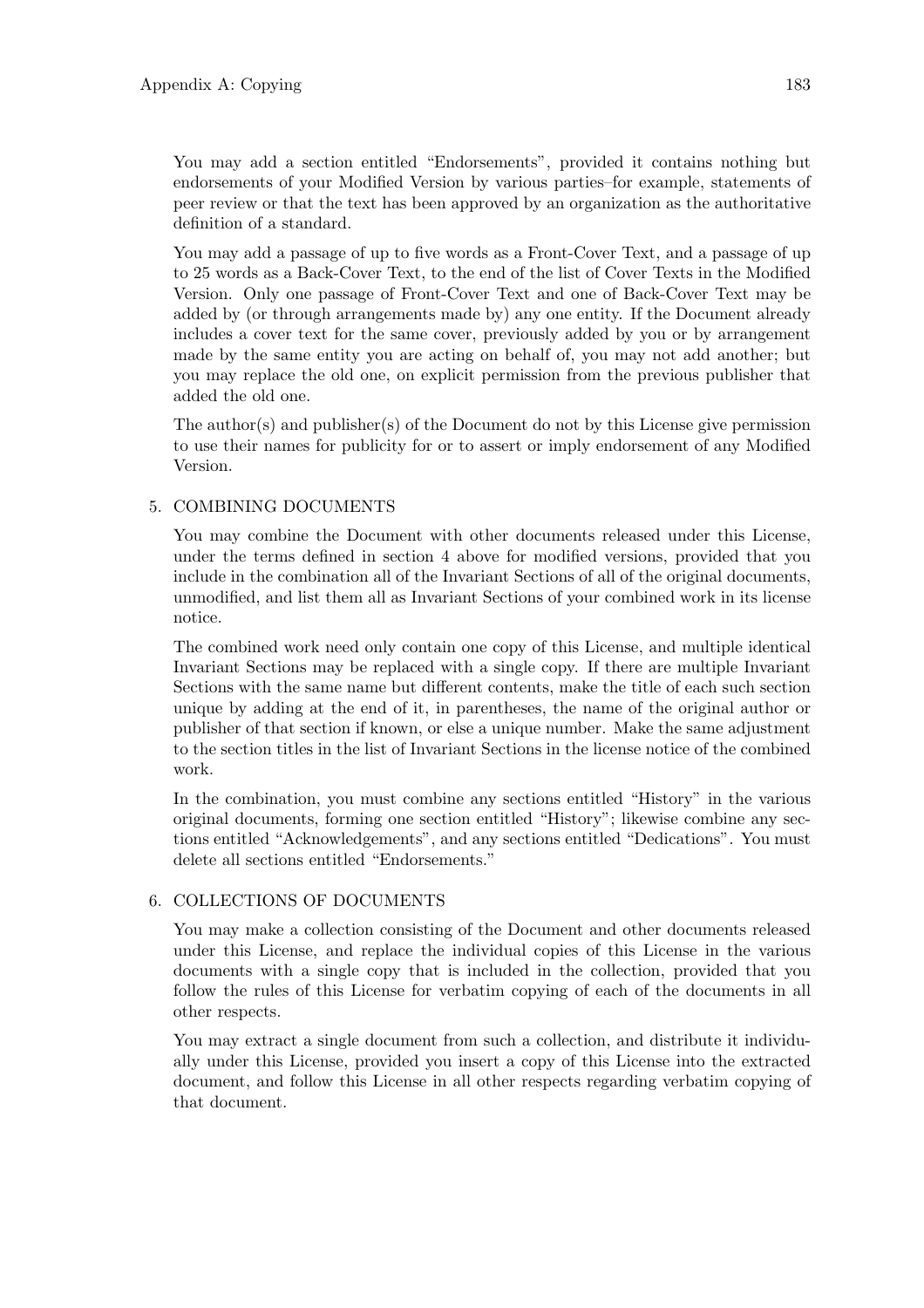#### 7. AGGREGATION WITH INDEPENDENT WORKS

A compilation of the Document or its derivatives with other separate and independent documents or works, in or on a volume of a storage or distribution medium, does not as a whole count as a Modified Version of the Document, provided no compilation copyright is claimed for the compilation. Such a compilation is called an "aggregate", and this License does not apply to the other self-contained works thus compiled with the Document, on account of their being thus compiled, if they are not themselves derivative works of the Document.

If the Cover Text requirement of section 3 is applicable to these copies of the Document, then if the Document is less than one quarter of the entire aggregate, the Document's Cover Texts may be placed on covers that surround only the Document within the aggregate. Otherwise they must appear on covers around the whole aggregate.

#### 8. TRANSLATION

Translation is considered a kind of modification, so you may distribute translations of the Document under the terms of section 4. Replacing Invariant Sections with translations requires special permission from their copyright holders, but you may include translations of some or all Invariant Sections in addition to the original versions of these Invariant Sections. You may include a translation of this License provided that you also include the original English version of this License. In case of a disagreement between the translation and the original English version of this License, the original English version will prevail.

#### 9. TERMINATION

You may not copy, modify, sublicense, or distribute the Document except as expressly provided for under this License. Any other attempt to copy, modify, sublicense or distribute the Document is void, and will automatically terminate your rights under this License. However, parties who have received copies, or rights, from you under this License will not have their licenses terminated so long as such parties remain in full compliance.

#### 10. FUTURE REVISIONS OF THIS LICENSE

The Free Software Foundation may publish new, revised versions of the GNU Free Documentation License from time to time. Such new versions will be similar in spirit to the present version, but may differ in detail to address new problems or concerns. See http://www.gnu.org/copyleft/.

Each version of the License is given a distinguishing version number. If the Document specifies that a particular numbered version of this License "or any later version" applies to it, you have the option of following the terms and conditions either of that specified version or of any later version that has been published (not as a draft) by the Free Software Foundation. If the Document does not specify a version number of this License, you may choose any version ever published (not as a draft) by the Free Software Foundation.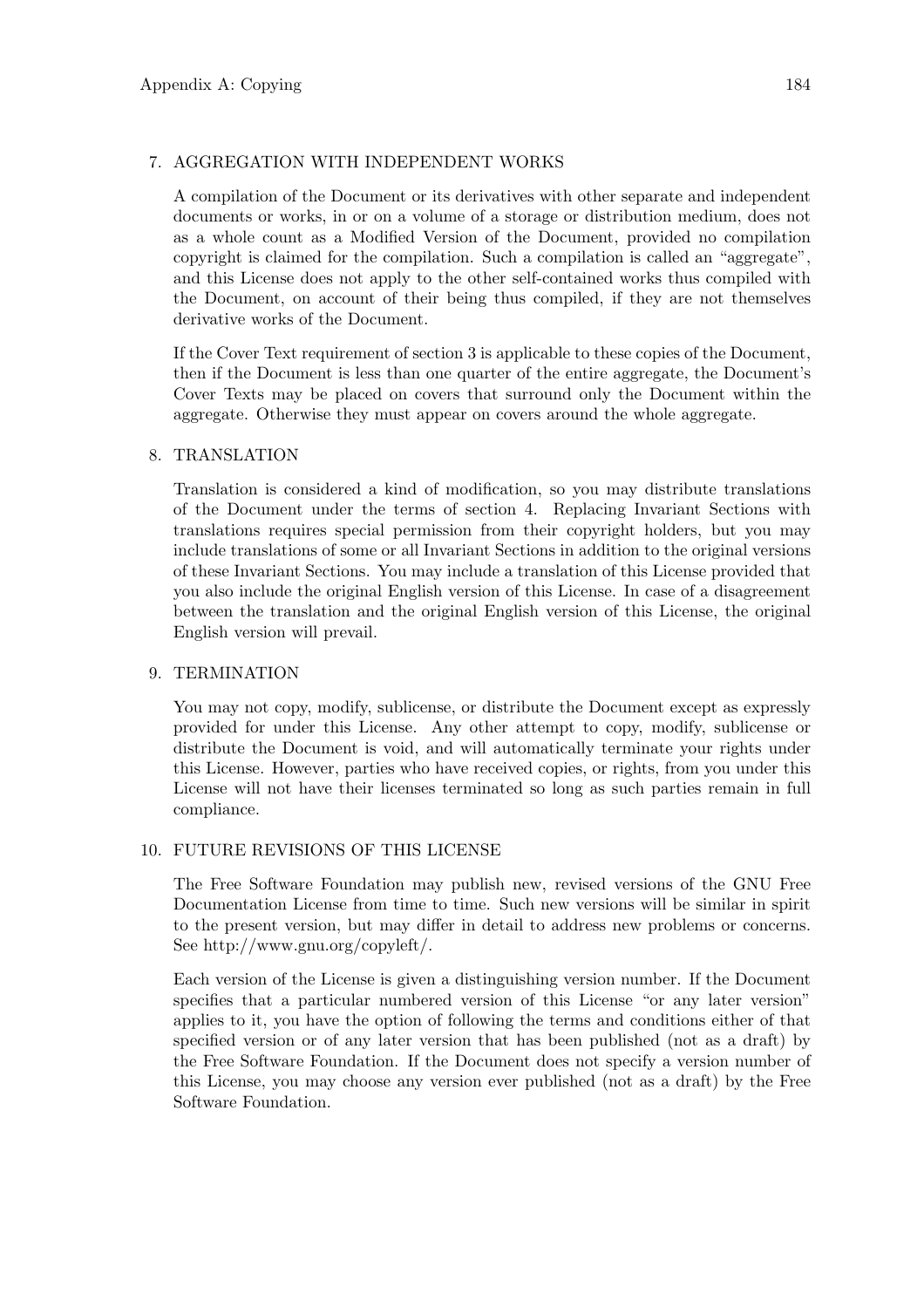#### ADDENDUM: How to use this License for your documents

To use this License in a document you have written, include a copy of the License in the document and put the following copyright and license notices just after the title page:

Copyright (C) year your name. Permission is granted to copy, distribute and/or modify this document under the terms of the GNU Free Documentation License, Version 1.1 or any later version published by the Free Software Foundation; with the Invariant Sections being list their titles, with the Front-Cover Texts being list, and with the Back-Cover Texts being list. A copy of the license is included in the section entitled ''GNU Free Documentation License''.

If you have no Invariant Sections, write "with no Invariant Sections" instead of saying which ones are invariant. If you have no Front-Cover Texts, write "no Front-Cover Texts" instead of "Front-Cover Texts being list"; likewise for Back-Cover Texts.

If your document contains nontrivial examples of program code, we recommend releasing these examples in parallel under your choice of free software license, such as the GNU General Public License, to permit their use in free software.

#### A.3 The Go Text Protocol License

In order to facilitate the use of the Go Text Protocol, the two files ' $gtp.c'$  and ' $gtp.h'$ ' are licensed under the following terms.

Copyright 2001 by the Free Software Foundation.

Permission is hereby granted, free of charge, to any person obtaining a copy of this file 'gtp.x', to deal in the Software without restriction, including without limitation the rights to use, copy, modify, merge, publish, distribute, and/or sell copies of the Software, and to permit persons to whom the Software is furnished to do so, provided that the above copyright notice(s) and this permission notice appear in all copies of the Software and that both the above copyright notice(s) and this permission notice appear in supporting documentation.

THE SOFTWARE IS PROVIDED "AS IS", WITHOUT WARRANTY OF ANY KIND, EXPRESS OR IMPLIED, INCLUDING BUT NOT LIMITED TO THE WARRANTIES OF MERCHANTABILITY, FITNESS FOR A PARTICULAR PURPOSE AND NON-INFRINGEMENT OF THIRD PARTY RIGHTS. IN NO EVENT SHALL THE COPY-RIGHT HOLDER OR HOLDERS INCLUDED IN THIS NOTICE BE LIABLE FOR ANY CLAIM, OR ANY SPECIAL INDIRECT OR CONSEQUENTIAL DAMAGES, OR ANY DAMAGES WHATSOEVER RESULTING FROM LOSS OF USE, DATA OR PROFITS, WHETHER IN AN ACTION OF CONTRACT, NEGLIGENCE OR OTHER TORTIOUS ACTION, ARISING OUT OF OR IN CONNECTION WITH THE USE OR PERFOR-MANCE OF THIS SOFTWARE.

Except as contained in this notice, the name of a copyright holder shall not be used in advertising or otherwise to promote the sale, use or other dealings in this Software without prior written authorization of the copyright holder.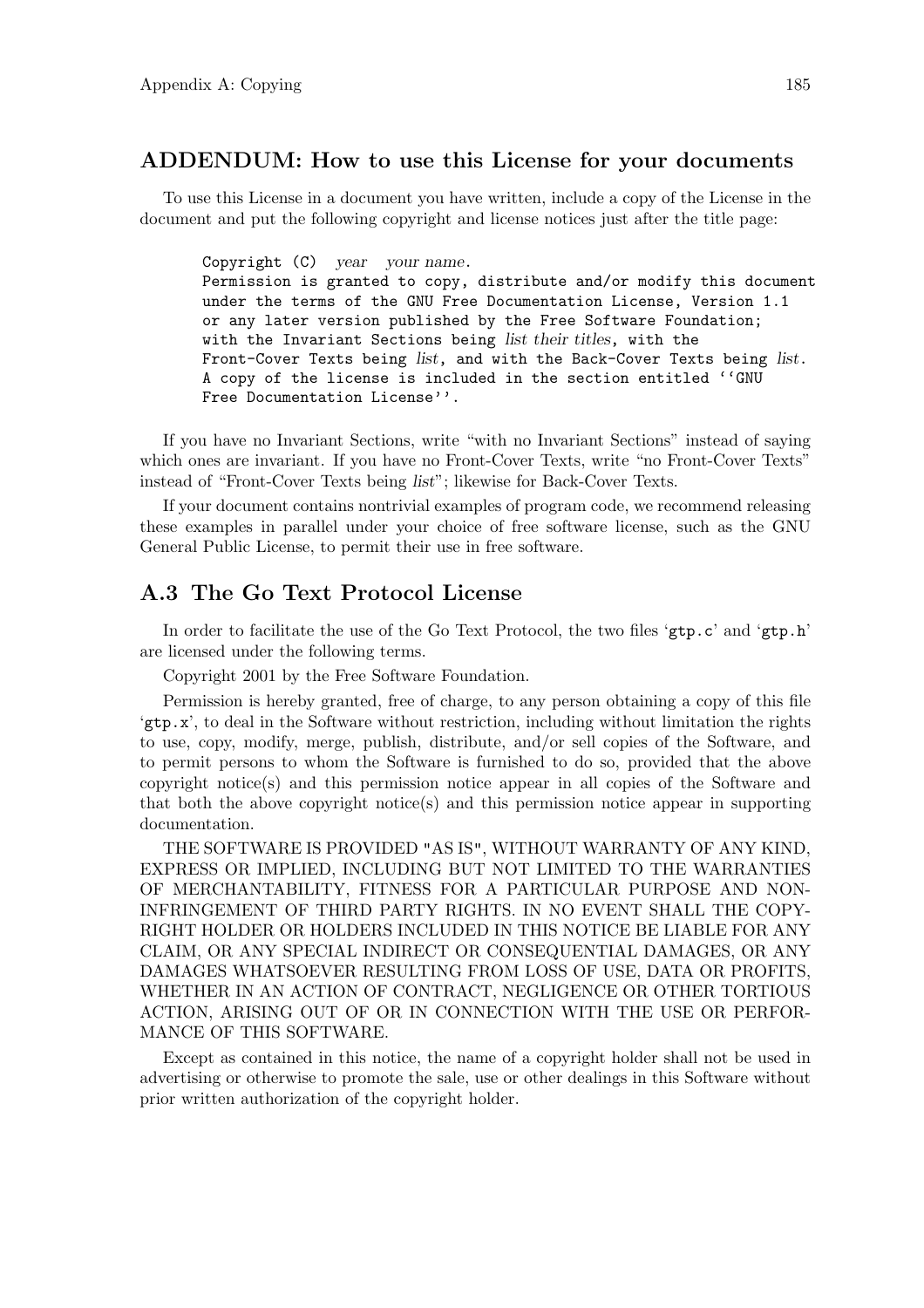# Concept Index

## A

| amalgamation of worms into dragons 72, 74                                                           |
|-----------------------------------------------------------------------------------------------------|
|                                                                                                     |
|                                                                                                     |
| ascii description of shapes $\ldots \ldots \ldots \ldots \ldots \ldots$ 92                          |
|                                                                                                     |
|                                                                                                     |
|                                                                                                     |
|                                                                                                     |
|                                                                                                     |
|                                                                                                     |
|                                                                                                     |
| $automaton \ldots \ldots \ldots \ldots \ldots \ldots \ldots \ldots \ldots \ldots \ldots \ldots 115$ |

### B

## C

| $cache-size \ldots \ldots \ldots \ldots \ldots \ldots \ldots \ldots \ldots \ldots 13$           |  |
|-------------------------------------------------------------------------------------------------|--|
|                                                                                                 |  |
| $CGoban \ldots \ldots \ldots \ldots \ldots \ldots \ldots \ldots \ldots \ldots \ldots \ldots 10$ |  |
|                                                                                                 |  |
| colored display $\ldots \ldots \ldots \ldots \ldots \ldots \ldots \ldots$ 33, 79                |  |
|                                                                                                 |  |
| connection shapes database $\dots \dots \dots \dots$ 92, 104                                    |  |
|                                                                                                 |  |
|                                                                                                 |  |
|                                                                                                 |  |
|                                                                                                 |  |

## D

| debugging options $\ldots \ldots \ldots \ldots \ldots \ldots \ldots \ldots$ 16                                               |
|------------------------------------------------------------------------------------------------------------------------------|
| Debugging the reading code $\ldots \ldots \ldots \ldots \ldots 138$                                                          |
|                                                                                                                              |
| $\text{decide-string} \dots \dots \dots \dots \dots \dots \dots \dots \dots \dots \dots \dots \dots \dots \dots \dots \dots$ |
|                                                                                                                              |
|                                                                                                                              |
|                                                                                                                              |
|                                                                                                                              |
| Depth of reading $\ldots \ldots \ldots \ldots \ldots \ldots \ldots \ldots 122$                                               |
|                                                                                                                              |
|                                                                                                                              |
|                                                                                                                              |

## E

| eliminate the randomness $\ldots \ldots \ldots \ldots \ldots \ldots 109$ |  |
|--------------------------------------------------------------------------|--|
|                                                                          |  |
|                                                                          |  |
|                                                                          |  |
|                                                                          |  |

## F

## G

## H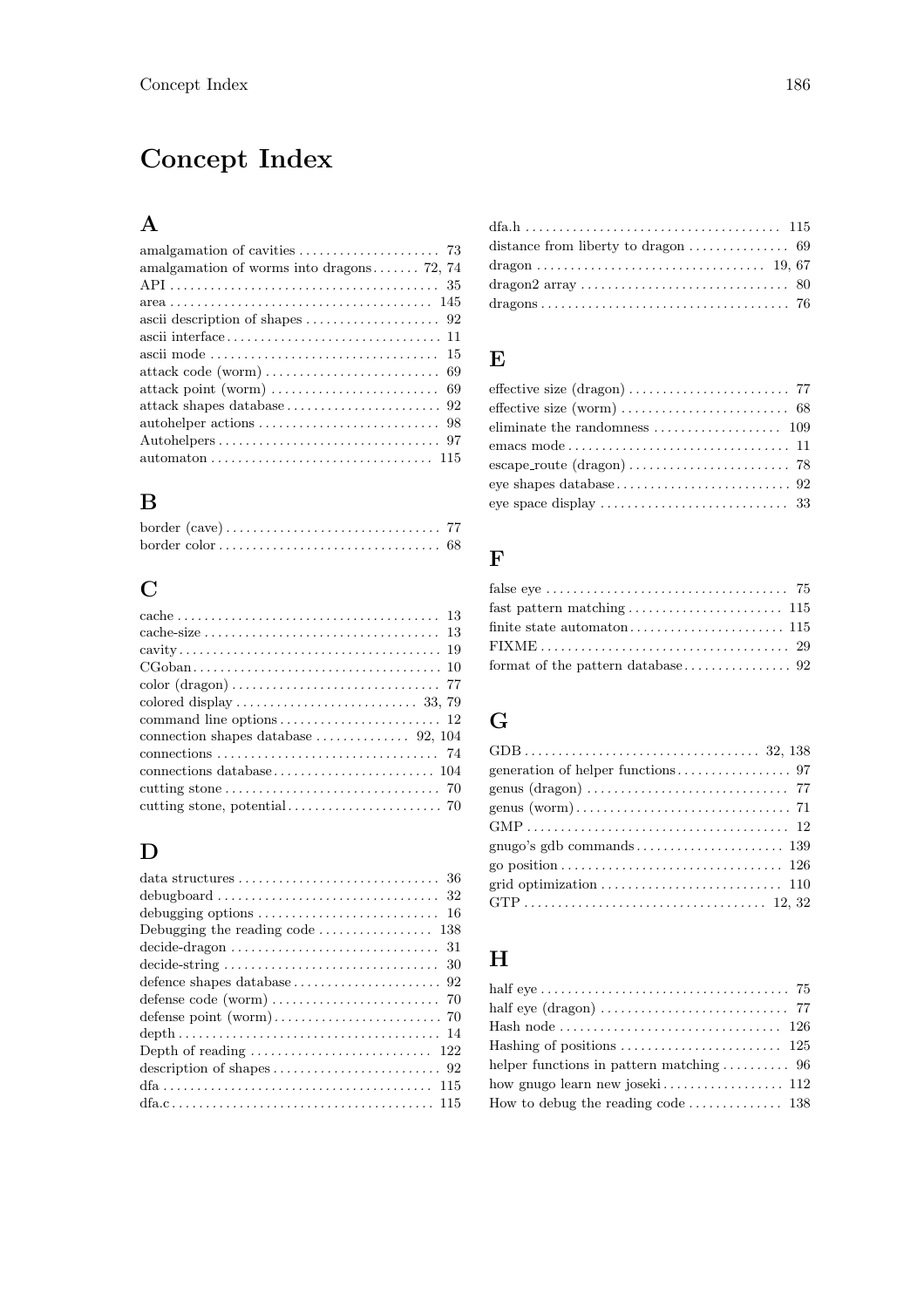## I

## J

| $jago \ldots \ldots \ldots \ldots \ldots \ldots \ldots \ldots \ldots \ldots \ldots \ldots \ldots 12$ |  |  |  |  |  |  |  |  |  |  |  |  |  |  |  |  |
|------------------------------------------------------------------------------------------------------|--|--|--|--|--|--|--|--|--|--|--|--|--|--|--|--|
|                                                                                                      |  |  |  |  |  |  |  |  |  |  |  |  |  |  |  |  |

## K

## L

| $level \ldots \ldots \ldots \ldots \ldots \ldots \ldots \ldots \ldots \ldots \ldots \ldots \ldots 15$ |
|-------------------------------------------------------------------------------------------------------|
|                                                                                                       |
|                                                                                                       |
|                                                                                                       |
|                                                                                                       |
|                                                                                                       |
|                                                                                                       |
|                                                                                                       |
|                                                                                                       |

### M

| moyo display $\ldots \ldots \ldots \ldots \ldots \ldots \ldots \ldots \ldots$ 33 |
|----------------------------------------------------------------------------------|
|                                                                                  |

## O

| owl functions, how to write $\dots \dots \dots \dots \dots \dots \dots$ 142 |  |
|-----------------------------------------------------------------------------|--|
|                                                                             |  |

### P

| pattern matching optimization $\ldots \ldots \ldots \ldots 110$                                   |
|---------------------------------------------------------------------------------------------------|
|                                                                                                   |
|                                                                                                   |
|                                                                                                   |
|                                                                                                   |
|                                                                                                   |
|                                                                                                   |
| potential cutting stone $\ldots \ldots \ldots \ldots \ldots \ldots$ 70                            |
| $product \ldots \ldots \ldots \ldots \ldots \ldots \ldots \ldots \ldots \ldots \ldots \ldots 115$ |

### R

| Reading optimisation $\ldots \ldots \ldots \ldots \ldots \ldots \ldots$ 125 |  |
|-----------------------------------------------------------------------------|--|
|                                                                             |  |
|                                                                             |  |
|                                                                             |  |
|                                                                             |  |
|                                                                             |  |
|                                                                             |  |

## S

| speedup of reading process $\dots \dots \dots \dots \dots \dots$ 125 |
|----------------------------------------------------------------------|
|                                                                      |
|                                                                      |
|                                                                      |
|                                                                      |
|                                                                      |
| symmetry and transformations of shapes $\dots$ 109                   |
|                                                                      |

### T

| teaching josekis to GNU Go $\dots \dots \dots \dots \dots \dots$ 112 |  |
|----------------------------------------------------------------------|--|
|                                                                      |  |
| The Go Modem Protocol and Go Text Protocol                           |  |
|                                                                      |  |
|                                                                      |  |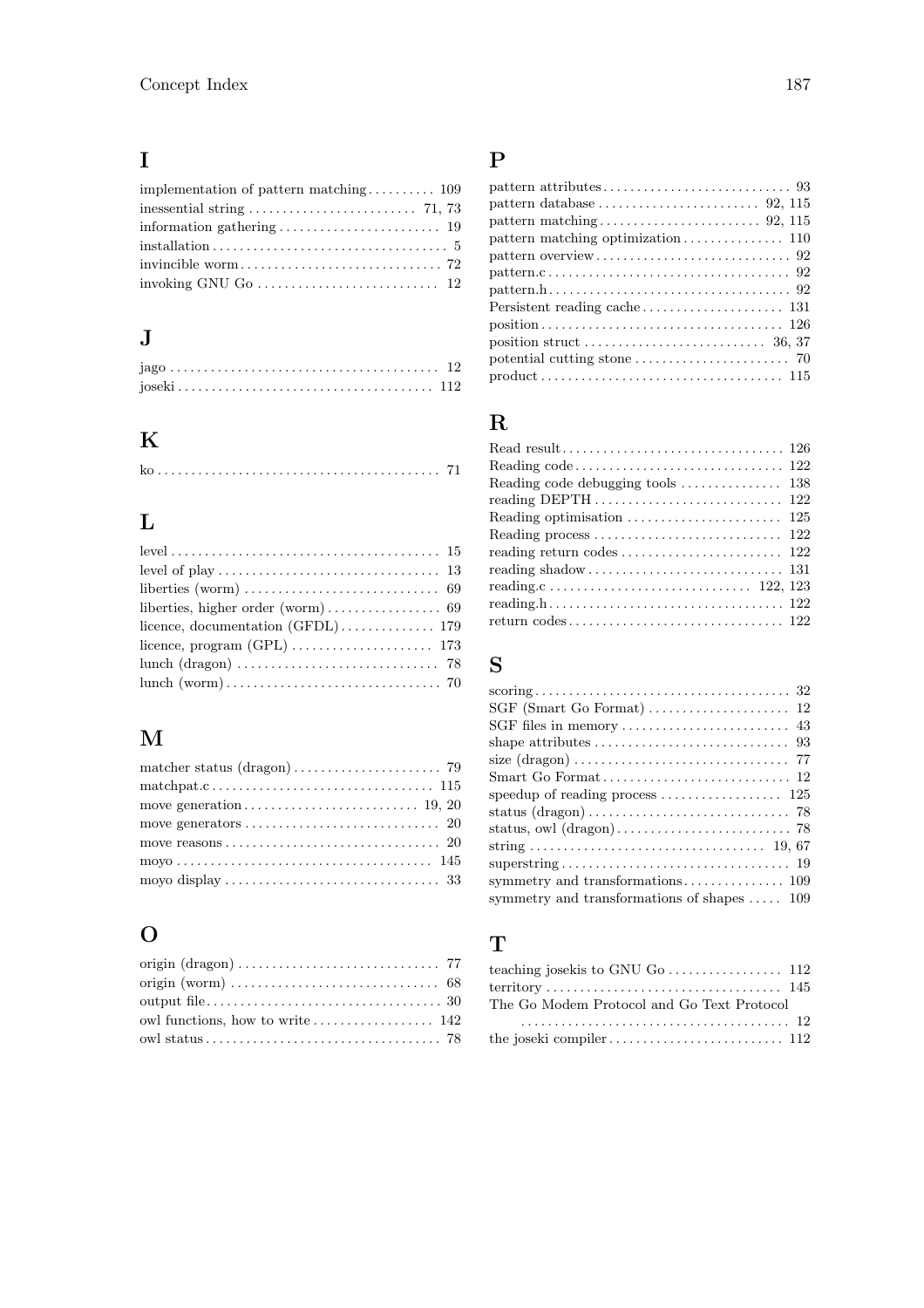| Transposition table $\ldots \ldots \ldots \ldots \ldots \ldots \ldots \ldots 125$ |  |
|-----------------------------------------------------------------------------------|--|
|                                                                                   |  |
|                                                                                   |  |
| tuning the pattern database $\dots \dots \dots \dots \dots \dots \dots$ 106       |  |
|                                                                                   |  |
|                                                                                   |  |

## $\mathbf U$

|  |  | Usage of the stack in reading $\ldots \ldots \ldots \ldots 122$ |  |  |  |  |  |
|--|--|-----------------------------------------------------------------|--|--|--|--|--|
|  |  |                                                                 |  |  |  |  |  |

### W

### Z

|  |  | Zobrist hashing algorithm $\ldots \ldots \ldots \ldots \ldots 125$ |  |
|--|--|--------------------------------------------------------------------|--|
|--|--|--------------------------------------------------------------------|--|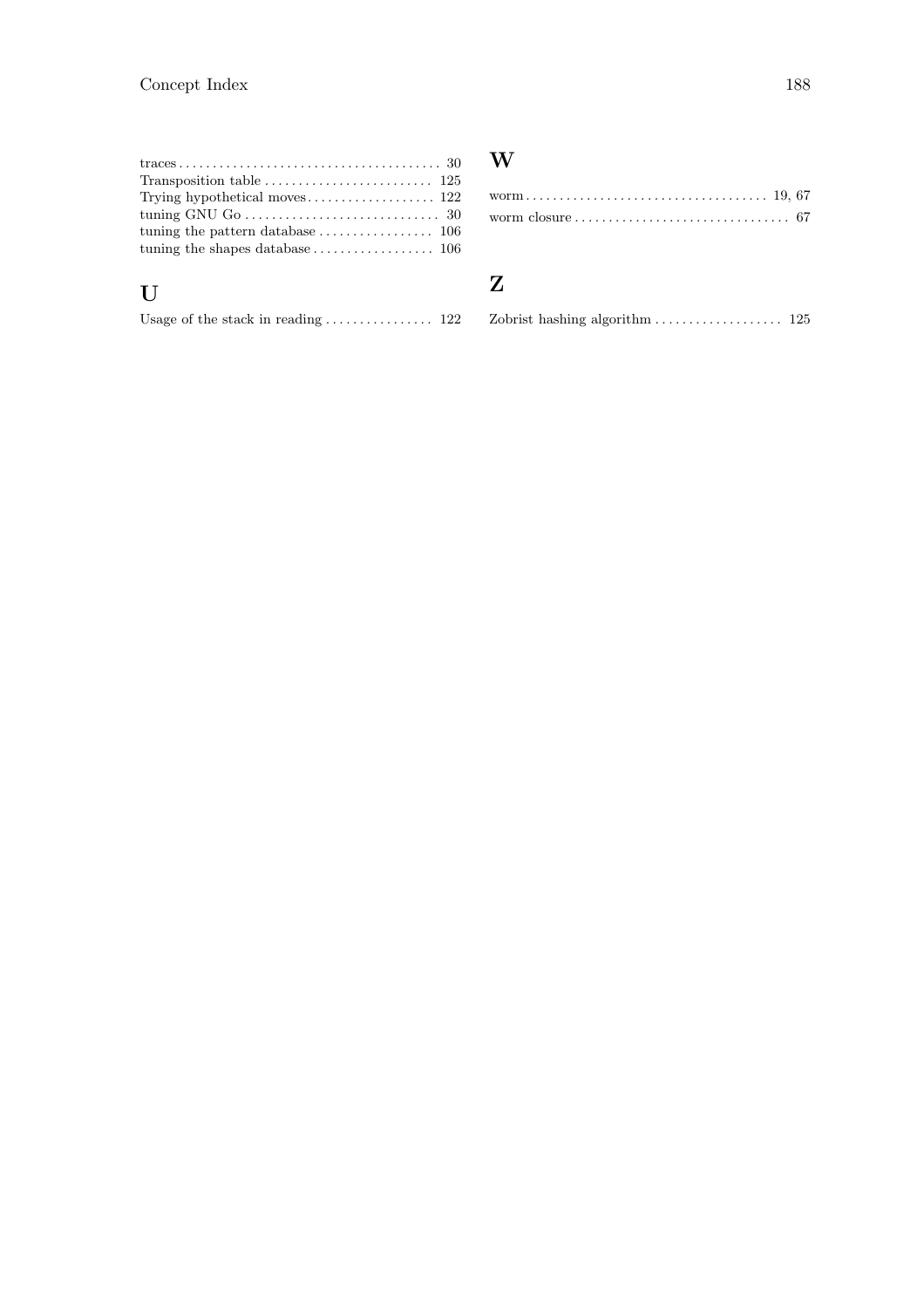# Functions Index

## A

| accumulate_influence<br>149           |
|---------------------------------------|
| accurate_approxlib<br>158             |
| 63<br>add_antisuji_move               |
| 63<br>add_attack_either_move          |
| 63<br>add_block_territory_move        |
| 63<br>add_connection_move             |
| 63<br>add_cut_move                    |
| 63<br>add_defend_both_move            |
| 62<br>add_defense_move                |
| 63<br>add_expand_moyo_move            |
| 63<br>add_expand_territory_move       |
| 63<br>add_followup_value              |
| add_half_eye<br>90                    |
| 62                                    |
| 64<br>add_move_reason                 |
| 63<br>add_semeai_move                 |
| 63<br>add_shape_value                 |
| add_stone<br>50                       |
| 63<br>add_strategical_attack_move     |
| 63<br>add_strategical_defense_move    |
| 63<br>add_vital_eye_move              |
| amalgamate_most_valuable_helper<br>74 |
| approxlib<br>54                       |
| 160                                   |
| 137                                   |
| atari_atari_confirm_safety<br>137     |
| 138<br>atari_atari_try_combination    |
| 136                                   |
| 136<br>attack_and_defend              |
| 137<br>attack_either                  |
| 62<br>attack_move_known               |
| 124                                   |
| 124                                   |
| 124                                   |

## B

### C

| change_defense $\dots\dots\dots\dots\dots\dots\dots\dots\dots\dots\ 156$           |  |
|------------------------------------------------------------------------------------|--|
|                                                                                    |  |
|                                                                                    |  |
| $clear_{\text{move}_{\text{reasons}}\dots\dots\dots\dots\dots\dots\dots\dots\,62}$ |  |
| $\verb compute_dragon_sstatus   \dots, \dots, \dots, \dots, \ 80$                  |  |

| $compute\_escape\_potential \dots \dots \dots \dots \dots \ 80$                        |
|----------------------------------------------------------------------------------------|
| $compute\_eyes \ldots \ldots \ldots \ldots \ldots \ldots \ldots \ldots \ldots \ 89$    |
|                                                                                        |
| $\texttt{compute\_initial\_influence} \dots \dots \dots \dots \ 19, \ 150$             |
|                                                                                        |
| $\texttt{confirm\_safety} \dots \dots \dots \dots \dots \dots \dots \dots \dots \ 158$ |
| $connection\_value2 \ldots \ldots \ldots \ldots \ldots \ldots \ldots \ldots \quad 65$  |
|                                                                                        |
| $countstone s \dots \dots \dots \dots \dots \dots \dots \dots \dots \dots \dots \ 53$  |
| $cut\_connect\_callback. \dots \dots \dots \dots \dots \dots \dots \ 106$              |
|                                                                                        |

### D

| debug_influence_move<br>150                                                                                                     |
|---------------------------------------------------------------------------------------------------------------------------------|
| decrease_depth_values<br>158                                                                                                    |
| defend_against<br>156                                                                                                           |
| 124                                                                                                                             |
| $\texttt{defined2} \dots \dots \dots \dots \dots \dots \dots \dots \dots \dots \dots \dots \dots \dots \dots \dots \dots \dots$ |
| defend $3 \ldots \ldots \ldots \ldots \ldots \ldots \ldots \ldots \ldots \ldots \ldots \ldots 124$                              |
| $defense_move_known \ldots \ldots \ldots \ldots \ldots \ldots \ldots \quad 62$                                                  |
| do_remove_false_attack_and_defense_moves                                                                                        |
|                                                                                                                                 |
| does_attack<br>156                                                                                                              |
|                                                                                                                                 |
| 156                                                                                                                             |
| double_atari<br>158                                                                                                             |
|                                                                                                                                 |
| dragon_safety<br>-65                                                                                                            |
|                                                                                                                                 |

### E

| $effective_\text{dragon\_size}\dots\dots\dots\dots\dots\dots\dots65$        |
|-----------------------------------------------------------------------------|
|                                                                             |
|                                                                             |
| estimate_strategical_value 66                                               |
| estimate_territorial_value $60, 65$                                         |
|                                                                             |
| $examine_cavity \dots \dots \dots \dots \dots \dots \dots \dots \dots \ 80$ |
|                                                                             |
|                                                                             |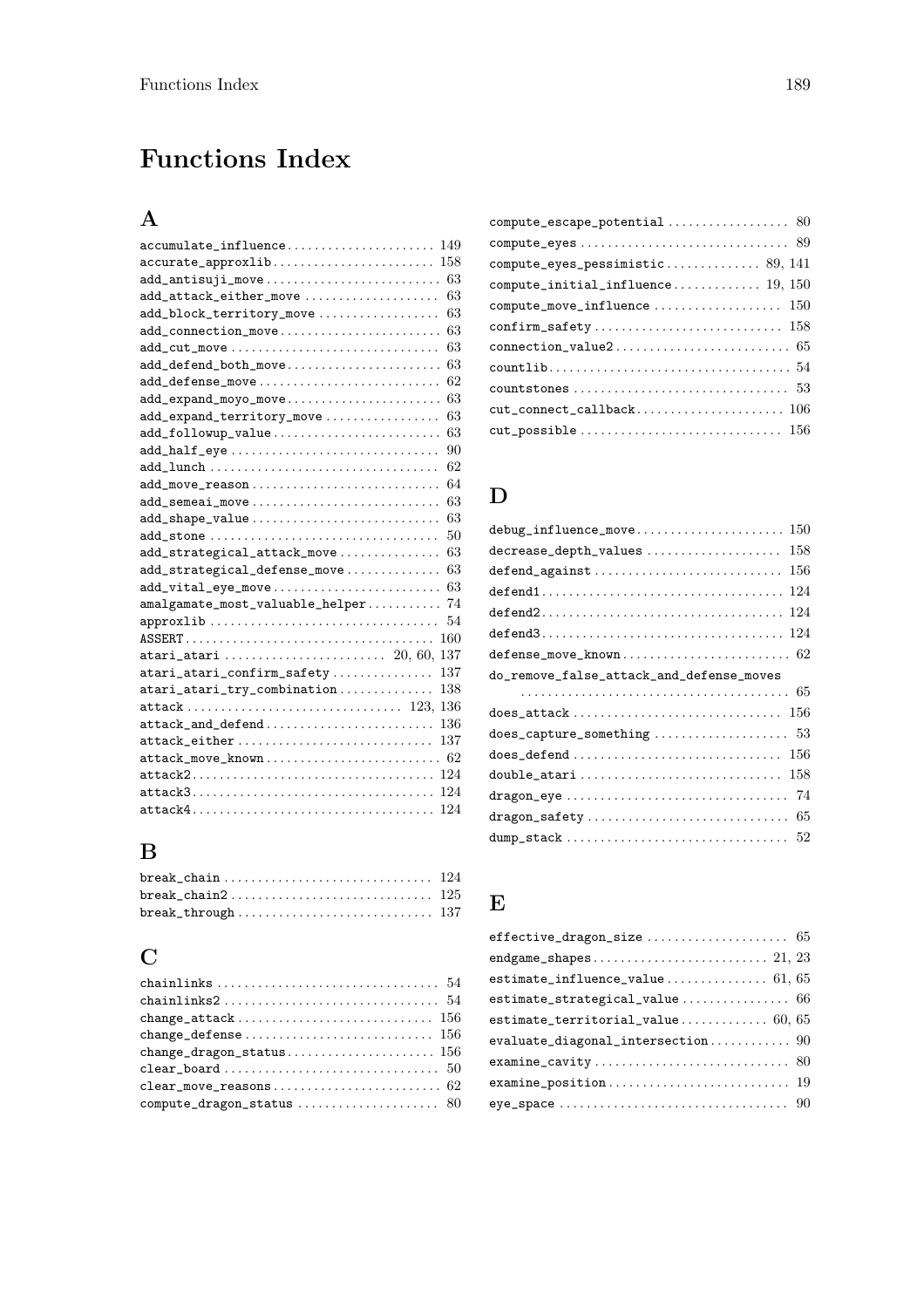### F

| $\texttt{find\_cap2} \dots \dots \dots \dots \dots \dots \dots \dots \dots \dots \quad 124$                    |
|----------------------------------------------------------------------------------------------------------------|
|                                                                                                                |
| $find\_connections \dots \dots \dots \dots \dots \dots \dots \dots \dots \dots$<br>106                         |
| $find\_cuts$<br>106                                                                                            |
|                                                                                                                |
| find_dragon<br>-64                                                                                             |
| $\verb"find\_eye{}.\dots\dots\dots\dots\dots\dots\dots\dots\dots\ 64$                                          |
| 157                                                                                                            |
| 65<br>$find\_more\_attack\_and\_define\_moves \dots \dots$                                                     |
| find_origin<br>53                                                                                              |
| find_reason<br>64                                                                                              |
| find_semeai<br>64                                                                                              |
| find_worm<br>64                                                                                                |
| find_worm_pair<br>64                                                                                           |
| 54                                                                                                             |
| 53<br>findstones                                                                                               |
| -95                                                                                                            |
| ${\tt fuseki} \ldots \ldots \ldots \ldots \ldots \ldots \ldots \ldots \ldots \ldots \ldots \ldots \; {\tt 20}$ |
|                                                                                                                |

## G

| gameinfo_load_sgfheader<br>42                                                          |
|----------------------------------------------------------------------------------------|
| 42<br>gameinfo_play_move                                                               |
| gameinfo_play_sgftree<br>42                                                            |
| gameinfo_print<br>41                                                                   |
|                                                                                        |
|                                                                                        |
|                                                                                        |
|                                                                                        |
|                                                                                        |
| $gg\_gettime of day \ldots \ldots \ldots \ldots \ldots \ldots \ldots \ldots \quad 159$ |
|                                                                                        |
|                                                                                        |
|                                                                                        |
|                                                                                        |
|                                                                                        |
| gnugo_examine_position<br>40                                                           |
|                                                                                        |
| 40<br>gnugo_force_to_globals                                                           |
|                                                                                        |
|                                                                                        |
|                                                                                        |
|                                                                                        |
|                                                                                        |
|                                                                                        |
|                                                                                        |
|                                                                                        |
|                                                                                        |
| gnugo_sethand $\ldots \ldots \ldots \ldots \ldots \ldots \ldots \ldots \ldots 39$      |

| $gnugo_who_wins \ldots \ldots \ldots \ldots \ldots \ldots \ldots \ldots \quad 40$ |  |
|-----------------------------------------------------------------------------------|--|
|                                                                                   |  |

### H

| 129<br>hashdata_compare                                                      |
|------------------------------------------------------------------------------|
| 129<br>hashdata_diff_dump                                                    |
| 129<br>hashdata_invert_stone                                                 |
| hashdata_recalc<br>129                                                       |
| 129<br>hashdata_remove_ko                                                    |
| 129<br>hashdata_set_ko                                                       |
| 129                                                                          |
| 130                                                                          |
| 130<br>hashnode_search                                                       |
| 129<br>hashposition_dump                                                     |
| hashtable_clear<br>130                                                       |
| hashtable_clear_if_full<br>130                                               |
| hashtable_dump<br>130                                                        |
| 130<br>$hashtable{\_}enter{\_}position{\_}\ldots{\_}\ldots{\_}\ 127,$        |
| hashtable_init<br>129                                                        |
| hashtable_new<br>129                                                         |
| ${\tt hashtable\_search}\ \dots \dots \dots \dots \dots \dots \ 127, \, 130$ |

### I

| $incremental{\_}order{\_}moves \dots \dots \dots \dots \dots \dots 54$         |  |
|--------------------------------------------------------------------------------|--|
|                                                                                |  |
| influence_area_color<br>150                                                    |  |
| influence_delta_area<br>150                                                    |  |
| influence_delta_moyo<br>150                                                    |  |
| 150<br>influence_delta_strict_area                                             |  |
| 150<br>influence_delta_strict_moyo                                             |  |
| 150<br>influence_delta_territory                                               |  |
| influence_moyo_color<br>150                                                    |  |
| 150<br>influence_territory_color                                               |  |
| init_gnugo<br>36                                                               |  |
| is_antisuji_move<br>66                                                         |  |
| 53<br>$is$ <sub>1</sub> llegal_ko_capture                                      |  |
|                                                                                |  |
|                                                                                |  |
|                                                                                |  |
|                                                                                |  |
|                                                                                |  |
| $is\_worm\_origin \dots \dots \dots \dots \dots \dots \dots \dots \dots \ 158$ |  |

## J

|--|--|--|--|--|--|--|--|--|--|--|--|--|--|--|--|--|--|--|--|--|--|--|--|--|--|--|--|--|--|--|--|--|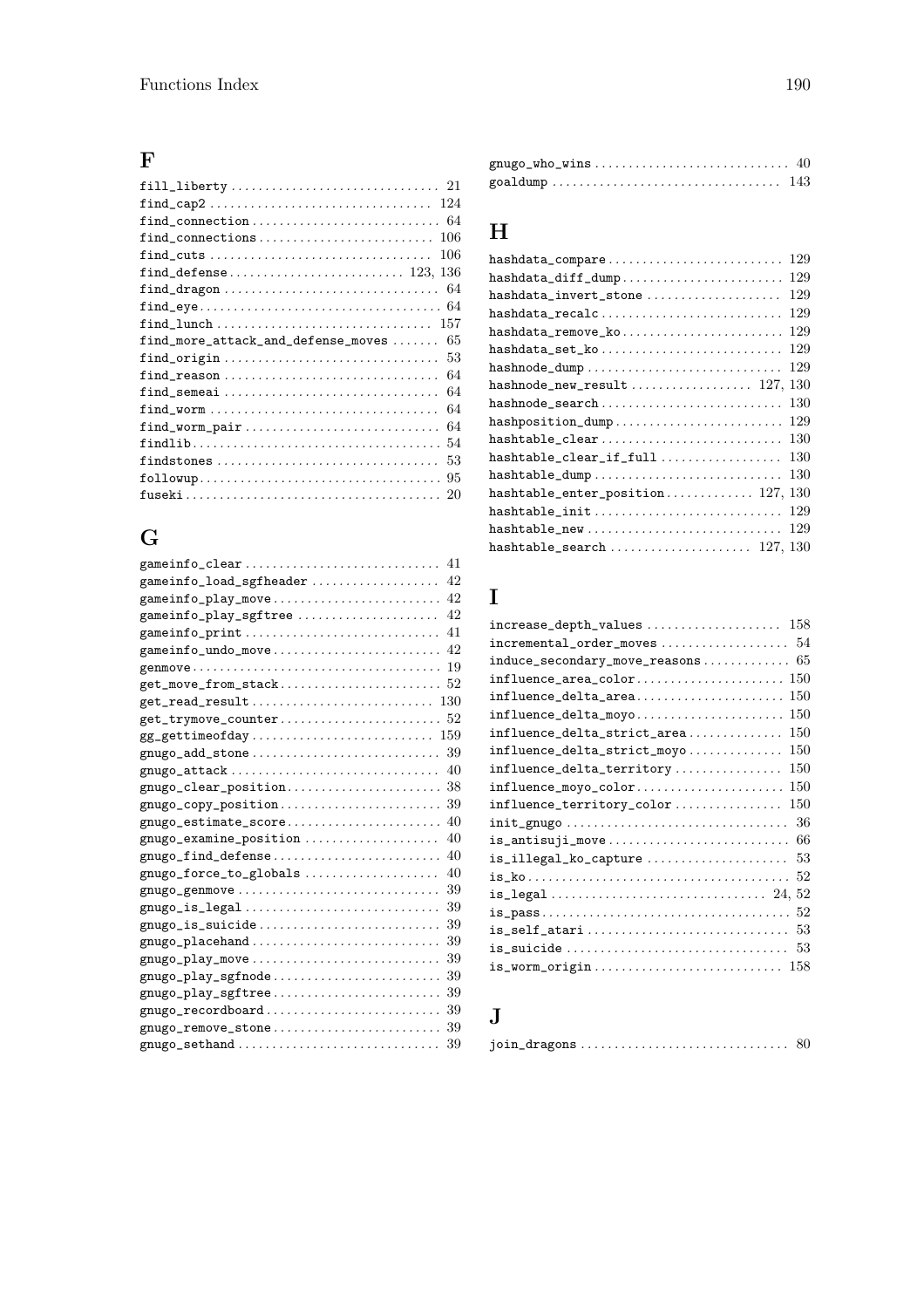#### K

|--|--|--|--|--|--|--|--|--|--|--|--|--|--|--|--|--|--|--|

#### L

#### M

| $marginal\_eye\_space \dots \dots \dots \dots \dots \dots \dots \dots \dots \dots \dots \dots \dots$ |  |
|------------------------------------------------------------------------------------------------------|--|
|                                                                                                      |  |
|                                                                                                      |  |
|                                                                                                      |  |
|                                                                                                      |  |
| $\texttt{modify\_depth\_values} \dots \dots \dots \dots \dots \dots \dots \ 158$                     |  |
| $\texttt{modify\_eye\_spaces1} \dots \dots \dots \dots \dots \dots \dots \ 106$                      |  |
|                                                                                                      |  |
| $move\_reason\_known \dots \dots \dots \dots \dots \dots \dots \dots \ 64$                           |  |
|                                                                                                      |  |

#### N

| $neighbor_of_string \ldots \ldots \ldots \ldots \ldots \ldots \ldots 53$ |  |
|--------------------------------------------------------------------------|--|
|--------------------------------------------------------------------------|--|

#### O

| OTHER_COLOR $\ldots \ldots \ldots \ldots \ldots \ldots \ldots \ldots \ldots \ldots 37$    |
|-------------------------------------------------------------------------------------------|
|                                                                                           |
| owl_attack 141, 143                                                                       |
| $ov1$ <sub>c</sub> connection_defends  143                                                |
|                                                                                           |
|                                                                                           |
| $\texttt{owl\_does\_defined} \dots \dots \dots \dots \dots \dots \dots \dots \dots \ 143$ |
|                                                                                           |
|                                                                                           |
| owl_substantial 144                                                                       |
| owl_threaten_attack 143                                                                   |
|                                                                                           |

### P

| popgo $\ldots \ldots \ldots \ldots \ldots \ldots \ldots \ldots \ldots \ldots \ldots \quad 24, 52$ |
|---------------------------------------------------------------------------------------------------|
| $print\_eye \ldots \ldots \ldots \ldots \ldots \ldots \ldots \ldots \ldots \quad 89$              |
| propagate_worm 80                                                                                 |

#### proper\_eye\_space . . . . . . . . . . . . . . . . . . . . . . . . . . . 90  $propogate\_eye \dots \dots \dots \dots \dots \dots \dots \dots \dots \dots \dots \ 89$  $pure\_persistent\_reading\_cache \ldots \ldots \ldots \quad 131$

#### R

| 129<br>read_result_dump                                                                             |
|-----------------------------------------------------------------------------------------------------|
| 130                                                                                                 |
| 130                                                                                                 |
| readsgffile<br>46                                                                                   |
| 62<br>remove_attack_move                                                                            |
| remove_defense_move<br>62                                                                           |
| remove_eyepoint<br>90                                                                               |
| remove_half_eye<br>90                                                                               |
| 62                                                                                                  |
| $remove\_move\_reason \dots \dots \dots \dots \dots \dots \dots \dots \ 64$                         |
| remove_opponent_attack_and_defense_moves                                                            |
| 65                                                                                                  |
| remove_stone<br>50                                                                                  |
| 52<br>reset_trymove_counter                                                                         |
| $\verb restore_depth_vvalues  \dots \dots \dots \dots \dots \dots \dots \ 158$                      |
| review_move_reasons<br>-64                                                                          |
| revise_semeai<br>21                                                                                 |
| 130                                                                                                 |
| 130                                                                                                 |
| 130<br>$rr\_get\_routine \dots \dots \dots \dots \dots \dots \dots \dots \dots$                     |
| $\verb+rr_get_stackp+ \ldots \ldots \ldots \ldots \ldots \ldots \ldots \ldots \ldots \ldots$<br>130 |
|                                                                                                     |

#### S

| 124<br>safe_move                                                   |
|--------------------------------------------------------------------|
| 158                                                                |
|                                                                    |
| 158<br>same_worm                                                   |
| 131<br>search_persistent_reading_cache                             |
|                                                                    |
| 64                                                                 |
| 64                                                                 |
| 64                                                                 |
| $set\_minimum\_territorial\_value$ 64                              |
| $set{\_temparray\_\_depth{\_}values\ldots\ldots\ldots\ldots\_158}$ |
| setup_board<br>50                                                  |
| sgf_write_header<br>46                                             |
| sgfAddChild<br>46                                                  |
| sgfAddComment<br>46                                                |
| 45<br>sgfAddPlay                                                   |
| sgfAddPlayLast<br>45                                               |
| 44<br>sgfAddProperty                                               |
| sgfAddPropertyFloat<br>44                                          |
| sgfAddPropertyInt<br>44                                            |
| 45<br>sgfAddStone                                                  |
| sgfBoardChar<br>46                                                 |
|                                                                    |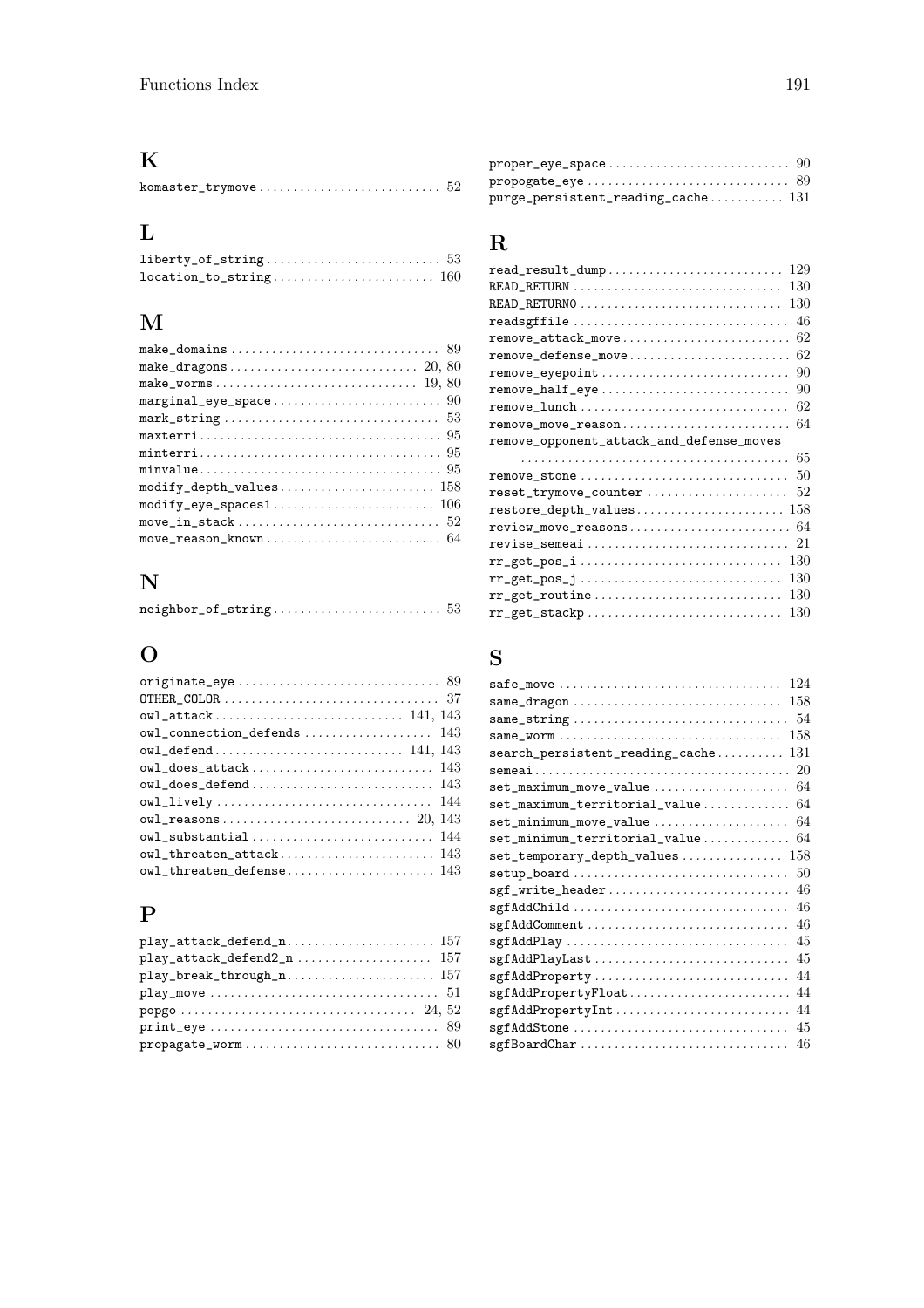| sgfBoardText                                                                                       | 46 |
|----------------------------------------------------------------------------------------------------|----|
| sgfCircle                                                                                          | 45 |
| $\texttt{sgfCreateHeaderNode}\dots\dots\dots\dots\dots\dots\dots \dots \ 46$                       |    |
| sgfGetCharProperty                                                                                 | 44 |
| sgfGetFloatProperty 44                                                                             |    |
| sgfGetIntProperty                                                                                  | 44 |
|                                                                                                    |    |
| sgfMkProperty                                                                                      | 44 |
| sgfNewNode                                                                                         | 44 |
|                                                                                                    |    |
| $sgf0$ verwritePropertyFloat  45                                                                   |    |
| sgf0verwritePropertyInt  45                                                                        |    |
|                                                                                                    |    |
|                                                                                                    |    |
| sgfPrintCommentProperty                                                                            | 45 |
| $sgfRoot \ldots \ldots \ldots \ldots \ldots \ldots \ldots \ldots \ldots \ldots \ldots \ldots \ 44$ |    |
| sgfSquare                                                                                          | 45 |
|                                                                                                    |    |
|                                                                                                    |    |
| sgftree_clear                                                                                      | 47 |
| sgftree_readfile                                                                                   | 47 |
| sgftreeAddComment                                                                                  | 48 |
| sgftreeAddPlay                                                                                     | 47 |
| sgftreeAddPlayLast                                                                                 | 47 |
| sgftreeAddStone                                                                                    | 48 |
| sgftreeBoardChar                                                                                   | 48 |
| sgftreeBoardNumber 48                                                                              |    |
| sgftreeBoardText                                                                                   | 48 |
| sgftreeCircle                                                                                      | 48 |
| sgftreeCreateHeaderNode                                                                            | 48 |
| sgftreeMark                                                                                        | 48 |
| sgftreeNodeCheck                                                                                   | 47 |
| sgftreeSetLastNode 48                                                                              |    |
| sgftreeSquare                                                                                      | 48 |
| sgftreeStartVariant 48                                                                             |    |
| sgftreeStartVariantFirst                                                                           | 48 |
| sgftreeTriangle                                                                                    | 48 |

| sgf $Triangle \ldots \ldots \ldots \ldots \ldots \ldots \ldots \ldots \ldots \ldots \quad 46$ |
|-----------------------------------------------------------------------------------------------|
| $sgfWriteResult \dots \dots \dots \dots \dots \dots \dots \dots \dots \dots \ 45$             |
|                                                                                               |
|                                                                                               |
|                                                                                               |
|                                                                                               |
|                                                                                               |
|                                                                                               |
|                                                                                               |
|                                                                                               |
| store_persistent_reading_cache 131                                                            |
| strategically_sound_defense 65                                                                |

#### T

| $topological\_eye \ldots \ldots \ldots \ldots \ldots \ldots \ldots \ldots \ldots 90$          |
|-----------------------------------------------------------------------------------------------|
|                                                                                               |
|                                                                                               |
| $tryko \ldots \ldots \ldots \ldots \ldots \ldots \ldots \ldots \ldots \ldots \ldots 51$       |
| trymove $\ldots \ldots \ldots \ldots \ldots \ldots \ldots \ldots \ldots \ldots \ldots$ 24, 51 |

#### U

|--|

#### V

| vital_chain 144, 159 |
|----------------------|

### W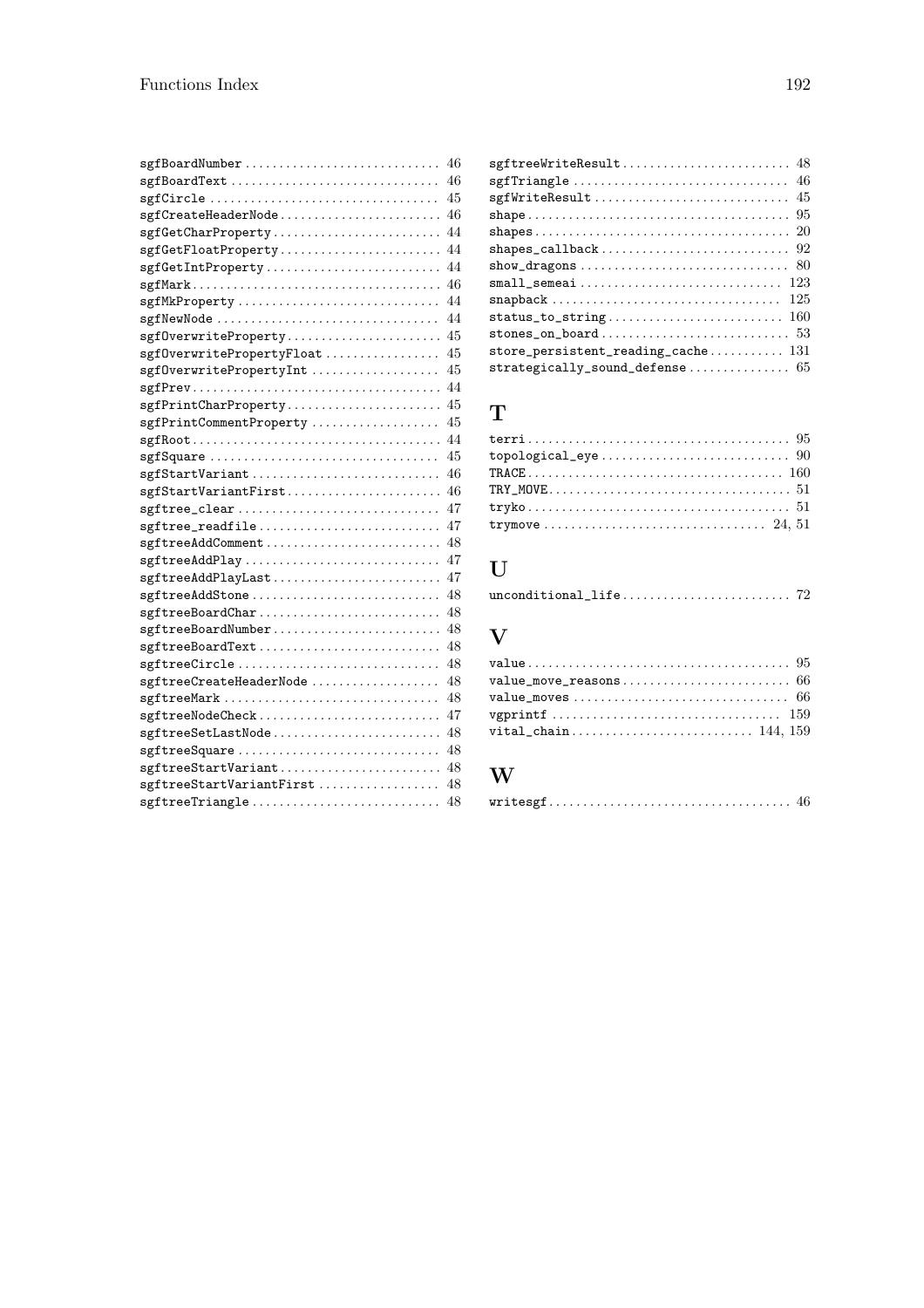# Table of Contents

| $\mathbf{1}$   |            | $\mathbf 1$                                                                             |
|----------------|------------|-----------------------------------------------------------------------------------------|
|                | 1.1        |                                                                                         |
|                | 1.2        |                                                                                         |
|                | 1.3        |                                                                                         |
|                | 1.4        |                                                                                         |
|                | 1.5        |                                                                                         |
| $\overline{2}$ |            | $\bf{5}$                                                                                |
|                | 2.1        | $\overline{5}$                                                                          |
|                |            | $\overline{6}$<br>2.1.1                                                                 |
|                |            | 2.1.2<br>Default Level $\dots\dots\dots\dots\dots\dots\dots\dots\dots\dots\dots\dots$ 6 |
|                |            | 2.1.3                                                                                   |
|                | 2.2        |                                                                                         |
|                |            | Windows 95/98, MS-DOS and Windows 3.x using<br>2.2.1                                    |
|                |            | -7                                                                                      |
|                |            | Windows NT, Windows $95/98$ using Cygwin 7<br>2.2.2                                     |
|                |            | Windows NT, Windows $95/98$ using MinGW32  8<br>2.2.3                                   |
|                |            | Windows NT, Windows 95/98 using Visual C and<br>2.2.4                                   |
|                |            | Running GNU Go on Windows NT and Windows<br>2.2.5                                       |
|                |            |                                                                                         |
|                | 2.3        |                                                                                         |
|                |            |                                                                                         |
| 3              |            |                                                                                         |
|                | $3.1\,$    |                                                                                         |
|                | 3.2        | 10                                                                                      |
|                | 3.3        | 11                                                                                      |
|                | 3.4        |                                                                                         |
|                | 3.5        | 12                                                                                      |
|                | 3.6        | The Go Modem Protocol and Go Text Protocol<br>12                                        |
|                | 3.7<br>3.8 | Computer Go Tournaments<br>12<br>12                                                     |
|                | 3.9        | 12<br>Invoking GNU Go: Command line options                                             |
|                |            | Some basic options<br>3.9.1<br>13                                                       |
|                |            | 3.9.2<br>13                                                                             |
|                |            | Other options affecting strength and speed $\dots$<br>3.9.3<br>14                       |
|                |            | 3.9.4                                                                                   |
|                |            | 3.9.5                                                                                   |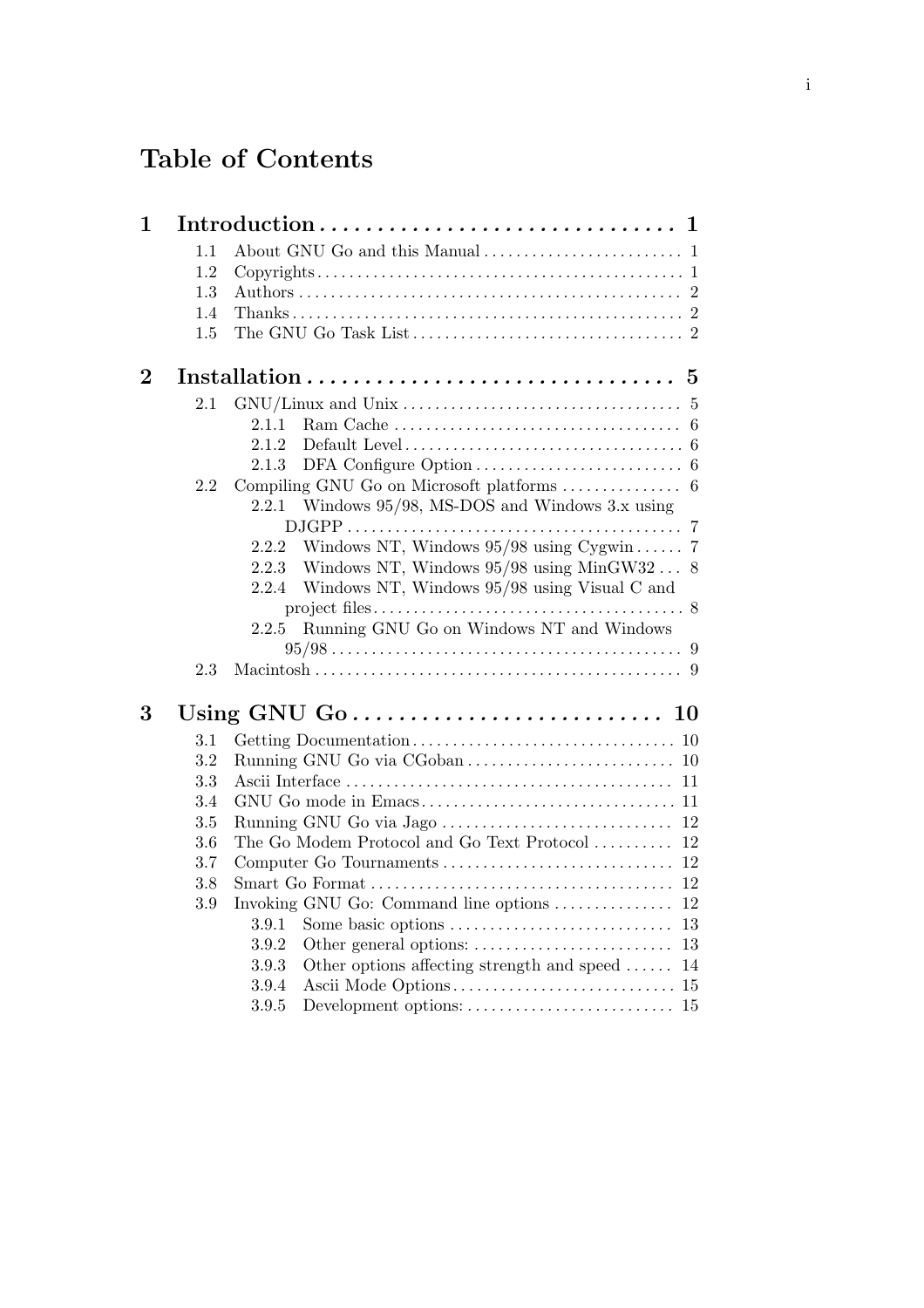| $\boldsymbol{4}$ |                  |                                                            |        |
|------------------|------------------|------------------------------------------------------------|--------|
|                  | 4.1              |                                                            |        |
|                  | 4.2              |                                                            |        |
|                  |                  | 4.2.1                                                      |        |
|                  |                  | 4.2.2                                                      |        |
|                  |                  | 4.2.3                                                      |        |
|                  | 4.3              |                                                            |        |
|                  | 4.4              |                                                            |        |
|                  | 4.5              |                                                            |        |
|                  |                  | 4.5.1                                                      |        |
|                  |                  | 4.5.2                                                      |        |
|                  | 4.6              |                                                            |        |
|                  |                  | 4.6.1                                                      |        |
|                  |                  | 4.6.2                                                      |        |
|                  |                  | 4.6.3                                                      |        |
|                  |                  | 4.6.4                                                      |        |
|                  | 4.7              |                                                            |        |
| $\bf{5}$         |                  | Analyzing GNU Go's moves  30                               |        |
|                  | 5.1              |                                                            |        |
|                  | 5.2              |                                                            |        |
|                  | 5.3              |                                                            |        |
|                  | 5.4              |                                                            |        |
|                  | 5.5              |                                                            |        |
|                  | 5.6              |                                                            |        |
|                  | 5.7              |                                                            |        |
|                  | 5.8              |                                                            |        |
|                  |                  | 5.8.1                                                      |        |
|                  |                  | 5.8.2                                                      |        |
|                  |                  | 5.8.3                                                      |        |
| 6                |                  | Application Programmers Interface to GNU                   |        |
|                  | $G_{\mathbf{t}}$ |                                                            | $35\,$ |
|                  | 6.1              | How to use the engine in your own program: getting started |        |
|                  | 6.2              |                                                            | 36     |
|                  | 6.3              |                                                            | 37     |
|                  | 6.4              |                                                            |        |
|                  |                  | Functions which manipulate the go position<br>6.4.1        | 38     |
|                  |                  | 6.4.2<br>Status functions                                  | 40     |
|                  |                  | 6.4.3                                                      | 40     |
|                  | 6.5              |                                                            |        |
|                  |                  | Functions which manipulate a Gameinfo 41<br>6.5.1          |        |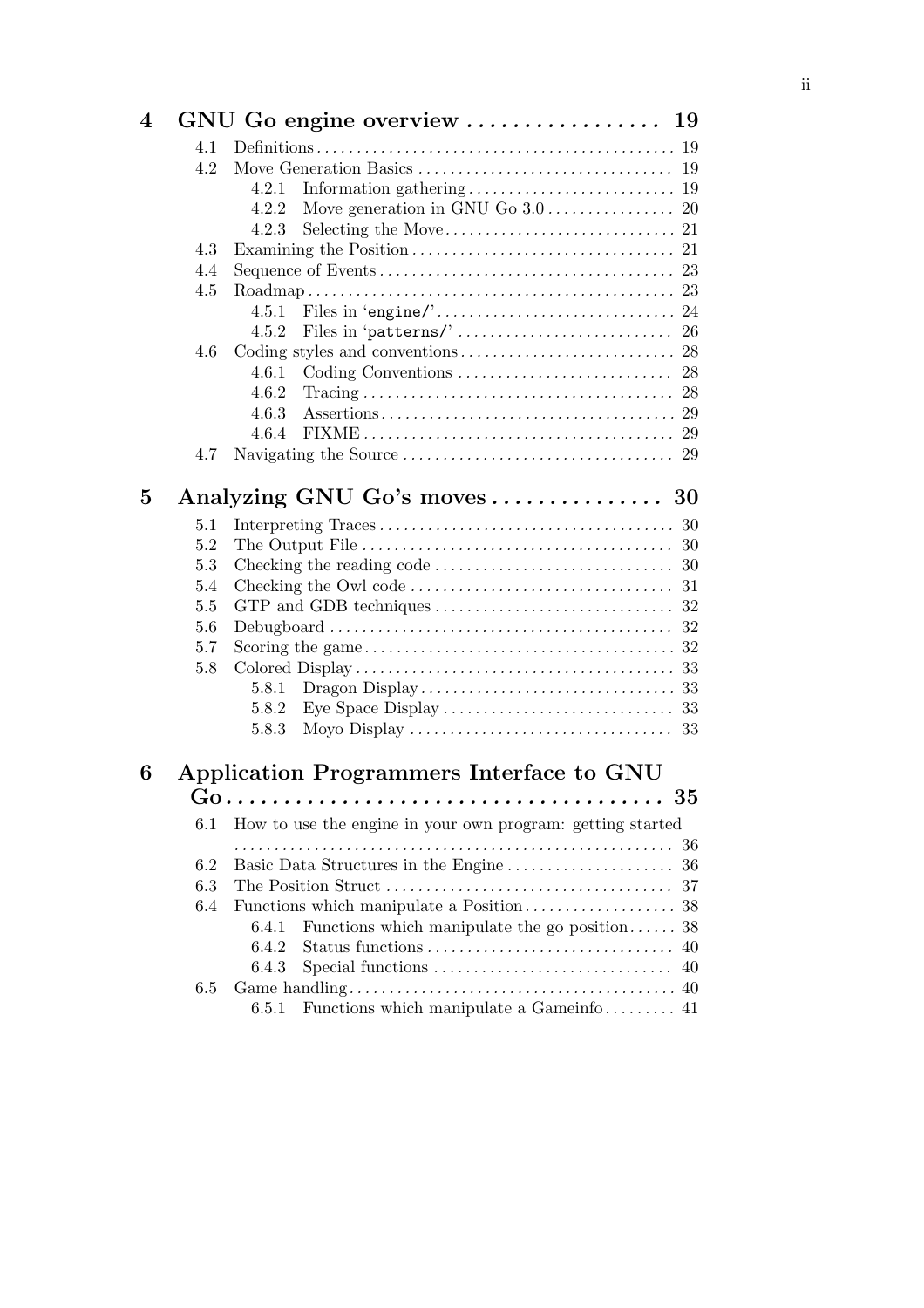| $\overline{7}$ |     | Handling SGF trees in memory 43                        |    |
|----------------|-----|--------------------------------------------------------|----|
|                | 7.1 | Functions which manipulate SGF nodes and properties 44 |    |
|                |     | 7.1.1                                                  |    |
|                |     | Functions which manipulate SGF properties  44<br>7.1.2 |    |
|                |     | Functions which manipulate SGF nodes  45<br>7.1.3      |    |
|                |     | 7.1.4                                                  |    |
|                | 7.2 |                                                        |    |
|                |     | 7.2.1                                                  |    |
| 8              |     |                                                        |    |
|                | 8.1 |                                                        |    |
|                | 8.2 |                                                        |    |
|                |     | 8.2.1                                                  |    |
|                |     | 8.2.2                                                  |    |
|                |     | 8.2.3                                                  |    |
|                |     | 8.2.4                                                  |    |
|                |     | 8.2.5                                                  |    |
|                | 8.3 |                                                        |    |
| 9              |     |                                                        |    |
|                | 9.1 |                                                        |    |
|                | 9.2 |                                                        |    |
|                | 9.3 |                                                        |    |
|                | 9.4 |                                                        |    |
|                | 9.5 | Detailed Descriptions of various Move Reasons  57      |    |
|                |     | 9.5.1                                                  |    |
|                |     | 9.5.2                                                  |    |
|                |     | Not working attack and defense moves  58<br>9.5.3      |    |
|                |     | 9.5.4                                                  |    |
|                |     | 9.5.5                                                  |    |
|                |     | 9.5.6                                                  |    |
|                |     | 9.5.7                                                  |    |
|                |     | Antisuji moves<br>9.5.8                                | 59 |
|                |     | 9.5.9                                                  |    |
|                |     | 9.5.10                                                 |    |
|                |     | 9.5.11<br>Combination Attacks                          | 60 |
|                | 9.6 |                                                        | 60 |
|                |     | 9.6.1<br>Territorial Value                             | 60 |
|                |     | 9.6.2                                                  | 61 |
|                |     | 9.6.3<br>Strategical Value                             | 61 |
|                |     | 9.6.4                                                  | 61 |
|                |     | 9.6.5<br>Minimum Value                                 | 61 |
|                |     | Secondary Value<br>9.6.6                               | 62 |
|                | 9.7 | Move Generation Functions                              | 62 |
|                | 9.8 |                                                        | 64 |
|                | 9.9 |                                                        |    |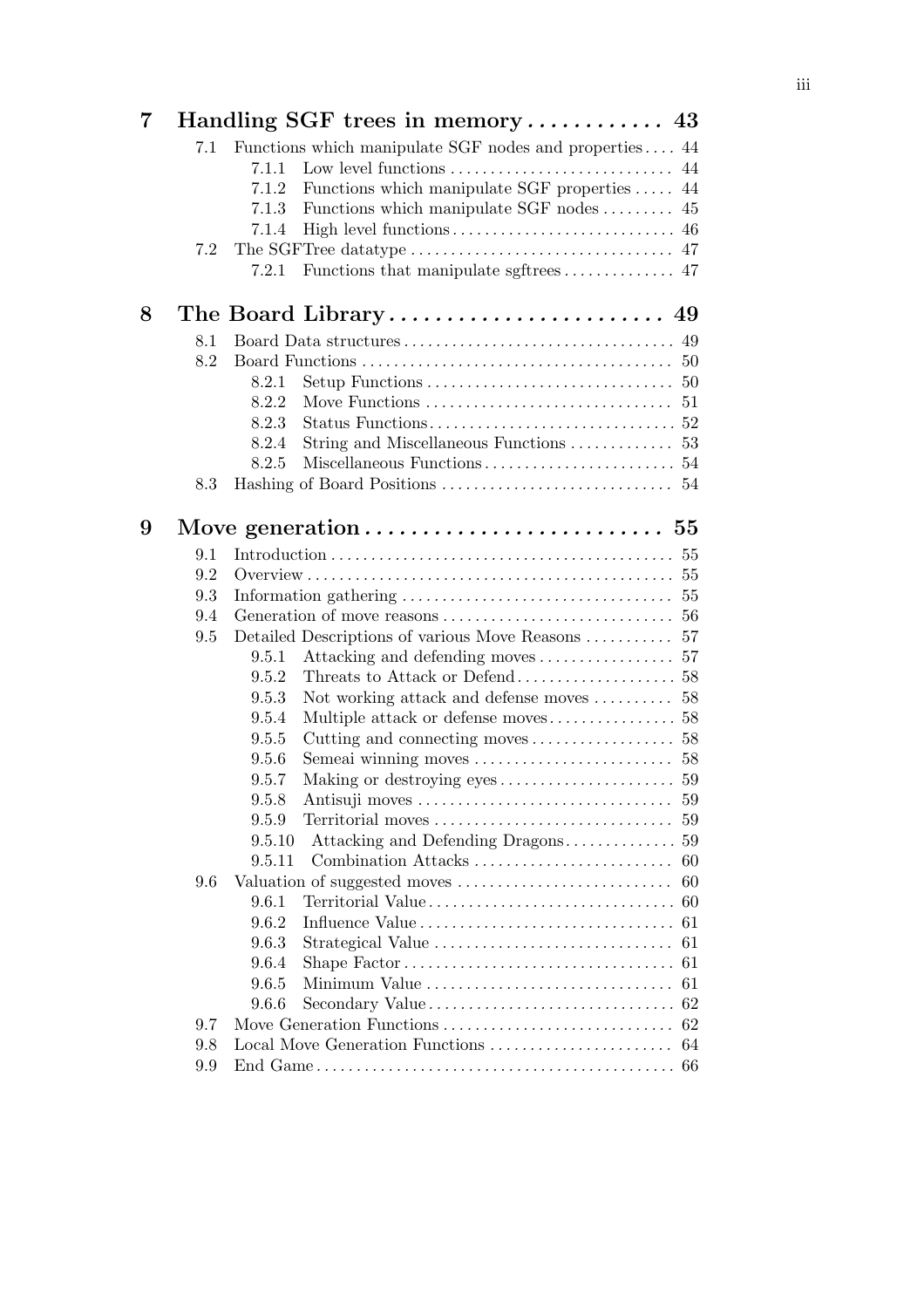| 10 |       |                                                                                 |     |
|----|-------|---------------------------------------------------------------------------------|-----|
|    | 10.1  |                                                                                 |     |
|    | 10.2  |                                                                                 |     |
|    | 10.3  |                                                                                 |     |
|    | 10.4  |                                                                                 |     |
|    | 10.5  |                                                                                 |     |
|    | 10.6  |                                                                                 | 75  |
|    | 10.7  |                                                                                 |     |
|    | 10.8  |                                                                                 |     |
|    | 10.9  |                                                                                 |     |
|    | 10.10 |                                                                                 |     |
| 11 |       |                                                                                 |     |
|    | 11.1  |                                                                                 |     |
|    | 11.2  |                                                                                 |     |
|    | 11.3  | The eyespace as local game $\dots \dots \dots \dots \dots \dots \dots \dots$ 83 |     |
|    | 11.4  |                                                                                 |     |
|    | 11.5  |                                                                                 |     |
|    | 11.6  |                                                                                 |     |
|    | 11.7  |                                                                                 |     |
|    | 11.8  |                                                                                 |     |
|    | 11.9  |                                                                                 |     |
| 12 |       |                                                                                 |     |
|    | 12.1  |                                                                                 |     |
|    | 12.2  |                                                                                 |     |
|    |       | 12.2.1                                                                          |     |
|    |       | 12.2.2                                                                          |     |
|    | 12.3  |                                                                                 |     |
|    | 12.4  |                                                                                 |     |
|    | 12.5  |                                                                                 |     |
|    | 12.6  |                                                                                 |     |
|    | 12.7  |                                                                                 |     |
|    | 12.8  | Attack and Defense Database                                                     | 104 |
|    | 12.9  | The Connections Database                                                        | 104 |
|    | 12.10 |                                                                                 |     |
|    | 12.11 |                                                                                 | 106 |
|    | 12.12 |                                                                                 | 109 |
|    | 12.13 | Symmetry and transformations                                                    | 109 |
|    | 12.14 |                                                                                 | 110 |
|    | 12.15 |                                                                                 | 111 |
|    | 12.16 |                                                                                 | 112 |
|    | 12.17 |                                                                                 |     |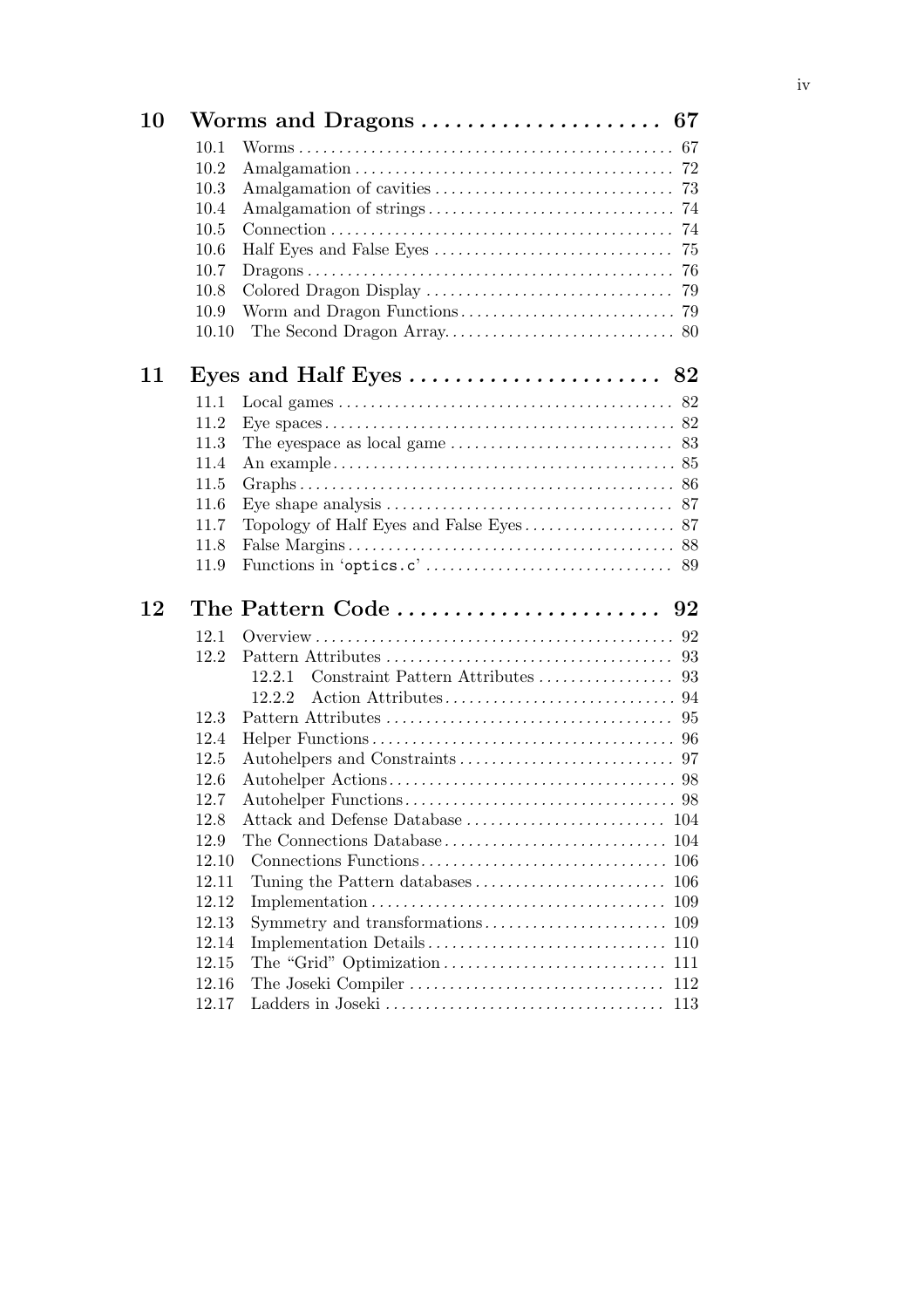| 13         | The DFA pattern matcher $\dots \dots \dots \dots \dots$ 115             |         |
|------------|-------------------------------------------------------------------------|---------|
|            | 13.0.1                                                                  |         |
|            | 13.0.2                                                                  |         |
|            | 13.0.3                                                                  |         |
|            | 13.0.4                                                                  |         |
|            | 13.0.5                                                                  |         |
|            | 13.0.6                                                                  |         |
|            | 13.0.7                                                                  |         |
| 14         | Tactical reading $\ldots \ldots \ldots \ldots \ldots \ldots \ldots 122$ |         |
| 14.1       |                                                                         |         |
| 14.2       |                                                                         |         |
|            | 14.2.1                                                                  |         |
|            | 14.2.2                                                                  |         |
|            | 14.2.3                                                                  |         |
|            | 14.2.4                                                                  |         |
|            | 14.2.5                                                                  |         |
| 14.3       |                                                                         |         |
| 14.4       |                                                                         |         |
|            | 14.4.1                                                                  |         |
|            | 14.4.2                                                                  |         |
| 14.5       |                                                                         |         |
| 14.6       |                                                                         |         |
| 14.7       |                                                                         |         |
| 15         |                                                                         |         |
| 15.1       |                                                                         |         |
| 15.2       |                                                                         |         |
| 16         |                                                                         |         |
| 16.1       |                                                                         |         |
| 16.2       |                                                                         |         |
| 16.3       |                                                                         |         |
| 16.4       |                                                                         |         |
| 16.5       |                                                                         |         |
| 16.6       |                                                                         | 149     |
| 16.7       |                                                                         |         |
| 17         |                                                                         | $152\,$ |
| 17.1       |                                                                         |         |
|            |                                                                         |         |
|            |                                                                         |         |
|            |                                                                         |         |
| 18.1       |                                                                         |         |
| 18<br>18.2 |                                                                         |         |